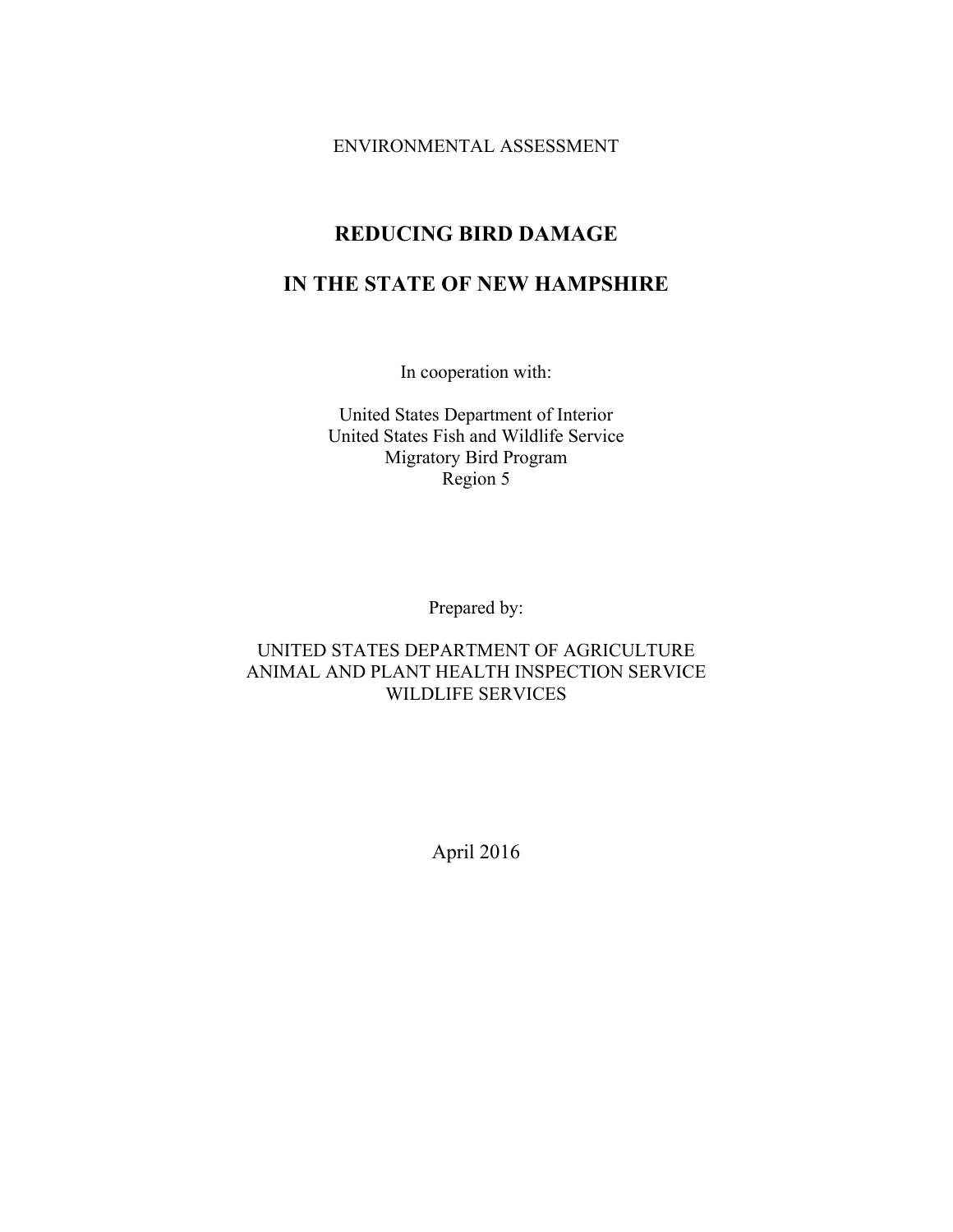# **TABLE OF CONTENTS**

| 1.1 | <b>CHAPTER 1: PURPOSE AND NEED FOR ACTION</b>                             |     |
|-----|---------------------------------------------------------------------------|-----|
| 1.2 |                                                                           |     |
| 1.3 |                                                                           |     |
| 1.4 |                                                                           |     |
| 1.5 |                                                                           |     |
| 1.6 | RELATIONSHIP OF THIS DOCUMENT TO OTHER ENVIRONMENTAL DOCUMENTS . 22       |     |
| 1.7 |                                                                           |     |
| 1.8 |                                                                           |     |
|     | <b>CHAPTER 2: AFFECTED ENVIRONMENT AND ISSUES</b>                         |     |
| 2.1 |                                                                           |     |
| 2.2 | ISSUES ASSOCIATED WITH BIRD DAMAGE MANAGEMENT ACTIVITIES  37              |     |
| 2.3 |                                                                           |     |
|     |                                                                           |     |
|     | <b>CHAPTER 3: ALTERNATIVES</b>                                            |     |
| 3.1 |                                                                           |     |
| 3.2 |                                                                           |     |
| 3.3 | STANDARD OPERATING PROCEDURES FOR BIRD DAMAGE MANAGEMENT 54               |     |
| 3.4 | ADDITIONAL STANDARD OPERATING PROCEDURES SPECIFIC TO THE ISSUES 55        |     |
|     | <b>CHAPTER 4: ENVIRONMENTAL CONSEQUENCES</b>                              |     |
| 4.1 | ENVIRONMENTAL CONSEQUENCES FOR ISSUES ANALYZED IN DETAIL  58              |     |
|     |                                                                           |     |
|     | <b>CHAPTER 5: LIST OF PREPARERS AND PERSONS CONSULTED</b>                 |     |
| 5.1 |                                                                           |     |
| 5.2 |                                                                           |     |
|     | <b>LIST OF APPENDICES</b>                                                 |     |
|     |                                                                           |     |
|     |                                                                           |     |
|     | APPENDIX B METHODS AVAILABLE FOR USE OR RECOMMENDATION BY THE WS          |     |
|     | PROGRAM                                                                   | 127 |
|     | APPENDIX C THREATENED AND ENDANGERED SPECIES THAT ARE FEDERALLY LISTED    |     |
|     |                                                                           |     |
|     |                                                                           |     |
|     | APPENDIX D NHFG LISTING OF ENDANGERED AND THREATENED WILDLIFE SPECIES IN  |     |
|     |                                                                           |     |
|     |                                                                           |     |
|     | APPENDIX E BIRD SPECIES EVALUATED IN THE ENVIRONMENTAL ASSESSMENT FOR NEW |     |
|     |                                                                           |     |
|     |                                                                           |     |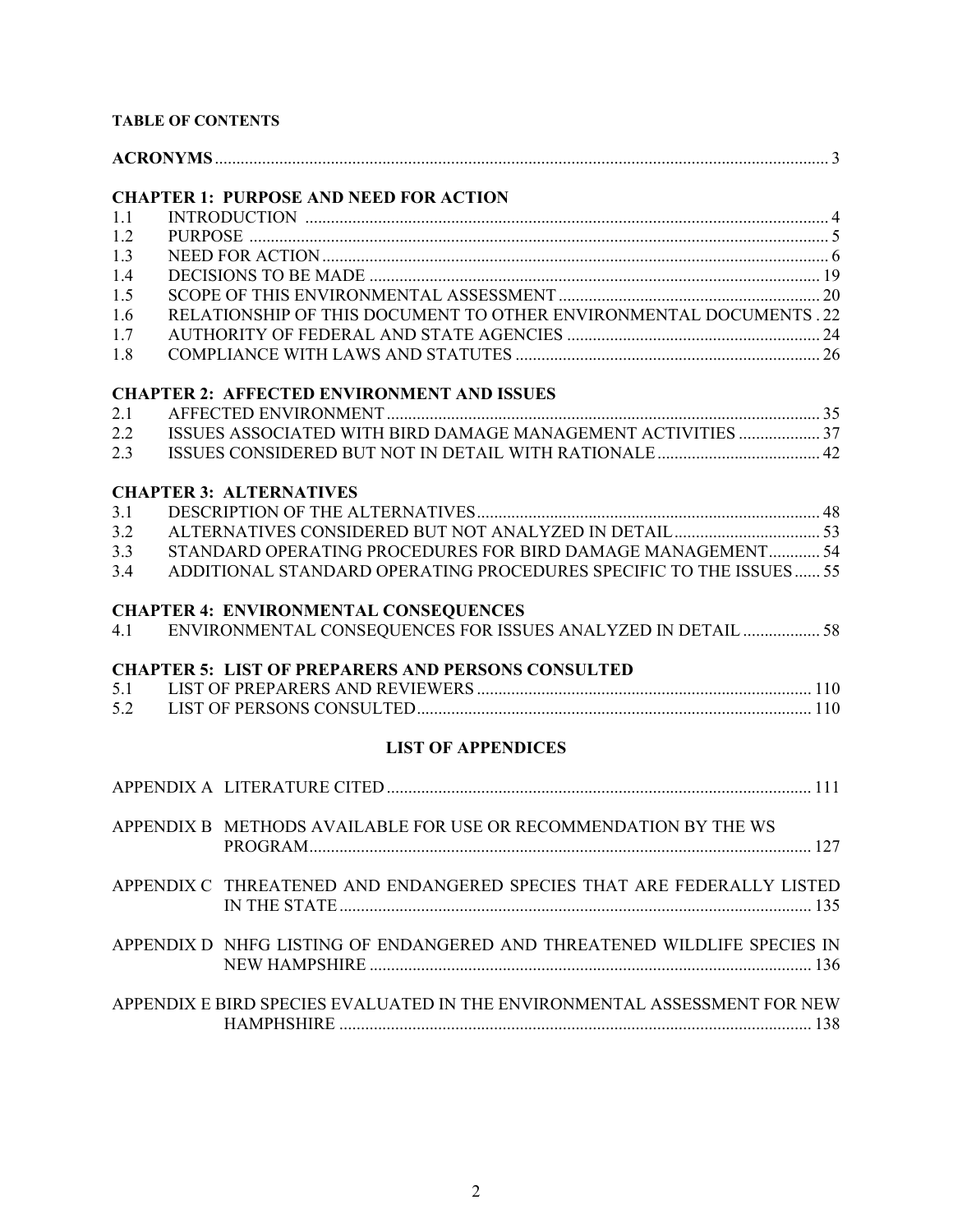# **ACRONYMS**

| APHIS         | Animal and Plant Health Inspection Service                |
|---------------|-----------------------------------------------------------|
| <b>AQDO</b>   | <b>Aquaculture Depredation Order</b>                      |
| <b>AVMA</b>   | American Veterinary Medical Association                   |
| <b>BBS</b>    | <b>Breeding Bird Survey</b>                               |
| <b>BCR</b>    | <b>Bird Conservation Region</b>                           |
| <b>BDM</b>    | <b>Bird Damage Management</b>                             |
| <b>CBC</b>    | Christmas Bird Count                                      |
| <b>CEQ</b>    | Council on Environmental Quality                          |
| <b>CFR</b>    | Code of Federal Regulations                               |
| <b>CSA</b>    | Cooperative Service Agreement                             |
| EA            | <b>Environmental Assessment</b>                           |
| EIS           | <b>Environmental Impact Statement</b>                     |
| EPA           | U.S. Environmental Protection Agency                      |
| <b>ESA</b>    | <b>Endangered Species Act</b>                             |
| <b>FAA</b>    | <b>Federal Aviation Administration</b>                    |
| <b>FDA</b>    | Food and Drug Administration                              |
| <b>FEIS</b>   | Final Environmental Impact Statement                      |
| FIFRA         | Federal Insecticide, Fungicide, and Rodenticide Act       |
| <b>FONSI</b>  | Finding of No Significant Impact                          |
| FR            | Federal Register                                          |
| FY            | Fiscal Year                                               |
| <b>IWDM</b>   | Integrated Wildlife Damage Management                     |
| MA            | Methyl Anthranilate                                       |
| <b>MANEM</b>  | Mid-Atlantic/New England/Maritimes                        |
| MBTA          | Migratory Bird Treaty Act                                 |
| <b>MOU</b>    | Memorandum of Understanding                               |
| <b>NAS</b>    | National Audubon Society                                  |
| <b>NASS</b>   | National Agricultural Statistics Service                  |
| <b>NEPA</b>   | National Environmental Policy Act                         |
| <b>NHDAMF</b> | New Hampshire Department of Agriculture, Markets and Food |
| <b>NHDES</b>  | New Hampshire Department of Environmental Services        |
| <b>NHDHHS</b> | New Hampshire Department of Health and Human Services     |
| <b>NHDPC</b>  | New Hampshire Division of Pesticide Control               |
| <b>NHFG</b>   | New Hampshire Fish and Game Department                    |
| NHPA          | National Historic Preservation Act                        |
| <b>NWRC</b>   | National Wildlife Research Center                         |
| <b>PRDO</b>   | Public Resource Depredation Order                         |
| <b>ROD</b>    | Record of Decision                                        |
| <b>SOP</b>    | <b>Standard Operating Procedure</b>                       |
| T&E           | Threatened and Endangered                                 |
| <b>USC</b>    | <b>United States Code</b>                                 |
| <b>USDA</b>   | U.S. Department of Agriculture                            |
| <b>USDI</b>   | U.S. Department of Interior                               |
| <b>USGS</b>   | <b>United States Geological Survey</b>                    |
| <b>USFWS</b>  | U.S. Fish and Wildlife Service                            |
| WS            | <b>Wildlife Services</b>                                  |
|               |                                                           |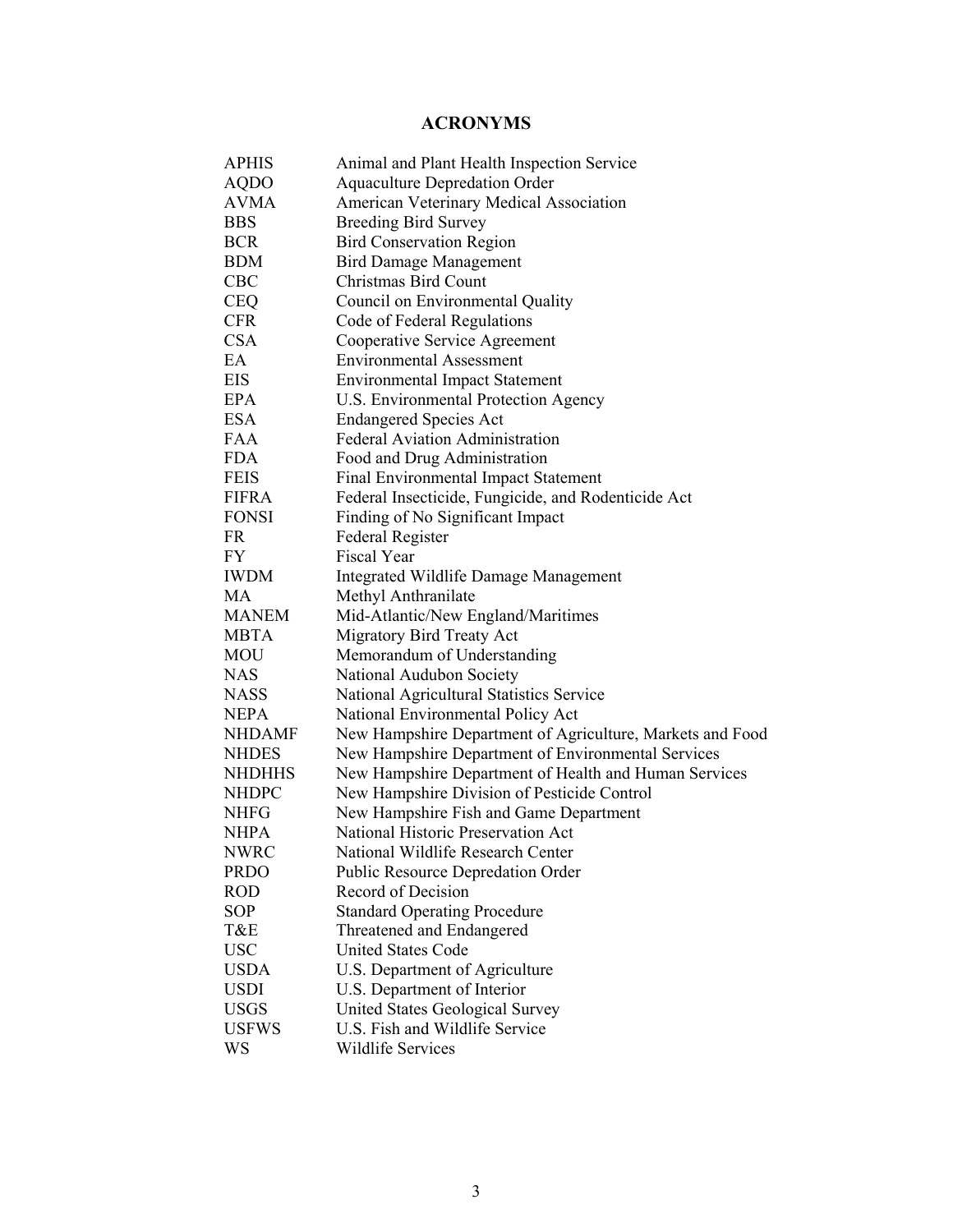## **CHAPTER 1: PURPOSE AND NEED FOR ACTION**

## **1.1 INTRODUCTION**

 $\overline{a}$ 

Across the United States, wildlife habitat has been substantially changed as human populations expand and land is used for human needs. These human uses and needs often compete with the needs of wildlife which increases the potential for conflicting human/wildlife interactions. This Environmental Assessment (EA) evaluates the potential environmental effects of alternatives for WS involvement in bird damage management (BDM) in New Hampshire.

Wildlife damage management is the science of reducing damage or other problems associated with wildlife, and is recognized as an integral part of wildlife management (The Wildlife Society 2010). The U.S. Department of Agriculture (USDA), Animal and Plant Health Inspection Service (APHIS), Wildlife Services (WS) program is the federal agency authorized to protect American resources from damage associated with wildlife (the Act of March 2, 1931 (46 Stat. 1468; 7 U.S.C. 426-426b) as amended, and the Act of December 22, 1987 (101 Stat. 1329-331, 7 U.S.C. 426c)). Human/wildlife conflict issues are complicated by the wide range of public responses to wildlife and wildlife damage. What may be unacceptable damage to one person may be a normal cost of living with nature to someone else. An individual person will have a unique definition of damage. However, the use of the term *"damage"* will consistently be used to describe situations where the individual person has determined the losses associated with wildlife is actual damage requiring assistance (i.e., has reached an individual threshold).

WS' activities are conducted to prevent or reduce wildlife damage to agricultural, industrial and natural resources, property, livestock, and threats to public health and safety on private and public lands in cooperation with federal, state and local agencies, tribes, private organizations, and individuals. The WS program uses an integrated wildlife damage management (IWDM) approach (WS Directive  $2.105<sup>1</sup>$ ) in which a combination of methods may be used or recommended to reduce wildlife damage. These methods may include non-lethal techniques like alteration of cultural practices, habitat management, repellents, frightening devices, and physical exclusion to prevent or reduce damage. The reduction of wildlife damage may also require removal of individual animals, reducing the local animal populations through lethal means. In some instances, the goal may be to eradicate an invasive species. Program activities are not based on punishing offending animals but are conducted to reduce damage and risks to human and livestock health and safety, and are used as part of the WS Decision Model (Slate et al. 1992).

WS is a cooperatively funded, service-oriented program that receives requests for assistance with wildlife damage management from private and public entities, including tribes and other governmental agencies. As requested, WS cooperates with land and wildlife management agencies to reduce wildlife damage effectively and efficiently in accordance with applicable federal, state, and local laws and Memoranda of Understanding (MOUs) between WS and other agencies.

WS chose to prepare this EA to facilitate planning, interagency coordination and the streamlining of program management, and to clearly communicate with the public the analysis of individual and cumulative impacts. In addition, this EA has been prepared to evaluate and determine if there are any potentially significant or cumulative impacts from the proposed damage management program.

<sup>&</sup>lt;sup>1</sup>The WS Policy Manual (http://www.aphis.usda.gov/wildlife\_damage/ws\_directives.shtml) provides guidance for WS personnel to conduct wildlife damage management activities through Program Directives. WS Directives referenced in this EA can be found in the manual but will not be referenced in the Literature Cited Appendix.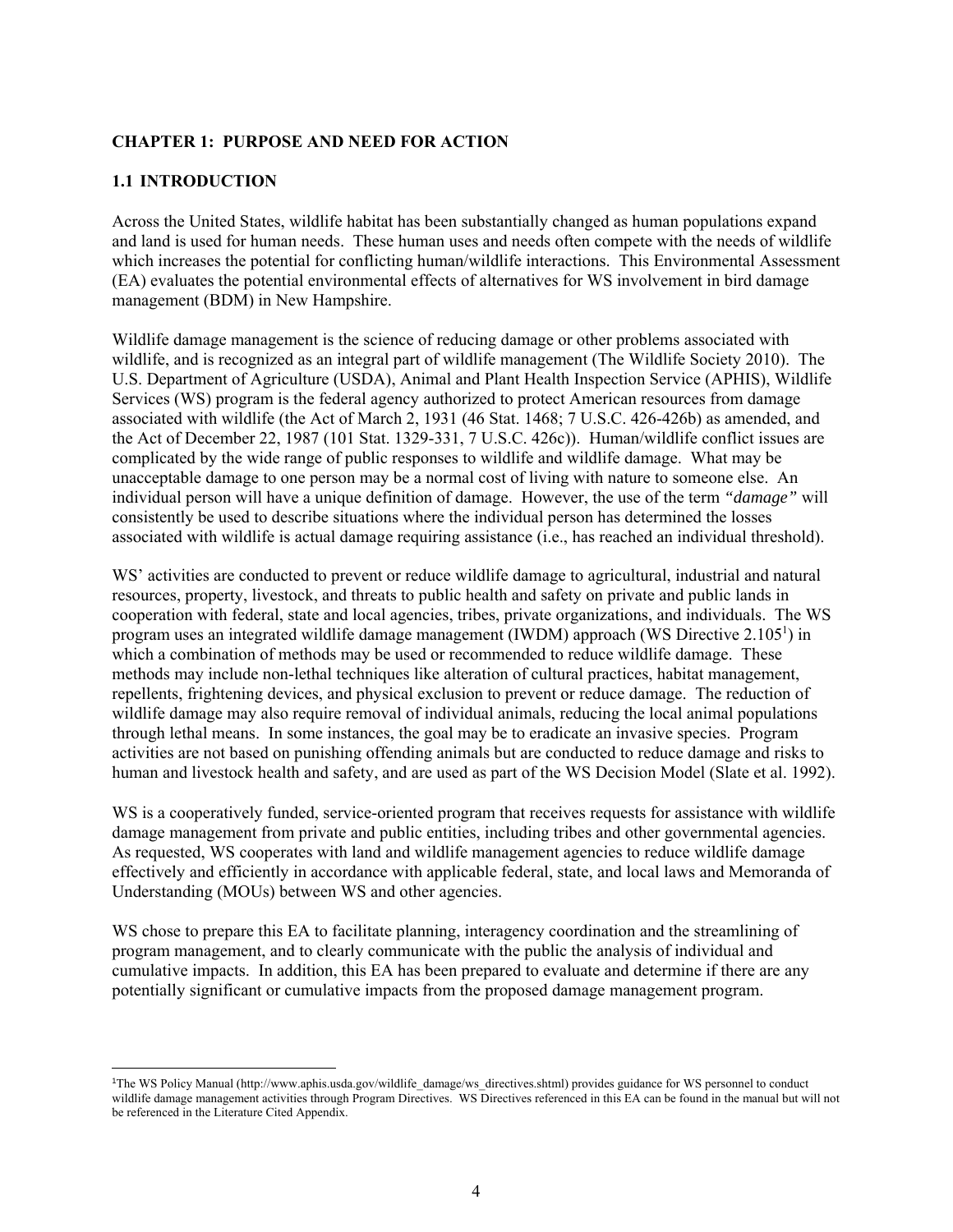#### **1.2 PURPOSE**

 $\overline{a}$ 

The purpose of this EA is to evaluate cumulatively the individual projects conducted by WS in New Hampshire to manage damage and threats to agricultural resources, property, natural resources, and threats to humans associated with the bird species listed in Appendix E. In addition, this EA will facilitate planning between WS, the USFWS, and the New Hampshire Fish and Game Department (NHFG) to initiate funding mechanisms under grant programs administered by the Wildlife and Sport Fish Restoration Program for the conservation of sensitive and imperiled species and their habitats. Other funding mechanisms through the USFWS, including the Endangered Species Act (ESA) recovery implementation funds or refuge project funds may also be evaluated and utilized to assist with bird damage management activities in New Hampshire.

This EA will assist in determining if the proposed management of bird damage could have a significant impact on the human environment based on previous activities conducted and based on the anticipation of receiving additional requests for assistance. Because the goals of WS and the USFWS are to conduct a coordinated program in accordance with plans and objectives developed to reduce damage, and because those goals and objectives are to provide services when requested, within the constraints of available funding and workforce, it is conceivable that additional damage management efforts could occur. Thus, this EA anticipates those additional efforts and the analyses are intended to apply to actions that may occur in any locale and at any time within New Hampshire as part of a coordinated program.

This EA will evaluate the need for action to manage damage associated with birds in the state, the potential issues associated with bird damage management, and the environmental consequences of conducting different alternatives to address the need for action and the identified issues. The issues and alternatives associated with bird damage management were initially developed by WS in consultation with the USFWS, the New Hampshire Fish and Game Department, the New Hampshire Division of Pesticide Control (NHDPC), the New Hampshire Department of Agriculture, Markets and Food (NHDAMF), the New Hampshire Department of Health and Human Services (NHDHHS), and the University of New Hampshire Cooperative Extension Service (UNHCOOP). To assist with the identification of additional issues and alternatives to managing damage associated with birds in New Hampshire; this EA will be made available to the public for review and comment prior to the issuance of a Decision<sup>2</sup>.

WS and the USFWS previously developed an EA that addressed WS' activities to manage damage associated with birds (USDA 2004; see Section 1.3). Based on the analyses in that EA, a Decision and Finding of No Significant Impact (FONSI) was signed selecting the proposed action alternative. The proposed action alternative implemented a damage management program using a variety of methods in an integrated approach (USDA 2004). Changes in the need for action and the affected environment have prompted WS and the USFWS to initiate this new analysis to address bird damage in the state. This EA will address more recently identified changes and will assess the potential environmental impacts of program alternatives based on a new need for action, primarily a need to address damage and threats of damage associated with several additional species of birds.

<sup>&</sup>lt;sup>2</sup>After the development of the EA by WS and consulting agencies and after public involvement in identifying new issues and alternatives, WS will issue a Decision. Based on the analyses in the EA after public involvement, a decision will be made to either publish a Notice of Intent to prepare an Environmental Impact Statement or a Finding of No Significant Impact will be noticed to the public in accordance to NEPA and the Council of Environmental Quality regulations.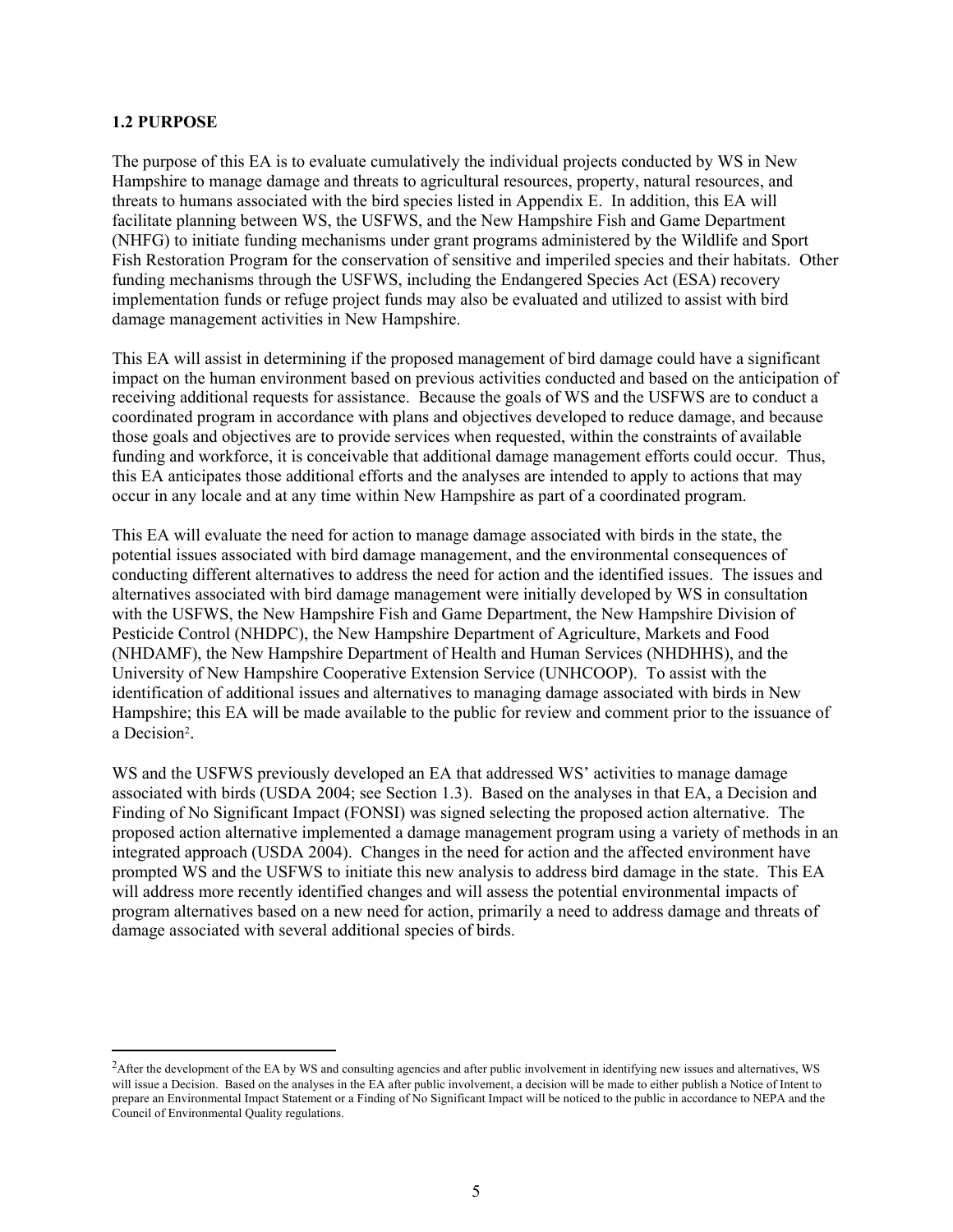#### **1.3 NEED FOR ACTION**

Some species of wildlife have adapted to and have thrived in human altered habitats. Those species, in particular, are often responsible for the majority of conflicts between humans and wildlife that lead to requests for assistance to reduce damage to resources and to reduce threats to human safety.

Both sociological and biological carrying capacities must be applied when resolving wildlife damage problems. The wildlife acceptance capacity, or cultural carrying capacity, is the limit of human tolerance for wildlife or the maximum number of a given species that can coexist compatibly with local human populations. Biological carrying capacity is the land or habitat's ability to support healthy populations of wildlife without degradation to the species' health or their environment during an extended period of time (Decker and Purdy 1988). Those phenomena are especially important because they define the sensitivity of a person or community to a wildlife species. For any given damage situation, there are varying thresholds of tolerance exhibited by those people directly and indirectly affected by the species and any associated damage. This damage threshold determines the wildlife acceptance capacity. While the habitat might have a biological carrying capacity to support higher populations of wildlife, in many cases, the wildlife acceptance capacity is lower or has been met. Once the wildlife acceptance capacity is met or exceeded, people begin to implement population or damage management to alleviate damage or address threats to human health and safety.

The alleviation of damage or other problems caused by or related to the behavior of wildlife is termed wildlife damage management and is recognized as an integral component of wildlife management (The Wildlife Society 2010). The imminent threat, real or perceived, of damage or loss of resources is often sufficient for individual actions to be initiated and the need for damage management is derived from specific threats to resources. These species are simply utilizing areas (e.g. reproducing, walking, foraging, defecating) where their habitat and life history requirements are being met. If their activities result in lost economic value of resources or threaten human safety, people characterize this as damage. When damage exceeds or threatens to exceed an economic threshold and/or poses a threat to human safety, people often seek assistance. The threshold triggering a request for assistance is often unique to the individual person requesting assistance and can be based on many factors (e.g., economic, social, aesthetics). Therefore, how damage is defined is often unique to the individual person and damage occurring to one individual may not be considered damage by another individual. However, the use of the term "*damage*" is consistently used to describe situations where the individual person has determined the losses associated with wildlife is actual damage requiring assistance (i.e., has reached an individual threshold). The term "*damage*" is most often defined as economic losses to resources or threats to human safety, but the term "*damage*" could also include a loss in aesthetic value and other situations where the actions of wildlife are no longer tolerable to an individual person.

Wildlife management is often based on balancing wildlife populations and human perceptions, in a struggle to preserve rare species, regulate species populations, oversee consumptive uses of wildlife, and conserve the environment that provides habitat for wildlife resources. Increasingly, cities, towns, parks, airports, and private properties have become sites of some of the greatest challenges for wildlife management (Adams et al. 2006). When the presence of a prolific, adaptable species is combined with human expansion, land management conflicts often develop. Birds are generally regarded as providing ecological, educational, economic, recreational, and aesthetic benefits (Decker and Goff 1987), and there is enjoyment in knowing wildlife exists and contributes to natural ecosystems (Decker and Goff 1987).

Birds add an aesthetic component to the environment, sometimes provide opportunities for recreational hunting, and like all wildlife, provide people with valued close contact with nature. Many people, even those people experiencing damage, consider those species of birds addressed in this EA to be a charismatic and valuable component of their environment; however, tolerance differs among individuals.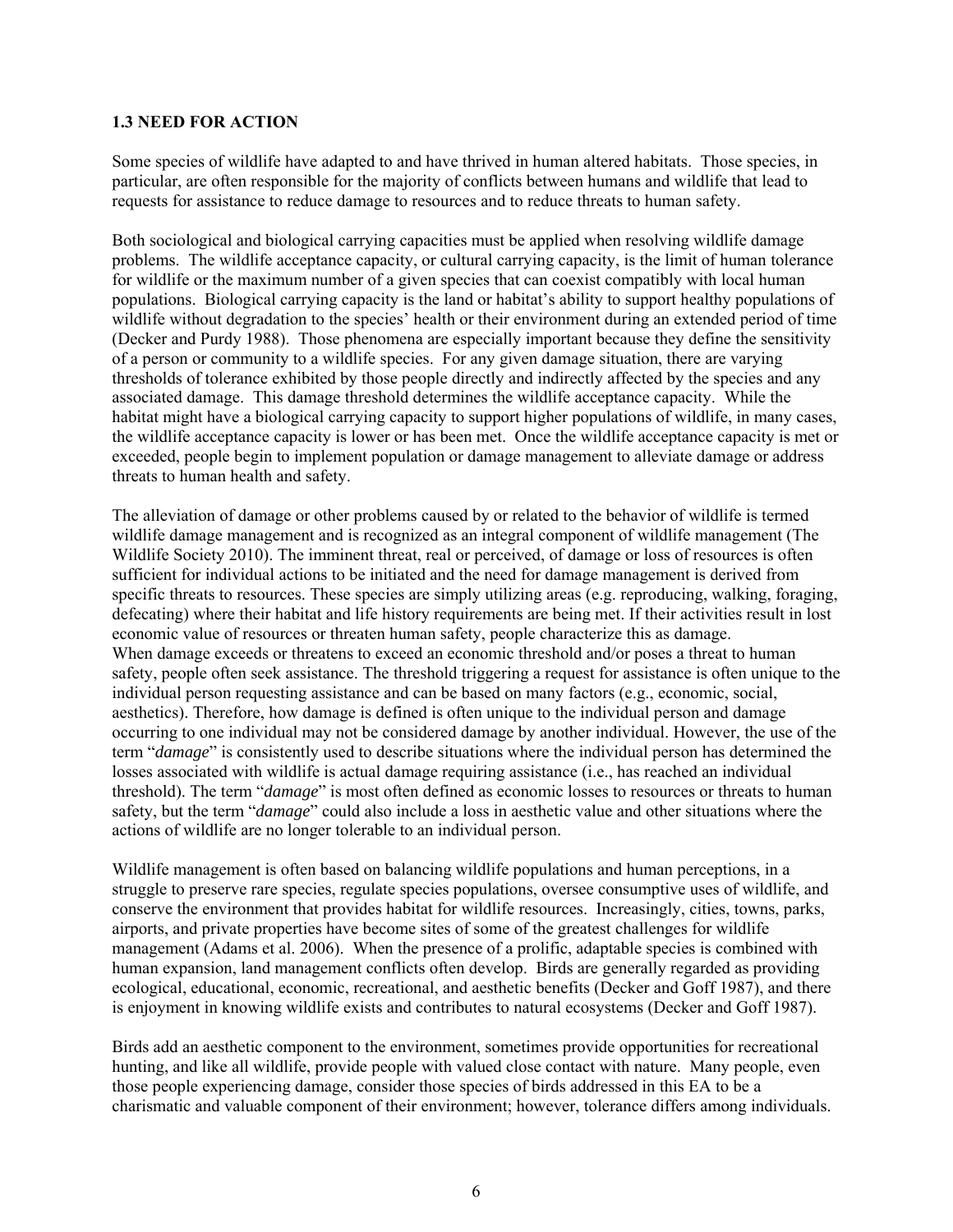Because of their prolific nature, site tenacity, longevity, size, and tolerance of human activity, many bird species are often associated with situations where damage or threats can occur. For example, free-ranging waterfowl are extremely adaptable and may use the resources provided by humans in urban landscapes for nesting, raising young, molting, feeding, and loafing.

Birds are difficult to manage because they are highly mobile, able to exploit a variety of habitat types within a given area, and cannot be permanently excluded from large areas. It is rarely desirable or possible to remove or disperse all problem birds from an area, but with a proper management scheme, the number of birds and associated problems may be reduced to a level that can be tolerated. Additionally, management of bird-related problems often exceeds the capabilities of individual people to reduce damage to tolerable levels. In New Hampshire, problem situations associated with birds typically involve, but are not limited to, unacceptable accumulations of feces in public-use areas, damage to agricultural and natural resources, and unacceptable safety hazards (e.g., aircraft striking birds). Those problems frequently occur on private properties, in residential communities, apartment/condominium complexes, municipal parks, schools, hospitals, natural/habitat restoration sites, corporate and industrial sites, office complexes, roadways, airports, and other areas.

The need for action to manage damage and threats associated with birds in New Hampshire arises from requests for assistance<sup>3</sup> received by WS and the USFWS to reduce and prevent damage associated with birds from occurring to four major categories (USDA 2004, USFWS 2003, USFWS 2009*a*). Those four major categories include agricultural resources, natural resources, property, and threats to human safety. WS and the USFWS have identified those bird species most likely to be responsible for causing damage to those four categories based on previous requests for assistance and assessments of the threat of bird strike hazards at airports. Table 1.1 lists WS' technical assistance projects involving bird damage or threats of bird damage to those four major resource types in New Hampshire from the federal fiscal year<sup>4</sup> (FY) 2010 through FY 2014.

Technical assistance has been provided by WS to those persons requesting assistance with resolving damage or the threat of damage by providing information and recommendations on methods and techniques to reduce damage that can be conducted by the requestor without WS' direct involvement in managing or preventing the damage. WS' technical assistance activities will be discussed further in Chapter 3 of this EA. The technical assistance projects conducted by WS are representative of the damage and threats that are caused by birds in New Hampshire. From FY 2010 through FY 2014, WS has conducted 1,347 technical assistance projects that addressed damage and threats of damage associated with those bird species addressed in this assessment. Many of the projects involved multiple resources and multiple species.

| <b>Species</b>                    | <b>Projects</b> | <b>Species</b>             | <b>Projects</b> |
|-----------------------------------|-----------------|----------------------------|-----------------|
| <b>Red-winged Blackbird</b>       |                 | <b>Northern Goshawk</b>    |                 |
| <b>Blackbirds</b> (mixed species) | 4               | <b>Red-shouldered Hawk</b> |                 |
| <b>Eastern Bluebird</b>           |                 | <b>Red-tailed Hawk</b>     | 66              |
| <b>Snow Bunting</b>               | 12              | <b>Sharp-shinned Hawk</b>  |                 |
| <b>Northern Cardinal</b>          |                 | <b>Great Blue Heron</b>    |                 |
| <b>Black-capped Chickadee</b>     |                 | <b>Blue Jay</b>            | 10              |

 $\overline{a}$ 

 $3$ WS only conducts bird damage management after receiving a request for assistance. Before initiating bird damage activities, a Memorandum of Understanding, cooperative service agreement, or other comparable document must be signed between WS and the cooperating entity, which lists all the methods the property owner or manager will allow to be used on property they own and/or manage.

 $^{4}$ The federal fiscal year begins on October 1 and ends on September 30 the following year.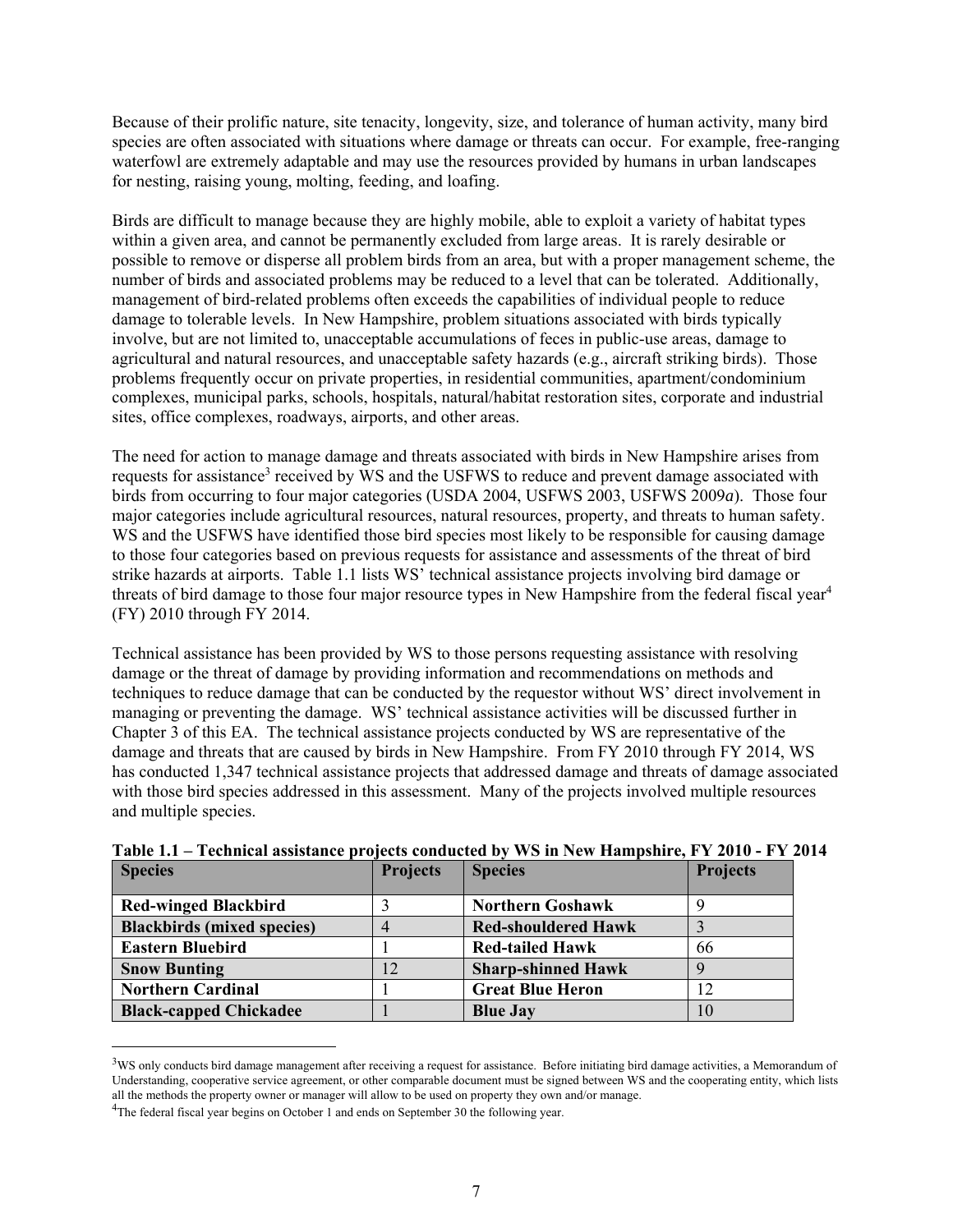| <b>Double-crested Cormorant</b> | 12             | <b>Killdeer</b>                 | $\overline{3}$ |
|---------------------------------|----------------|---------------------------------|----------------|
| <b>American Crow</b>            | 143            | <b>Common Loon</b>              | $\overline{3}$ |
| <b>Mourning Dove</b>            | $\overline{2}$ | <b>Purple Martin</b>            | 1              |
| <b>Feral Duck</b>               | $\mathbf{1}$   | <b>Northern Mockingbird</b>     | $\overline{2}$ |
| <b>Mallard</b>                  | 51             | <b>Osprey</b>                   | 1              |
| <b>Common Merganser</b>         | $\overline{2}$ | <b>Barred Owl</b>               | 13             |
| <b>Hooded Merganser</b>         | $\overline{2}$ | <b>Great-horned Owl</b>         | 6              |
| <b>Blue-winged Teal</b>         | $\mathbf{1}$   | <b>Northern Saw-whet Owl</b>    | $\mathbf{1}$   |
| <b>Wood Duck</b>                | $\overline{2}$ | <b>Ring-necked Pheasant</b>     | 1              |
| <b>Bald Eagle</b>               | $\overline{7}$ | <b>Pigeons</b>                  | 30             |
| <b>American Kestrel</b>         | 6              | <b>Ravens</b>                   | 9              |
| <b>Peregrine Falcon</b>         | $\mathbf{1}$   | <b>American Robin</b>           | 15             |
| <b>House Finch</b>              | $\overline{2}$ | <b>House Sparrow</b>            | 28             |
| <b>Northern Flicker</b>         | $\overline{2}$ | <b>White-throated Sparrow</b>   | $\mathbf{1}$   |
| <b>Guinea Fowl</b>              | $\overline{3}$ | <b>European Starling</b>        | 12             |
| <b>Canada Goose</b>             | 534            | <b>Barn Swallow</b>             | $\overline{4}$ |
| <b>Feral Goose</b>              | $\overline{2}$ | <b>Mute Swan</b>                | $\overline{3}$ |
| <b>American Goldfinch</b>       | 3              | <b>Wild Turkey</b>              | 149            |
| <b>Common Grackle</b>           | $\overline{4}$ | <b>Turkey Vultures</b>          | 21             |
| <b>Ruffed Grouse</b>            | 5              | <b>American Woodcock</b>        | $\mathbf{1}$   |
| <b>Great Black-backed Gull</b>  | $\overline{4}$ | <b>Downy Woodpecker</b>         | 27             |
| <b>Herring Gull</b>             | 8              | <b>Hairy Woodpecker</b>         | 28             |
| <b>Ring-billed Gull</b>         | $\overline{4}$ | <b>Pileated Woodpecker</b>      | 18             |
| <b>Broad-winged Hawk</b>        | 14             | <b>Red-headed Woodpecker</b>    | $\overline{3}$ |
| <b>Coopers Hawk</b>             | $\overline{2}$ | <b>Yellow-bellied Sapsucker</b> | $\mathbf{1}$   |
| <b>TOTAL:</b>                   |                | 1,329                           |                |

Table 1.2 lists the number of technical assistance projects involving bird damage or threats of bird damage by the four major resource types in New Hampshire from the federal fiscal year<sup>5</sup> (FY) 2010 through FY 2014. Many of the bird species addressed in this EA can cause damage to or pose threats to a variety of resources. Most requests for assistance received by WS are related to threats associated with those bird species at or near airports. Bird strikes can cause substantial damage to aircraft which could require costly repairs. In some cases, bird strikes can lead to the catastrophic failure of the aircraft, which can threaten passenger safety. Many of the species addressed in this assessment are gregarious (i.e., form large flocks) species especially during the fall and spring migration periods. Although damage and threats can occur throughout the year, damage or the threat of damage is highest during those periods when birds are concentrated into large flocks such as migration periods and during winter months when food sources are limited. For some bird species, high concentrations of birds can be found during the breeding season where suitable nesting habitat exists. The flocking behavior of many bird species during migration periods can pose increased risks when those species occur near or on airport properties. An aircraft striking multiple birds not only can increase the damage to the aircraft but also increases the risk that a catastrophic failure of the aircraft might occur, especially if multiple birds are ingested into aircraft engines.

 $\overline{a}$ 

 $5$ The federal fiscal year begins on October 1 and ends on September 30 the following year.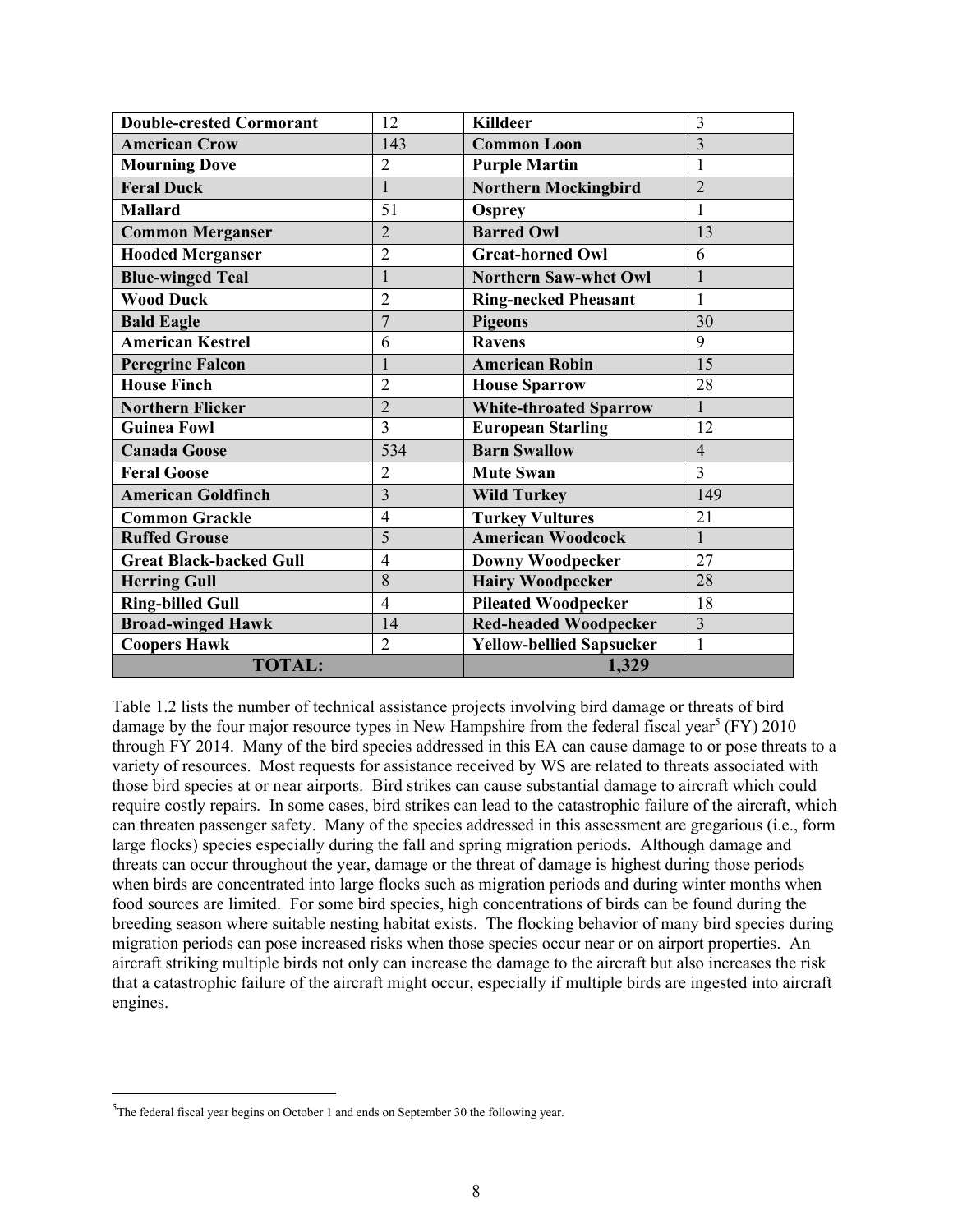|                                                                 | Resource*               |              |                         |              |                                                 | <b>Resource</b> |             |                         |              |
|-----------------------------------------------------------------|-------------------------|--------------|-------------------------|--------------|-------------------------------------------------|-----------------|-------------|-------------------------|--------------|
| <b>Species</b>                                                  | $\overline{\mathbf{A}}$ | N            | $\mathbf{P}$            | H            | <b>Species</b>                                  |                 | N           | $\mathbf{P}$            | $\mathbf{H}$ |
| <b>Double-crested Cormorant</b>                                 | $\mathbf X$             | $\mathbf X$  | $\mathbf X$             | $\mathbf X$  | <b>Northern Mockingbird</b>                     |                 |             |                         | $\mathbf{X}$ |
| <b>Great Blue Heron</b>                                         | $\bar{\mathbf{X}}$      |              | X                       |              | <b>Ring-necked Pheasant</b>                     | $\mathbf X$     |             |                         |              |
| <b>Common Loon</b>                                              |                         |              |                         | $\mathbf X$  | Pigeon                                          | X               |             | X                       | X            |
| <b>Mallard</b>                                                  |                         |              | $\overline{\mathbf{X}}$ | X            | <b>Common Raven</b>                             | $\mathbf X$     |             | $\mathbf X$             | X            |
| <b>Common Merganser</b>                                         | X                       |              |                         | $\mathbf X$  | <b>American Robin</b>                           |                 |             | X                       | X            |
| <b>Hooded Merganser</b>                                         |                         |              | $\overline{\mathbf{X}}$ |              | <b>House Sparrow</b>                            |                 |             | $\mathbf X$             | $\mathbf{X}$ |
| <b>Feral Duck</b>                                               |                         |              |                         | $\mathbf{X}$ | <b>American Woodcock</b>                        |                 |             | $\mathbf x$             |              |
| <b>Canada Goose</b>                                             | $\mathbf X$             |              | $\overline{\mathbf{X}}$ | X            | <b>European Starling</b>                        | $\mathbf X$     |             | $\mathbf X$             | X            |
| <b>Feral Goose</b>                                              |                         |              |                         | X            | <b>Barn Swallow</b>                             |                 |             | $\mathbf X$             | $\mathbf X$  |
| <b>Mute Swan</b>                                                |                         |              |                         | X            | <b>Wild Turkey</b>                              | X               | X           | X                       | $\mathbf{X}$ |
| <b>Bald Eagle</b>                                               |                         |              |                         | $\mathbf X$  | <b>Downy Woodpecker</b>                         |                 |             | $\mathbf X$             |              |
| <b>American Kestrel</b>                                         |                         |              |                         | $\mathbf X$  | <b>Hairy Woodpecker</b>                         |                 |             | $\mathbf X$             | $\mathbf X$  |
| <b>Peregrine Falcon</b>                                         | $\mathbf X$             |              |                         |              | <b>Pileated Woodpecker</b>                      | $\mathbf{x}$    |             | $\overline{\mathbf{X}}$ | $\mathbf{x}$ |
| <b>Broad-winged Hawk</b>                                        | X                       |              | $\mathbf X$             | $\mathbf X$  | <b>Red-headed Woodpecker</b>                    |                 |             | $\mathbf{X}$            |              |
| <b>Coopers Hawk</b>                                             |                         |              |                         | $\mathbf X$  | <b>Yellow-bellied Sapsucker</b><br>$\mathbf{X}$ |                 |             |                         |              |
| <b>Northern Goshawk</b>                                         | $\overline{\mathbf{X}}$ |              | $\mathbf X$             | $\mathbf{X}$ | <b>American Crow</b>                            | $\mathbf X$     |             | $\mathbf X$             | $\mathbf{X}$ |
| <b>Red-shouldered Hawk</b>                                      |                         |              | $\mathbf X$             | X            | <b>Mourning Dove</b>                            |                 |             | X                       |              |
| <b>Red-tailed Hawk</b>                                          | $\overline{\mathbf{X}}$ | X            | $\mathbf X$             | X            | <b>Guinea Fowl</b>                              | X               |             | $\mathbf X$             |              |
| <b>Sharp-shinned Hawk</b>                                       | $\mathbf X$             |              | $\mathbf X$             | $\mathbf X$  | <b>American Goldfinch</b>                       |                 |             |                         | $\mathbf{X}$ |
| <b>Barred Owl</b>                                               | $\overline{\mathbf{X}}$ |              | X                       | X            | <b>Common Grackle</b>                           | X               |             | X                       |              |
| <b>Great-horned Owl</b>                                         | $\mathbf{x}$            |              |                         | $\mathbf X$  | <b>Ruffed Grouse</b>                            |                 |             |                         | X            |
| <b>Snowy Owl</b>                                                |                         |              | $\mathbf X$             | X            | <b>Great Black-backed Gull</b>                  |                 | X           | X                       | $\mathbf{X}$ |
| <b>Turkey Vulture</b>                                           |                         |              | $\mathbf X$             | $\mathbf X$  | <b>Herring Gull</b>                             |                 | $\mathbf X$ | $\mathbf X$             | X            |
| <b>Red-winged Blackbird</b>                                     |                         |              |                         | X            | <b>Ring-billed Gull</b>                         |                 |             | $\mathbf X$             | $\mathbf{X}$ |
| <b>Blackbirds(mixed species)</b>                                | $\bf{X}$                |              |                         |              | <b>Blue Jay</b>                                 |                 |             | X                       | X            |
| <b>Snow Bunting</b>                                             |                         |              |                         | X            | <b>Killdeer</b>                                 |                 |             | X                       | X            |
| <b>Northern Cardinal</b>                                        |                         | $\mathbf{X}$ |                         |              | <b>Unidentifiable Bird</b>                      | X               |             |                         | X            |
| <b>House Finch</b>                                              |                         |              |                         | $\mathbf X$  | <b>Horned Lark</b>                              |                 |             |                         | $\mathbf{X}$ |
| <b>Upland Sandpiper</b>                                         |                         |              | $\mathbf X$             | $\mathbf X$  | <b>Upland Sandpiper</b>                         |                 |             |                         | $\mathbf{x}$ |
| <b>Northern Flicker</b>                                         |                         |              | X                       | $\mathbf{X}$ | <b>Northern Harrier</b>                         |                 |             | X                       | X            |
| <b>Osprey</b>                                                   |                         |              | X                       |              |                                                 |                 |             |                         |              |
| A=Agriculture, N =Natural Resources, P=Property, H=Human Safety |                         |              |                         |              |                                                 |                 |             |                         |              |

**Table 1.2 – Birds species addressed by WS in New Hampshire from FY 2010 through FY 2014 by the resource types damaged.** 

During requests for assistance received by WS, cooperators often report or WS verifies through site visits, damage associated with various species of birds. Between FY 2010 and FY 2014, bird damage has been reported to WS or has averaged \$20,413 annually. Damages have been reported or verified as occurring primarily to property and agricultural resources. An average of \$12,462 in damage to agricultural resources has been reported to or verified by WS between FY 2010 and FY 2014 with damage to property averaging \$7,987. The majority of damage that occurred was by American crows. However downy woodpeckers, hairy woodpeckers, Canada geese, wild turkeys, pigeons and starlings also greatly contributed to the bird damage reported to or verified by WS.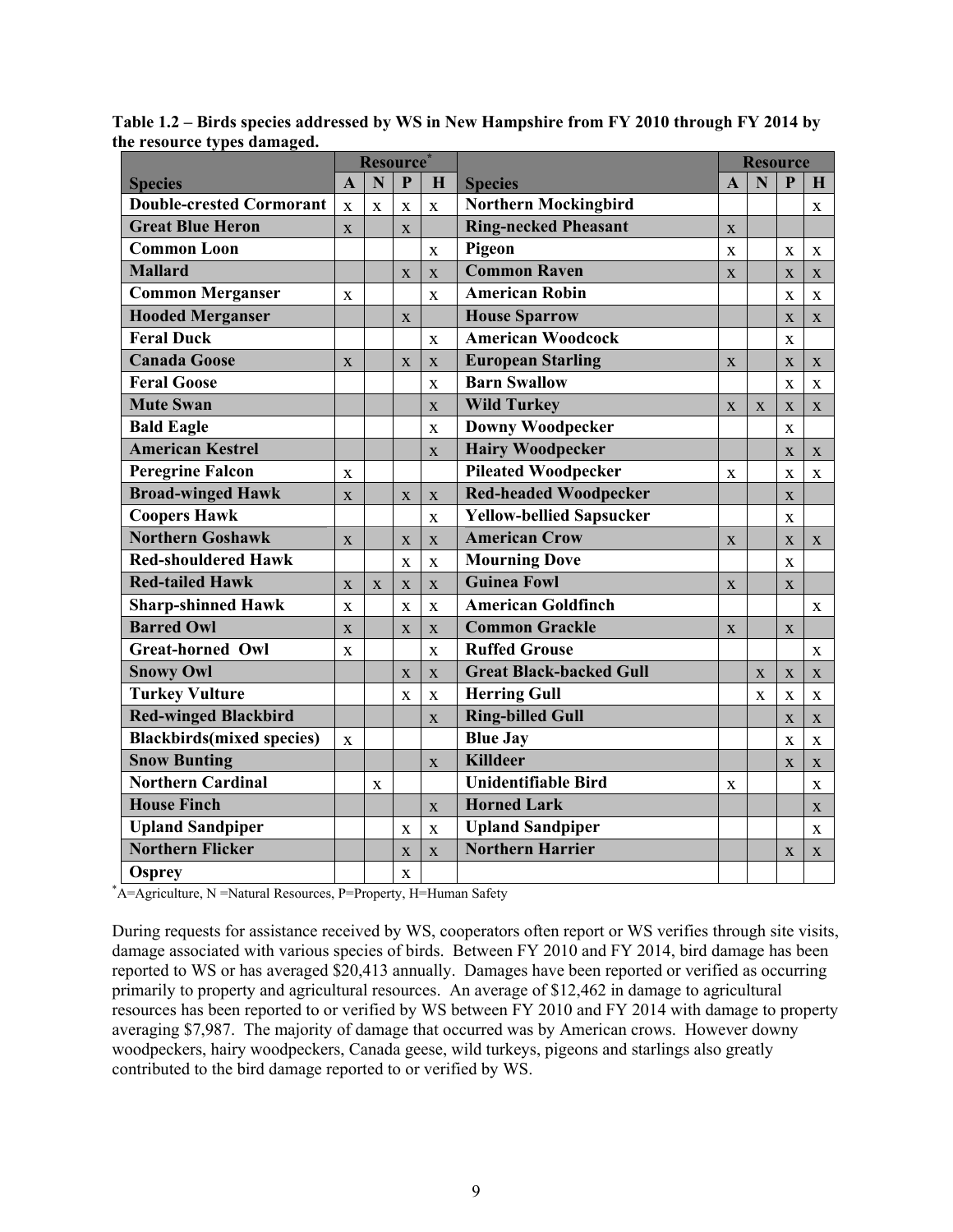Information regarding bird damage to agricultural resources, property, natural resources, and threats to human safety are discussed in the following subsections of the EA:

#### **Need to Resolve Bird Damage to Agricultural Resources**

According to the National Agricultural Statistics Service (NASS), there were approximately 474,065 acres devoted to agricultural production in New Hampshire during 2012 with a market value of agricultural products sold estimated at nearly \$191 million (NASS 2014). The top two farm commodities for cash receipts were greenhouse/nursery products and milk/dairy products which accounted for over 54% of the cash receipts and worth over \$190 million dollars. The value of sales associated with the nursery, greenhouse, and sod industry ranked thirty-seventh in the United States during 2012. The livestock inventory estimated approximately 33,300 head of cattle and over 250,000 layers and broilers (NASS 2014). Aquaculture sales were valued at over \$3.3 million (NASS 2014).

A variety of bird species can cause damage to agricultural resources. Damage and threats of damage to agricultural resources is often associated with bird species that exhibit flocking behaviors (e.g., redwinged blackbirds, European starlings), colonial nesting behavior (e.g., pigeons, cormorants). Damage occurs through direct consumption of agricultural resources, the contamination of resources from fecal droppings, or the threat of disease transmission to livestock from contact with fecal matter. As shown in Table 1.2, many of the bird species addressed have been identified as causing or posing threats to agricultural resources.

# *Damage to Aquaculture Resources*

Damage to aquaculture resources occurs primarily from the economic losses associated with birds consuming fish and other commercially raised aquatic organisms. Damage can also result from the death of fish and other aquatic wildlife from injury associated with bird predation as well as the threat of disease transmission from one impoundment to another or from one aquaculture facility to other facilities as birds move between sites. The introduction of a disease can result in substantial economic losses since the entire impoundment is likely to become infected, which can result in extensive mortality.

The principal aquaculture products propagated at facilities in New Hampshire are trout, bass and bullheads (UNH COOP 2015). In addition, the NHFG operates six fish hatcheries producing and distributing more than 200 tons of trout and salmon per year. The NHFG uses fish culture and stocking to ensure that New Hampshire has abundant and varied fish levels that sustain healthy populations that support desired levels of fishing. Without hatcheries, it is estimated trout and salmon populations in New Hampshire waters would be depleted in approximately 3-5 years, due primarily to fishing pressure. Of those birds shown in Table 1.2 associated with damage to agriculture, of primary concern to aquaculture facilities in New Hampshire are herons, kingfisher, mallards, black ducks, common and hooded mergansers, gulls and cormorants.

During a survey of aquaculture facilities in the northeastern United States, 76% of respondents identified the great blue heron as the bird of highest concern regarding predation (Glahn et al. 1999). Glahn et al. (1999) found that 80% of the aquaculture facilities surveyed in the northeastern United States perceived birds as posing an economic threat due to predation which coincided with 81% of the facilities surveyed having birds present on aquaculture ponds.

#### *Damage and Threats to Livestock Operations*

Damage to livestock operations can occur from several bird species (USDA 2004). Economic damage can occur from bird consumption of livestock feed and from the increased risks of disease transmission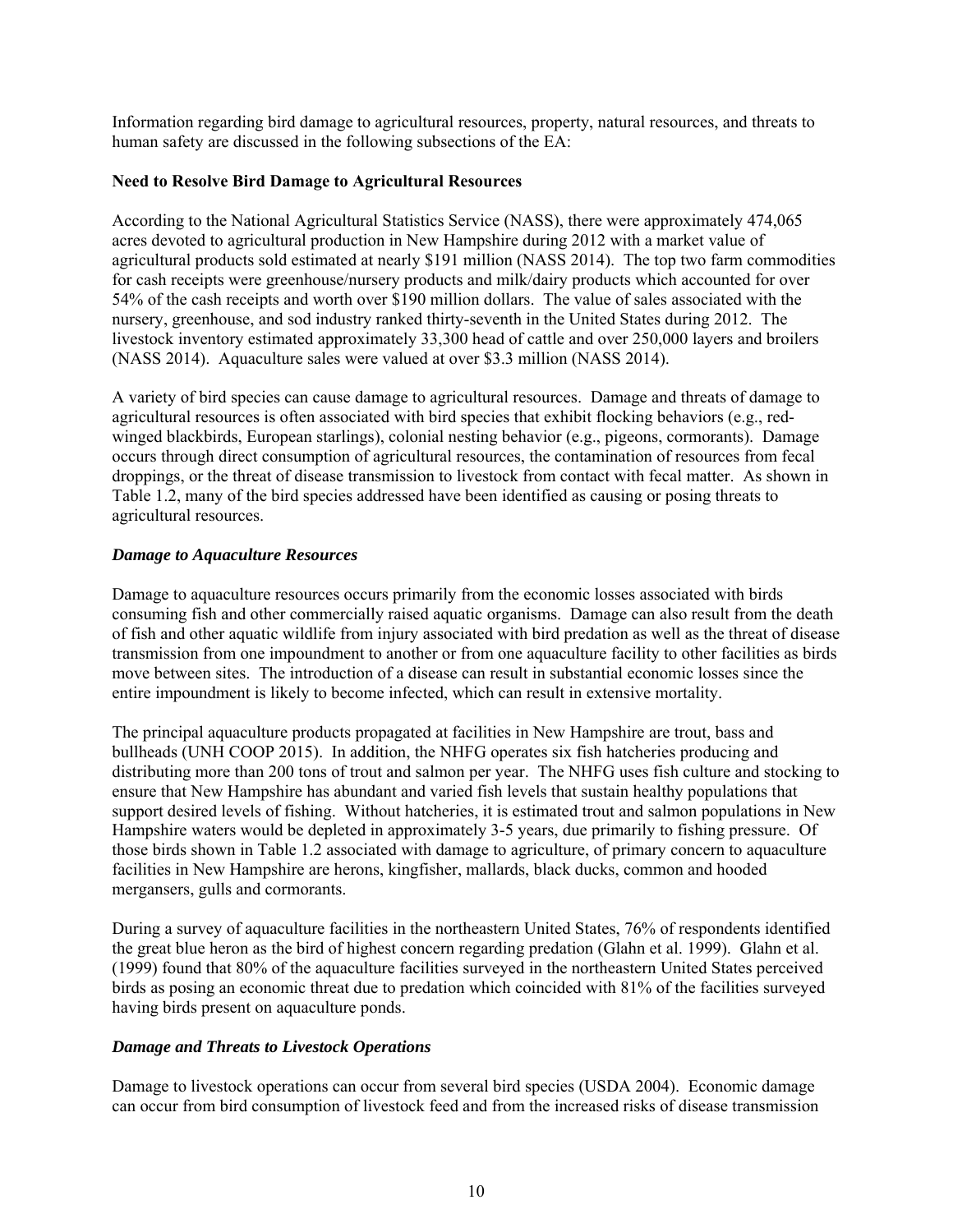associated with large concentrations of birds. Although damage and disease threats to livestock operations can occur throughout the year, damage is highest during those periods when birds are concentrated into large flocks such as migration periods and during winter months when food sources are limited. For some bird species, high concentrations of birds can be found during the breeding season where suitable nesting habitat exists, such as barn swallows.

Of primary concern to livestock operations are European starlings, house sparrows, hawks, and to a lesser extent feral pigeons. The flocking behavior of European starlings, house/English sparrows, crows, and feral pigeons either from feeding, roosting and/or nesting behavior can lead to economic losses to agricultural producers from the consumption of livestock feed. Economic damages associated with starlings and blackbirds feeding on livestock rations has been documented in France and Great Britain (Feare 1984), and in the United States (Besser et al. 1968, Dolbeer et al. 1978, Glahn and Otis 1981, Glahn 1983, Glahn and Otis 1986). Starlings damage an estimated \$800 million worth of agricultural resources per year (Pimentel et al. 2000). Diet rations for cattle contain all of the nutrients and fiber that cattle need, and are so thoroughly mixed that cattle are unable to select any single component over others. Livestock feed and rations are often formulated to ensure proper health of the animal. Higher fiber roughage in livestock feed is often supplemented with corn, barley, and other grains to ensure weight gain and in the case of dairies, for dairy cattle to produce milk. Livestock are unable to select for certain ingredients in livestock feed while birds often can selectively choose to feed on the corn, barley, and other grains formulated in livestock feed. Livestock feed provided in open troughs is most vulnerable to feeding by birds. Birds often select for those components of feed that are most beneficial to the desired outcome of livestock. When large flocks of birds selectively forage for components in livestock feeds, the composition and the energy value of the feed can be altered which can negatively affect the health and production of livestock. The removal of this high-energy source by birds, is believed to reduce milk yields, weight gains, and is economically critical (Feare 1984). Glahn and Otis (1986) reported that starling damage was also associated with proximity to roosts, snow, and freezing temperatures and the number of livestock on feed.

The economic significance of feed losses to starlings and blackbirds has been demonstrated by Besser et al. (1968) who concluded that the value of losses in feedlots near Denver, Colorado was \$84 per 1,000 birds in 1967. Forbes (1995) reported European starlings consumed up to 50% of their body weight in feed each day. Glahn and Otis (1981) reported losses of 4.8 kg of pelletized feed consumed per 1,000 bird minutes. Glahn (1983) reported that 25.8% of farms in Tennessee experienced starling depredation problems of which 6.3% experienced considerable economic loss.

In addition, large concentrations of birds feeding, roosting, and/or loafing at livestock operations increase risks of disease transmission from fecal matter being deposited in areas where livestock feed, water, and are housed. Birds feeding in open troughs on livestock feed can leave fecal deposits, which can be consumed by livestock. Fecal matter can also be deposited in sources of water for livestock, which increases the likelihood of disease transmission and can contaminate other surface areas where livestock can encounter fecal matter deposited by birds. Many bird species, especially those encountered at livestock operations, are known to carry infectious diseases which can be excreted in fecal matter and pose not only a risk to individual livestock operations, but can be a source of transmission to other livestock operations as birds move from one area to another. A number of diseases that could affect livestock have been associated with rock pigeons, European starlings, and house sparrows and are described in Table 1.3 (Weber 1979).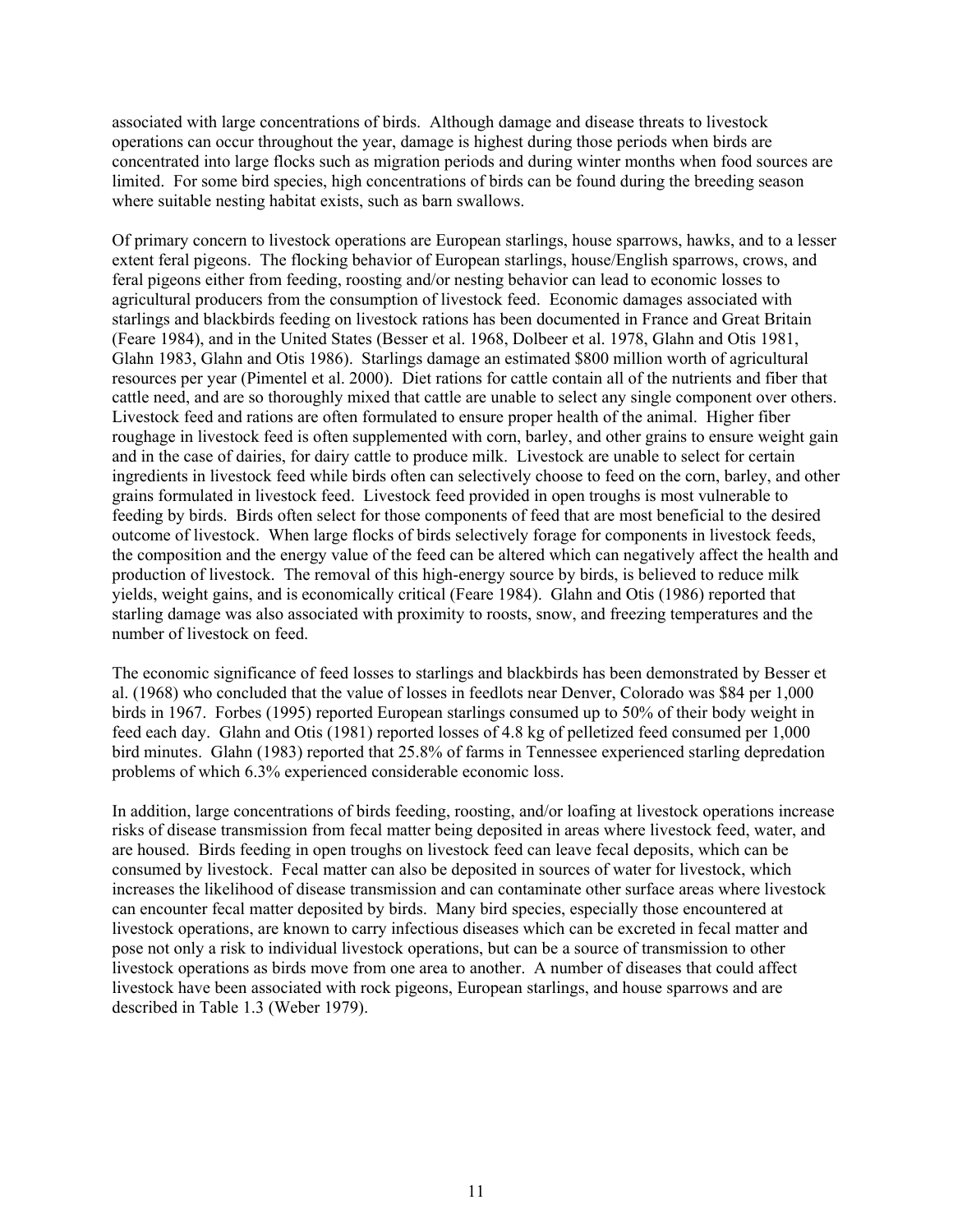| Table 1.3 – Diseases of livestock that have been linked to feral domestic pigeons, European |  |
|---------------------------------------------------------------------------------------------|--|
| starlings, blackbirds, and/or English sparrows. Information from Weber 1979.                |  |

| <b>Disease</b>                                           | <b>Livestock affected</b>                                                                                                                          | <b>Symptoms</b>                                                                                                                                    | <b>Comments</b>                                                                                                           |  |  |
|----------------------------------------------------------|----------------------------------------------------------------------------------------------------------------------------------------------------|----------------------------------------------------------------------------------------------------------------------------------------------------|---------------------------------------------------------------------------------------------------------------------------|--|--|
| <b>Bacterial:</b>                                        |                                                                                                                                                    |                                                                                                                                                    |                                                                                                                           |  |  |
| Erysipeloid                                              | Cattle, swine, horses, sheep,<br>Pigs - arthritis, skin lesions,<br>goats, chickens, turkeys,<br>necrosis, septicemia Sheep -<br>ducks<br>lameness |                                                                                                                                                    | serious hazard for the swine<br>industry, rejection of swine<br>meat at slaughter due to<br>speticemia, also affects dogs |  |  |
| Salmonellosis                                            | abortions in mature cattle, mortality<br>in calves, decrease in milk<br>All domestic animals<br>production in dairy cattle Colitis in<br>pigs,     |                                                                                                                                                    | Over 1700 serotypes                                                                                                       |  |  |
| Pasteurellosis                                           | cattle, swine, horses,<br>rabbits, chickens, turkey                                                                                                | Chickens and turkeys die suddenly<br>without illness pneumonia, bovine<br>mastitis, abortions in swine,<br>septicemia, abscesses                   | Also affects cats and dogs                                                                                                |  |  |
| Avian<br>tuberculosis                                    | chickens, turkeys, swine,<br>cattle, horses, sheep                                                                                                 | Emaciation, decrease in egg<br>production, and death in poultry.<br>Mastitis in cattle                                                             | Also affects cats and dogs                                                                                                |  |  |
| Streptococcosis                                          | cattle, swine, sheep, horses,<br>chickens, turkeys, geese,<br>ducks, rabbits                                                                       | Emaciation and death in poultry.<br>Mastitis in cattle, abscesses and<br>inflammation of the heart, and death<br>in swine                          | feral pigeons are susceptible<br>and aid in transmission                                                                  |  |  |
| yersinosis                                               | cattle, sheep, goats, horses,<br>turkeys, chickens, ducks                                                                                          | abortion in sheep and cattle                                                                                                                       | Also affects dogs and cats                                                                                                |  |  |
| vibriosis                                                | cattle and sheep                                                                                                                                   | In cattle, often a cause of infertility<br>or early embryonic death. In sheep,<br>the only known cause of infectious<br>abortion in late pregnancy | Of great economic importance                                                                                              |  |  |
| Listeriosis                                              | Chickens, ducks, geese,<br>cattle, horses, swine, sheep,<br>goat                                                                                   | In cattle, sheep, and goats, difficulty<br>swallowing, nasal discharge,<br>paralysis of throat and facial<br>muscles                               | Also affects cats and dogs                                                                                                |  |  |
| Viral:                                                   |                                                                                                                                                    |                                                                                                                                                    |                                                                                                                           |  |  |
| meningitis                                               | cattle, sheep, swine, poultry                                                                                                                      | inflammation of the brain, newborn<br>calves unable to suckle                                                                                      | associated with listeriosis,<br>salmonellosis, cryptococcosis                                                             |  |  |
| Encephalitis<br>(7 forms)                                | horses, turkeys, ducks                                                                                                                             | drowsiness, inflammation of the<br>brain                                                                                                           | Mosquitos serve as vectors                                                                                                |  |  |
| <b>Mycotic (fungal):</b>                                 |                                                                                                                                                    |                                                                                                                                                    |                                                                                                                           |  |  |
| cattle, chickens, turkeys,<br>aspergillosis<br>and ducks |                                                                                                                                                    | abortions in cattle                                                                                                                                | common in turkey poults                                                                                                   |  |  |
| Blastomycosis                                            | weight loss, fever, cough,<br>bloody sputum and chest<br>pains.                                                                                    | Rarely                                                                                                                                             | Affects horses, dogs, and cats                                                                                            |  |  |
| candidiasis                                              | cattle, swine, sheep, horses,<br>chickens, turkeys                                                                                                 | In cattle, mastitis, diarrhea, vaginal<br>discharge, and aborted fetuses                                                                           | causes unsatisfactory growth<br>in chickens                                                                               |  |  |
| Cryptococcosis                                           | cattle, swine, horses                                                                                                                              | chronic mastitis in cattle, decreased<br>milk flow and appetite loss                                                                               | Also affects dogs and cats                                                                                                |  |  |

Although birds are known to be carriers of diseases (vectors) that are transmissible to livestock, the rate that transmission occurs is unknown, but is likely to be low. Since many sources of disease transmission exist, identifying a specific source can be difficult. Birds are known to be vectors of disease, which increases the threat of transmission when large numbers of birds are defecating and contacting surfaces and areas used by livestock.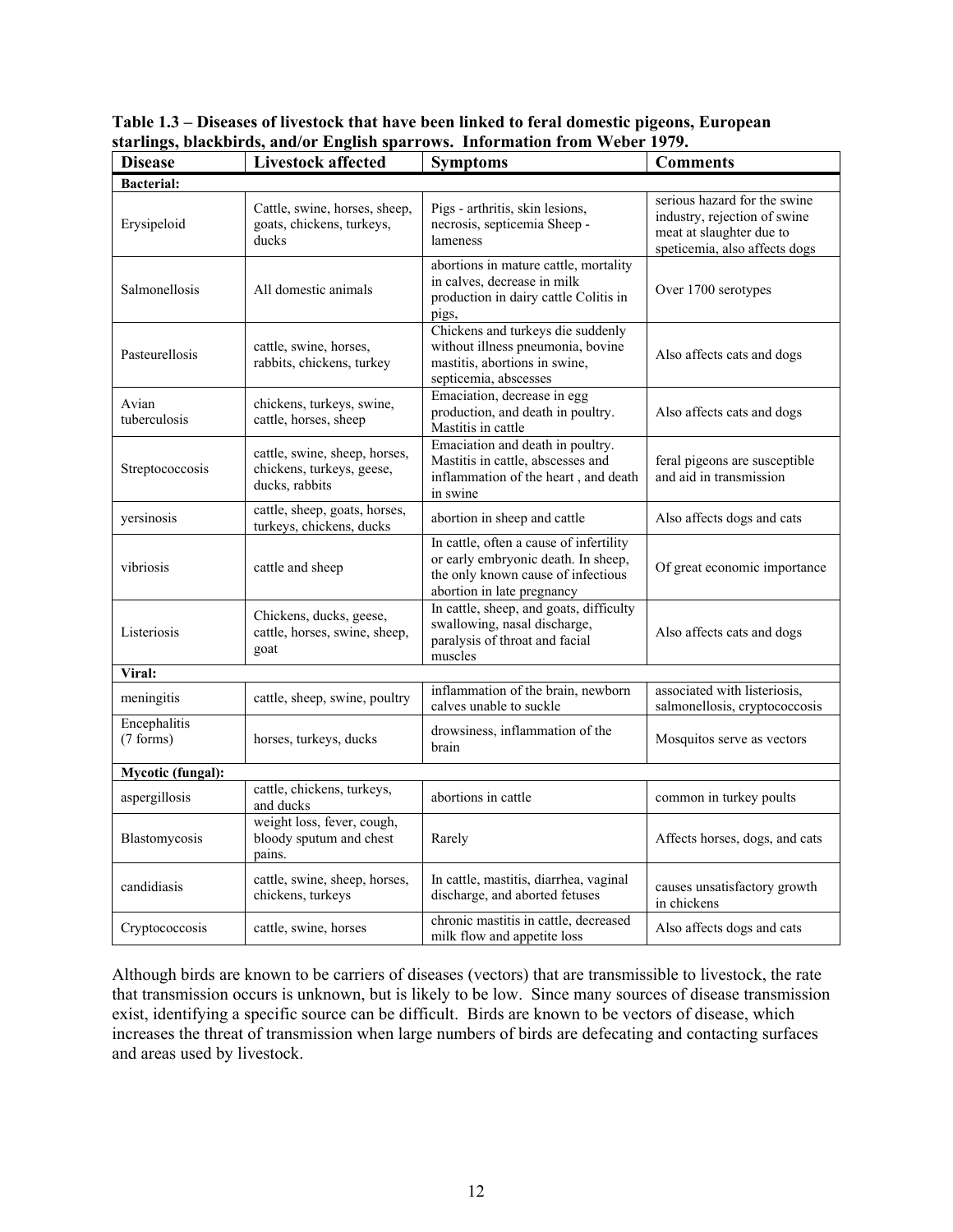Carlson et al. (2011) reported that European starlings have the potential to transmit *salmonella* to livestock through droppings in feed troughs and contaminating drinking water troughs; they found that the probability of *salmonella* contamination of feed and water troughs increased as the presence of starlings increased. Birds also cause damage by defecating on fences, shade canopies, and other structures, which can accelerate corrosion of metal components and can be aesthetically displeasing. Large concentrations of birds at livestock feeding operations can also pose potential health hazards to feedlot/dairy operators and their personnel through directly contacting fecal droppings or by droppings creating unsafe working conditions.

WS actively conducts avian health surveillance surveys to test for the prevalence of avian influenza viruses, Newcastle disease, and arboviruses including eastern equine encephalitis, St. Louis encephalitis, West Nile virus, and Turlock virus in various wild bird species. Newcastle disease is a concern for poultry farms with its ability to wipe out an entire farm with almost 100% mortality and cause severe economic losses. Newcastle virus can be spread to poultry through contaminated feces and respiratory secretions of wild birds; chickens in particular are highly susceptible to severe illnesses from the virus and very high mortality rates are likely (APHIS 2015).

The four arboviruses surveyed in New Hampshire by WS include eastern equine encephalitis, St. Louis encephalitis, West Nile virus, and Turlock virus. Although arboviruses are actually transmitted to humans and domestic animals through mosquitos, wild birds serve as a reservoir to transmit the virus to more mosquitos (Gubler 2006). Eastern equine encephalitis, St. Louis encephalitis, and West Nile virus have the potential to infect and cause mortality in primarily horses, but other domestic animals as well. Turlock virus has a higher potential to infect domestic birds, instead of humans and domestic animals.

Although birds are known to be carriers of diseases (vectors) that are transmissible to livestock, the rate that transmission occurs is unknown, but is likely to be low. Since many sources of disease transmission exist, identifying a specific source can be difficult. Birds are known to be vectors of disease, which increases the threat of transmission when large numbers of birds are defecating and contacting surfaces and areas used by livestock.

Waterfowl, including mallards, Canada geese, feral geese and ducks are also a concern to livestock producers. Waterfowl droppings in and around livestock ponds can affect water quality and are a source of a number of different types of bacteria, creating concerns about potential disease interactions between waterfowl and livestock. The transmission of diseases through drinking water is one of the primary concerns for a safe water supply for livestock. Bacteria levels for livestock depend on the age of the animal since adults are more tolerant of bacteria than young animals (Mancl 1989). The bacteria guidelines for livestock water supplies are <1000 fecal coliforms/100 ml for adult animals and < 1 fecal coliform/100 ml for young animals (Mancl 1989). Salmonella causes shedding of the intestinal lining and severe diarrhea in cattle. If undetected and untreated, salmonella can kill cattle and calves.

Wild and domestic waterfowl are the acknowledged natural reservoirs for a variety of avian influenza viruses (Davidson and Nettles 1997). Avian influenza circulates among those birds without clinical signs and is not an important mortality factor in wild waterfowl (Davidson and Nettles 1997). However, the potential for avian influenza to produce devastating disease in domestic poultry makes its occurrence in waterfowl an important issue (Davidson and Nettles 1997, USDA 2005).

Economic losses can also result from raptors, particularly hawks, feeding on domestic fowl such as chickens and waterfowl. Free-ranging fowl or fowl allowed to range outside of confinement for a period are particularly vulnerable to predation by raptors. From FY 2010 to FY 2014, predation by hawks on poultry and farm raised game birds was reported or verified to WS to cause over \$1,400 in damage.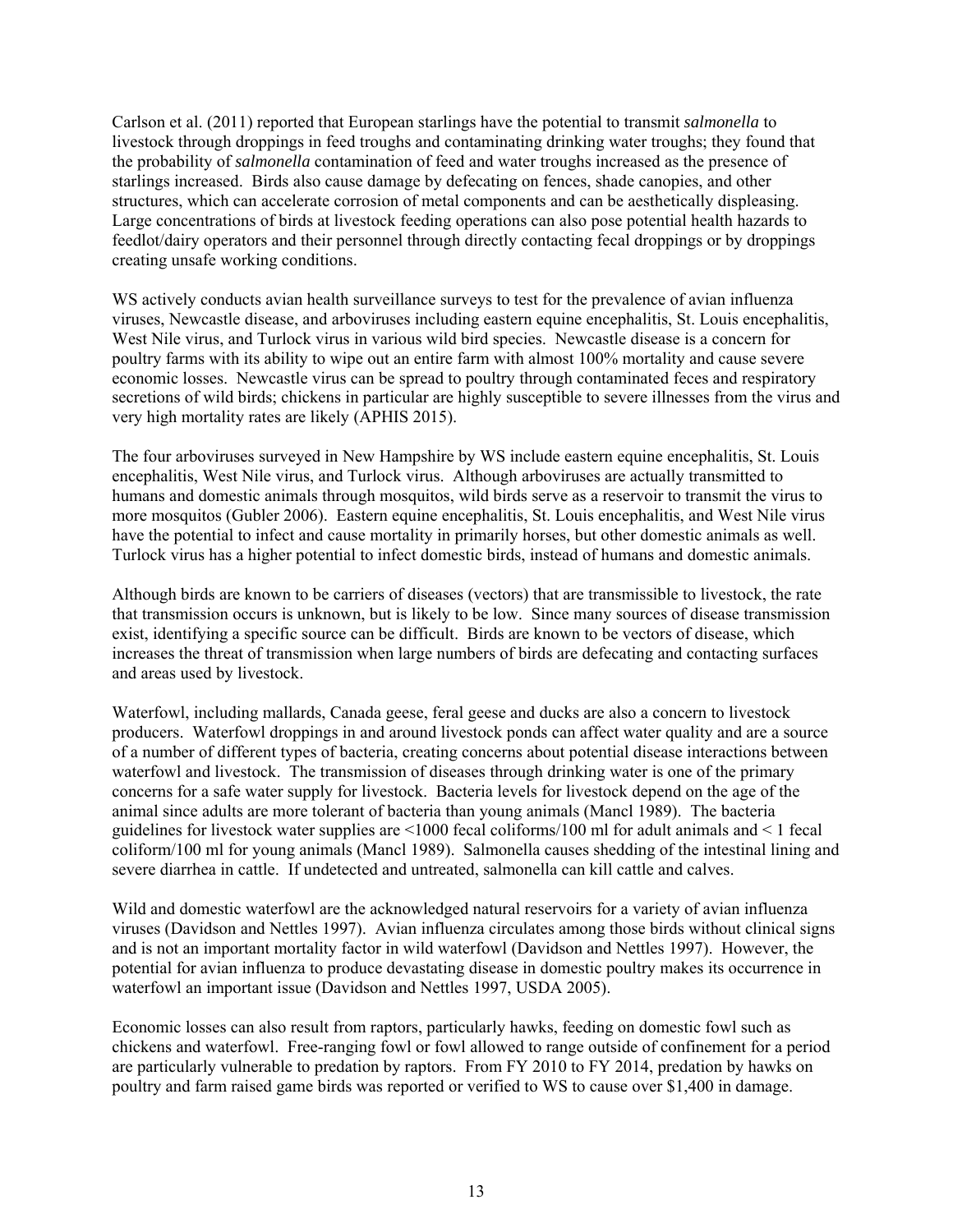#### *Damage to Agricultural Crops*

Besser (1985) estimated damage to agricultural crops associated with birds exceeded \$100 million annually in the United States. Bird damage to agricultural crops occurs primarily from the consumption of sprouting crops (*i*.*e*., loss of the crop and revenue), but also consists of trampling of emerging crops by waterfowl, damage to fruits associated with feeding, and fecal contamination. In 2012, the sale of all crops totaled 100 million dollars in New Hampshire (NASS 2014). Damage to agricultural field crops, as reported to WS, occurs primarily from American crows, Canada geese, European starlings and wild turkeys.

Waterfowl can graze and trample a variety of crops, including alfalfa, barley, corn, soybeans, wheat, rye, and oats (Cleary 1994). For example, a single intense grazing event by Canada geese in fall, winter, or spring can reduce the yield of winter wheat by 16 to 30% (Fledger et al. 1987), and reduce growth of rye plants by more than 40% (Conover 1988). However, some research has reported that grazing by geese during the winter may increase rye or wheat seed yields (Clark and Jarvis 1978, Allen et al. 1985). Since 1985, agricultural practices have changed resulting in intensive wheat growing methods with much higher yields of approximately 100 bushels per acre, but these crops are unable to sustain even light grazing pressure without losing yield. Associated costs with agricultural damage involving waterfowl include costs to replant grazed crops (e.g., corn), implement non-lethal wildlife management practices, purchase replacement hay, and decreased yields.

Bird damage to sweet corn can also result in economic losses to producers with damage often amplified since damage to sweet corn caused by birds makes the ear of corn unmarketable since damage is unsightly to the consumer (Besser 1985). Large flocks of red-winged blackbird are responsible for most of the damage reported to sweet corn with damage also occurring from grackles and starlings (Besser 1985). Damage occurs when birds rip or pull back the husk exposing the ear for consumption. Most bird damage occurs during the development stage known as the milk and dough stage when the kernels are soft and filled with a milky liquid, which the birds puncture to ingest the contents. Once punctured, the area of the ear damage often discolors and is susceptible to disease introduction into the ear (Besser 1985). Damage usually begins at the tip of the ear as the husk is ripped and pulled back but can occur anywhere on the ear (Besser 1985).

Damage can also occur to sprouting corn as birds pull out the sprout or dig the sprout up to feed on the seed kernel (Besser 1985). Damage to sprouting corn occurs primarily from grackles and crows but redwinged blackbirds and common ravens are known to cause damage to sprouting corn (Mott and Stone 1973). Additionally, starlings may pull sprouting grains and feed on planted seed (Johnson and Glahn 1994). Damage to sprouting corn is likely localized and highest in areas where breeding colonies of grackles exist in close proximity to agricultural fields planted with corn (Mott and Stone 1973, Rogers and Linehan 1977). Rogers and Linehan (1977) found grackles damaged two corn sprouts per minute on average when present at a field planted near a breeding colony. Corn growers in New Hampshire report experiencing damage to sprouting corn from Canada geese and wild turkeys.

Fruit crops can be damaged by crows, robins, starlings, red-winged blackbirds, grackles, cowbirds, and American crows. In New Hampshire, WS has received requests for assistance to alleviate damage to fruit crops associated with gulls, starlings and wild turkeys. Besser (1985) estimated bird damage to grapes, cherries, and blueberries exceed \$1 million dollars annually in the United States. In 1972, Mott and Stone (1973) estimated that birds caused \$1.6 to \$2.1 million in damage to the blueberry industry in the United States, with starlings, robins, and grackles causing the most damage. Red-winged blackbirds, cowbirds, woodpeckers, and crows are also known to cause damage to blueberries (Besser 1985). Damage to blueberries typically occurs from birds plucking and consuming the berry (Besser 1985).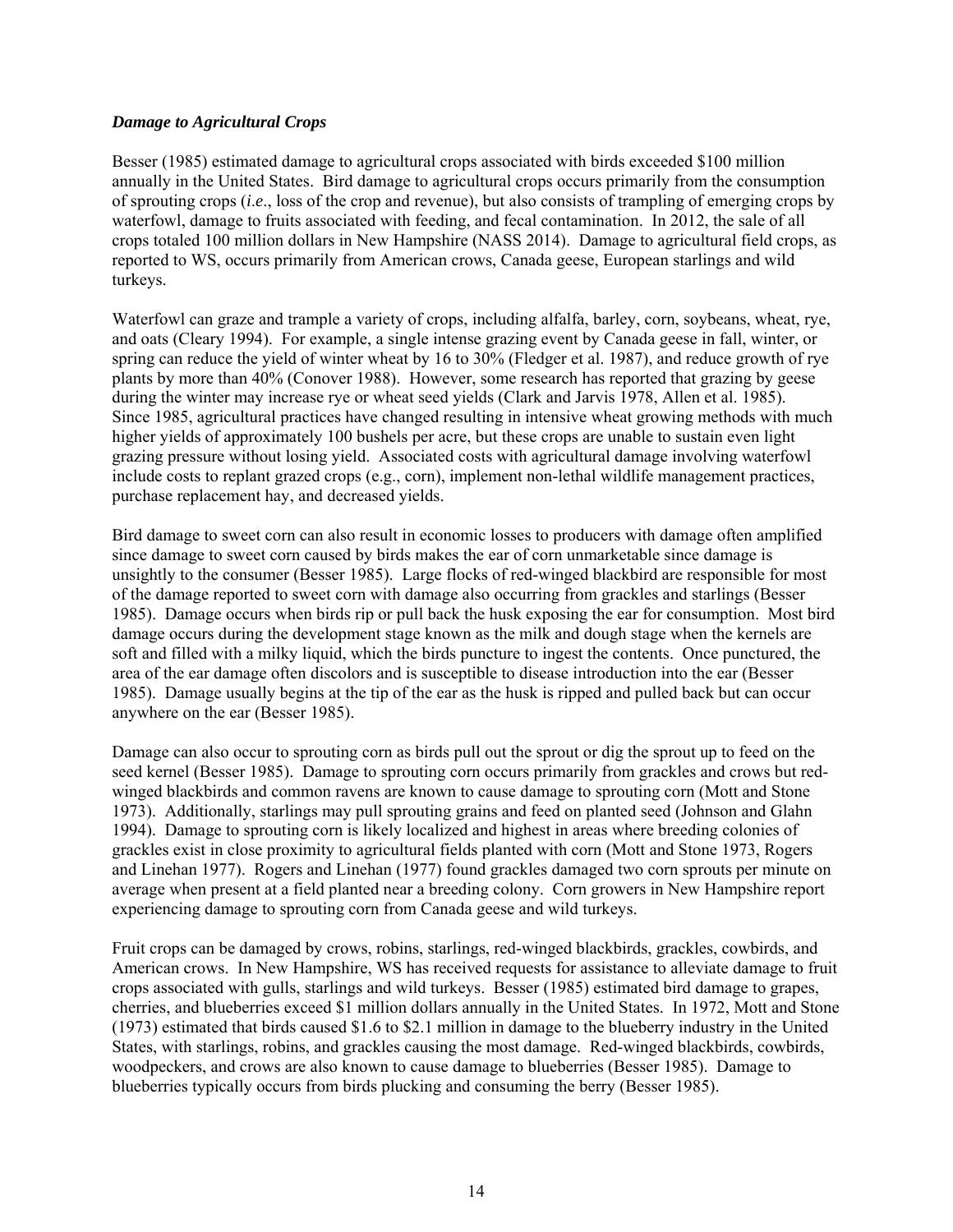In 2013, New Hampshire grew 25.5 million pounds of apples, ranking it 23<sup>rd</sup> in the country (NASS 2014). Damage to apples occurs from beak punctures which makes the apples unmarketable (Besser 1985). Crows and robins have been documented as causing damage to apples (Mitterling 1965).

# **Need to Resolve Threats that Birds Pose to Human Safety**

Several bird species listed in Table 1.2 can be closely associated with human habitation and often exhibit gregarious roosting behavior, such as vultures, waterfowl, gulls, crows, starlings and pigeons. The close association of those bird species with human activity can pose threats to human safety from disease transmission, threaten the safety of air passengers if birds are struck by aircraft, excessive droppings can be aesthetically displeasing, and aggressive behavior, primarily from waterfowl, can pose risks to human safety.

# *Threat of Disease Transmission*

Birds can play an important role in the transmission of zoonotic diseases (i.e., animal diseases transmissible to humans) where humans may encounter fecal droppings of those birds. As many as 65 different diseases transmittable to humans or domestic animals have been associated with pigeons, European starlings, and house sparrows; the more common zoonotic diseases affecting humans are described in Table 1.4 (Weber 1979). Few studies are available on the occurrence and transmission of zoonotic diseases in wild birds. Study of this issue is complicated by the fact that some disease-causing agents associated with birds may also be contracted from other sources. The risk of disease transmission from birds to humans is likely very low. The presence of disease causing organisms in bird feces is a result of the pathogens being present in the environment in which birds live. Birds likely acquire diseasecausing organisms through ingestion of pathogens that originated in the environment. Disease-causing organisms do not originate within birds (i.e., birds do not produce disease-causing organisms), but those birds can act as reservoirs for disease causing organisms that are of concern to human safety.

Of concern, is the ability of birds to obtain disease causing organisms and transporting those organisms to other areas, especially to areas with a high amount of human activity. With the ability to fly and move from one location to another, birds can obtain a disease causing organism at one location and transfer the disease causing organism from that location to another location. Human exposure to fecal droppings through contact or through the disturbance of accumulations of fecal droppings where disease organisms are known to occur increases the likelihood of disease transmission. Birds can be closely associated with human habitation where interaction with birds or fecal droppings can occur. Many bird species often exhibit gregarious behavior, which can lead to accumulations of fecal droppings in areas where those species forage or loaf. Accumulations of feces can be considered a threat to human health and safety due to the close association of those species of birds with human activity. Accumulations of bird droppings in public areas are aesthetically displeasing and are often found in areas where humans may be exposed.

In most cases in which human health concerns are a major reason for requesting assistance, no actual cases of bird transmission of disease to humans have been proven to occur. Thus, the primary reason for requesting assistance is the risk of disease transmission.

*Escherichia coli* are fecal coliform bacteria associated with fecal material of warm-blooded animals. There are over 200 specific serological types of *E. coli* with the majority of serological types being harmless (Sterritt and Lester 1988). Probably the best-known serological type of *E. coli* is *E. coli* O157:H7, which is usually associated with cattle (Gallien and Hartung 1994). Many communities monitor water quality at swimming beaches and lakes, but lack the financial resources to pinpoint the source of elevated fecal coliform counts. When fecal coliform counts at swimming beaches exceed established standards, the beaches are temporarily closed which can adversely affect the enjoyment of the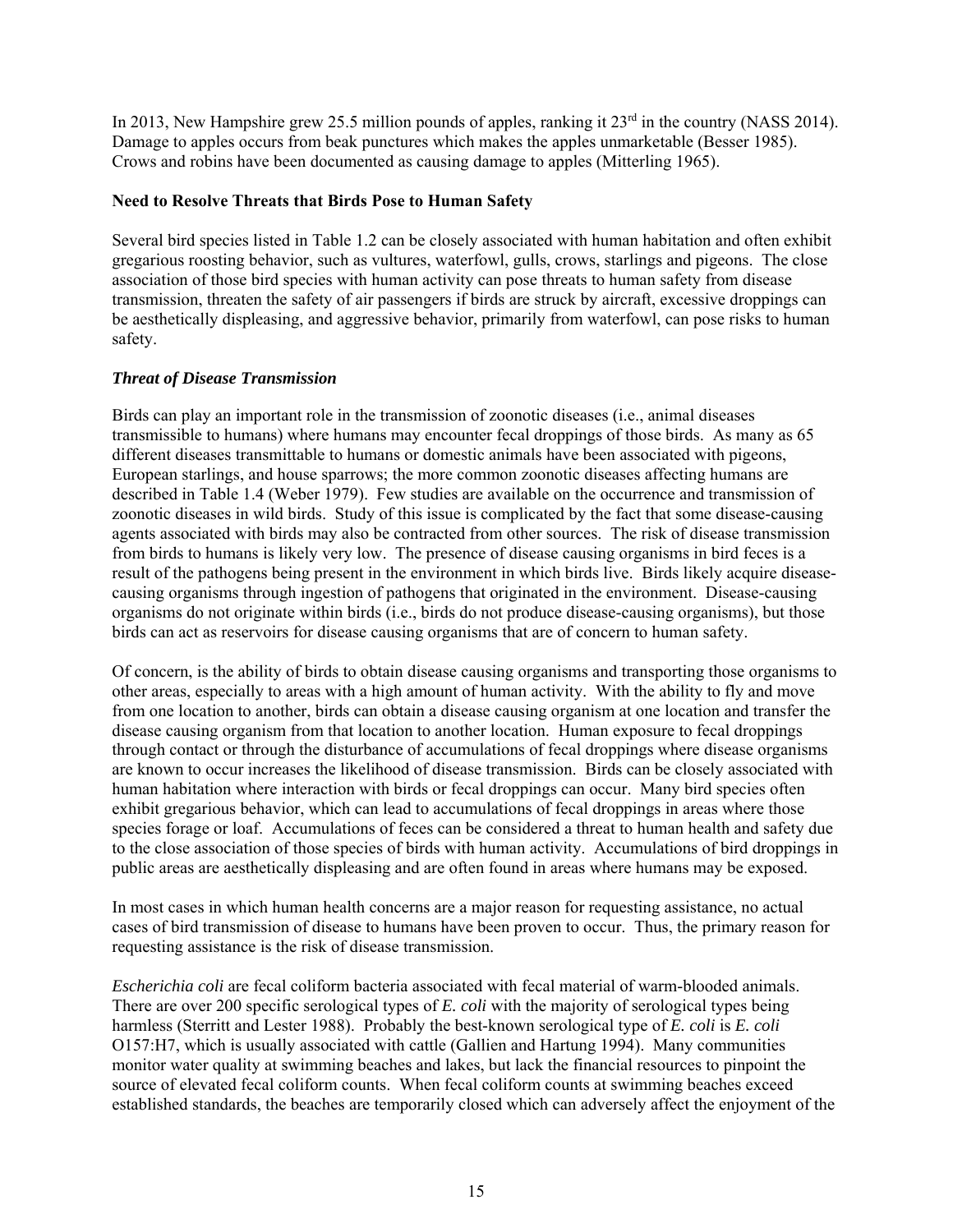area by the public, even though the serological type of the *E. coli* is unknown. During droughts when the water levels have been low, there have been increased bacteria levels found at several Army Corps of Engineers swimming facilities, and when the levels exceed the safety standards these areas have been closed in the past. Several school properties throughout New Hampshire have had issues with Canada geese on their athletic fields and have been forced to close the facilities and cancel athletic activities for the students due to the fecal contamination.

| <b>Disease</b>                                                                                                                                           | <b>Human Symptoms</b>                                                                                                                                                                                                                                                                               | <b>Potential for Human Fatality</b>                                                                              |  |  |  |
|----------------------------------------------------------------------------------------------------------------------------------------------------------|-----------------------------------------------------------------------------------------------------------------------------------------------------------------------------------------------------------------------------------------------------------------------------------------------------|------------------------------------------------------------------------------------------------------------------|--|--|--|
| <b>Bacterial:</b>                                                                                                                                        |                                                                                                                                                                                                                                                                                                     |                                                                                                                  |  |  |  |
| erysipeloid                                                                                                                                              | skin eruption with pain, itching; headaches, chills,<br>joint pain, prostration, fever, vomiting                                                                                                                                                                                                    | sometimes - particularly to young<br>children, old or infirm people                                              |  |  |  |
| salmonellosis                                                                                                                                            | gastroenteritis, septicaemia, persistent infection                                                                                                                                                                                                                                                  | possible, especially in individuals<br>weakened by other disease or old age                                      |  |  |  |
| Pasteurellosis                                                                                                                                           | respiratory infection, nasal discharge, conjunctivitis,<br>bronchitis, pneumonia, appendicitis, urinary bladder<br>inflammation, abscessed wound infections                                                                                                                                         | Rarely                                                                                                           |  |  |  |
| Listeriosis                                                                                                                                              | conjunctivitis, skin infections, meningitis in<br>newborns, abortions, premature delivery, stillbirth                                                                                                                                                                                               | sometimes - particularly with newborns                                                                           |  |  |  |
| Viral:                                                                                                                                                   |                                                                                                                                                                                                                                                                                                     |                                                                                                                  |  |  |  |
| meningitis                                                                                                                                               | inflammation of membranes covering the brain,<br>dizziness, and nervous movements                                                                                                                                                                                                                   | possible - can also result as a secondary<br>infection with listeriosis, salmonellosis,<br>cryptococcosis        |  |  |  |
| encephalitis<br>(7 forms)                                                                                                                                | headache, fever, stiff neck, vomiting, nausea,<br>drowsiness, disorientation                                                                                                                                                                                                                        | mortality rate for eastern equine<br>encephalomyelitis may be around 60%                                         |  |  |  |
| <b>Mycotic (fungal):</b>                                                                                                                                 |                                                                                                                                                                                                                                                                                                     |                                                                                                                  |  |  |  |
| aspergillosis                                                                                                                                            | affects lungs and broken skin, toxins poison blood,<br>nerves, and body cells                                                                                                                                                                                                                       | Not usually                                                                                                      |  |  |  |
| blastomycosis                                                                                                                                            | weight loss, fever, cough, bloody sputum and chest<br>pains.                                                                                                                                                                                                                                        | Rarely                                                                                                           |  |  |  |
| candidiasis                                                                                                                                              | infection of skin, fingernails, mouth, respiratory<br>system, intestines, and urogenital tract                                                                                                                                                                                                      | Rarely                                                                                                           |  |  |  |
| lung infection, cough, chest pain, weight loss, fever<br>cryptococcosis<br>or dizziness, also causes meningitis                                          |                                                                                                                                                                                                                                                                                                     | possible especially with meningitis                                                                              |  |  |  |
| histoplasmosis<br>pulmonary or respiratory disease. May affect vision                                                                                    |                                                                                                                                                                                                                                                                                                     | possible, especially in infants and young<br>children or if disease disseminates to the<br>blood and bone marrow |  |  |  |
| Protozoal:                                                                                                                                               |                                                                                                                                                                                                                                                                                                     |                                                                                                                  |  |  |  |
| American<br>trypanosomiasis                                                                                                                              | infection of mucous membranes of eyes or nose,<br>swelling                                                                                                                                                                                                                                          | possible death in 2-4 weeks                                                                                      |  |  |  |
| inflammation of the retina, headaches, fever,<br>drowsiness, pneumonia, strabismus, blindness,<br>toxoplasmosis<br>hydrocephalus, epilepsy, and deafness |                                                                                                                                                                                                                                                                                                     | Possible                                                                                                         |  |  |  |
| Rickettsial /Chlamydial:                                                                                                                                 |                                                                                                                                                                                                                                                                                                     |                                                                                                                  |  |  |  |
| chlamydiosis                                                                                                                                             | pneumonia, flu-like respiratory infection, high fever,<br>chills, loss of appetite, cough, severe headaches,<br>occasionally, restricted to old, weak or<br>generalized aches and pains, vomiting, diarrhea,<br>those with concurrent diseases<br>hepatitis, insomnia, restlessness, low pulse rate |                                                                                                                  |  |  |  |
| sudden pneumonitis, chills, fever, weakness, severe<br>Q fever<br>sweating, chest pain, severe headaches and sore eyes                                   |                                                                                                                                                                                                                                                                                                     | possible                                                                                                         |  |  |  |

| Table 1.4 - Diseases transmissible to humans that are associated with feral domestic pigeons, |
|-----------------------------------------------------------------------------------------------|
| European starlings, And English sparrows. Information from Weber (1979)                       |

While transmission of diseases or parasites from birds to humans has not been well documented, the potential exists (Luechtefeld et al. 1980, Wobeser and Brand 1982, Hill and Grimes 1984, Pacha et al. 1988, Blankespoor and Reimink 1991, Graczyk et al. 1997, Saltoun et al. 2000, Kassa et al. 2001). In some cases, infections may even be life threatening for immunocompromised and immunosuppressed people (Roffe 1987, Graczyk et al. 1998). Even though many people are concerned about disease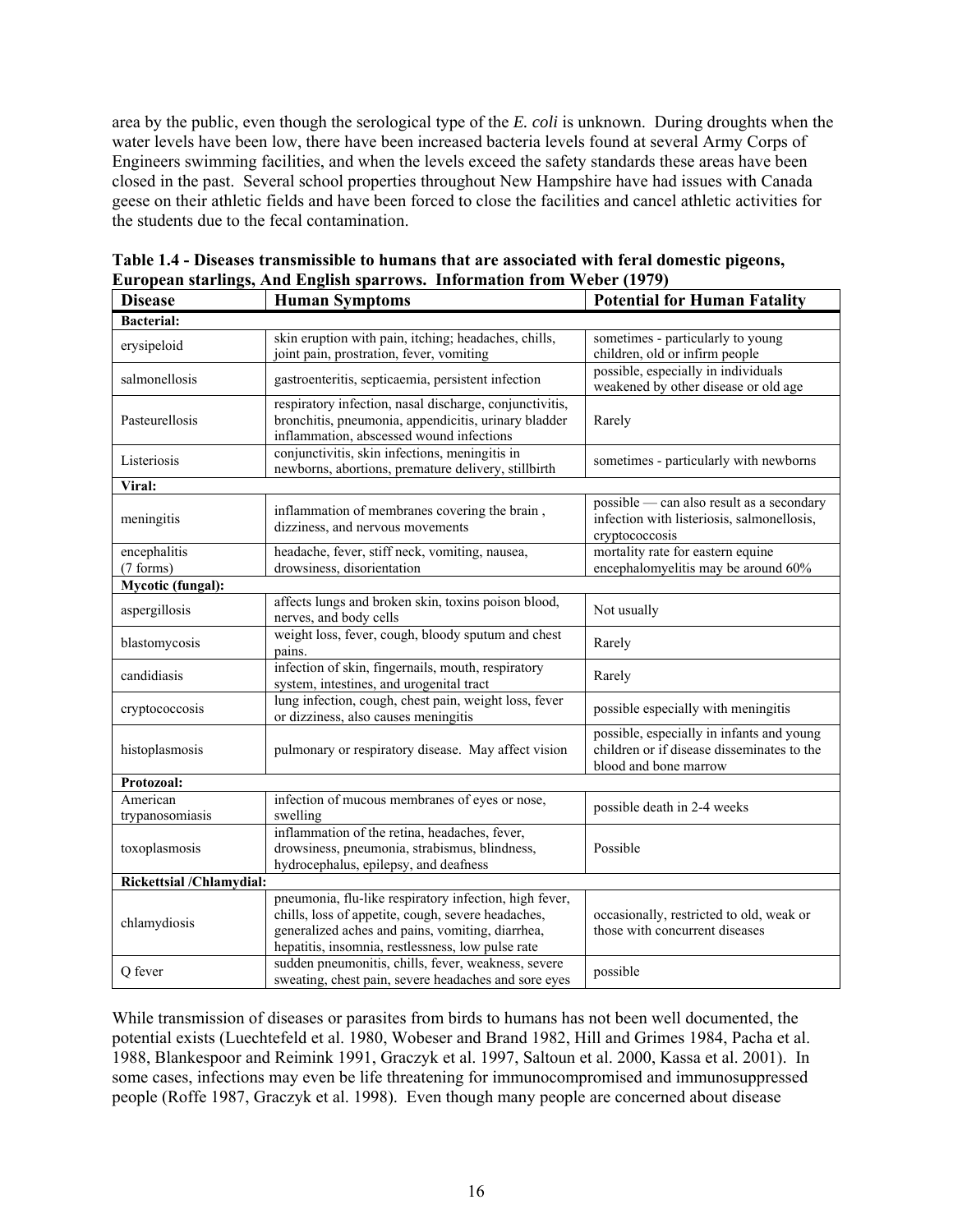transmission from feces, the probability of contracting a disease from feces is believed to be small. Financial costs related to human health threats involving birds may include testing of water for *coliform* bacteria, cleaning and sanitizing public-use areas, contacting and obtaining assistance from public health officials, and implementing non-lethal and lethal methods of wildlife damage management to reduce risks. WS recognizes and defers to the authority and expertise of local and state health officials in determining what does or does not constitute a threat to public health.

#### *Threat of Aircraft Striking Wildlife at Airports and Military Installations*

In addition to threats of zoonotic diseases, birds also pose a threat to human safety from being struck by aircraft. Birds struck by aircraft, especially when ingested into engines, can lead to structural damage to the aircraft and can cause catastrophic engine failure. The civil and military aviation communities have acknowledged that the threat to human health and safety from aircraft collisions with wildlife is increasing (Dolbeer 2000, MacKinnon et al. 2001). Collisions between aircraft and wildlife are a concern throughout the world because wildlife strikes threaten passenger safety (Thorpe 1996), result in lost revenue, and repairs to aircraft can be costly (Linnell et al. 1996, Robinson 1996). Aircraft collisions with wildlife can also erode public confidence in the air transportation industry as a whole (Conover et al. 1995).

When birds enter or exit a roost in large flight lines at or near airports or when present in large flocks foraging on or near an airport, those bird species represent a safety threat to aviation. For example, Canada geese, wild turkeys, vultures and raptors present a risk to aircraft because of their large body mass and slow-flying or soaring behavior. Vultures are considered the most hazardous bird for an aircraft to strike based on the frequency of strikes, effect on flight, and amount of damage caused by vultures throughout the country (Dolbeer et al. 2000). Mourning doves also present risks when their late summer behaviors include creating large roosting and loafing flocks. Their feeding, watering, and gritting behavior on airport turf and runways further increases the risk of bird-aircraft collisions. European starlings flocking behavior, especially during winter, present risks to aircraft in the airport environment when discovered roosting in surrounding trees or buildings.

From 1990 through 2014, 505 birds have been reported struck by aircraft in New Hampshire as well as 253 strikes that were from an unknown bird. This comprises 84% of the total wildlife strikes reported to the Federal Aviation Administration (FAA) in New Hampshire (FAA 2015). During this time, 77 of the strikes have occurred from barn swallows, 57 strikes from mourning doves, 53 from American kestrels and 35 from gulls. The number of actual bird strikes is likely to be much greater since an estimated 80% of civil bird strikes may go unreported (Linnell et al. 1999, Cleary et al. 2005, Wright and Dolbeer 2005). Generally, bird collisions occur when aircraft are near the ground during take-off and approach to the runway.

Birds being struck by aircraft can cause substantial damage to property and also can cause injuries to pilots and passengers. Bird strikes can cause catastrophic failure of aircraft systems (e.g., ingesting birds into engines) which can cause the plane to become uncontrollable and can lead to crashes. In May 2003, a military aircraft near Portsmouth struck a wild turkey during landing causing damage to two engines costing an estimated three million dollars (Debutts 2010). Another significant strike occurred in June 2009 when a civilian aircraft struck a Canada goose at the Laconia Municipal Airport causing over \$50,000 in damages (FAA 2015). From 1990 to 2014 at least nine flights at the Manchester-Boston Regional Airport took precautionary landings after a bird strike and four flights aborted take-off to ensure the aircraft was not damaged and safe to fly.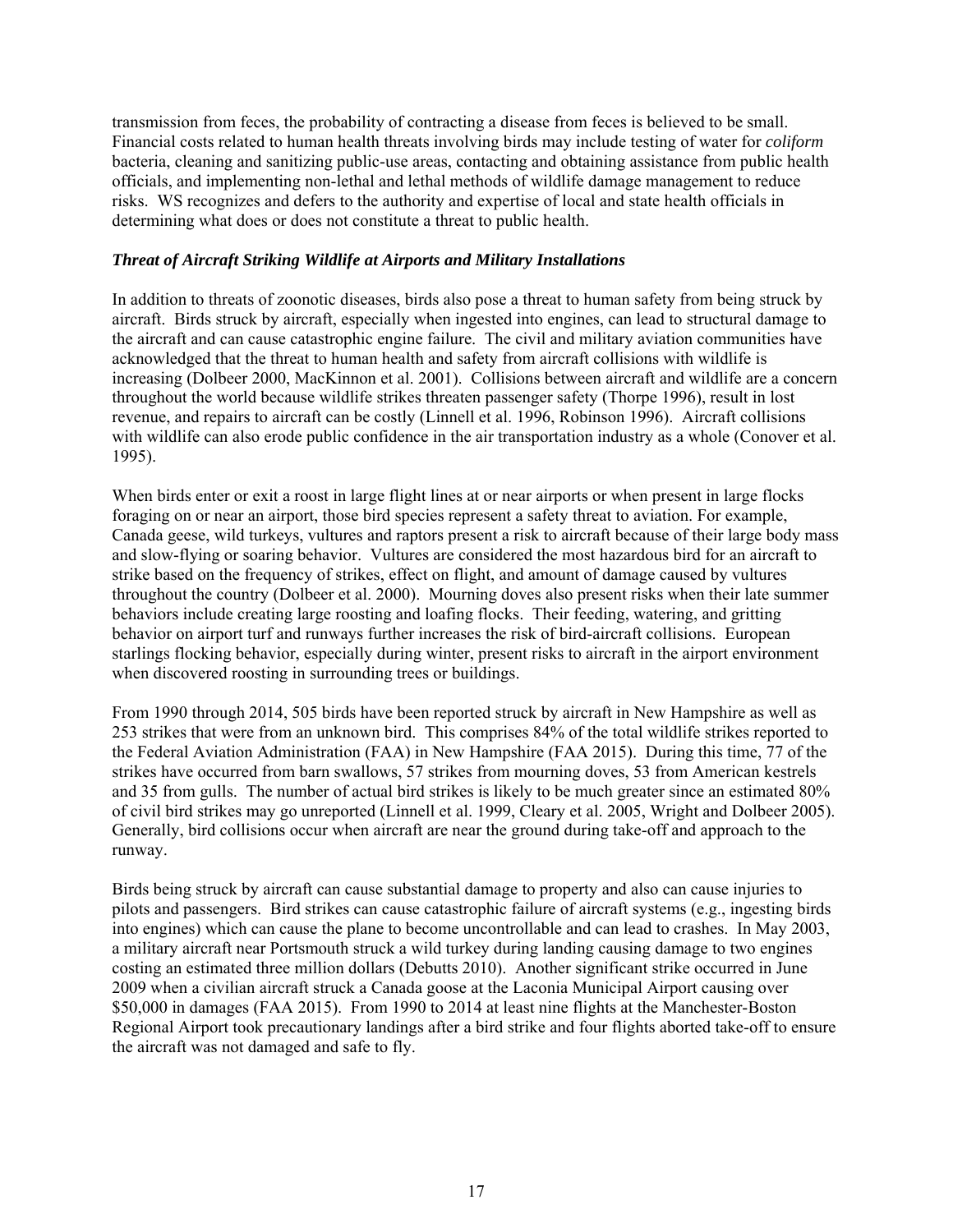#### *Additional Human Safety Concerns Associated with Birds*

As people are increasingly living with wildlife, the lack of harassing and threatening behavior by people toward many species of wildlife, especially around urban areas, has led to a decline in the fear wildlife have toward humans. When wildlife species begin to habituate to the presence of people and human activity, a loss of apprehension occurs that can lead those species to exhibit threatening behavior toward people. This threatening behavior continues to increase as human populations expand and the populations of those species that adapt to human activity increase (Lowry et al. 2013). Threatening behavior can be in the form of aggressive posturing, a general lack of apprehension toward people, or abnormal behavior. Although birds attacking people occurs rarely, aggressive behavior by birds does occur, especially during nest building and the rearing of eggs and chicks. Raptors can aggressively defend their nests, nesting areas, and young, and may swoop and strike at pets, children, and adults.

In addition to raptors, waterfowl can also aggressively defend their nests and nestlings during the nesting season. Waterfowl aggressively defend their nests, nesting areas, and young, and may attack or threaten pets, children, and adults. Feral waterfowl often nest in high densities in areas used by humans for recreational purposes such as industrial areas, parks, beaches, and sports fields (VerCauteren and Marks 2004). If people unknowingly approach waterfowl or their nests at those locations, injuries could occur if waterfowl react aggressively to the presence of those people or pets. Additionally, slipping hazards can be created by the buildup of feces from birds on docks, walkways, and other foot traffic areas. To avoid those conditions, regular cleanup is often required to alleviate threats of slipping on fecal matter, which can be economically burdensome.

#### **Need to Resolve Bird Damage Occurring to Property**

Property damage can occur in a variety of ways and can result in costly repairs and clean-up. Bird damage to property occurs through direct damage to structures, through roosting behavior, and through their nesting activities. One example of direct damage to property occurs when woodpeckers excavate holes in buildings for nesting purposes or to locate food which can remove insulation and allows water and other wildlife to enter the building. Vultures also cause direct damage to property through tearing roofing shingles or by pulling out latex caulking around windows. Accumulations of fecal droppings can cause damage to buildings and statues. Wild turkeys can puncture silage bunger covers allowing water and air to enter creating spoilage and damage automobile paint by jumping onto vehicle hoods. Aircraft striking birds can also cause substantial damage requiring costly repairs and aircraft downtime. Direct damage can also result from birds that act aggressively toward their reflection in mirrors and windows, which can scratch paint and siding.

Birds frequently damage structures on private property and public facilities with fecal contamination. Accumulated bird droppings can reduce the functional life of some building roofs by 50% (Weber 1979). Corrosion damage to metal structures and painted finishes, including those on automobiles, can occur because of uric acid from bird droppings. Electrical utility companies have problems with birds and bird droppings causing power outages by shorting out transformers and substations. This has resulted in hundreds of thousands of dollars of outage time for power companies. Turkey vultures also cause damage to cell phone and radio towers by roosting on critical tower infrastructure. Waterfront property owners experience damage to dock and boat finishes from corrosive fecal material of different species of waterbirds and waterfowl.

Damage to property associated with large concentrations of roosting birds occurs primarily from accumulations of droppings and feather debris. Birds that routinely roost and loaf in the same areas often leave large accumulations of droppings and feather debris, which is aesthetically displeasing and can cause damage to property. The recurring presence of fecal droppings under bird roosts can lead to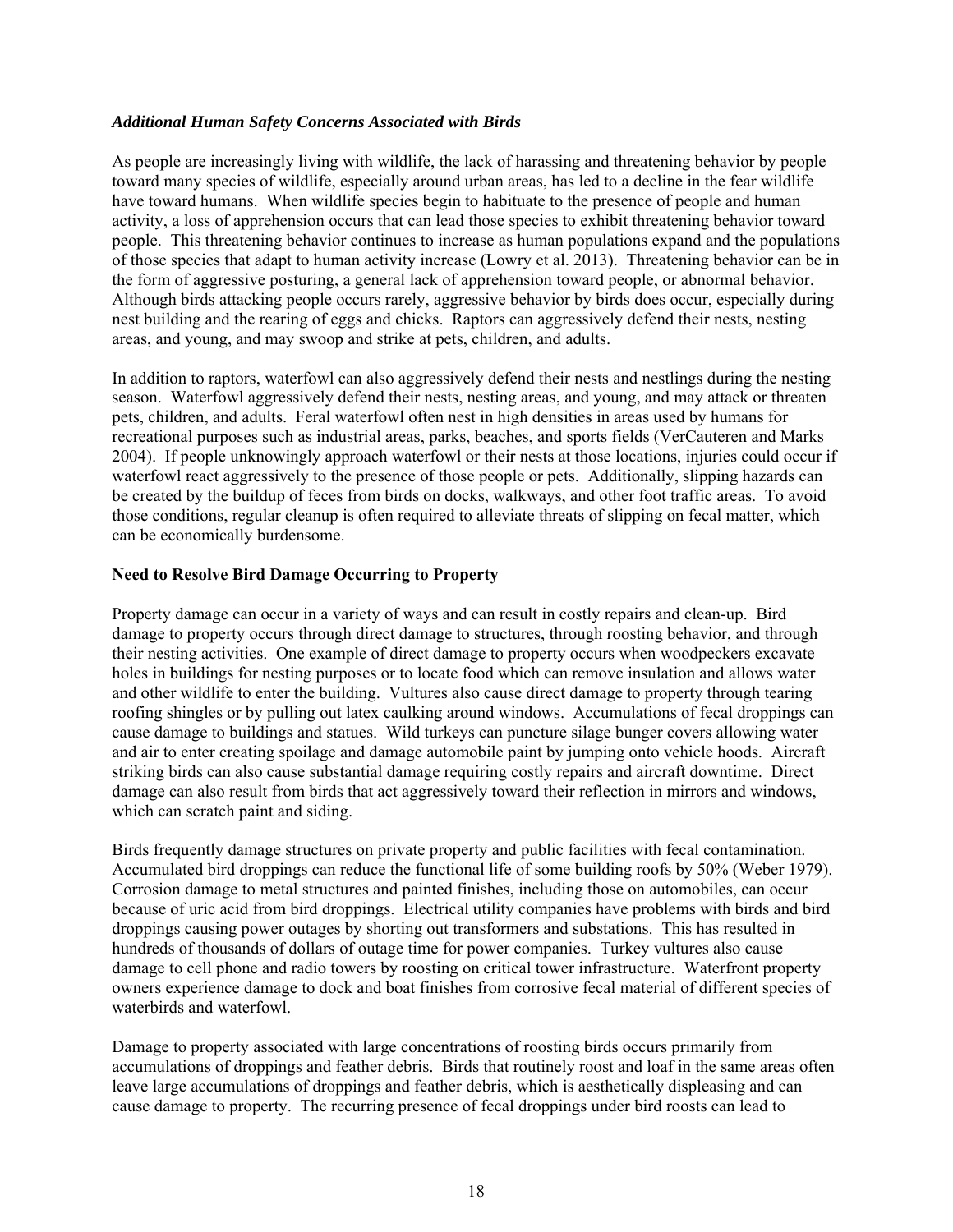repeated cleaning costs for property owners. The recurring presence of fecal droppings under bird roosts can lead to repeated cleaning costs for property owners. Fecal accumulation from birds roosting in power plants and at industrial parks can lead to property damage to the facility as well as become a health hazard for workers. Costs associated with property damage include labor and disinfectants to clean and sanitize fecal droppings, implementation of non-lethal wildlife management methods, loss of property use, loss of aesthetic value of flowers, gardens, and lawns consumed by geese, loss of customers or visitors irritated by walking in fecal droppings, repair of golf greens, and replacing grazed turf. The costs of reestablishing overgrazed lawns and cleaning waterfowl feces from sidewalks have been estimated at more than \$60 per bird (Allan et al. 1995)

Bird conflicts associated with landfills include accumulation of feces on equipment and buildings, distraction of heavy machinery operators, and the potential for birds to transmit disease to workers on the site. The tendency for birds to carry waste off site results in the depositing of garbage on surrounding industrial and residential areas which creates a nuisance, as well as increases the risks of disease transmission. From FY 2010 to FY 2014, WS has dispersed over 850,000 birds from landfills in New Hampshire.

#### **Need to Resolve Bird Damage Occurring to Natural Resources**

No monetary damage has occurred to natural resources in New Hampshire in the past five years; however, assigning a value to damage to natural resources can be difficult. Birds can negatively affect natural resources through habitat degradation, competition with other wildlife, and through direct depredation on natural resources. Habitat degradation occurs when large concentrations of birds in a localized area negatively affect characteristics of the surrounding habitat, which can then adversely affect other wildlife species and become aesthetically displeasing. Competition can occur when two species compete (usually to the detriment of one species) for available resources, such as food or nesting sites. Direct depredation occurs when predatory bird species feed on other wildlife species, which can negatively influence those species' populations, especially when depredation occurs on threatened and endangered (T&E) species.

Waterfowl, especially Canada geese, may cause unsanitary, unaesthetically pleasing fecal accumulations in natural areas such as state and federal parks and recreational areas. When waterfowl reside near recreational swimming areas, the accumulation of fecal matter can contaminate the water forcing the area to be closed to swimming. The EPA established recreational water quality criteria for freshwater that recommend that water body geometric mean levels should not be greater than 30 cfu of enterococci per 100 mL and 126 cfu of *E. coli* per 100 mL to maintain an estimated illness rate of 32 per 1,000 primary contact recreators (EPA 2012). Swimmers were cautioned to avoid the water in Buckeye Lake, located east of Columbus, Ohio in July 2014 due to the *E. coli* levels reaching a record high that was 40 times greater than federal safety threshold; the accumulation of geese and gull feces was identified as a contributing factor that led to these high levels (Associated Press 2014). Not only are geese known for contaminating water sources, but they are also known to cause degradation to habitat.

#### **1.4 DECISIONS TO BE MADE**

Based on agency relationships, MOUs, and legislative authorities, WS is the lead agency for this EA, and therefore, responsible for the scope, content, and decisions made.Management of migratory birds is the responsibility of the USFWS. As the authority for the overall management of bird populations, the USFWS was involved in the development of the EA and provided input throughout the EA preparation process to ensure an interdisciplinary approach according to the NEPA and agency mandates, policies, and regulations. The NHFG is responsible for managing wildlife in the State of New Hampshire,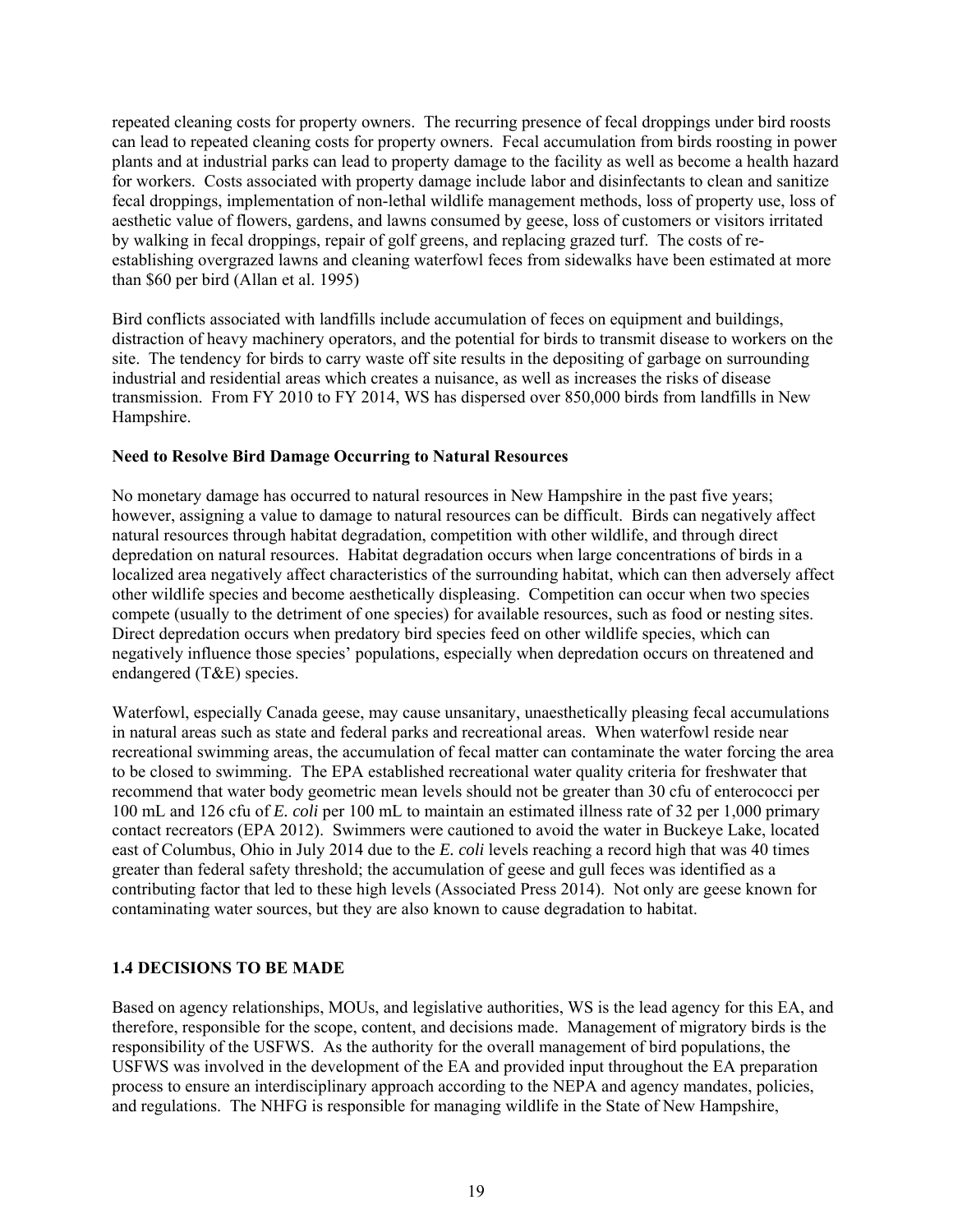including birds. The NHFG establishes and enforces regulated hunting seasons, including the establishment of seasons that allow the take of some of the bird species addressed in this assessment.

For migratory birds, the NHFG can establish hunting seasons for those species under frameworks determined by the USFWS. WS' activities to reduce and/or prevent bird damage would be coordinated with the USFWS and the NHFG, which ensure WS' actions are incorporated into population objectives established by those agencies. The take of many of the bird species addressed in this EA can only occur when authorized by a depredation permit issued by the USFWS. In addition, WS' annual take of birds to alleviate damage or threats of damage would only occur at levels as specified in depredation permits.

Based on the scope of this EA, the decisions to be made are:

- How can WS best respond to the need to reduce bird damage in New Hampshire?
- Do the alternatives have significant impacts meriting an Environmental Impact Statement (EIS)?

# **1.5 SCOPE OF THIS ENVIRONMENTAL ASSESSMENT**

#### **Actions Analyzed**

This EA evaluates the need for bird damage management to reduce threats to human safety and to resolve damage to property, natural resources, and agricultural resources on federal, state, tribal, municipal, and private land within the State of New Hampshire, wherever such management is requested by a cooperator. This EA discusses the issues associated with conducting damage management activities to meet the need for action and evaluates different alternatives to meet that need while addressing those issues.

The methods available for use under the alternatives evaluated are provided in Appendix B. The alternatives and Appendix B also discuss how methods would be employed to manage damage and threats associated with birds. Therefore, the actions evaluated in this EA are the use of those methods available under the alternatives by WS to manage or prevent damage and threats associated with birds from occurring when permitted by the USFWS pursuant to the Migratory Bird Treaty Act (MBTA) and in compliance with New Hampshire statutes and codes.

The MBTA makes it unlawful to pursue, hunt, take, capture, kill, possess, import, export, transport, sell, purchase, barter, or offer for sale, purchase, or barter, any migratory bird, or their parts, nests, or eggs (16 U.S.C 703-711). A list of bird species protected under the MBTA can be found in 50 CFR 10.13.

The MBTA does allow for the lethal take of those bird species listed in 50 CFR 10.13 when depredation occurs through the issuance of depredation permits or the establishment of depredation orders. Under authorities in the MBTA, the USFWS is the federal agency responsible for the issuance of depredation permits or the establishment of depredation orders for the take of those protected bird species when damage or threats of damage are occurring. Information regarding migratory bird permits can be found in 50 CFR 13 and 50 CFR 21.

The USFWS is a cooperating agency on this EA to analyze cumulative take of those bird species addressed in this EA from the issuance of depredation permits to entities within the state and to ensure compliance with the NEPA. The USFWS has jurisdiction over the management of migratory birds and has specialized expertise in identifying and quantifying potential adverse effects to the human environment from activities to manage bird damage.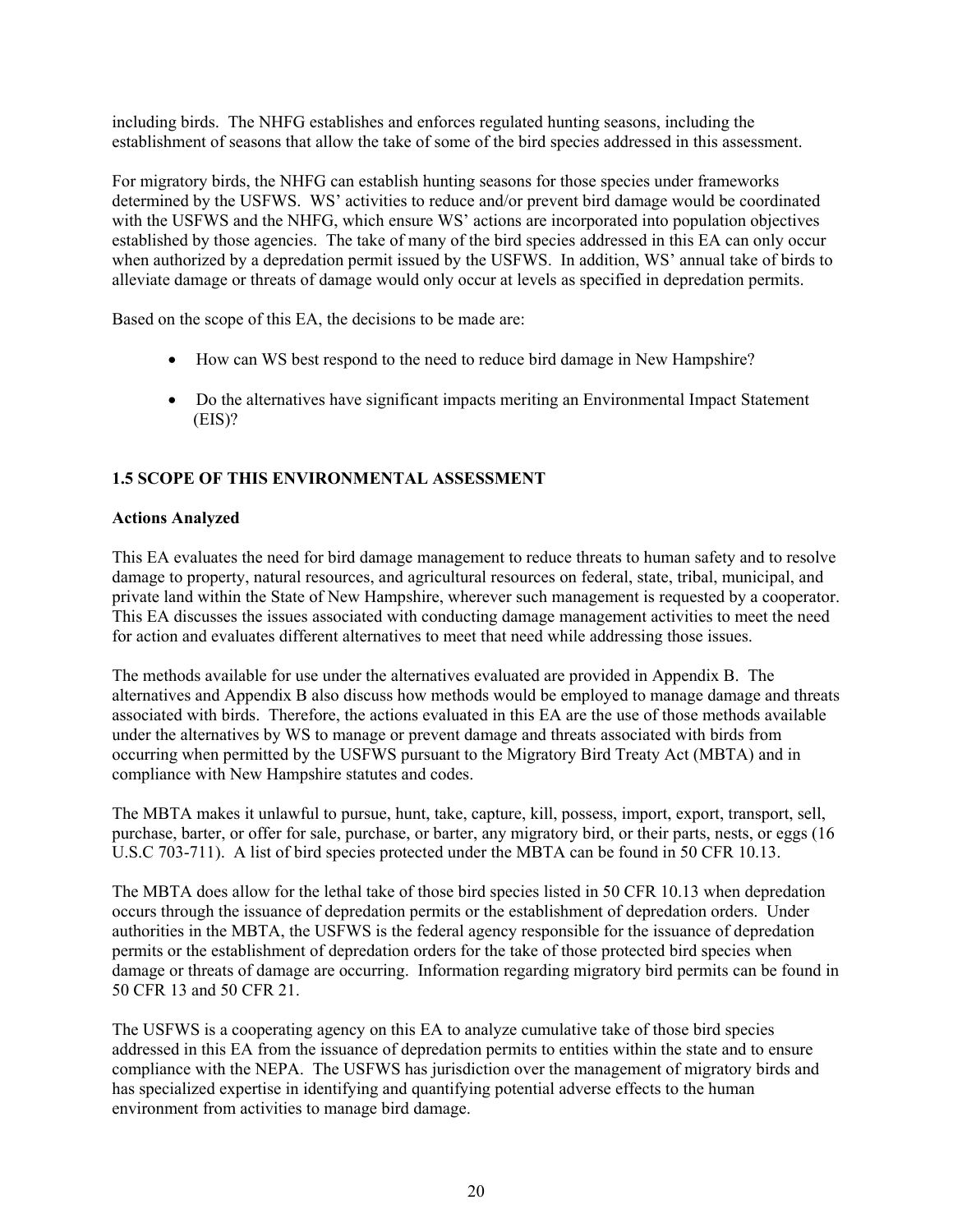#### **Native American Lands and Tribes**

The WS program in New Hampshire would only conduct damage management activities on tribal lands when requested by a Native American Tribe. Activities would only be conducted after a MOU or cooperative service agreement had been signed between WS and the Tribe requesting assistance. Therefore, the Tribe would determine when WS' assistance is required and what activities would be allowed. Because Tribal officials would be responsible for requesting assistance from WS and determining what methods would be available to alleviate damage, no conflict with traditional cultural properties or beliefs would be anticipated. Those methods available to alleviate damage associated with birds on federal, state, county, municipal, and private properties under the alternatives analyzed in this EA would be available for use to alleviate damage on Tribal properties when the use of those methods has been approved by the Tribe requesting WS' assistance. Therefore, the activities and methods addressed under the alternatives would include those methods that could be employed on Native American lands, when requested and agreed upon between the Tribe and WS.

#### **Federal, State, County, City, and Private Lands**

Under two of the alternatives, WS could continue to provide bird damage management activities on federal, state, county, municipal, and private land when a request is received for such services by the appropriate resource owner or manager. In those cases where a federal agency requests WS' assistance with managing damage caused by birds, the requesting agency would be responsible for analyzing those activities in accordance with the NEPA. However, this EA would cover such actions if the requesting federal agency determined the analyses and scope of this EA were appropriate for those actions and the requesting federal agency adopted this EA through their own Decision based on the analyses in this EA. Therefore, actions taken on federal lands have been analyzed in the scope of this EA.

#### **Period for which this EA is Valid**

If the analyses in this EA indicate an Environmental Impact Statement (EIS) is not warranted, this EA would remain valid until WS and the USFWS determine that new needs for action, changed conditions, new issues, or new alternatives having different potential environmental impacts must be analyzed. At that time, this analysis and document would be reviewed and supplemented pursuant to the NEPA. The EA would be reviewed to ensure that activities conducted under the selected alternative occur within the parameters evaluated in the EA. If the alternative analyzing no involvement in bird damage activities by WS were selected, no additional analyses would occur based on the lack of involvement by WS. The monitoring of activities by WS would ensure the EA remained appropriate to the scope of damage management activities conducted by WS in New Hampshire under the selected alternative, when requested.

#### **Site Specificity**

This EA analyzes the potential impacts of bird damage management based on previous activities conducted on private and public lands in New Hampshire where WS and the appropriate entities have entered into a MOU, cooperative service agreement, or other comparable document. This EA also addresses the potential impacts of bird damage management on areas where additional agreements may be signed in the future. Because the need for action is to reduce damage and because the program's goals and directives are to provide services when requested, within the constraints of available funding and workforce, it is conceivable that additional damage management efforts could occur. Thus, this EA anticipates the potential expansion and analyzes the impacts of such efforts as part of the alternatives. Many of the bird species addressed in this EA can be found statewide and throughout the year; therefore,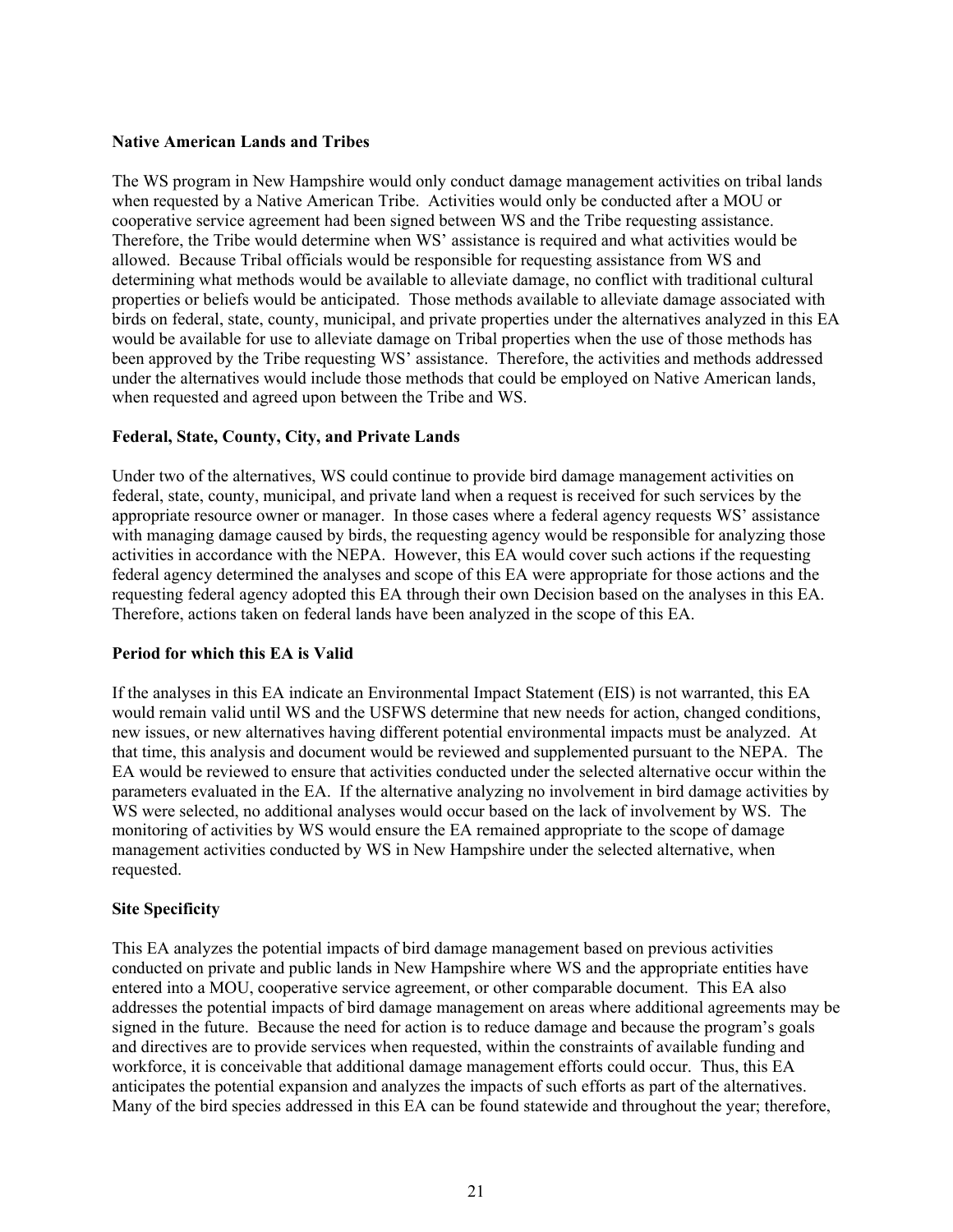damage or threats of damage can occur wherever those birds occur. Planning for the management of bird damage must be viewed as being conceptually similar to other entities whose missions are to stop or prevent adverse consequences from anticipated future events for which the actual sites and locations where they would occur are unknown, but could be anywhere in a defined geographic area. Examples of such agencies and programs include fire and police departments, emergency clean-up organizations, and insurance companies. Some of the sites where bird damage could occur can be predicted; however, specific locations or times where such damage would occur in any given year cannot be predicted. The threshold triggering an entity to request assistance from WS to manage damage associated with birds is often unique to the individual; therefore, predicting where and when such a request for assistance would be received by WS is difficult. This EA emphasizes major issues as those issues relate to specific areas whenever possible; however, many issues apply wherever bird damage occurs and those issues are treated as such in this EA.

Chapter 2 of this EA identifies and discusses issues relating to bird damage management in New Hampshire. The standard WS Decision Model (Slate et al. 1992) would be the site-specific procedure for individual actions conducted by WS (see Chapter 3 for a description of the WS Decision Model and its application). Decisions made using the model would be in accordance with WS' directives<sup>6</sup> and Standard Operating Procedures (SOPs) described in this EA as well as relevant laws and regulations.

The analyses in this EA are intended to apply to any action that may occur in any locale and at any time within New Hampshire. In this way, WS believes it meets the intent of the NEPA with regard to sitespecific analysis and that this is the only practical way for WS to comply with the NEPA and still be able to accomplish the program's mission.

# **Summary of Public Involvement**

 $\overline{a}$ 

Issues and alternatives related to bird damage management as conducted by WS in New Hampshire were initially developed by WS in consultation with the USFWS and the NHFG. Issues were defined and preliminary alternatives were identified through the scoping process. As part of this process, and as required by the Council on Environmental Quality (CEQ) and APHIS' NEPA implementing regulations, this document will be noticed to the public through legal notices published in local print media, through the APHIS stakeholder registry to parties that have requested to be notified or have been identified to have an interest in the reduction of threats and damage associated with birds, and by posting the EA on the APHIS website at http://www.aphis.usda.gov/wildlifedamage/nepa.

WS and the USFWS will provide for a minimum of a 30-day comment period for the public and interested parties to provide new issues, concerns, and/or alternatives. Through the public involvement process, WS will clearly communicate to the public and interested parties the analyses of potential environmental impacts on the quality of the human environment. New issues or alternatives raised after publication of public notices will be fully considered to determine whether the EA should be revisited and, if appropriate, revised prior to issuance of a Decision.

# **1.6 RELATIONSHIP OF THIS DOCUMENT TO OTHER ENVIRONMENTAL DOCUMENTS**

*Double-crested Cormorant Management in the United States - Final Environmental Impact Statement:*

The USFWS has prepared a Final EIS (FEIS) on the management of double-crested cormorants (USFWS 2003). WS was a formal cooperating agency during the preparation of the FEIS and adopted the FEIS to support WS' program decisions for its involvement in the management of cormorant damage. WS completed a Record of Decision (ROD) on November 18, 2003 (68 FR 68020).

<sup>&</sup>lt;sup>6</sup>WS' Directives can be found at the following web address: http://www.aphis.usda.gov/wildlife\_damage/ws\_directives.shtml.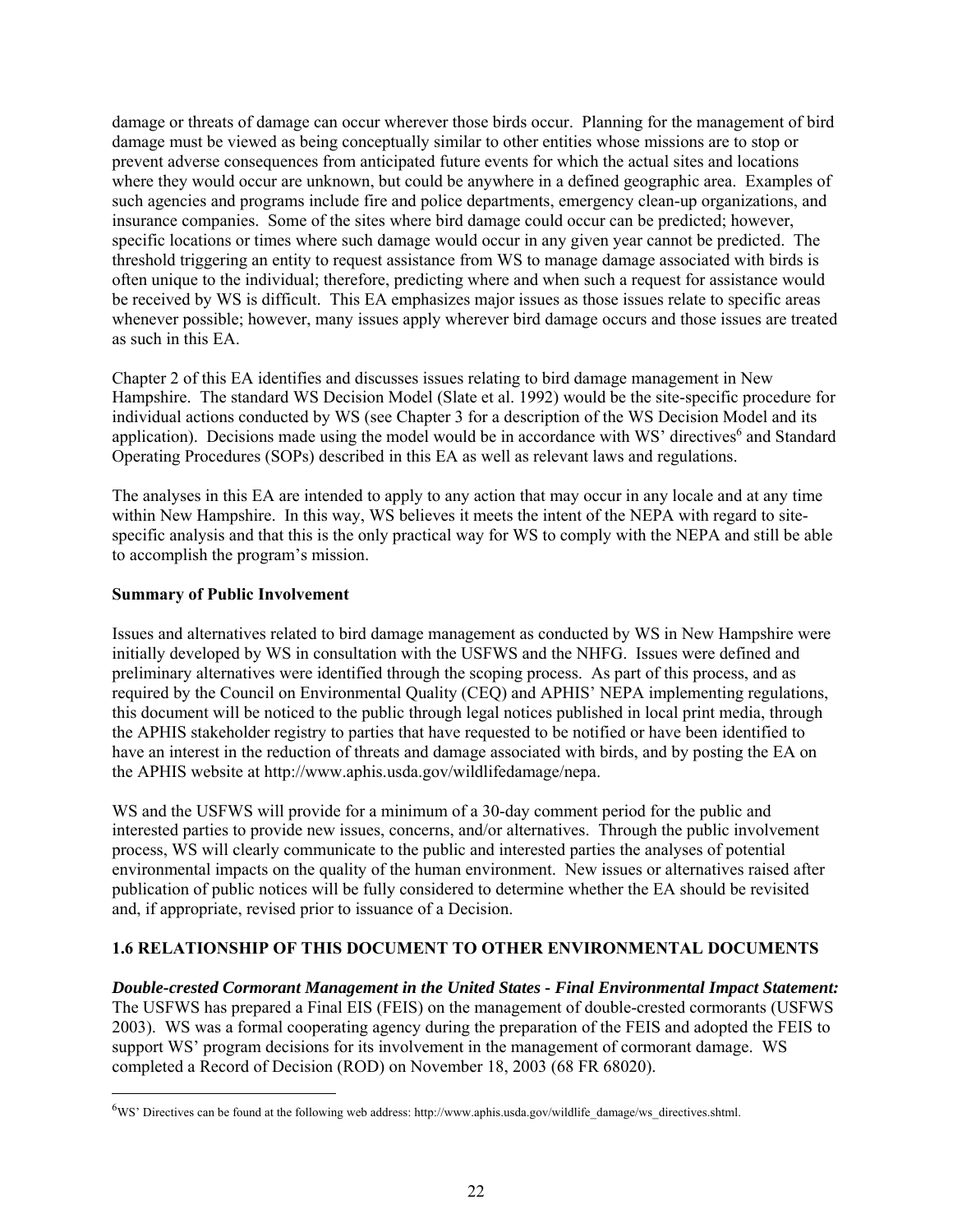*Extended Management of Double-crested Cormorants under 50 CFR 21.48 Final Environmental Assessment:* The cormorant management FEIS developed by the USFWS in cooperation with WS established a Public Resource Depredation Order (PRDO; 50 CFR 21.48). To allow for an adaptive evaluation of activities conducted under the PRDO established by the FEIS, this Order would have expired on April 30, 2009 (USFWS 2003). The EA determined that a five-year extension of the expiration date of the PRDO would not threaten cormorant populations and activities conducted under this Order would not have a significant impact on the human environment (74 FR 15394-15398; USFWS 2009*a*).

*Proposal to Permit Take as provided under the Bald and Golden Eagle Protection Act Final Environmental Assessment:* Developed by the USFWS, this EA evaluated the issues and alternatives associated with the promulgation of new regulations to authorize the "*take*" of bald eagles and golden eagles as defined under the Bald and Golden Eagle Protection Act. The preferred alternative in the EA evaluated the authorization of disturbance take of eagles, the removal of eagle nests where necessary to reduce threats to human safety, and the issuance of permits authorizing the lethal take of eagles in limited circumstances, including authorizing take that is associated with, but is not the purpose of, an action (USFWS 2009*b*). A Decision and FONSI was made for the preferred alternative in the EA. The selected alternative in the EA established new permit regulations for the "*take*" of eagles (see 50 CFR 22.26) and a provision to authorize the removal of eagle nests (see 50 CFR 22.27). The USFWS published a Final Rule on September 11, 2009 (74 FR 46836-46879).

*Atlantic Flyway Mute Swan Management Plan 2002-2013:* In response to increasing populations of mute swans along the Atlantic Flyway, the Atlantic Flyway Council developed a mute swan plan to reduce swan populations in the Flyway to minimize negative ecological damages occurring to wetland habitats from the overgrazing of submerged aquatic vegetation by swans. Another goal of the Plan is to reduce swan populations in the Flyway to reduce competition between swans and native wildlife and to prevent the further expansion of mute swans (Atlantic Flyway Council 2003).

*Atlantic Flyway Resident Population Canada Goose Management Plan 2011:* Prepared by the Canada Goose Committee, Atlantic Flyway Migratory Game Bird Technical Section and adopted by the Atlantic Flyway Council, this management plan describes the status and values of Atlantic Flyway Resident Population (AFRP) Canada geese and summarizes the management consensus of wildlife agencies in the AF in respect to these birds. The overall goal of the plan in is to manage AFRP Canada geese to achieve a socially acceptable balance between the positive values and negative conflicts associated with these birds.

*Resident Canada Goose Management - Final Environmental Impact Statement:*The USFWS has issued a FEIS on the management of resident Canada geese (USFWS 2005). Pertinent and current information available in the FEIS has been incorporated by reference into this Decision/FONSI. The FEIS may be obtained by contacting the Division of Migratory Bird Management, U.S. Fish and Wildlife Service, 4401 North Fairfax Drive, MBSP-4107, Arlington, Virginia 22203 or by downloading it from the USFWS website at http://www.fws.gov/migratorybirds/issues/cangeese/finaleis.htm.

*USFWS Light Goose Management – Final Environmental Impact Statement:* The USFWS has issued a FEIS, which analyzes the potential environmental impacts of management alternatives for addressing problems associated with overabundant light goose populations. The "*light*" geese referred to in the FEIS include the lesser snow goose (*Chen caerulescens caerulescens*), greater snow goose (*C. c. atlantica*), and the Ross's goose (*C. rossii*), and that nest in Arctic and sub-Arctic regions of Canada and migrate and winter throughout the United States. A ROD and Final Rule were published by the USFWS and the final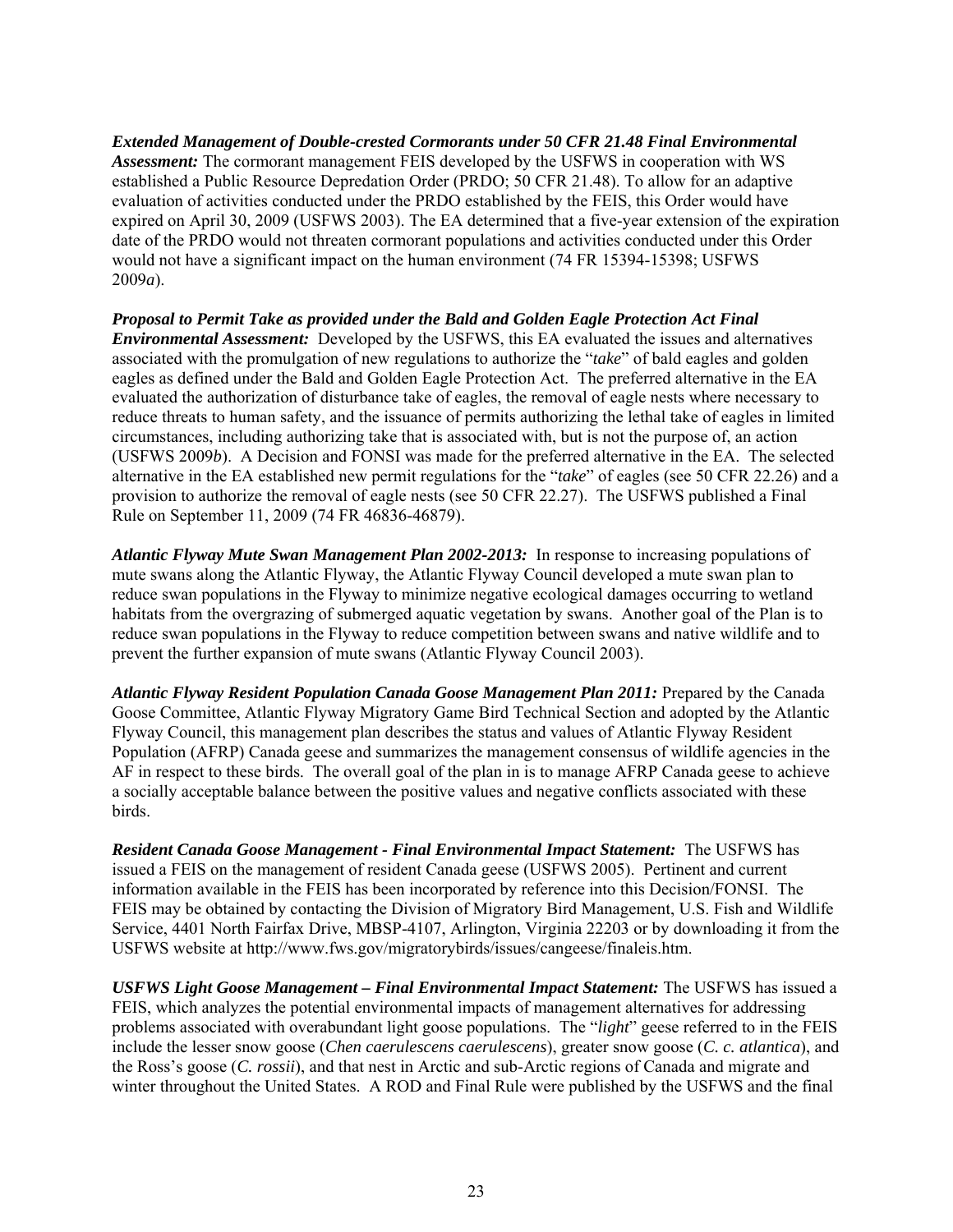rule went into effect on December 5, 2008. Information from the USFWS FEIS on light goose management (USFWS 2007) has been incorporated by reference into this EA.

*WS' Environmental Assessments***:** WS has previously developed an EA that analyzed the need for action to manage damage associated with several bird species (USDA 2004). The EA identified the issues associated with managing damage associated with birds and analyzed alternative approaches to meet the specific need identified in those EAs while addressing the identified issues.

Since activities conducted under the previous EAs will be re-evaluated under this EA to address the new need for action and the associated affected environment, the previous EAs that addressed birds will be superseded by this analysis and the outcome of the Decision issued.

# **1.7 AUTHORITY OF FEDERAL AND STATE AGENCIES**

The authorities of WS and other agencies as those authorities relate to conducting wildlife damage management activities are discussed by agency below:

#### **WS' Legislative Authority**

The primary statutory authorities for the WS program are the Act of March 2, 1931 (46 Stat. 1468; 7 USC 426-426b) as amended, and the Act of December 22, 1987 (101 Stat. 1329-331, 7 USC 426c). The WS program is the lead federal authority in managing damage to agricultural resources, natural resources, property, and threats to human safety associated with wildlife. WS' directives define program objectives and guide WS' activities to manage wildlife damage management.

#### **USFWS' Authority**

The USFWS mission is to conserve, protect, and enhance fish and wildlife along with their habitats for the continuing benefit of the American people. Responsibilities are shared with other federal, state, tribal, and local entities; however, the USFWS has specific responsibilities for the protection of T&E species under the ESA, migratory birds, inter-jurisdictional fish, and certain marine mammals, as well as for lands and waters that the USFWS administers for the management and protection of those resources. The USFWS also manages lands under the National Wildlife Refuge System.

The USFWS is responsible for managing and regulating take of bird species that are listed as migratory under the MBTA and those that are listed as T&E under the ESA. The take of migratory birds is prohibited by the MBTA. However, the USFWS can issue depredation permits for the take of migratory birds when certain criteria are met pursuant to the MBTA. Depredation permits are issued to take migratory birds to alleviate damage and threats of damage. Under the permitting application process, the USFWS requires applicants to describe prior non-lethal damage management techniques that have been used. In addition, the USFWS can establish orders that allow for the take of those migratory birds addressed in those orders without the need for a depredation permit.

The USFWS authority for migratory bird management is based on the MBTA of 1918 (as amended), which implements treaties with the United States, Great Britain (for Canada), the United Mexican States, Japan, and the Soviet Union. Section 3 of this Act authorized the Secretary of Agriculture:

*"From time to time, having due regard to the zones of temperature and distribution, abundance, economic value, breeding habits, and times and lines of migratory flight of such birds, to determine when, to what extent, if at all, and by what means, it is*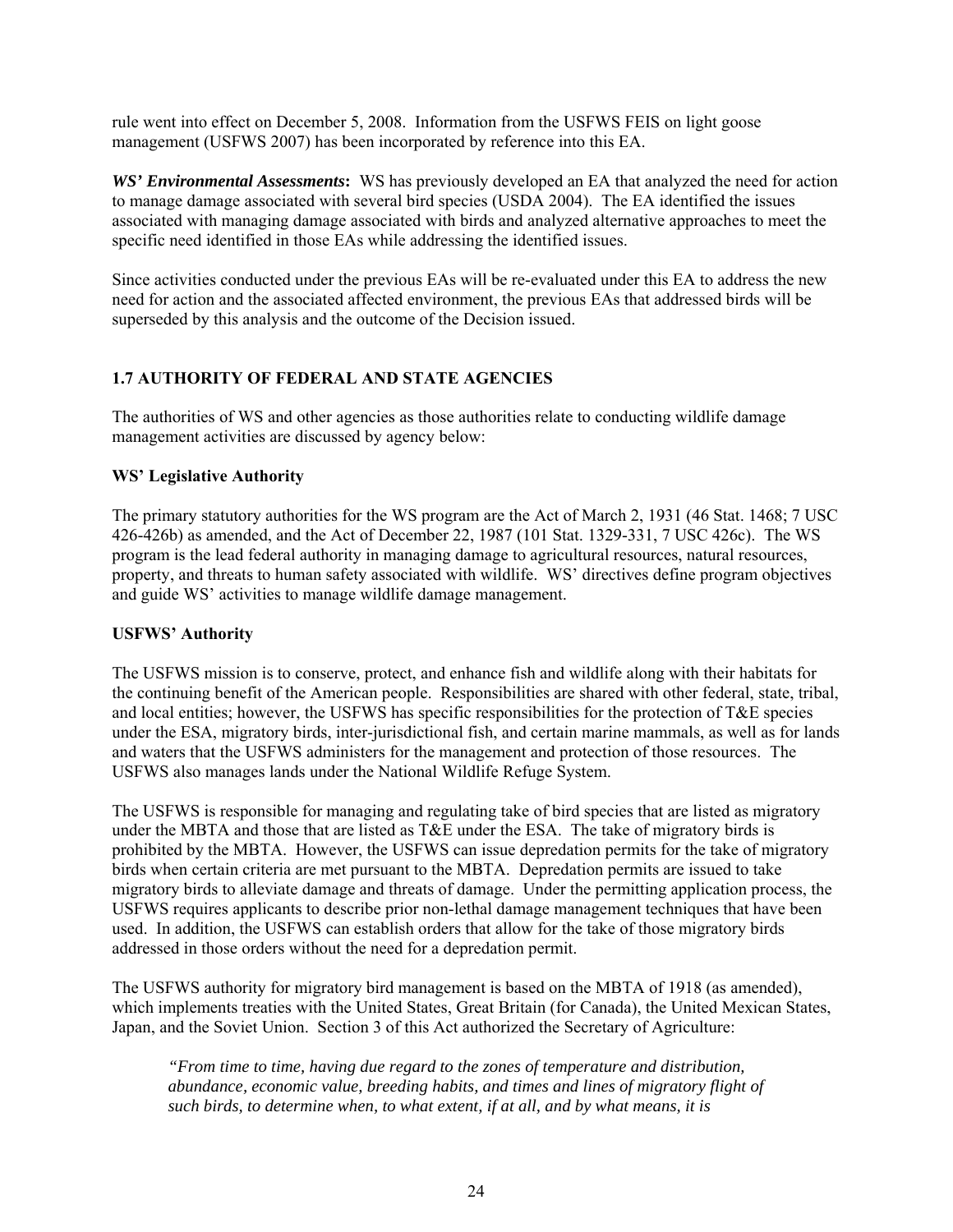*compatible with the terms of the convention to allow hunting, taking, capture, killing, possession, sale, purchase, shipment, transportation, carriage, or export of any such bird, or any part, nest, or egg thereof, and to adopt suitable regulations permitting and governing the same, in accordance with such determinations, which regulations shall become effective when approved by the President."* 

The authority of the Secretary of Agriculture, with respect to the MBTA, was transferred to the Secretary of the Interior in 1939 pursuant to Reorganization Plan No. II. Section 4(f), 4 FR 2731, 53 Stat. 1433.

# **United States Environmental Protection Agency (EPA)**

The EPA is responsible for implementing and enforcing the Federal Insecticide, Fungicide, and Rodenticide Act (FIFRA) which regulates the registration and use of pesticides, including repellents for dispersing birds and avicides available for use to lethally take birds.

# **United States Food and Drug Administration (FDA)**

The FDA is responsible for protecting the public health by assuring the safety, efficacy, and security of human and veterinary drugs, biological products, medical devices, our nation's food supply, cosmetics, and products that emit radiation. The FDA is also responsible for advancing the public health by helping to speed innovations that make medicines and foods more effective, safer, and more affordable; and helping the public get the accurate, science-based information they need to use medicines and foods to improve their health.

# **New Hampshire Fish and Game Department (NHFG)**

The NHFG currently has an MOU and Cooperative Service Agreement (CSA) with WS which establishes a cooperative relationship between WS and the NHFG and outlines roles and responsibilities for resolving wildlife damage management situations in New Hampshire. The mission of the NHFG is to protect and manage the state's fish and wildlife to maximize their long-term biological, recreational, and economic values for all residents and visitors. The CSA between NHFG and WS includes a work and financial plan, combining state and federal expertise which handles wildlife damage management problems and programs involving resident game and furbearer species, as well as resident game birds such as wild turkey. The NHFG typically forwards citizens' request for migratory bird damage management to WS. WS and the NHFG cooperatively assist NH airports with wildlife hazard management issues related to mammals, such as white-tailed deer. The NHFG Waterfowl and Habitat Management Program conducts research and management of waterfowl species, including Canada geese, mute swans, snow geese, mallards, black ducks, and others. The NHFG Nongame and Endangered Species Program (NHNESP) administers programs related to nongame birds such, as vultures and gulls, and conducts management and education programs for endangered, threatened, and nongame wildlife species.

#### **New Hampshire Department of Agriculture, Markets and Food (NHDAMF)**

The NHDAMF currently has a MOU with WS, which establishes a cooperative relationship between the two agencies. The MOU outlines roles and responsibilities for resolving wildlife damage management in New Hampshire. The mission of the NHDAMF is to promote agriculture in the public interest and to serve farmers and consumers in the marketplace. The NHDAMF assures safety and healthy food supplies and provides animal disease programs designated to control and eliminate animal diseases and ensure general animal health. Per the MOU, the NHDAMF provides non-confidential agricultural information and statistics to WS, forwards citizen's requests for wildlife damage management assistance to WS, and communicates wildlife damage management information to NH's agricultural community.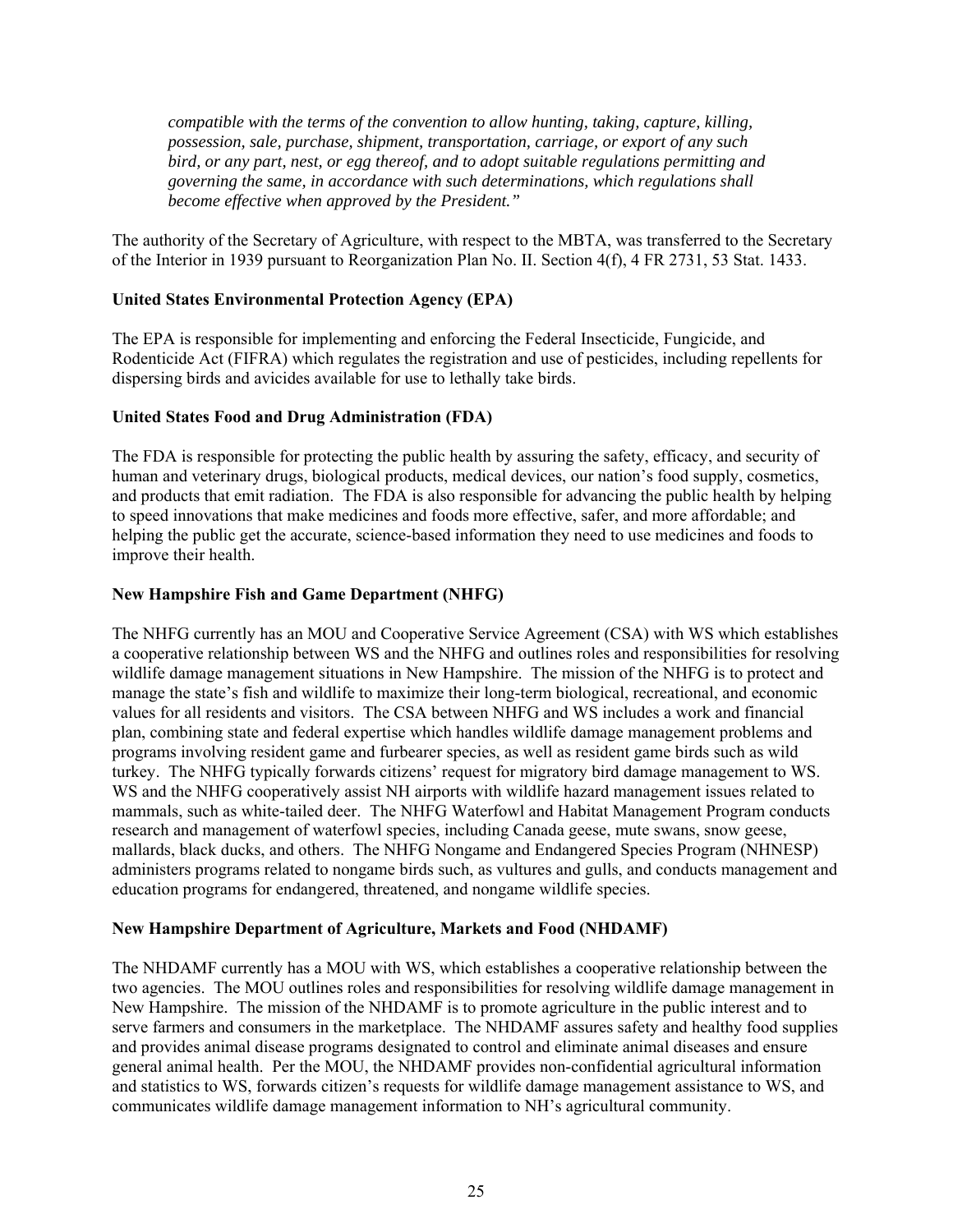# **New Hampshire Department of Agriculture, Markets and Food, Division of Pesticide Control**

The NH Division of Pesticide Control (NHDPC) enforces state laws pertaining to the use and application of pesticides, including those related to the registration of pesticide products, licensing of private and commercial pesticide applicators, and licensing of pesticide businesses. The DPC implements regulations found in NH Agriculture, Horticulture and Animal Husbandry Title 40, Chapter 430, Subchapters 33-49. Pesticide products for bird damage control are registered through the DPC by USDA APHIS WS and other entities (eg. pesticide manufacturers).

#### **New Hampshire Department of Health and Human Services (DHHS)**

The mission of the DHHS is to join communities and families in providing opportunities for citizens to achieve health and independence. Of the DHHS major responsibilities, the DHHS recognizes its responsibility to improve access to health care, to ensure its quality and to control costs through improved purchasing, planning and organization of health care services. The Department will work to prevent disease and to protect and improve the health and safety of all citizens through regulatory and health promotion efforts.

# **The University of New Hampshire (UNH)**

WS has established a cooperative relationship with the UNH and the UNH Cooperative Extension, outlining roles and responsibilities for resolving wildlife damage management situations in New Hampshire. UNH Cooperative Extension agents and specialists deliver wide-ranging educational programs in the areas of agriculture, fisheries, urban and community outreach, youth development, and related areas of economic and workforce development across New Hampshire. The UNH and UNH Cooperative Extension provide educational, outreach, and extension information to citizens, and provides educational sessions and courses on wildlife issues.

# **1.8 COMPLIANCE WITH LAWS AND STATUTES**

Several laws or statutes authorize, regulate, or otherwise would affect WS' activities under the alternatives. WS would comply with all applicable federal, state, and local laws and regulations in accordance with WS Directive 2.210. Those laws and regulations relevant to managing bird damage in the state are addressed below:

#### **National Environmental Policy Act (NEPA)**

All federal actions are subject to the NEPA (Public Law 9-190, 42 USC 4321 et seq.). WS follows CEQ regulations implementing the NEPA (40 CFR 1500 et seq.), USDA (7 CFR 1b), and APHIS Implementing Guidelines (7 CFR 372) as part of the decision-making process. Those laws, regulations, and guidelines generally outline five broad types of activities to be accomplished as part of any project: public involvement, analysis, documentation, implementation, and monitoring. The NEPA also sets forth the requirement that all major federal actions be evaluated in terms of their potential to significantly affect the quality of the human environment for the purpose of avoiding or, where possible, mitigating and minimizing adverse impacts. Federal activities affecting the physical and biological environment are regulated in part by the CEQ through regulations in 40 CFR 1500-1508. In accordance with the CEQ and USDA regulations, APHIS guidelines concerning the implementation of NEPA procedures, as published in the Federal Register (44 CFR 50381-50384), provide guidance to the APHIS regarding the NEPA process.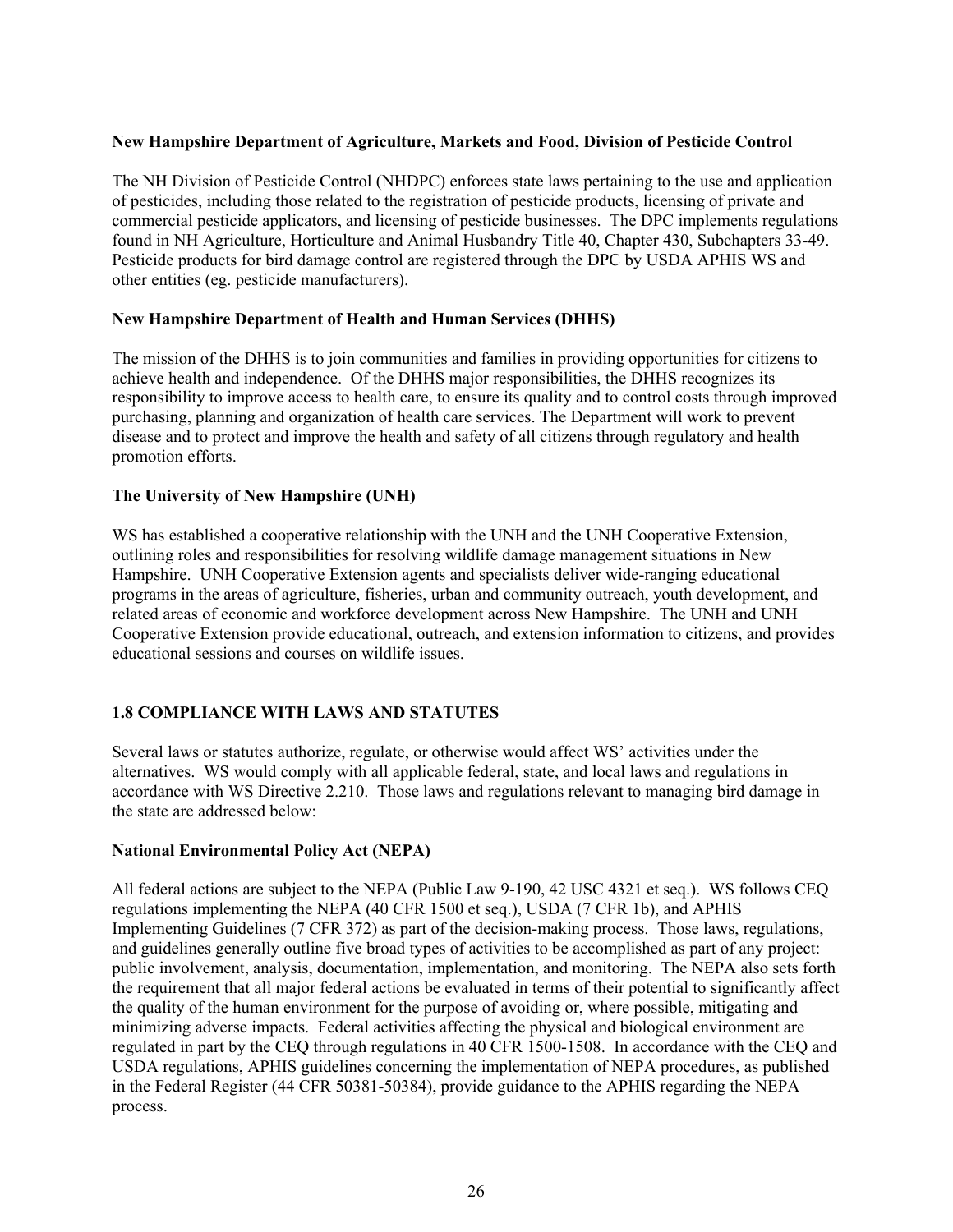Pursuant to the NEPA and CEQ regulations, this EA documents the analyses resulting from federal actions, informs decision-makers and the public of reasonable alternatives capable of avoiding or minimizing adverse impacts, and serves as a decision-aiding mechanism to ensure that the policies and goals of the NEPA are infused into federal agency actions. This EA was prepared by integrating as many of the natural and social sciences as warranted, based on the potential effects of the proposed action. The direct, indirect, and cumulative impacts of the proposed action are analyzed.

## **Migratory Bird Treaty Act of 1918 (16 USC 703-711; 40 Stat. 755), as amended**

The MBTA makes it unlawful to pursue, hunt, take, capture, kill, possess, import, export, transport, sell, purchase, barter, or offer for sale, purchase, or barter, any migratory bird, or their parts, nests, or eggs (16 USC 703-711). A list of bird species protected under the MBTA can be found in 50 CFR 10.13. The MBTA also provides the USFWS regulatory authority to protect families of migratory birds. The law prohibits any "*take*" of migratory bird species by any entities, except as permitted by the USFWS. Under permitting guidelines in the Act, the USFWS may issue depredation permits to requesters experiencing damage caused by bird species protected under the Act. Information regarding migratory bird permits can be found in 50 CFR 13 and 50 CFR 21. All actions analyzed in this EA would be conducted in compliance with the regulations of the MBTA, as amended.

The law was further clarified to include only those birds afforded protection from take in the United States by the Migratory Bird Treaty Reform Act of 2004. Under the Reform Act, the USFWS published a list of bird species not protected under the MBTA (70 FR 12710-12716). Free-ranging or feral domestic waterfowl, mute swans, ring-necked pheasants, wild turkeys, monk parakeets, rock pigeons, European starlings, and house sparrows are not protected from take under the MBTA. A permit from the USFWS to take those species is not required. However, a permit from the NHFG may be required to take those species.

In addition to the issuance of depredation permits for the take of migratory birds, the Act allows for the establishment of depredation orders that allow migratory birds to be taken without a depredation permit when certain criteria are met.

# **Depredation Order for Resident Canada Geese at Agricultural Facilities (50 CFR 21.51)**

Under 50 CFR 21.51, the NHFG may authorize agricultural producers that are actively engaged in commercial agriculture to conduct and implement direct damage management activities including lethal and non-lethal strategies on resident Canada geese when the geese are committing depredation to agricultural crops and when necessary to resolve or prevent injury to agricultural crops or other agricultural interests from resident Canada geese. Management activities involving the take of resident geese may be conducted between May 1 and August 31 and the destruction of resident Canada geese nests and eggs may take place between March 1 and June 30.

# **Depredation Order for Blackbirds, Cowbirds, Grackles, Crows, and Magpies (50 CFR 21.43)**

Pursuant to the MBTA under 50 CFR 21.43, a depredation permit is not required to lethally take blackbirds when those species are found committing or about to commit depredations upon ornamental or shade trees, agricultural crops, livestock, or wildlife, or when concentrated in such numbers and manner as to constitute a health hazard or other nuisance (Sobeck 2010). Those bird species that can be lethally taken under the blackbird depredation order that are addressed in the assessment include American crows, fish crows, red-winged blackbirds, common grackles, boat-tailed grackles, and brown-headed cowbirds.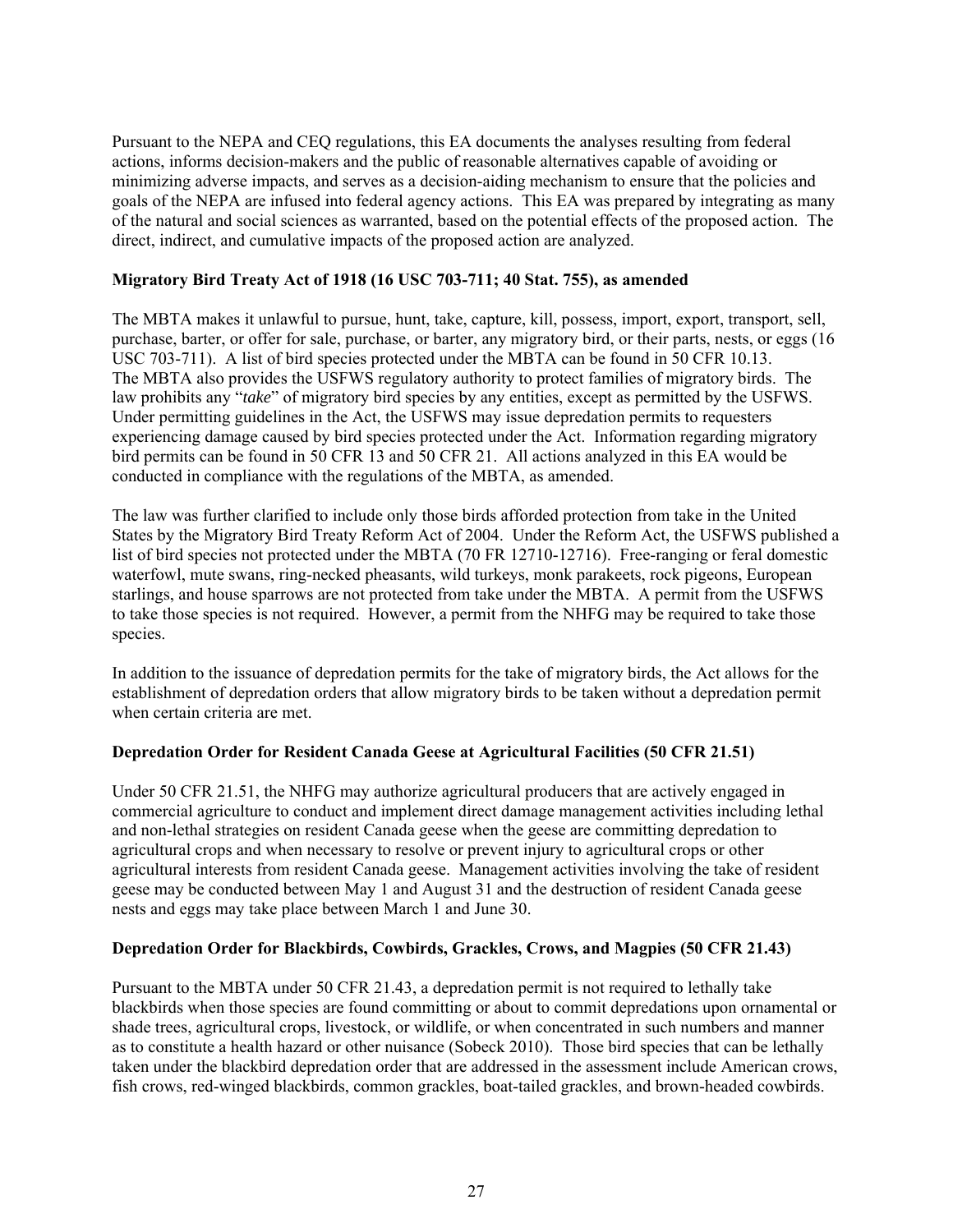## **Control Order for Muscovy Ducks (50 CFR 21.54)**

Muscovy ducks are native to South America, Central America, and Mexico with a small naturally occurring population in southern Texas. Muscovy ducks have also been domesticated and have been sold and kept for food and as pets in the United States. In many states, Muscovy ducks have been released or escaped captivity and have formed feral populations, especially in urban areas, that are non-migratory. The USFWS has issued a Final Rule on the status of the Muscovy duck in the United States (75 FR 9316- 9322). Since naturally occurring populations of Muscovy ducks are known to inhabit parts of south Texas, the USFWS has included the Muscovy duck on the list of bird species afforded protection under the MBTA at 50 CFR 10.13 (75 FR 9316-9322). To address damage and threats of damage associated with Muscovy ducks, the USFWS has also established a control order for Muscovy ducks under 50 CFR 21.54 (75 FR 9316-9322). Under 50 CFR 21.54, Muscovy ducks, and their nests and eggs, may be removed or destroyed without a depredation permit from the USFWS at any time in the United States, except in Hidalgo, Starr, and Zapata Counties in Texas (75 FR 9316-9322).

# **Bald and Golden Eagle Protection Act (16 USC 668)**

Populations of bald eagles showed periods of steep declines in the lower United States during the early 1900s attributed to the loss of nesting habitat, hunting, poisoning, and pesticide contamination. To curtail declining trends in bald eagles, Congress passed the Bald Eagle Protection Act (16 USC 668) in 1940 prohibiting the take or possession of bald eagles or their parts. The Bald Eagle Protection Act was amended in 1962 to include the golden eagle and is now referred to as the Bald and Golden Eagle Protection Act. Certain populations of bald eagles were listed as *"endangered"* under the Endangered Species Preservation Act of 1966, which was extended when the modern Endangered Species Act (ESA) was passed in 1973. The *"endangered"* status was extended to all populations of bald eagles in the lower 48 States, except populations of bald eagles in Minnesota, Wisconsin, Michigan, Washington, and Oregon, which were listed as *"threatened"* in 1978. As recovery goals for bald eagle populations began to be reached in 1995, all populations of eagles in the lower 48 States were reclassified as *"threatened"*. In 1999, the recovery goals for populations of eagles had been reached or exceeded and the eagle was proposed for removal from the ESA. The bald eagle was officially de-listed from the ESA on June 28, 2007 with the exception of the Sonora Desert bald eagle population. Although officially removed from the protection of the ESA across most of its range, the bald eagle is still afforded protection under the Bald and Golden Eagle Protection Act.

Under the Bald and Golden Eagle Protection Act (16 USC 668-668c), the take of bald eagles is prohibited without a permit from the USFWS. Under the Act, the definition of "*take*" includes actions that "*pursue, shoot, shoot at, poison, wound, kill, capture, trap, collect, destroy, molest, or disturb*" eagles. The regulations authorize the United States Fish and Wildlife Service to issue permits for the take of bald eagles and golden eagles on a limited basis (see 74 FR 46836-46837, 50 CFR 22.26, 50 CFR 22.27). As necessary, WS would apply for the appropriate permits as required by the Bald and Golden Eagle Protection Act.

# **Endangered Species Act (ESA)**

Under the ESA, all federal agencies will seek to conserve  $T \& E$  species and will utilize their authorities in furtherance of the purposes of the Act (Sec. 2(c)). WS conducts Section 7 consultations with the USFWS to use the expertise of the USFWS to ensure that "*any action authorized, funded or carried out by such an agency...is not likely to jeopardize the continued existence of any endangered or threatened species...Each agency will use the best scientific and commercial data available*" (Sec. 7 (a) (2)).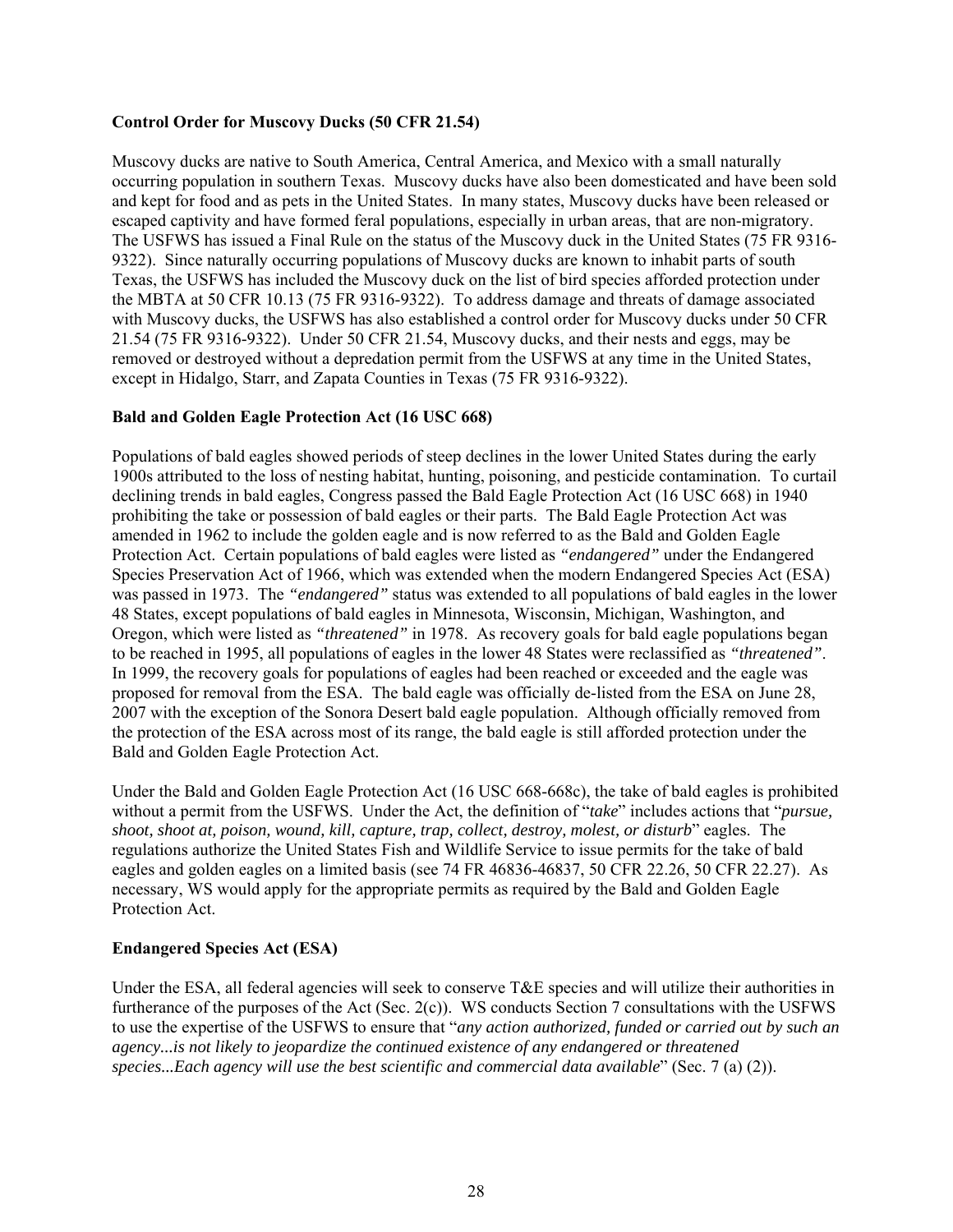Presently, WS has made a "no effect" determination regarding impacts to T&E species. If circumstances change, WS may consult with the USFWS to ensure the viability of T&E species.

#### **National Historic Preservation Act (NHPA) of 1966, as amended**

The NHPA and its implementing regulations (36 CFR 800) require federal agencies to initiate the Section 106 process if an agency determines that the agency's actions are undertakings as defined in Sec.  $800.16(y)$  and, if so, whether it is a type of activity that has the potential to cause effects on historic properties. If the undertaking is a type of activity that does not have the potential to cause effects on historic properties, assuming such historic properties were present, the agency official has no further obligations under Section 106. None of the bird damage management methods described in this EA that might be used under the alternatives causes major ground disturbance, any physical destruction or damage to property, any alterations of property, wildlife habitat, or landscapes, nor involves the sale, lease, or transfer of ownership of any property. In general, such methods also do not have the potential to introduce visual, atmospheric, or audible elements to areas in which they are used that could result in effects on the character or use of historic properties. Therefore, the methods that could be used by WS under the proposed action are not generally the types of activities that would have the potential to affect historic properties. If an individual activity with the potential to affect historic resources is planned under an alternative selected as a result of a decision on this EA, the site-specific consultation as required by Section 106 of the NHPA would be conducted as necessary.

Noise-making methods, such as firearms, that are used at or in close proximity to historic or cultural sites for the purposes of hazing or removing nuisance wildlife have the potential for audible effects on the use and enjoyment of historic property. However, such methods would only be used at a historic site at the request of the owner or manager of the site to resolve a damage problem, which means the use of those methods would be to the benefit of the historic property. A built-in minimization factor for this issue is that virtually all the methods involved would only have temporary effects on the audible nature of a site and can be ended at any time to restore the audible qualities of such sites to their original condition with no further adverse effects. Site-specific consultation as required by Section 106 of the NHPA would be conducted as necessary in those types of situations.

# **Environmental Justice - Executive Order 12898**

Executive Order 12898 promotes the fair treatment of people of all races, income levels, and cultures with respect to the development, implementation, and enforcement of environmental laws, regulations, and policies. Environmental justice is the pursuit of equal justice and protection under the law for all environmental statutes and regulations without discrimination based on race, ethnicity, or socioeconomic status. Environmental justice is a priority within APHIS and WS. Executive Order 12898 requires federal agencies to make environmental justice part of their mission, and to identify and address disproportionately high and adverse human health and environmental effects of federal programs, policies, and activities on minorities and persons or populations of low income. APHIS implements Executive Order 12898 principally through its compliance with the NEPA. All WS' activities are evaluated for their impact on the human environment and compliance with Executive Order 12898. WS' personnel use only legal, effective, and environmentally safe wildlife damage management methods, tools, and approaches. It is not anticipated that the use of methods would result in any adverse or disproportionate environmental impacts to minorities and persons or populations of low income.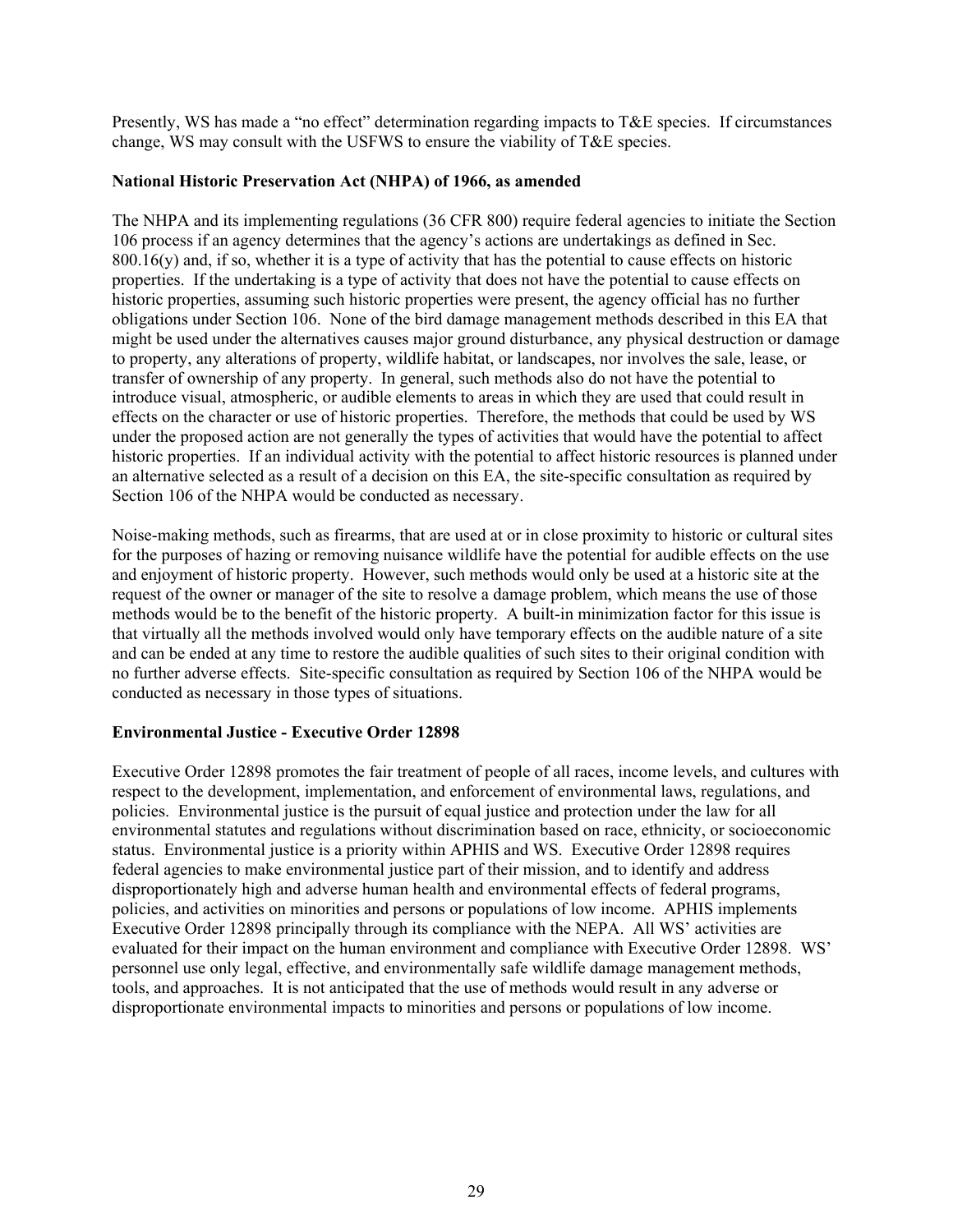#### **Protection of Children - Executive Order 13045**

Children may suffer disproportionately for many reasons from environmental health and safety risks, including the development of their physical and mental status. Because WS makes it a high priority to identify and assess environmental health and safety risks that may disproportionately affect children, WS has considered the impacts that this proposal might have on children. WS would only employ and/or recommend legally available and approved methods under the alternatives where it is highly unlikely that children would be adversely affected. For these reasons, WS concludes that it would not create an environmental health or safety risk to children from implementing this proposed action.

#### **Responsibilities of Federal Agencies to Protect Migratory Birds - Executive Order 13186**

Executive Order 13186 requires each federal agency taking actions that have, or are likely to have, a measurable negative effect on migratory bird populations, to develop and implement a MOU with the USFWS that shall promote the conservation of migratory bird populations. WS has developed a draft MOU with the USFWS as required by this Executive Order and is currently waiting for USFWS approval. WS would abide by the MOU once it is finalized and signed by both parties.

#### **Invasive Species - Executive Order 13112**

Executive Order 13112 establishes guidance to federal agencies to prevent the introduction of invasive species, provide for the control of invasive species, and to minimize the economic, ecological, and human health impacts that invasive species cause. The Order states that each federal agency whose actions may affect the status of invasive species shall, to the extent practicable and permitted by law: 1) reduce invasion of exotic species and the associated damages, 2) monitor invasive species populations and provide for restoration of native species and habitats, 3) conduct research on invasive species and develop technologies to prevent introduction, and 4) provide for environmentally sound control and promote public education of invasive species.

#### **The Native American Graves and Repatriation Act of 1990**

The Native American Graves Protection and Repatriation Act requires federal agencies to notify the Secretary of the Department that manages the federal lands upon the discovery of Native American cultural items on federal or tribal lands. Federal projects would discontinue until a reasonable effort has been made to protect the items and the proper authority has been notified.

#### **Federal Insecticide, Fungicide, and Rodenticide Act (FIFRA)**

The FIFRA requires the registration, classification, and regulation of all pesticides used in the United States. The EPA is responsible for implementing and enforcing the FIFRA. All chemical methods employed and/or recommended by the WS' program in New Hampshire pursuant to the alternatives would be registered with the EPA and the DPC of the NHDAMF, when applicable. All chemical methods would be employed by WS pursuant to label requirements when providing direct operational assistance under the alternatives. In addition, WS would recommend that all label requirements be adhered to when recommending the using of chemical methods while conducting technical assistance projects under the alternatives.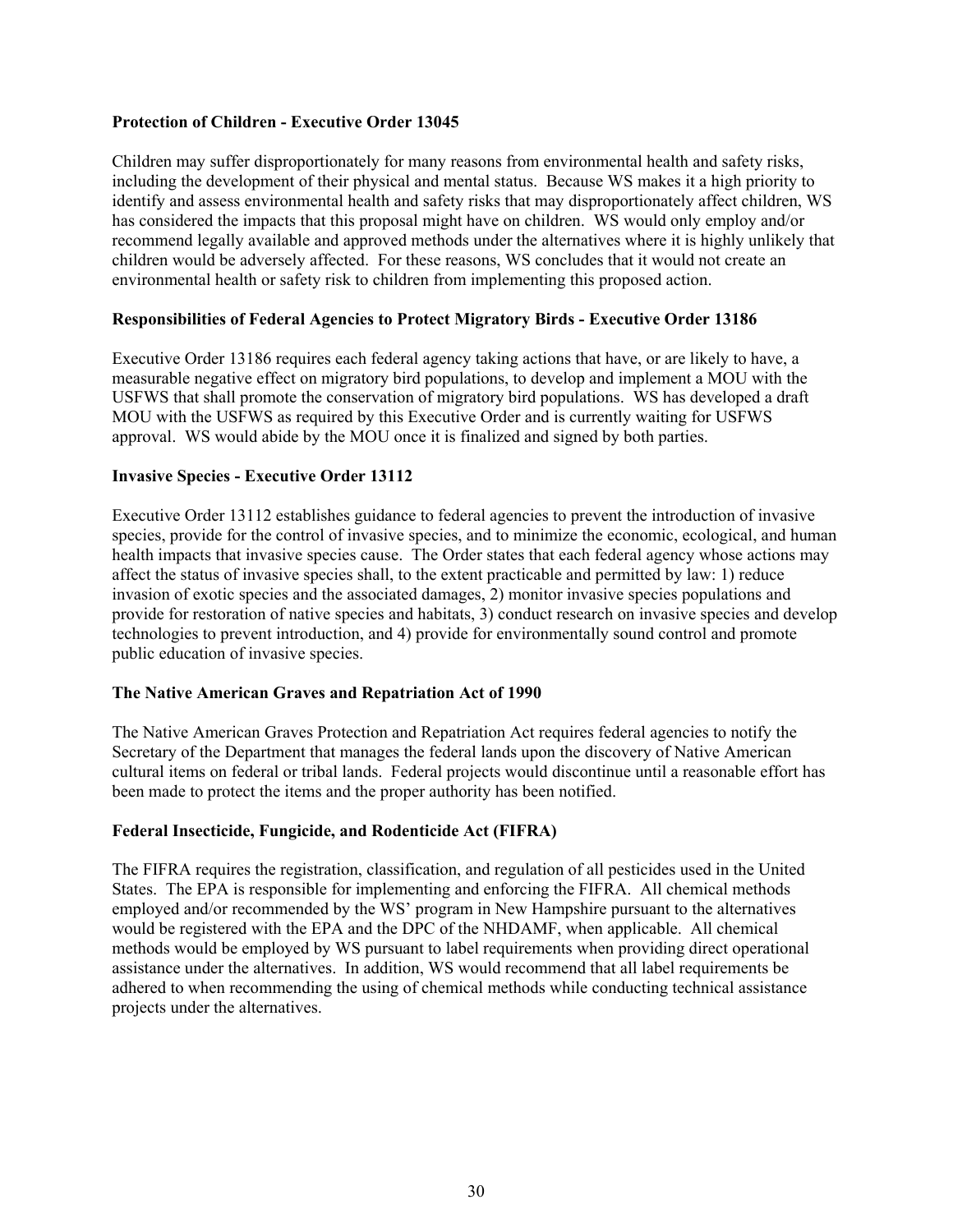#### **Coastal Zone Management Act of 1972, as amended (16 USC 1451-1464, Chapter 33; P.L. 92-583, October 27, 1972; 86 Stat. 1280).**

This law established a voluntary national program within the Department of Commerce to encourage coastal states to develop and implement coastal zone management plans. Funds were authorized for costsharing grants to states to develop their programs. Subsequent to federal approval of their plans, grants would be awarded for implementation purposes. In order to be eligible for federal approval, each state's plan was required to define boundaries of the coastal zone, identify uses of the area to be regulated by the state, determine the mechanism (criteria, standards or regulations) for controlling such uses, and develop broad guidelines for priorities of uses within the coastal zone. In addition, this law established a system of criteria and standards for requiring that federal actions be conducted in a manner consistent with the federally approved plan. The standard for determining consistency varied depending on whether the federal action involved a permit, license, financial assistance, or a federally authorized activity. As appropriate, a consistency determination would be conducted by WS to assure management actions would be consistent with the state's Coastal Zone Management Program.

# **New Animal Drugs for Investigational Use**

The FDA can grant permission to use investigational new animal drugs (see 21 CFR 511). The sedative drug alpha-chloralose is registered with the FDA to capture waterfowl, coots, and pigeons. The use of alpha-chloralose by WS was authorized by the FDA, which allows use of the drug as a non-lethal form of capture. The use of alpha-chloralose as a method for resolving waterfowl damage and threats to human safety is discussed in Appendix B of this EA.

# **Occupational Safety and Health Act of 1970**

The Occupational Safety and Health Act of 1970 and its implementing regulations (29 CFR 1910) on sanitation standards states that, "*Every enclosed workplace shall be so constructed, equipped, and maintained, so far as reasonably practical, as to prevent the entrance or harborage of rodents, insects, and other vermin. A continuing and effective extermination program shall be instituted where their presence is detected*." This standard includes birds that may cause safety and health concerns at workplaces.

#### **New Hampshire Wildlife Laws, Regulations, and Policies Regarding Bird Damage Management**

New Hampshire RSA (NHRSA) Title 28 contains fish, game, and wildlife law for the State of New Hampshire. Bird damage-related laws and regulations are summarized below:

- 1. NHRSA 207:1(XXIX) Unprotected Birds: English sparrows, European starlings, and the common feral pigeon commonly known as the rock dove, Columba liva, except such birds as are protected by the laws of the federal government.
- 2. NHRSA 207:3(a) **-** It is unlawful for a person to discharge a firearm or to shoot with a bow and arrow or crossbow and bolt within 300 feet of a permanently occupied dwelling without permission of the owner or the occupant of the dwelling or from the owner of the land on which the person discharging the firearm or shooting the bow and arrow or crossbow and bolt is situated. Whoever violates the provisions of this section shall be guilty of a violation if a natural person, or guilty of a misdemeanor if any other person.
- 3. NHRSA 207:14(1) No person shall import, possess, sell, exhibit, or release any live marine species or wildlife, or the eggs or progeny thereof, without first obtaining a permit from the executive director except as permitted under title XVIII. The executive director shall have the authority to determine the time period and any other conditions governing the issuance of such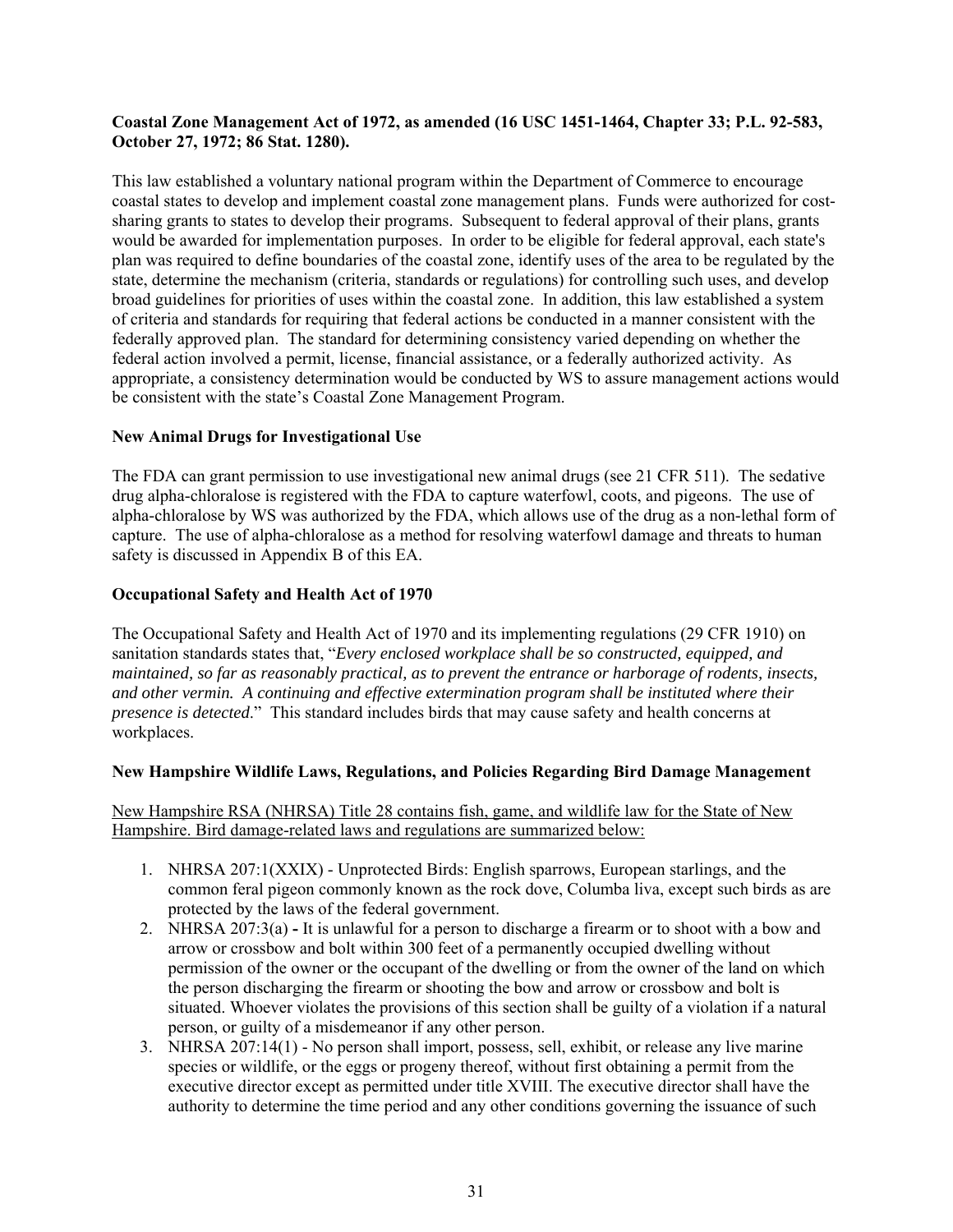permit. The executive director may refuse to issue a permit if he determines that such issuance may pose significant disease, genetic, ecological, environmental, health, safety, or welfare risks to persons, marine species or wildlife.

- 4. NHRSA 207:22-c Wildlife Damage Control Program; Administration. There is established a wildlife damage control program which shall be administered by the executive director in cooperation with the United States Department of Agriculture and the New Hampshire department of agriculture, markets, and food. The program shall emphasize a comprehensive approach that integrates wildlife management and wildlife control methods and strategies and shall respond to conflicts between wildlife and human populations by stressing the importance of prevention of damage by initiating one or more of the following courses of action:
	- I. A general wildlife damage mitigation program:
		- a) The general wildlife damage mitigation program shall address conflicts between wildlife and human populations by disseminating educational and technical information, and providing assistance. The program may make available various repellents, institute the loan of direct control devices and materials including electric fences and frightening devices, and make referrals to nuisance wildlife cooperators.
		- b) Actions under this paragraph shall be of a temporary nature and may include any other nuisance control methods available, as determined by the executive director, or designee.
	- II. A cooperative fencing program:
		- a) Commercial growers may participate in a cost-share-fencing program where the state pays for the full cost of fencing materials only. Under this program, the executive director may provide payment from funds designated for this program in the fish and game fund to an eligible commercial grower for the purchase of fencing materials.
		- b) Commercial growers desiring to participate in the cost share program shall submit written applications to the executive director in such manner as prescribed by the executive director on or before April l of each year.
		- c) Construction and maintenance costs of installed fences shall be the responsibility of the applicant.
		- d) The failure of a commercial grower to properly install and maintain fencing purchased under this paragraph shall make the commercial grower ineligible to participate in this program until approved by the executive director.
		- e) The executive director shall adopt rules pursuant to RSA 541-A to implement and execute the cooperative fencing program, which may include but not be limited to eligibility criteria, fencing specifications, funding levels, and inspection procedures.
		- f) The provisions and penalties of RSA 641 concerning false statements shall apply to all reporting and documentation required pursuant to this paragraph.
		- g) For purposes of this paragraph, a "commercial grower'' means any person who grows an agricultural or horticultural crop from which the person has derived, or reasonably expects to derive, an annual gross income from the sale of crops normally produced of at least \$2,500.
- III. A depredation permit program:
	- a) The executive director shall adopt rules, pursuant to RSA 541-A, regulating the issuance of depredation permits to kill animals causing damage to commercial crops or which pose a threat to human health and safety. Such rules shall address the method and manner of taking animals, the disposition of animals taken under such permits, as well as the qualifications necessary to participate in the program. Such qualifications shall include, but not be limited to, the provision of information concerning the history of damage, the record of preventative methods used in the past, and the public hunting access history.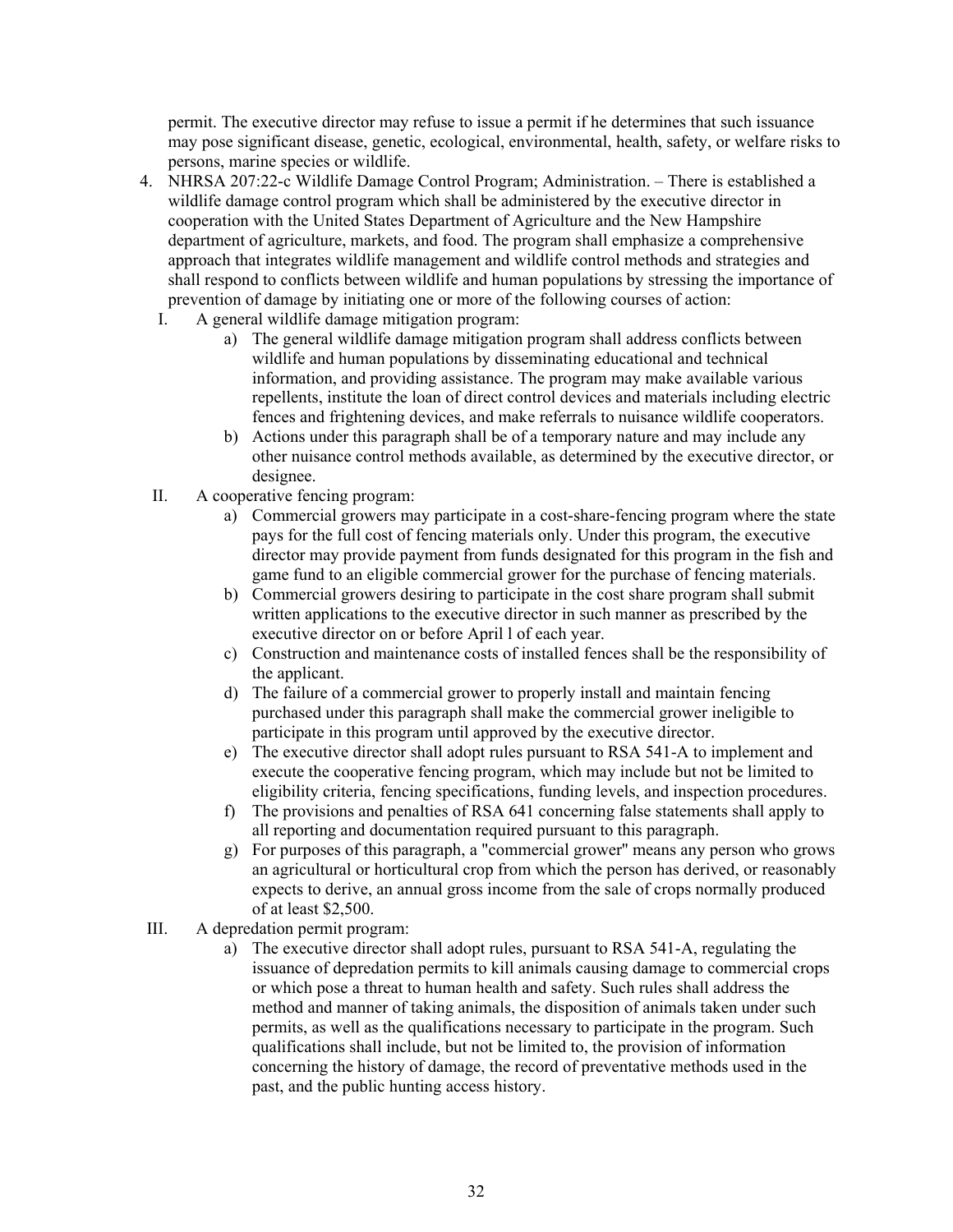- b) The depredation permit program shall include the issuance of pre-damage deer kill permits to commercial growers as defined in RSA 207:22-c, II(h) upon request to the director. Issuance of pre-damage deer kill permits will facilitate protection of qualifying crops at the onset of deer visitation to said crops. Any deer taken under this provision shall be subject to investigation by the local conservation officer to determine whether or not the potential existed at the time of taking for damage to have occurred. Depredation permits shall be issued following the procedures in this paragraph.
- 5. NHRSA 207:26A person may pursue, wound or kill, on land owned or occupied by such person, any unprotected bird or wild animal which the person finds in the act of doing actual and substantial damage to poultry, crops, domestic animals, or the person's property, and may authorize a family member, employee, or other person requested to do so under the provision of a depredation permit issued by the executive director pursuant to RSA 207:22-c, III.
- 6. NHRSA 209:4 **-**There shall be no open season for spruce grouse, upland plover, ptarmigan, and mourning dove (Zenaida macroura).
- 7. NHRSA 209:5Anatidae or waterfowl, including wild ducks and geese; Rallidae or rails, including coot and gallinules; Limicolae or shore birds, including plover, snipe and yellow legs; and Scolopacidae or woodcock are declared to be migratory game birds.
- 8. NHRSA 209:7 **-** No person shall take or interfere with any Antwerp or homing pigeon having the name of its owner stamped upon its wing or tail, or wearing a ring or leg band with its registered number stamped thereon, or any other distinguishing mark; nor shall any person remove such distinguishing mark from any such pigeon.
- 9. NHRSA 209:8 No person shall hunt, capture, kill, take, possess, buy, or sell any protected bird or part thereof.
- 10. NHRSA 209:10 No person shall take, or have in possession or under control, or wantonly interfere with or destroy, any nest or eggs of any game birds or protected birds.
- 11. NHRSA 209:11 No wild bird or bird for which a closed season is provided shall be trapped or snared or, if so taken, possessed. Any trap, snare, or other device in which any bird may be taken is declared to be a public nuisance, and may be summarily destroyed or abated by any person. The provisions of this section shall not apply to the setting of a trap on a pole for the purpose of taking unprotected birds under a permit issued by the executive director.
- 12. NHRSA 209:12The dead bodies of birds for which a closed season is provided shall not be sold, offered for sale, or possessed for sale, within this state, whether taken within or without the state, except as permitted to duly authorized game breeders.

# **NHFG Wildlife Depredation Permits for Airports (FIS 304.07)**

(a) Agents involved in wildlife depredation shall be designated by the current airport administrator.

(b) The species and number of animals allowed to be taken shall be determined by the executive director or his staff.

(c) Animals taken under this permit shall be reported to the local fish and game conservation

officer within 24 hours by calling 271 - 3361 between the hours of 8 am and 4:30 pm.

(d) Wildlife shall be allocated as provided in RSA 207:29.

#### **New Hampshire Pesticide Laws**

New Hampshire's pesticide regulations, N.H.R.S.A Title 40 Chapter 430, Subchapters 28-49, are implemented and enforced by the NHDAMF Division of Pesticide Control (DPC). These regulations include processes and requirements for pesticide product registration (Subchapter 36), certification of pesticide dealers (35), licensing of pesticide dealer businesses (35), licensing of commercial pesticide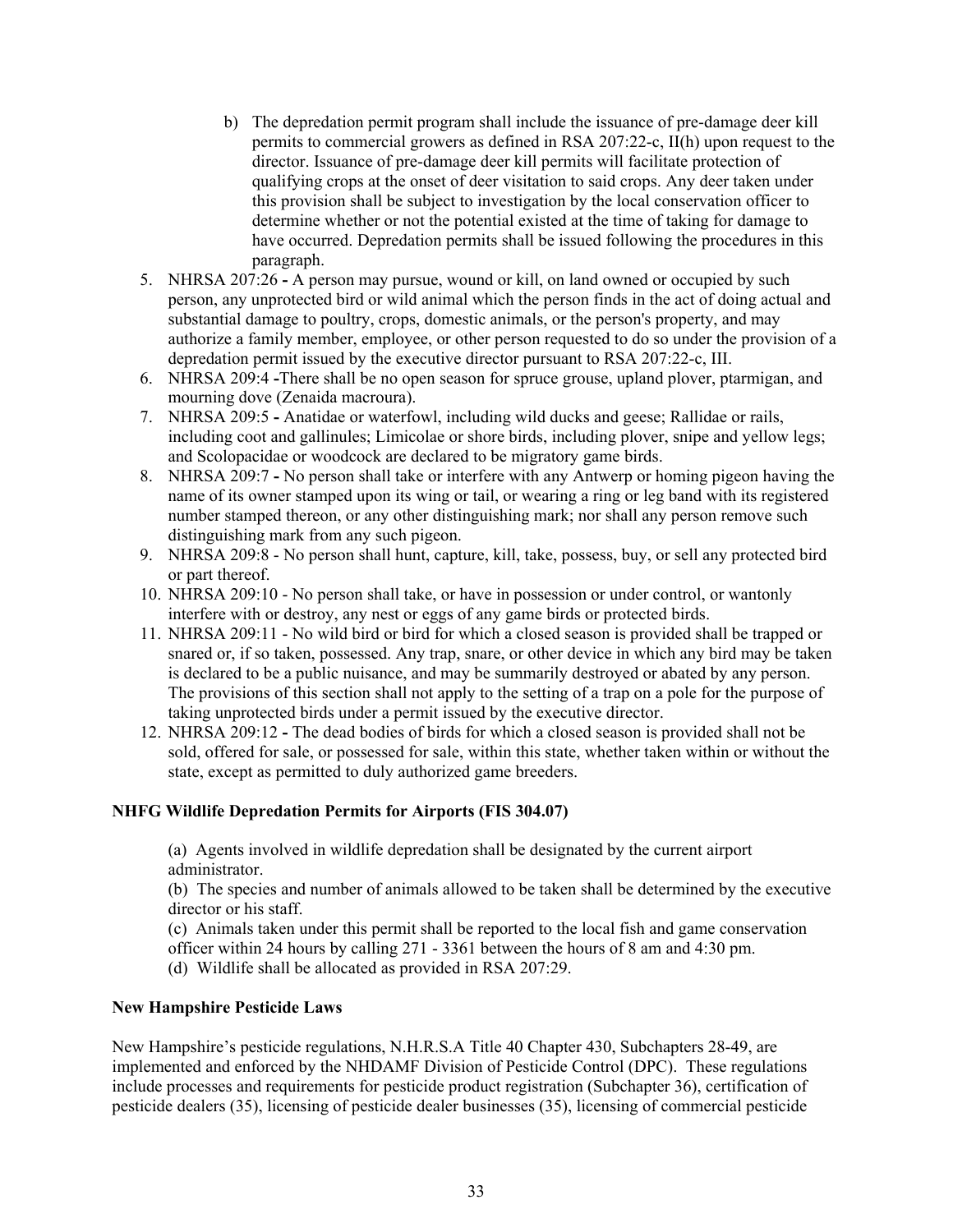applicators (31), licensing of pesticide applicator businesses (31), certification of private pesticide applicators (31), pesticide exposure management (31), pesticide use, special use permits (31), and agricultural worker protection (31). In order for WS to apply a restricted use pesticide as part of bird damage management in NH, the product must be registered with the DPC, the applicator must be licensed, and WS must obtain a special permit from the DPC. Additionally, label instructions, and all other pesticide and wildlife laws and regulations must be adhered to (*e*.*g*., possession of a depredation permit from the USFWS and/or the NHFG to take the protected bird species). Pesticide products are registered annually, and applicator licenses are obtained and maintained through completion of continuing education courses and examinations conducted through the DPC.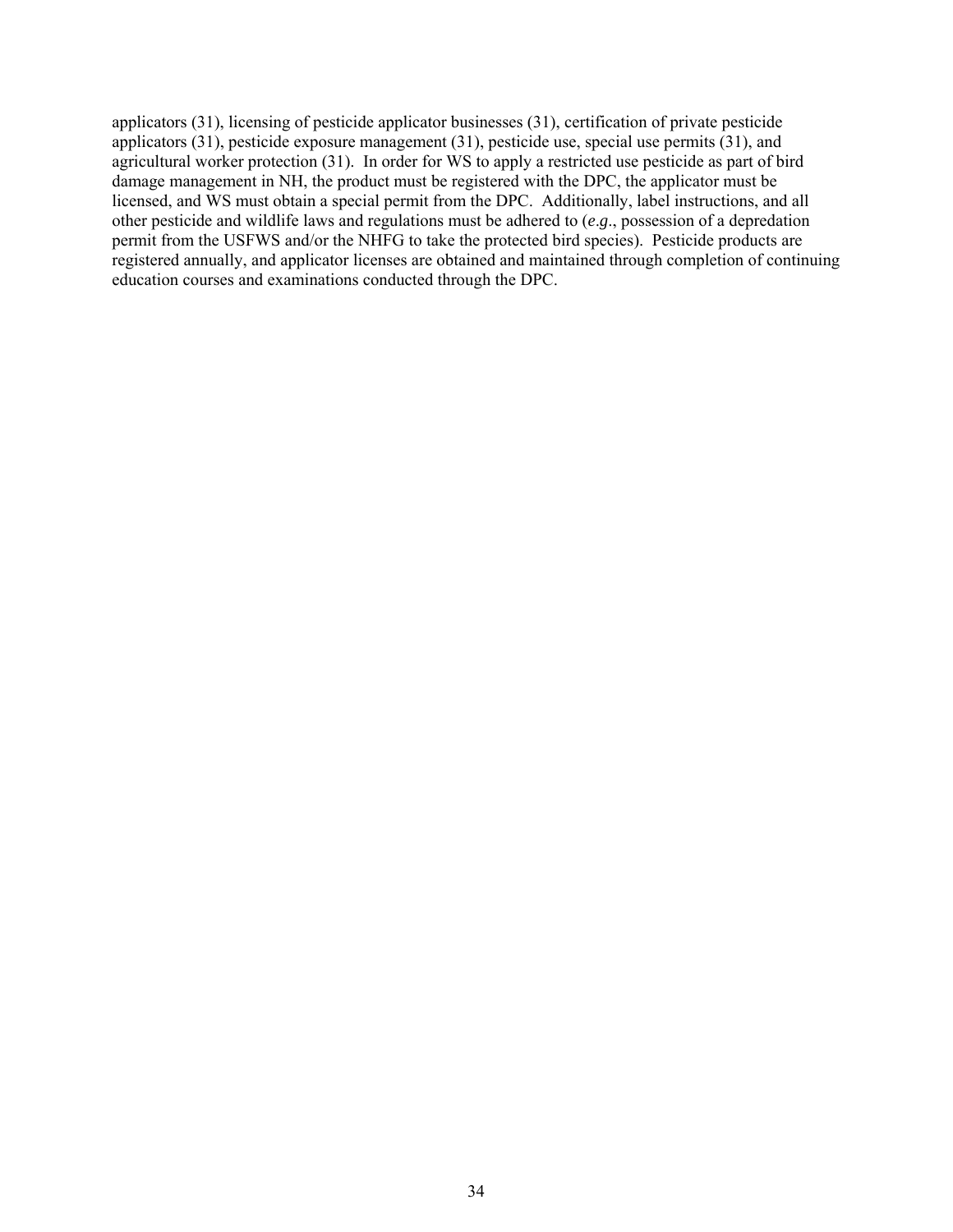# **CHAPTER 2: AFFECTED ENVIRONMENT AND ISSUES**

Chapter 2 contains a discussion of the issues, including issues that will receive detailed environmental impact analysis in Chapter 4 (Environmental Consequences), issues that have driven the development of SOPs, and issues that will not be considered in detail, with rationale. Pertinent portions of the affected environment will be included in this chapter in the discussion of issues used to develop SOPs. Additional descriptions of affected environments will be incorporated into the discussion of the environmental effects in Chapter 4.

# **2.1 AFFECTED ENVIRONMENT**

Bird damage or threats of damage can occur statewide wherever birds occur. However, bird damage management would only be conducted by WS when requested by a landowner or manager and only on properties where a cooperative service agreement or other comparable document has been signed between WS and a cooperating entity. Most species of birds addressed in this EA can be found throughout the year across the state where suitable habitat exists for foraging, loafing, roosting, and breeding. Since birds can be found throughout the state, requests for assistance to manage damage or threats of damage could occur in areas occupied by those bird species.

Upon receiving a request for assistance, the proposed action alternative or those actions described in the other alternatives could be conducted on private, federal, state, tribal, and municipal lands to reduce damages and threats associated with birds to agricultural resources, natural resources, property, and threats to human safety. The analyses in this EA are intended to apply to actions taken under the selected alternative that could occur in any locale and at any time within the analysis area. This EA analyzes the potential impacts of bird damage management and addresses activities in New Hampshire that are currently being conducted under a MOU or cooperative service agreement with WS where activities have been and currently are being conducted. This EA also addresses the impacts of bird damage management where additional agreements may be signed in the future.

Assistance requests to resolve bird damage could occur, but are not necessarily limited to, areas in and around commercial, industrial, public, and private buildings, facilities and properties and at other sites where birds may roost, loaf, feed, nest, or otherwise occur. Examples of areas where bird damage management activities could be conducted are: residential buildings, golf courses, athletic fields, recreational areas, swimming beaches, parks, corporate complexes, subdivisions, businesses, industrial parks, schools, agricultural areas, wetlands, restoration sites, cemeteries, public parks, bridges, industrial sites, urban/suburban woodlots, hydro-electric dam structures, reservoirs and reservoir shore lands, nuclear, hydro and fossil power plant sites, substations, transmission line rights-of-way, landfills, on ship fleets, military bases, or at any other sites where birds may roost, loaf, or nest. Damage management activities could be conducted at agricultural fields, vineyards, orchards, farmyards, dairies, ranches, livestock operations, grain mills, and grain handling areas (e.g., railroad yards) where birds destroy crops, feed on spilled grains, or contaminate food products for human or livestock consumption. Additionally, activities could be conducted at airports and surrounding properties where birds represent a threat to aviation safety.

# **Environmental Status Quo**

As defined by the NEPA implementing regulations, the "*human environment shall be interpreted comprehensively to include the natural and physical environment and the relationship of people with that environment*" (40 CFR 1508.14). Therefore, when a federal action agency analyzes its potential impacts on the "*human environment*", it is reasonable for that agency to compare not only the effects of the federal action, but also the potential impacts that occur or would occur in the absence of the federal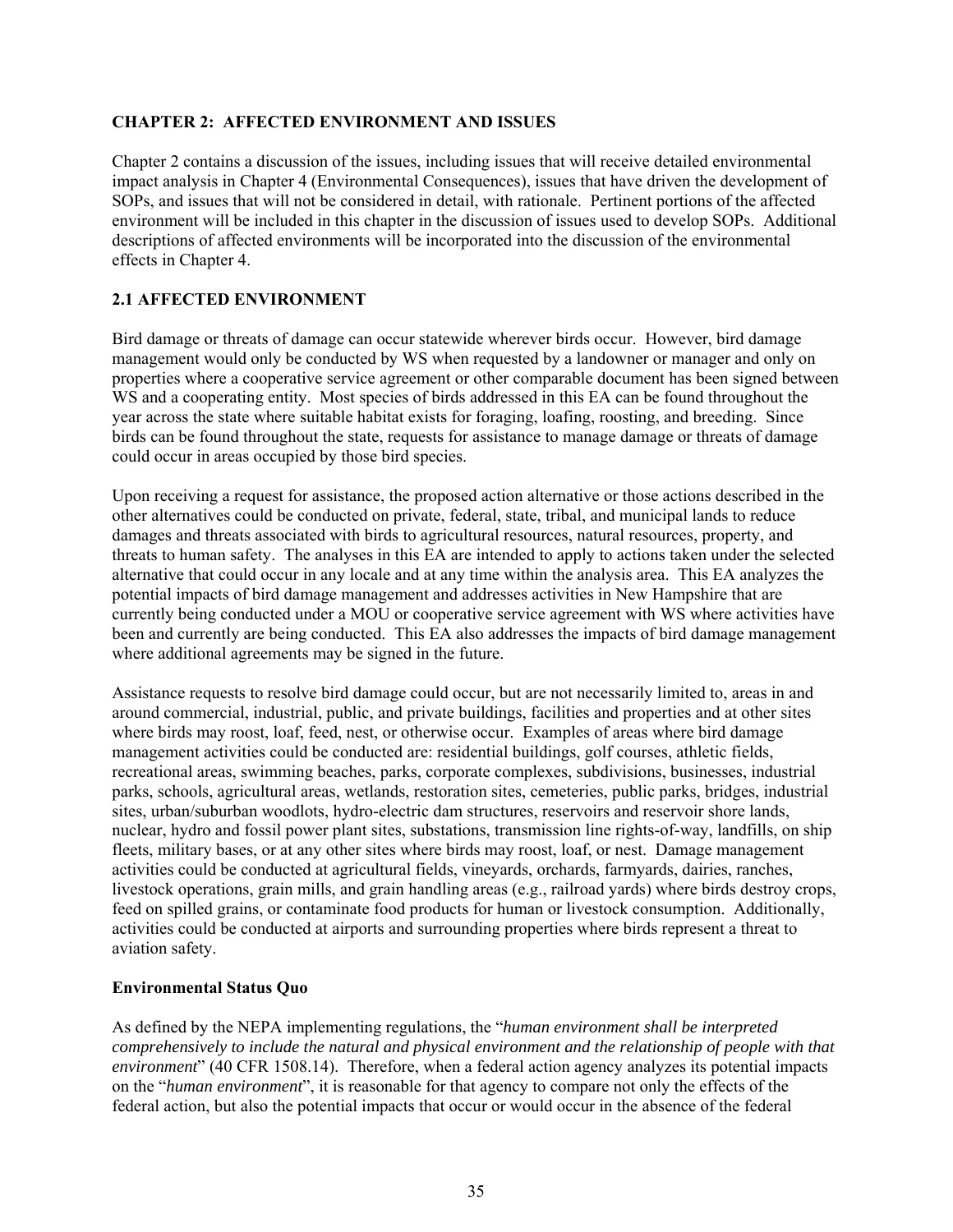action. This concept is applicable to situations involving federal assistance in managing damage associated with resident wildlife species managed by the state natural resources agency, invasive species, or unprotected wildlife species.

Most native wildlife species are protected under state or federal law. For some bird species, take during the hunting season is regulated pursuant to the MBTA by the USFWS through the issuance of frameworks, that include the allowable length of hunting seasons, methods of take, and allowed take which are implemented by the NHFG. Under the blackbird depredation order (50 CFR 21.43), blackbirds can be taken by any entity without a depredation permit when those species identified in the order are found committing or about to commit damage or posing a human safety threat. Pursuant to the MBTA, the USFWS can issue depredation permits<sup>7</sup> to those entities experiencing damage associated with birds, when deemed appropriate. Free-ranging or feral domestic waterfowl, European starlings, rock pigeons, mute swans, ring-necked pheasants, wild turkeys, monk parakeets, and house sparrows are not protected from take under the MBTA and can be addressed without the need for a depredation permit from the USFWS. However, pheasants and turkeys are protected under New Hampshire State Law and the lethal take of those species would require a permit from the NHFG.

When a non-federal entity (e.g., agricultural producers, health agencies, municipalities, counties, private companies, individuals, or any other non-federal entity) takes an action to alleviate bird damage, the action is not subject to compliance with the NEPA due to the lack of federal involvement<sup>7</sup> in the action. Under such circumstances, the environmental baseline or status quo must be viewed as an environment that includes those resources as they are managed or impacted by non-federal entities in the absence of the federal action being proposed. Therefore, in those situations in which a non-federal entity has decided that a management action directed towards birds should occur and even the particular methods that would be used, WS' involvement in the action would not affect the environmental status quo. WS' involvement would not change the environmental status quo if the requestor had conducted the action in the absence of WS' involvement in the action. Since the lethal removal of birds can occur either without a permit if those species are non-native, during hunting seasons, under depredation orders, under control orders, or through the issuance of depredation permits by the USFWS and/or NHFG and since most methods for resolving damage are available to both WS and to other entities, WS' decision-making ability is restricted to one of three alternatives. WS can either provide technical assistance with managing damage with no direct involvement, take the action using the specific methods as decided upon by the non-federal entity, or take no action at which point the non-federal entity could take the action anyway either without a permit, during the hunting season, under depredation orders, under control orders, or through the issuance of a depredation permit by the USFWS and/or NHFG. Under those circumstances, WS would have virtually no ability to affect the environmental status quo since the action would likely occur in the absence of WS' direct involvement.

In some situations, however, certain aspects of the human environment may actually benefit more from WS' involvement than from a decision not to assist. For example, if a cooperator believes WS has greater expertise to manage damage when compared to other entities, WS' management activities may have less of an impact on target and non-target species than if the non-federal entity conducted the action alone. The concern arises from those persons experiencing damage using methods that have no prior experience with managing damage or threats associated with birds. The lack of experience in bird behavior and damage management methods could lead to the continuation of damage, which could threaten human safety or could lead to the use of inappropriate methods in an attempt to resolve damage. WS' personnel are trained in the use of methods, which increases the likelihood that damage management methods are employed appropriately, which can increase effectiveness, humaneness, minimizes non-target take, and

 $\overline{a}$ 

 $^{7}$ If a federal permit is required to conduct damage management activities, the issuing federal agency would be responsible for compliance with the NEPA for issuing the permit.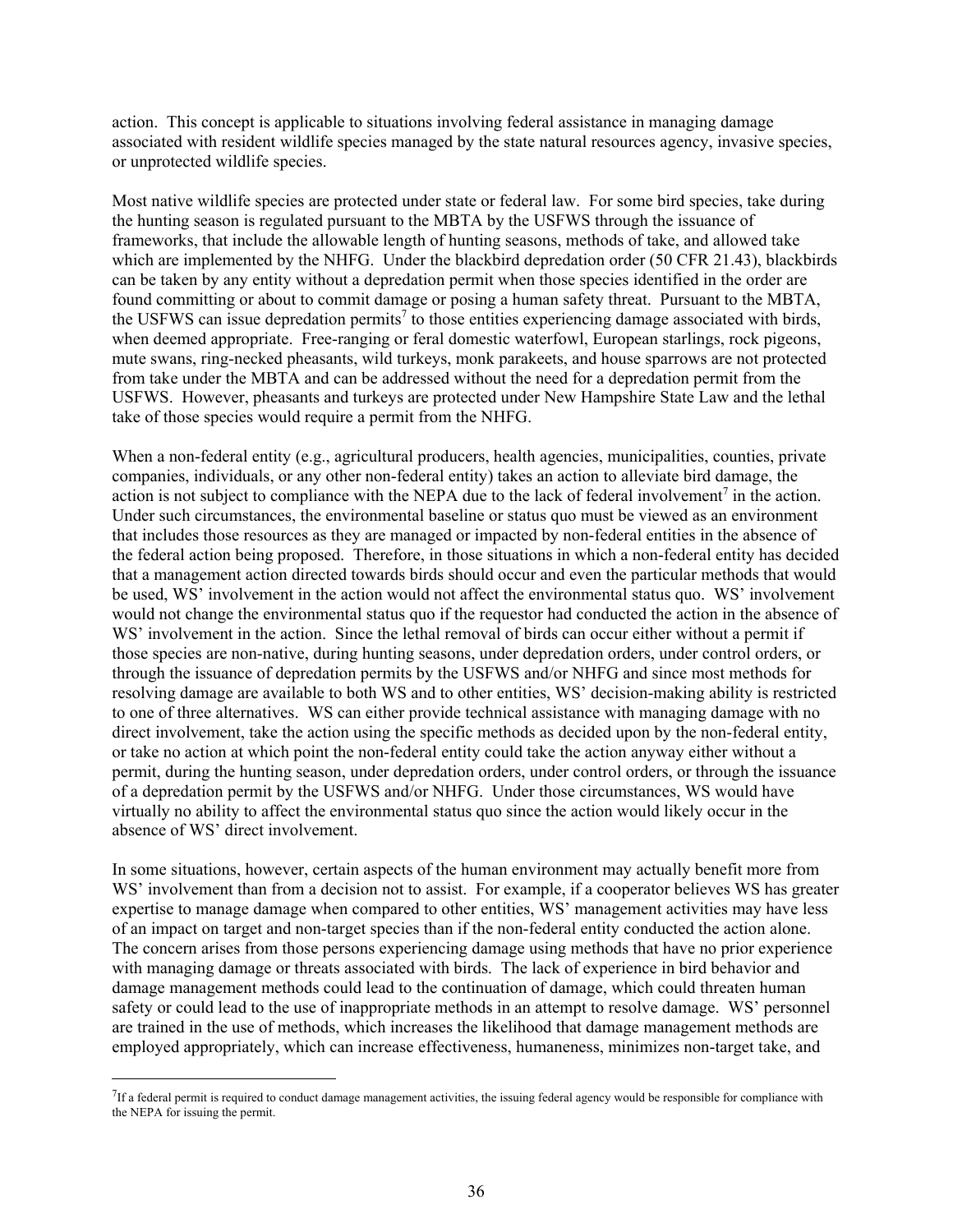reduces threats to human safety from those methods. Thus, in those situations, WS' involvement may actually provide some benefit to the human environment when compared to the environmental status quo in the absence of such involvement.

# **2.2 ISSUES ASSOCIATED WITH BIRD DAMAGE MANAGEMENT ACTIVITIES**

Issues are concerns of the public and/or professional community raised regarding potential adverse effects that might occur from a proposed action. Such issues must be considered in the NEPA decision-making process. Issues related to managing damage associated with birds in New Hampshire were developed by WS in consultation with the USFWS and the NHFG. The EA will also be made available to the public for review and comment to identify additional issues.

The issues as those issues relate to the possible implementation of the alternatives, including the proposed action alternative, are discussed in Chapter 4. The issues analyzed in detail are the following:

### **Issue 1 - Effects of Damage Management Activities on Target Bird Populations**

A common issue when addressing damage caused by wildlife is the potential impact of management actions on the populations of target species. Methods available to resolve damage or threats to human safety are categorized into non-lethal and lethal methods. Non-lethal methods available can disperse or otherwise make an area unattractive to target species causing damage, which reduces the presence of those species at the site and potentially the immediate area around the site where non-lethal methods were employed. Lethal methods would result in local population reductions in the area where damage or threats were occurring. The number of target species that could be removed from the population using lethal methods under the alternatives would be dependent on the number of requests for assistance received, the number of individual birds involved with the associated damage or threat, and the efficacy of methods employed. Under certain alternatives, both non-lethal and lethal methods could be recommended, as governed by federal, state, and local laws and regulations.

The analysis for magnitude of impact on the populations of those species addressed in the EA would be based on a measure of the number of individuals killed from each species in relation to that species' abundance. Magnitude may be determined either quantitatively or qualitatively. Quantitative determinations would be based on population estimates, allowable harvest levels, and actual harvest data. Qualitative determinations would be based on population trends and harvest trend data, when available. Take would be monitored by comparing the number killed with overall populations or trends in the population. All lethal take of birds by WS would occur at the requests of a cooperator seeking assistance and only after the take of those birds species has been permitted by the USFWS pursuant to the MBTA, when required.

Information on bird populations and trends are often derived from several sources including the Breeding Bird Survey (BBS), the Christmas Bird Count (CBC), the Partners in Flight Landbird Population database, published literature, and harvest data. Further information on those sources of information is provided below.

### *Breeding Bird Survey (BBS)*

Bird populations can be monitored by using trend data derived from data collected during the BBS. Under established guidelines, observers count birds at established survey points for a set duration along a pre-determined route, usually along a road. Routes are 24.5 miles long and are surveyed once per year with the observer stopping every 0.5 miles along the designated route. The numbers of birds observed and heard within 0.25 miles of each survey point during a 3-minute sampling period are recorded.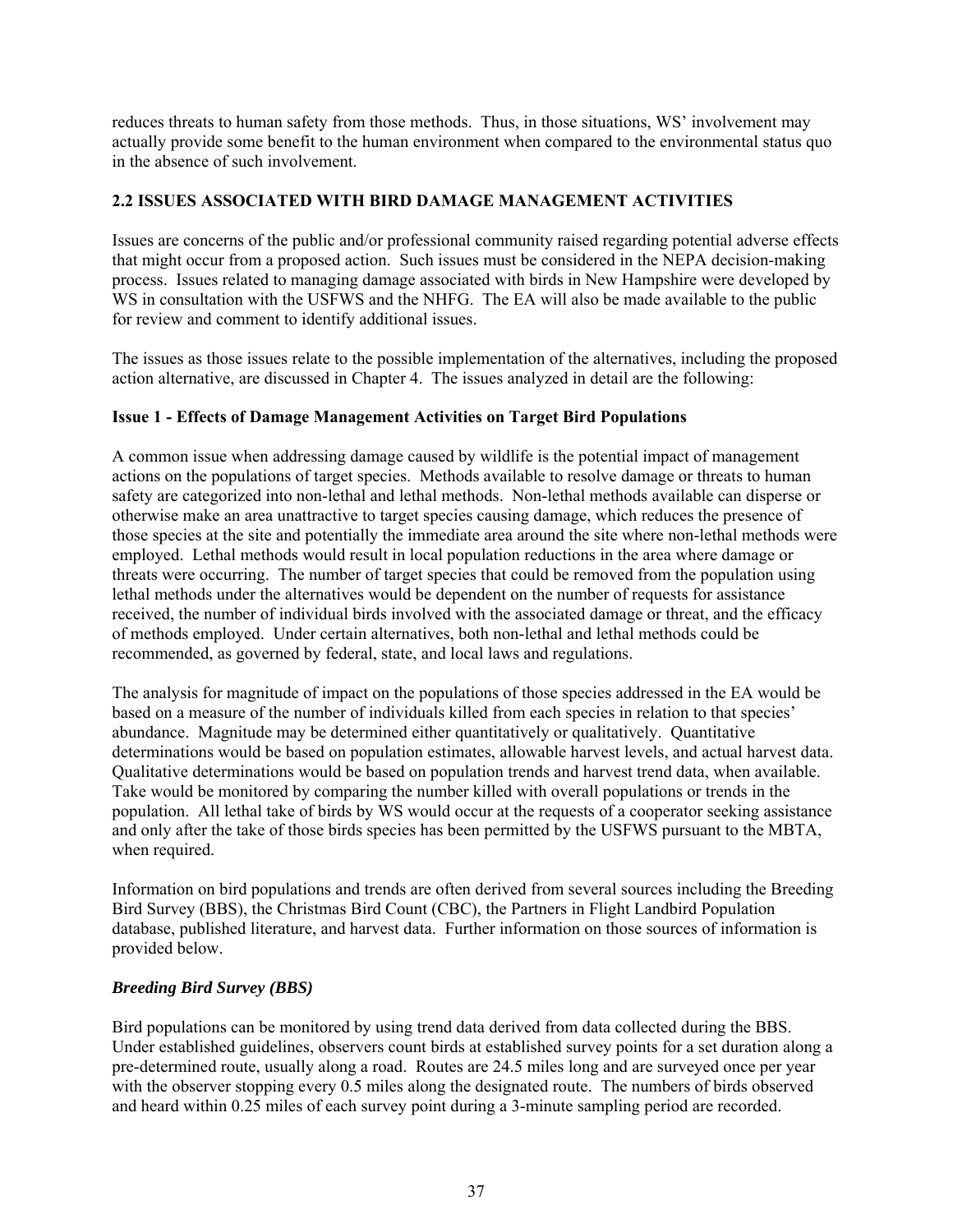Surveys were started in 1966 and are conducted in June, which is generally considered as the period of time when those birds present at a location are likely breeding in the immediate area. The BBS is conducted annually in the United States, across a large geographical area, under standardized survey guidelines. The BBS is a large-scale inventory of North American birds coordinated by the United States Geological Survey, Patuxent Wildlife Research Center (Sauer et al. 2014). The BBS is a combined set of over 3,700 roadside survey routes primarily covering the continental United States and southern Canada. The primary objective of the BBS has been to generate an estimate of population change for all breeding birds. Populations of birds tend to fluctuate, especially locally, because of variable local habitat and climatic conditions. Trends can be determined using different population equations and tested to identify whether it is statistically significant.

Current estimates of population trends from BBS data are derived from hierarchical model analysis (Link and Sauer 2002, Sauer and Link 2011) and are dependent upon a variety of assumptions (Link and Sauer 1998). The statistical significance of a trend for a given species is also determined using BBS data (Sauer et al. 2014).

# *Christmas Bird Count (CBC)*

The CBC is conducted in December and early January annually by numerous volunteers under the guidance of the National Audubon Society (NAS). The CBC reflects the number of birds frequenting a location during the winter months. Participants count the number of birds observed within a 15-mile diameter circle around a central point  $(177 \text{ mi}^2)$ . The CBC data does not provide a population estimate, but the count data can be used as an indicator of trends in the population of a particular bird species over time. Researchers have found that population trends reflected in CBC data tend to correlate well with those from censuses taken by more stringent means (NAS 2010).

# *Partners in Flight Landbird Population Estimate*

The BBS data are intended for use in monitoring bird population trends, but it is also possible to use BBS data to develop a general estimate of the size of bird populations. Using relative abundances derived from the BBS, Rich et al. (2004) extrapolated population estimates for many bird species in North America as part of the Partners in Flight Landbird Population Estimate database. The Partners in Flight system involves extrapolating the number of birds in the 50 quarter-mile circles (total area/route =  $10 \text{ mi}^2$ ) survey conducted during the BBS to an area of interest. The model used by Rich et al. (2004) makes assumptions on the detectability of birds, which can vary for each species. Some species of birds that are more conspicuous (visual and auditory) are more likely to be detected during bird surveys when compared to bird species that are more secretive and do not vocalize often. Information on the detectability of a species is combined to create a detectability factor, which may be combined with relative abundance data from the BBS to yield a population estimate (Rich et al. 2004). The Partners in Flight Science Committee (2013) updated the database in the past year to reflect current population estimates.

# *Bird Conservation Regions*

Bird Conservation Regions are areas in North America that are characterized by distinct ecological habitats that have similar bird communities and resource management issues. The State of New Hampshire lies within the Atlantic Northern Forest (Bird Conservation Region 14), and the New England/Mid-Atlantic Coast (Bird Conservation Region 30) regions. The majority of the State lies within the Atlantic Northern Forest region.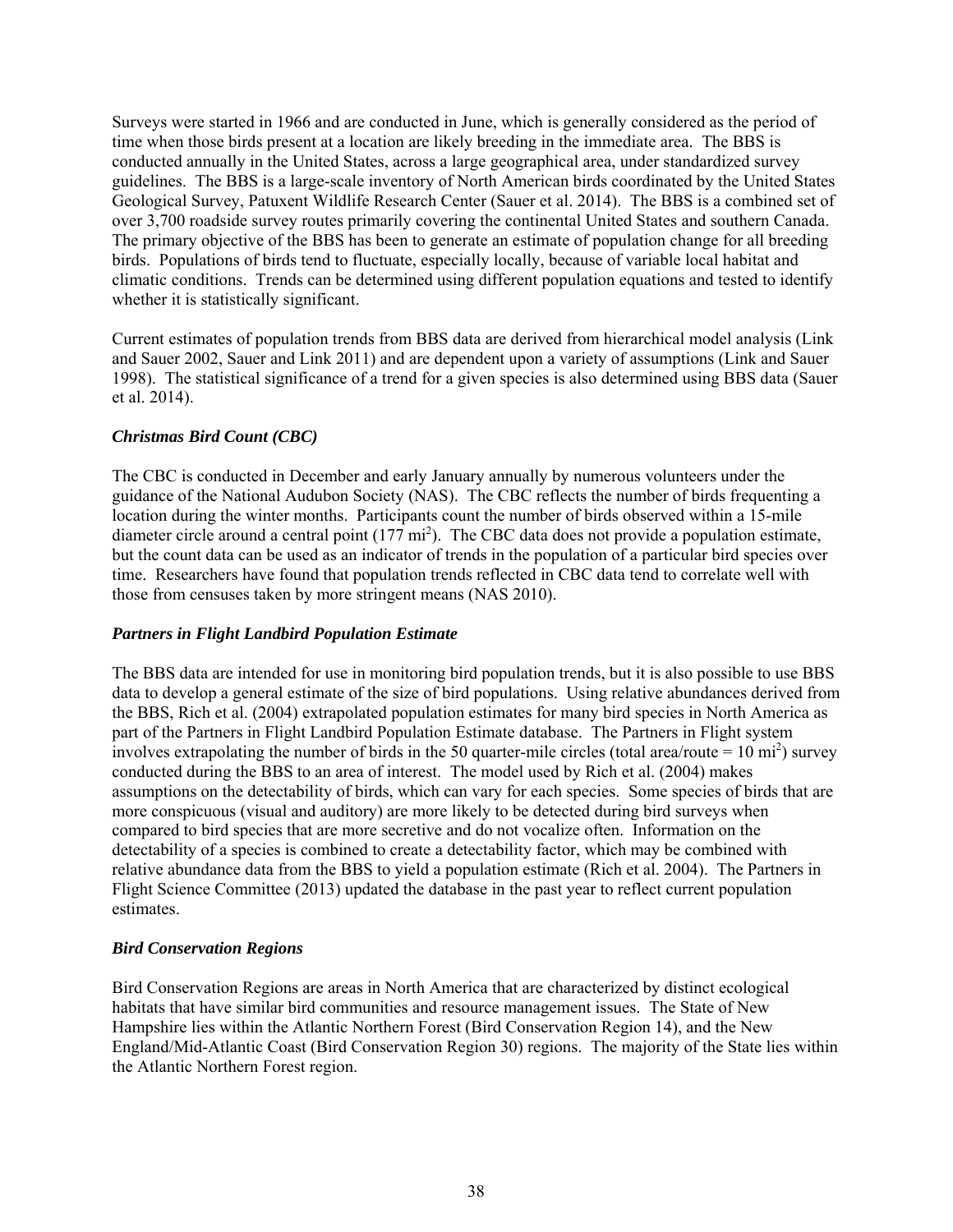The Atlantic Northern Forest region is characterized by varied terrain ranging from low coastal plains (including offshore islands) in Maine and the Maritime provinces to high Appalachian peaks (4,000-6,000 ft. [1,220-1830 m]) in the White Mountains, Green Mountains, and Adirondacks. The northeastern terminus of the Appalachian Mountains is in northern New Brunswick, with only a few peaks reaching 2,500 ft. (750 m) in that area. Most of the Atlantic Northern Forest BCR, however, is low-mountainous or open hilly country, interspersed with valleys and plains. The BCR collectively contains over 3 million acres (1.2 million ha) of open freshwater habitat. The region also contains some relatively large areas of farmland in the Connecticut, Androscoggin, Kennebec, Penobscot, St. John, and Miramichi River valleys, as well as on Prince Edward Island. The most predominant general forest types include spruce-fir conifer, northern hardwood, and mixed deciduous-coniferous forests. Spruce-fir forests are typical of mountaintops and higher elevations in the Adirondack Mountains, Green Mountains, White Mountains, and the Gaspe Peninsula, as well as the interior portions of Maine and New Brunswick including lowland areas with poor soils or with boggy or swampy conditions. Maritime spruce-fir communities also occur in eastern Maine, Nova Scotia, and northern New Brunswick. This region encompasses a geographic area stretching southwest to northeast from the Taconic Hills of eastern New York/western Massachusetts and the Adirondack Mountains (cut off from the remainder of the BCR by the Lake Champlain valley), through most of Vermont, New Hampshire and Maine, Quebec south of the St. Lawrence River including the Gaspe Peninsula, and all of the Maritime provinces of New Brunswick, Prince Edward Island, and Nova Scotia.

The New England/Mid-Atlantic Coast region overlaps the southeastern portion of the State and a small area in the southern Connecticut River Valley. The New England/Mid-Atlantic Coast region encompasses the coastal areas of States ranging from southern Maine to Virginia. Of all the Bird Conservation Regions in the United States, the New England/Mid-Atlantic Coast region has the highest human population densities. Much of the region was converted to agricultural production as human settlements expanded in the region, but today is dominated by forest and residential use (NABCI 2015).

### *Atlantic Flyway Breeding Waterfowl Plot Survey*

The Atlantic Flyway Technical Section initiated the Atlantic Flyway Breeding Waterfowl Plot Survey during 1989 across 11 northeast states ranging from New Hampshire to Virginia. The survey collects breeding population abundance data used to support effective management of eastern waterfowl breeding populations. Prior to the initiation of the survey, populations of waterfowl in the eastern part of the continent were managed based on data collected for mid-continent populations. The Atlantic Flyway Breeding Waterfowl Plot Survey has been described in detail by Heusmann and Sauer (1997, 2000), and involves monitoring 1-km plots apportioned randomly across physiographic strata. Plots are monitored once each year during the April/May nesting period by ground and/or aerial surveys. Observers record numbers and species of all waterfowl seen on the plot.

#### *Annual Harvest Estimates*

The populations of several migratory bird species are sufficient to allow for annual harvest seasons that typically occur during the fall migration periods of those species. Migratory bird hunting seasons are established under frameworks developed by the USFWS and implemented by the NHFG. Those species addressed in this EA that have established hunting seasons include ruffed grouse, Hungarian/European partridge, chukar, pheasant, quail, crow, snipe, woodcock, wild turkey, black ducks, mallards, scaup, wood ducks, redheads, hooded mergansers, coot, Canada geese, pintails, canvasbacks, brant, snow geese, eiders, long-tailed ducks (oldsquaw).

For crows, take can also occur under the blackbird depredation order established by the USFWS pursuant to the MBTA. Therefore, the take of crows can occur during annual hunting seasons and under the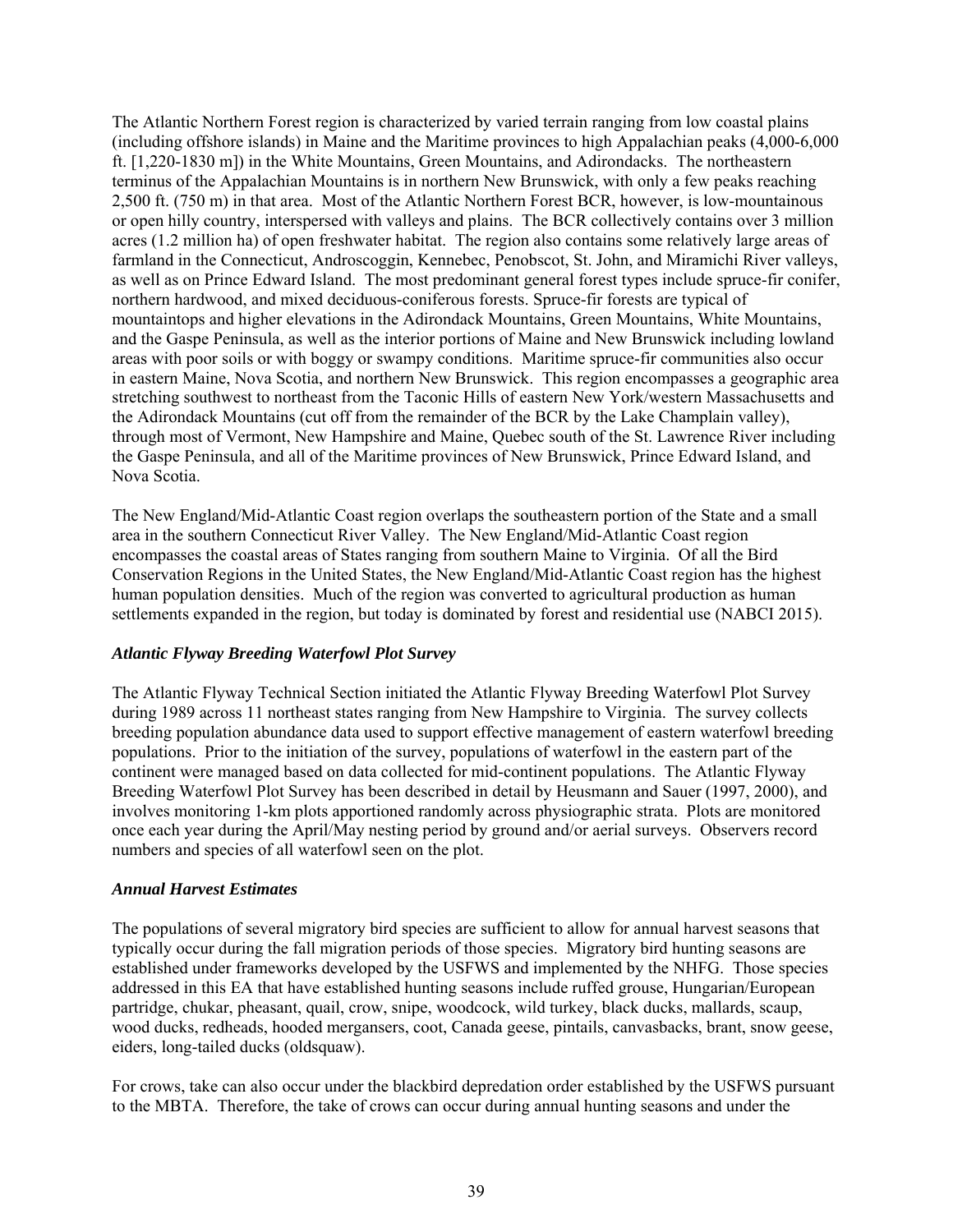blackbird depredation order that allows crows to be taken to alleviate damage and to alleviate threats of damage. For many migratory bird species considered harvestable during a hunting season, the number of birds harvested during the season is reported by the USFWS and/or the NHFG in published reports.

# **Issue 2 - Effects on Non-target Wildlife Species Populations, Including T&E Species**

A common issue when addressing damage caused by wildlife are the potential impacts of management actions on non-target species, including threatened and endangered species. Methods available to resolve damage or threats of damage can be categorized as lethal and non-lethal. Non-lethal methods disperse or otherwise make an area where damage is occurring unattractive to the species (target species) causing the damage, thereby reducing the presence of those species in the area. However, non-lethal methods also have the potential to inadvertently disperse non-target wildlife. Lethal methods remove individuals of the species (target species) causing the damage, thereby reducing the presence of those species in the area and the local population. However, lethal methods also have the potential to inadvertently capture or kill nontarget wildlife.

The Endangered Species Act (ESA) makes it illegal for any person to '*take*' any listed endangered or threatened species or their critical habitat. The ESA defines take as, "to harass, harm, pursue, hunt, shoot, wound, kill, trap, capture, or collect, or to attempt to engage in any such conduct" (16 USC 1531-1544). Critical habitat is a specific geographic area or areas that are essential for the conservation of a threatened or endangered species. The Act requires that federal agencies conduct their activities in a way to conserve species. It also requires that federal agencies consult with the appropriate implementing agency (either the USFWS or the National Marine Fisheries Service) prior to undertaking any action that may take listed endangered or threatened species or their critical habitat pursuant to Section 7(a)(2) of the ESA. Presently, WS has made a "no effect" determination regarding impacts to T&E species. If circumstances change, WS may consult with the USFWS to ensure the viability of T&E species.

# **Issue 3 - Effects of Damage Management Methods on Human Health and Safety**

An additional issue often raised is the potential risks associated with employing methods to manage damage caused by target species. Both chemical and non-chemical methods have the potential to have adverse effects on human safety. Risks can occur to persons employing methods and to persons coming into contact with methods. Risks can be inherent to the method itself or related to the misuse of the method.

# *Safety of Chemical Methods Employed*

The issue of using chemical methods as part of managing damage associated with wildlife relates to the potential for human exposure either through direct contact with the chemical or exposure to the chemical from wildlife that have been exposed. Under the alternatives identified, the use of chemical methods would include avicides, immobilizing drugs, reproductive inhibitors, and repellents. Avicides are those chemical methods used to lethally take birds. DRC-1339 is the only avicide currently being considered for use to manage damage in this assessment. In New Hampshire, DRC-1339 is registered for use by WS for management of damage associated with feral pigeons, red-winged blackbirds, brown-headed cowbirds, common grackles, European starlings, crows, and gulls.

Several avian repellents are commercially available to disperse birds from an area or discourage birds from feeding on desired resources. Avitrol is an avian repellent available for use to manage damage associated with several bird species. For those species addressed in this assessment, Avitrol is available to manage damage associated with European starlings, house sparrows, and feral pigeons. Other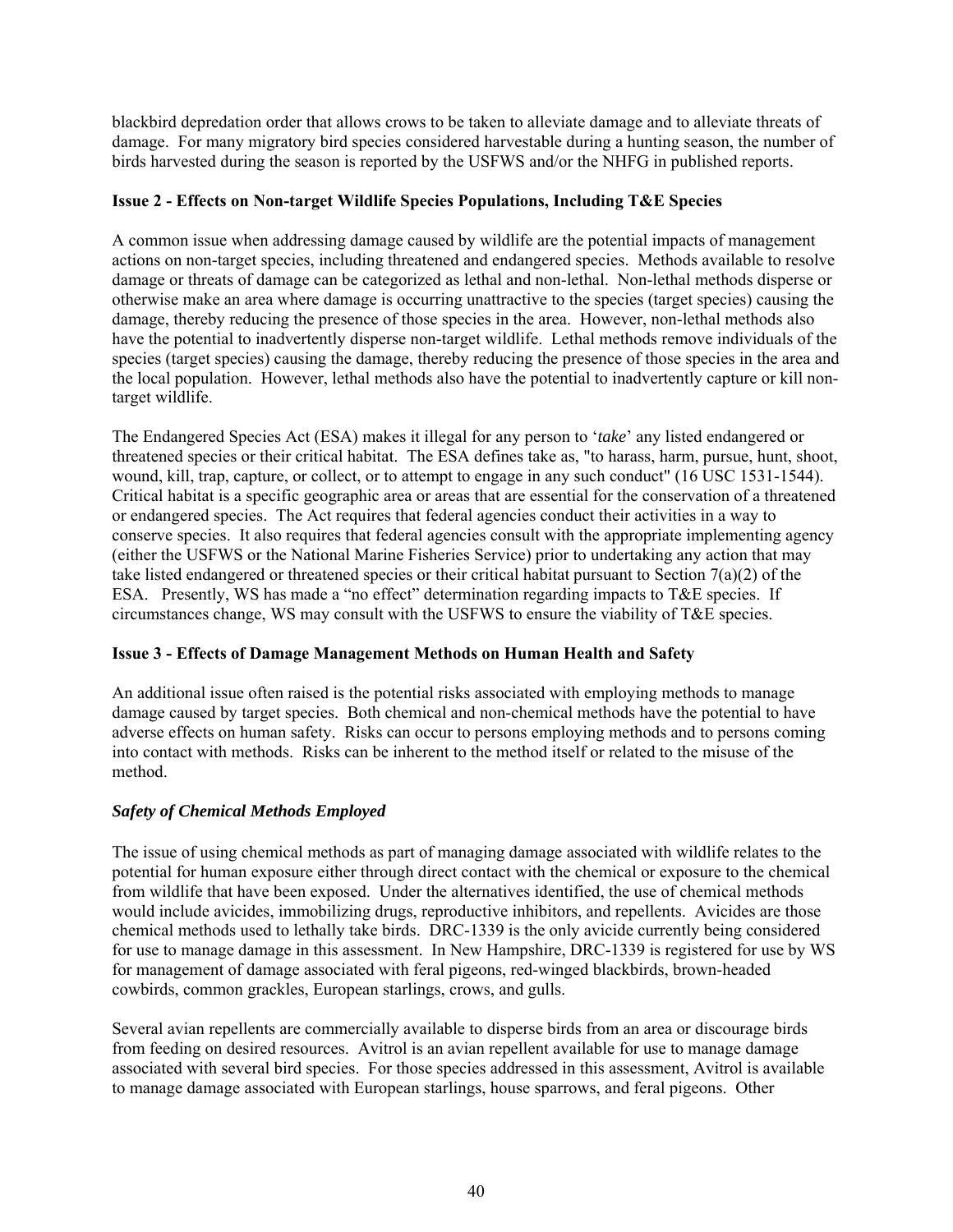repellents are also available with the most common ingredients being polybutene, anthraquinone, and methyl anthranilate.

Alpha-chloralose, a sedative, is also being considered as a method that could be employed under the alternatives to manage damage associated with waterfowl. Alpha-chloralose could be used to sedate waterfowl temporarily and lessen stress on the animal from handling and transportation from the capture site. Drugs delivered to immobilize waterfowl would occur on site with close monitoring to ensure proper care of the animal. Alpha-chloralose is fully reversible with a full recovery of sedated animals occurring.

Chemical methods are further discussed in Appendix B of this EA. The use of chemical methods is regulated by the EPA through the FIFRA, the NHDAMF, by the FDA, and by WS Directives.

## *Safety of Non-Chemical Methods Employed*

Most methods available to alleviate damage and threats associated with birds are considered nonchemical methods. Non-chemical methods employed to reduce damage and threats to safety caused by birds, if misused, could potentially be hazardous to human safety. Non-chemical methods are also discussed in detail in Appendix B. Many of the non-chemical methods are only activated when triggered by attending personnel (e.g., cannon nets, bow nets, firearms, pyrotechnics, lasers, remote control vehicles), are passive live-capture methods (e.g., walk-in style live-traps, mist nets), or are passive harassment methods (e.g., effigies, exclusion, anti-perching devices, electronic distress calls).

The primary safety risk of most non-chemical methods occurs directly to the applicator or those persons assisting the applicator. However, risks to others do exist when employing non-chemical methods, such as when using firearms, cannon nets, or pyrotechnics. Most of the non-chemical methods available to address bird damage in New Hampshire would be available for use under any of the alternatives and could be employed by any entity, when permitted. Risks to human safety from the use of non-chemical methods will be further evaluated as this issue relates to the alternatives in Chapter 4.

### **Issue 4 - Effects on the Aesthetic Values of Birds**

One issue is the concern that the proposed action or the other alternatives would result in the loss of aesthetic benefits of target birds to the public, resource owners, or residents in the area where damage management activities occur. Wildlife generally is regarded as providing economic, recreational, and aesthetic benefits (Decker and Goff 1987), and the mere knowledge that wildlife exists is a positive benefit to many people. Aesthetics is the philosophy dealing with the nature of beauty, or the appreciation of beauty. Therefore, aesthetics is truly subjective in nature, dependent on what an observer regards as beautiful.

The human attraction to animals has been well documented throughout history and started when humans began domesticating animals. The American public shares a similar bond with animals and/or wildlife in general and in modern societies, large percentages of households have indoor or outdoor pets. However, some people may consider individual wild animals and birds as "*pets*" or exhibit affection toward those animals, especially people who enjoy viewing wildlife. Therefore, the public reaction is variable and mixed to wildlife damage management because there are numerous philosophical, aesthetic, and personal attitudes, values, and opinions about the best ways to manage conflicts/problems between humans and wildlife.

Wildlife populations provide a wide range of social and economic benefits (Decker and Goff 1987). Those benefits include direct benefits related to consumptive and non-consumptive uses, indirect benefits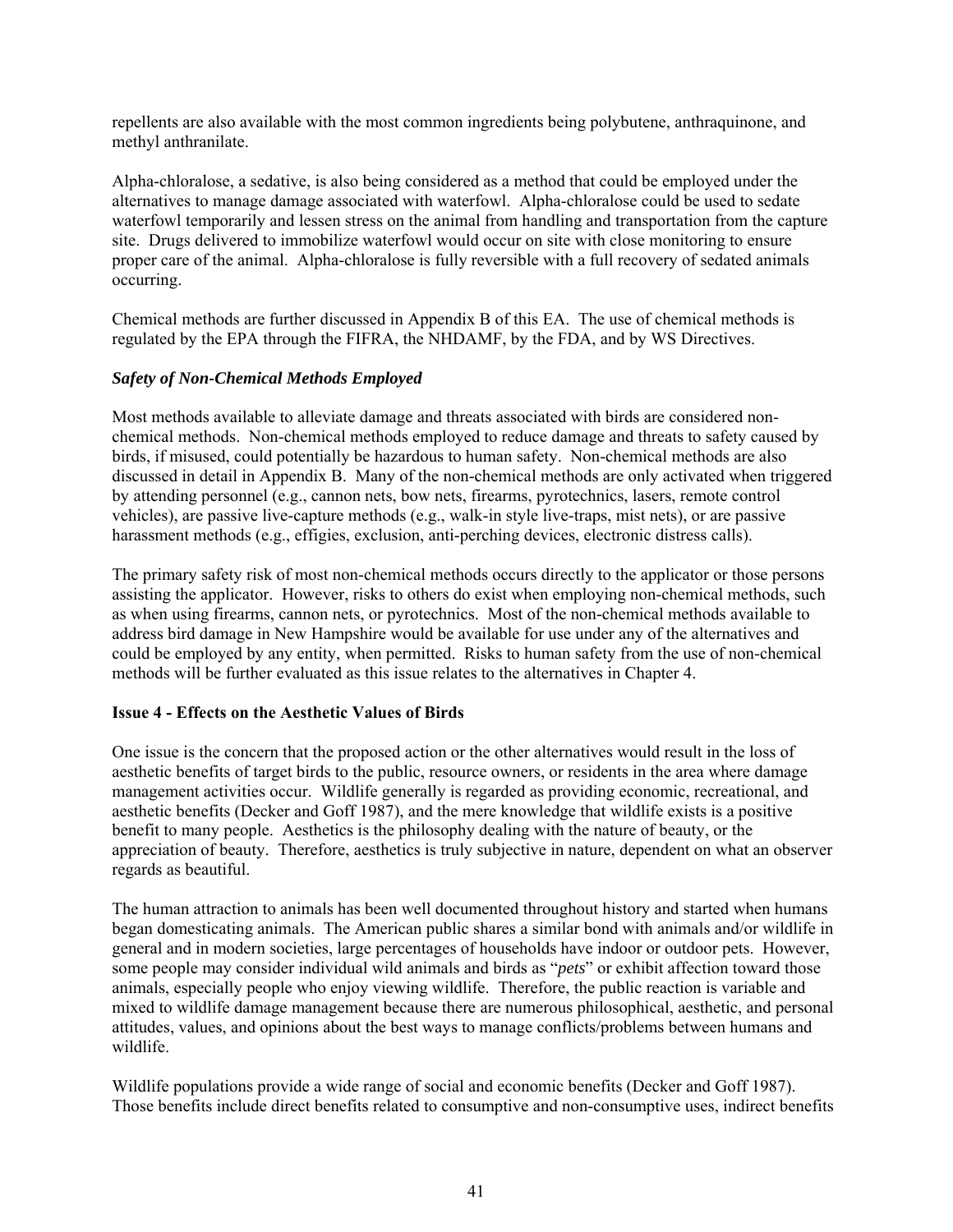derived from vicarious wildlife related experiences, and the personal enjoyment of knowing wildlife exists and contributes to the stability of natural ecosystems (Bishop 1987). Direct benefits are derived from a personal relationship with animals. Direct benefits may be derived from direct consumptive use (e.g., using parts of or the entire animal) or non-consumptive use (e.g*.*, viewing or photographing the animal in nature) (Decker and Goff 1987).

Indirect benefits or indirect exercised values arise without the user being in direct contact with the animal and come from experiences such as looking at photographs and films of wildlife, reading about wildlife, or benefiting from activities or contributions of animals such as their use in research (Decker and Goff 1987). Indirect benefits come in two forms: bequest and pure existence (Decker and Goff 1987). Bequest is providing for future generations and pure existence is merely knowledge that the animals exist (Decker and Goff 1987).

Public attitudes toward wildlife vary considerably. Some people believe that all wildlife should be captured and translocated to another area to alleviate damage or threats to protected resources. Some people directly affected by the problems caused by wildlife strongly support removal. Individuals not directly affected by the harm or damage may be supportive, neutral, or totally opposed to any removal of wildlife from specific locations. Some people totally opposed to wildlife damage management want agencies to teach tolerance for damage and threats caused by wildlife, and that wildlife should never be killed. Some of the people who oppose removal of wildlife do so because of human-affectionate bonds with individual wildlife. Those human-affectionate bonds are similar to attitudes of a pet owner and result in aesthetic enjoyment. The effects on the aesthetic value of birds from implementation of the identified alternatives, including the proposed action, are analyzed in Chapter 4.

# **2.3 ISSUES CONSIDERED BUT NOT IN DETAIL WITH RATIONALE**

Additional issues were identified by WS and the USFWS during the scoping process of this EA. Those issues were considered by WS and the USFWS; however, those issues will not be analyzed in detail for the reasons provided.

# **Appropriateness of Preparing an EA (instead of an EIS) for Such a Large Area**

A concern was raised that an EA for an area as large as the State of New Hampshire would not meet the NEPA requirements for site specificity. Wildlife damage management falls within the category of federal or other regulatory agency actions in which the exact timing or location of individual activities cannot usually be predicted well enough ahead of time to accurately describe such locations or times in an EA or EIS. Although WS can predict some of the possible locations or types of situations and sites where some kinds of wildlife damage would occur, the program cannot predict the specific locations or times at which affected resource owners would determine a damage problem has become intolerable to the point that they request assistance from WS. In addition, the WS program would not be able to prevent such damage in all areas where it might occur without resorting to destruction of wild animal populations over broad areas at a much more intensive level than would be desired by most people, including WS and other agencies. Such broad scale population management would also be impractical or impossible to achieve within WS' policies and professional philosophies.

Lead agencies have the discretion to determine the geographic scope of their analyses under the NEPA (Kleppe v Sierra Club, 427 U.S. 390, 414 (1976), CEQ 1508.25). Ordinarily, according to APHIS procedures implementing the NEPA, WS' individual wildlife damage management actions could be categorically excluded (7 CFR 372.5(c)). The intent in developing this EA is to determine if the proposed action would potentially have significant individual and/or cumulative impacts on the quality of the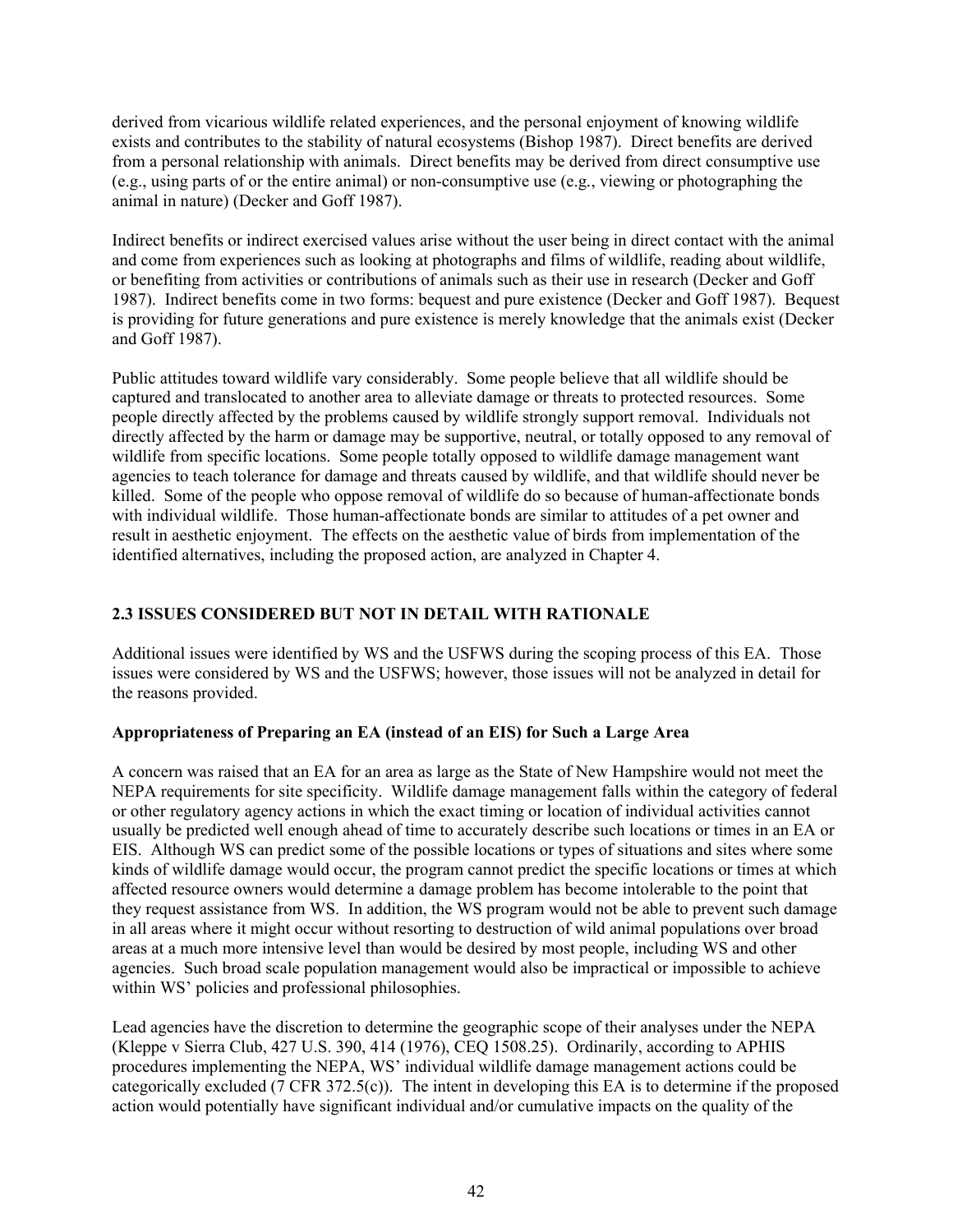human environment that would warrant the preparation of an EIS. This EA addresses impacts for managing damage and threats to human safety associated with birds in the state to analyze individual and cumulative impacts and to provide a thorough analysis.

In terms of considering cumulative effects, one EA analyzing impacts for the entire state would provide a more comprehensive and less redundant analysis than multiple EAs covering smaller areas. If a determination were made through this EA that the proposed action or the other alternatives might have a significant impact on the quality of the human environment, then an EIS would be prepared. Based on previous requests for assistance, the WS program would continue to conduct bird damage management on a small percentage of the land area in the state where damage is occurring or likely to occur.

# **WS' Impact on Biodiversity**

The WS program does not attempt to eradicate any species of native wildlife. WS operates in accordance with applicable federal and state laws and regulations enacted to ensure species viability. Methods available are employed to target individual birds or groups of birds identified as causing damage or posing a threat of damage. Any reduction of a local population or group would frequently be temporary because immigration from adjacent areas or reproduction would replace the animals removed. WS operates on a small percentage of the land area of New Hampshire and would only target those birds identified as causing damage or posing a threat. Therefore, damage management activities conducted pursuant to any of the alternatives would not adversely affect biodiversity.

# **Humaneness of Methods to be Employed**

Humaneness, in part, is a person's perception of harm or pain inflicted on an animal, and people may perceive the humaneness of an action differently. The issue of humaneness and animal welfare, as it relates to the killing or capturing of wildlife, is an important and very complex concept that can be interpreted in a variety of ways. Schmidt (1989) indicated that vertebrate pest damage management for societal benefits could be compatible with animal welfare concerns, if " ... the reduction of pain, suffering, and unnecessary death is incorporated in the decision making process." Suffering is described as a "... highly unpleasant emotional response usually associated with pain and distress." However, suffering "... can occur without pain . . . ," and "... pain can occur without suffering . . ." (American Veterinary Medical Association (AVMA) 2013). Because suffering carries with it the implication of a time frame, a case could be made for " . . . little or no suffering where death comes immediately . . ." (CDFG 1991), such as shooting.

Pain obviously occurs in animals, but assessing pain experienced by animals can be challenging (AVMA 2013, CDFG 1991). The AVMA defines pain as being, "that sensation (perception) that results from nerve impulses reaching the cerebral cortex via ascending neural pathways" (AVMA 2013). The key component of this definition is the perception of pain. The AVMA (2013) notes that "pain" should not be used for stimuli, receptors, reflexes, or pathways because these factors may be active without pain perception. For pain to be experienced, the cerebral cortex and subcortical structures must be functional. If the cerebral cortex is nonfunctional because of hypoxia, depression by drugs, electric shock, or concussion, pain is not experienced.

The AVMA states "... euthanasia is the act of inducing humane death in an animal" and that "...that if an animal's life is to be taken, it is done with the highest degree of respect, and with an emphasis on making the death as painless and distress free as possible" (AVMA 2013). Additionally, euthanasia methods should minimize any stress and anxiety experienced by the animal prior to unconsciousness." Although use of euthanasia methods to end an animal's life is desirable, as noted by the AVMA, "For wild and feral animals, many of the recommended means of euthanasia for captive animals are not feasible. In field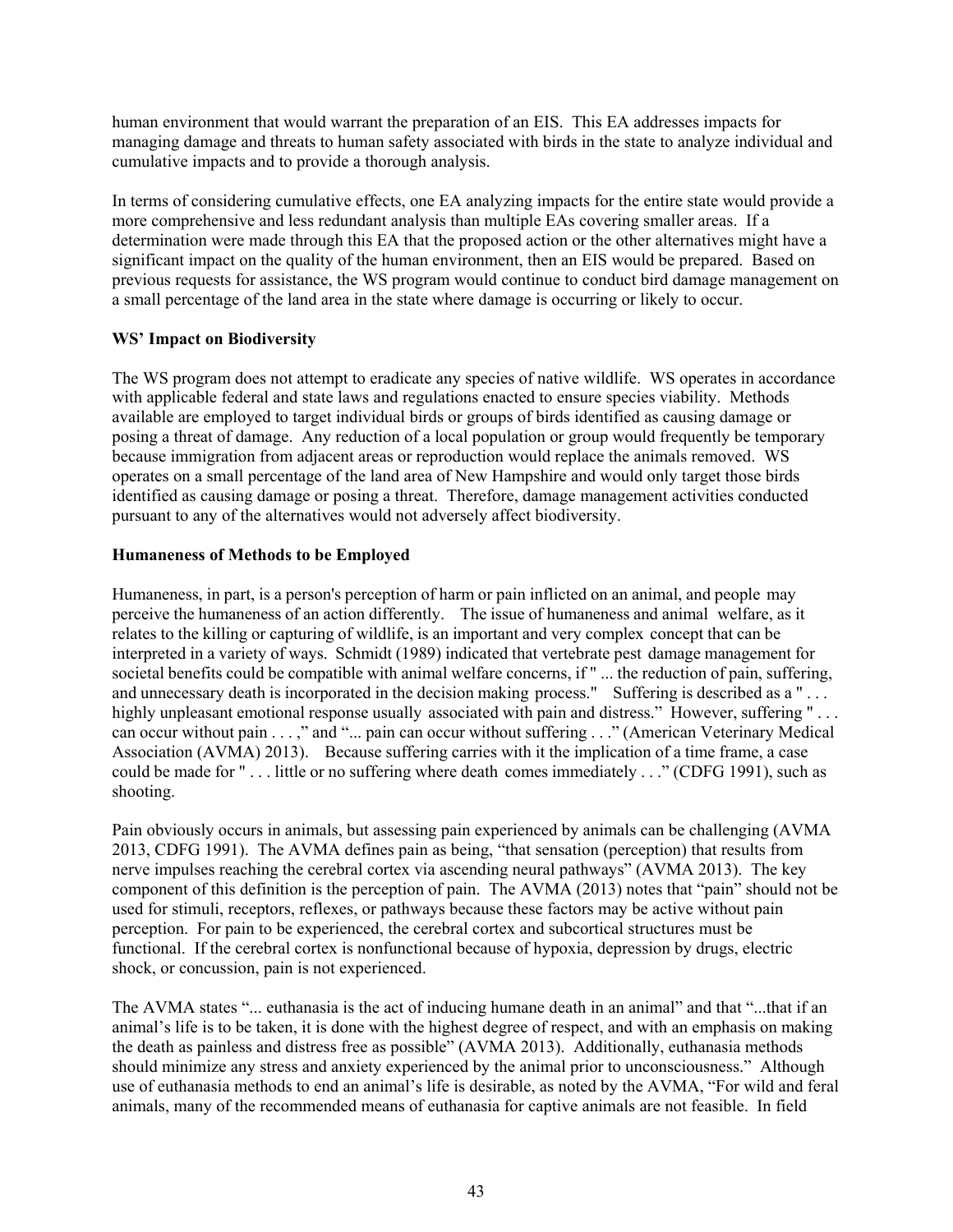circumstances, wildlife biologists generally do not use the term euthanasia, but terms such as killing, collecting, or harvesting, recognizing that a distress- free death may not be possible" (AVMA 2001).

AVMA (2013) notes, "While recommendations are made, it is important for those utilizing these recommendations to understand that, in some instances, agents and methods of euthanasia identified as appropriate for a particular species may not be available or may become less than an ideal choice due to differences in circumstances. Conversely, when settings are atypical, methods normally not considered appropriate may become the method of choice. Under such conditions, the humaneness (or perceived lack thereof) of the method used to bring about the death of an animal may be distinguished from the intent or outcome associated with an act of killing.

Following this reasoning, it may still be an act of euthanasia to kill an animal in a manner that is not perfectly humane or that would not be considered appropriate in other contexts. For example, due to lack of control over free-ranging wildlife and the stress associated with close human contact, use of a firearm may be the most appropriate means of euthanasia. Also, shooting a suffering animal that is in extremis, instead of catching and transporting it to a clinic to euthanize it using a method normally considered to be appropriate (e.g., barbiturates), is consistent with one interpretation of a good death. The former method promotes the animal's overall interests by ending its misery quickly, even though the latter technique may be considered to be more acceptable under normal conditions (Yeates 2010). Neither of these examples, however, absolves the individual from her or his responsibility to ensure that recommended methods and agents of euthanasia are preferentially used."

WS-New Hampshire personnel are experienced and professional in their use of management methods so that they are as humane as possible under the constraints of current technology and funding. SOPs (Section 3.3) used to maximize humaneness are listed in this EA. As appropriate, WS euthanizes live animals by methods recommended by the AVMA (2013) or the recommendations of a veterinarian, even though the AVMA euthanasia methods were developed principally for companion animals and slaughter of food animals, and not for free-ranging wildlife. Due to the status quo definition, animals will be removed from the environment even with the absence of WS operations. Therefore, WS' professional involvement would ensure that most humane methods are utilized.

WS and the National Wildlife Research Center (NWRC) are striving to bring additional non-lethal damage management alternatives into practical use and to improve the selectivity and humaneness of management devices. Until new findings and products are found practical, a certain amount of animal suffering could occur when some methods are used in situations when non-lethal damage management methods are not practical or effective. WS supports the most humane, selective, and effective damage management techniques, and would continue to incorporate advances into program activities.

### **A Loss Threshold Should be Established Before Allowing Lethal Methods**

One issue identified through WS' implementation of the NEPA processes is a concern that a threshold of loss should be established before employing lethal methods to resolve damage and that wildlife damage should be a cost of doing business. Some damage and economic loss can be tolerated by cooperators until the damage reaches a threshold where damage becomes an economic burden. The appropriate level of allowed tolerance or threshold before employing lethal methods would differ among cooperators and damage situations. In addition, establishing a threshold would be difficult or inappropriate to apply to human health and safety situations.

In a ruling for Southern Utah Wilderness Alliance, et al. vs. Hugh Thompson, Forest Supervisor for the Dixie National Forest, et al., the United States District Court of Utah denied plaintiffs' motion for a preliminary injunction. In part, the court found a forest supervisor only needed to show that damage from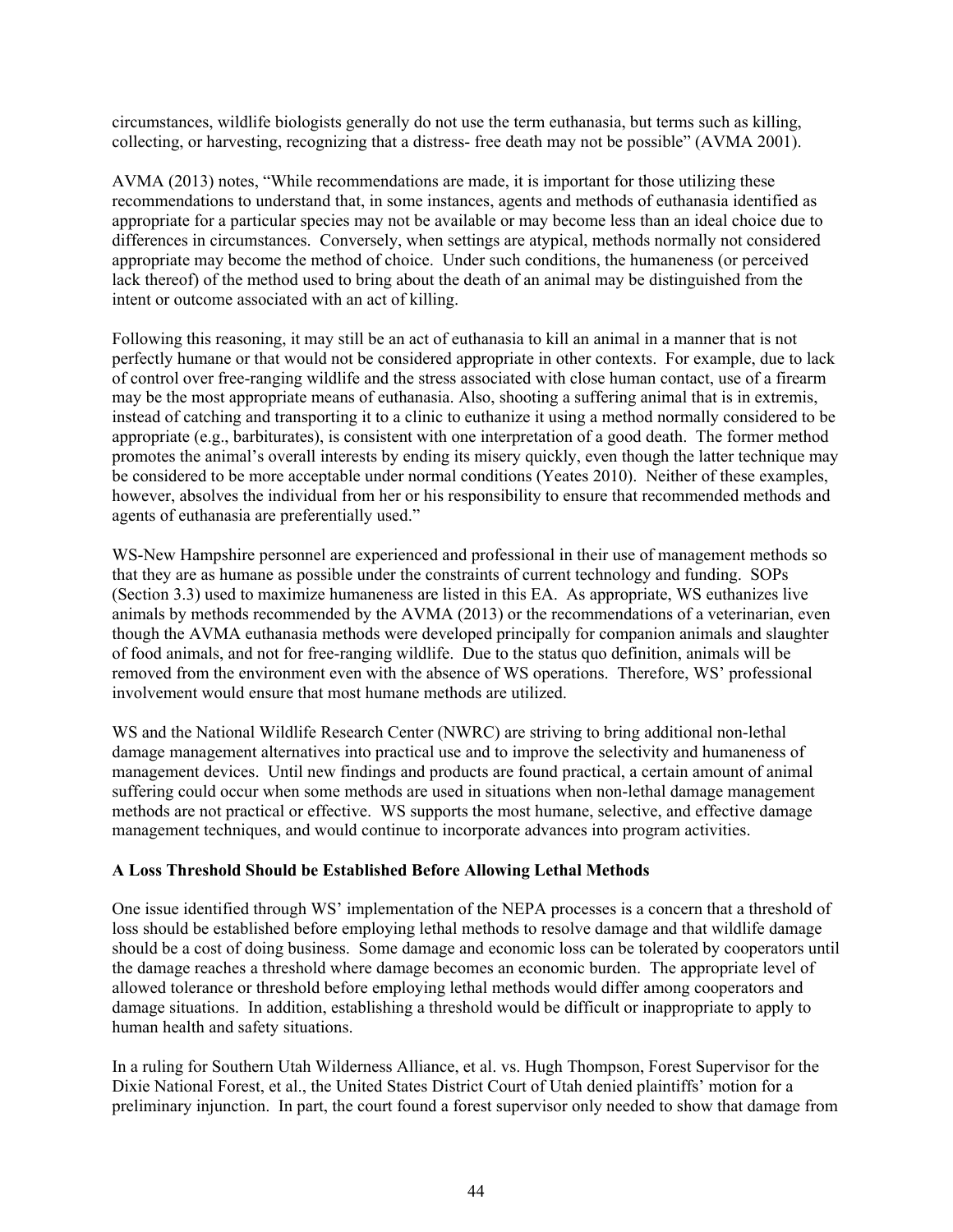wildlife was threatened, to establish a need for wildlife damage management (Civil No. 92-C-0052A January 20, 1993). Thus, there is judicial precedence indicating that it is not necessary to establish a criterion such as a percentage of loss of a particular resource to justify the need for damage management actions.

### **Bird Damage Management should not occur at Taxpayer Expense**

An issue previously identified is the concern that wildlife damage management should not be provided at the expense of the taxpayer or that activities should be fee-based. Funding for damage management activities would be derived from federal appropriations and through cooperative funding. Activities conducted for the management of damage and threats to human safety from birds would be funded through cooperative service agreements with individual property owners or managers. A minimal federal appropriation is allotted for the maintenance of a WS program in New Hampshire. The remainder of the WS program is entirely fee-based. Technical assistance is provided to requesters as part of the federally funded activities, but all direct assistance in which WS' employees perform damage management activities is funded through cooperative service agreements between the requester and WS.

### **Cost Effectiveness of Management Methods**

The CEQ does not require a formal, monetized cost benefit analysis to comply with the NEPA. Consideration of this issue is not essential to making a reasoned choice among the alternatives being considered. However, the methods determined to be most effective to reduce damage and threats to human safety caused by birds and that prove to be the most cost effective would receive the greatest application. As part of an integrated approach, evaluation of methods would continually occur to allow for those methods that are most effective at resolving damage or threats to be employed under similar circumstances where birds are causing damage or pose a threat. Additionally, management operations may be constrained by cooperator funding and/or objectives and needs. The cost effectiveness of methods and the effectiveness of methods are linked. The issue of cost effectiveness as it relates to the effectiveness of methods is discussed further in Section 2.2 of this EA.

### **Bird Damage should be Managed by Private Nuisance Wildlife Control Agents**

Private nuisance wildlife control agents could be contacted to reduce bird damage for property owners when deemed appropriate by the resource owner. Some property owners would prefer to use a private nuisance wildlife control agent because the nuisance wildlife agent is located in closer proximity and thus could provide the service at less expense, or because they prefer to use a private business rather than a government agency. However, some property owners would prefer to enter into an agreement with a government agency. In particular, large industrial businesses, and cities and towns may prefer to use WS because of security and safety issues.

### **Effects from the Use of Lead Ammunition in Firearms**

Questions have arisen about the deposition of lead into the environment from ammunition used in firearms to lethally take birds. As described in Appendix B, the lethal removal of birds with firearms by WS to alleviate damage or threats would occur using a rifle or shotgun. In an ecological risk assessment of lead shot exposure in non-waterfowl birds, ingestion of lead shot was identified as the concern rather than just contact with lead shot or lead leaching from shot in the environment (Kendall et al. 1996). To address lead exposure from the use of shotguns, the standard conditions of depredation permits issued by the USFWS pursuant to the MBTA for the lethal take of birds requires the use of non-toxic shot. To alleviate concerns associated with lead exposure in wildlife, WS would only use non-toxic shot as defined in 50 CFR 20.21(j) when using shotguns to take all birds.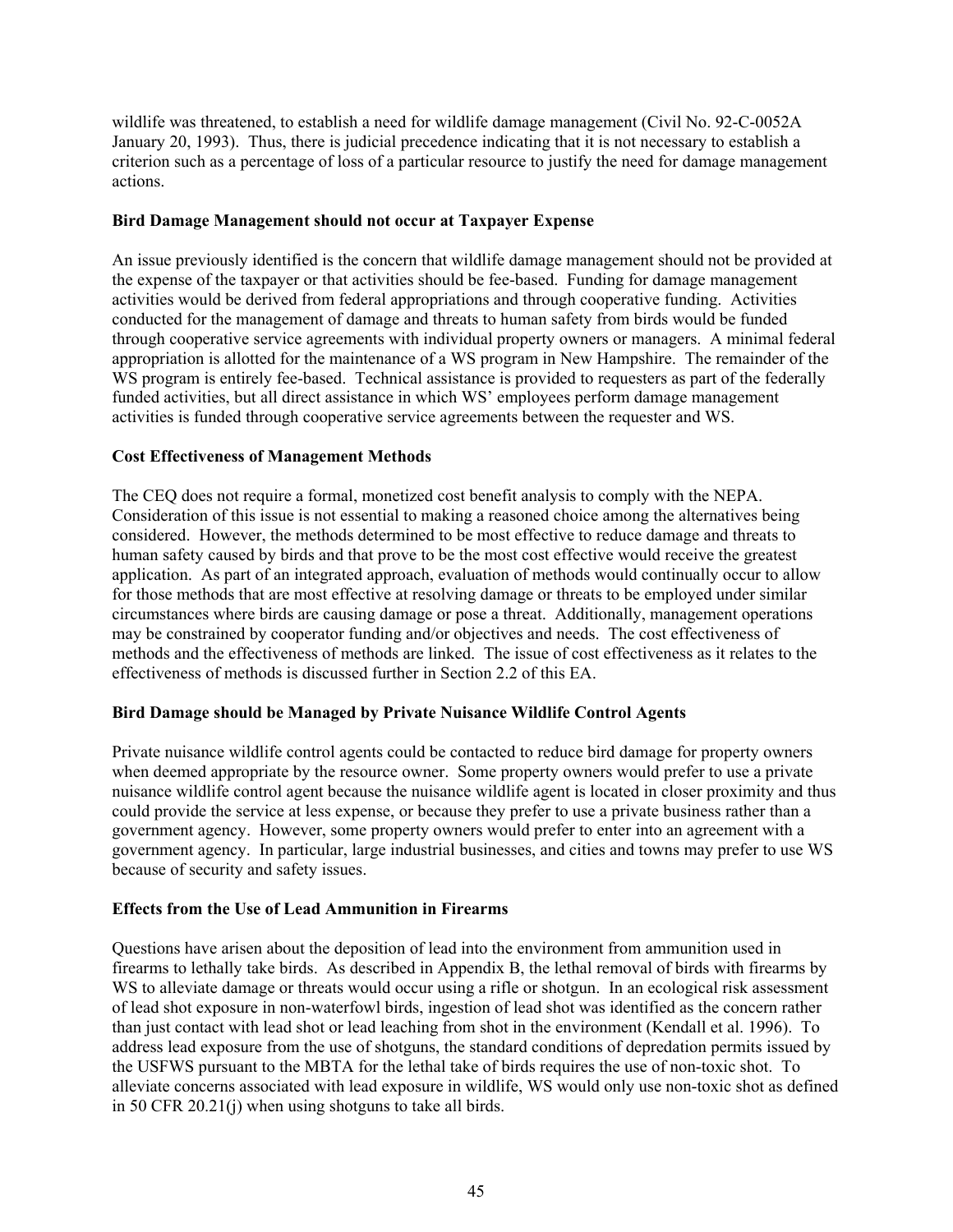The take of birds by WS would occur primarily from the use of shotguns. However, the use of rifles could be employed to lethally take some species. Birds that were removed using rifles would occur within areas where retrieval of all bird carcasses for proper disposal would be highly likely (e.g*.,* at roost sites). With risks of lead exposure occurring primarily from ingestion of lead shot and bullet fragments, the retrieval and proper disposal of bird carcasses would greatly reduce the risk of scavengers ingesting or being exposed to lead that may be contained within the carcass.

However, deposition of lead into soil could occur if, during the use of a rifle, the projectile passes through a bird, if misses occur, or if the bird carcass is not retrieved. Laidlaw et al. (2005) reported that, because of the low mobility of lead in soil, all of the lead that accumulates on the surface layer of the soil is generally retained within the top 20 cm (about 8 inches). In addition, concerns occur that lead from bullets deposited in soil from shooting activities could lead to contamination of either ground water or surface water from runoff. Stansley et al. (1992) studied lead levels in water that was subjected directly to high concentrations of lead shot accumulation because of intensive target shooting at several shooting ranges. Lead did not appear to "*transport*" readily in surface water when soils were neutral or slightly alkaline in pH (i.e., not acidic), but lead did transport more readily under slightly acidic conditions. Although Stansley et al. (1992) detected elevated lead levels in water in a stream and a marsh that were in the shot "*fall zones*" at a shooting range, the study did not find higher lead levels in a lake into which the stream drained, except for one sample collected near a parking lot. Stansley et al. (1992) believed the lead contamination near the parking lot was due to runoff from the lot, and not from the shooting range areas. The study also indicated that even when lead shot is highly accumulated in areas with permanent water bodies present, the lead does not necessarily cause elevated lead contamination of water further downstream. Muscle samples from two species of fish collected in water bodies with high lead shot accumulations had lead levels that were well below the accepted threshold standard of safety for human consumption (Stansley et al. 1992).

Craig et al. (1999) reported that lead levels in water draining away from a shooting range with high accumulations of lead bullets in the soil around the impact areas were far below the "*action level*" of 15 parts per billion as defined by the EPA (i.e., requiring action to treat the water to remove lead). The study found that the dissolution (i.e., capability of dissolving in water) of lead declines when lead oxides form on the surface areas of the spent bullets and fragments (Craig et al. 1999). Therefore, the transport of lead from bullets or shot distributed across the landscape is reduced once the bullets and shot form crusty lead oxide deposits on their surfaces, which serves to further reduce the potential for ground or surface water contamination (Craig et al. 1999). Those studies suggest that, given the very low amount of lead being deposited and the concentrations that would occur from WS' activities to reduce bird damage using rifles, as well as most other forms of dry land small game hunting in general, lead contamination of water from such sources would be minimal to nonexistent.

Since the take of birds can occur during regulated hunting seasons, through the issuance of depredation permits, under depredation orders without the need to obtain a depredation permit, or are considered nonnative with no depredation permit required for take, WS' assistance with removing birds would not be additive to the environmental status quo. WS' assistance would not be additive to the environmental status quo since those birds removed by WS using firearms could be lethally removed by the entities experiencing damage using the same method in the absence of WS' involvement.

The amount of lead deposited into the environment may be lowered by WS' involvement in damage management activities due to efforts by WS to ensure projectiles do no pass through, but are contained within, the bird carcass, which limits the amount of lead potentially deposited into soil from projectiles passing through the carcass. The proficiency training received by WS' employees in firearm use and accuracy increases the likelihood that birds are lethally removed humanely in situations that ensure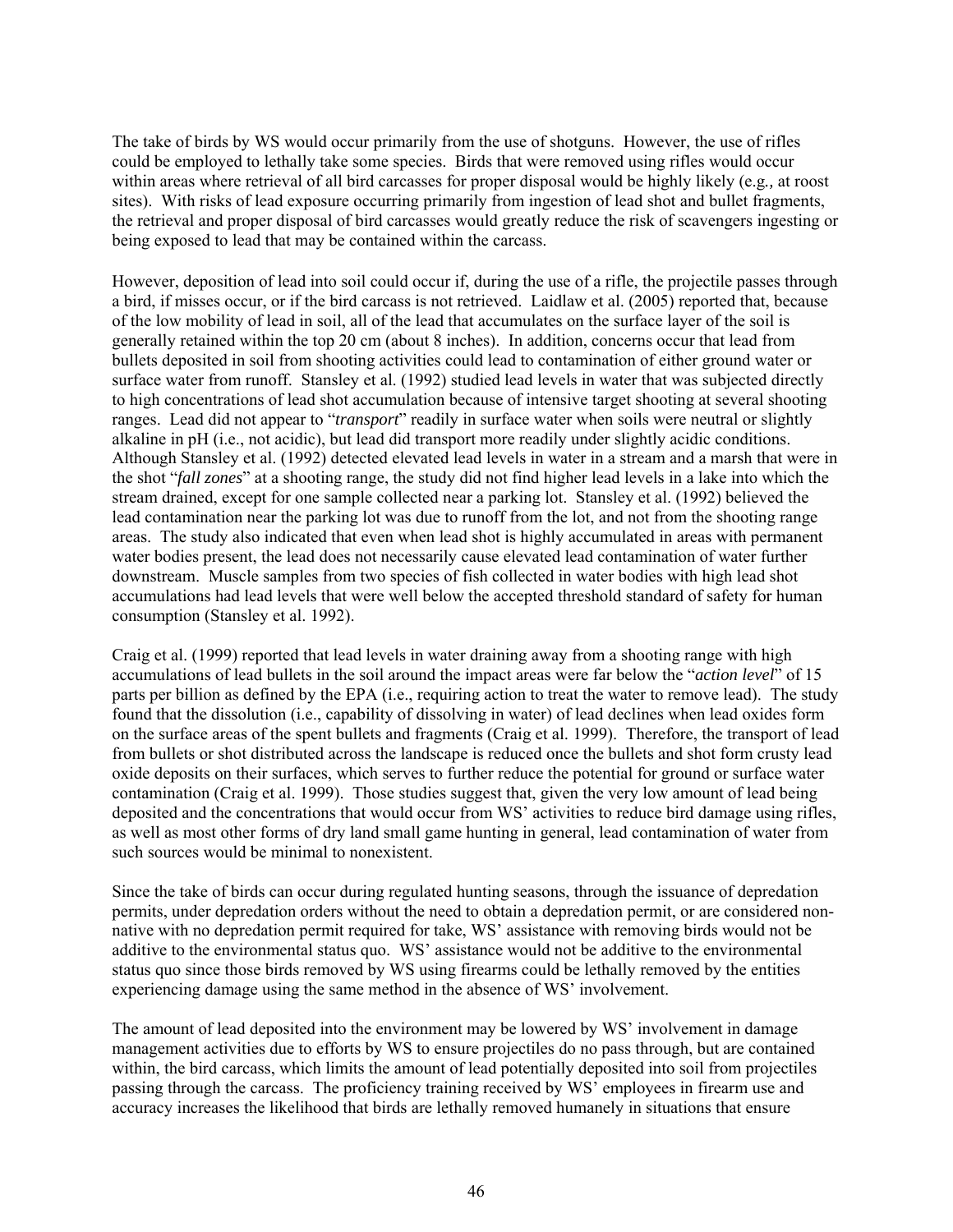accuracy and that misses occur infrequently, which further reduces the potential for lead to be deposited in the soil from misses or from projectiles passing through carcasses. In addition, WS' involvement ensures bird carcasses lethally removed using firearms would be retrieved and disposed of properly to limit the availability of lead in the environment and ensures bird carcass would be removed from the environment to prevent the ingestion of lead in carcasses by scavengers. Based on current information, the risks associated with lead bullets that could be deposited into the environment from WS' activities due to misses, the bullet passing through the carcass, or from bird carcasses that may be irretrievable would be below any level that would pose any risk from exposure or significant contamination of water.

## **Global Climate Change/Greenhouse Gas Emissions**

The WS program activities that may result from the alternatives would have a negligible effect on atmospheric conditions including the global climate. Meaningful direct or indirect emissions of greenhouse gases would not occur as a result of the proposed action. The proposed action would meet requirements of applicable federal laws, regulations, and Executive Orders including the Clean Air Act and Executive Order 13514.

## **Global Climate Change/Greenhouse Gas Emissions**

The WS program activities that may result from the alternatives would have a negligible effect on atmospheric conditions including the global climate. Meaningful direct or indirect emissions of greenhouse gases would not occur as a result of the proposed action. The proposed action would meet requirements of applicable federal laws, regulations, and Executive Orders including the Clean Air Act and Executive Order 13514.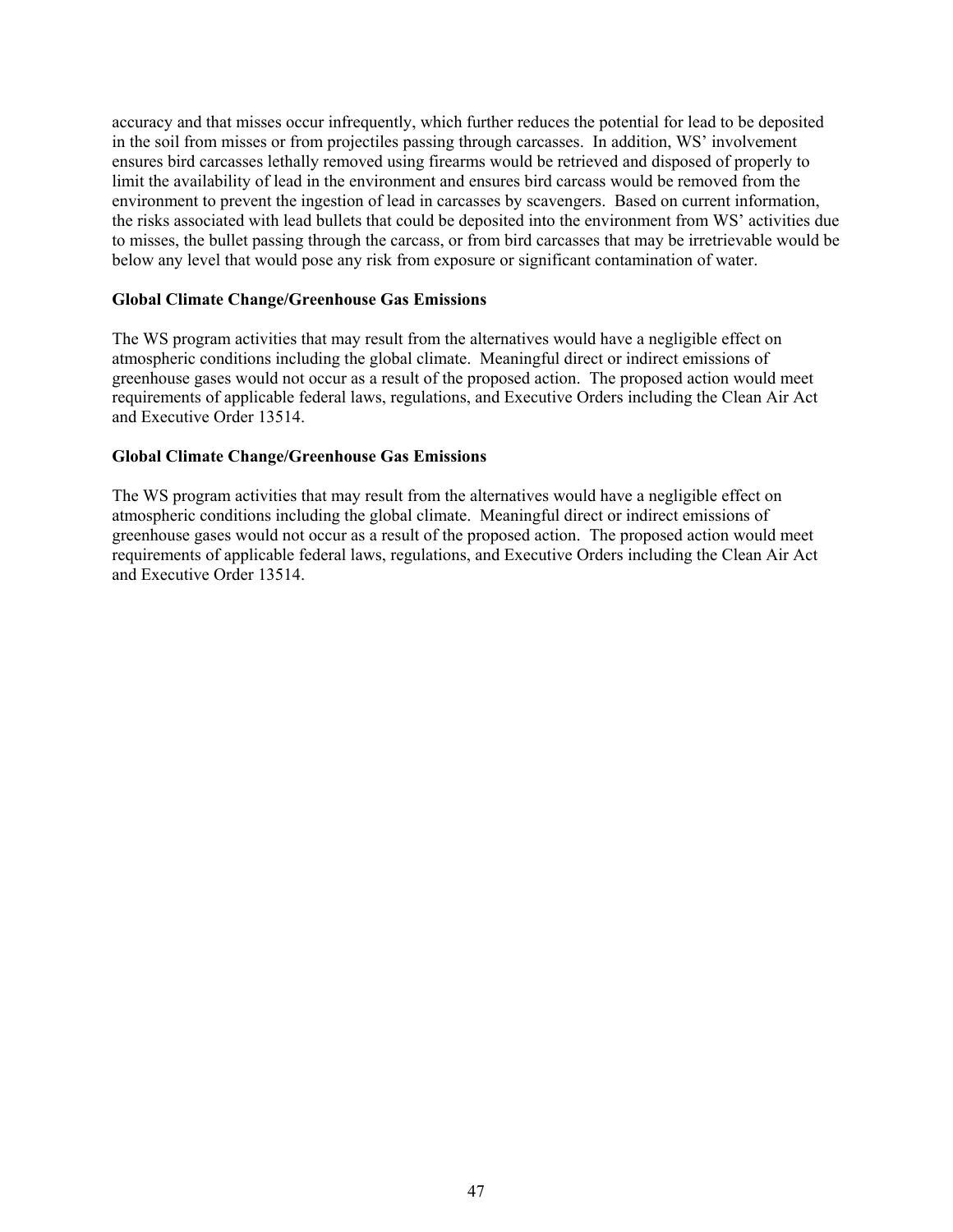## **CHAPTER 3: ALTERNATIVES**

Chapter 3 contains a discussion of the alternatives that were developed to address the identified issues discussed in Chapter 2. Alternatives were developed for consideration based on the issues using the WS Decision model (Slate et al. 1992). The alternatives will receive detailed environmental impacts analysis in Chapter 4 (Environmental Consequences). Chapter 3 also discusses alternatives considered but not analyzed in detail, with rationale. SOPs for bird damage management in New Hampshire are also discussed in Chapter 3.

# **3.1 DESCRIPTION OF THE ALTERNATIVES**

The following alternatives were developed to address the identified issues associated with managing damage caused by birds:

## **Alternative 1 - Continuing the Current Integrated Approach to Managing Bird Damage (Proposed Action/No Action)**

The proposed action/no action alternative would continue the current implementation of an adaptive integrated approach utilizing non-lethal and lethal techniques, as deemed appropriate using the WS Decision Model, to reduce damage and threats caused by birds. A major goal of the program would be to resolve and prevent bird damages and to reduce threats to human safety. To meet this goal, WS, in cooperation with the USFWS and in consultation with the NHFG, would continue to respond to requests for assistance with, at a minimum, technical assistance, or when funding is available, operational damage management. Funding could occur through federal appropriations or from cooperative funding.

The adaptive approach to managing damage associated with birds would integrate the use of the most practical and effective methods to resolve a request for damage management as determined by sitespecific evaluation to reduce damage or threats to human safety for each request after applying the WS Decision Model. City/town managers, agricultural producers, property owners, and others requesting assistance would be provided information regarding the use of appropriate non-lethal and lethal techniques. WS would work with those persons experiencing bird damage in addressing those birds responsible for causing damage as expeditiously as possible. To be most effective, damage management activities should begin as soon as birds begin to cause damage. Bird damage that has been ongoing can be difficult to resolve using available methods since birds are conditioned to feed, roost, loaf, and are familiar with a particular location. Subsequently, making that area unattractive using available methods can be difficult to achieve once damage has been ongoing. The USFWS could continue to issue depredation permits to WS and to those entities experiencing bird damage when requested by the entity and when deemed appropriate by the USFWS for those species that require a permit.

Under this alternative, WS could respond to requests for assistance by: 1) taking no action, if warranted, 2) providing only technical assistance to property owners or managers on actions they could take to reduce damages caused by birds, or 3) providing technical assistance and direct operational assistance to a property owner or manager experiencing damage. The removal of migratory birds can only legally occur through the issuance of a depredation permit by the USFWS and only at levels specified in the permit, unless those bird species are afforded no protection under the MBTA or a depredation/control order has been established by the USFWS in which case no permit for removal is required. Removal of those bird species listed in the New Hampshire Wildlife Action Plan species of greatest conservation need will occur after consultation with NHFG with the exception of situations where WS determines there are immediate risks to human health and safety. When applying for a depredation permit, the requesting entity submits with the application the number of birds requested to be removed to alleviate the damage. Therefore, under this alternative, the USFWS could: 1) deny an application for a depredation permit when requested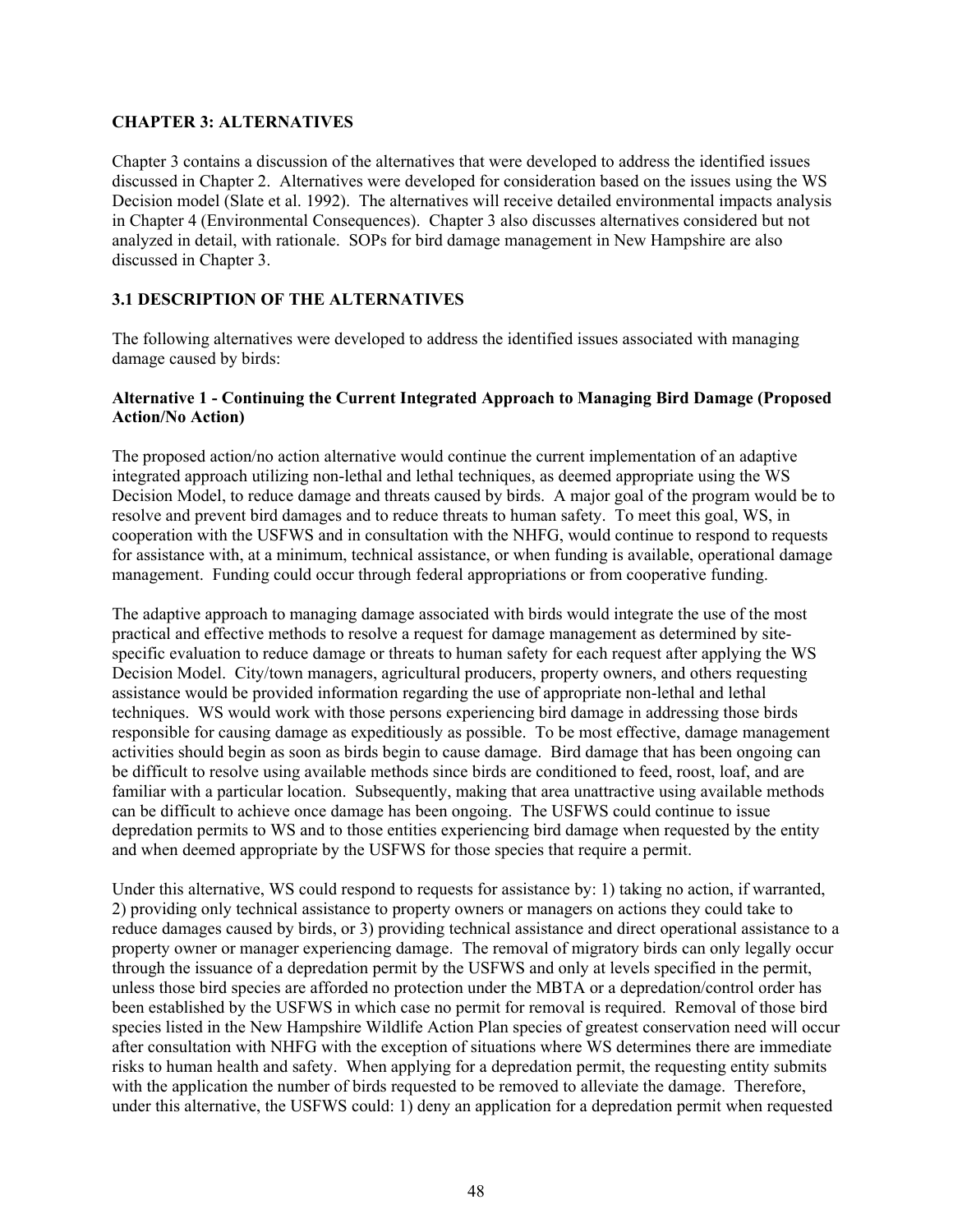to alleviate bird damage, 2) could issue a depredation permit at the removal levels requested, or 3) could issue permits at levels below those removal levels requested. Property owners or managers may choose to implement WS' recommendations on their own (i.e., technical assistance), use contractual services of private businesses, use volunteer services of private organizations, use the services of WS (i.e., direct operational assistance), or take no action.

The property owner or manager may choose to apply for their own depredation permit from the USFWS to lethally take birds, as required by the implementing regulations of the MBTA for depredation control (see 50 CFR 21.41). The USFWS requires non-lethal methods be used and shown ineffective or impractical before the USFWS will issue a depredation permit. In this situation, WS could evaluate the damage and complete a Migratory Bird Damage Report, which would include information on the extent of the damages, the number of birds present, and a recommendation for the number of birds that should be taken to best alleviate the damages.

Following USFWS review of a complete application for a depredation permit from a property owner or manager and the Migratory Bird Damage Report, a depredation permit could be issued to authorize the lethal removal of a specified number of birds as part of an integrated approach. Upon receipt of a depredation permit, the property owner, manager, or appropriate subpermittee may commence the authorized activities and must submit a written report of their activities upon expiration of their permit. Permits may be renewed annually as needed to resolve damage or reduce threats to human safety. Property owners or managers could conduct management using those methods legally available. Most methods discussed in Appendix B that are available for use to manage bird damage would be available to all entities. The only methods currently available that would not be available for use by those persons experiencing bird damage is the avicide DRC-1339 and the immobilizing drug alpha-chloralose which can only be used by WS.

In anticipation of damage management activities, WS would annually submit an application for a depredation permit to the USFWS estimating the maximum number of birds that could be lethally removed to alleviate damage through direct operational assistance projects. The number of birds anticipated to be lethally taken by WS would be based on previous requests for assistance received to manage damage associated with those species of birds. Therefore, the USFWS could: 1) deny WS' application for a depredation permit, 2) issue a depredation permit for the removal of birds at a level below the number requested by WS, or 3) issue a depredation permit for the number of birds requested by WS. In addition, WS could be listed as subpermittees under depredation permits issued to other entities.

Non-lethal methods include, but are not limited to, habitat/behavior modification, nest/egg destruction, lure crops, visual deterrents, live traps, translocation, exclusionary devices, frightening devices, alphachloralose, reproductive inhibitors, and chemical taste repellents (see Appendix B for a complete list and description of potential methods). Lethal methods considered by WS include live-capture followed by euthanasia, DRC-1339, the recommendation of take during hunting seasons, and firearms. WS would employ cervical dislocation or carbon dioxide to euthanize target birds once those birds were livecaptured using other methods. Carbon dioxide is an acceptable form of euthanasia for birds while cervical dislocation is a conditionally acceptable<sup>8</sup> method of euthanasia (AVMA 2013). The use of firearms could also be used to euthanize birds live-captured; however, the use of firearms for euthanasia is considered a conditionally acceptable method for wildlife (AVMA 2013).

Lethal and non-lethal methods are intended to be short-term attempts at reducing damage occurring at the time those methods are employed. Long-term solutions to managing bird damage would include limited

 $\overline{a}$ 

<sup>8</sup> The AVMA (2013) defines conditional acceptable as "...[methods] *that by the nature of the technique or because of greater potential for operator error or safety hazards might not consistently produce humane death or are methods not well documented in the scientific literature".*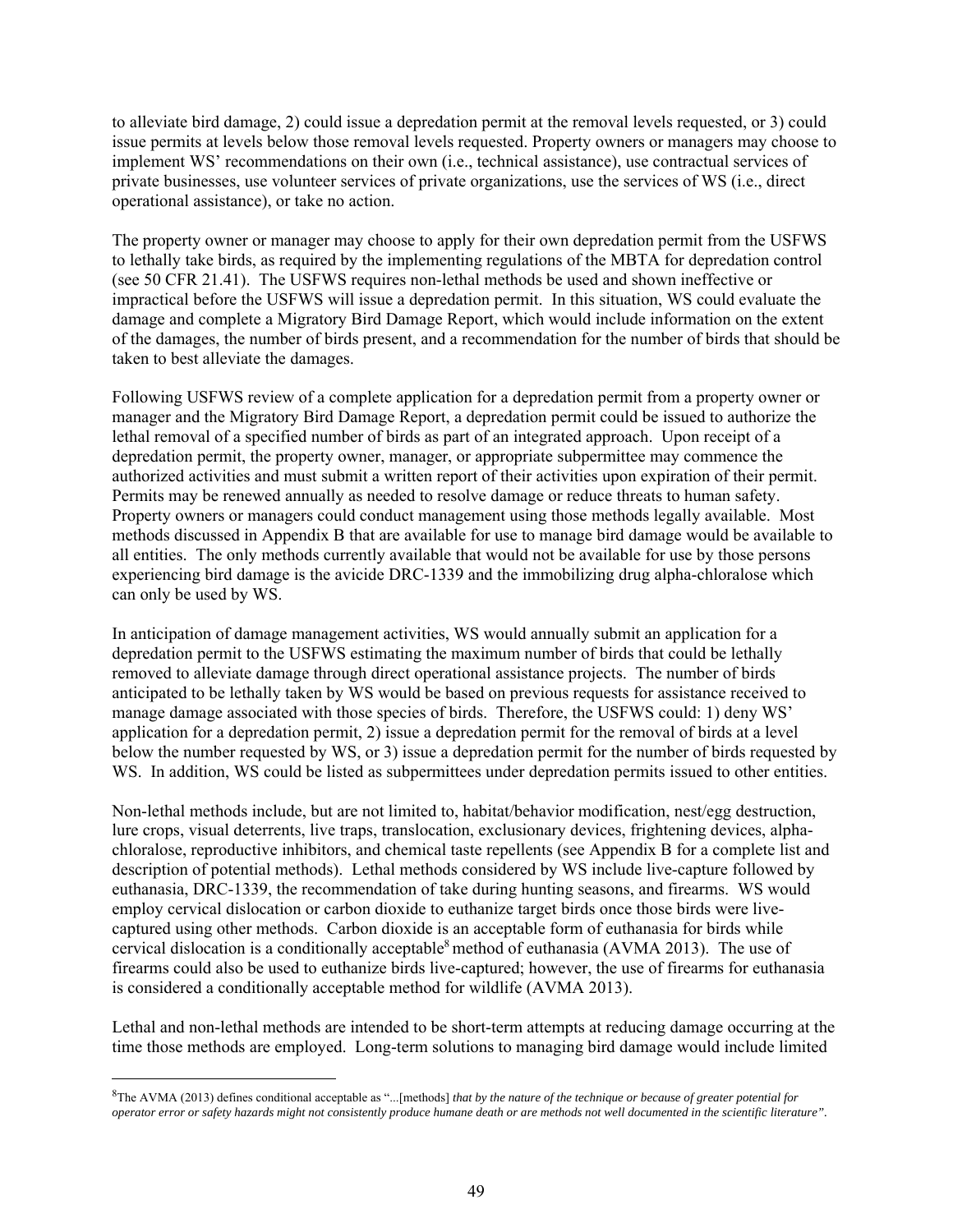habitat manipulations and changes in cultural practices that are addressed further below and in Appendix B.

Appendix B contains a thorough discussion of the methods available for use in an integrated approach to address requests for assistance to manage damage or reduce threats to human safety. As part of an integrated approach, WS may provide technical assistance and direct operational assistance to those persons experiencing damage associated with birds.

### **Integrated Wildlife Damage Management (IWDM)**

The most effective approach to resolving wildlife damage is to integrate the use of several methods simultaneously or sequentially. The philosophy behind IWDM is to implement the best combination of effective management methods in the most cost-effective manner while minimizing the potentially harmful effects on humans, target and non-target species, and the environment. IWDM may incorporate cultural practices (e.g., animal husbandry), habitat modification (e.g., exclusion), animal behavior modification (e.g., scaring), removal of individual offending animals, local population reduction, elimination of invasive species (e.g., European starlings) or any combination of these, depending on the circumstances of the specific damage problem.

#### *Technical Assistance Recommendations*

The WS program in New Hampshire regularly provides technical assistance to individuals, organizations, and other federal, state, and local government agencies for managing bird damage. Technical assistance includes collecting information about the species involved, the nature and extent of the damage, and previous methods that the cooperator has attempted to resolve the problem. WS then provides information on appropriate methods that the cooperator may consider to resolve the damage themselves. Types of technical assistance projects may include a visit to the affected property, written communication, telephone conversations, or presentations to groups such as homeowner associations or civic leagues.

### *Operational Damage Management Assistance*

Operational damage management assistance includes damage management activities that are directly conducted by or supervised by personnel of WS. Operational damage management assistance may be initiated when the problem cannot effectively be resolved through technical assistance alone and there is a written MOU, cooperative service agreement, or other comparable document between WS and the entity requesting assistance. The initial investigation defines the nature, history, and extent of the problem; species responsible for the damage; and methods available to resolve the problem. The professional skills of WS' personnel are often required to resolve problems, especially if restricted-use chemicals are necessary or if the problems are complex.

To address the anticipated needs of property owners/managers with bird damages that may request WS' assistance with lethal methods to alleviate their damages, WS would submit an application for a one-year depredation permit to the USFWS estimating the maximum number of birds of each species to be lethally taken as part of an integrated approach. The USFWS would conduct an independent review of the application, and if acceptable, issue a permit as allowed under the depredation permit regulations. WS could request an amendment of their permit to increase the number of birds that could be removed to address unpredicted and emerging bird damages/conflicts. Each year, WS would submit an application for renewal of their permit, and using adaptive management principles, would adjust numbers of birds to meet anticipated needs, based upon management actions in the previous year and anticipated damages and conflicts in the next year. The USFWS would review these applications annually, and issue permits as allowed by regulations. All alterations in the number of birds to be taken would be checked against the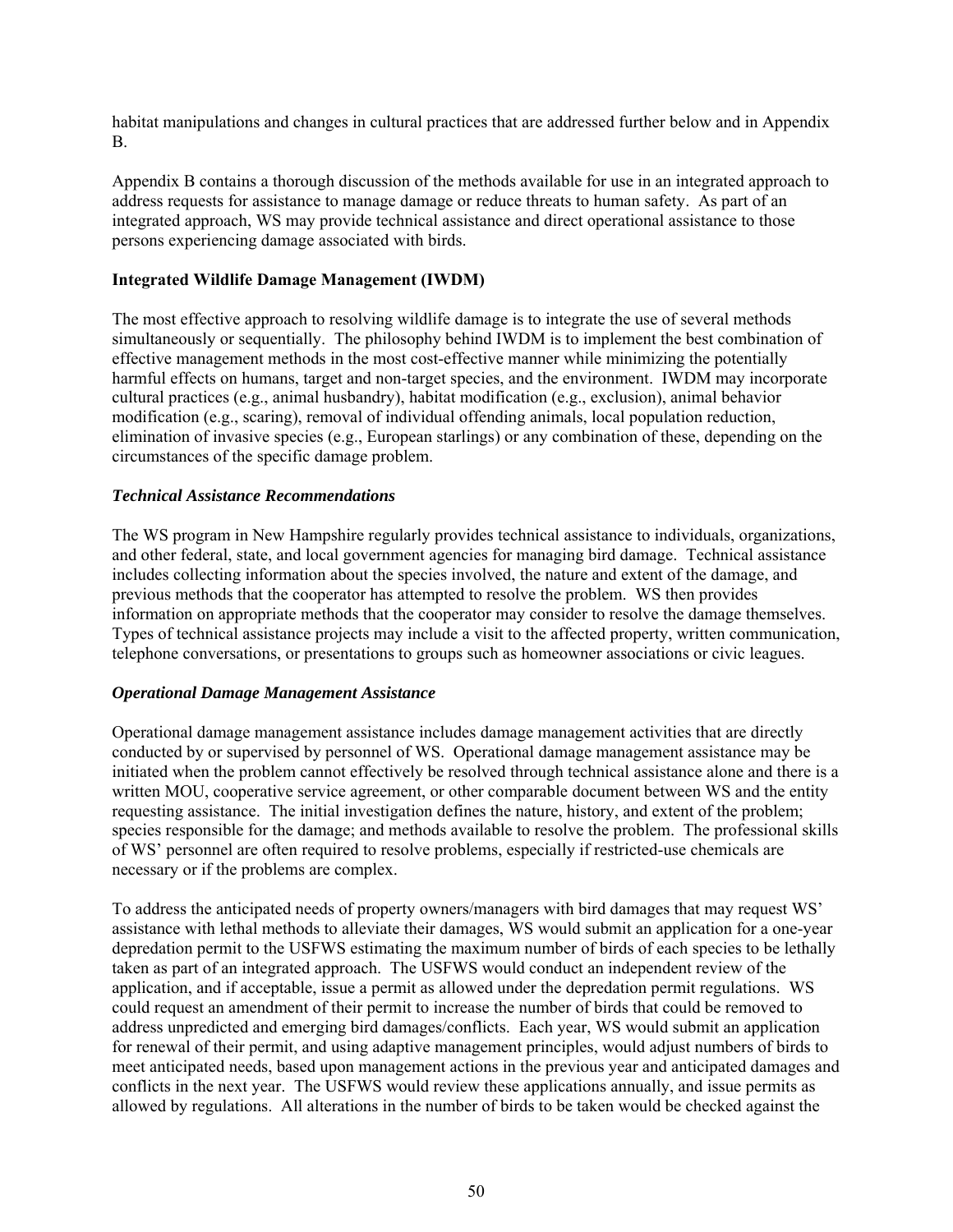impacts analyzed in this EA. All management actions by WS would comply with appropriate federal, state, and local laws.

## *Educational Efforts*

Education is an important element of activities because wildlife damage management is about finding compromise and coexistence between the needs of people and needs of wildlife. This is extremely challenging as nature has no balance, but rather is in continual flux. In addition to the routine dissemination of recommendations and information to individuals or organizations sustaining damage, WS provides lectures, courses, and demonstrations to producers, homeowners, state and county agents, colleges and universities, and other interested groups. Cooperating agencies frequently collaborate with other entities in education and public information efforts. Additionally, technical papers are presented at professional meetings and conferences so that other wildlife professionals and the public are periodically updated on recent developments in damage management

technology, programs, laws and regulations, and agency policies.

### *Research and Development*

The National Wildlife Research Center (NWRC) functions as the research arm of WS by providing scientific information and development of methods for wildlife damage management that are effective and environmentally responsible. Research biologists with the NWRC work closely with wildlife managers, researchers, and others to develop and evaluate damage management techniques. For example, research biologists from the NWRC were involved with developing and evaluating mesurol for reducing crow predation on eggs. NWRC biologists have authored hundreds of scientific publications and reports, and are respected worldwide for their expertise in wildlife damage management.

### *WS' Decision Making Procedures*

WS' personnel use a thought process for evaluating and responding to damage complaints that is depicted by the WS Decision Model (WS Directive 2.201) and described by Slate et al. (1992) (Figure 3.1). WS' personnel are frequently contacted after requesters have tried or considered non-lethal methods and found them to be impractical, too costly, or inadequate for effectively reducing damage. WS' personnel assess the problem and then evaluate the appropriateness and availability (legal and administrative) of strategies and methods based on biological, economic, and social considerations. Following this evaluation,





**Figure 3.1** WS Decision Model as presented by Slate et al. (1992) for developing a strategy to respond to a request for assistance with humanwildlife conflicts.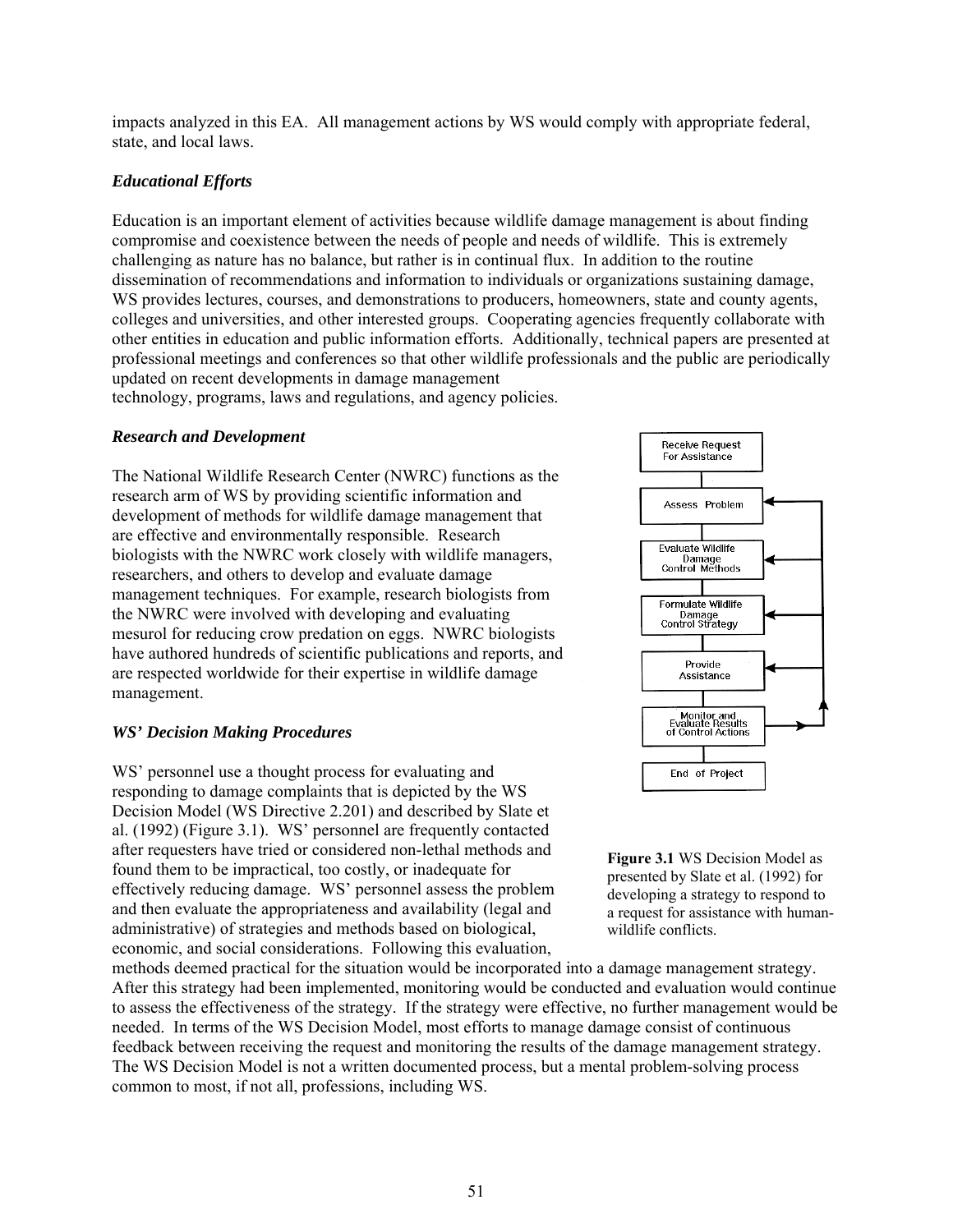## *Community-based Decision Making*

The WS program in New Hampshire follows the "*co-managerial approach*" to solve wildlife damage or conflicts as described by Decker and Chase (1997). Within this management model, WS could provide technical assistance regarding the biology and ecology of birds and effective, practical, and reasonable methods available to the local decision-maker(s) to reduce damage or threats. This could include nonlethal and lethal methods. WS and other state and federal wildlife management agencies may facilitate discussions at local community meetings when resources are available. Resource owners and others directly affected by bird damage or conflicts have direct input into the resolution of such problems. They may implement management recommendations provided by WS or others, or may request management assistance from WS, other wildlife management agencies, local animal control agencies, or private businesses or organizations.

By involving decision-makers in the process, damage management actions can be presented to allow decisions to involve those individuals that the decision-maker(s) represents. Requests for assistance to manage birds often originate from the decision-maker(s) based on community feedback or from concerns about damage or threats to human safety. As representatives, the decision-maker(s) are able to provide the information to local interests either through technical assistance provided by WS or through demonstrations and presentations by WS on activities to manage damage. This process allows decisions on activities to be made based on local input.

# **Alternative 2 - Bird Damage Management by WS using only Non-lethal Methods**

Under this alternative, WS would be restricted to only using or recommending non-lethal methods to resolve damage caused by birds in New Hampshire (Appendix B). Lethal methods could continue to be used under this alternative by those persons experiencing damage without involvement by WS. In situations where non-lethal methods were impractical or ineffective to alleviate damage, WS could refer requests for information regarding lethal methods to the state, local animal control agencies, or private businesses or organizations. Property owners or managers may choose to implement WS' non-lethal recommendations on their own or with the assistance of WS, implement lethal methods on their own, or request assistance (non-lethal or lethal) from a private or public entity other than WS.

### **Alternative 3 – No Bird Damage Management Conducted by WS**

This alternative precludes any activities by WS to reduce threats to human health and safety, and alleviate damage to agricultural resources, property, and natural resources. WS would not be involved with any aspect of bird damage management. All requests for assistance received by WS to resolve damage caused by birds would be referred to the USFWS, the NHFG, and/or private entities. This alternative would not deny other federal, state, and/or local agencies, including private entities from conducting damage management activities directed at alleviating damage and threats associated with birds. Many of the methods listed in Appendix B would be available for use by other agencies and private entities, unless otherwise noted in the Appendix, to manage damage and threats associated with birds. Additionally, WS would not be able to fulfill its obligations listed under the CSA with the NHFG.

Under this alternative, property owners/managers may have difficulty obtaining permits to use lethal methods. The USFWS needs professional recommendations on individual damage situations before issuing a depredation permit for lethal removal, and the USFWS does not have the mandate or the resources to conduct damage management activities. State agencies with responsibilities for migratory birds would likely have to provide this information if depredation permits are to be issued. If the information were provided to the USFWS, following the agency's review of a complete application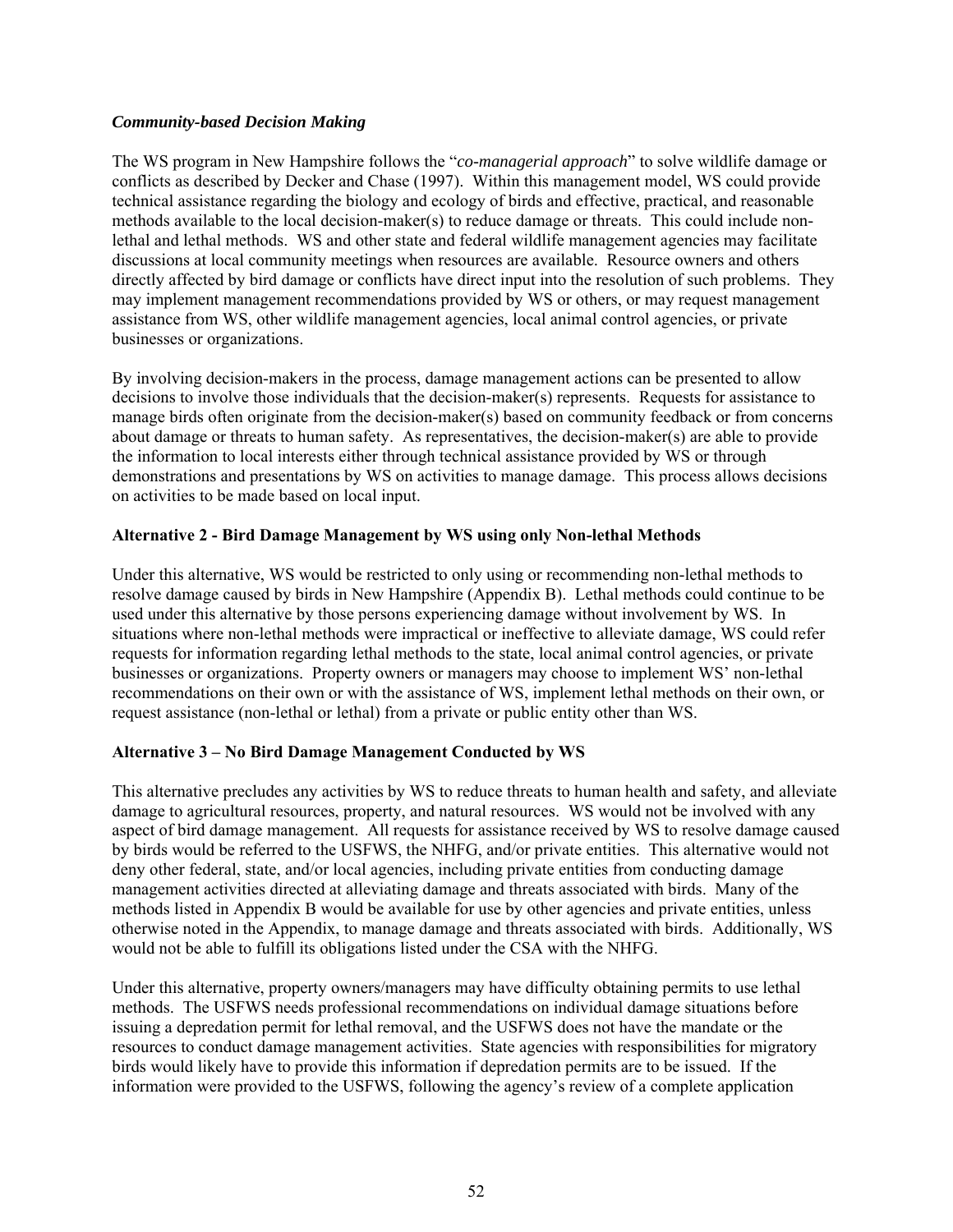package for a depredation permit from a property owner or manager to lethally take birds, the permit issuance procedures would follow that described in Alternative 1.

Despite no involvement by WS in resolving damage and threats associated with birds, those persons experiencing damage caused by birds could continue to resolve damage by employing those methods legally available since the take of birds could occur either through the issuance of depredation permits by the USFWS; take during the hunting seasons, and blackbirds could be taken at any time when found committing or about to commit damage or posing a human safety threat under a depredation order; Muscovy ducks could be taken under the control order, and non-native bird species could be taken without the need for a depredation permit issued by the USFWS. All methods described in Appendix B would be available for use by those persons experiencing damage or threats except for the use of alphachloralose for waterfowl, DRC-1339 for blackbirds and gulls, which can only be used by WS.

# **3.2 ALTERNATIVES CONSIDERED BUT NOT ANALYZED IN DETAIL WITH RATIONALE**

In addition to those alternatives analyzed in detail, several alternatives were identified by WS and the USFWS; however, those alternatives will not receive detailed analyses in this EA for the reasons provided. Those alternatives considered, but not analyzed in detail include:

#### **Use of Non-lethal Methods before Lethal Methods**

This alternative would require that all non-lethal methods or techniques described in Appendix B be applied to all requests for assistance to reduce damage and threats to safety from birds. If the use of all non-lethal methods fails to resolve the damage situation or reduce threats to human safety at each damage situation, lethal methods would be employed to resolve the request. Non-lethal methods would be applied to every request for assistance regardless of severity or intensity of the damage or threat until deemed inadequate to resolve the request. This alternative would not prevent the use of lethal methods by those persons experiencing bird damage.

Those persons experiencing damage often employ non-lethal methods to reduce damage or threats prior to contacting WS. Verification of the methods used would be the responsibility of WS. No standard exists to determine requester diligence in applying those methods, nor are there any standards to determine how many non-lethal applications are necessary before the initiation of lethal methods. Thus, only the presence or absence of non-lethal methods can be evaluated. The proposed action (Alternative 1) is similar to a non-lethal before lethal alternative because the use of non-lethal methods is considered before lethal methods by WS (WS Directive 2.101). Adding a non-lethal before lethal alternative and the associated analysis would not add additional information to the analyses in this EA.

### **Use of Lethal Methods Only by WS**

This alternative would require the use of lethal methods only to reduce threats and damage associated with birds. However, non-lethal methods can be effective in preventing damage in certain instances. Under WS Directive 2.101, WS must consider the use of non-lethal methods before lethal methods. Therefore, this alternative was not considered in detail.

### **Trap and Translocate Birds Only**

Under this alternative, all requests for assistance would be addressed using live-capture methods or the recommendation of live-capture methods. Birds would be live-captured using alpha-chloralose, livetraps, cannon nets, rocket nets, bow nets, or mist nets. All birds live-captured through direct operational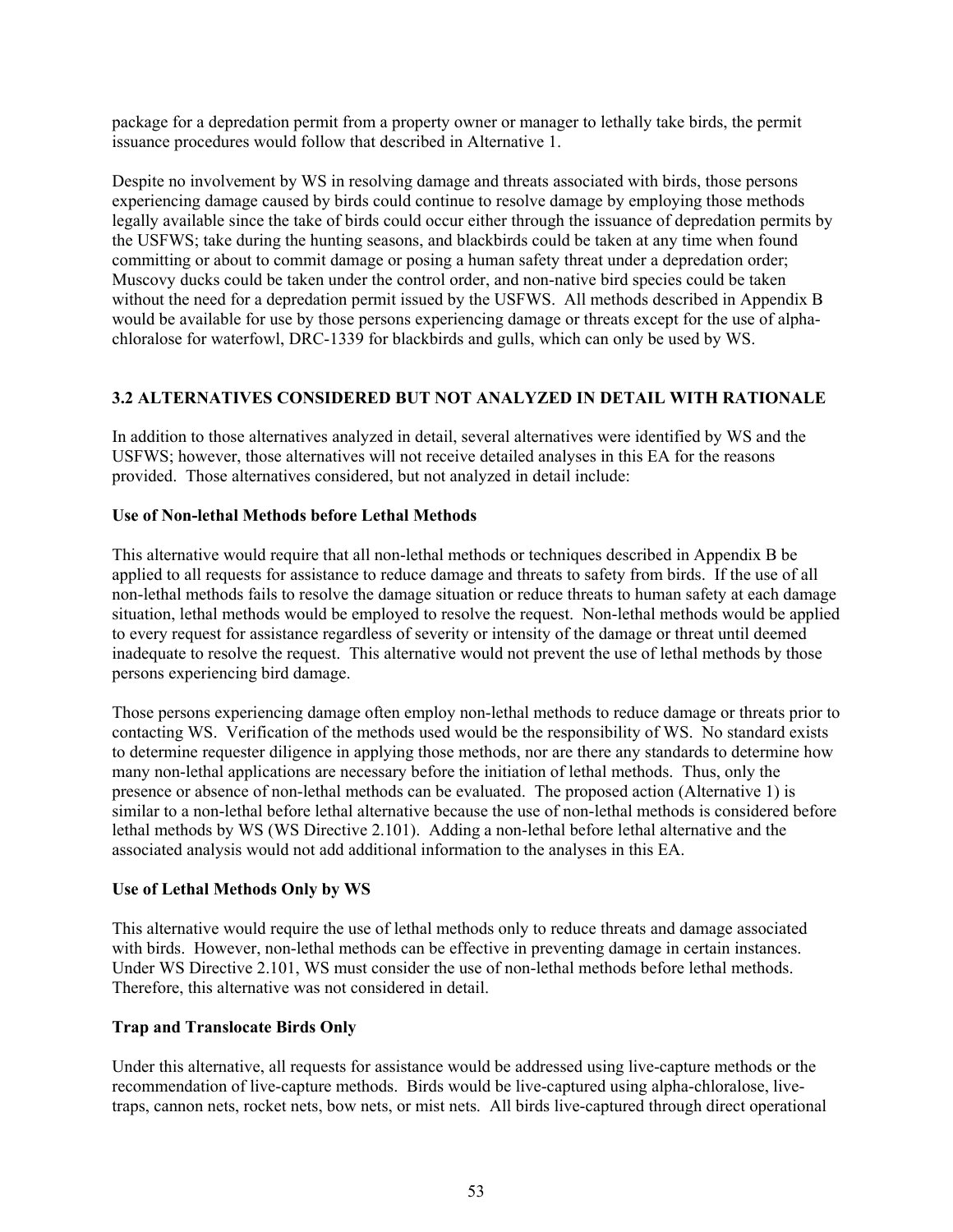assistance by WS would be translocated. Translocation sites would be identified and have to be approved by the USFWS, the NHFG, and/or the property owner where the translocated birds would be placed prior to live-capture and translocation. Live-capture and translocation could be conducted as part of the alternatives analyzed in detail. However, the translocation of birds could only occur under the authority of the USFWS and/or NHFG. Therefore, the translocation of birds by WS would only occur as directed by those agencies. When requested by the USFWS and/or the NHFG, WS could translocate birds under any of the alternatives analyzed in detail, except under the no involvement by WS alternative (Alternative 3). Since WS does not have the authority to translocate birds in the state unless permitted by the USFWS and/or the NHFG, this alternative was not considered in detail.

The translocation of birds, that have caused damage to other areas following live-capture, generally would not be effective or cost-effective. Translocation is generally ineffective because problem bird species are highly mobile and can easily return to damage sites from long distances, habitats in other areas are generally already occupied, and translocation would most likely result in bird damage problems at the new location. In addition, hundreds or thousands of birds would need to be captured and translocated to solve some damage problems (e.g., urban blackbird roosts); therefore, translocation would be unrealistic. Translocation of wildlife is also discouraged by WS policy (WS Directive 2.501) because of the stress to the translocated animal, poor survival rates, and the difficulties that translocated wildlife have with adapting to new locations or habitats (Nielsen 1988).

## **Compensation for Bird Damage**

The compensation alternative would require WS to establish a system to reimburse persons impacted by bird damage. Under such an alternative, WS would continue to provide technical assistance to those persons seeking assistance with managing damage. In addition, WS would conduct site visits to verify damage. Analysis of this alternative indicated that a compensation only alternative had many drawbacks. Compensation would: 1) require large expenditures of money and labor to investigate and validate all damage claims, and to determine and administer appropriate compensation, 2) most likely be below full market value, 3) give little incentive to resource owners to limit damage through improved cultural or other practices and management strategies, and 4) not be practical for reducing threats to human health and safety.

### **Technical Assistance Only**

This alternative would restrict WS to only providing technical assistance (advice) on BDM. Producers, property owners, agency personnel, or others could obtain permits from the USFWS and/or the NHFG as needed and could conduct bird damage management using any of the legally available non-lethal and lethal techniques. Technical assistance information is also readily available from entities other than WS such as the USFWS, universities, extension agents, FAA, and private individual and organizations. Environmental impacts of this alternative are likely to be similar to Alternative 3. Consequently, the agencies have determined that detailed analysis of this alternative would not contribute substantive new information to the understanding of environmental impacts of damage management alternatives and have chosen to not analyze this alternative in detail.

# **3.3 STANDARD OPERATING PROCEDURES FOR BIRD DAMAGE MANAGEMENT**

SOPs improve the safety, selectivity, and efficacy of those methods available to resolve or prevent damage. The current WS program uses many such SOPs. Those SOPs would be incorporated into activities conducted by WS when addressing bird damage and threats.

Some key SOPs pertinent to the proposed action and alternatives include the following: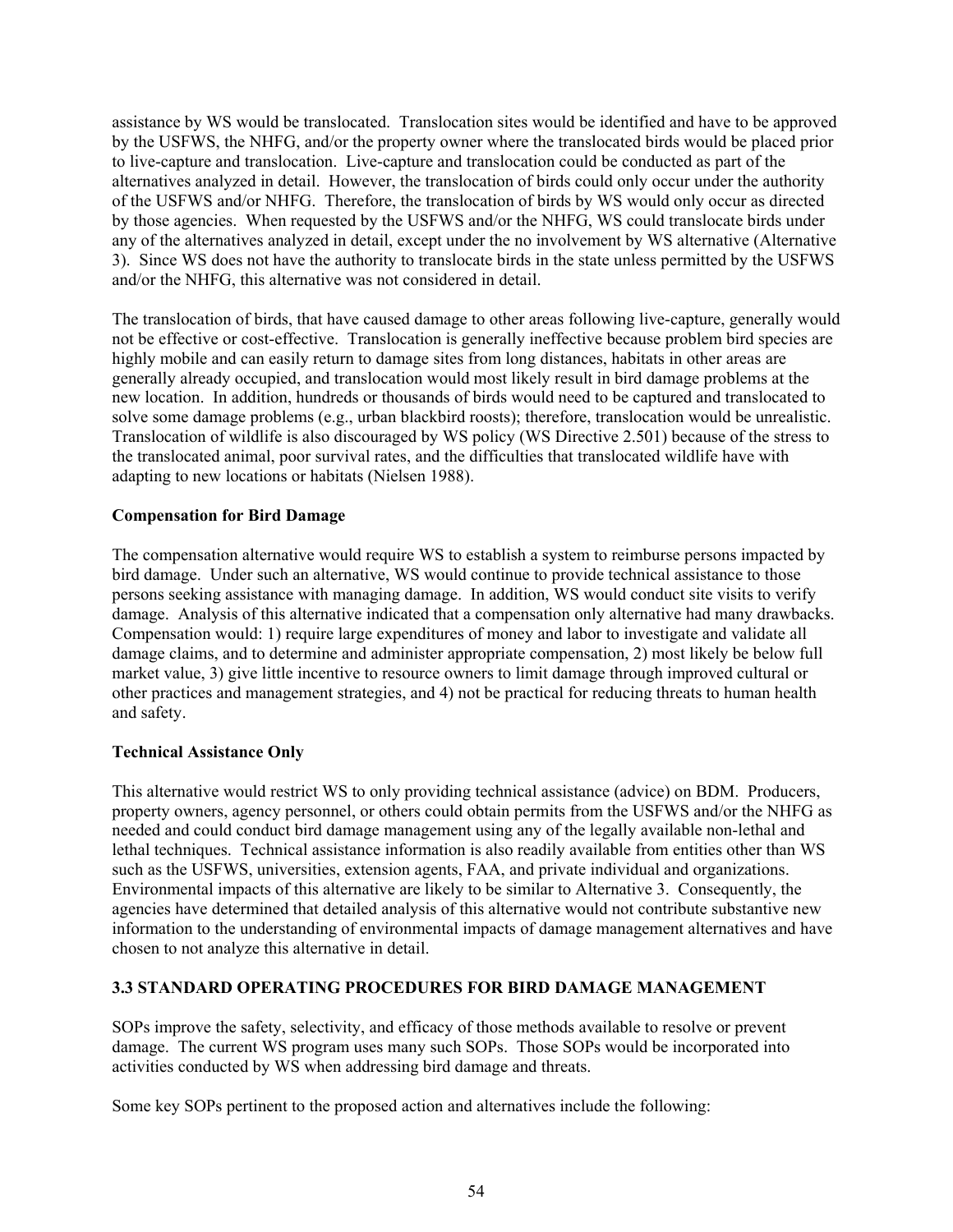- The WS Decision Model, which is designed to identify effective wildlife damage management strategies and their impacts, would be consistently used and applied when addressing bird damage.
- EPA-approved label directions would be followed for all pesticide use. The registration process for chemical pesticides is intended to assure minimal adverse effects occur to the environment when chemicals are used in accordance with label directions.
- Material Safety Data Sheets for pesticides would be provided to all WS' personnel involved with specific damage management activities.
- The presence of non-target species would be monitored before using DRC-1339 to reduce the risk of mortality of non-target species' populations.
- All personnel who would use chemicals are trained and certified to use such substances or would be supervised by trained or certified personnel.
- All personnel who use firearms would be trained according to WS' Directives.
- Management actions would be directed toward specific birds posing a threat to human safety, causing agricultural damage, causing damage to natural resources, or causing damage to property.
- Only non-toxic shot would be used when employing shotguns to lethally remove bird species.
- The removal of birds would only occur when authorized by the USFWS and/or NHFG, when applicable, and only at levels authorized.
- Personnel would be trained in the latest and most humane devices/methods for removing problem birds.
- WS' use of euthanasia methods would comply with WS Directive 2.505.
- Carcasses of birds retrieved after damage management activities have been conducted would be disposed of in accordance with WS Directive 2.515, including any permits required by the USFWS and NHFG.

### **3.4 ADDITIONAL STANDARD OPERATING PROCEDURES SPECIFIC TO THE ISSUES**

Several additional SOPs are applicable to the alternatives and the issues identified in Chapter 2 including the following:

### **Issue 1 - Effects of Damage Management Activities on Target Bird Populations**

- Lethal removal of birds by WS would be reported and monitored by WS and by the USFWS to evaluate population trends and the magnitude of WS' take of birds in the state.
- WS would only target those individuals or groups of target species identified as causing damage or posing a threat to human safety.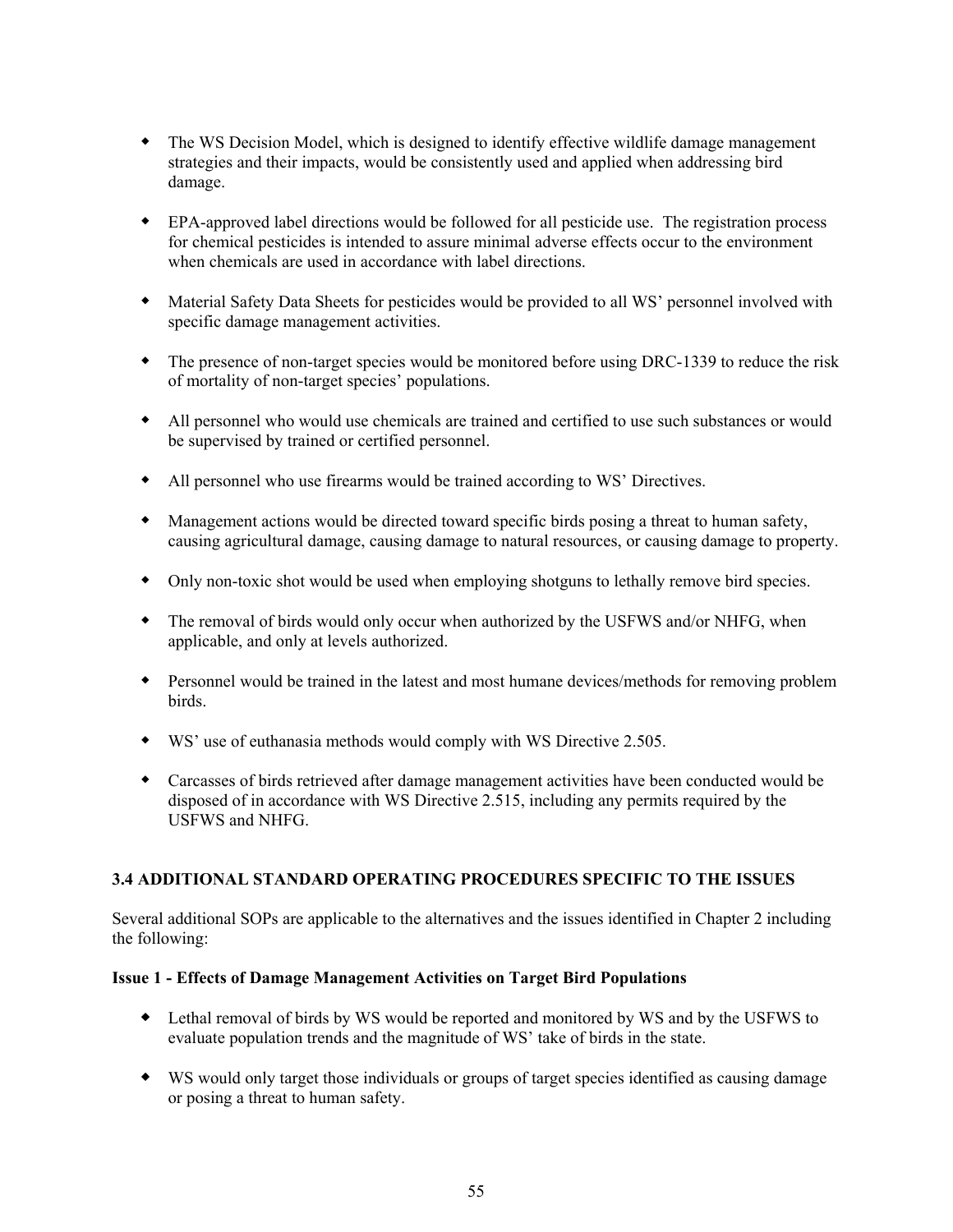- WS would monitor bird damage management activities to ensure activities do not adversely affect bird populations.
- Preference would be given to non-lethal methods, when practical and effective. If practical and effective non-lethal control methods are not available and if lethal control methods are available and appropriate for WS to implement, WS may implement lethal methods.
- WS' personnel would be present during the use of most live-capture methods (e.g., mist nets, cannon nets, bow nets, rocket nets) to ensure birds captured would be addressed in a timely manner to minimize the stress of being restrained.

## **Issue 2 - Effects on Non-target Wildlife Species Populations, Including T&E Species**

- When conducting removal operations via shooting, identification of the target animal would occur prior to application.
- WS' personnel would use bait, trap placements, and capture devices that are strategically placed at locations likely to capture a target animal and minimize the potential of non-target animal captures.
- Any non-target animals captured in cage traps, nets, or any other restraining device would be released whenever it is possible and safe to do so.
- Personnel would be present during the use of live-capture methods or live-traps would be checked frequently to ensure non-target species are released immediately or are prevented from being captured.
- WS has consulted with the USFWS to evaluate activities to resolve bird damage and threats to ensure the protection of T&E species.

### **Issue 3 - Effects of Damage Management Methods on Human Health and Safety**

- Damage management activities would be conducted professionally and in the safest manner possible. Damage management activities would be conducted away from areas of high human activity. If this were not possible, then activities would be conducted during periods when human activity is low (e.g., early morning).
- Damage management via shooting would be conducted during times when public activity and access to the control areas are restricted. Personnel involved in shooting operations would be fully trained in the proper and safe application of this method.
- All personnel employing chemical methods would be properly trained and certified in the use of those chemicals. All chemicals used by WS would be securely stored and properly monitored to ensure the safety of the public. WS' use of chemicals and training requirements for those chemicals are outlined in WS Directive 2.401.
- All chemical methods used by WS or recommended by WS would be registered with the EPA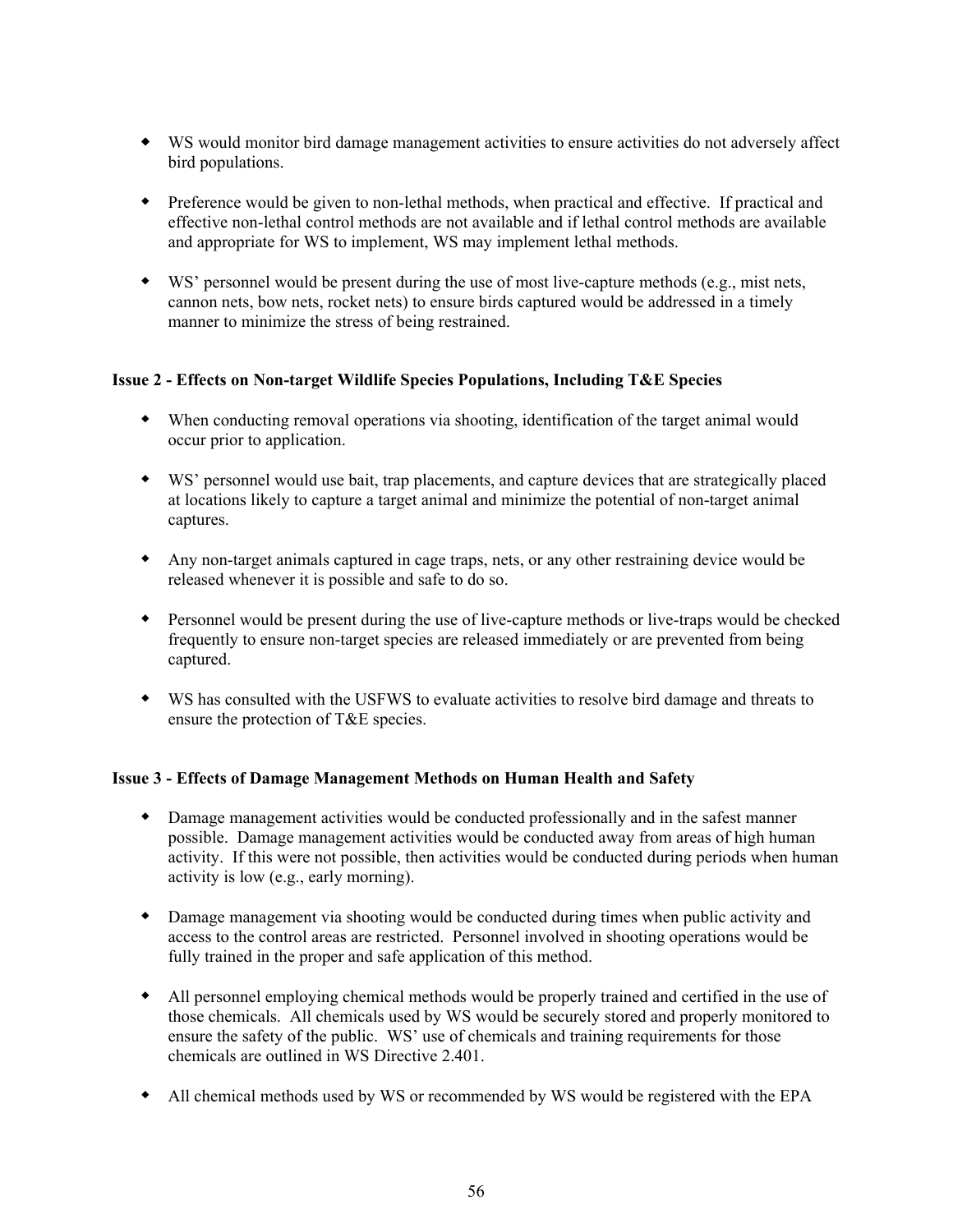and the DPC.

- WS' employees who use alpha chloralose participate in approved training courses concerning immobilizing drugs.
- WS would adhere to all established withdrawal times when using immobilizing drugs for the capture of waterfowl that are agreed upon by WS, the USFWS, the NHFG, and veterinarian authorities. Although unlikely, in the event that WS is requested to immobilize waterfowl either during a period of time when harvest of waterfowl is occurring or during a time where the withdrawal period could overlap with the start of a harvest season, WS would euthanize the animal.

## **Issue 4 - Effects on the Aesthetic Values of Birds**

- Management actions to reduce or prevent damage caused by birds would be directed toward specific individuals identified as responsible for the damage, identified as posing a threat to human safety, or identified as posing a threat of damage.
- All methods or techniques applied to resolve damage or threats to human safety would be agreed upon by entering into a cooperative service agreement, MOU, or comparable document prior to the implementation of those methods.
- Feral domestic waterfowl, mute swans, pigeons, starlings, and house sparrows are non-native, invasive species in the state that can cause harm to native flora and fauna. Any reduction in those populations could be viewed as benefiting the aesthetic value of a more native ecosystem.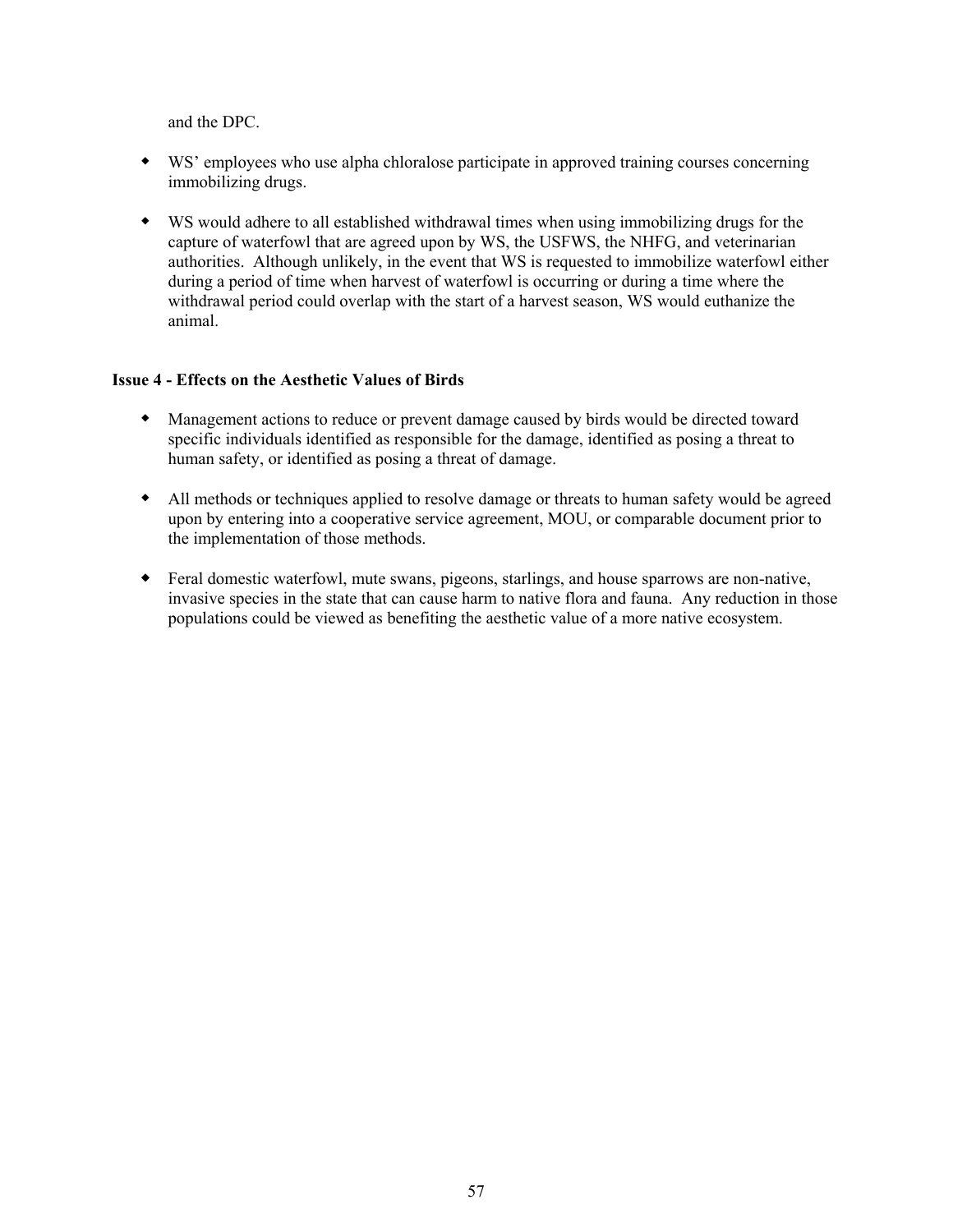## **CHAPTER 4: ENVIRONMENTAL CONSEQUENCES**

Chapter 4 provides information needed for making informed decisions in selecting the appropriate alternative to address the need for action described in Chapter 1 and the issues described in Chapter 2. This chapter analyzes the environmental consequences of each alternative as those alternatives relate to the issues identified. The following resource values are not expected to be significantly impacted by any of the alternatives analyzed: soils, geology, minerals, water quality/quantity, flood plains, wetlands, visual resources, air quality, prime and unique farmlands, aquatic resources, timber, and range. Those resources will not be analyzed further.

The activities proposed in the alternatives would have a negligible effect on atmospheric conditions including the global climate. Meaningful direct or indirect emissions of greenhouse gases would not occur as a result of any of the proposed alternatives. Those alternatives would meet the requirements of applicable laws, regulations, and Executive Orders including the Clean Air Act and Executive Order 13514.

Indirect Effects: These are impacts caused by an action that are later in time or farther removed in distance, but are still reasonably foreseeable.

Cumulative Effects: As defined by CEQ (40 CFR 1508.7), these are impacts to the environment that result from the incremental impact of the action when added to other past, present, and reasonably foreseeable future actions, regardless of what agency (federal or non-federal) or person undertakes such other actions. Cumulative impacts may result from individually minor, but collectively significant, actions taking place over time.

Irreversible and Irretrievable Commitments of Resources: Other than minor uses of fuels for motor vehicles and other materials, there are no irreversible or irretrievable commitments of resources.

# **4.1 ENVIRONMENTAL CONSEQUENCES FOR ISSUES ANALYZED IN DETAIL**

The proposed action/no action alternative serves as the baseline for the analysis and the comparison of expected impacts among the alternatives. The analysis also takes into consideration mandates, directives, and the procedures of WS, the USFWS, and the NHFG.

### **Issue 1 - Effects of Damage Management Activities on Target Bird Populations**

#### **Population Impact Analyses of the Alternatives**

The alternatives discussed in Chapter 3 were developed in response to the issues identified in Chapter 2. The issue of the potential impacts of conducting the alternatives on the populations of target bird species is analyzed for each alternative below.

### **Alternative 1 - Continuing the Current Integrated Approach to Managing Bird Damage (Proposed Action/No Action)**

Under the proposed action, WS would continue to provide both technical assistance and direct operational assistance using methods described in Appendix B to those persons requesting assistance with managing damage and threats associated with birds. WS' lethal removal is monitored by comparing numbers of animals killed with overall populations or trends in populations to assure the magnitude of removal is maintained below the level that would cause significant adverse impacts to the viability of native species'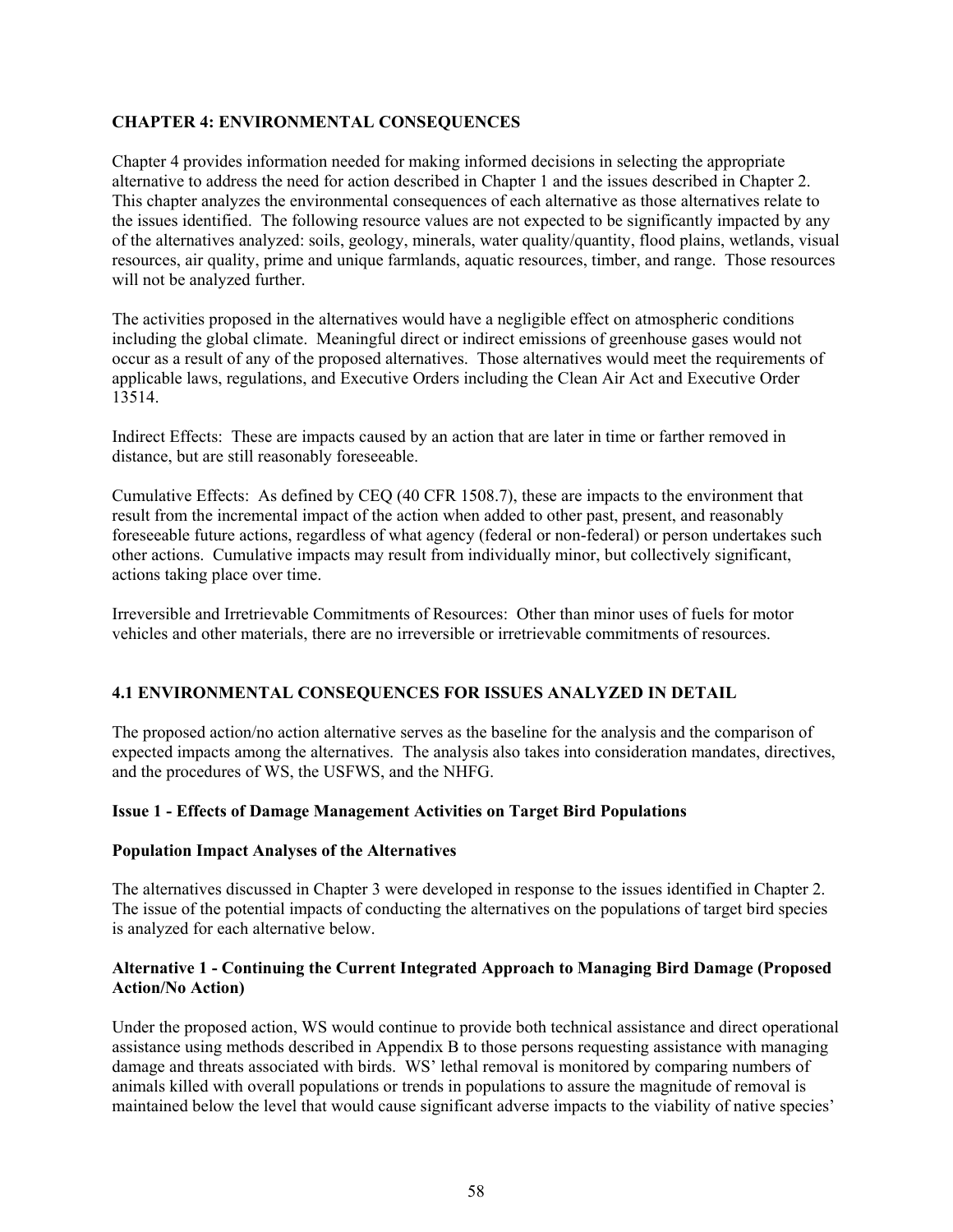populations. The potential impacts on the populations of target bird species from the implementation of the proposed action are analyzed for each species below. Unless noted otherwise, the state population estimate listed for each species analyzed below was obtained from PFSC (2013). Breeding Bird Survey (BBS) population trends from 1966 to 2013 for New Hampshire and the BCR regions that the state falls within (Atlantic Northern Forest, New England/Mid-Atlantic Coast) are listed for each species when available (Sauer et al. 2014). The statistical significance of a trend for a given species that is determined by the BBS data is color coded: a black percentage indicates a statistically non-significant positive or negative trend, a red percentage indicates a statistically significant negative trend, and a blue percentage indicates a statistically significant positive trend (Sauer et al. 2014).

Non-lethal methods can disperse or otherwise make an area unattractive to birds causing damage; thereby, reducing the presence of birds at the site and potentially the immediate area around the site where nonlethal methods are employed. Non-lethal methods would be given priority when addressing requests for assistance (WS Directive 2.101). However, non-lethal methods would not necessarily be employed or recommended to resolve every request for assistance if deemed inappropriate by WS' personnel using the WS Decision Model. For example, if a cooperator requesting assistance has already used non-lethal methods, WS would not likely recommend or continue to employ those particular methods since their use has already been proven ineffective in adequately resolving the damage or threat.

Many non-lethal methods are used to exclude, harass, and disperse target wildlife from areas where damage or threats are occurring. When effective, non-lethal methods would disperse birds from the area resulting in a reduction in the presence of those birds at the site where those methods were employed. However, birds responsible for causing damage or threats are moved to other areas with minimal impact on those species' populations. Non-lethal methods are not employed over large geographical areas or applied at such intensity that essential resources (*e*.*g*., food sources, habitat) would be unavailable for extended durations or over a wide geographical scope that long-term adverse effects would occur to a species' population. Non-lethal methods are generally regarded as having minimal impacts on overall populations of wildlife since individuals of those species are unharmed. The use of non-lethal methods would not have adverse impacts on bird populations in the state under any of the alternatives.

The use of lethal methods could result in local population reductions in the area where damage or threats were occurring since birds would be removed from the population. Lethal methods are often employed to reinforce non-lethal methods and to remove mammals that have been identified as causing damage or posing a threat to human safety. The use of lethal methods would result in local reductions of birds in the area where damage or threats were occurring. The number of birds removed from the population using lethal methods would be dependent on the number of requests for assistance received, the number of birds involved with the associated damage or threat, and the efficacy of methods employed.

WS may recommend birds be harvested during the regulated hunting and/or trapping season for those species in an attempt to reduce the number of birds causing damage. Managing bird populations over broad areas could lead to a decrease in the number of birds causing damage. Establishing hunting and trapping seasons and the allowed take during those seasons is the responsibility of the NHFG. WS does not have the authority to establish hunting or trapping seasons or to set allowed harvest numbers during those seasons. However, the harvest of those birds with hunting and/or trapping seasons would be occurring in addition to any take that could occur by WS under the alternatives or recommended by WS.

Generally, WS only conducts damage management on species whose population densities are high or concentrated and usually only after they have caused damage. No indirect effects were identified for this issue. The issue of the potential impacts of conducting the alternatives on the populations of those target bird species addressed in this EA is analyzed for each alternative below.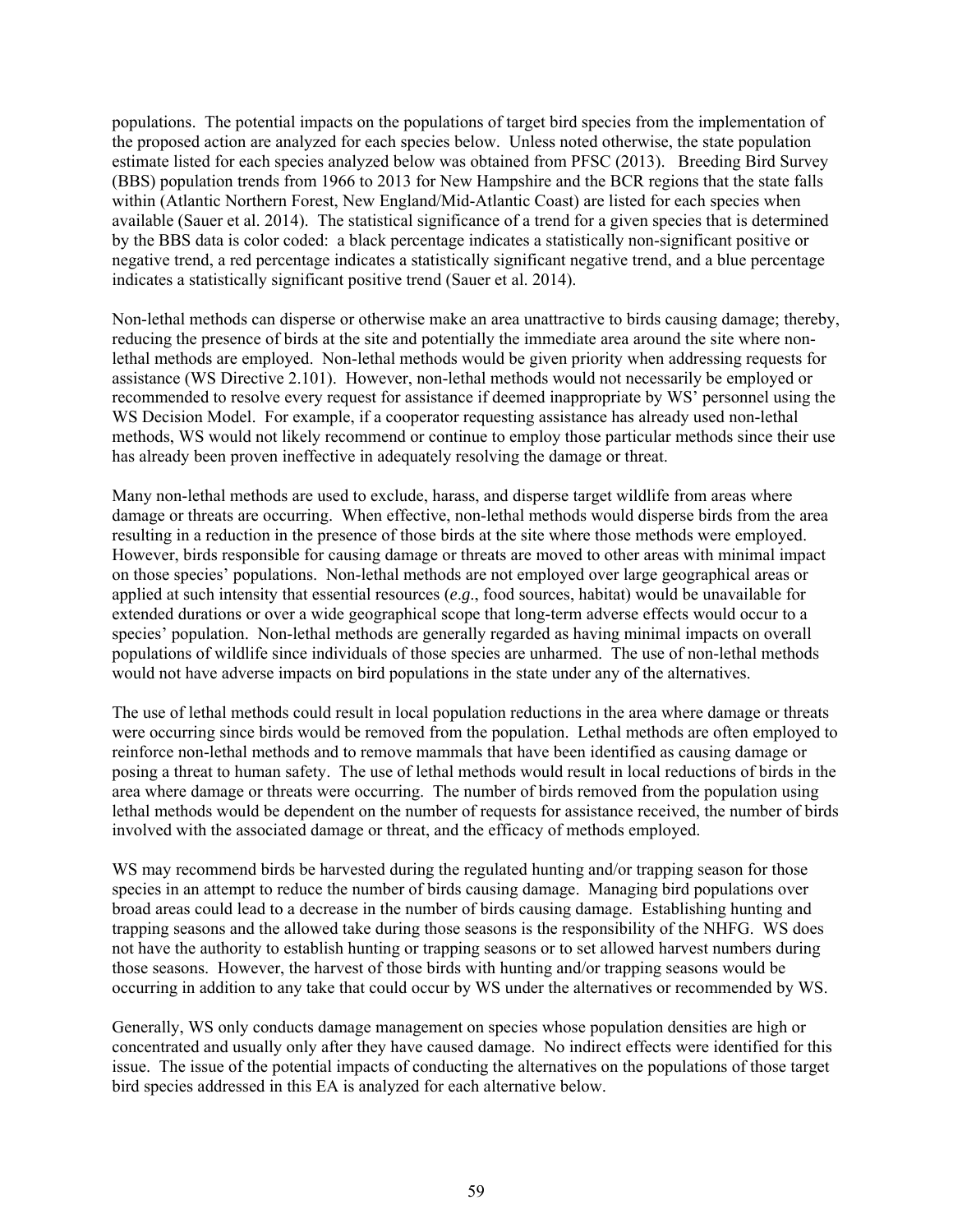#### *American Black Duck Biology and Population Impacts*

NH population estimate: 18,784<sup>1</sup> WS proposed removal:  $100 + 50$  nests (and eggs) BBS Atlantic Northern Forest, 1966-2013: 0.35% BBS NH, 1966-2013: -5.61% BBS Atlantic Northern Forest, 2003-2013: 0.82% BBS NH, 2003-2013: -5.31% BBS New England/Mid Atlantic Coast, 1966-2013: -6.41% WS removal as % of state population: 0.53% BBS New England/Mid Atlantic Coast, 2003-2013: -4.41% WS cumulative removal as % state population: 21.5% *1Atlantic Flyway Breeding Waterfowl Survey Estimate for NH*

A large dabbling duck, the black duck can be found throughout North America's eastern states and provinces (Longcore et al. 2000). In New Hampshire, black ducks can be found year-round (Longcore et al. 2000). Black duck habitat includes brushy and woody wetlands, and marshes or slow flowing streams surrounded by woods (Longcore et al. 2000). Diet includes a wide variety of invertebrates, fish, vegetation, seeds, and grains (Longcore et al. 2000). With the exception of breeding season, black ducks are highly social, congregating with other ducks during the nonbreeding season (Longcore et al. 2000).

The number of black ducks observed in the state during the Atlantic Flyway Breeding Waterfowl Survey conducted in 2014 was estimated at 18,784 (Klimstra 2014). Black ducks can be harvested during a regulated hunting season in a split season that occurs from October through January, depending on the zone. The estimated number of black ducks harvested from 2009 to 2013 during the annual hunting



**Figure 4.1 – Annual black duck harvest in New Hampshire, 2009-2013** 

WS' proposed removal of 100 American black ducks would only account for a range of 2.7% and 9.6% of the annual harvest. The highest authorized removal via depredation permits by non-WS entities (50 birds) in addition to the WS proposed removal and the highest number of black ducks harvested since 2009 was used to assess the cumulative removal. WS has not been requested to manage American black ducks in the past five years; however, future requests for assistance are anticipated. From 2010 to 2014, the number of American black ducks authorized for removal by the USFWS in New Hampshire by all entities has ranged from 20 to 60. Eighteen individuals have been removed for wildlife damage management activities from 2010 to 2014.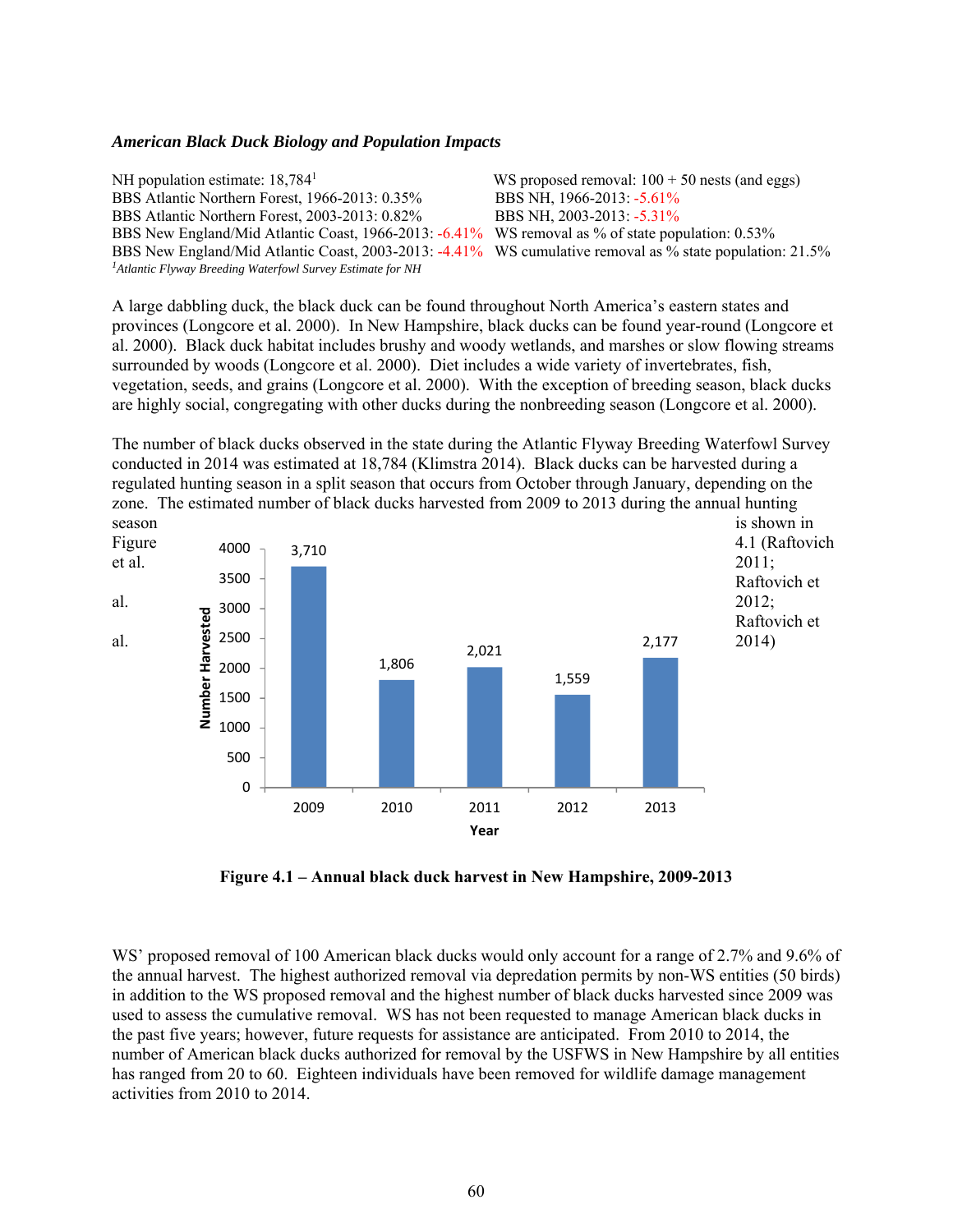## *Direct, Indirect, and Cumulative Effects:*

Based on the best scientific data, WS' proposed removal level is expected to have no adverse direct or indirect effects on black duck populations within the state. The removal of black ducks by WS to alleviate damage will only occur when permitted by the USFWS pursuant to the MBTA through issuance of depredation permits. The potential authorized removal from all non-WS entities (including the annual harvest) and WS proposed removal is not expected to create adverse cumulative impacts. The removal of black ducks by WS would only occur at levels authorized by USFWS to ensure that WS' removal and the removal by all other entities, including annual hunter harvest, would be considered to maintain the desired population management levels of black ducks. Additionally, WS proposed removal is of low magnitude when compared to the annual harvest numbers and therefore is not expected to hinder the ability of those interested persons in harvesting black ducks during the hunting season.

### *American Crow Biology and Population Impacts*

| NH population estimate: 76,000                                                                             | WS proposed removal: 400 and 50 nests (and eggs) |
|------------------------------------------------------------------------------------------------------------|--------------------------------------------------|
| BBS Atlantic Northern Forest, 1966-2013: 1.02%                                                             | BBS NH, 1966-2013: 1.74%                         |
| BBS Atlantic Northern Forest, 2003-2013: 0.78%                                                             | BBS NH, 2003-2013: 1.02%                         |
| BBS New England/Mid Atlantic Coast, 1966-2013: 0.67% WS removal as % of state population: 0.53%            |                                                  |
| BBS New England/Mid Atlantic Coast, 2003-2013: 0.01% WS cumulative removal as % of state population: 0.67% |                                                  |

American crows are highly adaptable and will live in any open place that offers a few trees to perch in and a reliable source of food. Crows regularly use both natural and human-created habitats, including farmlands, pastures, landfills, city parks, golf courses, cemeteries, yards, vacant lots, highway turnarounds, feedlots, and the shores of rivers, streams, and marshes (Verbeek and Caffrey 2002). Large flocks of crows tend to concentrate in some areas where abundant food and roosting sites are available. In the fall and winter, crows often form large roosting flocks in urban areas. These large flocks disperse to different feeding areas during the day. Crows will fly up to 6-12 miles from the roost to a feeding site each day (Johnson 1994).

The number of crows addressed in New Hampshire by all entities to alleviate damage is shown in Table 4.1. American crows can be harvested during a split season occurring from August  $15<sup>th</sup>$  through November as well as from March  $16<sup>th</sup>$  to March  $31<sup>st</sup>$ . There is no estimate of the number of crows harvested annually during the hunting season. The removal by all non-WS entities is unknown due to the Federal Depredation Order (50 CFR 21.43) for blackbirds that was established by the USFWS (Sobeck 2010). Under the depredation order, no federal permit is required to remove blackbirds, cowbirds, grackles, crows, and magpies if they are committing depredations upon ornamental or shade trees, agricultural crops, livestock, or wildlife, or when concentrated in such numbers and manner as to constitute a health hazard or other nuisance.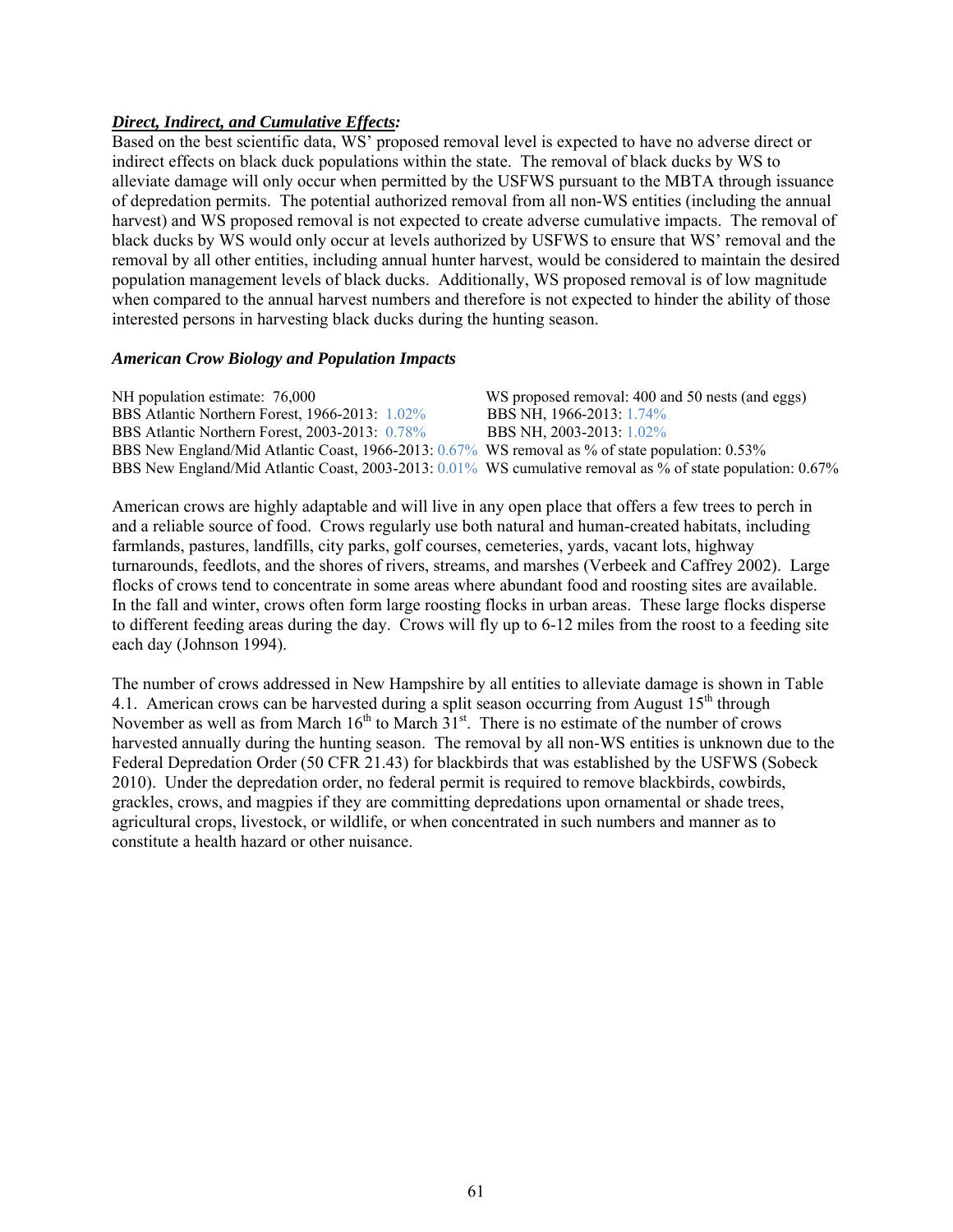|         |                      |                      |              |                         |             | <b>Take under Depredation Permits</b> |                         |
|---------|----------------------|----------------------|--------------|-------------------------|-------------|---------------------------------------|-------------------------|
|         |                      | <b>WS Authorized</b> |              | WS Removal <sup>1</sup> |             | <b>Authorized Removal</b>             | <b>Removal by Other</b> |
|         |                      | Removal <sup>1</sup> |              |                         |             | for Other Entities <sup>2</sup>       | Entities <sup>2</sup>   |
|         |                      |                      |              |                         |             |                                       |                         |
|         |                      | Individuals          | <b>Nests</b> | <b>Nests</b>            |             | <b>Individuals</b>                    | <b>Individuals</b>      |
|         | <b>Dispersed</b>     |                      | $^{+}$       |                         | $^{+}$      |                                       |                         |
| Year    | $bv$ WS <sup>1</sup> |                      | <b>Eggs</b>  | <b>Individuals</b>      | Eggs        |                                       |                         |
| 2010    | 18,786               | 10                   | 10           |                         | $\Omega$    | $\Omega$                              | 0                       |
| 2011    | 33,296               | 10                   | 10           | 21                      | $\Omega$    | 20                                    | 0                       |
| 2012    | 37,265               | 10                   | 10           | 14                      | $\Omega$    | 60                                    |                         |
| 2013    | 52,504               | 150                  | 10           | 14                      | $\Omega$    | 110                                   |                         |
| 2014    | 67,391               | 150                  | 10           |                         | $\Omega$    | 50                                    | N/A <sup>3</sup>        |
| Average | 41,849               | 66                   | 10           | $\mathbf{11}$           | $\mathbf 0$ | 48                                    |                         |

**Table 4.1 – Number of American crows addressed by WS from FY 2010 through FY 2014**

1 Data reported by federal fiscal year

2 Data reported by calendar year

3 Data incomplete

### *Direct, Indirect, and Cumulative Effects:*

WS proposed removal is not expected to create adverse direct or indirect effects on the American crow population in New Hampshire. Although non-WS removal is unknown, crows have maintained a historically increasing population that has remained viable enough to support an annual hunting season and a Federal Blackbird Depredation Order. Therefore, WS does not expect there to be significant adverse cumulative impacts to crow populations. Additionally, the USFWS could impose restrictions on depredation harvest as needed to assure cumulative removal does not adversely affect the continued viability of crow populations, which should also assure that cumulative impacts on crow populations would have no significant impact on the quality of the human environment. WS also does not expect crow populations to be impacted enough to limit the ability of those persons interested in harvesting crows during the regulated hunting season.

### *Bald Eagle Biology and Population Impacts*

NH population estimate: Unknown WS proposed removal: 2 nests

BBS Atlantic Northern Forest, 1966-2013: 6.13% BBS Atlantic Northern Forest, 2003-2013: 9.69% BBS New England/Mid Atlantic Coast, 1966-2013: 9.91% BBS New England/Mid Atlantic Coast, 2003-2013: 11.30%

The bald eagle is a large raptor often associated with aquatic habitats across North America with breeding populations occurring primarily in Alaska and Canada; however, eagles have been documented nesting in all 48 contiguous states, except Rhode Island and Vermont (Buehler 2000). Nesting normally occurs from late-March through September with eggs present in nests from late-March through the end of May. Eaglets can be found in nests generally from late-May through mid-September (Buehler 2000).

Although officially removed from the protection of the ESA across most of its range, the bald eagle is still afforded protection under the Bald and Golden Eagle Protection Act. In addition, the NHFG lists the bald eagle as "*threatened"* in the state.

The USFWS developed an EA that evaluated alternatives and issues associated with regulations establishing new permits for the take of eagles pursuant to the Act (USFWS 2012). Based on the evaluations in the EA and a FONSI, the selected alternative in the EA established new permit regulations for the "*take*" of eagles (see 50 CFR 22.26) and a provision to authorize the removal of eagle nests (see 50 CFR 22.27).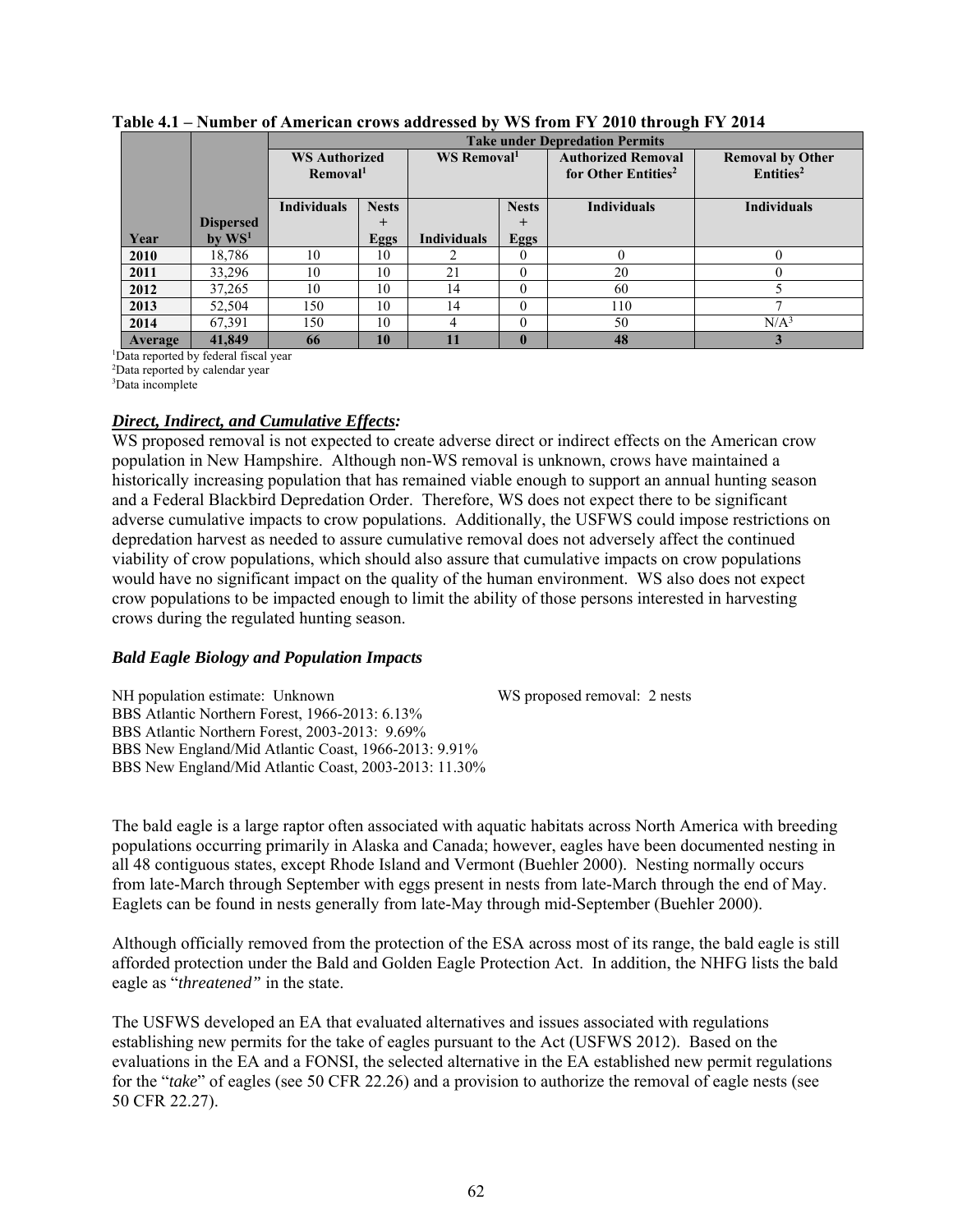WS has received requests for assistance associated with bald eagles posing threats to safety at or near airports in New Hampshire. The large body size and soaring behavior of eagles can pose threats of aircraft strikes when eagles occur in close proximity to airports, such as at landfills situated within critical airspace. Given the definition of "*disturb*" under the Act as described above, the use of harassment methods to disperse eagles posing threats at or near airports could constitute "*take*" as defined under the Act, which would require a permit from the USFWS to conduct those types of activities.

Under 50 CFR 22.26, WS and/or an airport authority, municipality or private entity could apply for a permit allowing for the harassment of eagles that pose threats to aviation safety at civil, military airports and landfills. Under this proposed action alternative, WS could employ harassment methods to disperse eagles from airports/air bases, landfills or surrounding areas when authorized and permitted by the USFWS pursuant to the Act. Therefore, if no permit is issued by the USFWS to harass eagles that are posing a threat of aircraft strikes, no activities would be conducted by WS. Activities would only be conducted by WS when a permit allowing for the harassment of eagles has been issued to WS or to an airport authority/military installation, municipality or private entity, where WS is working as a subpermittee. No lethal take of eagles would occur under this proposed action alternative.

WS would abide by all measures and stipulations provided by the USFWS in permits issued for the harassment of eagles at airports to reduce aircraft strikes. The USFWS determined that the issuance of permits allowing the "*take*" of eagles as defined by the Act would not significantly impact the human environment when permits are issued for "*take*" of eagles under the guidelines allowed within the Act (USFWS 2012). Therefore, the issuance of permits to allow for the "*take*" of eagles, including permits issued to WS or other entities has been fully evaluated in a separate analysis (USFWS 2012). During FY 2013, WS concurred with two airports requesting the ability to harass eagles from the airport's air operations area to alleviate strike risks pursuant to a permit issued by the USFWS in accordance with the Bald and Golden Eagle Protection Act. Harassment at airports may benefit individual birds by preventing birds from being killed in collisions with aircraft.

### *Direct, Indirect, and Cumulative Effects:*

WS would employ harassment methods to disperse bald eagles and remove up to two nests annually from airports or surrounding areas when authorized and permitted by the USFWS pursuant to the Act. Therefore, if no permit is issued by the USFWS to harass bald eagles or remove the nests of eagle that are posing a threat of aircraft strikes, no harassment or nest removal would be conducted by WS. Impacts due to nest removal and destruction should have little adverse impact on the population. Although there may be reduced fecundity for the individuals affected by nest destruction, this activity has no long term effect on breeding adults. The destruction of up to two nests by WS would not reach a level where adverse effects on eagle populations would occur. No lethal take of bald eagles would occur under this proposed action alternative. WS would abide by all measures and stipulations provided by the USFWS in permits issued for the harassment of bald eagles at airports and landfills to reduce aircraft strikes. The USFWS fully evaluated and determined that the issuance of permits for the harassment of eagles to WS or other entities would have no significant impacts in a separate analysis (USFWS 2012).

#### *Barn Swallow Biology and Population Impacts*

NH population estimate: 40,000 WS proposed removal: 25 and 50 nests (and eggs) BBS Atlantic Northern Forest, 1966-2013: -5.58% BBS NH, 1966-2013: -4.62% BBS Atlantic Northern Forest, 2003-2013: -5.42% BBS NH, 2003-2013: -4.77% BBS New England/Mid Atlantic Coast, 1966-2013: -1.28% WS removal as % of state population: 0.06% BBS New England/Mid Atlantic Coast, 2003-2013: -1.13% WS cumulative removal as % of state population: 0.26%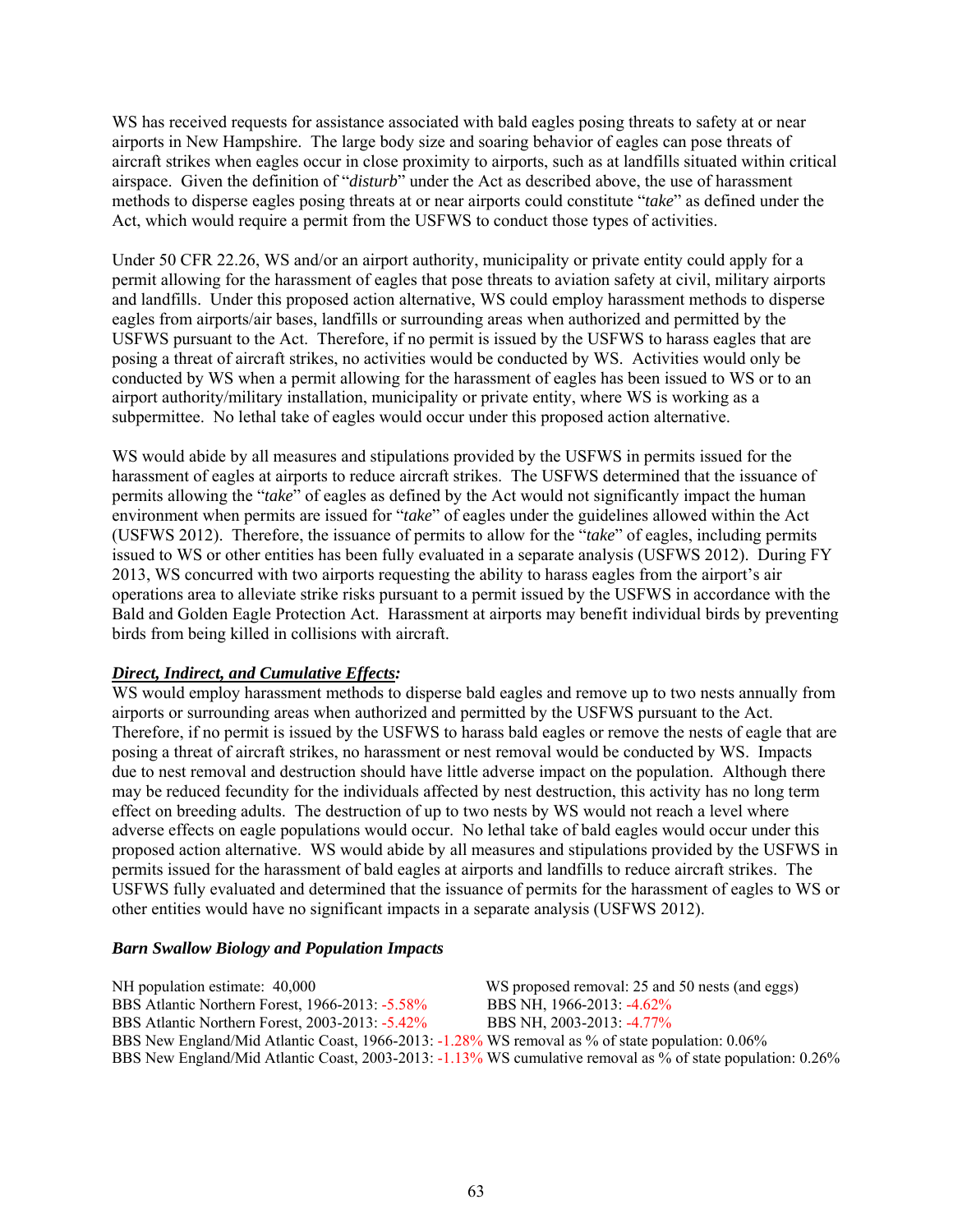Barn swallows begin to arrive in New Hampshire in mid-April and are found statewide except in high elevations of the White Mountains (NH Bird Records 2015). They are common in agricultural areas and along rivers and lakeshores, but will also use smaller openings in forested or residential landscapes building nests in barns, bridges, porches or under the eaves of houses (NH Bird Records 2015).

From 2010 through 2015, the number of barn swallows authorized for removal by the USFWS for all entities in New Hampshire has ranged from 20 to 90. The highest combined authorized removal by non-WS entities (80 birds) in addition to the WS proposed removal was used to assess the cumulative removal. WS has not been requested to manage barn swallows in the past five years; however, future requests for assistance are anticipated.

### *Direct, Indirect, and Cumulative Effects:*

Although the barn swallow population trend has been declining in New Hampshire since 1966, WS proposed removal is only a fraction of a percent of the state population. Based on the best scientific data, WS proposed removal level will have no adverse direct or indirect effects on barn swallow populations. The potential authorized removal from all non-WS entities combined with WS proposed removal is also only a fraction of a percent of the state population and therefore it is not expected to create adverse cumulative impacts. The permitting of the removal by the USFWS pursuant to the MBTA ensures removal by WS and by other entities occurs within allowable removal levels to achieve the desired population objectives for barn swallows in New Hampshire.

#### *Canada Goose Biology and Population Impacts*

NH resident population estimate:  $31,259<sup>1</sup>$ WS proposed removal:  $2,000 + 1,000$  nests (and eggs) BBS Atlantic Northern Forest, 1966-2012: 15.27% BBS NH, 1966-2012: 21.64% BBS Atlantic Northern Forest, 2002-2012: 15.54% BBS NH, 2002-2012: 13.89% BBS Atlantic Northern Forest, 2002-2012: 15.54% BBS New England/Mid Atlantic Coast, 1966-2012: 8.54% WS removal as % of state population: 6.4% BBS New England/Mid Atlantic Coast, 2002-2012: 8.17% Cumulative removal as % of state population: 44.1% *1 Atlantic Flyway Breeding Waterfowl Survey Estimate* 

Canada geese are a common sight in New Hampshire, especially around ponds, lakes, marshes and golf courses. Canada geese lay an average of five eggs in a clutch and live approximately 20-25 years in the wild. There are two behaviorally-distinct types of Canada goose populations: resident and migratory. Although they may appear similar, they exhibit many different behaviors that affect the management of these birds. Typically resident geese are those that nest south of the Canadian border. Migratory geese fly south from Maritime Canada to New Hampshire beginning in October and winter primarily in the Great Bay area. In March, migrants go north of the Canadian border to begin nesting. New Hampshire has two migrant populations that pass through or near the state; the Atlantic Population and the North Atlantic Population. The Atlantic population nest primarily on the Ungava Peninsula in northern Quebec and migrate thru western New England and New York to their wintering area on Chesapeake Bay. The estimate of breeding pairs in 2014 was 183,600 with a total population estimate of 785,600. The number passing through New Hampshire is unknown. The North Atlantic population breeds primarily in Labrador and Maritime Canada. The estimate of breeding pairs in 2014 was 75,965 and the number that passes through New Hampshire is unknown. (Patrick Tate, personal communication, May 23, 2014).

In the winter, resident geese may move south during cold weather. In New Hampshire, the resident Canada goose population moves primarily to southern New England. In mild winters, up to 3,500 geese will remain in the state at inland locations (Atlantic Flyway Council 2011). During the spring, the population is estimated between 10,000 to 30,000 individuals and 30,000 to 35,000 in the fall. The resident population of Canada geese is currently increasing (Patrick Tate, personal communication, May 23, 2014).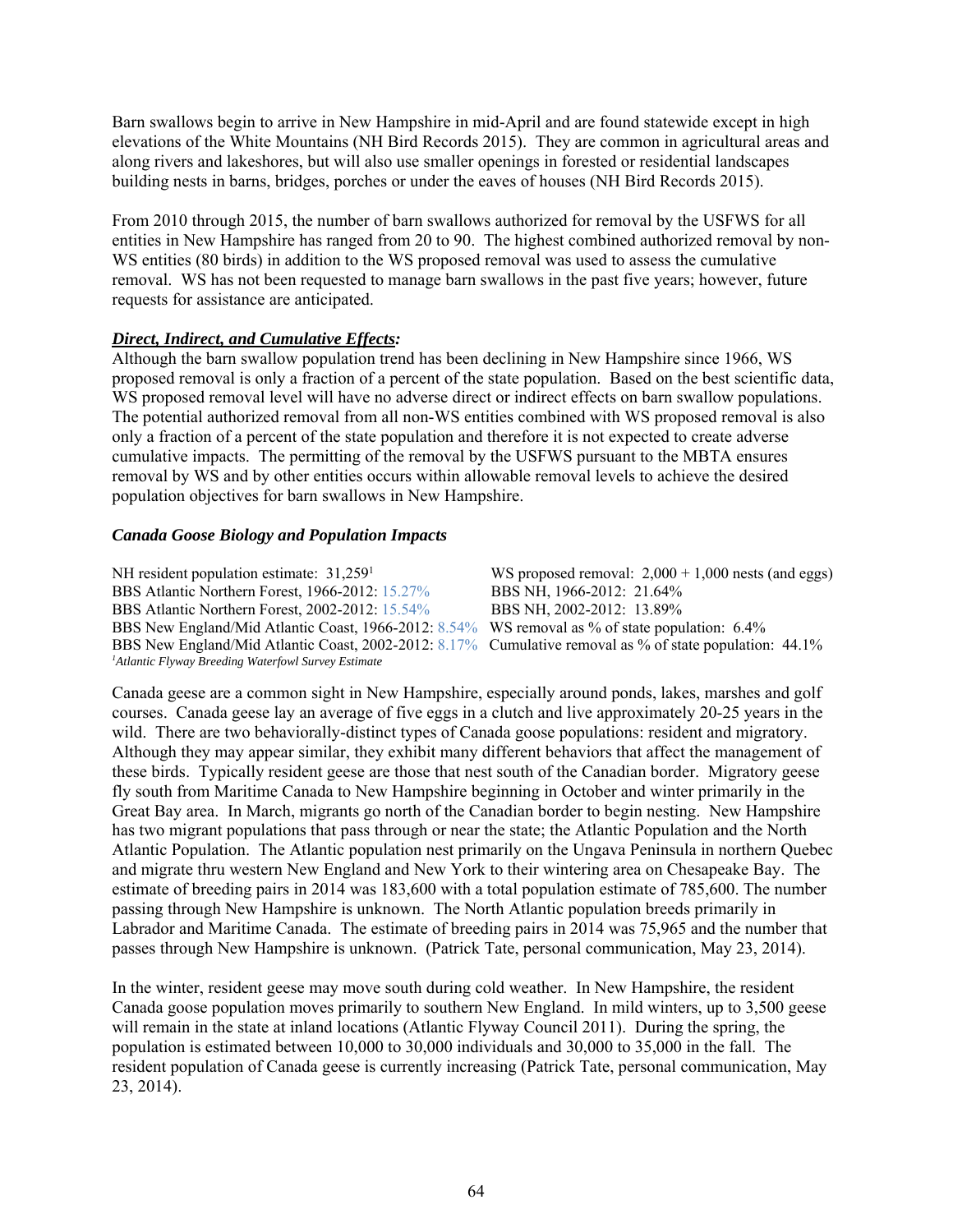The population is monitored through the Atlantic Flyway Breeding Waterfowl Plot Survey. Population estimates derived during this survey indicate that within New Hampshire, the resident goose population increased dramatically from the outset of the survey in the early 1993, from an estimated 7,584 geese, to 2014 where the population is estimated at 31,259. NHFG also conducts an annual mid-winter survey (coastal) as well as a winter inland count survey monitoring Canada goose numbers (Jessica Carloni, personal communication, March 5, 2015). The New Hampshire resident Canada goose population objective is 20,000 birds and the current resident goose population has remained stable around 30,000 birds from 2009 through 2014 (Ed Robinson, personal communication, May 2013). New Hampshire CBC data from 1966 through 2013 shows an increasing population trend for Canada geese (NAS 2010).

Canada geese are migratory game birds that are afforded federal and state protection. Goose populations are managed by the USFWS and the NHFG pursuant to the MBTA, Federal Regulations (50 CFR 10, 13, 20 & 21), NH RSA 209:6-b, NH Fis 302.07, 302.071 , and other federal and state laws, regulations, policies, and court rulings. Procedures, such as handling nests and eggs, capturing and relocating birds, capturing and euthanizing birds, shooting birds to reduce damage, and any other activity that includes handling birds, their parts, and/or their nests and eggs requires compliance with these laws. A depredation permit is generally required to conduct any of these activities. Table 4.2 addresses the number of Canada geese removed under depredation permits in New Hampshire from FY 2010-FY 2014.

|         |                  |                                              |              |                         |              | <b>Take under Depredation Permits</b>                        |                                                                       |
|---------|------------------|----------------------------------------------|--------------|-------------------------|--------------|--------------------------------------------------------------|-----------------------------------------------------------------------|
|         |                  | <b>WS Authorized</b><br>Removal <sup>1</sup> |              | WS Removal <sup>1</sup> |              | <b>Authorized Removal</b><br>for Other Entities <sup>2</sup> | <b>Removal under USFWS</b><br><b>Depredation Permits</b> <sup>2</sup> |
|         |                  | <b>Individuals</b>                           | <b>Nests</b> | <b>Nests</b>            |              | <b>Individuals</b>                                           | <b>Individuals</b>                                                    |
|         | <b>Dispersed</b> |                                              | $\pm$        |                         | $+$          |                                                              |                                                                       |
| Year    | $bv$ $WS1$       |                                              | <b>Eggs</b>  | <b>Individuals</b>      | <b>Eggs</b>  |                                                              |                                                                       |
| 2010    |                  | 400                                          | 300          | 203                     |              | 225                                                          | 35                                                                    |
| 2011    | 109              | 400                                          | 300          | 58                      |              | 178                                                          | 35                                                                    |
| 2012    | 43               | 475                                          | 300          | 29                      | $\Omega$     | 318                                                          | 73                                                                    |
| 2013    | 4                | 475                                          | 300          | 145                     | $\Omega$     | 326                                                          | 59                                                                    |
| 2014    | 35               | 475                                          | 300          | 41                      |              | 381                                                          | N/A <sup>3</sup>                                                      |
| Average | 39               | 445                                          | 300          | 96                      | $\mathbf{0}$ | 286                                                          | 51                                                                    |

**Table 4.2 – Number of Canada geese addressed in New Hampshire from FY 2010 through FY 2014** 

1 Data reported by federal fiscal year

2 Data reported by calendar year

3 Data incomplete

Like many waterfowl species, Canada geese can be harvested during a regulated hunting season that traditionally occurs in the beginning of October through January, depending on zone. They can also be harvested during a special "Resident Canada goose Hunting Season" that occurs during the month of September. Since migrant geese do not arrive in New Hampshire until October, this hunt targets the overabundant resident goose population in New Hampshire. The number of Canada geese harvested between 2009 and 2013 ranges from a high of 11,400 in 2009 to a low of 4,824 in 2012 with the a yearly average of 7,206 (Raftovich et al. 2011, 2012, 2014),(Figure 4.2).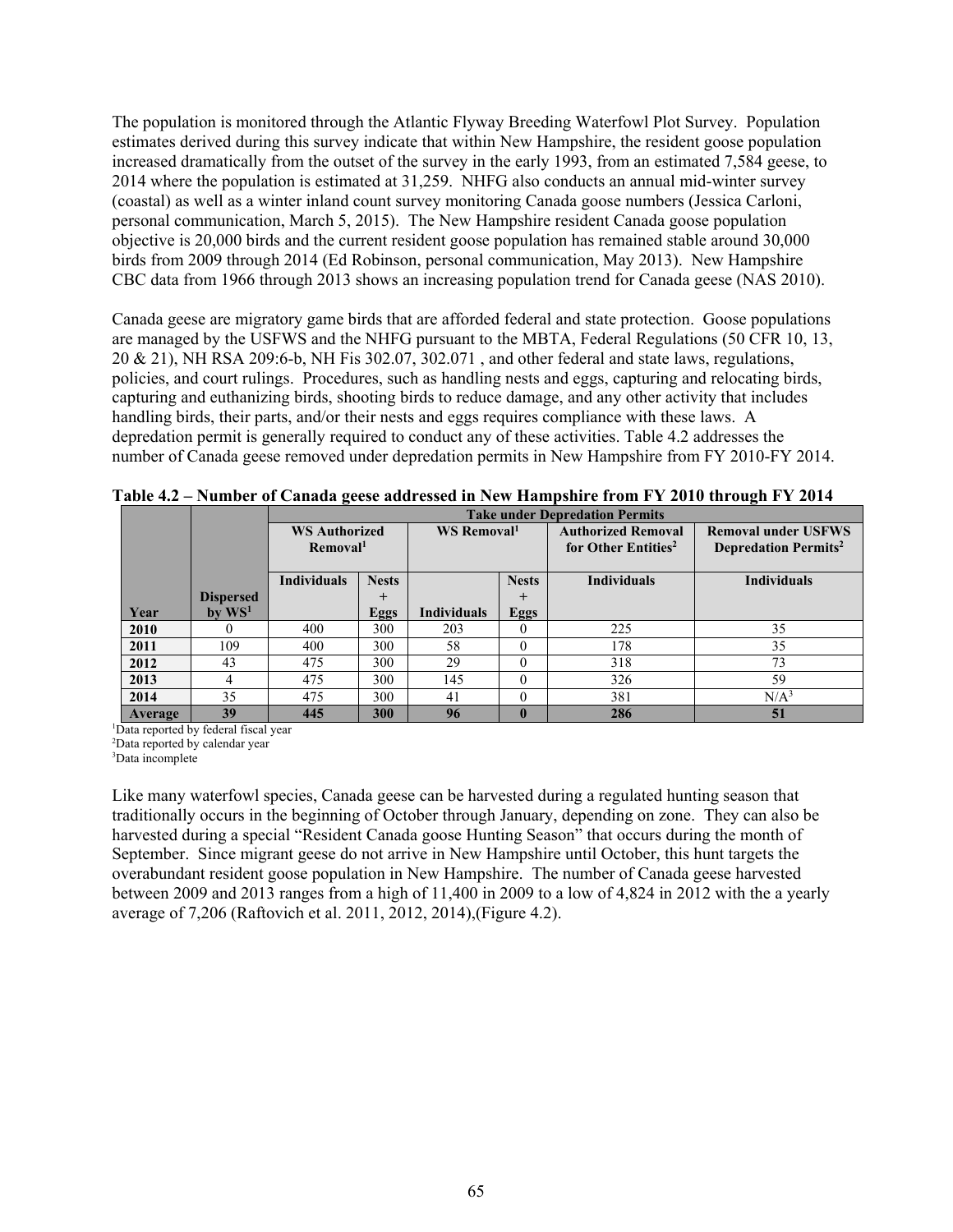

 **Figure 4.2 – Canada geese harvested annually in New Hampshire, 2009-2013** 

## *Direct, Indirect, and Cumulative Effects:*

WS' proposed removal level will have no adverse direct or indirect effects on the resident Canada geese populations. WS does not typically remove geese during the migratory period; however, occasionally minimal numbers of geese are removed during this period at airports for the protection of human safety.

Canada goose nests are authorized to be destroyed (which may involve treatment of eggs by oiling, puncturing, or addling to inhibit reproduction) by the USFWS through depredation permits issued to WS. Nest destruction methods (i.e., treatment of eggs in the nest) are considered non-lethal when conducted before the development of an embryo. As with the lethal removal of geese, the destruction of nests must be authorized by the USFWS. Therefore, the number of geese lethally removed and the number of nests destroyed by WS annually would occur at levels permitted by the USFWS pursuant to the MBTA.

Additionally, the potential authorized removal from all non-WS entities combined with WS proposed removal and the annual harvest is not expected to create significant cumulative impacts to Canada goose populations. The removal of Canada geese by WS would only occur at levels authorized by the USFWS, which ensures WS' removal and removal by all entities, including hunter harvest, would be considered to achieve the desired population management levels of Canada geese in New Hampshire. Provided that the goose population allows for an annual harvest, WS' removal could be considered of low magnitude when compared to the number of geese observed in New Hampshire annually and therefore will not hinder the ability of those interested persons to harvest geese during the hunting season.

### *Double-Crested Cormorant Biology and Population Impacts*

| BCR 14 and 30 regional breeding population: $173,074$ <sup>1</sup> | WS proposed take: $500 + 250$ nest (and eggs)           |
|--------------------------------------------------------------------|---------------------------------------------------------|
| BBS Atlantic Northern Forest, 1966-2013: 3.82%                     | BBS NH, 1966-2013: 1.88%                                |
| BBS Atlantic Northern Forest, 2003-2013: 6.90%                     | BBS NH, 2003-2013: 2.06%                                |
| BBS New England/Mid Atlantic Coast, 1966-2013: 11.43%              | WS removal as % of regional population: 0.3%            |
| BBS New England/Mid Atlantic Coast, 1966-2013: 19.66%              | Cumulative removal as $\%$ of regional population: 0.3% |
| <sup>1</sup> MANEM Waterbird Conservation Plan                     |                                                         |

Cormorants are most commonly found in New Hampshire during the spring, summer, and fall months when the breeding and migrating populations are present, with peak migration numbers occurring in April and October (Wires et al. 2001, USFWS 2003). Breeding populations of cormorants occur along the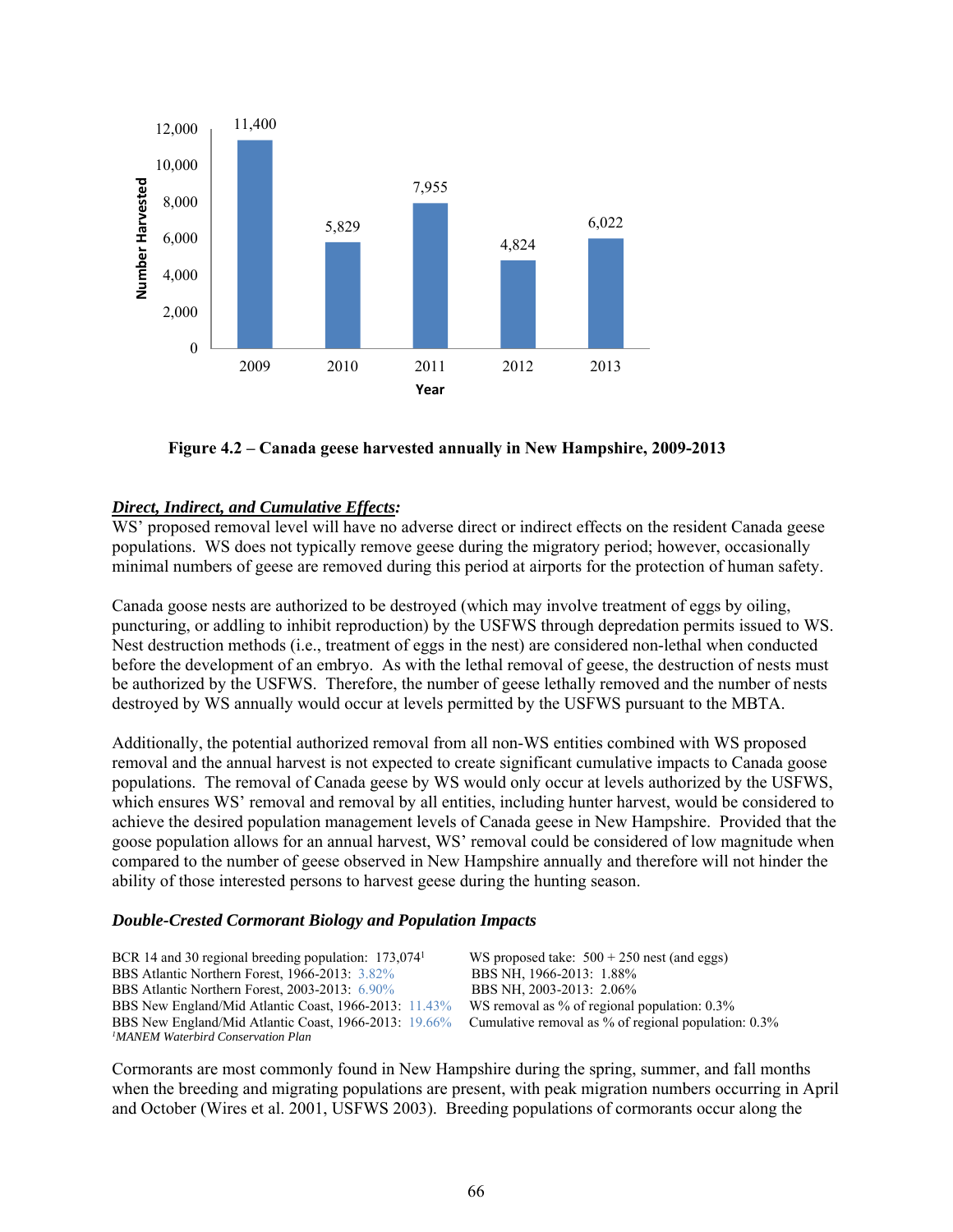coast with breeding habitat that includes lakes, rivers, swamps, and seacoasts where nesting can occur on the ground, in trees, and on coastal cliffs (MANEM Waterbird Management Plan 2006).

The double-crested cormorant is one of six species of cormorants breeding in North America and has the widest range (Hatch 1995). Double-crested cormorants range throughout North America, from the Atlantic coast to the Pacific coast (USFWS 2003). During the last 20 years, the cormorant population has expanded to an estimated 372,000 nesting pairs; with the population (breeding and non-breeding birds) in the United States estimated to be greater than one million birds (Tyson et al. 1999). The USFWS estimated the continental population at approximately two million cormorants during the development of the cormorant management FEIS (USFWS 2003). Tyson et al. (1999) found that the cormorant population increased about 2.6% annually during the early 1990s. The greatest increase was in the Interior region which was the result of a 22% annual increase in the number of cormorants in Ontario and those states in the United States bordering the Great Lakes (Tyson et al. 1999). From the early 1970s to the early 1990s, the Atlantic population of cormorants increased from about 25,000 pairs to 96,000 pairs (Hatch 1995). While the number of cormorants in this region declined by 6.5% overall in the early to mid-1990s, some populations were still increasing during this period (Tyson et al. 1999). The number of breeding pairs of cormorants in the Atlantic and Interior population was estimated at over 85,510 and 256,212 nesting pairs, respectively (Tyson et al. 1999).

Double-crested cormorants are protected under the MBTA. However, take can occur pursuant to the MBTA through depredation permits issued by the USFWS. New Hampshire is not included in the public resource depredation order nor the depredation order for aquaculture facilities (50 CFR 21.48 and 50 CFR 21.47). Take of double-crested cormorants in New Hampshire occurs under permits issued to WS or under permits issued to other entities. The USFWS-authorized take of double-crested cormorants in New Hampshire issued to all entities is shown in Table 4.3. Double-crested cormorant nests can also be destroyed as part of USFWS issued depredation permits to prevent and alleviate damage. The number of permits for nest destruction and the reported take are also shown in Table 4.3. The highest authorized removal for non-WS entities (35birds) in addition to the WS proposed removal was used to assess the cumulative removal.

|         |                      |                      | <b>Take under Depredation Permits</b> |                         |             |                                 |                                              |  |  |  |
|---------|----------------------|----------------------|---------------------------------------|-------------------------|-------------|---------------------------------|----------------------------------------------|--|--|--|
|         |                      | <b>WS Authorized</b> |                                       | WS Removal <sup>1</sup> |             | <b>Authorized Removal</b>       | <b>Removal by Other Entities<sup>2</sup></b> |  |  |  |
|         |                      | Removal <sup>1</sup> |                                       |                         |             | for Other Entities <sup>2</sup> |                                              |  |  |  |
|         |                      |                      |                                       |                         |             |                                 |                                              |  |  |  |
|         |                      | <b>Individuals</b>   | <b>Nests</b>                          | <b>Nests</b>            |             | <b>Individuals</b>              | <b>Individuals</b>                           |  |  |  |
|         | <b>Dispersed</b>     |                      | $\pm$                                 |                         | $\pm$       |                                 |                                              |  |  |  |
| Year    | $bv$ WS <sup>1</sup> |                      | <b>Eggs</b>                           | <b>Individuals</b>      | <b>Eggs</b> |                                 |                                              |  |  |  |
| 2010    |                      | 200                  | 100                                   |                         | 0           | 5                               |                                              |  |  |  |
| 2011    | 41                   | 200                  | 100                                   | $\Omega$                | $\theta$    | 10                              |                                              |  |  |  |
| 2012    |                      | 200                  | 100                                   | $\Omega$                | $\Omega$    | 35                              |                                              |  |  |  |
| 2013    |                      | 200                  | 100                                   | $\Omega$                | $\theta$    | 35                              |                                              |  |  |  |
| 2014    |                      | 200                  | 100                                   | $\Omega$                | $\Omega$    | ۱5                              | N/A <sup>3</sup>                             |  |  |  |
| Average |                      | 200                  | 100                                   |                         |             | 22                              |                                              |  |  |  |

**Table 4.3 – Number of double-crested cormorants addressed in New Hampshire from FY 2010 to FY 2014**

1 Data reported by federal fiscal year

2 Data reported by calendar year

3 Data incomplete

#### *Direct, Indirect, and Cumulative Effects:*

Although only limited cormorant damage management activities have been conducted in New Hampshire, WS anticipates the number of requests for assistance to manage damage caused by cormorants will increase based on the increasing number of cormorants observed within the state. If an increase in the number of requests for assistance occurs, under the proposed action, the number of cormorants lethally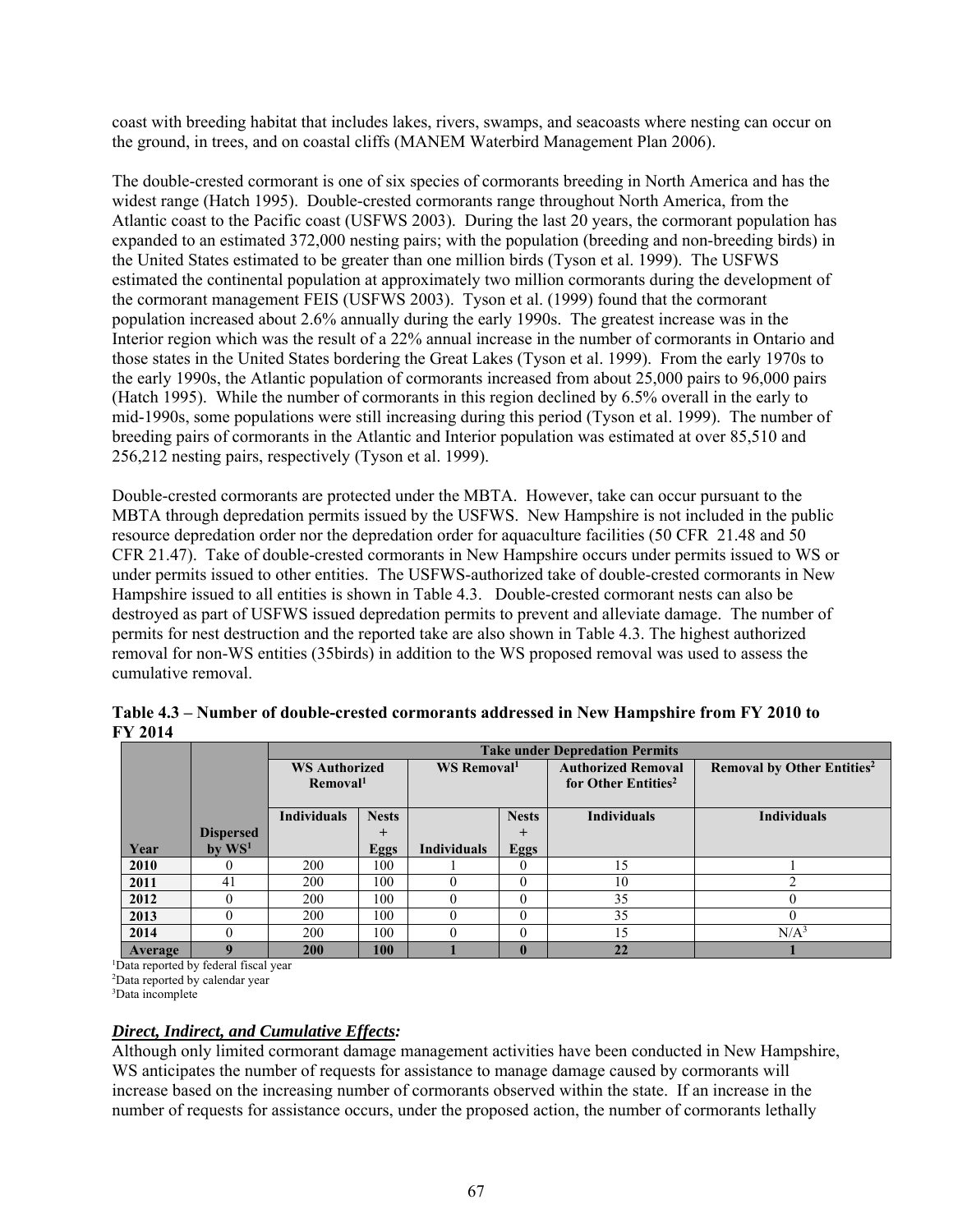taken annually by WS would also likely increase to address those requests for assistance. Based on increasing trends in the number of cormorants observed during the development of this EA and increasing requests for assistance, WS anticipates that up to 500 cormorants and 250 cormorant nests (with eggs) could be lethally taken by WS annually to alleviate damage under depredation permits.

The double-crested cormorant management FEIS developed by the USFWS predicted the number of double-crested cormorants taken by authorized entities under the selected alternative would increase (USFWS 2003). The FEIS developed by the USFWS authorizes the lethal take of up to 8.0% of the continental double-crested cormorant population or 159,636 birds annually (USFWS 2003). The USFWS determined in the FEIS analysis that this level of take would have no significant impact on regional or continental populations of cormorants (USFWS 2003, USFWS 2009*a*). This analysis and determination included not only cormorants taken under PRDO and AQDO but also depredation permits (USFWS 2003, USFWS 2009*a*). Additionally, nest destruction is anticipated to have minimal effects on regional or continental cormorant populations (USFWS 2003, USFWS 2009*a*).

Based on the best scientific data, WS proposed removal level will have no adverse direct effects doublecrested cormorant populations as combined WS take and other entities take would still be below the take level analyzed in the cormorant management FEIS. Additionally, the potential authorized removal from all non-WS entities combined with WS proposed removal is not expected to create adverse cumulative impacts. The permitting of the removal by the USFWS pursuant to the MBTA ensures removal by WS and by other entities occurs within allowable removal levels to achieve the desired population objectives for double-crested cormorants.

The removal and destruction of nests should have little adverse impact on the population. Although this method may reduce the fecundity of individual birds, nest destruction has no long term effect. The destruction of up to 250 double-crested cormorant nests annually by WS would occur in localized areas where nesting takes place and would not reach a level where adverse effects on cormorant populations would occur. As with the lethal take of adults, the take of nests must be authorized by the USFWS. Therefore, the number of nests taken by WS annually would occur at the discretion of the USFWS.

### *European Starling Biology and Population Impacts*

NH population estimate: 90,000 WS proposed removal: 20,000 and 200 nests (and eggs) BBS Atlantic Northern Forest, 1966-2013: -2.72% BBS NH, 1966-2013: -4.42% BBS Atlantic Northern Forest, 2003-2013: -2.50% BBS NH, 2003-2013: -5.36% BBS New England/Mid Atlantic Coast, 1966-2013: -2.68% WS removal as % of state population: 22% BBS New England/Mid Atlantic Coast, 2003-2013: -2.14%

The European starling is an Old World passerine species introduced in the eastern U.S. in the late 1800's. Starlings are considered an agricultural pest throughout North America. Additionally, they form large winter roosts in urban and suburban areas causing conflicts with society. The starling is found in virtually all New Hampshire habitats. Starlings nest in cavities and will readily evict most native cavity-nesting species. In the absence of natural cavities, they will nest in almost any enclosed area such as a street light, a mail box, or an attic (Brauning 1992).

European starlings are considered a non-native species in New Hampshire and are afforded no protection under the MBTA. Therefore, no depredation permits, from either the USFWS or the NHFG, are needed for the take of starlings. The number of starlings lethally removed to alleviate damage or threats in New Hampshire is unknown since the reporting of starling take is not required. The number of starlings dispersed and lethally removed by WS from FY 2010 through FY 2014 can be seen in Table 4.4. Executive Order 13112 states that each federal agency whose actions may affect the status of invasive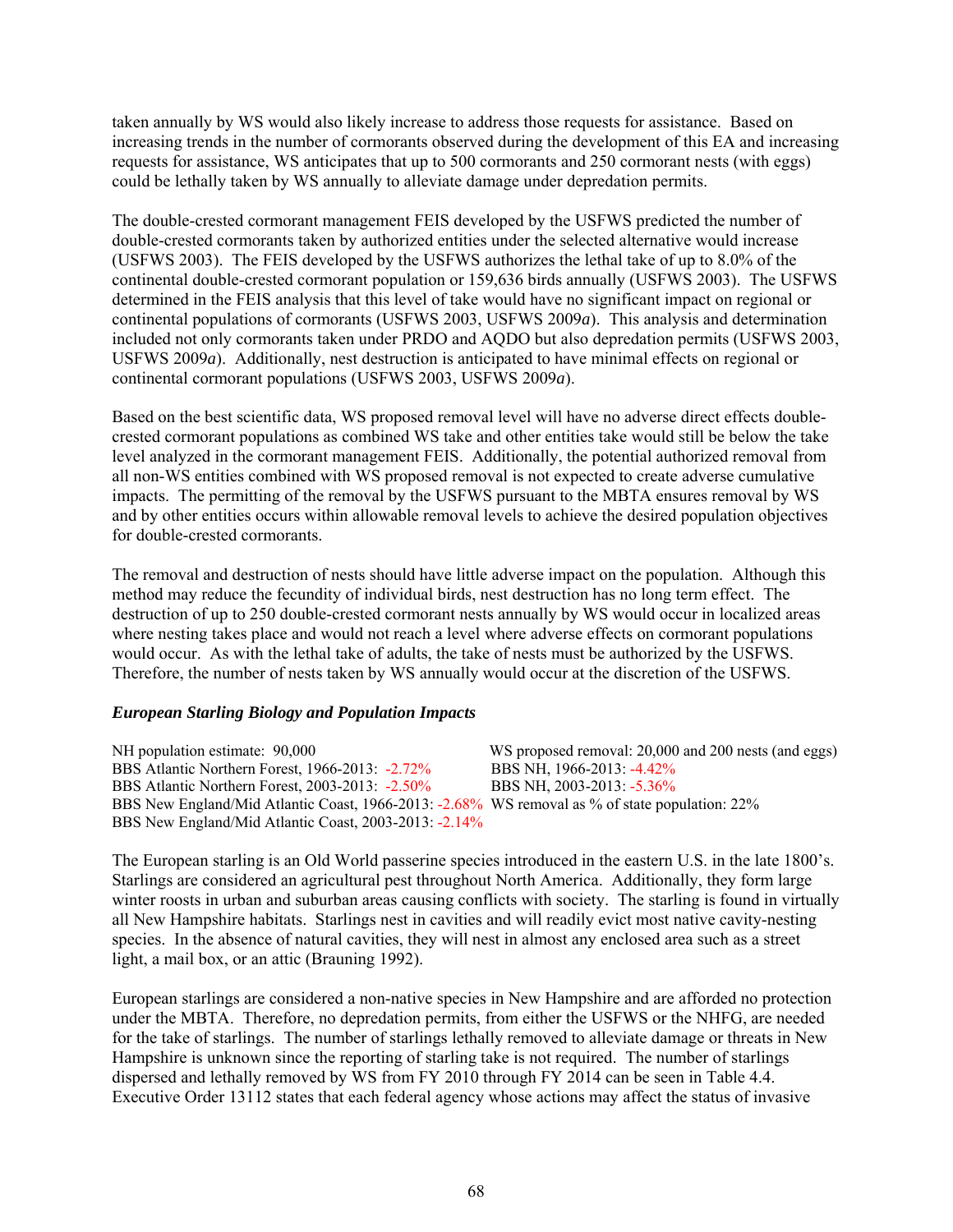species shall, to the extent practicable and permitted by law; 1) reduce invasion of exotic species and associated damages, 2) monitor invasive species populations, provide for restoration of native species and habitats, 3) conduct research on invasive species and develop technologies to prevent introduction, and 4) provide for environmentally sound control and promote public education on invasive species.

| Year    | Dispersed by WS <sup>1</sup> | WS' Take <sup>1</sup> |
|---------|------------------------------|-----------------------|
| 2010    | 373                          | 806                   |
| 2011    | 750                          |                       |
| 2012    | 100                          |                       |
| 2013    |                              |                       |
| 2014    | 100                          |                       |
| Average | 265                          | 162                   |

**Table 4.4 – Number of European starling addressed by WS from FY 2010 through FY 2014** 

<sup>1</sup>Data reported by federal fiscal year

## *Direct, Indirect, and Cumulative Effects:*

Based on the best scientific data, WS' proposed removal level will have no adverse direct or indirect effects on European starling populations. While non-WS removal is unknown, starling populations have remained relatively stable and have historically expanded their range throughout North America. Additionally, starling populations have remained abundant enough that the USFWS has maintained the Federal Blackbird Depredation Order. Therefore, WS does not anticipate any significant cumulative impacts to starling populations.

# *Feral Waterfowl Biology and Population Impacts*

Domestic waterfowl refers to captive-reared, domestic, of some domestic genetic stock, or domesticated breeds of ducks, geese, and swans. Examples of domestic waterfowl include, but are not limited to, Muscovy ducks, Pekin ducks, Rouen ducks, Cayuga ducks, Swedish ducks, Chinese geese, Toulouse geese, Khaki Campbell ducks, Embden geese, and pilgrim geese. Feral ducks may include a combination of mallards, Muscovy ducks, and mallard-Muscovy hybrids. All domestic ducks, except for Muscovy ducks, were derived from the mallard (Drilling et al. 2002).

Many waterfowl of domestic or semi-wild genetic backgrounds have been released by humans into rural and urban environments, including numerous species of ducks, geese, and swans. Selective breeding has resulted in the development of numerous domestic varieties of the mallard duck that no longer exhibit the external characteristics or coloration of their wild mallard ancestors.

Domestic waterfowl have been purchased and released by property owners for their aesthetic value, but those released waterfowl may not always remain at the release sites; thereby, becoming feral. Feral waterfowl are defined as a domestic species of waterfowl that cannot be linked to a specific ownership. Examples of areas where domestic waterfowl have been released are business parks, universities, wildlife management areas, parks, military bases, residential communities, and housing developments. Many times, those birds are released with no regard or understanding of the consequences or problems they can cause to the environment or the local community.

Federal law does not protect domestic varieties of waterfowl (see 50 CFR 21), nor are domestic waterfowl specifically protected by state law in New Hampshire. Domestic waterfowl may at times cross breed with migratory waterfowl species, creating a hybrid cross breed (e.g., mallard X domestic duck, Canada goose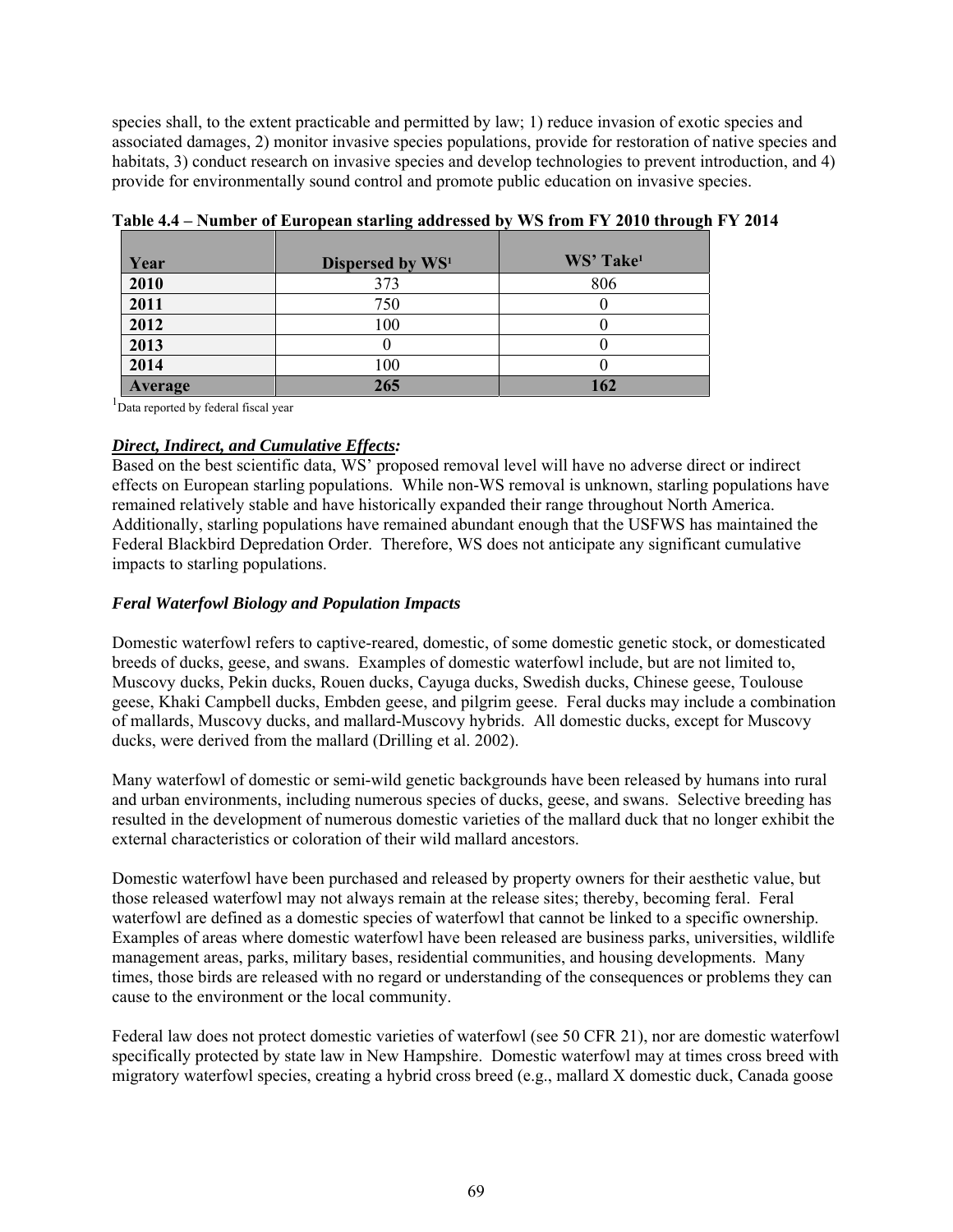X domestic goose). Those types of hybrid waterfowl species would be removed in accordance with definitions and regulations provided in 50 CFR 10 and 50 CFR 21.

Domestic ducks, geese, and swans are non-indigenous species considered by many wildlife biologists and ornithologists to be an undesirable component of native ecosystems in North America. Any reduction in the number of these domestic waterfowl species could be considered as benefiting other native bird species since they compete with native wildlife for resources. Domestic and feral waterfowl are almost always found near water, such as ponds, lakes, retaining pools, and waterways. Domestic and feral waterfowl generally reside in the same area year-round with little to no migration occurring. Currently, population estimates do not exist for domestic and feral waterfowl in New Hampshire.

New Hampshire has no identified population of Muscovy ducks in the state. The USFWS has recently changed the regulations governing Muscovy ducks. Because Muscovy ducks occur naturally in southern Texas, this species has been added to the list of migratory birds afforded protection under the MBTA. However, it has been introduced and is not native in other parts of the United States. If discovered in New Hampshire, the Muscovy duck would not be considered native. The USFWS now prohibits sale, transfer, or propagation of Muscovy ducks for hunting and any other purpose other than food production, and allows their removal in locations in which the species does not occur naturally in United States, including New Hampshire. The USFWS has revised 50 CFR 21.14 (permit exceptions for captive-bred migratory waterfowl other than mallard ducks) and 50 CFR 21.25 (waterfowl sale and disposal permits), and has added 50 CFR 21.54, which is an order to allow control of Muscovy ducks, their nests, and eggs.

The number of feral waterfowl lethally removed by non-WS entities to alleviate damage or threats in New Hampshire is unknown since the reporting of feral waterfowl removal is not required. Although no specific hunting season has been designated specifically for feral waterfowl, some domestic or feral waterfowl are harvested during the annual hunting season for free-ranging waterfowl.

#### *Direct, Indirect, and Cumulative Effects:*

In anticipation of requests for assistance and additional efforts, WS could lethally remove up to 200 feral ducks or feral geese and up to 100 feral waterfowl nests (and eggs) could be destroyed annually under the proposed action. Additionally, WS could lethally remove up to 100 Muscovy ducks and up to 50 Muscovy duck nests (and eggs) could be destroyed annually under the proposed action. Although the number of feral waterfowl inhabiting New Hampshire is currently unknown, based on the limited removal proposed and the likely benefit to the natural environment that could occur, WS proposed removal level will have no adverse direct or indirect effects on feral waterfowl populations, including Muscovy ducks. Additionally, WS proposed removal combined with potential removal by non-WS entities, including hunter harvest, is not expected to create adverse cumulative impacts on feral waterfowl populations.

#### *Great Blue Heron Biology and Population Impacts*

BCR 14 and 30 regional breeding population:  $84,464$ <sup>1</sup> WS proposed take:  $50 + 25$  nests (and eggs) BBS Atlantic Northern Forest, 1966-2013: -0.42% BBS NH, 1966-2013: 0.31% BBS Atlantic Northern Forest, 1966-2013: -0.42% BBS NH, 1966-2013: 0.31%<br>BBS Atlantic Northern Forest, 2003-2013: 0.60% BBS NH, 2003-2013: 0.58% BBS Atlantic Northern Forest, 2003-2013: 0.60% BBS New England/Mid Atlantic Coast, 1966-2013: 2.79% WS removal as % of regional population: 0.06% BBS New England/Mid Atlantic Coast, 1966-2013: 3.48% Cumulative removal as % of regional population: Cumulative removal as % of regional population: 0.2% *1 MANEM Waterbird Conservation Plan* 

Great blue herons are a common widespread wading bird that can be found throughout most of North America and can be found year-round in most of the United States, including New Hampshire (Venessland et al. 2011). Great blue herons are most often located in freshwater and brackish marshes, lakes, rivers, and lagoons (MANEM Waterbird Conservation Plan 2006).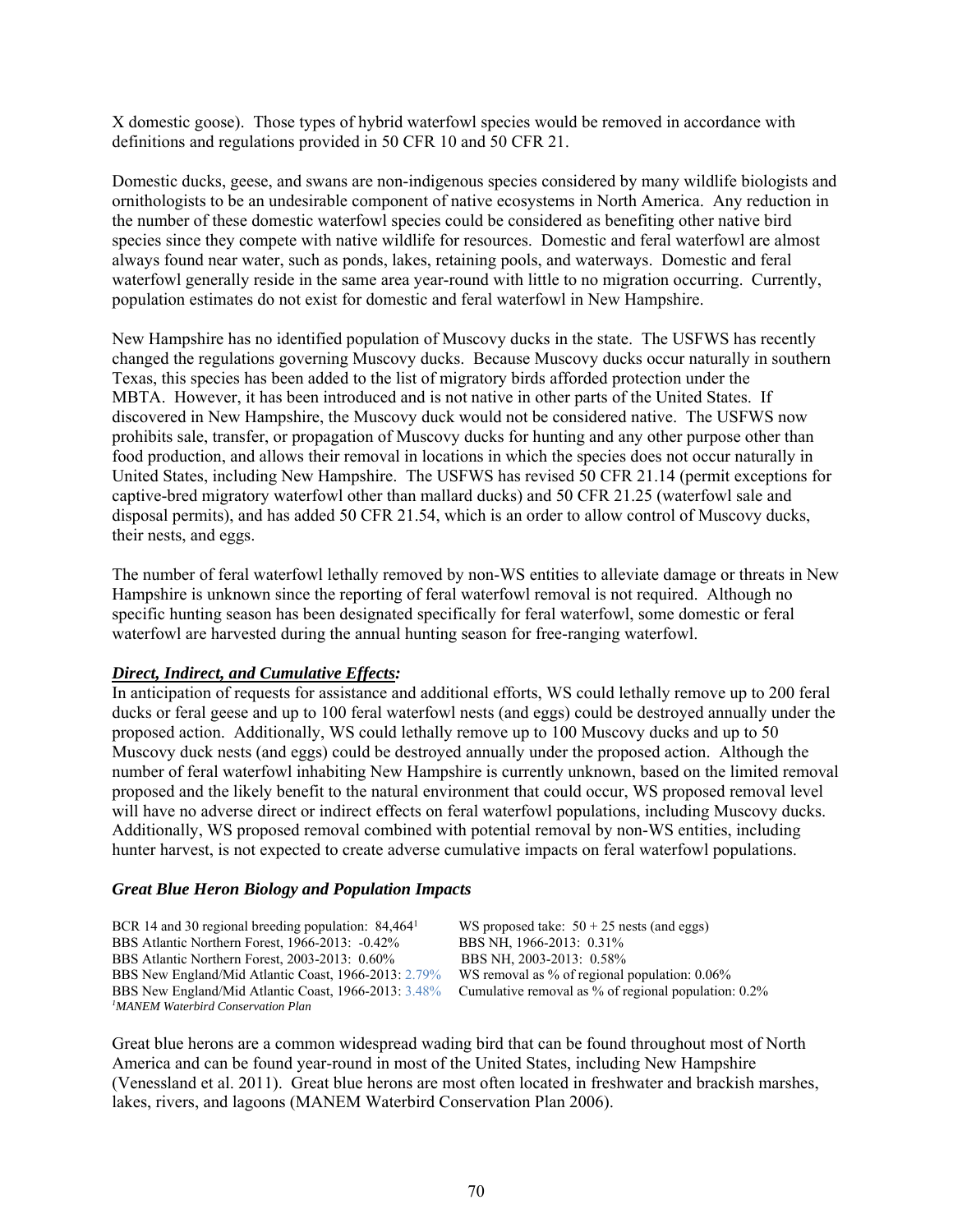In 2006, the breeding population of great blue herons was estimated at 42,232 breeding pairs or 84,464 adult herons in the northeastern United States (MANEM Waterbird Conservation Plan 2006). The overall population objective for herons in the northeastern United States is to maintain current population levels (MANEM Waterbird Conservation Plan 2006). In BCR 14, the breeding population of great blue herons was estimated at 11,662 breeding pairs in 2006 with the breeding population trend in the MANEM showing a "*large increase*" (MANEM Waterbird Conservation Plan 2006). In BCR 14 and BCR 30, which likely represents the herons that would be present in New Hampshire, the MANEM Waterbird Conservation Plan (2006) assigned the great blue heron population a conservation status category of "*lowest concern.*"

The USFWS has also issues depredation permits to WS as well as other entities in New Hampshire for the take of herons to alleviate damage or threats of damage. Table 4.5 shows herons were that were lethally taken by WS and other entities to alleviate damage from 2010 through 2014. On average, 74 herons have been lethally taken under depredation permits to alleviate damage or threats from 2010 through 2014. The highest level of take occurred in 2011 when 92 herons were lethally removed pursuant to depredation permits issued by the USFWS. The highest authorized removal for non-WS entities (115 birds) in addition to the WS proposed removal was used to assess the cumulative removal.

|         |                  | $- - - - -$                                  |              |                         |             | <b>Take under Depredation Permits</b>                        |                                                  |
|---------|------------------|----------------------------------------------|--------------|-------------------------|-------------|--------------------------------------------------------------|--------------------------------------------------|
|         |                  | <b>WS Authorized</b><br>Removal <sup>1</sup> |              | WS Removal <sup>1</sup> |             | <b>Authorized Removal</b><br>for Other Entities <sup>2</sup> | <b>Removal by Other</b><br>Entities <sup>2</sup> |
|         |                  | <b>Individuals</b>                           | <b>Nests</b> | <b>Nests</b>            |             | <b>Individuals</b>                                           | <b>Individuals</b>                               |
|         | <b>Dispersed</b> |                                              | $\pm$        |                         | $\pm$       |                                                              |                                                  |
| Year    | by $WS1$         |                                              | <b>Eggs</b>  | <b>Individuals</b>      | <b>Eggs</b> |                                                              |                                                  |
| 2010    |                  | 10                                           | 10           |                         |             | 112                                                          | 82                                               |
| 2011    |                  | 10                                           | 10           |                         | $\theta$    | 102                                                          | 92                                               |
| 2012    |                  | 10                                           | 10           |                         | 0           | 114                                                          | 64                                               |
| 2013    |                  | 10                                           | 10           |                         | $\Omega$    | 114                                                          | 58                                               |
| 2014    |                  | 10                                           | 10           |                         | $\Omega$    | 115                                                          | N/A <sup>3</sup>                                 |
| Average |                  | 10                                           | 10           |                         |             | 112                                                          | 74                                               |

| Table 4.5 – Number of great blue herons addressed in New Hampshire from FY 2008 to FY 2013 |  |  |  |
|--------------------------------------------------------------------------------------------|--|--|--|
|                                                                                            |  |  |  |
|                                                                                            |  |  |  |
|                                                                                            |  |  |  |

1 Data reported by federal fiscal year

2 Data reported by calendar year

3 Data incomplete

### *Direct, Indirect, and Cumulative Effects:*

To address requests for assistance to manage damage associated with great blue herons in the future, up to 50 herons and 25 nests (and eggs) could be lethally taken annually by WS to alleviate damage and threats of damage. The increased level of take analyzed when compared to the take occurring by WS previously would be in anticipation of requests to address threats of aircraft strikes at airports and military installations; as well as to reduce damage to natural resources, such as nest site competition between herons and other colonial nesting waterbirds, and at aquaculture facilities.

The number of great blue herons present in New Hampshire at any given time likely fluctuates throughout the year. Based on the best scientific data and given the increasing population trends observed for herons in the region, the limited take proposed by WS when compared to the estimated breeding population would not adversely effect great-blue heron populations. The permitting of take by the USFWS ensures the cumulative take of herons in the northeastern United States, including the take proposed by WS in New Hampshire under this assessment, would not reach a magnitude where undesired adverse effects would occur. The take of herons by WS would occur within allowed levels of take permitted by the USFWS.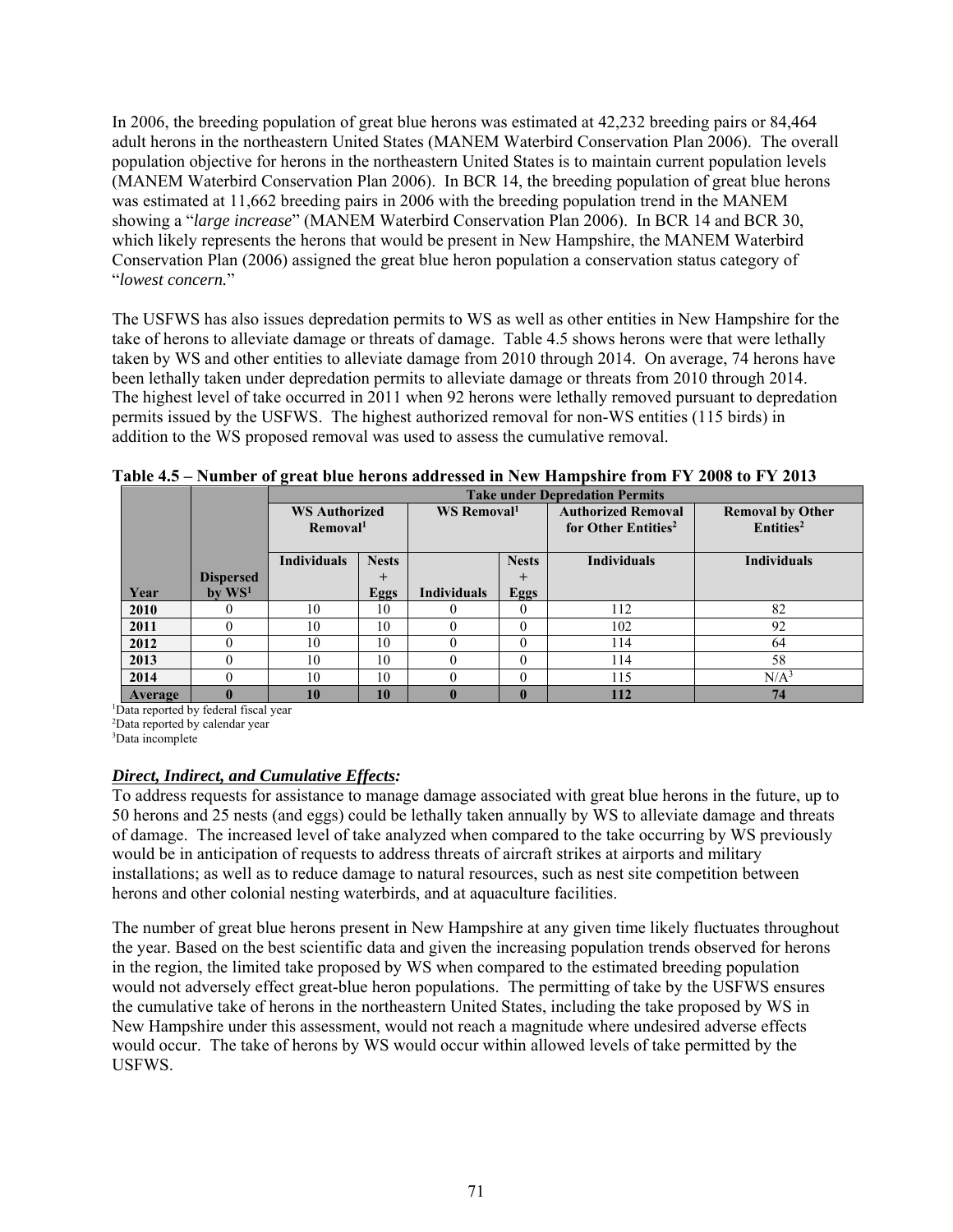#### *Gull Population Impact Analysis*

Biological assessments for identifying the potential impact of harvest and/or removal programs on bird populations have a long history of application in the United States. Population modeling and extensive monitoring programs form the basis of an adaptive decision-making process used each year for setting migratory game bird harvest regulations, while ensuring that levels of take are sustainable. Increasing human-wildlife conflicts caused by migratory bird species (both game and nongame), and their potential impacts on sensitive species and their habitats, has resulted in greater use of analytical tools to evaluate the effects of authorized take to achieve population objectives (Runge et al. 2009). One such tool is referred to as the Potential Biological Removal (PBR) model (Wade 1998, Runge et al. 2004).

The USFWS recently completed PBR models for ring-billed gulls, herring gulls, great black-backed gulls, and laughing gulls that nest in BCR 14 and BCR 30. The majority of New Hampshire lies within BCR 14. BCR 14 and BCR 30 cover most of the coastal and inland areas of the upper northeastern United States. Since population estimates and trends for gulls in New Hampshire are limited, the PBR models developed by the USFWS for BCR 14 and BCR 30 will be used to analyze potential population impacts under the proposed action alternative.

Allowable harvest models for bird species have had a long history of use in the United States, primarily with waterfowl species, to determine allowable harvest during annual hunting seasons. Although no hunting season exists for gulls, the take of gulls under depredation permits issued by the USFWS can occur in New Hampshire. The USFWS recently prepared PBR models using population parameters for each gull species to estimate the allowable take level for gulls in BCR 14 and BCR 30. Population parameter estimates were taken from available literature for each gull species, or in cases where estimates were not available, surrogate estimates from closely-related species were used (Seamans et al. 2007). Because there was uncertainty associated with demographic parameter estimates, allowable take levels were calculated using a simulation approach to estimate a range of  $R_{\text{max}}$  values with parameter estimates randomly drawn from normal distributions based on reported standard errors (see Table 4.6; Seamans et al. 2007).

To use the PBR method to determine levels of allowable take, or cumulative impacts over a large geographic area, the information required includes a minimum estimate of the population size using science-based monitoring programs (e.g., BBS, CBC, coordinated colony surveys) and the intrinsic rate of population growth. The formula for PBR is:

### $PBR = \frac{1}{2} R_{\text{max}} N_{\text{min}} F_R$

where  $R_{\text{max}}$  is the maximum population growth rate at low densities and in the absence of removal,  $N_{\text{min}}$  is the minimum population size, and  $F_R$  is a recovery factor ranging from 0.1 to 2.0 (Runge et al. 2004). The recovery factor is a qualitative assessment that is typically set at low levels for endangered ( $F_R = 0.1$ ) or threatened species ( $F_R = 0.5$ ; Taylor et al. 2000), or if the status of the population is poorly known (Runge et al. 2004). However, using a recovery factor above 1.0 has been discussed for species in which the management objective is to hold the population at a smaller fraction of its carrying capacity (Runge et al. 2009).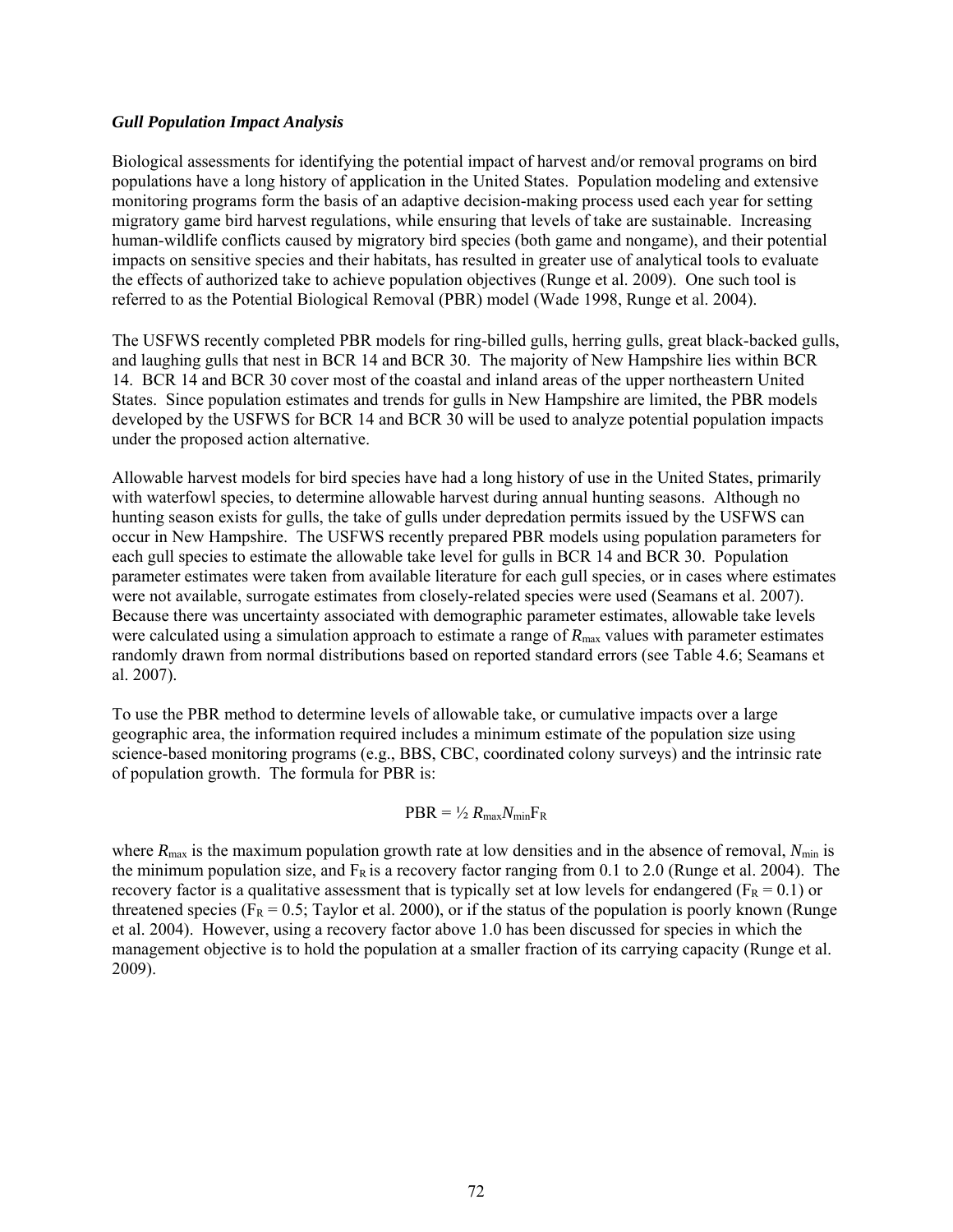| Biological Removal of gulls in BCR 14 and BCR 30 (Seamans et al. 2007).                                                                                 |                |                                                   |              |                 |              |                  |              |                                         |       |
|---------------------------------------------------------------------------------------------------------------------------------------------------------|----------------|---------------------------------------------------|--------------|-----------------|--------------|------------------|--------------|-----------------------------------------|-------|
|                                                                                                                                                         |                | <b>Great black-</b><br>backed $gull1$             |              | Herring $gull2$ |              | Laughing $gull3$ |              | <b>Ring-billed</b><br>gull <sup>4</sup> |       |
| Parameter                                                                                                                                               | Age class      | $(\theta)$                                        | $SE(\theta)$ | $(\theta)$      | $SE(\theta)$ | $(\theta)$       | $SE(\theta)$ | $(\theta)$                              | SE(0) |
|                                                                                                                                                         | Adult          | 0.87                                              | 0.03         | 0.87            | 0.03         | 0.87             | 0.03         | 0.87                                    | 0.03  |
| $l\alpha$                                                                                                                                               | Adult          | 0.42                                              |              | 0.42            |              | 0.56             |              | 0.56                                    |       |
|                                                                                                                                                         | Hatch<br>Year  | 0.729                                             | 0.035        | 0.729           | 0.035        | 0.729            | 0.035        | 0.729                                   | 0.035 |
|                                                                                                                                                         | Second<br>Year | 0.886                                             | 0.024        | 0.886           | 0.024        | 0.886            | 0.024        | 0.886                                   | 0.024 |
| b                                                                                                                                                       |                | 0.784                                             | 0.018        | 0.752           | 0.022        | 0.752            | 0.022        | 0.752                                   | 0.022 |
| $\alpha$                                                                                                                                                |                |                                                   | 5            | 5               |              |                  | 3            | 3                                       |       |
| $\omega$                                                                                                                                                |                |                                                   | 19           | 20              |              | 19               |              | 19                                      |       |
| $N_{min}$                                                                                                                                               |                |                                                   | 250,000      | 390,000         |              | 270,000          |              | 54,000                                  |       |
| $R_{\text{max}}$                                                                                                                                        |                | 0.027<br>0.086<br>0.036<br>0.09<br>0.027<br>0.113 |              |                 |              |                  | 0.113        | 0.036                                   |       |
| $^{1}$ Good 1998<br><sup>2</sup> Pierotti and Good 1994<br><sup>3</sup> Burger 1996, Dinsmore and Schreiber 1974<br>$4$ Ryder 1993, Seamans et al. 2007 |                |                                                   |              |                 |              |                  |              |                                         |       |

**Table 4.6 - Demographic parameter estimates (θ) used for estimating** *R***max and Potential** 

To estimate *R*max for gulls, the Slade formula (Slade et al. 1998) was used:

$$
1 = p\lambda^{-1} + 1_{\alpha} b\lambda^{-\alpha} - l_{\alpha}bp^{(\omega-\alpha+1)}\lambda^{-(\omega+1)}
$$

where *p* is adult annual survival rate, *l*α is the survival rate from birth to age at first reproduction, *b* is the number of female offspring per female of reproductive age per year,  $\alpha$  is the age at first reproduction,  $\omega$  is the age at last reproduction, and  $\lambda$  is the intrinsic rate of population change. After solving the above equation for  $\lambda$ ,  $R_{\text{max}}$  was estimated as  $\ln(\lambda)$ .

Population estimates  $(N_{min})$  for each species were based on the number of gulls at known breeding colonies in BCR 14 and BCR 30 during the mid-1990s (MANEM Regional Waterbird Plan 2006), and adjusted using a conservative estimate of 0.75 non-breeding gull per breeder to estimate the total population (Seamans et al. 2007). Allowable take levels  $(\pm 95\% \text{ CI})$  for each of the four gull species addressed in this assessment under three recovery factors (0.5, 1.0, 1.5) in BCR 14 and BCR 30 are presented in Table 4.7.

**Table 4.7 - Potential Biological Removal (± 95% CI) of gulls in BCR 14 and BCR 30 under three recovery factors (Seamans et al. 2007).**

| $100001$ y Tactors (Scamans et al. 2007). |                         |                       |                       |  |  |  |  |
|-------------------------------------------|-------------------------|-----------------------|-----------------------|--|--|--|--|
| <b>Species</b>                            | $F_R = 0.5$             | $F_R = 1.0$           | $F_R = 1.5$           |  |  |  |  |
| <b>Laughing Gull</b>                      | $7,685(3,927-12,685)$   | $15,274(7,188-$       | 26,044 (10,798-       |  |  |  |  |
|                                           |                         | 23,042                | 34,818)               |  |  |  |  |
| <b>Herring Gull</b>                       | 8,360 (3,892-           | $16,725(7,788-$       | $25,048$ (11,716-     |  |  |  |  |
|                                           | 12,656)                 | 25,397)               | 37,875)               |  |  |  |  |
| <b>Great Black-backed</b>                 | $5,614$ (2,764 – 8,358) | $11,234$ (5,561–      | 16,853 (8,364–25,086) |  |  |  |  |
| Gull                                      |                         | 16,670                |                       |  |  |  |  |
| <b>Ring-billed Gull</b>                   | $1,532(713 - 2,318)$    | $3,065$ (1,455–4,634) | $4,588(2,161-6,951)$  |  |  |  |  |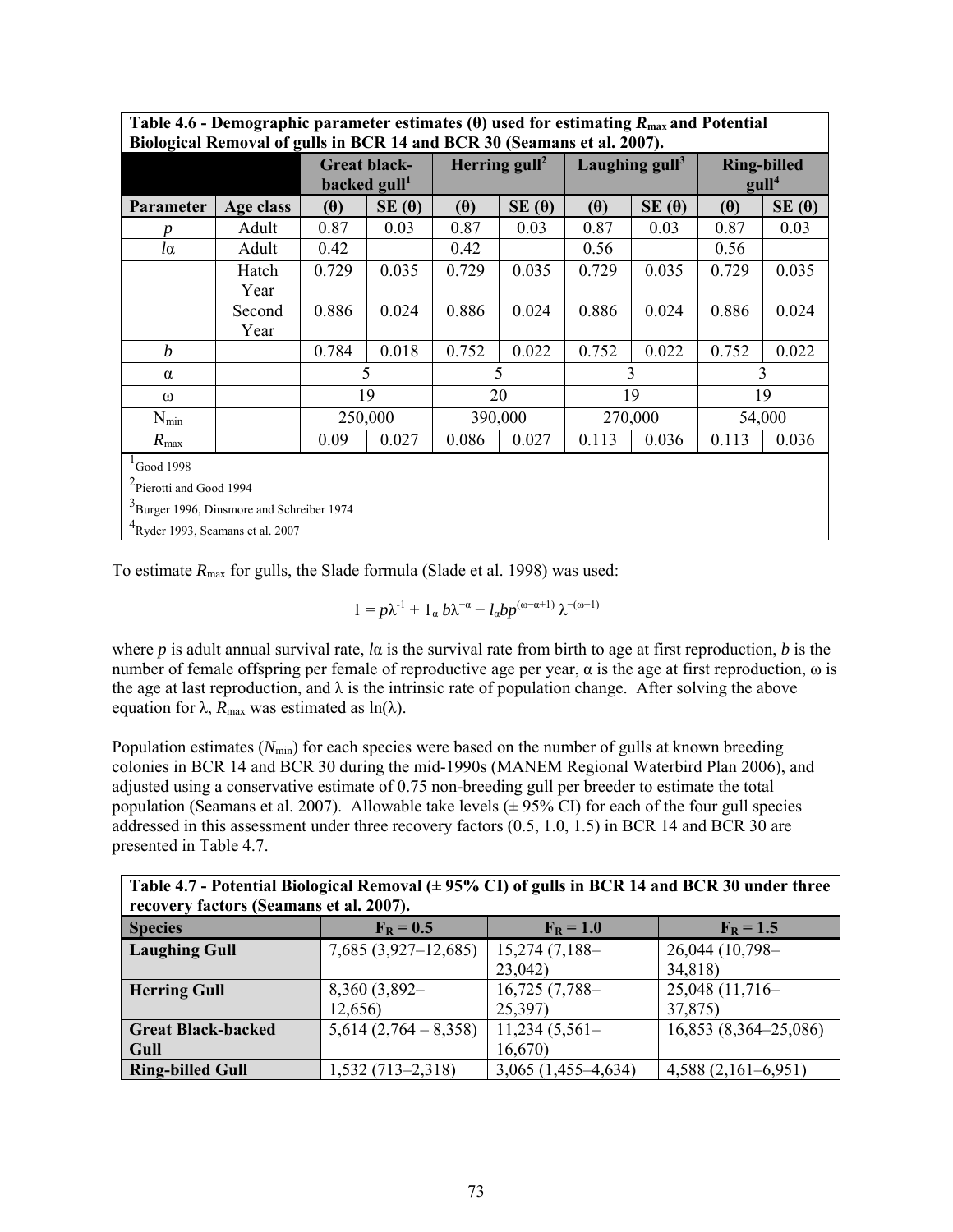The PBR models were developed by the USFWS for BCR 14 and BCR 30 to evaluate harvest levels for gulls in the northeastern United States to ensure take occurred within levels to achieve desired population objectives for those species. The four gull species addressed in this assessment are known to breed along coastal areas and inland sites that are contained within BCR 14 and BCR 30. Some concerns arise regarding the use of regional gull population estimates for assessing allowable take in BCR 14 and BCR 30 as opposed to the more specific breeding population estimates in New Hampshire. To address those concerns, the analyses for each species will include the evaluation of proposed take levels as they relate to the statewide breeding population, and how the proposed take relates to the PBR model for gulls in BCR 14 and BCR 30.

Most states in the northeastern United States conduct colonial waterbird surveys to determine breeding population trends for many colonial waterbirds, including gulls. Most state-level population estimates are provided as the number of breeding pairs of gulls surveyed. Therefore, one breeding pair equals two gulls. Gulls are migratory bird species and the breeding population of gulls estimated at the state-level is only representative of the number of gulls present in a state during a short period of time (i.e., during the breeding season). The breeding colony surveys do not account for migratory gulls present during the winter, nor do they account for the population of non-breeding gulls (i.e., sub-adults and non-breeding adults) present during the breeding season. Therefore, to better account for the mobility of gulls and the fact that gulls present in the northeastern United States are likely gulls that nest and migrate throughout BCR 14 and BCR 30, the USFWS developed models based on the geographical scope of the nesting populations of gulls. In addition, PBR models developed by the USFWS are based on breeding and nonbreeding gulls, as opposed to colonial waterbird surveys. PBR models estimate allowable take by calculating a total population for each gull species using 0.75 non-breeding gulls for every breeding adult. Since the take of gulls to alleviate damage can occur throughout the year and not just during the breeding season, a comprehensive model like the PBR that includes non-breeding populations of gulls allows for a more systemic analysis of allowable take on gull populations.

The level of annual take evaluated for each gull species under the proposed action was based on the number of gulls lethally taken during requests received by WS in New Hampshire from FY 2010 through FY 2014. As the number of requests for assistance received by WS increases, the number of gulls that are addressed to alleviate damage is also likely to increase. Based on prior requests for assistance, WS anticipates requests to alleviate damage associated with gulls to increase at airports, military installations, landfills, transfer stations, and building rooftops. WS also anticipates an increase in requests to alleviate predation and nest site competition with other colonial nesting waterbirds.

#### *Great Black-backed Gull Biology and Population Impacts*

| Regional population estimate: 152,918 <sup>1</sup> | WS proposed removal: 1,000 and 500 nests (and eggs)  |
|----------------------------------------------------|------------------------------------------------------|
| BBS Atlantic Northern Forest, 1966-2013: -2.48%    | BBS NH, 1966-2013: -5.52                             |
| BBS Atlantic Northern Forest, 2003-2013: -0.62%    | BBS NH, 2003-2013: -5.92                             |
| BBS New England/Mid Atl Coast, 1966-2013: 2.31%    | WS removal as $\%$ of regional population: 0.7 $\%$  |
| BBS New England/Mid Atl Coast, 2003-2013: 7.51%    | Cumulative removal as % of regional population: 1.0% |
| <sup>1</sup> MANEM Waterbird Conservation Plan     |                                                      |

In BCR 14, the breeding population of great black-backed gulls has been estimated at 115,546 birds (MANEM Regional Waterbird Plan 2006). In BCR 30, the breeding population of great black-backed gulls has been estimated at 37,372 birds (MANEM Regional Waterbird Plan 2006). The population of great black-backed gulls in the Gulf of Maine region is approximately 43,550 breeding pairs (MANEM Regional Waterbird Plan 2006). Great black-backed gulls have increased about 39% across the entire 13 northeast states in the region from the 1970s through the 1990s (MANEM Regional Waterbird Plan 2006). In the United States, great black-backed gull breeding populations have increased 109% from the 1970s to 1990s (MANEM Regional Waterbird Plan 2006).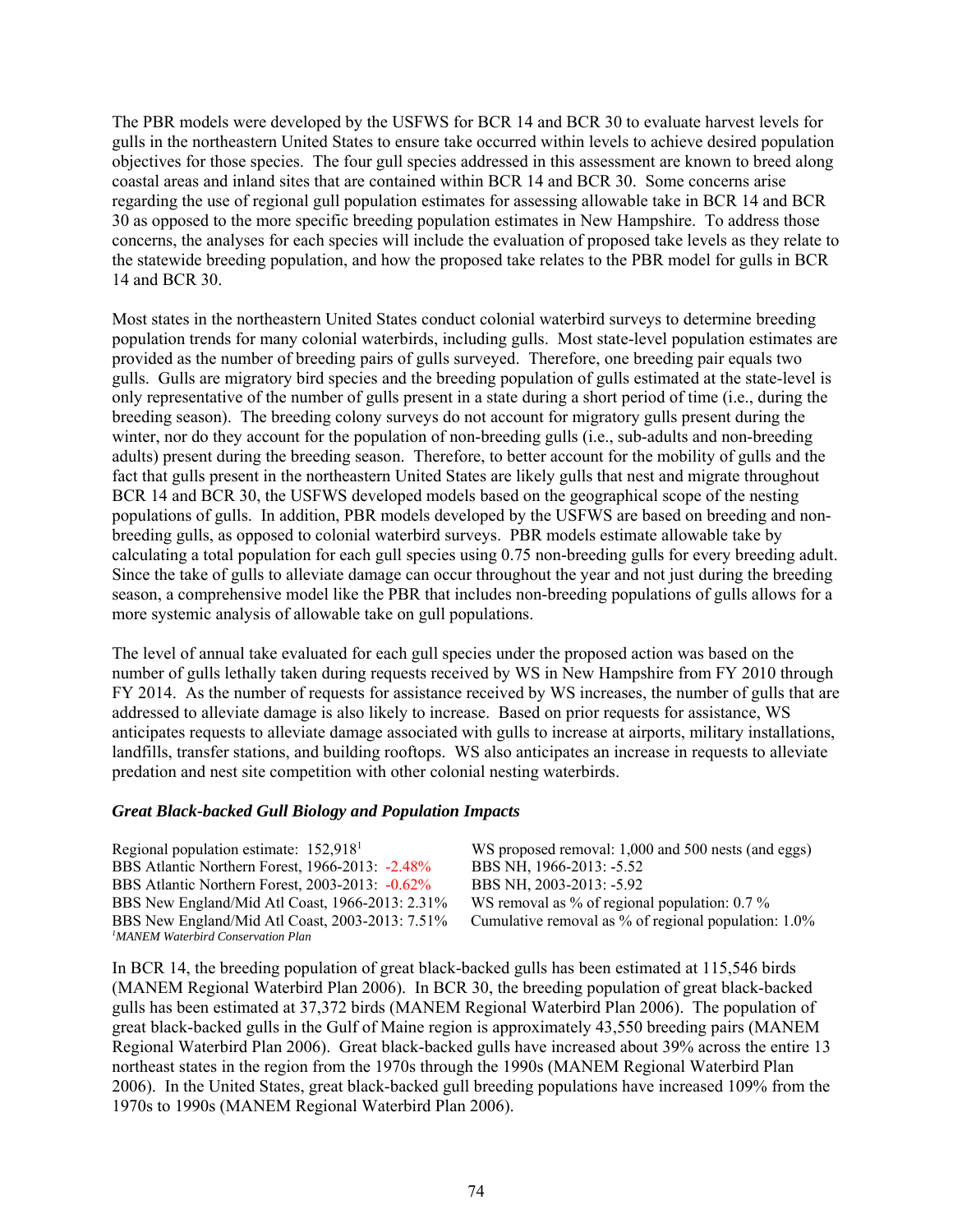Great black-backed gulls are protected under the MBTA. However, take can occur pursuant to the MBTA through depredation permits issued by the USFWS. WS' take of gulls occurs under permits issued to WS or under permits issued to cooperators where WS is acting as an agent on the permit. The USFWS-authorized take of great black-backed gulls in New Hampshire issued to all entities is shown in Table 4.8. The USFWS also authorized great black-backed gull nests to be destroyed as part of depredation permits to prevent and alleviate damage. The number of permits for nest destruction and the reported take are also shown in Table 4.8. Since 2010, no great black-backed gull nests have been reported as destroyed in New Hampshire. The highest authorized removal for non-WS entities (465 birds) in addition to the WS proposed removal was used to assess the cumulative removal.

**Table 4.8 – Number of great black-backed gulls addressed in New Hampshire from FY 2010 through FY 2014** 

|         |                      |                      | <b>Take under Depredation Permits</b> |                         |              |                           |                                 |                         |                       |  |
|---------|----------------------|----------------------|---------------------------------------|-------------------------|--------------|---------------------------|---------------------------------|-------------------------|-----------------------|--|
|         |                      | <b>WS Authorized</b> |                                       | WS Removal <sup>1</sup> |              | <b>Authorized Removal</b> |                                 | <b>Removal by Other</b> |                       |  |
|         |                      |                      | Removal <sup>1</sup>                  |                         |              |                           | for Other Entities <sup>2</sup> |                         | Entities <sup>2</sup> |  |
|         |                      |                      |                                       |                         |              |                           |                                 |                         |                       |  |
|         |                      | <b>Individuals</b>   | <b>Nests</b>                          |                         | <b>Nests</b> | <b>Individuals</b>        | <b>Nests</b>                    | <b>Individuals</b>      | <b>Nests</b>          |  |
|         | <b>Dispersed</b>     |                      |                                       |                         | $^{+}$       |                           | $\pm$                           |                         | ┿                     |  |
| Year    | $bv$ WS <sup>1</sup> |                      | <b>Eggs</b>                           | <b>Individuals</b>      | <b>Eggs</b>  |                           | <b>Eggs</b>                     |                         | <b>Eggs</b>           |  |
| 2010    | 160,054              | 100                  | 200                                   | 208                     | 0            | 370                       | 200                             |                         | $\left($              |  |
| 2011    | 164,631              | 100                  | 200                                   | 116                     | 0            | 391                       | 200                             | 8                       | $\theta$              |  |
| 2012    | 68,095               | 100                  | 200                                   | 96                      | 0            | 458                       | 200                             |                         | $\theta$              |  |
| 2013    | 40,645               | 100                  | 200                                   | 141                     | 0            | 458                       | 200                             | a                       | $\theta$              |  |
| 2014    | 35,190               | 100                  | 200                                   | 73                      | 0            | 465                       | 200                             | N/A <sup>3</sup>        | N/A <sup>3</sup>      |  |
| Average | 61,712               | 100                  | 200                                   | 127                     |              | 429                       | 200                             | h                       | $\mathbf{0}$          |  |

1 Data reported by calendar year

2 Data reported by calendar year

3 Data incomplete

# *Direct, Indirect, and Cumulative Effects:*

From 2007 through 2012, the number of great black-backed gulls taken annually by all entities in the northeastern United States (USFWS Region 5) has ranged from 348 to 860 gulls with an average of 584 gulls. This average annual take of 584 gulls is below the level of annual take required to maintain current population levels predicted by the PBR model. To cause a population decline, the PBR model estimates that nearly 17,000 great black-backed gulls would have to be taken annually in the region. If WS annual take reaches 600 great black-backed gulls and the take of great black-backed gulls remains similar to the average annual take that occurred from 2007 through 2012 in the northeastern United States, the combined total ( $n = \sim 1,184$  gulls) would not reach a magnitude that the PBR model predicts would result in a decline in the population of black-backed gulls in BCR 14 and BCR 30.

Based on the best scientific data described above, WS' potential impacts to populations of herring gulls has been, and is expected to continue to be, insignificant to the overall viability and reproductive success of great black-backed gull populations on a local, regional, and nationwide scale. Additionally, the potential authorized removal from all non-WS entities combined with WS proposed removal is not expected to create adverse cumulative impacts. The permitting of the removal by the USFWS pursuant to the MBTA ensures removal by WS and by other entities occurs within allowable removal levels to achieve the desired population objectives for great black-backed gulls in New Hampshire. This should assure that cumulative impacts on great black-backed gull populations would have no significant adverse impact on the quality of the human environment.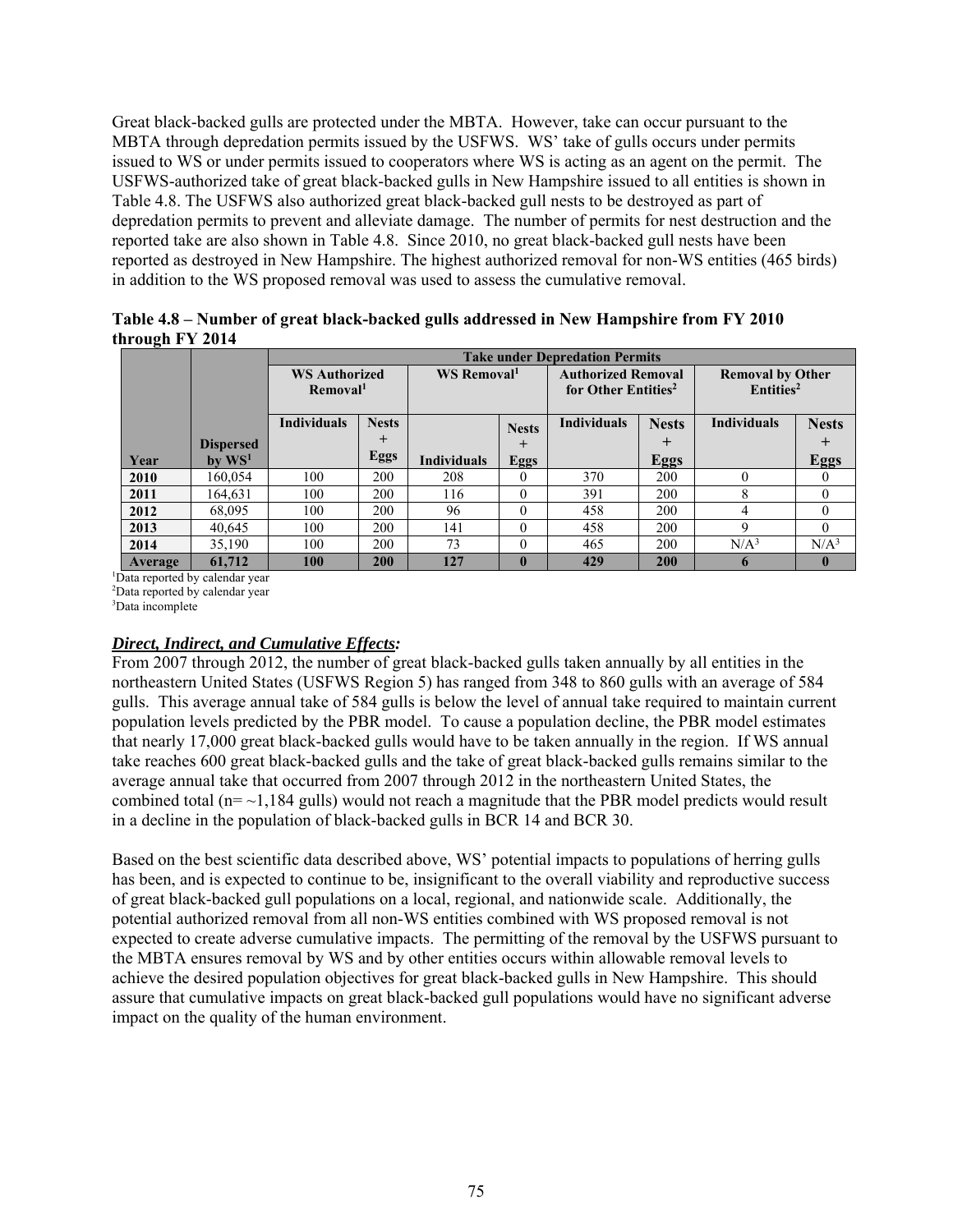#### *Herring Gull Biology and Population Impacts*

Regional population estimate: 286,9161 BBS Atlantic Northern Forest, 1966-2013: -5.19% BBS NH, 1966-2013: -7.05% BBS Atlantic Northern Forest, 2003-2013: -4.49% BBS NH, 2003-2013: -6.93% BBS New England/Mid Atlantic Coast, 1966-2013: -4.69% WS removal as % of regional population: 0.4%<br>BBS New England/Mid Atlantic Coast, 2003-2013: -2.79% Cumulative removal as % of regional population: 0.9% BBS New England/Mid Atlantic Coast, 2003-2013: -2.79% *1 MANEM Waterbird Conservation Plan* 

WS proposed removal: 1,200 and 500 nests (and eggs)

The population of herring gulls in the New England/Mid-Atlantic Coast BBS region and the Atlantic Northern Forest BBS region was estimated at approximately 286,916 breeding pairs (MANEM Regional Waterbird Plan 2006). Herring gulls have decreased approximately 19% in the same area between 1970 and into the 1990s (MANEM Regional Waterbird Plan 2006). According to the MANEM Waterbird Conservation Plan (2006), herring gulls are considered a species of low concern in North America. Herring gulls are protected under the MBTA. However, take can occur pursuant to the MBTA through depredation permits issued by the USFWS. WS' take of gulls occurs under permits issued to WS or under permits issued to cooperators where WS is acting as an agent on the permit. The USFWSauthorized take of herring gulls in New Hampshire issued to all entities is shown in Table 4.9. The USFWS also authorized herring gull nests to be destroyed as part of depredation permits to prevent and alleviate damage. The number of permits for nest destruction and the reported take are also shown in Table 4.9. Since 2010, no herring gull nests have been reported as destroyed in New Hampshire. The highest authorized removal for non-WS entities (1,255birds) in addition to the WS proposed removal was used to assess the cumulative removal.

|                |                  |                      | <b>Take under Depredation Permits</b> |                         |              |                                 |              |                                              |                  |  |
|----------------|------------------|----------------------|---------------------------------------|-------------------------|--------------|---------------------------------|--------------|----------------------------------------------|------------------|--|
|                |                  | <b>WS Authorized</b> |                                       | WS Removal <sup>1</sup> |              | <b>Authorized Removal</b>       |              | <b>Removal by Other Entities<sup>2</sup></b> |                  |  |
|                |                  | Removal <sup>1</sup> |                                       |                         |              | for Other Entities <sup>2</sup> |              |                                              |                  |  |
|                |                  | <b>Individuals</b>   | <b>Nests</b>                          |                         | <b>Nests</b> | <b>Individuals</b>              | <b>Nests</b> | <b>Individuals</b>                           | Nests+           |  |
|                | <b>Dispersed</b> |                      | $^{+}$                                |                         | $^{+}$       |                                 | $\pm$        |                                              | <b>Eggs</b>      |  |
| Year           | $bv$ $WS1$       |                      | Eggs                                  | <b>Individuals</b>      | <b>Eggs</b>  |                                 | <b>Eggs</b>  |                                              |                  |  |
| 2010           | 273,262          | 175                  | 400                                   | 663                     | $\theta$     | 1,015                           | 600          |                                              |                  |  |
| 2011           | 209,846          | 175                  | 400                                   | 445                     | $\Omega$     | 857                             | 600          |                                              |                  |  |
| 2012           | 162.408          | 175                  | 400                                   | 683                     | $\theta$     | 1.093                           | 600          |                                              |                  |  |
| 2013           | 97,940           | 175                  | 400                                   | 414                     | $\theta$     | 1,143                           | 600          |                                              |                  |  |
| 2014           | 107,101          | 400                  | 400                                   | 339                     | $\Omega$     | 1.255                           | 600          | N/A <sup>3</sup>                             | N/A <sup>3</sup> |  |
| <b>Average</b> | 170.112          | 220                  | 400                                   | 509                     | $\mathbf{0}$ | 1.073                           | 600          |                                              | $\mathbf{0}$     |  |

|  |  | Table 4.9 - Number of herring gulls addressed in New Hampshire from FY 2010 through FY 2014 |
|--|--|---------------------------------------------------------------------------------------------|
|  |  |                                                                                             |

1 Data reported by federal fiscal year

2 Data reported by calendar year

3 Data incomplete

#### *Direct, Indirect, and Cumulative Effects:*

From 2007 through 2012, the number of herring gulls taken annually by all entities in the northeastern United States (USFWS Region 5) has ranged from 1,964 to 7,885 gulls with an average of 4,366 gulls. This average annual take of 4,366 gulls is below the level of annual take required to maintain current population levels predicted by the PBR model. To cause a population decline, the PBR model estimates that nearly 16,725 herring gulls would have to be taken annually in the region. If WS annual take reaches 1,200 herring gulls and the take of herring gulls remains similar to the take that occurred from 2007 through 2012 in the northeastern United States, the combined total would not reach a magnitude that the PBR model predicts would result in a decline in the population of herring gulls in BCR 14 and BCR 30. Herring gulls are a long-lived species that have the ability to identify areas with regular human disturbance and low reproductive success which causes them to relocate and nest elsewhere when confronted with repeated nest failure. Although there may be reduced fecundity for the individuals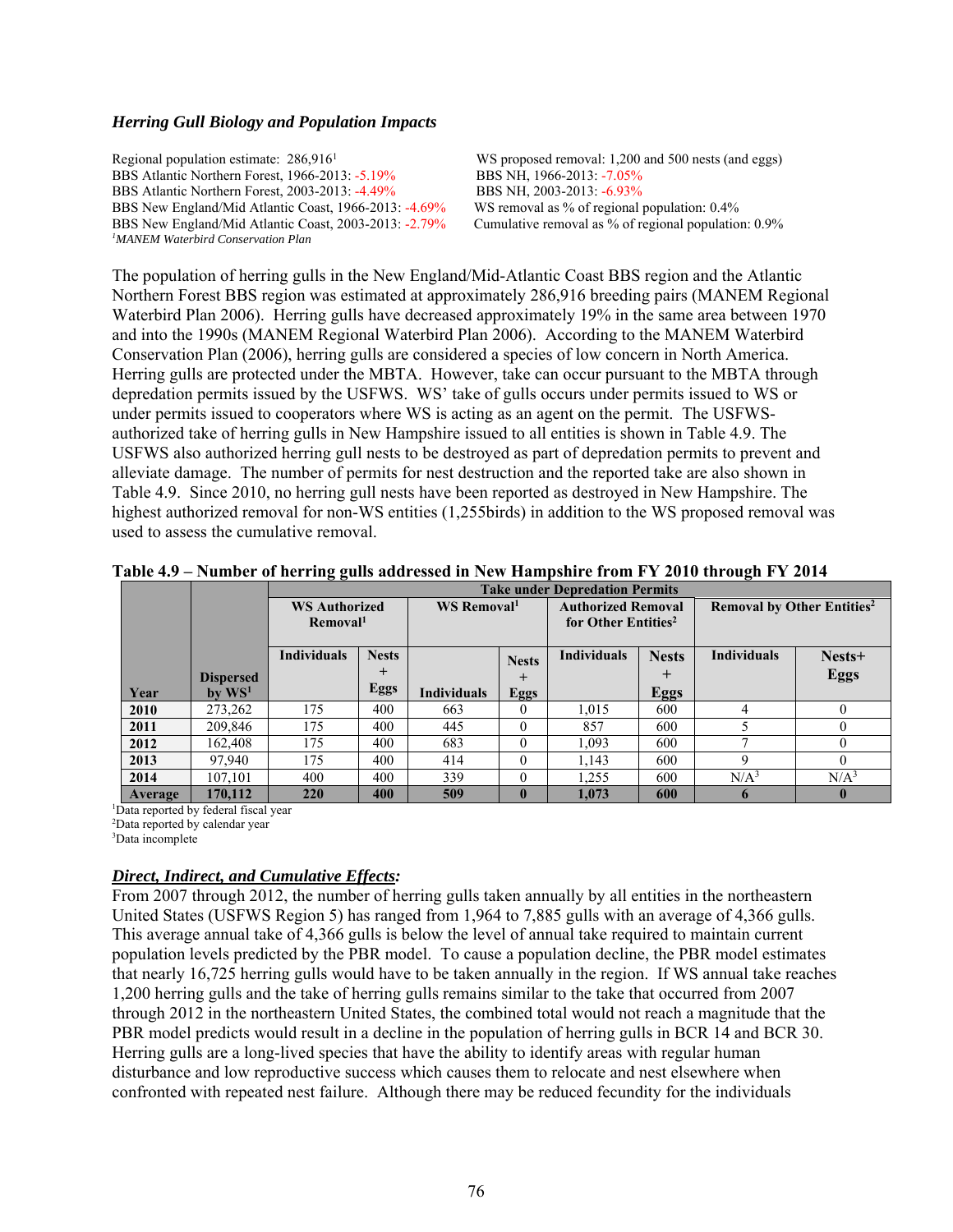affected, this activity has no long term effect on breeding adult herring gulls. Nest removal is not used by WS as a population management method. This method is used by WS to inhibit nesting in an area experiencing damage due to nesting activity and is intended to relocate a nesting pair or colony of herring gulls to an area where there are no conflicts. The destruction of up to 500 herring gull nests (and eggs) annually by WS would occur in localized areas where nesting takes place and would not reach a level where adverse effects on herring gull populations would occur.

Based on the best scientific data described above, WS' potential impacts to populations of herring gulls has been, and is expected to continue to be, insignificant to the overall viability and reproductive success of herring gull populations on a local, regional, and nationwide scale. Additionally, the potential authorized removal from all non-WS entities combined with WS proposed removal is not expected to create adverse cumulative impacts. The permitting of the removal by the USFWS pursuant to the MBTA ensures removal by WS and by other entities occurs within allowable removal levels to achieve the desired population objectives for herring gulls in New Hampshire. This should assure that cumulative impacts on herring gull populations would have no significant adverse impact on the quality of the human environment.

#### *Ring-billed Gull Biology and Population Impacts*

Regional population estimate: 40,8441 BBS Atlantic Northern Forest, 1966-2013: 4.73% BBS NH, 1966-2013: N/A BBS Atlantic Northern Forest, 2003-2013: 7.42% BBS NH, 2003-2013: N/A BBS New England/Mid Atlantic Coast, 1966-2013: 1.89% WS removal as % of regional population: 1% BBS New England/Mid Atlantic Coast, 2003-2013: 3.10% Cumulative removal as % of regional population: 1.6% *1 MANEM Waterbird Conservation Plan* 

WS proposed removal: 400 and 100 nests (and eggs)

Regional populations of ring-billed gulls have increased at a rate of 8% to 11% per year since 1976, with a regional breeding population of 40,844 gulls in 13 colonies reported in the 1990s (MANEM Regional Waterbird Plan 2006). The North American breeding population of ring-billed gulls is estimated at 1.7 million and the regional breeding population of ring-billed gulls in BCR 14 and BCR 30 is estimated at 40,844 gulls. No breeding populations are currently known to occur in New Hampshire; however, ringbilled gulls can be found throughout the year and can be observed throughout much of the state.

Ring-billed gulls are protected under the MBTA. However, take can occur pursuant to the MBTA through depredation permits issued by the USFWS. WS' take of gulls occurs under permits issued to WS or under permits issued to cooperators where WS is acting as an agent on the permit. The USFWSauthorized take of ring-billed gulls in New Hampshire issued to all entities is shown in Table 4.10. The USFWS also authorizes ring-billed gull nests to be destroyed as part of depredation permits to prevent and alleviate damage. The number of permits for nest destruction and the reported take are also shown in Table 4.10. Since 2010, no ring-billed gull nests have been reported as destroyed in New Hampshire. The highest authorized removal for non-WS entities (253 birds) in addition to the WS proposed removal was used to assess the cumulative removal.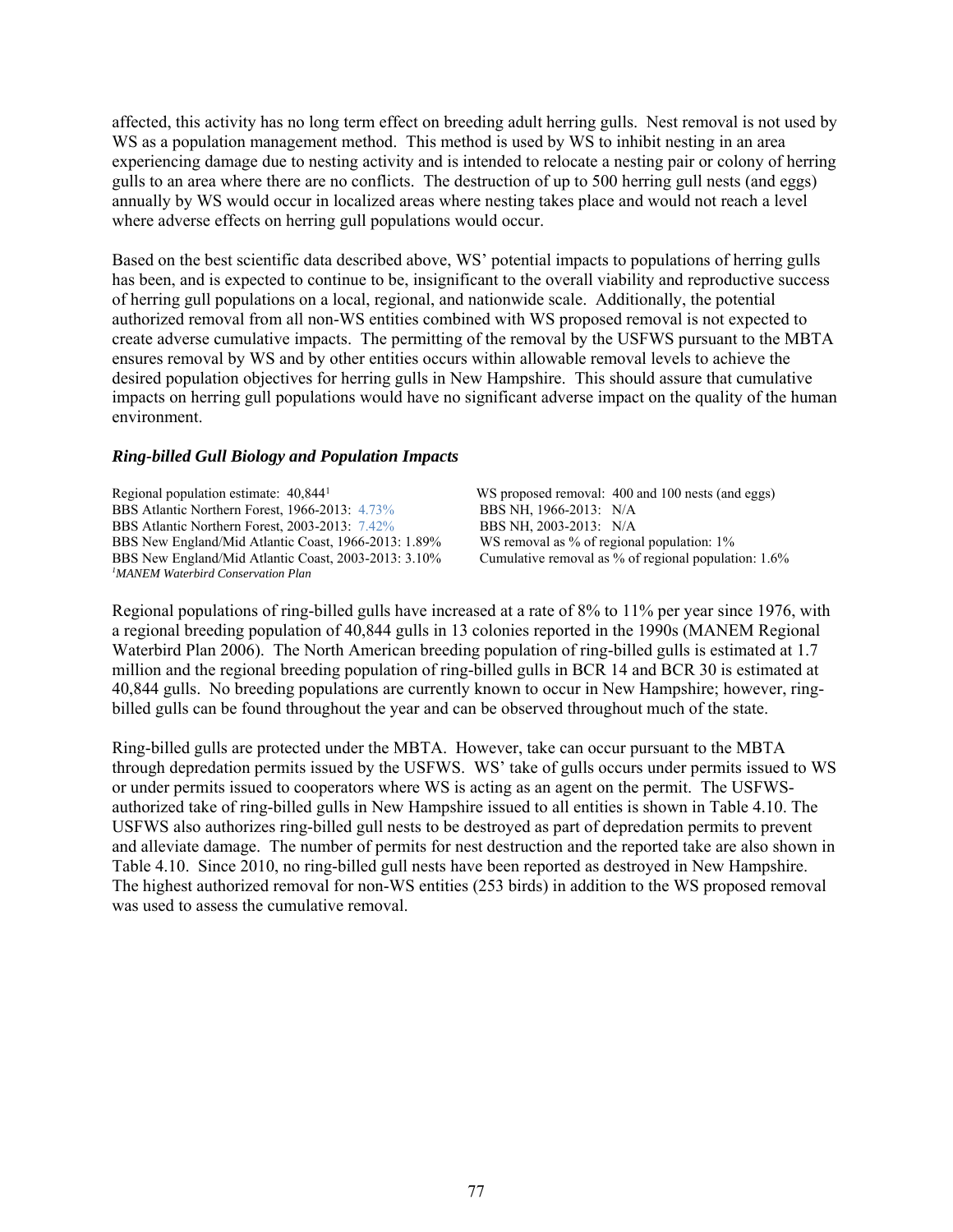|      | Table 4.10 – Number of ring-billed gulls addressed in New Hampshire from FY 2010 through FY |  |  |
|------|---------------------------------------------------------------------------------------------|--|--|
| 2014 |                                                                                             |  |  |

|         |                      |                      | <b>Take under Depredation Permits</b> |                         |                           |                                 |                                              |                    |                  |  |
|---------|----------------------|----------------------|---------------------------------------|-------------------------|---------------------------|---------------------------------|----------------------------------------------|--------------------|------------------|--|
|         | <b>WS Authorized</b> |                      | WS Removal <sup>1</sup>               |                         | <b>Authorized Removal</b> |                                 | <b>Removal by Other Entities<sup>2</sup></b> |                    |                  |  |
|         |                      | Removal <sup>1</sup> |                                       |                         |                           | for Other Entities <sup>2</sup> |                                              |                    |                  |  |
|         |                      | <b>Individuals</b>   | <b>Nests</b>                          |                         | <b>Nests</b>              | <b>Individuals</b>              | <b>Nests</b>                                 | <b>Individuals</b> | Nests+           |  |
|         | <b>Dispersed</b>     |                      | $^+$                                  |                         | $\overline{+}$            |                                 | +                                            |                    | <b>Eggs</b>      |  |
| Year    | by $WS1$             |                      | Eggs                                  | <b>Individuals</b>      | <b>Eggs</b>               |                                 | <b>Eggs</b>                                  |                    |                  |  |
| 2010    | 7,075                | 25                   | 100                                   |                         | 0                         | 165                             | $\theta$                                     | 23                 | $\Omega$         |  |
| 2011    | 24,165               | 25                   | 100                                   | 4                       | $\theta$                  | 173                             | 0                                            |                    | $\Omega$         |  |
| 2012    | 6,046                | 25                   | 100                                   |                         | 0                         | 253                             | 0                                            |                    | 0                |  |
| 2013    | 4,299                | 25                   | 100                                   | 4                       | 0                         | 253                             | 0                                            |                    | $\Omega$         |  |
| 2014    | 5,701                | 25                   | 100                                   |                         | $\Omega$                  | 155                             | 0                                            | N/A <sup>3</sup>   | N/A <sup>3</sup> |  |
| Average | 9,457                | 25                   | 100                                   | $\overline{\mathbf{5}}$ | $\bf{0}$                  | <b>200</b>                      |                                              |                    |                  |  |

1 Data reported by federal fiscal year

2 Data reported by calendar year

3 Data incomplete

#### *Direct, Indirect, and Cumulative Effects:*

Based on the best scientific data described above, WS' potential impacts to populations of ring-billed gulls has been, and is expected to continue to be, insignificant to the overall viability and reproductive success of ring-billed gull populations on a local, regional, and nationwide scale. Additionally, the potential authorized removal from all non-WS entities combined with WS proposed removal is not expected to create adverse cumulative impacts. The permitting of the removal by the USFWS pursuant to the MBTA ensures removal by WS and by other entities occurs within allowable removal levels to achieve the desired population objectives for ring-billed gulls in New Hampshire. This should assure that cumulative impacts on ring-billed gull populations would have no significant adverse impact on the quality of the human environment.

#### *Horned Lark Biology and Population Impacts*

| BCR 14 + 30 regional population estimate: $73,000^1$<br>BBS Atlantic Northern Forest, 1966-2013: -12.01%<br>BBS Atlantic Northern Forest, 2003-2013: -9.40%<br>BBS New England/Mid Atlantic Coast, 1966-2013: 0.13% | WS proposed removal: 100 and 20 nests (and eggs)<br>BBS NH, 1966-2013: N/A<br>BBS NH, 2003-2013: N/A<br>WS removal as $\%$ of regional population: 0.14 $\%$ |
|---------------------------------------------------------------------------------------------------------------------------------------------------------------------------------------------------------------------|--------------------------------------------------------------------------------------------------------------------------------------------------------------|
| BBS New England/Mid Atlantic Coast, 2003-2013: -1.58%                                                                                                                                                               | Cumulative removal as $\%$ of regional population: 0.22 $\%$                                                                                                 |
|                                                                                                                                                                                                                     |                                                                                                                                                              |

Easily identified by its black tufted head feathers, or "*horns'*', horned larks can be found across most of the United States, in suitable habitat (Beason 1995). Preferred habitat consists of open country including short grass prairie, deserts, and alpine habitat or other areas with low vegetation (Beason 1995), making airports attractive habitat. A social species, horned larks form flocks during the non-breeding season of up to several hundred birds which may join with other flocks of tree sparrows (*Spizella arborea*), darkeyed juncos (*Junco hyemalis*), lapland longspurs (*Calcarius lapponicus*), and snow buntings (*Plectrophenax nivalis)* (Beason 1995).

Based on the possibility of increasing need to address damage and threats associated with horned larks in New Hampshire, up to 100 larks and 20 nests (and eggs) could be taken by WS annually to address damage or threats. The highest authorized removal for non-WS entities (60 birds) in addition to the WS proposed removal was used to assess the cumulative removal. WS has not been requested to manage horned larks in the past five years; however, future requests for assistance are anticipated. The number of horned larks authorized for removal by the USFWS in New Hampshire by all entities since 2010 has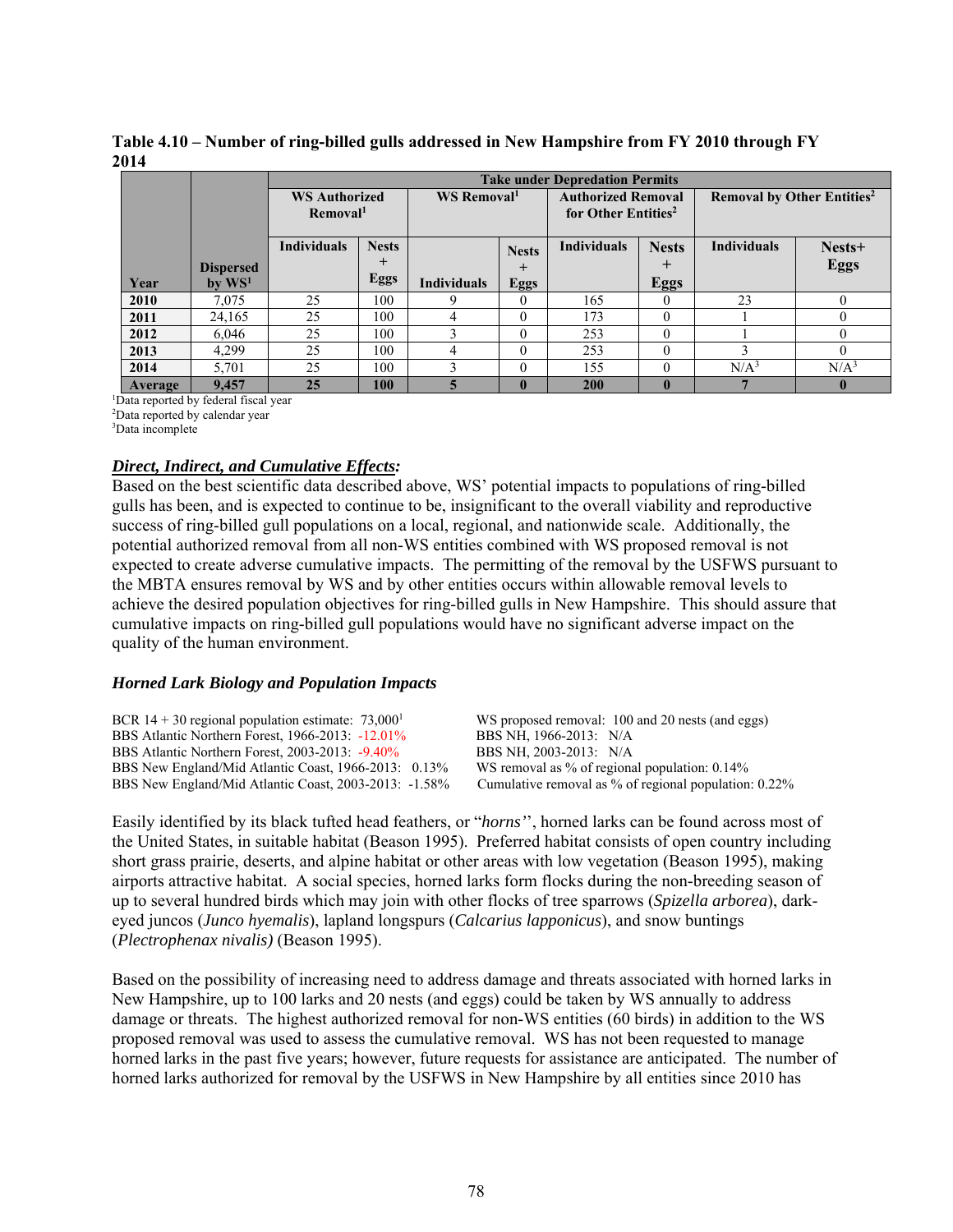ranged from 30 to 70. Six horned larks have been removed by other entities for wildlife damage management purposes in the past five years.

#### *Direct, Indirect, and Cumulative Effects:*

Based on the best scientific data, WS proposed removal level will have no adverse direct or indirect effects on horned lark populations. The potential authorized removal from all non-WS entities combined with WS proposed removal is also only a small percent of the regional BCR population and therefore it is not expected to create adverse cumulative impacts. The permitting of the removal by the USFWS pursuant to the MBTA ensures removal by WS and by other entities occurs within allowable removal levels to achieve the desired population objectives for horned larks in New Hampshire.

## *House Sparrow Biology and Population Impacts*

NH population estimate: 50,000 WS proposed removal: 1,000 and 500 nests (and eggs) BBS Atlantic Northern Forest, 1966-2013: -6.22% BBS NH, 1966-2013: -2.31% BBS Atlantic Northern Forest, 2003-2013: -5.56% BBS NH, 2003-2013: -1.80% BBS New England/Mid Atlantic Coast, 1966-2013: -2.34% WS removal as % of state population: 2.0% BBS New England/Mid Atlantic Coast, 2003-2013: -2.09%

House sparrows were introduced to North America from England in 1850 and have spread throughout the continent (Fitzwater 1994). Nesting locations often occur in areas of human activities and are considered "...*fairly gregarious at all times of year*" with nesting occurring in small colonies or clumped distribution (Lowther and Cink 2006). Large flocks of sparrows can also be found in the winter as birds forage and roost together. CBC data from 1966 to 2012 for New Hampshire shows a negative trend for wintering populations of house sparrows (NAS 2010).

Like European starlings, because of their negative effects on and competition with native bird species, house sparrows are considered by many wildlife biologists, ornithologists, and naturalists to be an undesirable component of North American ecosystems. Since house sparrows are an introduced, rather than native species, they are not protected by the MBTA, and take of house sparrows does not require depredation permits issued by either the USFWS or the NHFG. Executive Order 13112 states that each federal agency whose actions may affect the status of invasive species shall, to the extent practicable and permitted by law; 1) reduce invasion of exotic species and associated damages, 2) monitor invasive species populations, provide for restoration of native species and habitats, 3) conduct research on invasive species and develop technologies to prevent introduction, and 4) provide for environmentally sound control and promote public education on invasive species. The number of sparrows lethally removed by non-WS entities to alleviate damage or threats in New Hampshire is unknown since the reporting of sparrow removal is not required.

## *Direct, Indirect, and Cumulative Effects:*

WS' removal of house sparrows to reduce damage and threats would be in compliance with Executive Order 13112. WS' proposed removal is only a fraction of a percent of the statewide population and therefore will have no adverse direct or indirect effects on sparrow populations. Although non-WS removal is unknown, house sparrow populations have remained relatively stable and have historically expanded their range throughout North America. Therefore, WS does not anticipate any significant cumulative impacts to sparrow populations.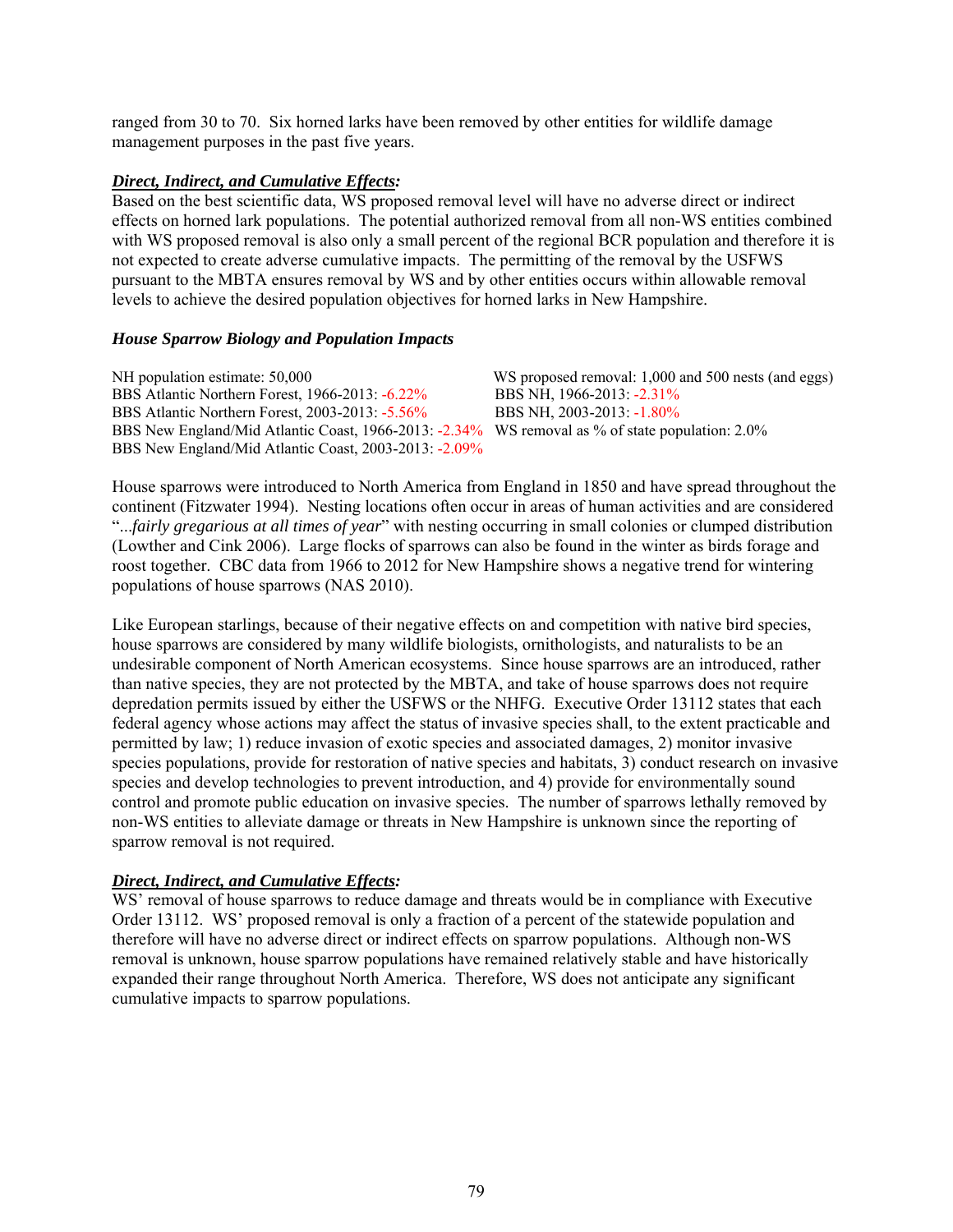#### *Killdeer Biology and Population Impacts*

NA population estimate: 2,000,000 WS proposed removal: 30 and 10 nests (and eggs) BBS Atlantic Northern Forest, 1966-2013: -4.31% BBS NH, 1966-2013: -1.86% BBS Atlantic Northern Forest, 2003-2013: -3.94% BBS NH, 2003-2013: -2.20% BBS New England/Mid Atlantic Coast, 1966-2013: -0.47% WS removal as % of NA population: 0.002% BBS New England/Mid Atlantic Coast, 2003-2013: -0.80% WS cumulative removal as % of NA population: 0.006% BBS New England/Mid Atlantic Coast, 2003-2013: -0.80%

The killdeer is by far the most wide-spread and familiar of North American plovers because of its habitat, its tolerance of humans, its easily observed parental care, and its distinct vocalizations (Jackson et al. 2000). The killdeer is probably more common today than at any time in its history as a result of habitat changes brought on by humans (Jackson et al. 2000). Survey data from the CBC indicates the number of killdeer within the state has shown a generally decreasing trend since 1966 (NAS 2010). The population of killdeer in the United States is estimated to be approximately 2,000,000 birds (Andres et al. 2012).

Since 2010 the number of killdeer authorized for removal by the USFWS for all entities in New Hampshire has ranged from 35 to 80. The highest combined authorized removal by non-WS entities (70 birds) in addition to the WS proposed removal was used to assess the cumulative removal. WS has not been requested to manage killdeer in the past five years; however, future requests for assistance are anticipated.

#### *Direct, Indirect, and Cumulative Effects:*

Requests for assistance associated with killdeer occur primarily at airports. WS would continue to assist airport personnel in identifying habitat and other attractants to killdeer on airport property. Killdeer requests for assistance would be addressed using primarily non-lethal harassment and dispersal methods. The removal of 30 killdeer would represent 0.002% of the national population. Based on the best scientific data, WS proposed removal level will have no adverse direct effects on killdeer populations. If habitat modification and non-lethal harassment methods occur within airport property to minimize the attraction of killdeer on the property, then there could be an indirect impact on the nesting and/or breeding success of individuals that originally nested on the airport property; this localized indirect impact would be minimal and therefore would not cause significant effects on the state killdeer populations. The potential authorized removal from all non-WS entities combined with WS proposed removal is also not expected to create adverse cumulative impacts. All removal of killdeer would occur within the levels permitted by the USFWS pursuant to the MBTA.

#### *Mallard Biology and Population Impacts*

NH population estimate: 37,297<sup>1</sup> BBS Atlantic Northern Forest, 1966-2013: 8.37% BBS NH, 1966-2013: 5.66% BBS Atlantic Northern Forest, 2003-2013: 10.50% BBS NH, 2003-2013: 5.81% BBS New England/Mid Atlantic Coast, 1966-2013: 2.02% BBS New England/Mid Atlantic Coast, 2003-2013: 0.70% *1Atlantic Flyway Breeding Waterfowl Survey Estimate for NH*

WS proposed removal:  $400 + 50$  nests (and eggs)

Mallards are one of the most recognizable waterfowl species and are considered the most abundant waterfowl species with the widest breeding range (Drilling et al. 2002). Mallards can be found wintering as far north as weather conditions allow (Drilling et al. 2002). The fall migration period begins in early August and continues through early-December with the peak occurring from early September through the end of November. The spring migration begins in early February and continues through early April with the peak occurring from mid-February through the end of May (Drilling et al. 2002). The number of mallards observed in the state during the Atlantic Flyway Breeding Waterfowl Survey conducted in 2014 was estimated at 37,297 (Klimstra 2014). In 2013, the number of mallards observed during the Atlantic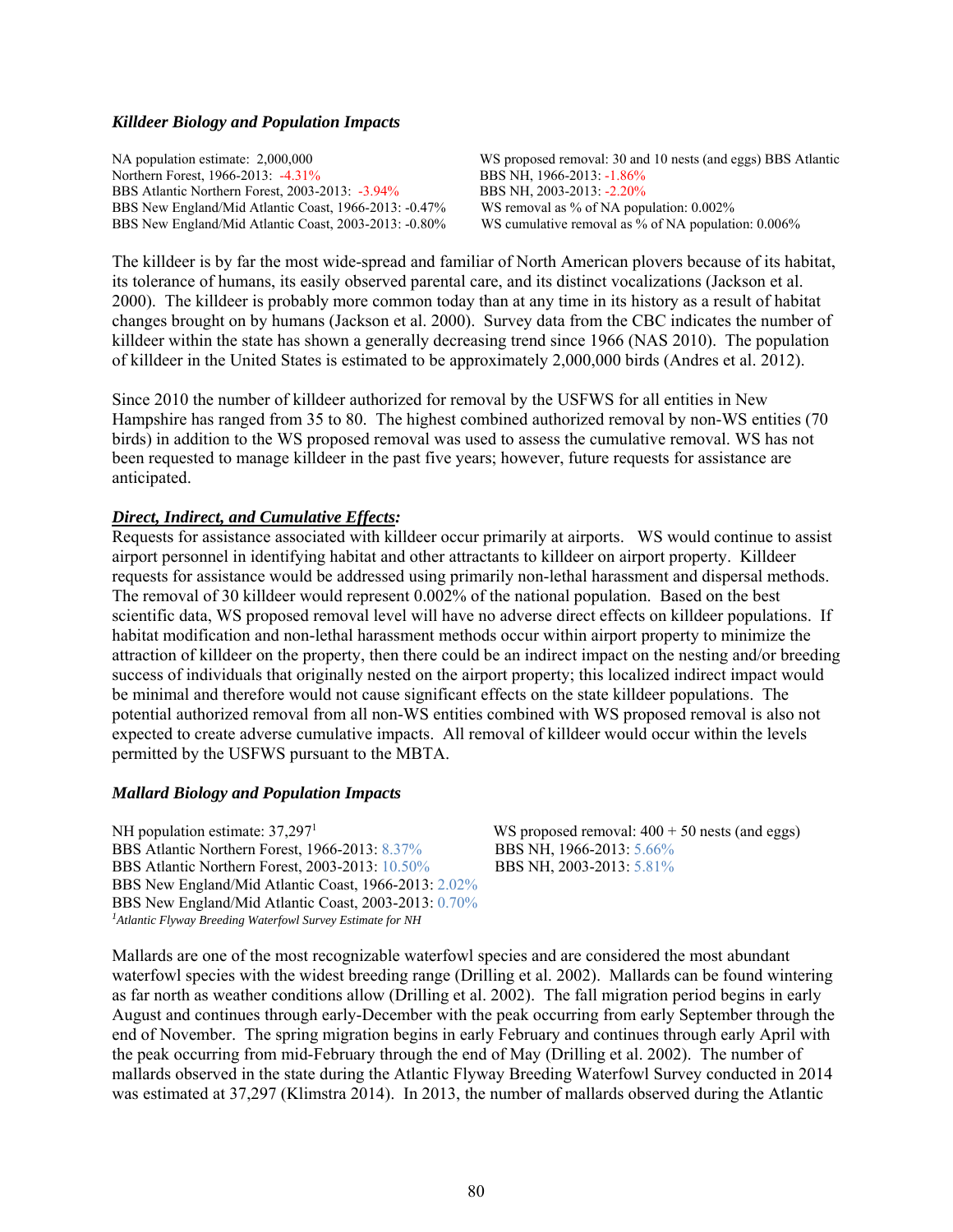Flyway Breeding Waterfowl Survey in New Hampshire was 30,028 (Klimstra 2014). The estimated population for mallards was  $10.9 \pm 0.3$  million in 2014, which is 42% above the long-term average (USFWS 2014).

Like other waterfowl species, mallards can be harvested during a regulated hunting season. Mallards can be harvested in New Hampshire during a split season that occurs from October through January, depending on the zone. The estimated number of mallards harvested from 2019 to 2013 during the annual hunting season is shown in Figure 4.3 (Raftovich et al. 2011; Raftovich et al. 2012; Raftovich et al. 2014).



 **Figure 4.3 – Annual mallard harvest in New Hampshire, 2009-2013** 

The number of mallards addressed in New Hampshire by WS and other entities to alleviate damage is shown in Table 4.11. The annual harvest of mallards in New Hampshire ranged from 4,820 to 11,240 since 2009; WS' proposed removal of 400 would only account for a range of 3.6% to 8.3% of the annual harvest.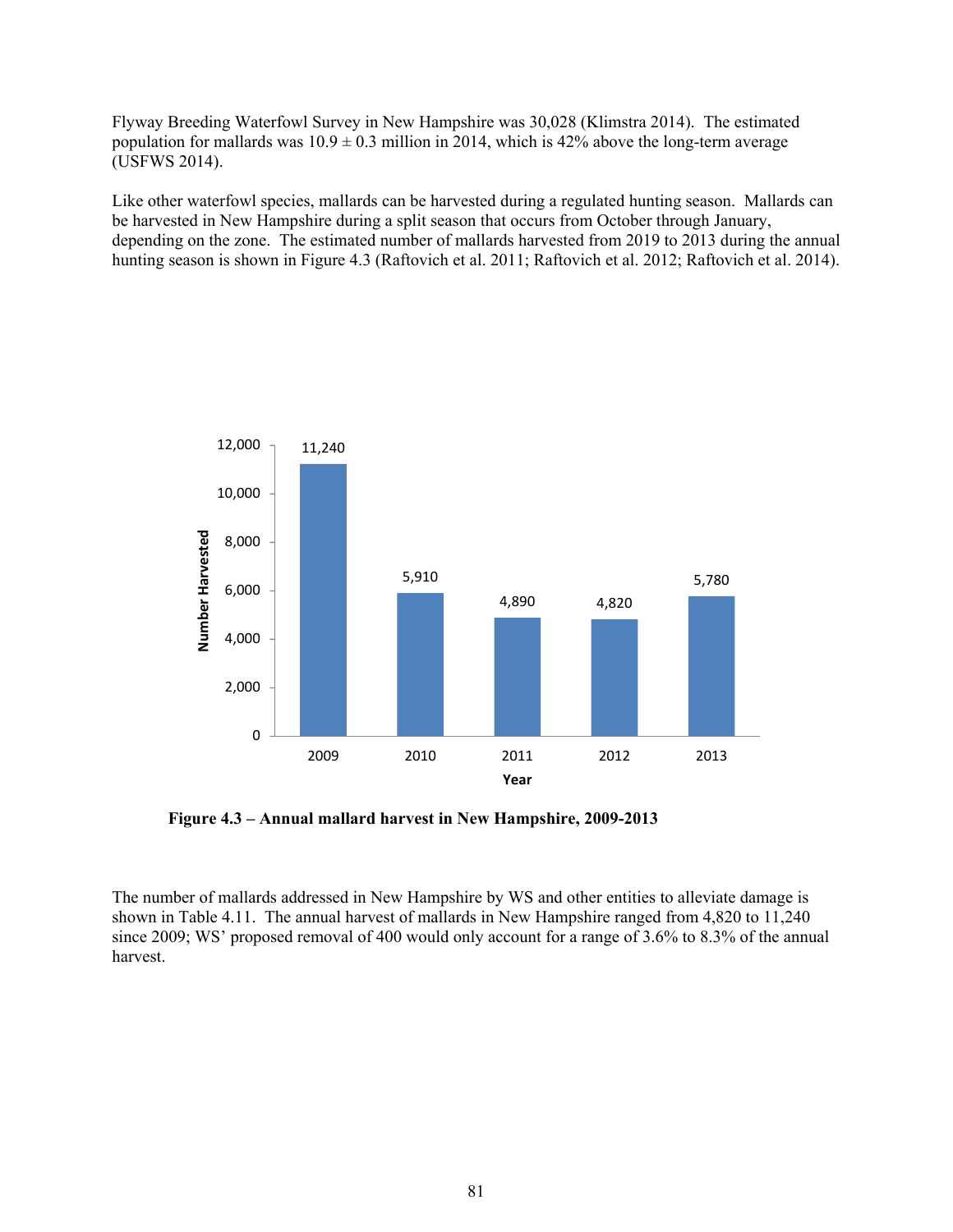|         |                      |                      | <b>Take under Depredation Permits</b> |                         |              |                                 |                                         |  |  |
|---------|----------------------|----------------------|---------------------------------------|-------------------------|--------------|---------------------------------|-----------------------------------------|--|--|
|         |                      | <b>WS Authorized</b> |                                       | WS Removal <sup>1</sup> |              | <b>Authorized Removal</b>       | <b>Removal under USFWS</b>              |  |  |
|         |                      | Removal <sup>1</sup> |                                       |                         |              | for Other Entities <sup>2</sup> | <b>Depredation Permits</b> <sup>2</sup> |  |  |
|         |                      |                      |                                       |                         |              |                                 |                                         |  |  |
|         |                      | <b>Individuals</b>   | <b>Nests</b>                          |                         | <b>Nests</b> | <b>Individuals</b>              | <b>Individuals</b>                      |  |  |
|         | <b>Dispersed</b>     |                      | $\pm$                                 |                         | $\pm$        |                                 |                                         |  |  |
| Year    | $bv$ WS <sup>1</sup> |                      | Eggs                                  | <b>Individuals</b>      | Eggs         |                                 |                                         |  |  |
| 2010    |                      | 50                   | 100                                   |                         |              | 67                              | 4                                       |  |  |
| 2011    |                      | 50                   | 100                                   |                         |              | 52                              |                                         |  |  |
| 2012    |                      | 50                   | 100                                   |                         |              | 97                              |                                         |  |  |
| 2013    |                      | 50                   | 100                                   |                         |              | 122                             |                                         |  |  |
| 2014    |                      | 50                   | 100                                   |                         |              | 97                              | N/A <sup>3</sup>                        |  |  |
| Average |                      | 50                   | 100                                   |                         |              | 87                              |                                         |  |  |

## **Table 4.11 – Number of mallards addressed by WS from FY 2010 through FY 2014**

1 Data reported by federal fiscal year

2 Data reported by calendar year

3 Data incomplete

## *Direct, Indirect, and Cumulative Effects:*

Based on the best scientific data, WS' proposed removal level is expected to have no adverse direct or indirect effects on mallard populations within the state. The removal of 400 mallards would represent 1.1% of the mallards observed in New Hampshire during the Atlantic Flyway Breeding Waterfowl Survey conducted in 2014. The removal of mallards by WS to alleviate damage will only occur when permitted by the USFWS pursuant to the MBTA through issuance of depredation permits. The potential authorized removal from all non-WS entities (including the annual harvest) and WS proposed removal is not expected to create adverse cumulative impacts. The removal of mallards by WS would only occur at levels authorized by USFWS to ensure that WS' removal and the removal by all other entities, including annual hunter harvest, would be considered to maintain the desired population management levels of mallards within New Hampshire. Additionally, WS proposed removal is of low magnitude when compared to the annual harvest numbers and therefore is not expected to hinder the ability of those interested persons in harvesting mallards during the hunting season.

## *Mourning Dove Biology and Population Impacts*

| WS proposed rea            |
|----------------------------|
| BBS NH, 1966-2             |
| BBS NH, 2003-2             |
| WS removal as <sup>9</sup> |
| Cumulative reme            |
|                            |

 $moval: 500 and 50 nests (and eggs)$  $2013: 2.86%$  $2013: -1.49%$  $\%$  of state population: 0.36% oval as  $%$  state population: 0.45 $%$ 

Mourning doves are migratory birds with substantial populations throughout much of North America and can be found in New Hampshire year round. Mourning doves are considered migratory game birds; however there are no established hunting seasons for doves in New Hampshire. Across the United States, the preliminary mourning dove harvest was estimated at almost 14.4 million doves in 2012 and 14.5 million doves in 2013 (Raftovich et al. 2014). CBC data indicates a declining population trend for doves observed wintering in New Hampshire (NAS 2010).

From 2010 to 2014, the number of mourning doves authorized for removal by the USFWS for all entities in New Hampshire has ranged from 60 to 145, with two individuals removed in 2012 by other entities for wildlife damage management purposes. Requests for assistance often arise from airports where the gregarious flocking behavior of doves can pose risks to aircraft at or near airports. WS has not been requested to manage mourning doves in the past five years; however, future requests for assistance are anticipated. Based on the possibility of increasing need to address damage and threats associated with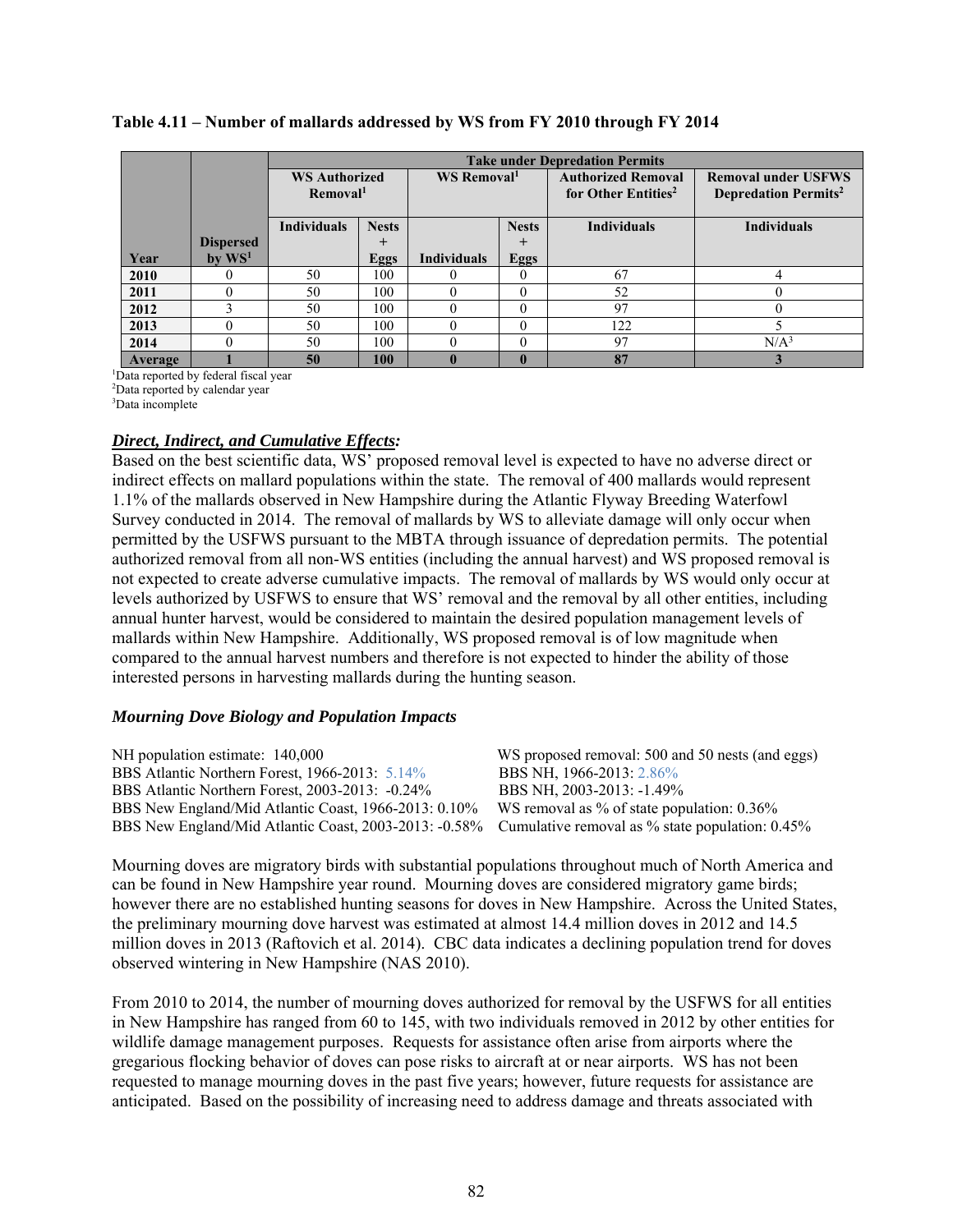doves in New Hampshire, up to 500 mourning doves and 50 nests (and eggs) could be taken by WS annually to address damage or threats. The highest authorized removal for non-WS entities (135 birds) in addition to the WS proposed removal was used to assess the cumulative removal.

#### *Direct, Indirect, and Cumulative Effects:*

Based on the best scientific data, WS proposed removal level will have no adverse direct or indirect effects on mourning dove population. This potential limited take of doves, in comparison to the overall population and the permitting take by the USFWS through the issuance of a depredation permit, should not adversely affect dove populations in New Hampshire. Local populations of mourning doves in the New Hampshire are likely augmented by migrating birds during the winter months. Like other native bird species, the take of mourning doves by WS to alleviate damage will only occur when permitted by the USFWS and the pursuant to the MBTA through the issuance of a depredation permit. Therefore, the take of mourning doves by WS will only occur at levels authorized by the USFWS which ensures cumulative take is considered as part of population management objectives for mourning doves.

#### *Mute Swan Biology and Population Impacts*

NH resident population estimate:  $30<sup>1</sup>$ BBS New England/Mid Atlantic Coast, 1966-2013: 1.81% WS removal as % of state population: 100% BBS New England/Mid Atlantic Coast, 2003-2013: 1.64% <sup>1</sup>Jessica Carloni, Personal Communication

WS proposed removal:  $30 + 20$  nests (and eggs)

Mute swans are considered a non-native species under the MBTA, as amended by the Migratory Bird Treaty Reform Act of 2004. Therefore, mute swans are afforded no protection under the Act. Mute swans are considered by many wildlife biologists and ornithologists to be an undesirable component of North American native ecosystems due to their detrimental effects. Given the invasive status of mute swans, any reduction in mute swan populations or elimination of entire populations, could be considered a beneficial effect to the environment since native habitats and the fish, wildlife, and invertebrates that rely on them are being negatively impacted by the presence of mute swans.

In 2003, the Atlantic Flyway Council adopted a Mute Swan Management Plan with the goals of reducing mute swan populations in the flyway to levels that would minimize negative impacts on wetland habitats and native waterfowl, and prevent range expansion into unoccupied areas. To minimize negative impacts on wetlands and native waterfowl, the Plan called for a reduction of the mute swan population in the Atlantic Flyway to less than 3,000 swans by 2013 (Atlantic Flyway Council 2003). From 2008 to 2013, the Atlantic Flyway Breeding Waterfowl Plot Survey estimated the population of mute swans has increased from 21,251 swans to 24,468 (Klimstra and Padding 2012). The number of mute swans occurring in New Hampshire is estimated at 30 individuals (Jessica Carloni, personal communication, February 5, 2015).

The management objective for mute swans in New Hampshire is to eliminate swans as an invasive species (Atlantic Flyway Council 2003). As with domestic and feral waterfowl, any reduction of the mute swan population in New Hampshire, even to the extent of complete eradication from the natural environment, could be considered as providing some benefit to native waterfowl species and ecosystems. Since mute swans are an introduced, rather than native species, they are not protected by the MBTA, and removal of mute swans does not require depredation permits issued by either the USFWS or the NHFG. Executive Order 13112 states that each federal agency whose actions may affect the status of invasive species shall, to the extent practicable and permitted by law; 1) reduce invasion of exotic species and associated damages, 2) monitor invasive species populations, provide for restoration of native species and habitats, 3) conduct research on invasive species and develop technologies to prevent introduction, and 4) provide for environmentally sound control and promote public education on invasive species. The number of mute swans lethally removed by non-WS entities to alleviate damage or threats in New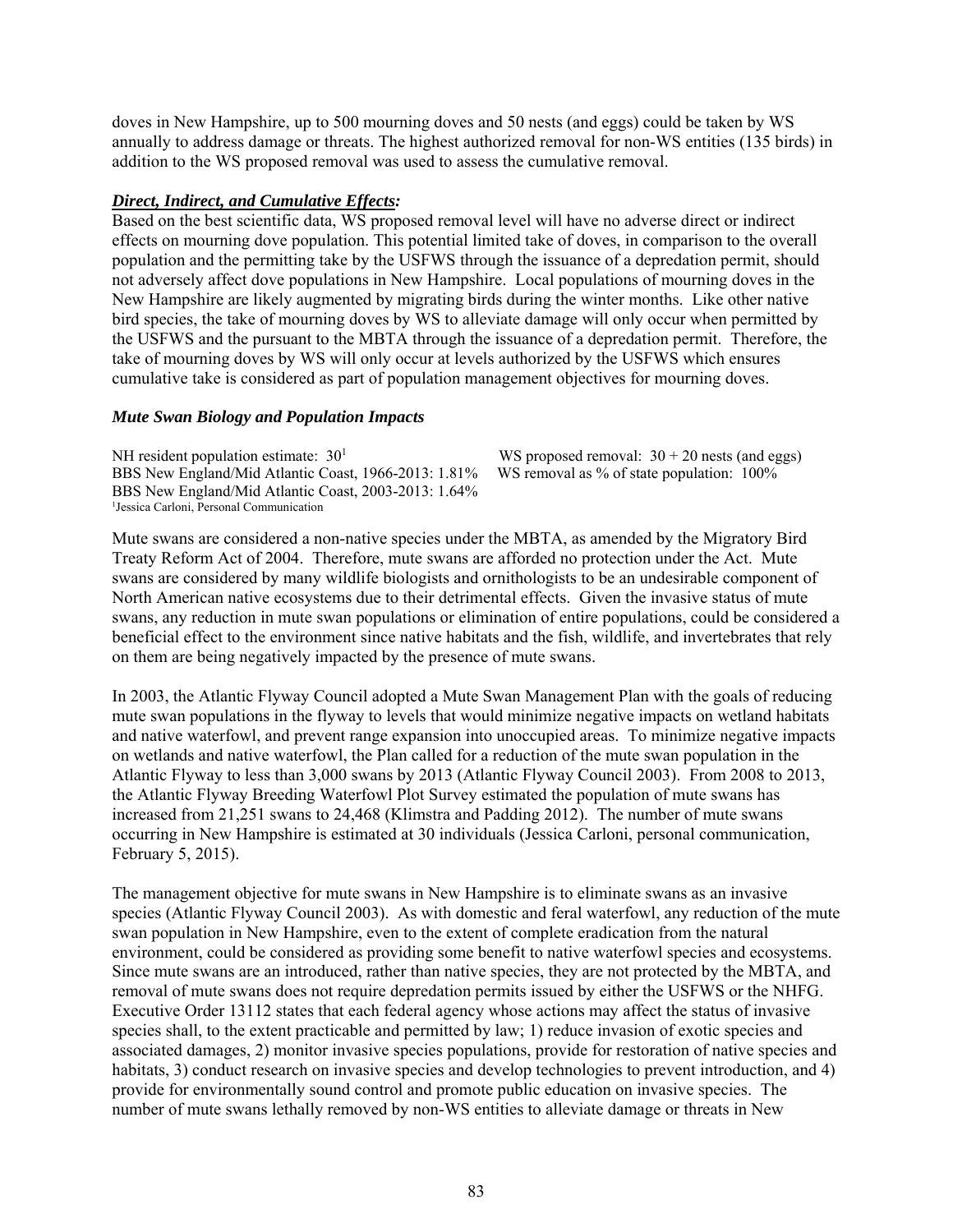Hampshire is unknown since the reporting of mute swan removal is not required. WS has removed two mute swans in the past five years.

# *Direct, Indirect, and Cumulative Effects:*

Based on a statewide population estimated at 30 swans, the lethal removal of up to 30 mute swans by WS would eliminate the estimated population; however, mute swans are readily released by the public, and it is highly unlikely that the swan population will be eradicated in New Hampshire. New Hampshire has set a target population of zero mute swans; therefore WS removal of up to 30 mute swans annually would occur within the current management objectives established in the Atlantic Flyway and any future management objectives, including those established by the NHFG.

# *Rock Pigeon Biology and Population Impacts*

| NH population estimate: 16,000                        | WS proposed removal: 3,000 and 200 nests (and eggs) |
|-------------------------------------------------------|-----------------------------------------------------|
| BBS Atlantic Northern Forest, 1966-2013: 2.41%        | BBS NH, 1966-2013: -0.88%                           |
| BBS Atlantic Northern Forest, 2003-2013: 2.37%        | BBS NH, 2003-2013: 1.85%                            |
| BBS New England/Mid Atlantic Coast, 1966-2013: -2.89% | WS removal as % of state population: 18.8%          |
| BBS New England/Mid Atlantic Coast, 2003-2013: -1.83% |                                                     |

Pigeons are an introduced species, and therefore they are not protected by federal law or state law. Pigeons are closely associated with humans as human structures and activities provide them with food and sites for roosting, loafing, and nesting (Williams and Corrigan 1994). Thus, they are commonly found around city buildings, bridges, parks, farm yards, grain elevators, feed mills, and other man-made structures (Williams and Corrigan 1994). Additionally, although pigeons are primarily grain and seed eaters, they will readily feed on garbage, livestock manure, spilled grains, insects, and any other available bits of food (Williams and Corrigan 1994).

The take of pigeons to alleviate damage or to reduce threats can occur without the need for a depredation permit from the USFWS. The number of pigeons lethally removed to alleviate damage or threats in New Hampshire is unknown since the reporting of pigeon removal is not required. The number of rock pigeons dispersed and lethally removed by WS from FY 2010 through FY 2014 can be seen in Table 4.12.

| Table 4.12 – Number of rock pigeons addressed by WS in New Hampshire from FY 2010 through |  |
|-------------------------------------------------------------------------------------------|--|
| <b>FY 2014</b>                                                                            |  |

| Year    | Dispersed by WS <sup>1</sup> | WS' Take <sup>1</sup> |
|---------|------------------------------|-----------------------|
| 2010    |                              | 78                    |
| 2011    |                              | 247                   |
| 2012    |                              | 40                    |
| 2013    |                              |                       |
| 2014    | 1,270                        |                       |
| Average | 254                          | 73                    |

<sup>1</sup>Data reported by federal fiscal year

## *Direct, Indirect, and Cumulative Effects:*

WS' proposed pigeon damage management activities would be conducted pursuant to Executive Order 13112. The Executive Order states that each federal agency whose actions may affect the status of invasive species shall, to the extent practicable and permitted by law; 1) reduce invasion of exotic species and associated damages, 2) monitor invasive species populations, provide for restoration of native species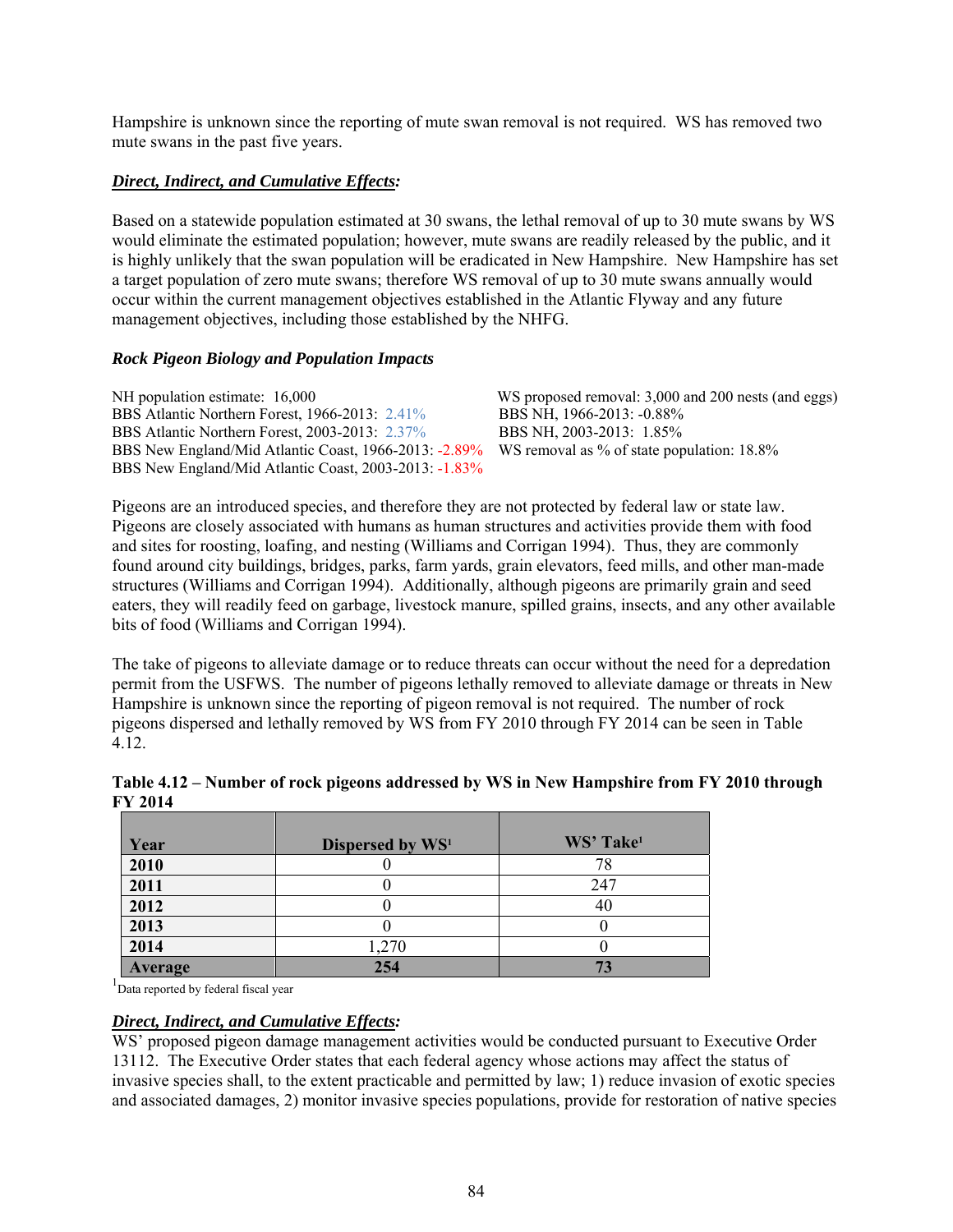and habitats, 3) conduct research on invasive species and develop technologies to prevent introduction, and 4) provide for environmentally sound control and promote public education on invasive species. WS' proposed removal is of a low magnitude compared with the statewide population and therefore will have no adverse direct or indirect effects on rock pigeon populations. Although non-WS removal is unknown, WS does not anticipate any significant adverse cumulative impacts on pigeon populations.

## *Snow Bunting Biology and Population Impacts*

| North American population estimate: 14,000,000               | WS proposed removal: 150 |
|--------------------------------------------------------------|--------------------------|
| WS removal as % of North American population: 0.001%         |                          |
| Cumulative removal as % of North American population: 0.002% |                          |

During winter, snow buntings are observed across southern Canada and the northern United States (Montgomerie et al. 2011). Snow buntings winter in open weedy grassy fields, grain stubbles, shores; after heavy snowfall they are conspicuous on roadsides and in farmyards (Godfrey 1986). In New Hampshire, snow buntings are a common visitor to airfields, typically congregating in large flocks near taxiways and runways.

Snow buntings are arctic breeders; therefore no BBS data is available. From 1966 through 2013, overwintering populations of snow buntings across the United States as well as New Hampshire have remained stable (NAS 2010). The Partners in Flight Science Committee (2013) estimates the North American population of snow buntings is 14,000,000.

From 2010 to 2015 the number of snow buntings authorized for removal by the USFWS in New Hampshire for all entities has ranged from 50 to 140. A total of 45 snow buntings have been removed by other USFWS issued Migratory Bird Depredation Permit holders for the protection of aviation safety. WS has not been requested to manage snow buntings in the past five years; however, future requests for assistance are anticipated. The habitat preferences of snow buntings often link this species to airports, where most requests for assistance arise. The flocking behavior or snow buntings create a threat to aircraft and passenger safety in the airport environment. Based on the possibility of increasing need to address damage and threats associated with snow buntings in New Hampshire, up to 150 snow buntings could be taken by WS annually to address damage or threats. The highest authorized removal for non-WS entities (130 birds) in addition to the WS proposed removal was used to assess the cumulative removal.

## *Direct, Indirect, and Cumulative Effects:*

Based on the best scientific data, WS proposed removal level will have no adverse direct or indirect effects on snow bunting populations. The majority of the direct operational assistance conducted by WS on snow buntings would occur in the winter and therefore would have no indirect effects on snow buntings. The potential limited take of snow buntings, in comparison to the overall population, should not adversely affect snow bunting populations in New Hampshire. Like other bird species, the take of snow buntings by WS to alleviate damage will only occur when permitted by the USFWS and the pursuant to the MBTA through the issuance of a depredation permit. Therefore, the take of snow buntings by WS will only occur at levels authorized by the USFWS which ensures WS' take and take by all entities are considered to achieve the desired population management levels of snow buntings in the State of New Hampshire.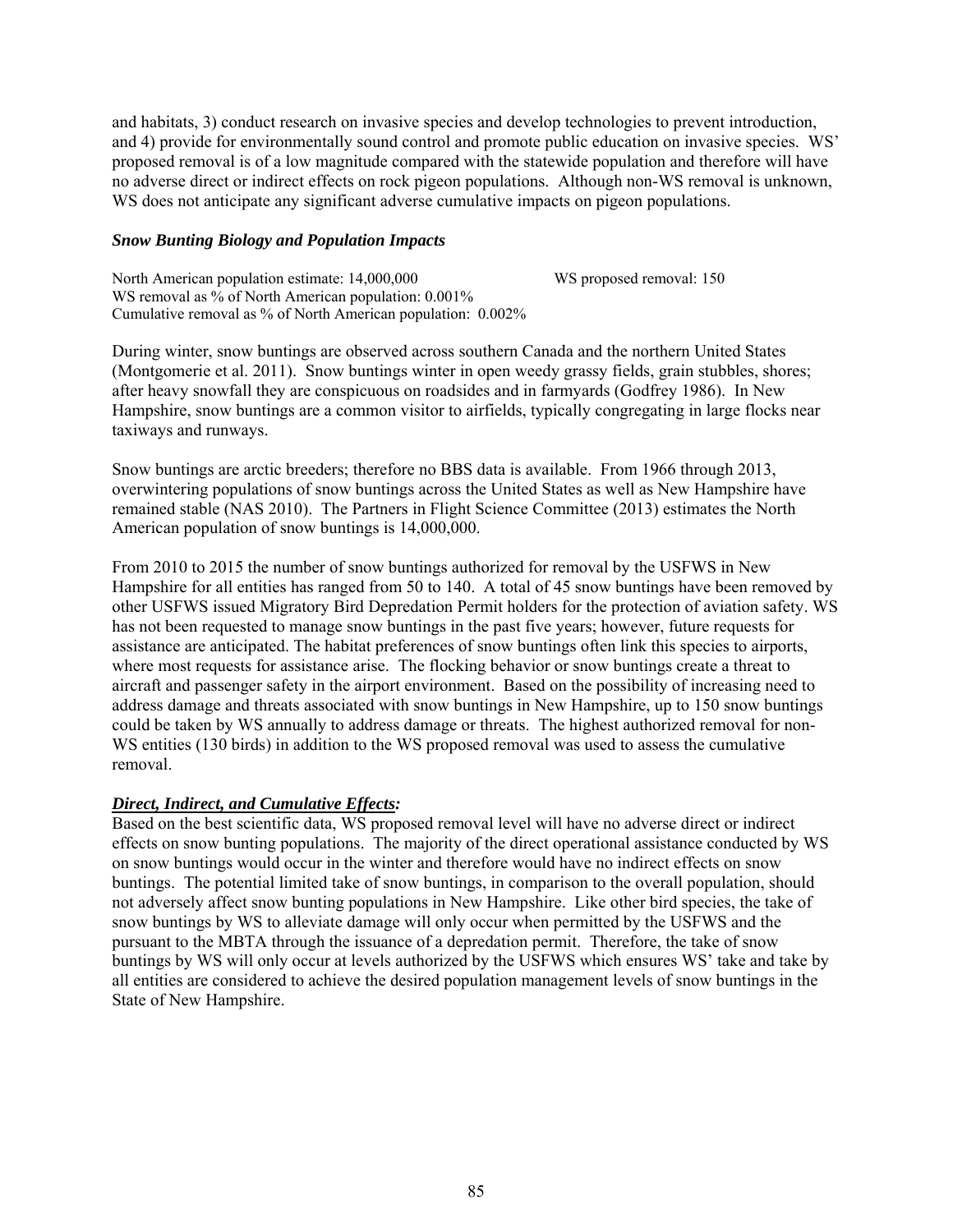#### *Snowy Owl Biology and Population Impacts*

North American population estimate: 100,000 WS proposed removal: 5 WS removal as % of North American population:  $0.005\%$ 

Snowy owls can be observed during the non-breeding season across southern Canada and the northern portion of the United States (Parmelee 1992). In winter 2014, New Hampshire airports observed a large influx of snowy owls that caused numerous safety hazards to aircraft. Snowy owls are a large-bodied bird that can cause substantial damage. Preferred habitat includes open areas with rises or structures to perch on (Parmelee 1992). Snowy owls are attracted to the open habitat of airfields and may occur at any airfield in New Hampshire. Unlike most owls, snowy owls are largely diurnal relying on sight and to a certain extent sound to locate small mammals, rabbits and birds (Parmelee 1992).

Because they are arctic breeders, no BBS data on snowy owls is available. However snowy owls nesting in northern portions of Canada and along the arctic coast overwinter in the New Hampshire (Parmelee 1992). The number of snowy owls observed overwintering in New Hampshire during the CBC has shown a stable trend (NAS 2010). During the winter of 2013-2014, large numbers of snowy owls traveled south into the Northeast and Great Lakes regions. Also known as an irruption, plentiful sources of food and high concentrations of nesting owls in Artic regions of North America led to record numbers of snowy owls observed in the Northeast. Smaller irruptions happen every few years while large scale irruptions occur much less frequently but with many more individuals. During an irruption, snowy owls are often attracted to airports for the large open areas that resemble the Arctic tundra. During the winter of 2013-2014, 70 snowy owl strikes were reported struck by aircraft which was 3.2 times the previous record of 22 strikes recorded in the winter of 2008-2009 (Dolbeer et al. 2015).

Requests for assistance often arise from airports when snowy owl behavior can pose risks to aircraft at or near airports. When snowy owls persist in these area WS could trap and relocate them. WS captured and relocated three snowy owls in 2014. However, trapping may not always be a feasible option. In order for trapping to occur on or adjacent to active runways and taxiways, WS personnel would be subjected to human health and safety risks. If active runways and taxiways were temporarily shut down to allow access by personnel while trapping, this would alter flight patterns, delay schedules, and cause major aberrations to air traffic.

## *Direct, Indirect, and Cumulative Effects:*

The use of Biological assessments for identifying the potential impact of harvest and/or removal programs on bird populations have a long history of application in the United States, primarily with waterfowl species, to determine allowable harvest during annual hunting seasons. One such tool is referred to as the Potential Biological Removal (PBR) model (Wade 1998, Runge et al. 2004). Although no hunting season exists for snowy owls, the take of snowy owls under depredation permits issued by the USFWS can occur in New Hampshire. Slocumb (2014) conducted a PBR similar to what has been conducted for gulls to estimate the number of snowy owls that could potentially be taken under depredation permits and not be detrimental to snowy owl populations. Based on those PBR models, Slocumb (2014) estimated that between 266 and 406 snowy owls could be taken and not negatively effect snowy owl populations. WS proposed removal of up to 5 snowy owls would represent 0.005% of the North American population. Compared to the estimated population, the magnitude of WS take could be considered low and would have no direct effect on the North American snowy owl population. The majority of the direct operational assistance conducted by WS on snowy owls would occur in the winter and therefore would have no indirect effects on snowy owls. Additionally, WS could also live-capture and relocate up to 20 snowy owls. Owls live-captured and relocated could also be banded for identification purposes. Cumulatively, Slocumb (2014) found that the lethal take of snowy owls that has occurred and the number of reported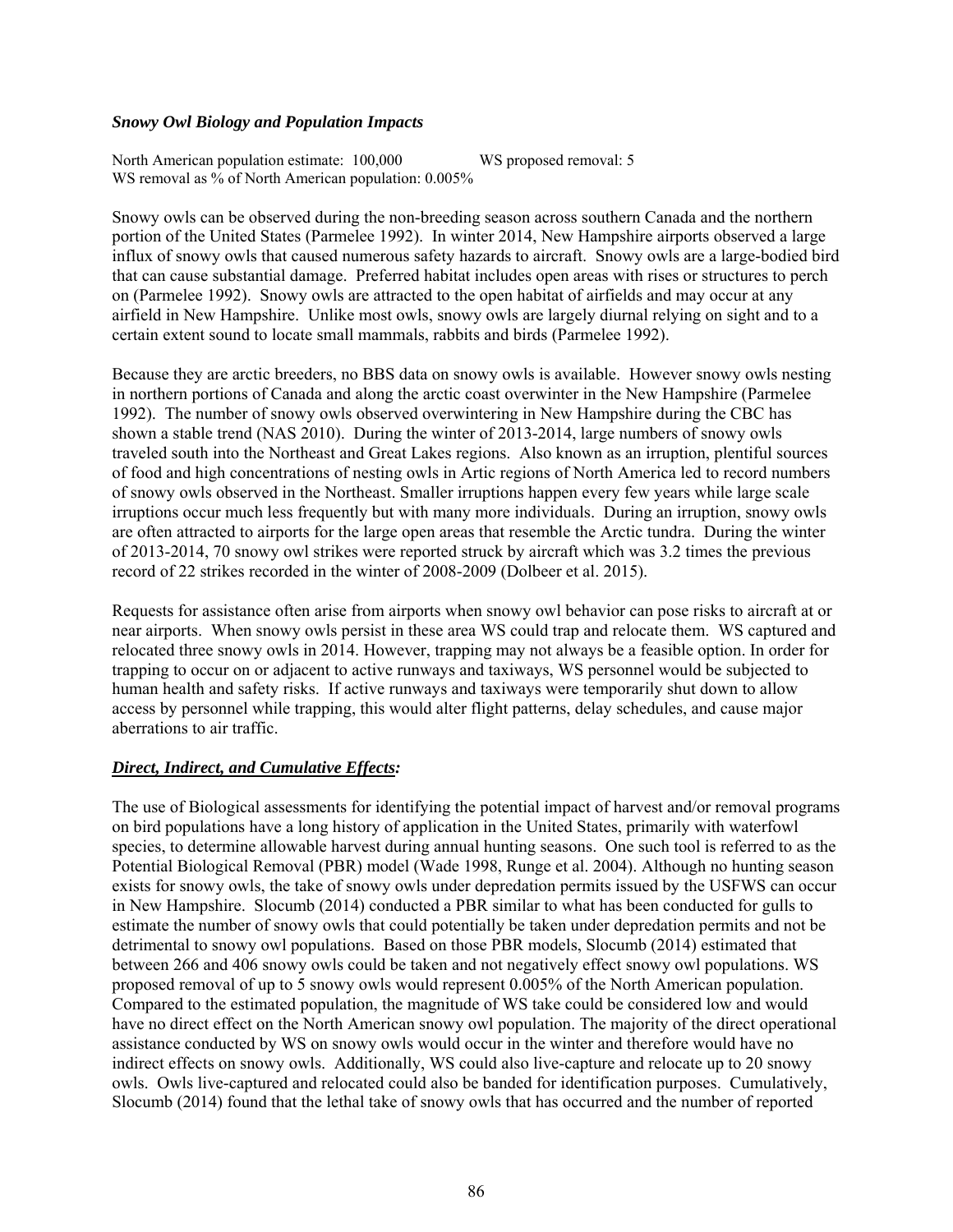collisions was lower than the PBR model allocates. Also, the take or translocation of snowy owls can only occur when permitted by the USFWS. Therefore, all take, including take by WS, is authorized by the USFWS and occurs at the discretion of the USFWS. The take of snowy owls would only occur at levels authorized by the USFWS which ensures cumulative take is considered as part of population management objectives for these birds.

## *Turkey Vulture Biology and Population Impacts*

| NH population estimate: 1,200                        | WS proposed removal: 100 and 50 nests (and eggs) |
|------------------------------------------------------|--------------------------------------------------|
| BBS Atlantic Northern Forest, 1966-2013: 9.85%       | BBS NH, 1966-2013: 10.97%                        |
| BBS Atlantic Northern Forest, 2003-2013: 9.70%       | BBS NH, 2003-2013: 6.29%                         |
| BBS New England/Mid Atlantic Coast, 1966-2013: 3.72% | WS removal as $\%$ of state population: 8.3 $\%$ |
| BBS New England/Mid Atlantic Coast, 2003-2013: 4.01% | Cumulative removal as % of state population: 19% |

Turkey vultures can be found throughout Mexico, across most of the United States, and along the southern tier of Canada (Wilbur 1983, Rabenhold and Decker 1989). Turkey vultures are common in New Hampshire during spring and summer, especially in southern portions of the state. Turkey vultures often roost in large groups near homes or other buildings where they can cause property damage from droppings or by pulling and tearing shingles. Turkey vultures have been reported to live up to 16 years of age (Henny 1990).

The number of turkey vultures addressed in New Hampshire by all entities to alleviate damage is shown in Table 4.13. The highest combined authorized removal by non-WS entities (127 birds) in addition to the WS proposed removal was used to assess the cumulative removal.

|         |                    | <b>Take under Depredation Permits</b> |              |                         |              |                                 |                         |  |
|---------|--------------------|---------------------------------------|--------------|-------------------------|--------------|---------------------------------|-------------------------|--|
|         |                    | <b>WS Authorized</b>                  |              | WS Removal <sup>1</sup> |              | <b>Authorized Removal</b>       | <b>Removal by Other</b> |  |
|         |                    | Removal <sup>1</sup>                  |              |                         |              | for Other Entities <sup>2</sup> | Entities <sup>2</sup>   |  |
|         |                    | <b>Individuals</b>                    | <b>Nests</b> |                         | <b>Nests</b> | <b>Individuals</b>              | <b>Individuals</b>      |  |
|         | <b>Dispersed</b>   |                                       | $^{+}$       |                         | $^{+}$       |                                 |                         |  |
| Year    | by WS <sup>1</sup> |                                       | Eggs         | <b>Individuals</b>      | Eggs         |                                 |                         |  |
| 2010    | 4,321              | 20                                    | 10           |                         | $\Omega$     | 75                              | 10                      |  |
| 2011    | 4,709              | 20                                    | 10           | 13                      | $\Omega$     | 80                              | ↑                       |  |
| 2012    | 5,915              | 75                                    | 10           |                         | $\Omega$     | 110                             | 12                      |  |
| 2013    | 6,769              | 75                                    | 10           | Q                       | $\theta$     | 127                             | 9                       |  |
| 2014    | 7,978              | 75                                    | 10           | h                       | $\Omega$     | 107                             | N/A <sup>3</sup>        |  |
| Average | 5,939              | 53                                    | 10           | q                       | $\mathbf{0}$ | 100                             |                         |  |

**Table 4.13. Number of turkey vultures addressed in New Hampshire from FY 2010 to FY 2014**

1 Data reported by federal fiscal year

2 Data reported by calendar year

3 Data incomplete

## *Direct, Indirect, and Cumulative Effects:*

Based on the best scientific data, WS proposed removal level will have no adverse direct effects on vulture populations. The majority of the direct operational assistance conducted by WS on turkey vultures would occur in the winter when they are in their winter roost and therefore would have no indirect effects on vultures. However, if assistance occurs in the spring, there could be an impact on the nesting and/or breeding success of individuals that are in close proximity to that area; this localized impact would be minimal and therefore would also not cause adverse indirect effects on the state turkey vulture populations. Additionally, the potential authorized removal from all non-WS entities combined with WS proposed removal is not expected to create adverse cumulative impacts. The permitting of the removal by the USFWS pursuant to the MBTA ensures removal by WS and by other entities occurs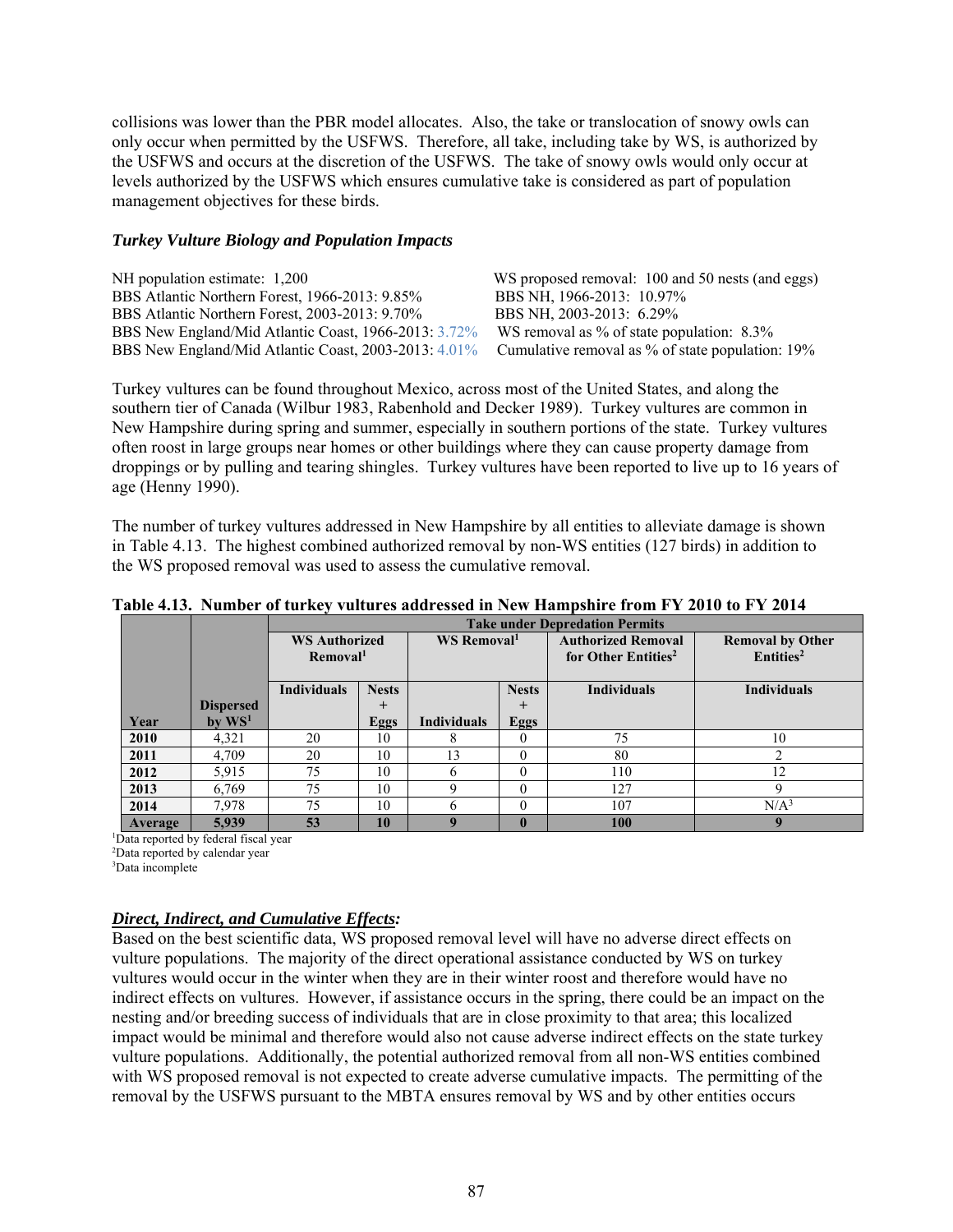within allowable removal levels to achieve the desired population objectives for turkey vultures in New Hampshire.

#### *Wild Turkey Biology and Population Impacts*

NH resident population estimate:  $40,000<sup>1</sup>$  WS proposed removal: 150 and 10 nests (and eggs) BBS Atlantic Northern Forest, 1966-2013: 16.31% BBS NH, 1966-2013: 20.72% BBS Atlantic Northern Forest, 2003-2013: 19.91% BBS NH, 2003-2013: 19.69% BBS New England/Mid Atlantic Coast, 1966-2013: 17.86% WS removal as % of state population: 0.3% BBS New England/Mid Atlantic Coast, 2003-2013: 18.51% Cumulative removal as % of state population: 14.0% *1 NHFG 2014a* 

Wild turkeys found in New Hampshire consist of the Eastern wild turkey subspecies that is endemic to the eastern half of the United States (Kennamer 2010). The Eastern wild turkey can be found in 38 states and four Canadian provinces, ranging from southern Canada and New England to northern Florida and west to Texas, Missouri, Iowa, and Minnesota (Kennamer 2010). Wild turkeys inhabit hardwood, mixed, and pine forests foraging on a variety of acorns, fruit, seeds, and insects. Turkeys are considered permanent residents in states where they are present and are considered non-migratory. There are an estimated 5.1 million to 5.3 million wild turkeys in the Eastern subspecies in the United States and Canada (National Wild Turkey Federation 2014).

The presence of wild turkeys in New Hampshire is centered on a successful restoration program. By 1854, the birds had completely disappeared in the state because of habitat loss and market and subsistence hunting. Restoration efforts began in 1975, when New Hampshire Fish and Game released 25 wild turkeys in New Hampshire; careful management based on good science has allowed that initial introduction to grow (NHFG 2014*a*). Populations of turkeys in New Hampshire are sufficient to allow for annual hunting seasons. The statewide population is estimated at 40,000 birds with an annual hunting harvest of approximately 5,400 turkeys (NHFG 2014*a*, NHFG 2014*b*). The numbers of turkeys harvested from 2008 through 2013 during the annual turkey hunting seasons are shown in Figure 4.4. Since 2008, the highest number of turkeys harvested during the hunting seasons occurred in 2013 when 5,405 turkeys were harvested.



**Figure 4.4–Turkey harvest in New Hampshire 2009 – 2013 (NHFG 2014***b***).**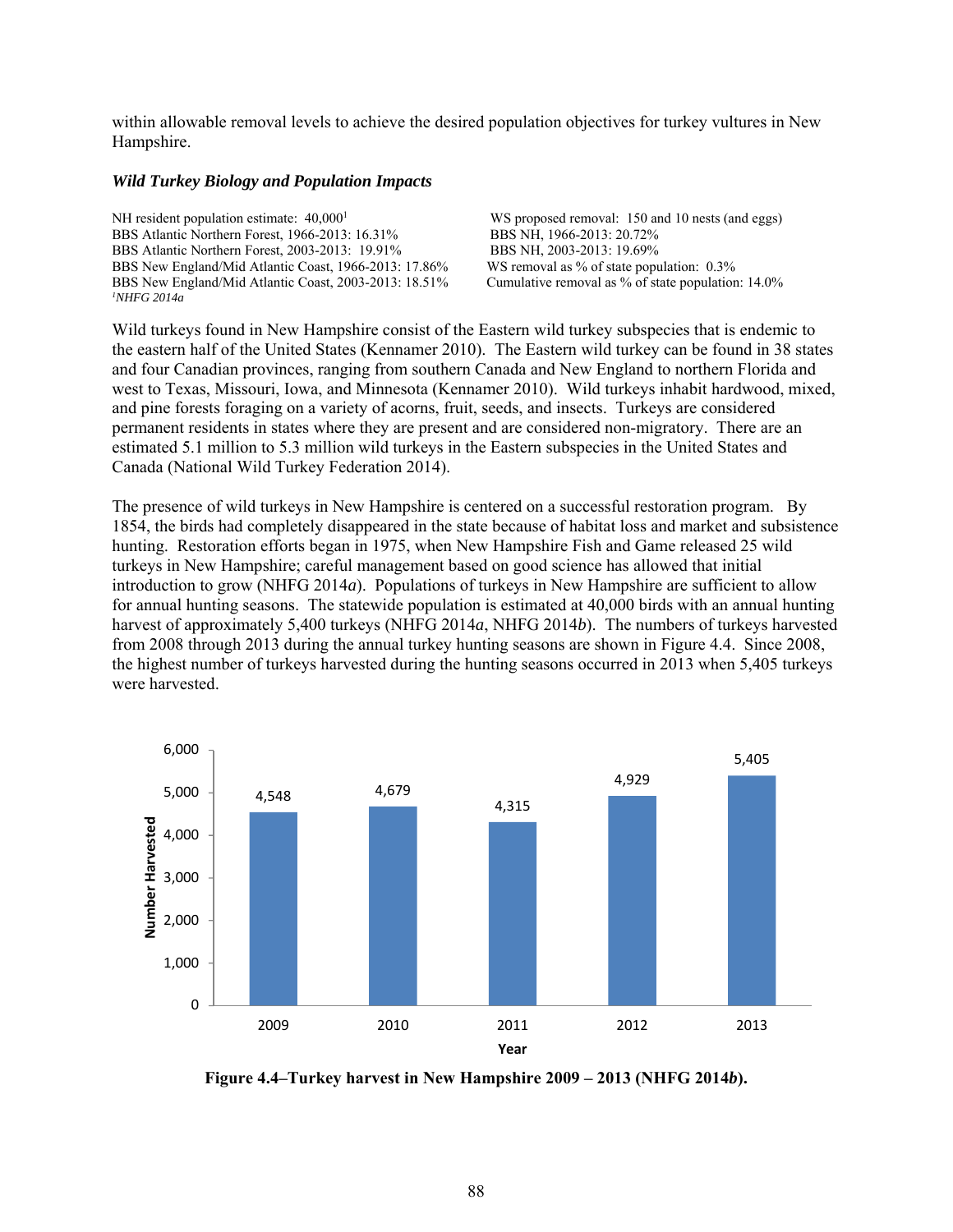The number of wild turkeys addressed in New Hampshire by WS and other entities to alleviate damage is shown in Table 4.14. The NHFG issues permits to remove turkeys to airports to alleviate threats to aircraft and human health and safety. WS removal activities are conducted under permits issued to airports. The annual harvest of wild turkeys in New Hampshire ranged from 4,315 to 5,405 since 2009; WS proposed removal of 150 would only account for a range of 2.8% to 3.5% of the annual harvest. The highest authorized removal for non-WS entities (40 birds) in addition to the WS proposed removal and the highest number of wild turkeys harvested since 2009 was used to assess the cumulative removal.

|         |                  | <b>Removal under Depredation Permits</b> |                          |                          |                           |
|---------|------------------|------------------------------------------|--------------------------|--------------------------|---------------------------|
|         |                  | <b>WS Authorized</b>                     |                          | <b>Authorized</b>        | <b>Removal under NHFG</b> |
|         | <b>Dispersed</b> | Removal <sup>1</sup>                     |                          | <b>Removal for Other</b> | Permits <sup>2</sup>      |
| Year    | by $WS1$         |                                          | WS' Removal <sup>1</sup> | Entities <sup>2</sup>    |                           |
| 2009    |                  | N/A                                      |                          | 40                       |                           |
| 2010    |                  | N/A                                      |                          | 40                       |                           |
| 2011    | 81               | N/A                                      |                          | 40                       |                           |
| 2012    | 29               | N/A                                      |                          | 40                       |                           |
| 2013    | 28               | N/A                                      |                          | 40                       |                           |
| 2014    | 10               | N/A                                      |                          | 40                       | N/A <sup>3</sup>          |
| Average |                  |                                          |                          |                          |                           |

**Table 4.14. Number of wild turkeys addressed in New Hampshire from FY 2009 to FY 2014** 

1 Data reported by federal fiscal year

2 Data reported by calendar year

3 Data unavailable

# *Direct, Indirect, and Cumulative Effects:*

Based on the best scientific data, WS' proposed removal level will have no adverse direct or indirect effects on wild turkey populations. Provided that the turkey population allows for an annual hunting harvest and WS' take is a fraction of a percent of the annual harvest, the cumulative take will not adversely affect the state turkey population. The highest authorized removal for non-WS entities (40 birds) in addition to the WS proposed removal and the highest number of wild turkeys harvested since 2009 was used to assess the cumulative removal.

# *Live-capture and Translocation Species*

Several species within New Hampshire, including red-tailed hawks, Cooper's hawks, sharp-shinned hawks, broad-winged hawks, merlins, Northern goshawks, Northern harriers, red-shouldered hawks, peregrine falcons, ospreys, great horned owls, barred owls, snowy owls, great gray owls, Eastern screech owls, long-eared owls, short eared owls, Northern saw-whet owls and American kestrels have the potential to pose threats to aviation safety, property or human health and safety. Most requests WS would receive for these species would be to alleviate the threats these species pose to aircraft. WS would address those requests for assistance primarily with non-lethal dispersal methods and through live-capture and translocation of individuals. Based on the requests for assistance received previously and in anticipation of receiving additional requests for assistance, WS proposes up to 20 each of red-tailed hawks, Cooper's hawks, sharp-shinned hawks, broad-winged hawks, merlins, Northern goshawks, Northern harriers, red-shouldered hawks, peregrine falcons, ospreys, great horned owls, barred owls, snowy owls, great gray owls, Eastern screech owls, long-eared owls, short eared owls, Northern saw-whet owls and up to 100 American kestrels could be live-captured and translocated annually under the proposed action. From FY 2010 to FY 2014, WS has not live-captured and translocated any raptor species, but future requests for assistance are anticipated.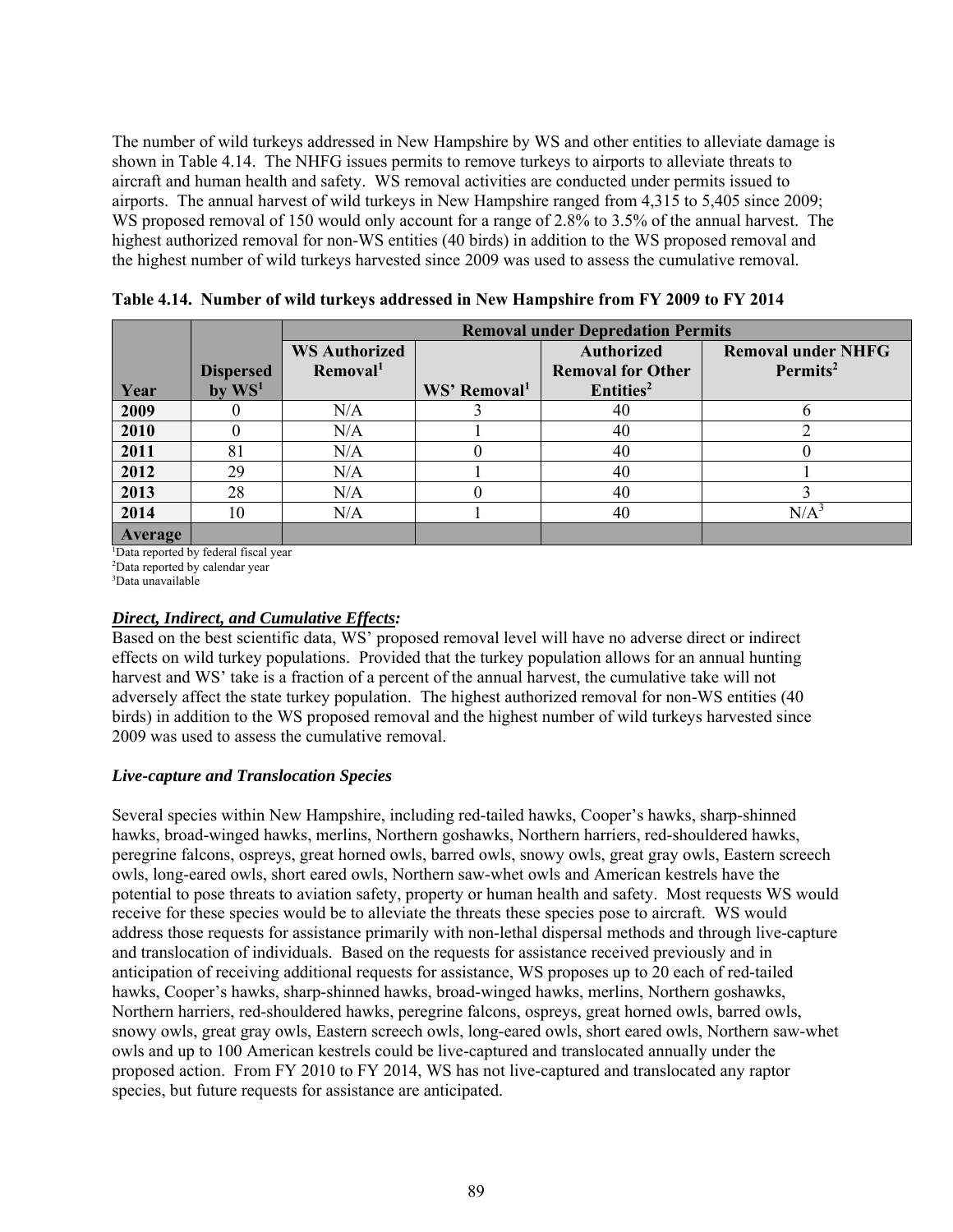Lethal removal would only be conducted on these species when immediate threats to human safety occur, such as when banned individuals have returned to the same airport twice after translocation or when habituation to non-lethal methods occurs. From FY 2010 to FY 2014, WS has not lethally removed any of the previously listed species of raptors. Based on previous requests for assistance received by WS, as well as anticipated requests, no more than 20 individuals and 20 nests (and eggs) of each of those species could be removed annually by WS.

#### *Direct, Indirect, and Cumulative Effects:*

These raptors are not expected to be removed by WS at any level that would cause adverse direct effects on the population of those species. These species listed are afforded protection under the MBTA and removal is only allowed through the issuance of a depredation permit and only at those levels stipulated in the permit. Therefore, those birds would be removed in accordance with applicable state and federal laws and regulations authorizing removal of migratory birds and their nests and eggs, including the USFWS permitting process.

Although the live-capture and translocation of these species would be a non-lethal method of reducing damage or threats of damage, these species could be translocated during their nesting season which could lower nesting success. Reduced nesting success could occur by removing one of the adult pairs of any of these species. However, available information indicates that the successful raising of young could occur if only one adult was left to tend to the young. Provided most of WS' relocation will occur outside of the nesting season, and there is the ability to successfully raise young with only one parent, significant adverse indirect effects are not expected to occur to these raptor populations.

The USFWS, as the agency with management responsibility for migratory birds, could impose restrictions on depredation removal as needed to assure cumulative removal does not adversely affect the continued viability of populations. Since removal of these species, including live-capture and translocation, can only occur when permitted by the USFWS pursuant to the MBTA through the issuance of depredation permits, all removal, including removal by WS, would only occur at levels authorized by the USFWS which ensures there are no adverse cumulative impacts on the population of these species in New Hampshire. This would assure that cumulative impacts on these bird populations would have no significant adverse impact on the quality of the human environment.

#### *Additional Target Species*

Target species, in addition to those species analyzed previously, that have been or could be lethally removed in the future include the following: American coot, American robin, American wigeon, bank swallow, barn swallow, blue jay, belted-kingfisher, blue-winged teal, Bohemian waxwing, brown-headed cowbird, cedar waxwing, chimney swift, cliff swallow, common eider, common goldeneye, common grackle, common merganser, common raven, downy woodpecker, Eastern meadowlark, Eurasian wigeon, great egret, green-winged teal, hairy woodpecker, hooded merganser, house finch, little blue heron, Northern flicker, Northern mockingbird, Northern rough-winged swallow, pileated woodpecker, redbellied woodpecker, red-breasted merganser, red-headed woodpecker, red-winged blackbirds, ring-necked duck, snowy egret, tree swallow, and wood ducks. Some of these target species have been lethally removed in small numbers by WS and have included no more than 20 individuals and/or no more than 20 nests annually. Based on previous requests for assistance, anticipation of future requests for assistance, and the removal levels necessary to alleviate those requests for assistance, no more than 20 individuals and 20 nests (and eggs) of each of those additional target species listed could be removed annually by WS with no significant detrimental impact to the species. In addition, up to five osprey nests could be destroyed annually by WS, also with no significant detrimental impact to the species.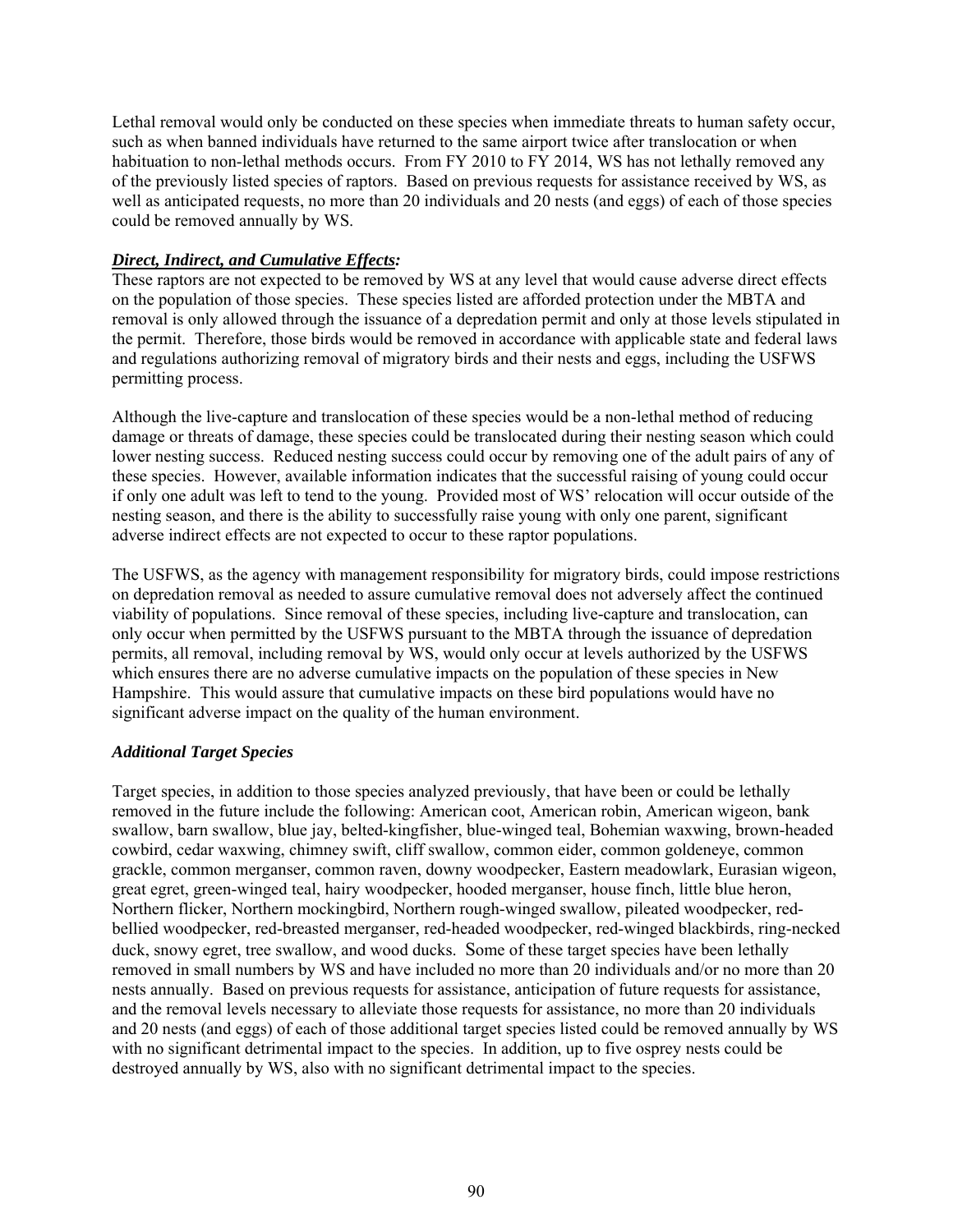WS will analyze the removal of Eastern meadowlarks as an indicator of no significant direct or cumulative adverse impacts to these additional species. Eastern meadowlarks represent the most sensitive species included in this group based on abundance and available habitat. Therefore, if Eastern meadowlarks are not adversely impacted by WS' removal, then no other species in this group should suffer negative impacts to their statewide populations.

## *Eastern Meadowlark Biology and Population Impacts*

New Hampshire population estimate: 2,000 WS proposed removal:  $20 + 20$  nests (and eggs) BBS Atlantic Northern Forest, 1966-2013: -7.07% BBS NH, 1966-2013: -8.33% BBS Atlantic Northern Forest, 2003-2013: -10.12% BBS NH, 2003-2013: -10.89% BBS New England/Mid Atlantic Coast, 1966-2013: -6.90% WS removal as % of state population: 1.0% BBS New England/Mid Atlantic Coast, 2003-2013: -7.03%

Eastern meadowlarks occur throughout much of eastern North America, preferring to nest in open country. During the breeding season preferred habitat consists of native grasslands, pastures, and savannas. The Eastern meadowlark is one of our most widely distributed songbirds, however in recent decades this species has declined in numbers throughout much of its North American range owing to changes in land use and human encroachment (Jaster et al. 2012).

## *Direct, Indirect, and Cumulative Effects:*

Although the Eastern meadowlark population trend has been declining in New Hampshire since 1966, WS proposed removal is only a fraction of a percent of the state population. Based on the best scientific data, WS proposed removal level will have no adverse direct or indirect effects on Eastern meadowlark populations. The permitting of the removal of Eastern meadowlarks by the USFWS pursuant to the MBTA ensures removal by WS and by other entities occurs within allowable removal levels to achieve the desired population objectives for Eastern meadowlarks in New Hampshire.

## **Summary**

Evaluation of WS' activities relative to wildlife populations indicated that program activities will likely have no cumulative adverse effects on populations in New Hampshire. WS' actions would be occurring simultaneously, over time, with other natural processes and human-generated changes that are currently taking place. Those activities include, but are not limited to:

- Natural mortality of wildlife
- Human-induced mortality through private damage management activities
- Human and naturally induced alterations of wildlife habitat
- Annual and perennial cycles in population densities

All those factors play a role in the dynamics of wildlife populations. In many circumstances, requests for assistance arise when some or all of those elements have contrived to elevate target species populations or place target species at a juncture to cause damage to resources. WS' actions to minimize or eliminate damage are constrained as to scope, duration and intensity, for the purpose of minimizing or avoiding impacts to the environment. WS evaluates damage occurring, including other affected elements and the dynamics of the damaging species; determines appropriate strategies to minimize effects on environmental elements; applies damage management actions; and subsequently monitors and adjusts/ceases damage management actions (Slate et al. 1992). This process allows WS to take into consideration other influences in the environment, such as those listed above, in order to avoid cumulative adverse impacts on target species.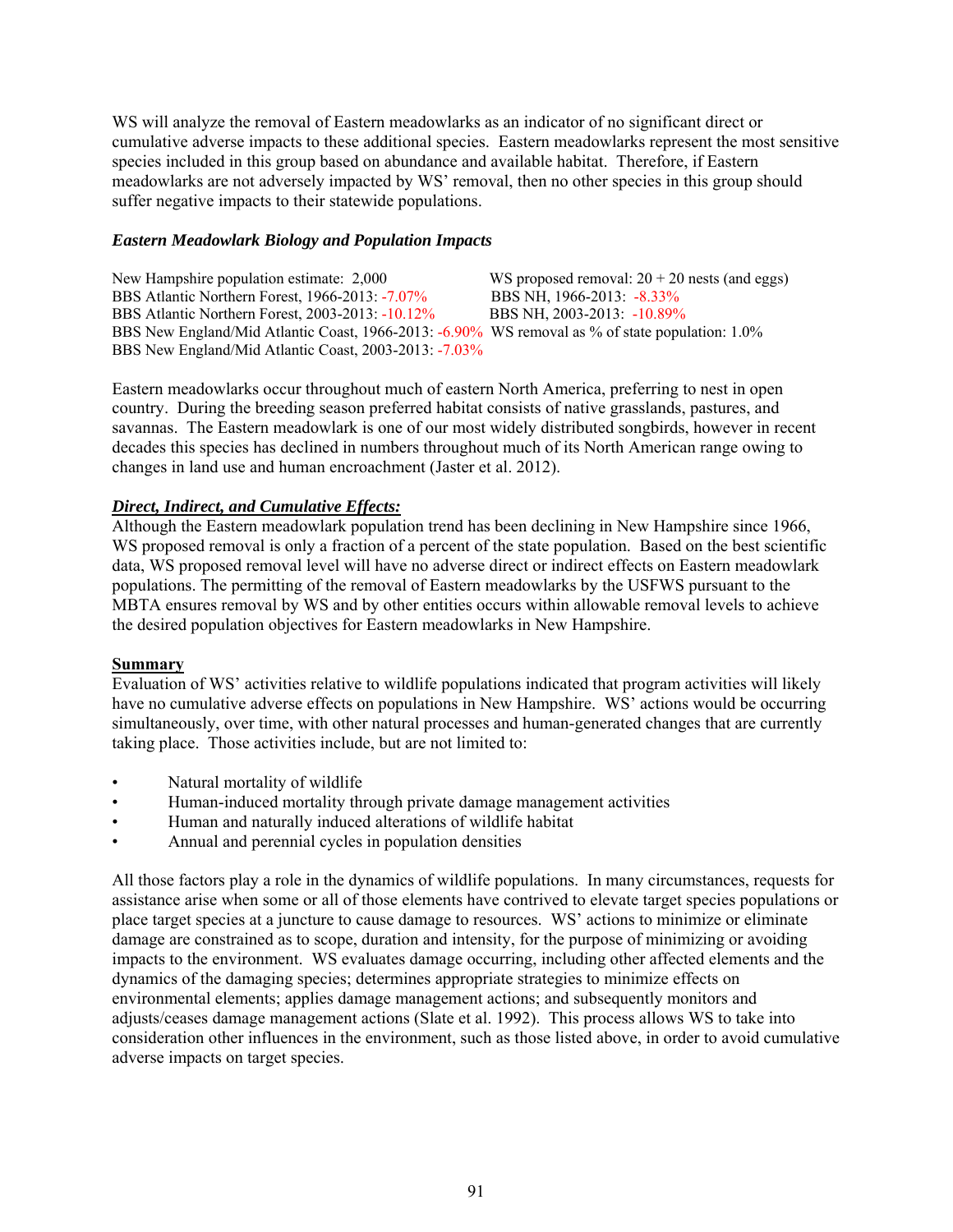## *Wildlife Disease Surveillance and Monitoring*

The ability to efficiently conduct surveillance for and detect diseases is dependent upon rapid detection of the pathogen if it is introduced. Effective implementation of a surveillance system would facilitate planning and execution at regional and state levels, and coordination of surveillance data for risk assessment. It would also facilitate partnerships between public and private interests, including efforts by federal, state, and local governments as well as non-governmental organizations, universities, and other interest groups.<sup>9</sup> Current information on disease distribution and knowledge of the mixing of birds in migratory flyways has been used to develop a prioritized sampling approach based on the major North American flyways. Surveillance data from all of those areas would be incorporated into national risk assessments, preparedness and response planning to reduce the adverse impacts of a disease outbreak in wild birds, poultry, or humans.

To provide the most useful information and a uniform structure for surveillance, five strategies for collecting samples in birds have been proposed (USDA 2005). Those strategies include:

Investigation of Illness/Death in Birds: A systematic investigation of illness and death in wild birds may be conducted to determine the cause of the illness or the cause of death in birds. This strategy offers the best and earliest probability of detection if a disease is introduced by migratory birds into the United States. Illness and death involving wildlife are often detected by, or reported to natural resource agencies and entities. This strategy capitalizes on existing situations of birds without additional birds being handled or killed.

Surveillance in Live Wild Birds: This strategy involves sampling live-captured, apparently healthy birds to detect the presence of a disease. Bird species that represent the highest risk of being exposed to, or infected with, the disease because of their migratory movement patterns (USDA 2005), or birds that may be in contact with species from areas with reported outbreaks would be targeted. Where possible, this sampling effort would be coordinated with local projects that already plan on capturing and handling the desired bird species. Coordinating sampling with ongoing projects currently being conducted by state and federal agencies, universities, and others maximizes use of resources and minimizes the need for additional bird capture and handling.

Surveillance in Hunter-harvested Birds: Check stations for waterfowl hunting or other harvestable bird species provide an opportunity to sample dead birds to determine the presence of a disease, and supplement data collected during surveillance of live wild birds. Sampling of hunter-killed birds would focus on hunted species that are most likely to be exposed to a disease, have relatively direct migratory pathways from those areas to the United States and commingle in Alaska staging areas with species that could bring the virus from other parts of the world.

Sentinel Species: Waterfowl, gamefowl, and poultry flocks reared in backyard facilities may prove to be valuable for early detection and used for surveillance of diseases. Sentinel duck flocks may also be placed in wetland environments where they are potentially exposed to and infected with disease agents as they commingle with wild birds.

Environmental Sampling: Many avian diseases are released by waterfowl through the intestinal tract and can be detected in both feces and the water in which the birds swim, defecate, and feed. This is the principal means of virus spread to new birds and potentially to poultry, livestock, and humans. Analysis of water and fecal material from certain habitats can provide evidence of diseases circulating in wild bird populations, the specific types of diseases, and pathogenicity. Monitoring of water and/or fecal samples

 $\overline{a}$ 9 Data collected by organizations/agencies conducting research and monitoring will provide a broad species and geographic surveillance effort.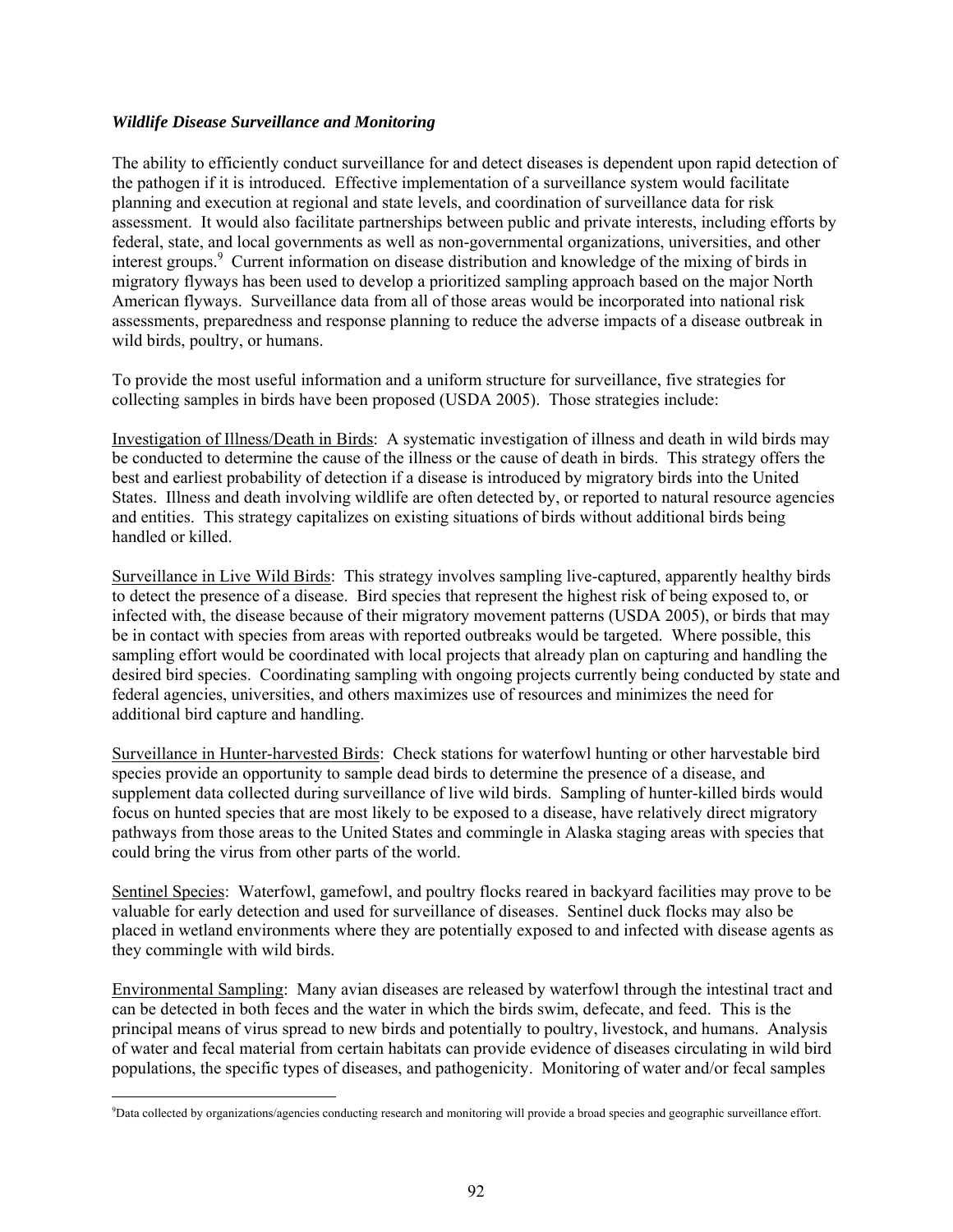gathered from habitat is a reasonably cost effective, technologically achievable means to assess risks to humans, livestock, and other wildlife.

## *Direct, Indirect, and Cumulative Effects:*

Under the disease sampling strategies listed above that could be implemented to detect or monitor avian diseases in the United States, WS' implementation of those sampling strategies would not create adverse direct or indirect effects on avian populations in the state. Sampling strategies that could be employed involve sampling live-captured birds that could be released on site after sampling occurs. The sampling (e.g., drawing blooding, feather sample, fecal sample) and the subsequent release of live-captured birds would not result in adverse direct or indirect effects since those birds are released unharmed on site. In addition, sampling of sick, dying, or hunter harvested birds would not result in the additive lethal removal of birds that would not have already occurred in the absence of a disease sampling program. Therefore, the sampling of birds for diseases would not create adverse cumulative impacts on the populations of any of the birds addressed in this EA nor would result in any removal of birds that would not have already occurred in the absence of disease sampling (e.g., hunter harvest).

# **Alternative 2 - Bird Damage Management by WS using only Non-lethal Methods**

Under this alternative, WS would not use lethal methods to resolve bird damage problems. Although some unintentional mortality might result from the use of bird capture devices like mist nets, these incidents are likely to be rare and would have negligible impacts on target species populations. Individuals, agencies and organizations would still be able to obtain permits for lethal bird removal from the USFWS. Efforts to reduce or prevent damage and risks to livestock and/or human health and safety risks would likely be higher than with Alternative 1. If BDM is conducted by individuals with limited training or experience, it is possible that additional birds may be removed in the course of attempts to resolve damage problems.

## *Direct, Indirect, and Cumulative Effects:*

Depending upon the experience, training and methods available to the individuals conducting the BDM, potential adverse direct and indirect impacts on target bird populations would likely be the same or greater than with Alternative 1. However, for the same reasons shown under Alternative 1, it is unlikely that significant adverse direct or indirect effects would occur to target species' by implementation of this alternative. Direct and indirect impacts and potential risks of illegal toxicant use would be greater under this alternative than Alternative 1. DRC-1339 and Alpha-chloralose are currently only available for use by WS employees and would not be available under this alternative, although Starlicide, a product similar to DRC-1339 would be available for use by licensed pesticide applicators. It is possible that frustration caused by the inability to reduce damage by the public would lead to illegal use of toxicants which could increase adverse direct, indirect, or cumulative effects, however to an unknown degree. Because WS would be able to provide assistance with non-lethal BDM, risks of adverse cumulative impacts from actions by non-WS entities are lower than with Alternative 3.

## **Alternative 3 – No Bird Damage Management Conducted by WS**

Under this alternative, WS would not conduct bird damage management activities. WS would have no direct involvement with any aspect of addressing damage caused by birds and would provide no technical assistance. No removal of birds by WS would occur. Birds could continue to be lethally removed to resolve damage and/or threats occurring either through depredation permits issued by the USFWS, under the blackbird and cormorant depredation orders, under the control order for Muscovy ducks, during the regulated hunting seasons, or in the case of non-native species, removal could occur anytime using legally available methods. Management actions taken by non-federal entities would be considered the *environmental status quo*.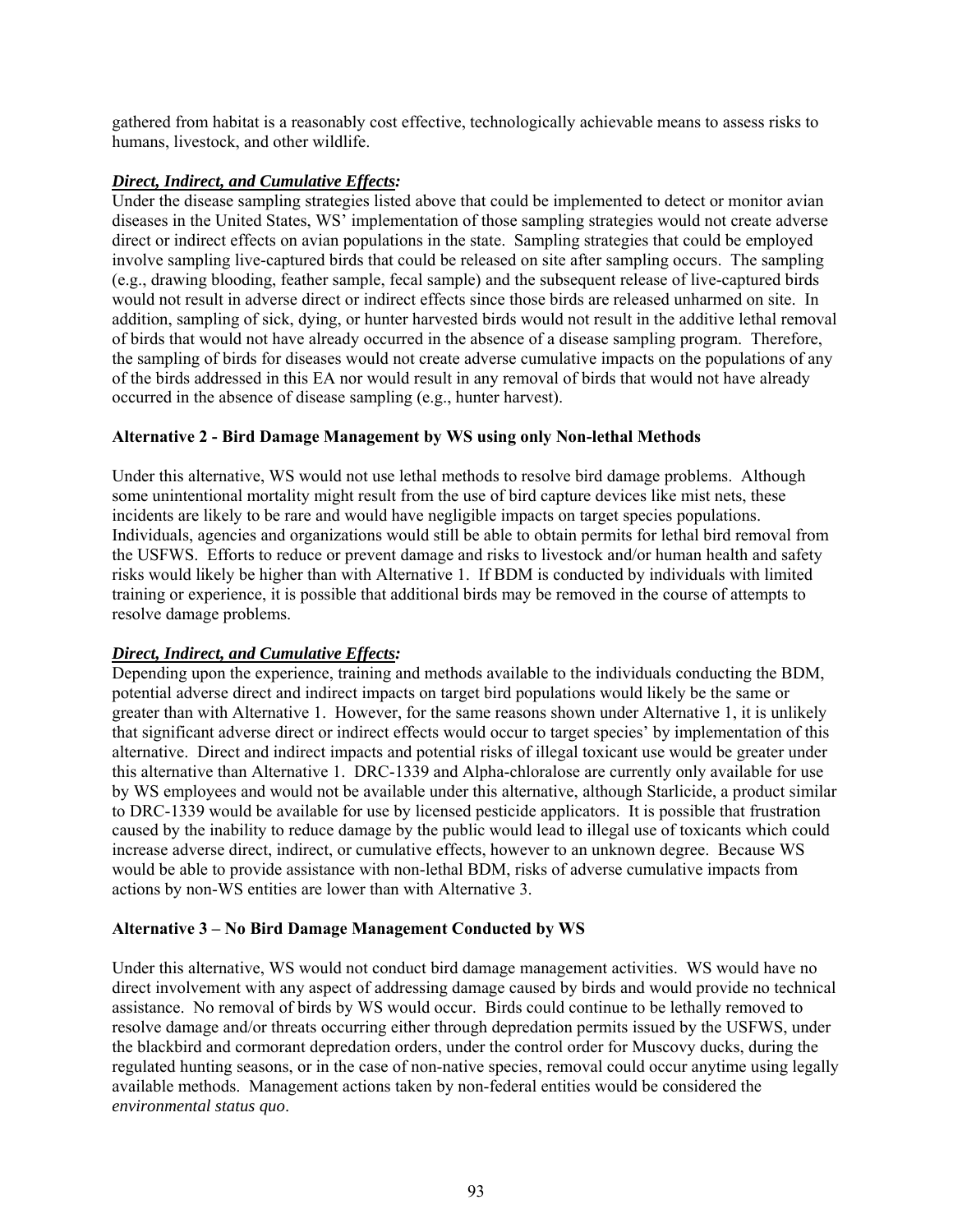# *Direct, Indirect, and Cumulative Effects:*

Local bird populations could decline, stay the same, or increase depending on actions taken by those persons experiencing bird damage. The direct and indirect effects on bird populations would be variable and unknown. Some resource/property owners may take illegal, unsafe, or environmentally harmful action against local populations of birds out of frustration or ignorance. While WS would provide no assistance under this alternative, other individuals or entities could conduct lethal damage management resulting in direct or indirect impacts similar to the proposed action.

Since birds would still be removed under this alternative, the potential direct, indirect, and cumulative effects on the populations of those bird species would be similar among all the alternatives for this issue. WS' involvement would not be additive to removal that could occur since the cooperator requesting WS' assistance could conduct bird damage management activities without WS' direct involvement. Therefore, any actions to resolve damage or reduce threats associated with birds could occur by other entities despite WS' lack of involvement under this alternative, and therefore the cumulative impact on those bird species could be similar to Alternative 1.

# **Issue 2 - Effects on Non-target Wildlife Species Populations, Including T&E Species**

A concern is often raised about the potential impacts to non-target species, including  $T\&E$  species, from the use of methods to resolve damage caused by birds. The potential effects on the populations of nontarget wildlife species, including T&E species, are analyzed below.

## **Alternative 1 - Continuing the Current Integrated Approach to Managing Bird Damage (Proposed Action/No Action)**

The potential adverse effects to non-targets occur from the employment of methods to address bird damage. Under the proposed action, WS could provide both technical assistance and direct operational assistance to those persons requesting assistance. The use of non-lethal methods as part of an integrated direct operational assistance program would be similar to those risks to non-targets discussed in the other alternatives.

WS personnel are experienced and trained in wildlife identification and to select the most appropriate methods for taking targeted animals and excluding non-target species. To reduce the likelihood of capturing non-target wildlife, WS would employ the most selective methods for the target species, would employ the use of attractants that are as specific to target species as possible, and determine placement of methods to avoid exposure to non-targets. SOPs to prevent and reduce any potential adverse impacts on non-targets are discussed in Chapter 3 of this EA. Despite the best efforts to minimize non-target removal during program activities, the potential for adverse impacts to non-targets exists when applying both nonlethal and lethal methods to manage damage or reduce threats to safety. WS has only unintentionally taken two birds (gray catbird & rufous-sided towhee) in the past five years.

## *Direct, Indirect, and Cumulative Effects:*

While every precaution is taken to safeguard against taking non-targets during operational use of methods and techniques for resolving damage and reducing threats caused by birds, the use of such methods can result in the incidental removal of unintended species. Those occurrences are rare and should not affect the overall populations of any species under the proposed action. WS' removal of non-target species during activities to reduce damage or threats to human safety associated with birds is expected to be extremely low to non-existent. WS would monitor the removal of non-target species to ensure program activities or methodologies used in bird damage management do not create direct effects on non-target populations. Methods available to resolve and prevent bird damage or threats when employed by trained, knowledgeable personnel are selective for target species. WS would annually report to the USFWS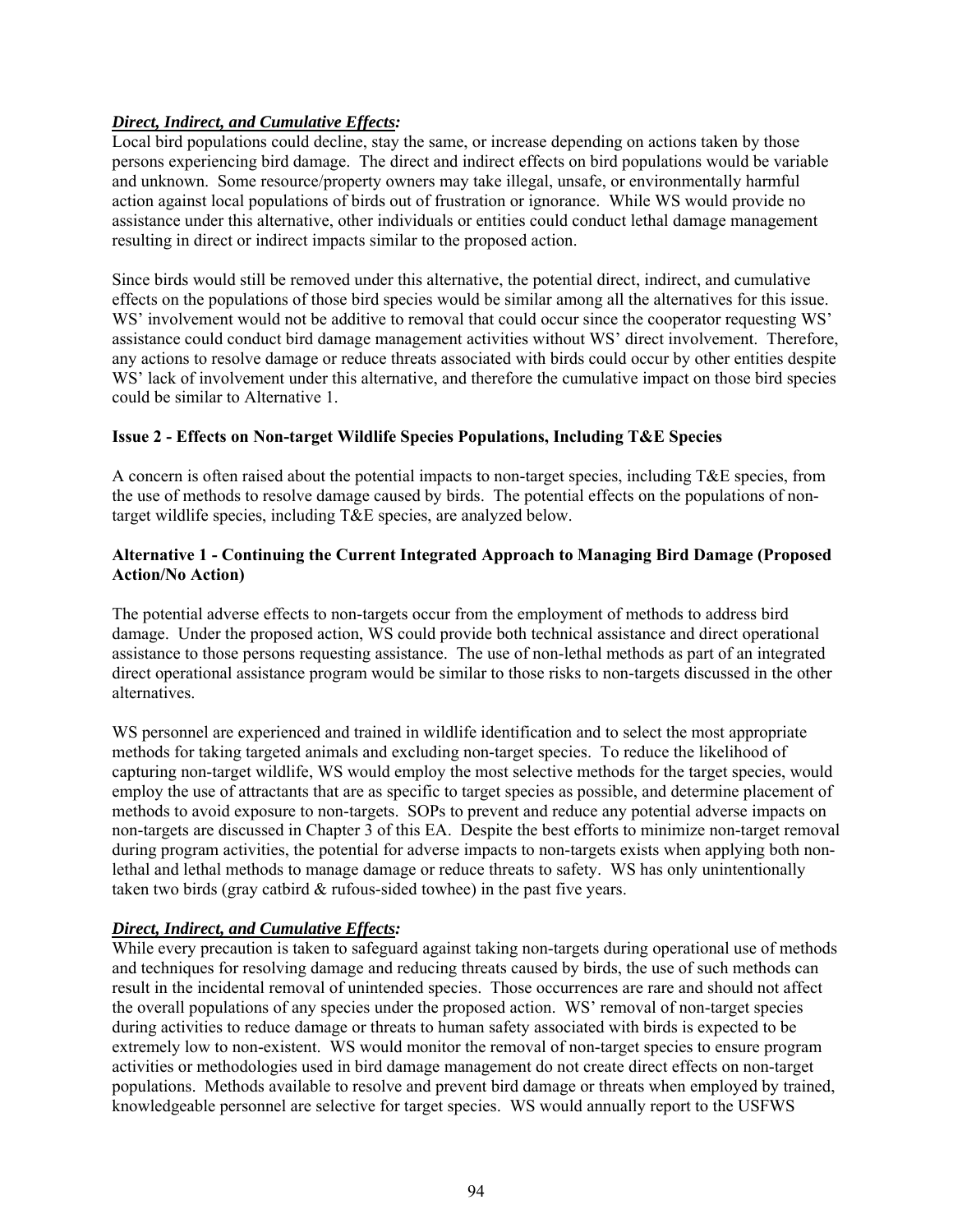and/or the NHFG any non-target removal to ensure removal by WS is considered as part of management objectives established. The potential impacts to non-targets are similar to the other alternatives and are considered to be minimal to non-existent.

Non-lethal methods have the potential to cause adverse direct effects to non-targets primarily through exclusion, harassment, and dispersal. The use of auditory and visual dispersal methods used to reduce damage or threats caused by birds are also likely to disperse non-targets in the immediate area the methods are employed. Therefore, non-targets may be dispersed from an area while employing non-lethal dispersal techniques. However, like target species, the potential direct impacts on non-target species are expected to be temporary with target and non-target species often returning after the cessation of dispersal methods. Non-lethal methods would not be employed over large geographical areas or applied at such intensity that essential resources (e.g., food sources, habitat) would be unavailable for extended durations or over a wide geographical scope that long-term adverse effects would occur to a species' population. Non-lethal methods are generally regarded as having minimal direct impacts on overall populations of wildlife since individuals of those species are unharmed. Any exclusionary device erected to prevent access of target species also potentially excludes species that are not the primary reason the exclusion was erected; therefore, if the area is large enough, adverse indirect effects on non-target species may occur, but these are expected to be minimal. The use of non-lethal methods would not have significant adverse impacts on non-target populations under any of the alternatives.

Other non-lethal methods available for use under this alternative include live traps, nets, nest/egg destruction, translocation, and repellents. Live traps (e.g., cage traps, bow nets, walk-in traps, decoy traps) and nets restrain wildlife once captured and are considered live-capture methods. Live traps have the potential to capture non-target species. Trap and net placement in areas where target species are active and the use of target-specific attractants would likely minimize the capture of non-targets. If traps and nets are attended to appropriately, most non-targets captured can be released on site unharmed. Therefore, no direct effects are expected on non-targets.

Only those repellents registered with the EPA pursuant to the FIFRA and registered for use in the state would be recommended and used by WS under this alternative. Therefore, the use and recommendation of repellents would not have negative direct or indirect effects on non-target species when used according to label requirements. Most repellents for birds are derived from natural ingredients that pose a very low risk to non-targets when exposed to or when ingested. Two chemicals commonly registered with the EPA as bird repellents are methyl anthranilate and anthraquinone. Methyl anthranilate naturally occurs in grapes. Methyl anthranilate has been used to flavor food, candy, and soft drinks. Anthraquinone naturally occurs in plants like aloe. Anthraquinone can be used to make dye. Both products claim to be unpalatable to many bird species. Several products are registered for use to reduce bird damage containing either methyl anthranilate or anthraquinone. Formulations containing those chemicals are liquids that are applied directly to susceptible resources. Similarly, when used in accordance with the label requirements, the use of Avitrol would also not create adverse direct effects on non-targets based on restrictions on baiting locations.

Immobilizing drugs are applied through hand-baiting that targets specific individuals or groups of target species. Therefore, immobilizing drugs are only applied after identification of the target occurs prior to application. Pre-baiting and acclimation of the target waterfowl occurs prior to the application of alpha chloralose which allows for the identification of non-targets that may visit the site prior to application of the bait. All unconsumed bait is retrieved after the application session has been completed. Since sedation occurs after consumption of the bait, personnel are present on site at all times to retrieve waterfowl. This constant presence by WS' personnel would allow for continual monitoring of the bait to ensure non-targets are not present. Based on the use pattern of alpha chloralose by WS, no adverse direct effects to non-targets would be expected from the use of alpha chloralose.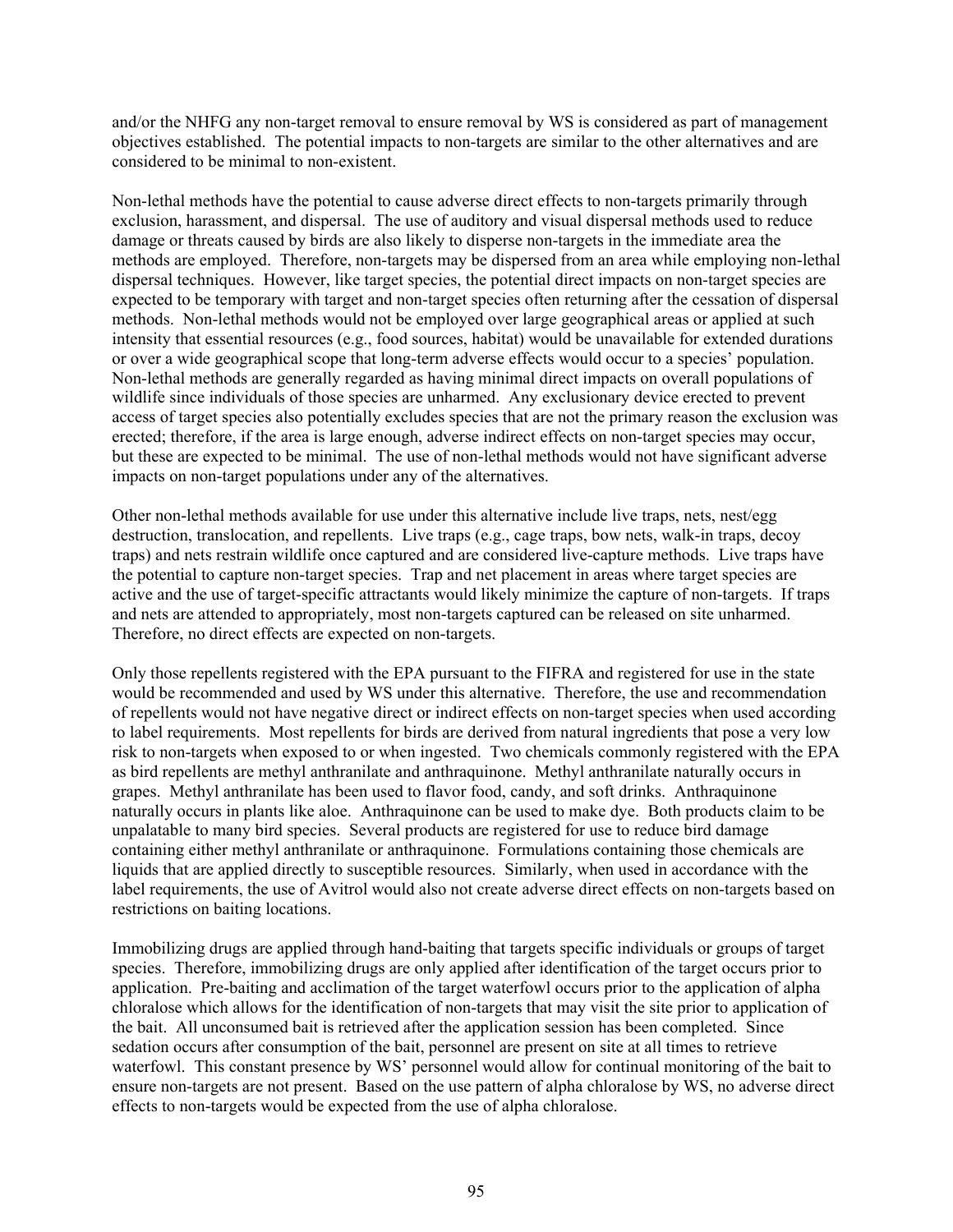WS would also employ and/or recommend lethal methods under the proposed action alternative to alleviate damage. Lethal methods available for use to manage damage caused by birds under this alternative would include shooting and DRC-1339. In addition, birds could be euthanized once livecaptured by other methods. Available methods and the application of those methods to resolve bird damage is further discussed in Appendix B.

The use of firearms is essentially selective for target species since animals are identified prior to application; therefore, no adverse direct or indirect effects to non-targets would be anticipated from use of this method. The euthanasia of birds by WS' personnel would be conducted in accordance with WS Directive 2.505. Chemical methods used for euthanasia would be limited to carbon dioxide administered in an enclosed chamber after birds have been live-captured. Since live-capture of birds using other methods occurs prior to the administering of euthanasia chemicals, no adverse direct or indirect effects to non-targets would occur under this alternative. WS' recommendation that birds be harvested during the regulated season by private entities to alleviate damage would not increase risks to non-targets.

During the migration period, eagles occur throughout the United States and parts of Mexico (Buehler 2000). Under the Bald and Golden Eagle Act, activities that could result in the "take" of eagles cannot occur unless the United States Fish and Wildlife Service allow those activities to occur through the issuance of a permit. Take could occur through purposeful take (e.g., harassing an eagle from an airport using pyrotechnics to alleviate aircraft strike hazards) or non-purposeful take (e.g., unintentionally capturing an eagle in a trap). Both purposeful take and non-purposeful take require a permit from the United States Fish and Wildlife Service (see 50 CFR 22.26, 50 CFR 22.27). In those cases where purposeful take could occur or where there is a high likelihood of non-purposeful take occurring, WS would apply for a permit for those activities.

However, routine activities conducted by WS' personnel under the proposed action alternative could occur in areas where bald eagles were present, which could disrupt the current behavior of an eagle or eagles that were nearby during those activities. As discussed previously, "take" as defined by the Bald and Golden Eagle Protection Act, include those actions that "disturb" eagles. Disturb has been defined under 50 CFR 22.3 as those actions that cause or are likely to cause injury to an eagle, a decrease in productivity, or nest abandonment by substantially interfering with their normal breeding, feeding, or sheltering behavior.

WS has reviewed those methods available under the proposed action alternative and the use patterns of those methods. The routine measures that WS conducts would not meet the definition of disturb requiring a permit for the non-purposeful take of bald eagles. The USFWS states, "Eagles are unlikely to be disturbed by routine use of roads, homes, or other facilities where such use was present before an eagle pair nesting in a given area. For instance, if eagles build a nest near your existing home, cabin, or place of business you do not need a permit" (USFWS 2012). Therefore, activities that are species specific and are not of a duration and intensity that would result in disturbance as defined by the Act would not result in non-purposeful take. Activities, such as walking to a site, discharging a firearm, or riding an ATV along a trail, generally represent short-term disturbances to sites where those activities take place. WS would conduct activities that were located near eagle nests using the National Bald Eagle Management Guidelines (USFWS 2009*b*). The categories that would encompass most of these activities are Category D (Off-road vehicle use), Category F (Non-motorized recreation and human entry), and Category H (Blasting and other loud, intermittent noises). These categories generally call for a buffer of 330 to 660 feet for category D and F, and a ½-mile buffer for category H. WS would take active measures to avoid disturbance of bald eagle nests by following the National Bald Eagle Management Guidelines. However, other routine activities conducted by WS do not meet the definition of "disturb" as defined under 50 CFR 22.3. Those methods and activities would not cause injuries to eagles and would not substantially interfere with the normal breeding, feeding, or sheltering behavior of bald eagles.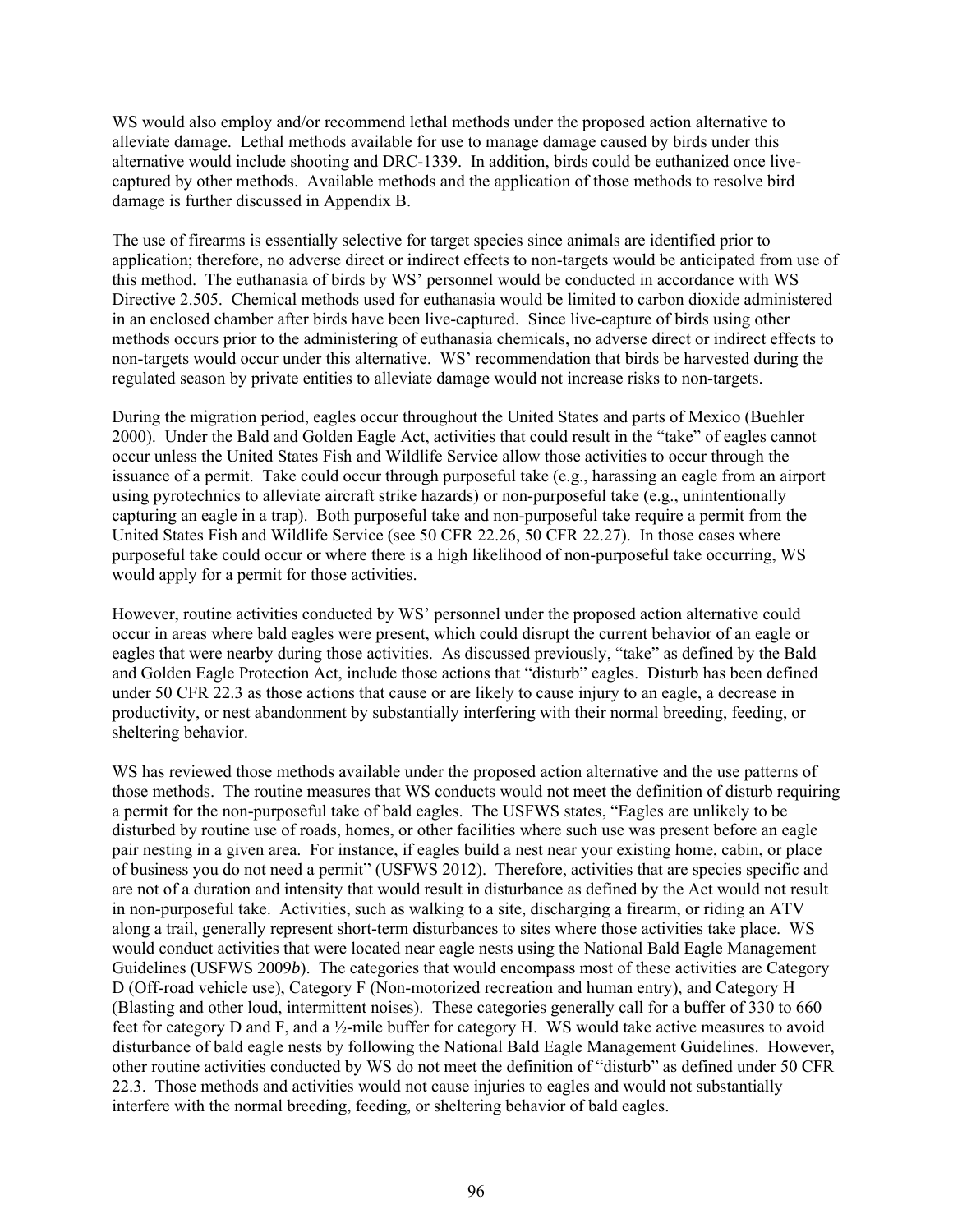A common concern regarding the use of DRC-1339 is the potential non-target risks. All label requirements of DRC-1339 would be followed to minimize non-target hazards. As required by the label, all potential bait sites are pre-baited and monitored for non-target use as outlined in the pre-treatment observations section of the label. If non-targets are observed feeding on the pre-bait, the plots are abandoned and no baiting would occur at those locations. Treated bait is mixed with untreated bait per label requirements when applied to bait sites to minimize the likelihood of non-targets finding and consuming bait that has been treated. The bait type selected can also limit the likelihood that non-target species would consume treated bait since some bait types are not preferred by non-target species.

In New Hampshire, DRC-1339 primarily would be used to control European starlings, rock pigeons and other blackbirds as listed on the label at dairy farm feedlots during winter to protect property and human health and safety. In addition, and as new bird conflicts arise, New Hampshire Wildlife Services would use DRC-1339 in any of the manufactured formulations to control any birds species listed on the formulation labels. This could include, but not be limited to, gull control at or near agricultural sites and landfills. Any application of DRC-1339 would be performed under the conditions listed in a Special Permit issued from the New Hampshire Division of Pesticide Control.

By acclimating target bird species to a feeding schedule, baiting can occur at specific times to ensure bait placed is quickly consumed by target bird species, especially when large flocks of target species are present. The acclimation period allows treated bait to be present only when birds are conditioned to be present at the site and provides a higher likelihood that treated bait would be consumed by the target species, which makes it unavailable to non-targets. In addition, many bird species when present in large numbers tend to exclude non-targets from a feeding area due to their aggressive behavior and by the large number of conspecifics present at the location. Therefore, risks to non-target species from consuming treated bait only occurs when treated bait is present at a bait location. Any treated bait remaining at the location after target birds had finished feeding would be removed to avoid attracting non-targets. WS and cooperators ensure that all dead birds are retrieved to the extent possible following treatment with DRC-1339.

*DRC-1339 Primary Hazard Profile* - DRC-1339 was selected for reducing bird damage because of its high toxicity to blackbirds (DeCino et al. 1966, West et al. 1967, Schafer, Jr. 1972) and low toxicity to most mammals, sparrows, and finches (Schafer, Jr. and Cunningham 1966, Apostolou 1969, Schafer, Jr. 1972, Schafer, Jr. et al. 1977, Matteson 1978, Cunningham et al. 1979, Cummings et al. 1992, Sterner et al. 1992). The likelihood of a non-target bird obtaining a lethal dose is dependent on: (1) frequency of encountering the bait,  $(2)$  length of feeding bout,  $(3)$  the bait dilution rate,  $(4)$  the bird's propensity to select against the treated bait, and (5) the susceptibility of the non-target species to the toxicant. Birds that ingest DRC-1339 probably die because of irreversible necrosis of the kidney and subsequent inability to excrete uric acid (*i.e.*, uremic poisoning) (DeCino et al. 1966, Felsenstein et al. 1974, Knittle et al. 1990). Birds ingesting a lethal dose of DRC-1339 usually die in one to three days.

The median acute lethal dose  $(LD_{50})^{10}$  values for starlings, blackbirds, and magpies (Corvidae) range from one to five mg/kg (Eisemann et al. 2003). For American crows, the median acute lethal dose has been estimated at 1.33 mg/kg (DeCino et al. 1966). The acute oral toxicity ( $LD_{50}$ ) of DRC-1339 has been estimated for over 55 species of birds (Eisemann et al. 2003). DRC-1339 is toxic to mourning doves, pigeons, quail (*Coturnix coturnix*), chickens and ducks (*Anas* spp.) at  $\geq$ 5.6 mg/kg (DeCino et al. 1966). In cage trials, Cummings et al. (1992) found that 2% DRC-1339-treated rice did not kill savannah sparrows (*Passerculus sandwichensis*). Gallinaceous birds and waterfowl may be more resistant to DRC-1339 than blackbirds, and their large size may reduce the chances of ingesting a lethal dose (DeCino et al.

 $\overline{a}$ 

 $^{10}$ An LD<sub>50</sub> is the dosage in milligrams of material per kilogram of body weight required to cause death in 50% of a test population of a species.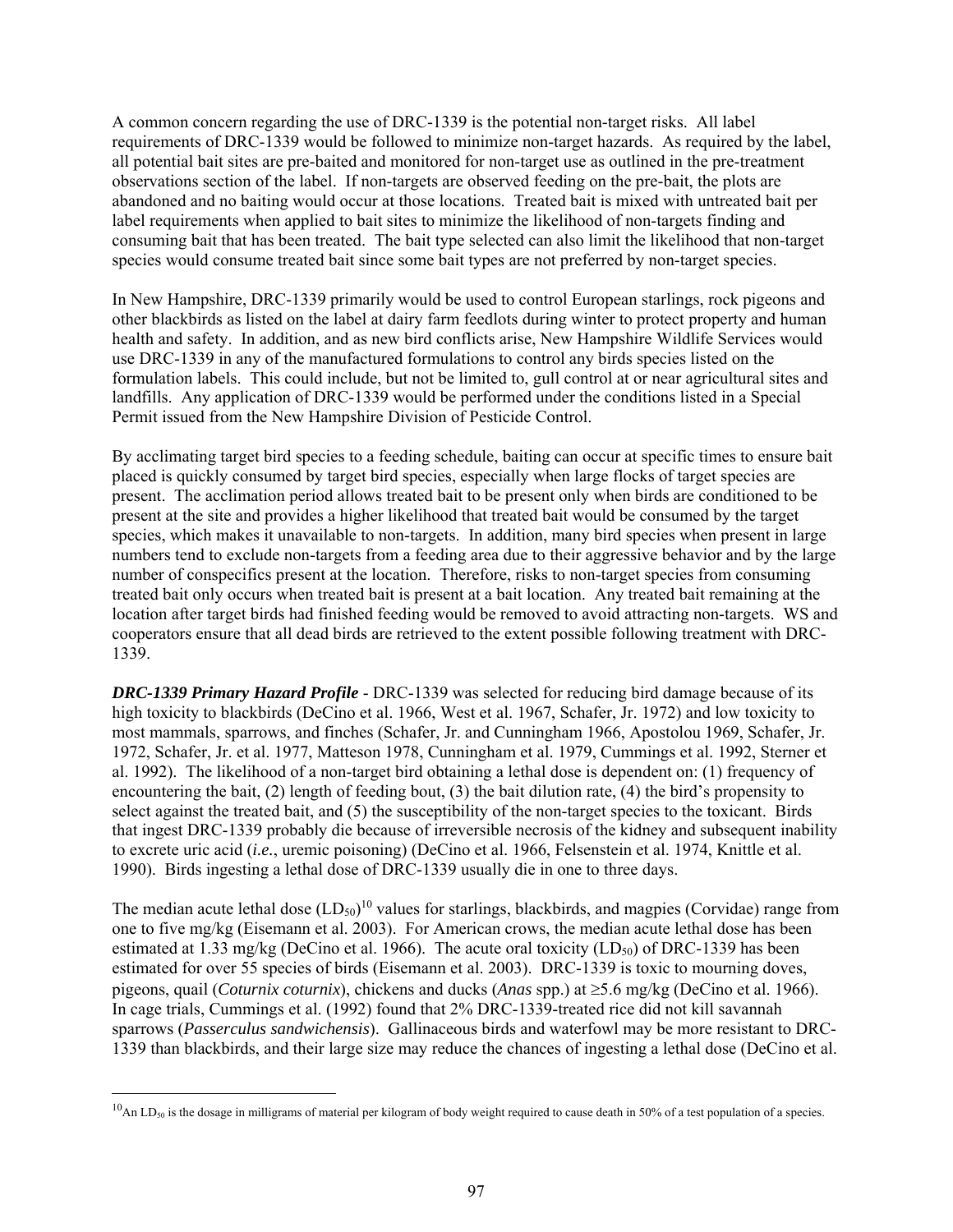1966). Avian reproduction does not appear to be affected from ingestion of DRC-1339 treated baits until levels are ingested where toxicity is expressed (USDA 2001).

There have been concerns expressed about the study designs used to derive acute lethal doses of DRC-1339 for some bird species (Gamble et al. 2003). The appropriateness of study designs used to determine acute toxicity to pesticides has many views (Lipnick et al. 1995). The use of small sample sizes was the preferred method of screening for toxicity beginning as early as 1948 to minimize the number of animals involved (Dixon and Mood 1948). In 1982, the EPA established standardized methods for testing for acute toxicity that favored larger sample sizes (EPA 1982). More recently, regulatory agencies have again begun to debate the appropriate level of sample sizes in determining acute toxicity based on a growing public concern for the number of animals used for scientific purposes.

Based on those concerns, the Ecological Committee on FIFRA Risk Assessment was established by the EPA to provide guidance on ecological risk assessment methods (EPA 1999). The committee report recommended to the EPA that only one definitive  $LD_{50}$  be used in toxicity screening either on the mallard or northern bobwhite and recommended further testing be conducted using the up-and-down method (EPA 1999). Many of the screening methods used for DRC-1339 prior to the establishment of EPA guidelines in 1982 used the up-and-down method of screening (Eisemann et al. 2003).

A review of the literature shows that  $LD_{50}$  research using smaller sample sizes conducted prior to EPA established guidelines are good indicators of  $LD_{50}$  derived from more rigorous designs (Bruce 1985, Bruce 1987, Lipnick et al. 1995). Therefore, acute and chronic toxicity data gathered prior to EPA guidance remain valid and to ignore the data would be inappropriate and wasteful of animal life (Eisemann et al. 2003).

*DRC-1339 Secondary Hazards* - Secondary poisoning has not been observed with DRC-1339 treated baits. During research studies, carcasses of birds that died from DRC-1339 were fed to raptors and scavenger mammals for 30 to 200 days with no symptoms of secondary poisoning observed (Cunningham et al. 1979). This can be attributed to relatively low toxicity to species that might scavenge on blackbirds killed by DRC-1339 and its tendency to be almost completely metabolized in the target birds which leaves little residue to be ingested by scavengers.

DRC-1339 is rapidly metabolized and excreted and does not bioaccumulate, which probably accounts for its low secondary hazard profile (Schafer, Jr. 1991). For example, cats, owls, and magpies would be at risk only after exclusively eating DRC-1339-poisoned starlings for 30 continuous days (Cunningham et al. 1979). No probable risk is expected to American kestrels based on the low hazard quotient value for marsh hawks used as a surrogate species (Schafer, Jr. 1970). The risk to mammalian predators from feeding on birds killed with DRC-1339 appears to be low (Johnston et al. 1999).

The risks associated with non-target animal exposure to DRC-1339 baits have been evaluated in rice fields in Louisiana (Glahn et al. 1990, Cummings et al. 1992, Glahn and Wilson 1992), poultry and cattle feedlots in several western states (Besser 1964, Ford 1967, Royall et al. 1967), ripening sunflower fields in North Dakota (Linz et al. 2000), and around blackbird staging areas in east-central South Dakota (Knutsen 1998, Linz et al. 1999, Smith 1999). Smith (1999) used field personnel and dogs to search for dead non-target animals and found no non-target carcasses that exhibited histological signs consistent with DRC-1339 poisoning. The other studies also failed to detect any non-target birds that had succumbed to DRC-1339. However, DRC-1339 is a slow-acting avicide and thus, some birds could move to areas not searched by the study participants before dying.

*DRC-1339 Environmental Degradation* - DRC-1339 is unstable in the environment and degrades rapidly when exposed to sunlight, heat, or ultra violet radiation and has a half-life of less than two days. DRC-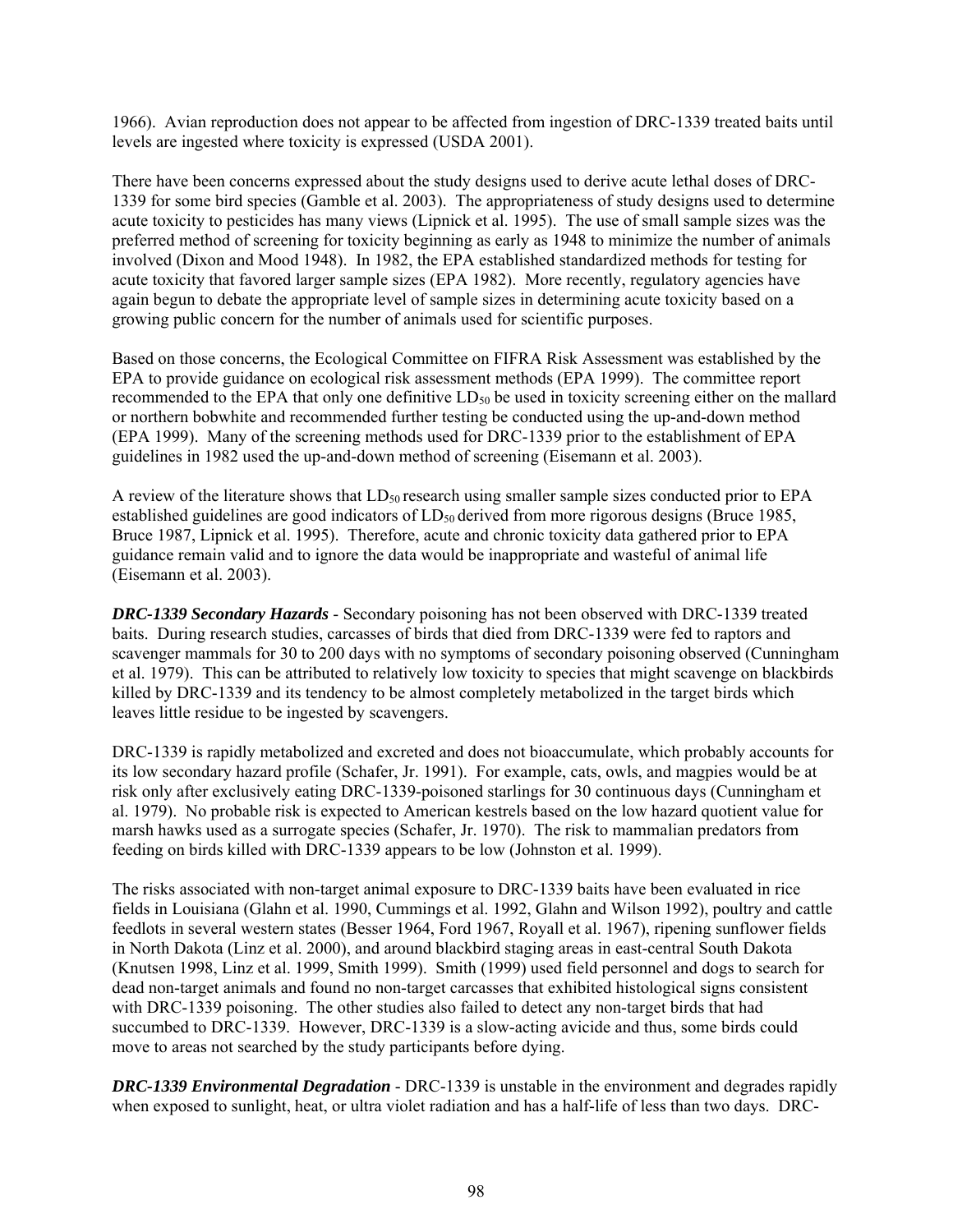1339 is highly soluble in water but does not hydrolyze and degradation occurs rapidly in water. The chemical tightly binds to soil and has low mobility. The half-life is about 25 hours, which means it is nearly 100% broken down within a week, and identified metabolites (i.e., degradation chemicals) have low toxicity. Aquatic and invertebrate toxicity is low (EPA 1995). Therefore, WS does not expect any adverse indirect effects on non-target species through chemical contamination from soil or water supplies.

Additional concerns have been raised regarding the risks to non-target wildlife associated with crows caching bait treated with DRC-1339. Crows are known to cache surplus food usually by making a small hole in the soil using the bill, by pushing the food item under the substrate, or covering items with debris (Verbeek and Caffrey 2002). Distances traveled from where the food items were gathered to where the item is cached varies, but some studies suggests crows can travel up to 100 meters (Kilham 1989) and up to 2 kilometers (Cristol 2001, Cristol 2005). Caching activities appear to occur throughout the year, but may increase when food supplies are low. Therefore, the potential for treated baits to be carried from a bait site to surrounding areas exists as part of the food cache behavior exhibited by crows.

Several mitigating factors must be overcome for non-target risks to occur from bait cached by a crow. Those factors being: (1) the non-target wildlife species would have to locate the cached bait, (2) the baittype used to target crows would have to be palatable or selected for by the non-target wildlife, (3) the non-target wildlife species consuming the treated bait would have to consume a lethal dose from a single bait, and (4) if a lethal dose is not achieved by eating a single treated cached bait, the non-target wildlife would have to ingest several treated baits (either from cached bait or from the bait site) to obtain a lethal dose which could vary by the species.

## *Summary*

WS does not anticipate any adverse cumulative impacts on non-target species from the implementation of the proposed bird damage management methods. Based on the methods available to resolve bird damage and/or threats, WS does not anticipate the number of non-targets removed to reach a magnitude where declines in those species' populations would occur. Therefore, removal under the proposed action of nontargets will not create adverse cumulative effects on non-target species. DRC-1339 and alpha chloralose are currently only available for use by WS employees; therefore, no adverse cumulative impacts are expected from the use of these chemicals due to no additional contribution of these chemicals into the environment from non-WS entities. Starlicide, a product similar to DRC-1339, would be available for use by licensed pesticide applicators. However, no adverse cumulative impacts are expected because Starlicide has a similar hazard profile to DRC-1339.

The proposed bird damage management could benefit many other wildlife species that are impacted by predation or competition for resources. For example, crows are generally very aggressive nesting area colonizers and will force other species from prime nesting areas. American crows and fish crows often feed on the eggs, nestlings, and fledglings of other bird species. Fish crows are known to feed heavily on colonial waterbird eggs (McGowan 2001). This alternative has the greatest possibility of successfully reducing bird damage and conflicts to wildlife species since all available methods could possibly be implemented or recommended by WS.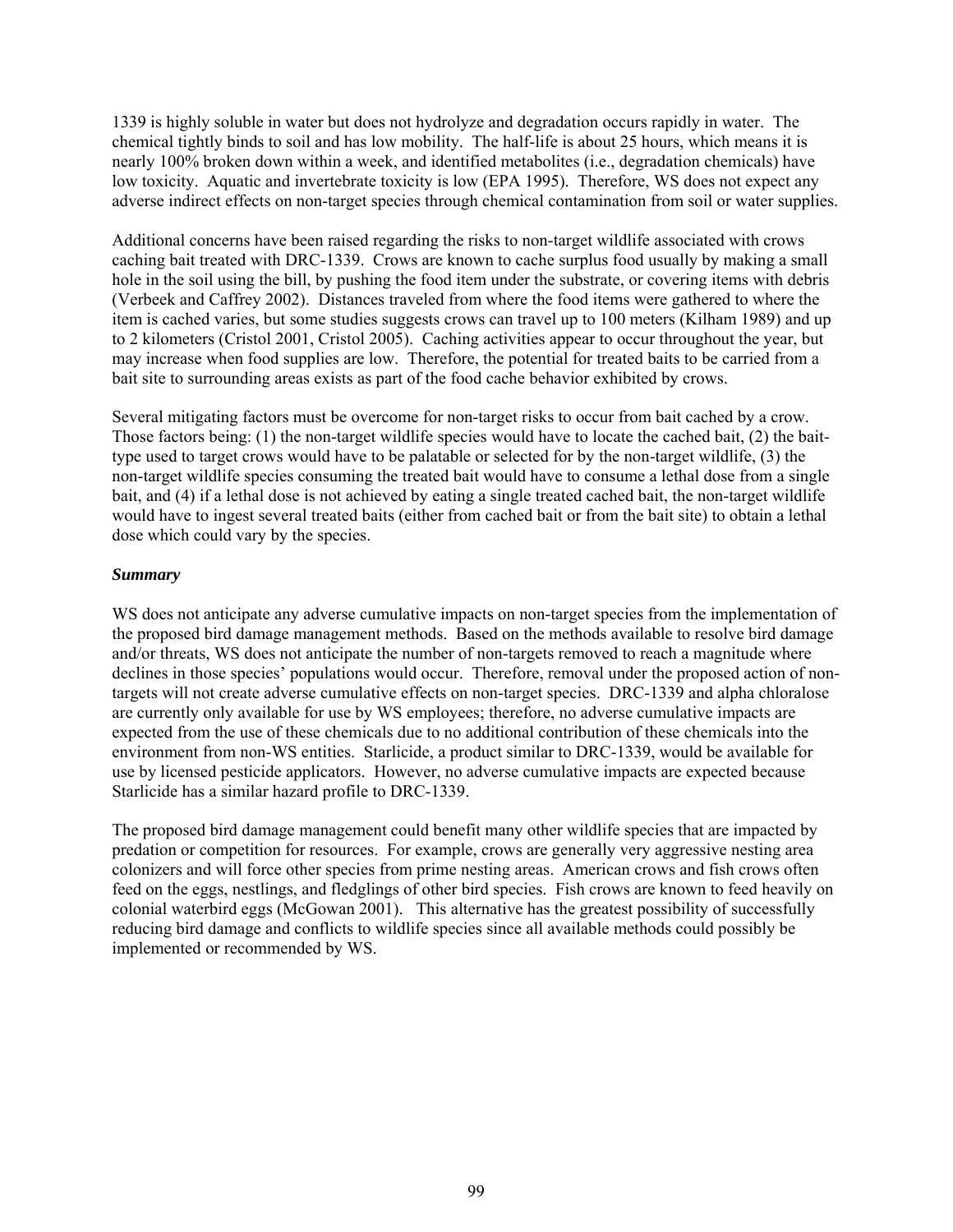# *T&E Species Effects*

Special efforts are made to avoid jeopardizing T&E species through biological evaluations of the potential effects and the establishment of special restrictions or minimization measures. SOPs to avoid T&E effects are described in Chapter 3 of this EA.

*Federally Listed Species* –The current list of species designated as threatened and endangered in New Hampshire as determined by the USFWS was obtained and reviewed during the development of this EA. Appendix D contains the list of species currently listed in the state along with common and scientific names. Based on a review of those T&E species, WS has determined that activities conducted pursuant to the proposed action would have "No Effect" on those species listed or their critical habitats.

## **Alternative 2 - Bird Damage Management by WS using only Non-lethal Methods**

Under this alternative, risks to non-target species from WS actions would likely be limited to the use of frightening devices, exclusionary devices, and the risks of unintentional capture of a bird in a live-capture device as outlined under Alternative 1. Although the availability of WS assistance with non-lethal BDM methods could decrease incentives for non-WS entities to use lethal BDM methods, non-WS efforts to reduce or prevent damage could result in less experienced persons implementing bird damage management methods and lead to a greater removal of non-target wildlife.

# *Direct, Indirect, and Cumulative Effects:*

Similar to Alternative 3, it is possible that frustration from the resource owner due to the inability to reduce losses could lead to illegal use of toxicants, or other non-specific damage management methods by others could lead to unknown direct or indirect effects to non-target species populations, including T&E species (Appendix D). Hazards to T&E species could be more variable under this alternative than Alternative 1. Potential direct or indirect effects to non-target species could therefore be greater under this alternative if methods that are less selective or toxicants that cause secondary poisoning are used by non-WS entities. Direct effects on non-targets from non-lethal methods of bird damage management conducted by WS would be similar to Alternative 1. Since WS would be able to employ non-lethal methods under this alternative, indirect effects on non-target species could occur when implementing exclusionary devices if the area is large enough, but these indirect effects are expected to be minimal. The ability to reduce negative effects caused by birds to wildlife species and their habitats, including T&E species, would be variable based upon the skills and abilities of the person implementing BDM programs. It is possible that frustration caused by the inability to reduce losses would lead to non-specific damage management methods or illegal use of toxicants by others which could increase adverse cumulative impacts, however to unknown degree. While cumulative impacts would be variable, WS does not anticipate any significant cumulative impacts from this alternative.

## **Alternative 3 – No Bird Damage Management Conducted by WS**

Under this alternative, birds could continue to be removed under depredation permits issued by the USFWS, removal would continue to occur during the regulated harvest season, non-native bird species could continue to be removed without the need for a permit, blackbirds and cormorants could still be removed under the depredation orders, and Muscovy ducks could be lethally removed under the control order. Risks to non-targets and T&E species would continue to occur from those who implement bird damage management activities on their own or through recommendations by the other federal, state, and private entities. Although some risks occur from those people that implement bird damage management in the absence of any involvement by WS, those risks are likely low and are similar to those under the other alternatives.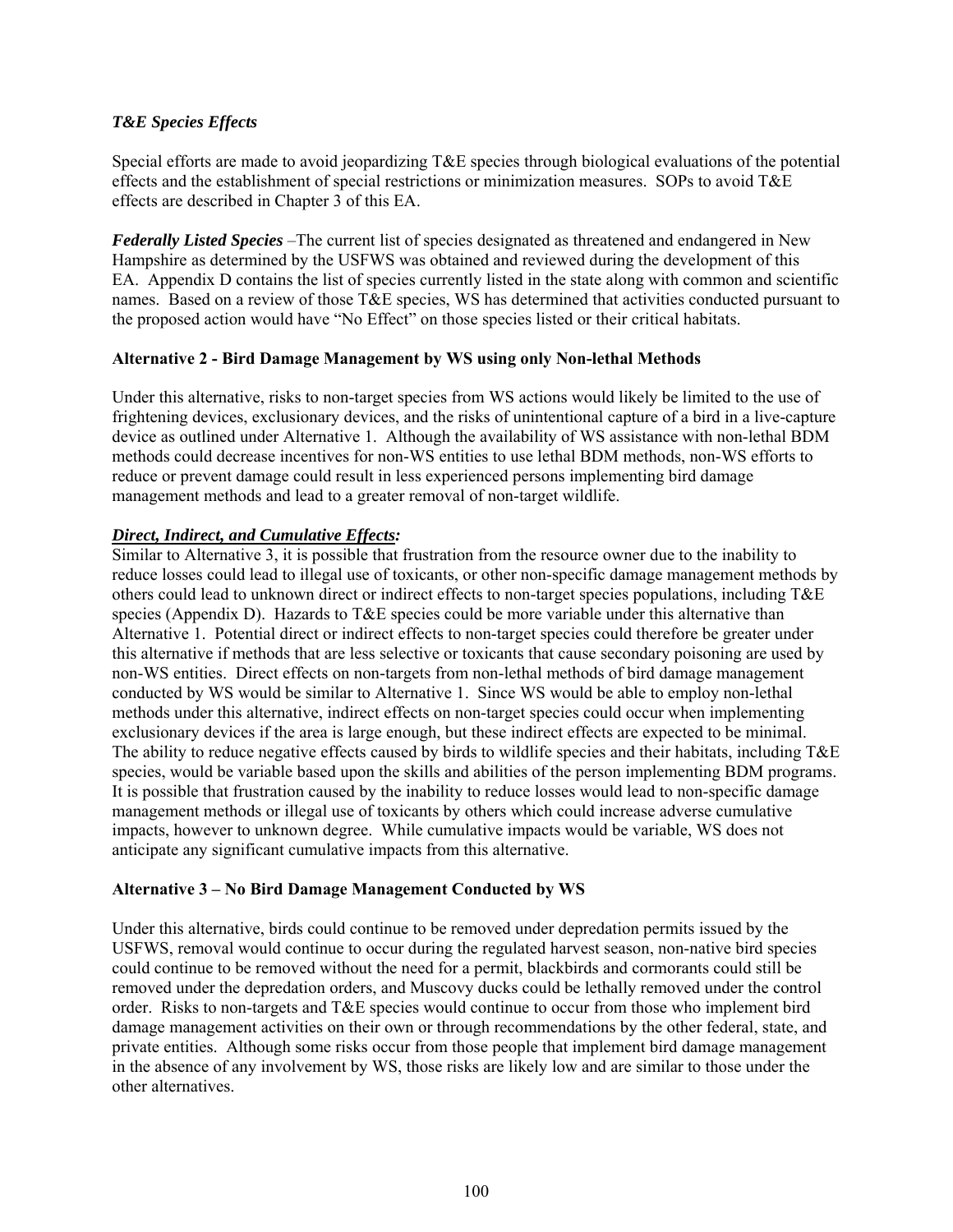# *Direct, Indirect, and Cumulative Effects:*

Under this alternative, WS would not be directly involved with damage management activities. Therefore, no direct or indirect impacts to non-targets or T&E species would occur by WS under this alternative. The ability to reduce damage and threats of damage caused by birds to other wildlife species and their habitats, including T&E species, would be variable based upon the skills and abilities of the person implementing damage management actions under this alternative. The risks to non-targets and T&E species would be similar across the alternatives since most of those methods described in Appendix B would be available across the alternatives. If those methods available were applied as intended, direct, indirect, and cumulative effects to non-targets would be minimal to non-existent. If methods available were applied incorrectly or applied without knowledge of bird behavior, risks to non-target wildlife would be higher under this alternative. If frustration from the lack of available assistance causes those persons experiencing bird damage to use methods that were not legally available for use, direct, indirect, and cumulative effects on non-targets would be higher under this alternative. People have resorted to the use of illegal methods to resolve wildlife damage that have resulted in the lethal removal of non-target wildlife (e.g., White et al. 1989, USFWS 2001, FDA 2003). Therefore, adverse direct, indirect, or cumulative impacts to non-targets, including T&E species, could occur under this alternative; however WS does not anticipate any significant cumulative impacts.

# **Issue 3 - Effects of Damage Management Methods on Human Health and Safety**

A common concern is the potential adverse effects that available methods could have on human health and safety. The threats to human safety of methods available under the alternatives are evaluated below by each of the alternatives.

# **Alternative 1 - Continuing the Current Integrated Approach to Managing Bird Damage (Proposed Action/No Action)**

The cooperator requesting assistance is made aware through a MOU, cooperative service agreement, inter-agency agreement, or a similar document that those methods agreed upon could potentially be used on property owned or managed by the cooperator; thereby, making the cooperator aware of the use of those methods on property they own or manage to identify any risks to human safety associated with the use of those methods.

WS would use the Decision Model to determine the appropriate method or methods that would effectively resolve the request for assistance. Those methods would be continually evaluated for effectiveness and if necessary, additional methods could be employed. Risks to human safety from technical assistance conducted by WS would be similar to those risks addressed under the other alternatives. The use of nonlethal methods as part of an integrated approach to managing damage that would be employed as part of direct operational assistance by WS would be similar to those risks addressed by the other alternatives.

Lethal methods available under the proposed action would include the use of firearms, DRC-1339, livecapture followed by euthanasia, and the recommendation that birds be harvested during the regulated hunting season established for those species by the USFWS and the NHFG. Although some formulations of the avicide DRC-1339 are restricted to use by WS only, a similar product containing the same active ingredient as DRC-1339 could be available for use as a restricted use pesticide by other entities.

WS' employees who conduct activities would be knowledgeable in the use of methods, wildlife species responsible for causing damage or threats, and WS' directives. That knowledge would be incorporated into the decision-making process inherent with the WS' Decision Model that would be applied when addressing threats and damage caused by birds. Prior to and during the utilization of lethal methods, WS' employees would consider risks to human safety based on location and method. Risks to human safety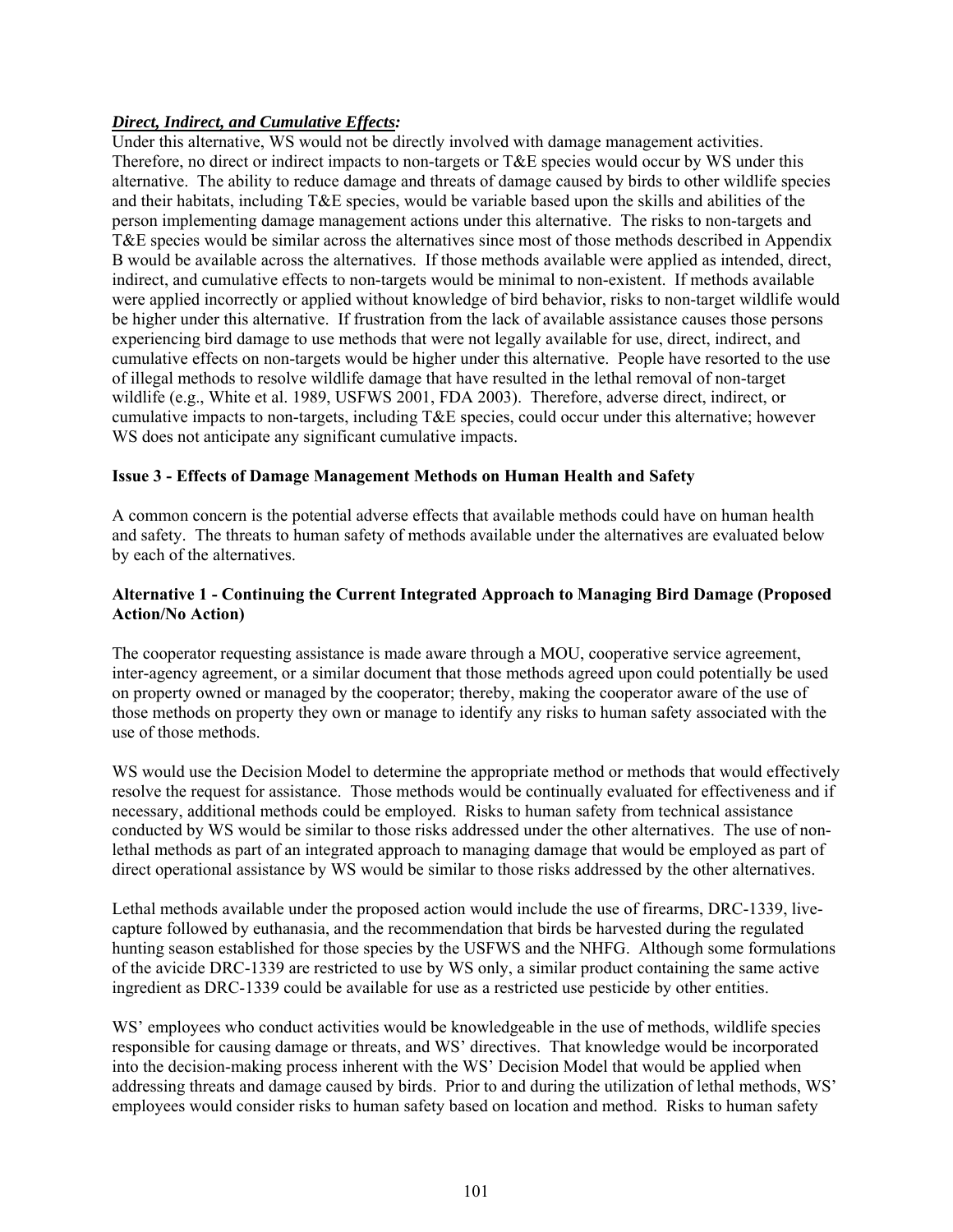from the use of methods would likely be greater in urban areas when compared to rural areas that are less densely populated. Consideration would also be given to the location where damage management activities would be conducted based on property ownership. If locations where methods would be employed occur on private property in rural areas where access to the property is controlled and monitored, the risks to human safety from the use of methods would likely be less. If damage management activities occur at parks or near other public use areas, then risks of the public encountering damage management methods and the corresponding risk to human safety increases. Activities would generally be conducted when human activity is minimal (e.g., early mornings, at night) or in areas where human activities are minimal (e.g., in areas closed to the public).

The use of live-capture traps has also been identified as a potential issue. Live-capture traps are typically set in situations where human activity is minimal to ensure public safety. Traps rarely cause serious injury and are triggered through direct activation of the device. Live-capture traps available for birds are typically walk-in style traps where birds enter, but are unable to exit. Therefore, human safety concerns associated with live traps used to capture birds require direct contact to cause bodily harm.

Other live-capture devices, such as cannon nets, pose minor safety hazards to the public since activation of the device occurs by trained personnel after target species are observed in the capture area of the net. Lasers also pose minimal risks to the public since application occurs directly to target species by trained personnel; thereby, limiting exposure of the public to misuse of the method.

Safety issues can arise related to misusing firearms and the potential human hazards associated with firearm use when employed to reduce damage and threats. To help ensure safe use and awareness, WS' employees who use firearms to conduct official duties are required to attend an approved firearm safety training course and to remain certified for firearm use, WS' employees must attend a re-certification safety training course in accordance with WS Directive 2.615. WS' employees who carry and use firearms as a condition of employment are required to attest that they have not been convicted of a misdemeanor crime of domestic violence. A thorough safety assessment would be conducted before firearms were deemed appropriate to alleviate or reduce damage and threats to human safety when conducting activities. WS would work closely with cooperators requesting assistance to ensure all safety issues were considered before the use of firearms was deemed appropriate. All methods, including firearms, must be agreed upon with the cooperator to ensure the safe use of methods.

All WS' personnel who handle and administer chemical methods would be properly trained in the use of those methods. Training and adherence to agency directives would ensure the safety of employees applying chemical methods. Birds euthanized by WS or removed using chemical methods would be disposed of in accordance with WS Directive 2.515 and applicable federal and state permits. All euthanasia would occur in the absence of the public to further minimize risks. SOPs are further described in Chapter 3 of this EA.

The recommendation of repellents or the use of those repellents registered for use to disperse birds could occur under the proposed action as part of an integrated approach to managing bird damage. Those chemical repellents that would be available to recommend for use or be directly used by WS under this alternative would also be available under any of the alternatives. Therefore, risks to human safety from the recommendation of repellents or the direct use of repellents would be similar across all the alternatives. Risks to human safety associated with the use or recommendation of repellents would be similar across all the alternatives. WS' involvement, either through recommending the use of repellents or the direct use of repellents, would ensure that label requirements of those repellents are discussed with those persons requesting assistance when recommended through technical assistance or would be specifically adhered to by WS' personnel when using those chemical methods. Therefore, the risks to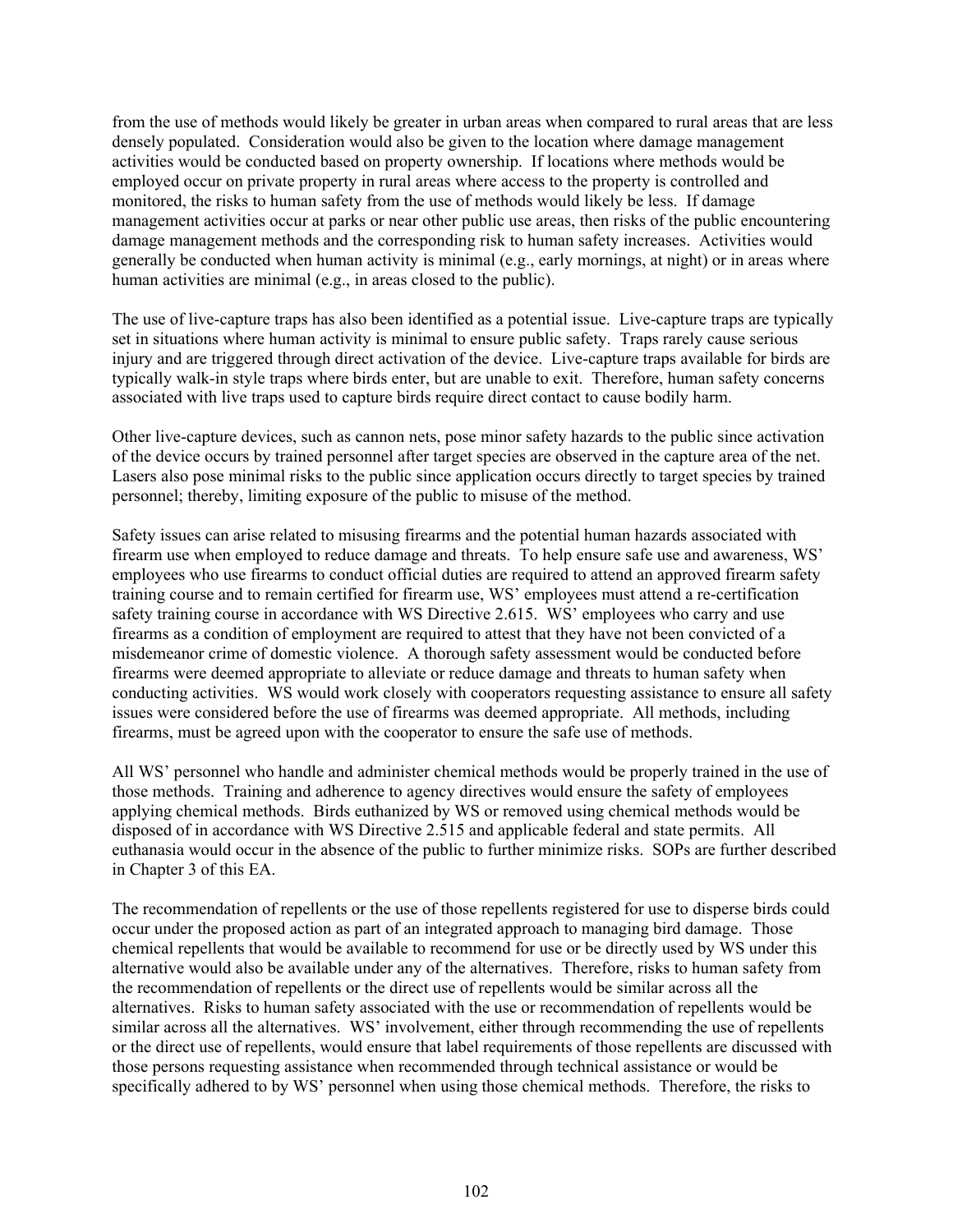human safety associated with the recommendation of or direct use of repellents could be lessened through WS' participation.

Risks to human safety from the use of avicides could occur either through direct exposure of the chemical or exposure to the chemical from birds that have been lethally removed. DCR-1339 (3-chloro-p-toluidine hydrochloride) is currently registered for use only by WS to be used for bird damage management in New Hampshire. The mixing, drying, and storage of DRC-1339 treated bait occurs in controlled areas that are not accessible by the public. Therefore, risks to public safety from the preparation of DRC-1339 are minimal. Some risks do occur to the handlers during the mixing process from inhalation and direct exposure on the skin and eyes. Adherence to label requirements during the mixing and handling of DRC-1339 treated bait for use of personal protective equipment ensures the safety of WS' personnel handling and mixing treated bait. Therefore, risks to handlers and mixers that adhere to the personal protective equipment requirements of the label are low.

Locations where treated bait may be placed are determined based on product label requirements (*e.g.*, distance from water, specific location restrictions), the target bird species use of the site (determined through prebaiting and an acclimation period), on non-target use of the area (areas with non-target activity are not used or abandoned), and based on human safety (e.g., in areas restricted or inaccessible by the public or where warning signs have been placed). Once appropriate locations were determined, treated baits would be placed in feeding stations or would be broadcast using mechanical methods (ground-based equipment or hand spreaders) and by manual broadcast (distributed by hand) per label requirements. Once baited using the diluted mixture (treated bait and untreated bait) when required by the label, locations would be monitored for non-target activity and to ensure the safety of the public. After each baiting session, all uneaten bait would be retrieved. The prebaiting period allows treated bait to be placed at a location only when target birds were conditioned to be present at the site and provides a higher likelihood that treated bait would be consumed by the target species, which makes it unavailable for potential exposure to humans. To be exposed to the bait, someone would have to approach a bait site and handle treated bait. If the bait had been consumed by target species or was removed by WS, then treated bait would no longer be available and human exposure to the bait could not occur. Therefore, direct exposure to treated bait during the baiting process would only occur if someone approached a bait site that contained bait and if treated bait was present, would have to handle treated bait.

Factors that minimize any risk of public health problems from the use of DRC-1339 are: 1) its use is prohibited within 50 feet of standing water and cannot be applied directly to food or feed crops (contrary to some misconceptions, DRC-1339 is not applied to feed materials that livestock can feed upon), 2) DRC-1339 is highly unstable and degrades rapidly when exposed to sunlight, heat, or ultraviolet radiation. The half-life is about 25 hours; in general, DRC-1339 on treated bait material is almost completely broken down within a week if not consumed or retrieved, 3) the chemical is more than 90% metabolized in target birds within the first few hours after they consume the bait. Therefore, little material is left in bird carcasses that may be found or retrieved by people, 4) application rates are extremely low (EPA 1995), 5) a human would need to ingest the internal organs of birds found dead from DRC-1339 to be exposed, and 6) the EPA has concluded that, based on mutagenicity (the tendency to cause gene mutations in cells) studies, this chemical is not a mutagen or a carcinogen (i.e., cancer-causing agent) (EPA 1995).

Of additional concern is the potential exposure of people to crows harvested during the regulated hunting season that have ingested DRC-1339 treated bait. The hunting season for crows occurs from October to November and January through mid-March with no daily harvest (bag) limit or possession limit. Under the proposed action, baiting using DRC-1339 to reduce crow damage could occur during the period of time when crows can be harvested. Although baiting could occur in rural areas during those periods, most requests for assistance to manage crow damage during the period of time when crows can be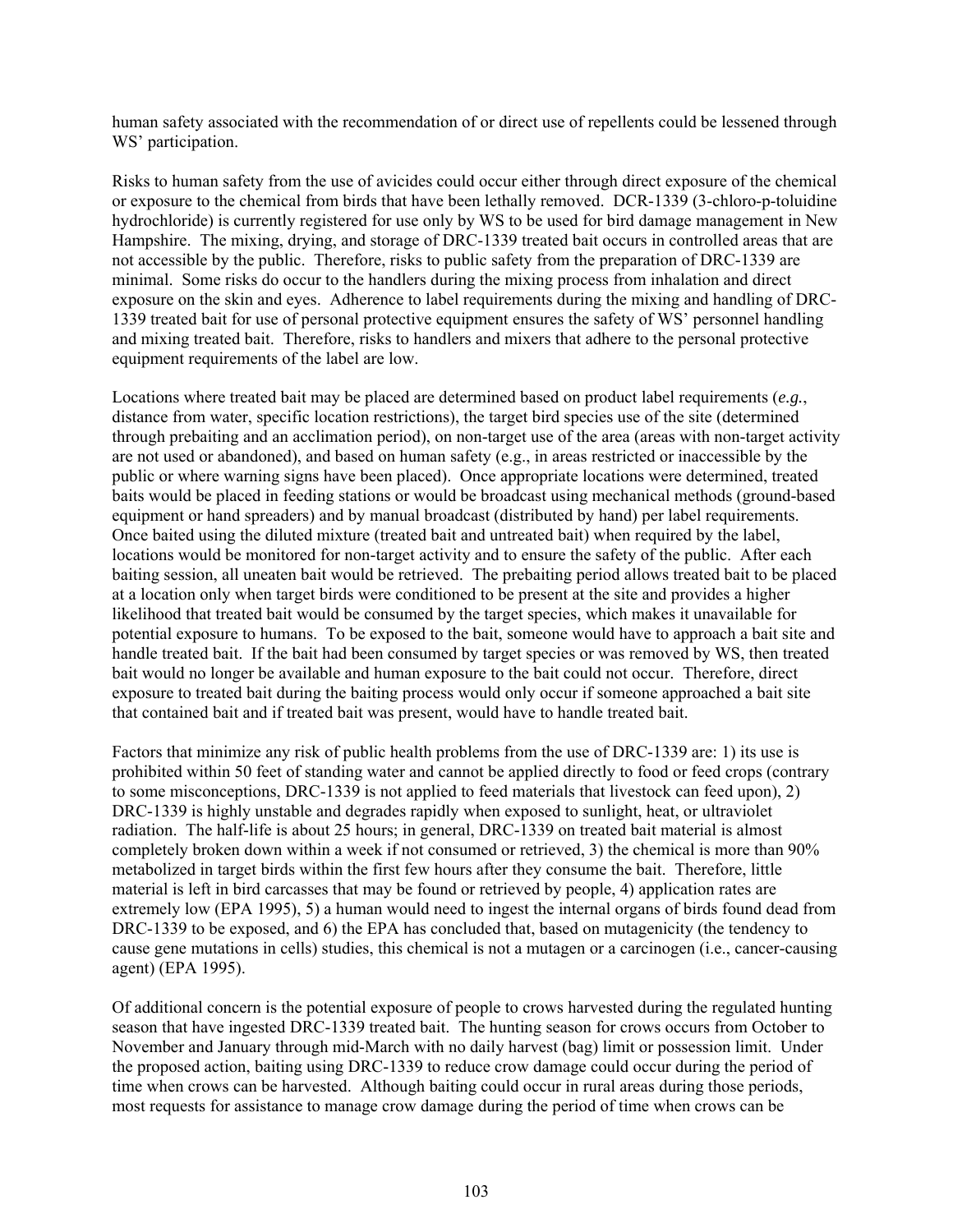harvested occur in urban areas associated with urban crow roosts. Crows using urban communal roost locations often travel long distances to forage before returning to the roost location during the evening.

For a crow that ingested DRC-1339 treated bait to pose a potential risk to human safety to someone harvesting crows during the hunting season, a hunter would have to harvest a crow that ingested DRC-1339 treated bait and subsequently consume certain portions of the crow. The mode of action of DRC-1339 requires ingestion by crows so handling a crow harvested or found dead would not pose any primary risks to human safety. Although not specifically known for crows, in other sensitive species, DRC-1339 is metabolized and/or excreted quickly once ingested. In starlings, nearly 90% of the DRC-1339 administered dosages well above the LD<sub>50</sub> for starlings was metabolized or excreted within 30 minutes of dosage (Cunningham et al. 1979). In one study, more than 98% of a DRC-1339 dose delivered to starlings could be detected in the feces within 2.5 hours (Peoples and Apostolou 1967) with similar results found for other bird species (Eisemann et al. 2003). Once death occurs, DRC-1339 concentrations appear to be highest in the gastrointestinal tract of birds, but some residue could be found in other tissue of carcasses examined (Giri et al. 1976, Cunningham et al. 1979, Johnston et al. 1999) with residues diminishing more slowly in the kidneys (Eisemann et al. 2003). However, most residue tests to detect DRC-1339 in tissues of birds have been completed using DRC-1339 dosages that far exceeded the known acute lethal oral dose for those species tested and far exceeds the level of DRC-1339 that would be ingested from treated bait. Johnston et al. (1999) found DRC-1339 residues in breast tissue of boat-tailed grackles (*Quiscalus major*) using acute doses ranging from 40 to 863 mg/kg. The acute lethal oral dose of DRC-1339 for boat-tailed grackles has been estimated to be  $\leq 1$  mg/kg, which is similar to the LD<sub>50</sub> for crows (Eisemann et al. 2003). In those boat-tailed grackles consuming a trace of DRC-1339 up to 22 mg/kg, no DRC-1339 residues were found in the gastrointestinal track nor found in breast tissue (Johnston et al. 1999).

In summary, nearly all of the DRC-1339 ingested by sensitive species is metabolized or excreted quickly, normally within a few hours. Residues of DRC-1339 have been found in the tissues of birds consuming DRC-1339 at very high dosage rates that exceed current acute lethal dosages achieved under the label requirements of DRC-1339. Residues of DRC-1339 ingested by birds appear to be primarily located in the gastrointestinal tract of birds.

Under the proposed action, the controlled and limited circumstances in which DRC-1339 would be used would prevent any exposure of the public to this chemical. Based on current information, the human health risks from the use of DRC-1339 would be virtually nonexistent under this alternative.

Alpha-chloralose is an immobilizing agent available only for use by WS. The FDA has approved the use of alpha chloralose as an INAD (INAD #6602) to be used for the immobilization and capture of certain species of birds by trained WS' personnel. Alpha-chloralose is administered to target individuals, either as a tablet or liquid solution contained within a bread ball or as a powder formulated on whole kernel corn. All unconsumed baits are retrieved. Since applicators are present at all times during application of alpha chloralose, the risks to human safety are low. All WS' employees using alpha chloralose are required to successfully complete a training course on the proper use and handling of alpha chloralose. All WS' employees who use alpha chloralose would wear the appropriate personal protective equipment required to ensure the safety of employees.

Of additional concern with the use of immobilizing drugs is the potential for human consumption of meat from waterfowl that have been immobilized using alpha chloralose. Since waterfowl are harvested during a regulated harvest season and consumed, the use of immobilizing drugs is of concern. The intended use of immobilizing drugs is to live-capture waterfowl. Waterfowl are conditioned to feed during a period in the day when consumption of treated bait ensures waterfowl do not disperse from the immediate area where the bait is applied. The use of immobilizing drugs targets waterfowl in urban environments where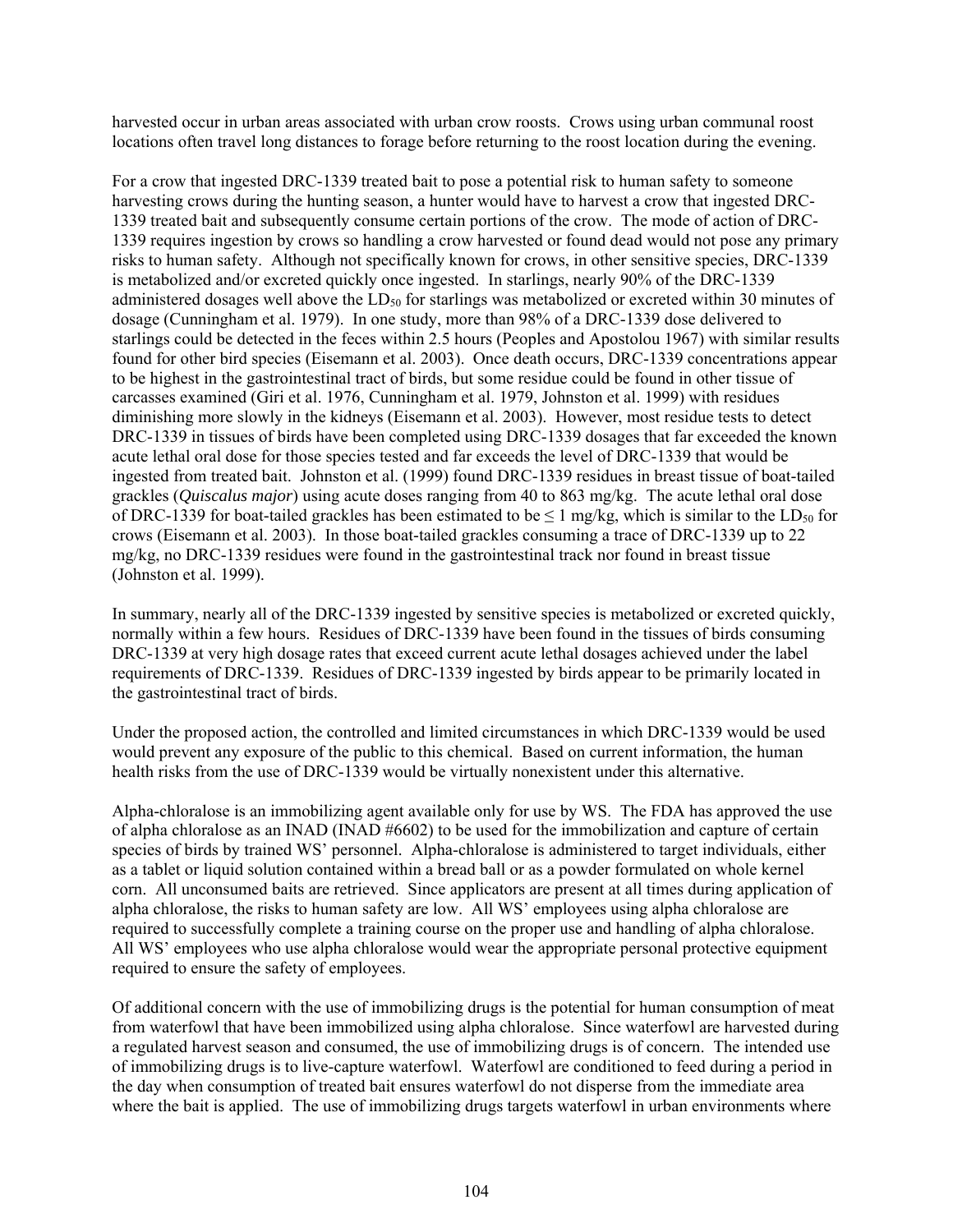hunting and the harvest of waterfowl does not occur or is unlikely to occur (e.g., due to city ordinances preventing the discharge of a firearm within city limits). However, it could be possible for target waterfowl to leave the immediate area where baiting is occurring after consuming bait and enter areas where hunting could occur. To mitigate this risk, withdrawal times are often established. A withdrawal time is the period established between when the animal consumed treated bait to when it is safe to consume the meat of the animal by humans. In compliance with FDA use restrictions, the use of alpha chloralose is prohibited for 30 days prior to and during the hunting season on waterfowl and other game birds that could be hunted. In the event that WS was requested to immobilize waterfowl during a period of time when harvest of waterfowl was occurring or during a period of time where a withdrawal period could overlap with the start of a harvest season, WS would not use the immobilizing drugs. In those cases, other methods would be employed.

The recommendation by WS that birds be harvested during the regulated hunting season, which is established by the NHFG under frameworks determined by the USFWS, would not increase risks to human safety above those risks already inherent with hunting those species. Recommendations of allowing hunting on property owned or managed by a cooperator to reduce bird populations, which could then reduce damage or threats would not increase risks to human safety. Safety requirements established by the NHFG for the regulated hunting season would further minimize risks associated with hunting. Although hunting accidents do occur, the recommendation of allowing hunting to reduce localized populations of birds would not increase those risks.

## *Direct, Indirect, and Cumulative Effects:*

No adverse direct or indirect effects to human safety have occurred from WS' use of methods to alleviate bird damage from FY 2010 through FY 2014. The risks to human safety from the use of non-lethal and lethal methods, when used appropriately and by trained personnel, is considered low. No adverse direct effects to human health and safety are expected through the use of live-capture traps and devices or other non-lethal methods. Since WS personnel are required to complete and maintain firearms safety training, no adverse direct effects to human health and safety are expected as a result of the misuse of firearms by WS personnel. Additionally, all WS personnel are properly trained on all chemicals handled and administered in the field, ensuring their safety as well as the safety of the public. Therefore, adverse direct effects to human health and safety from chemicals used by WS are anticipated to be very low. The amount of chemicals used or stored by WS and cooperating agencies would be minimal to ensure human safety. No adverse indirect effects are anticipated from the application of any of the chemicals available for WS. According to the hazard profile for DCR-1339, it is not likely to cause contaminant of the water supply, especially when used in accordance to label requirements. Based on potential use patterns, the chemical and physical characteristics of the above mentioned toxicants and repellents, and factors related to the environmental fate, no cumulative impacts are expected from the chemical components used or recommended by the WS program in New Hampshire. Since DCR-1339 and alpha chloralose are only available to WS and Starlicide, which is available to licensed pesticide applicators, has a similar hazard profile to DCR-1339, WS does not anticipate any adverse cumulative impacts to human health and safety from the use of these chemicals. Since the NHFG requires hunter and trapper safety training for all sportsmen, WS does not expect any additional adverse cumulative impacts to human safety from the use of firearms when recommending that birds be harvested during regulated hunting seasons to help alleviate damage.

## **Alternative 2 - Bird Damage Management by WS using only Non-lethal Methods**

Under this alternative, WS would not use lethal BDM methods. Concerns about human health risks from WS' use of lethal bird damage management methods would be alleviated because no such use would occur. However, Avitrol and the toxicant "Starlicide" which has the same active ingredient as DRC-1339 would be available to licensed pesticide applicators. Benefits to the public from WS BDM activities will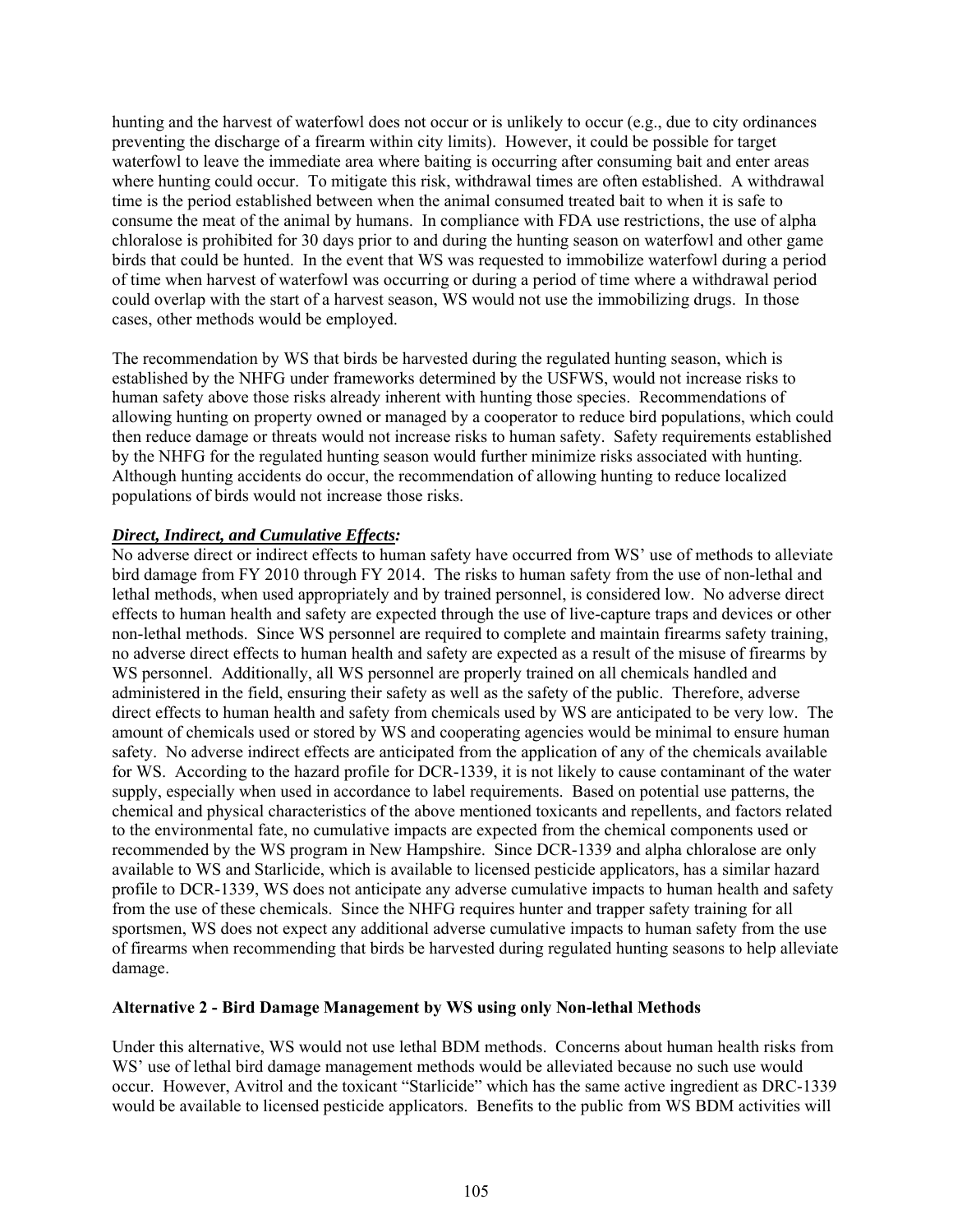depend on the ability of WS to resolve problems using non-lethal methods and the effectiveness of non-WS BDM efforts. In situations where risks to human health and safety from birds cannot be resolved using nonlethal methods, benefits to the public will depend on the efficacy of non-WS use of lethal BDM methods. If lethal BDM programs are implemented by individuals with less experience than WS, they may not be able to effectively resolve the problem or it may take longer to resolve the problem than with a WS program.

#### *Direct, Indirect, and Cumulative Effects:*

Since most methods available to resolve or prevent bird damage or threats are available to anyone, the direct, indirect, and cumulative effects to human safety from the use of those methods are similar between the alternatives. Private efforts to reduce or prevent damage would be expected to increase, and would likely result in less experienced persons implementing chemical or other damage management methods which may have variable adverse direct, indirect, and/or cumulative effects to human and pet health and safety than under Alternative 1. Ignorance and/or frustration caused by the inability to reduce losses could lead to illegal use of toxicants by others which could lead to unknown direct, indirect, and/or cumulative impacts to humans and pets. DRC-1339 and alpha chloralose would not be available under this alternative to non-WS entities experiencing damage or threats from birds and WS would not use DCR-1339 under this alternative since it is lethal, therefore no cumulative impacts to human health and safety should occur from these chemicals.

#### **Alternative 3 – No Bird Damage Management Conducted by WS**

Under the no bird damage management alternative, WS would not be involved with any aspect of managing damage associated with birds, including technical assistance. Due to the lack of involvement in managing damage caused by birds, no impacts to human safety would occur directly from WS. This alternative would not prevent those entities experiencing threats or damage from birds from conducting damage management activities in the absence of WS' assistance. Many of the methods discussed in Appendix B would be available to those persons experiencing damage or threats and could be used to remove birds if permitted by the USFWS and/or the NHFG. The direct burden of implementing permitted methods would be placed on those experiencing damage.

## *Direct, Indirect, and Cumulative Effects:*

Since most methods available to resolve or prevent bird damage or threats are available to anyone, the adverse direct, indirect, and cumulative effects to human safety from the use of those methods are similar between the alternatives. Non-chemical methods available to alleviate or prevent damage associated with birds generally do not pose risks to human safety. Since most non-chemical methods available for bird damage management involve the live-capture or harassment of birds, those methods are generally regarded as posing minimal adverse direct and indirect effects to human safety. Habitat modification and harassment methods are also generally regarded as posing minimal adverse direct and indirect effects to human safety. Although some risks to safety are likely to occur with the use of pyrotechnics, propane cannons, and exclusion devices, those risks are minimal when those methods are used appropriately and in consideration of human safety. DRC-1339 and alpha chloralose would not be available under this alternative to those experiencing damage or threats from birds, therefore no adverse direct, indirect, or cumulative impacts to human health and safety should occur from these chemicals. The only methods that would be available under this alternative that would involve the direct lethal taking of birds are shooting, publicly available pesticides and repellents, and nest destruction. Under this alternative, shooting and nest destruction would be available to those persons experiencing damage or threats of damage when permitted by the USFWS and the NHFG. Firearms, when handled appropriately and with consideration for safety, pose minimal risks to human safety. However, methods employed by those persons not experienced in the use of methods or are not trained in their proper use, could increase the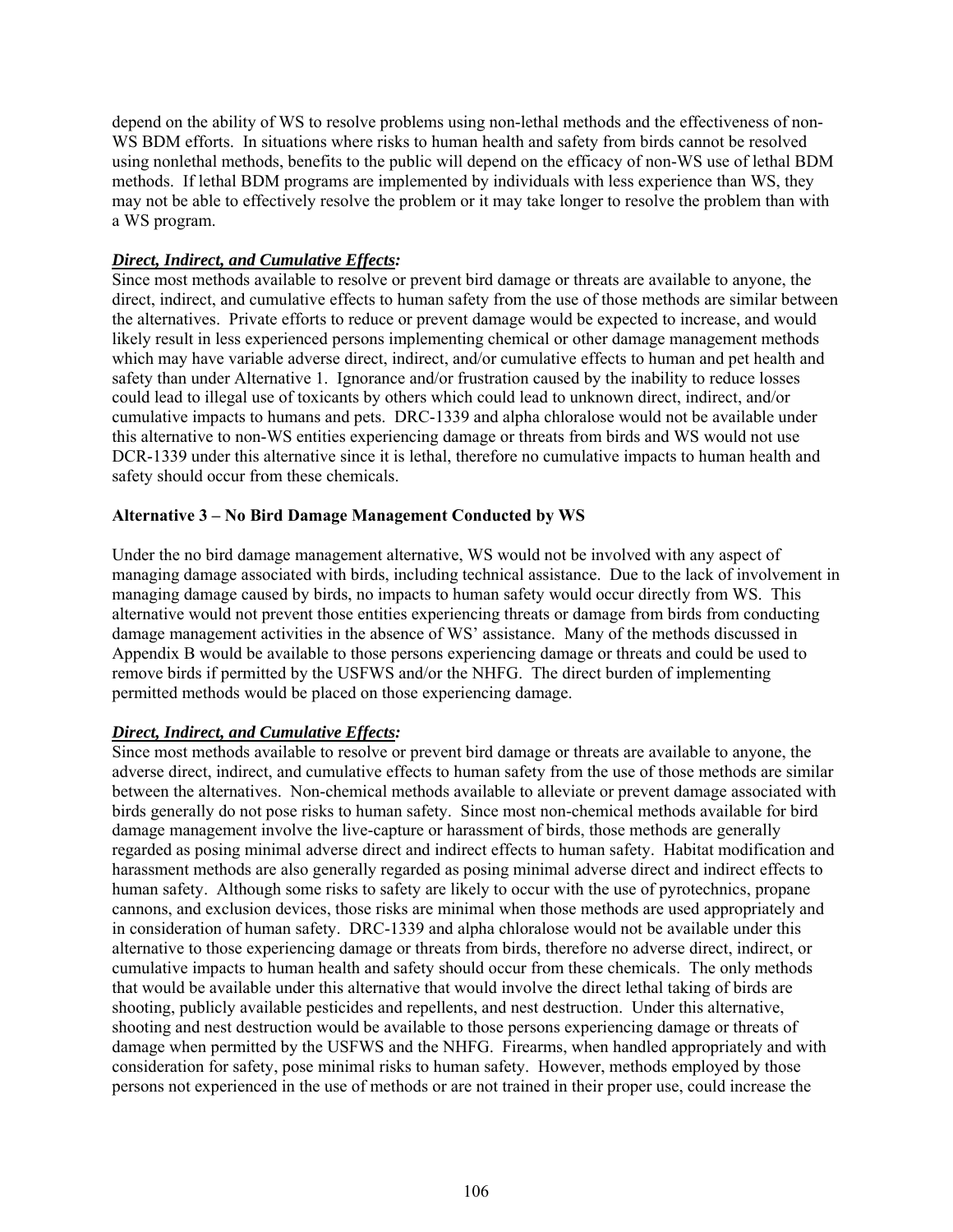adverse direct, indirect, and/or cumulative impacts to human safety. Overall, the methods available to the public, when applied correctly and appropriately, pose minimal risks to human safety.

## **Issue 4 - Effects on the Aesthetic Values of Birds**

People often enjoy viewing, watching, and knowing birds exist as part of the natural environment and gain aesthetic enjoyment in such activities. Those methods available to alleviate damage are intended to disperse and/or remove birds. Non-lethal methods are intended to exclude or make an area less attractive, which disperses birds to other areas. Similarly, lethal methods are intended to remove those birds identified as causing damage or posing a threat of damage. The effects on the aesthetic value of birds as it relates to the alternatives are discussed below.

# **Alternative 1 - Continuing the Current Integrated Approach to Managing Bird Damage (Proposed Action/No Action)**

Under the proposed action, methods would be employed that would result in the dispersal, exclusion, or removal of individuals or small groups of birds to resolve damage and threats. In some instances where birds are dispersed or removed, the ability of interested persons to observe and enjoy those birds would likely temporarily decline. Even the use of exclusionary devices can lead to the dispersal of wildlife if the resource being damaged was acting as an attractant. Thus, once the attractant has been removed or made unavailable, the wildlife would likely disperse to other areas where resources are more available.

The use of lethal methods would result in temporary declines in local populations resulting from the removal of birds to address or prevent damage and threats. The goal under the proposed action is to respond to requests for assistance and to manage those birds responsible for the resulting damage. Therefore, the ability to view and enjoy birds would remain if a reasonable effort is made to locate birds outside the area in which damage management activities occurred. Those birds removed by WS are those that could be removed by the person experiencing damage.

All activities are conducted where a request for assistance has been received and only after agreement for such services have been agreed upon by the cooperator. Some aesthetic value would be gained by the removal of birds and the return of a more natural environment, including the return of native wildlife and plant species that may be suppressed or displaced by high bird densities.

## *Direct, Indirect, and Cumulative Effects:*

Since those birds removed by WS under this alternative could be removed with a depredation permit issued by the USFWS, under depredation orders, under control orders, without the need for a permit (nonnative species), or the regulated hunting seasons, WS' involvement in taking those birds would not likely be additive to the number of birds that could be removed in the absence of WS' involvement. WS' removal of birds from FY 2010 through FY 2014 has been of low magnitude compared to the total mortality and populations of those species. WS' activities are not likely additive to the birds that would be removed in the absence of WS' involvement. Given the limited removal proposed by WS under this alternative when compared to the known sources of mortality of birds, WS' bird damage management activities conducted pursuant to the proposed action is not expected to cause adverse direct or indirect effects on the aesthetic value of birds. However, WS involvement could lead to positive indirect effects resulting in the return of additional native bird species that otherwise would not be there, which would increase the enjoyment of viewing the birds. The impact on the aesthetic value of birds and the ability of the public to view and enjoy birds under the proposed action would be similar to the other alternatives and is likely insignificant.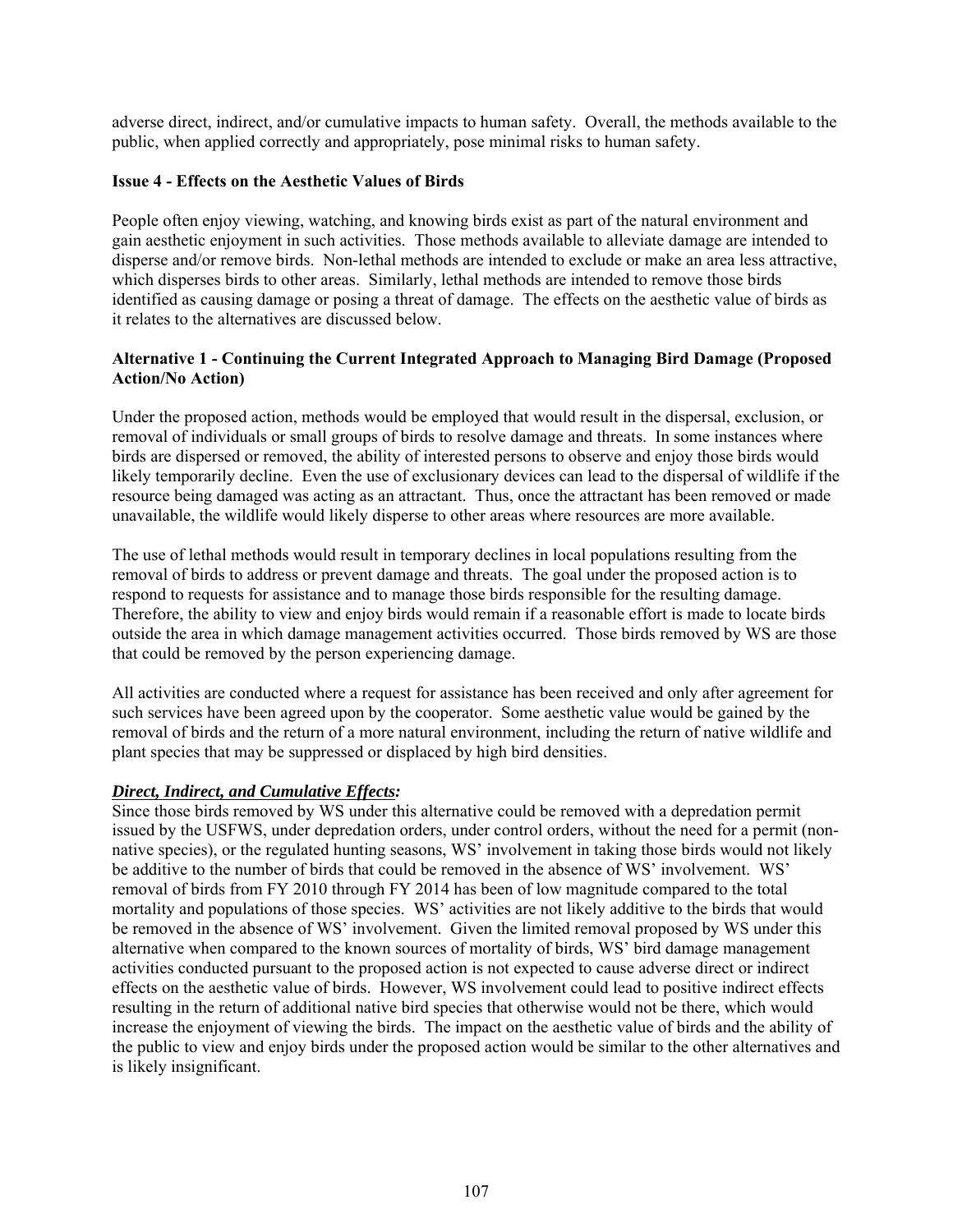When damage caused by birds has occurred, any removal of birds by the property or resource owner would likely occur whether WS was involved with taking the birds or not. Therefore, the activities of WS are not expected to have any adverse cumulative impacts on this element of the human environment if occurring at the request of a property owner and/or manager. No significant cumulative impact is expected because the bird populations are a renewable resource and therefore will be replaced with new birds in the following years. The purpose of WS involvement is to alleviate the damage caused by the bird, not to eradicate the species.

# **Alternative 2 - Bird Damage Management by WS using only Non-lethal Methods**

Under this alternative, WS would not conduct any lethal BDM, but may conduct harassment of birds that are causing damage. Other non-lethal methods may be conducted as well under this alternative to help alleviate damage caused by birds.

# *Direct, Indirect, and Cumulative Effects:*

Although WS would not perform any lethal activities under this alternative, other private entities would likely conduct BDM activities similar to those that would no longer be conducted by WS, which means the direct and indirect effects would then be similar to the Proposed Action Alternative. Cumulative impacts are expected to be similar to Alternative 1 as well.

Assuming property owners would choose to allow and pay for the implementation of non-lethal methods by WS, this alternative could result in birds relocating to other sites where they would likely cause or aggravate similar problems for other property owners. Thus, this alternative would likely result in more property owners experiencing adverse direct and/or indirect effects on the aesthetic values of their properties than the Proposed Action Alternative. If WS is providing direct operational assistance in relocating such birds, coordination with local authorities may be conducted to assure they do not reestablish in other undesirable locations.

## **Alternative 3 – No Bird Damage Management Conducted by WS**

Under the no bird damage management by WS alternative, the actions of WS would have no impact on the aesthetic value of birds. Those persons experiencing damage or threats from birds would be responsible for researching, obtaining, and using all methods as permitted by federal, state, and local laws and regulations. The degree to which damage management activities would occur in the absence of assistance by any agency is unknown but likely lower compared to damage management activities that would occur where some level of assistance was provided. Birds could still be dispersed or removed under this alternative by those persons experiencing damage or threats of damage. Removal could also occur during the regulated harvest season, pursuant to the blackbird and cormorant depredation orders, pursuant to the Muscovy duck control order, and in the case of non-native species, removal could occur any time without the need for a depredation permit.

# *Direct, Indirect, and Cumulative Effects:*

The potential direct and indirect effects on the aesthetic values of birds could be similar to the proposed action if similar levels of damage management activities are conducted by those persons experiencing damage or threats or is provided by other entities. If no action is taken or if activities are not permitted by the USFWS and the NHFG, then no direct or indirect effect on the aesthetic value of birds would occur under this alternative.

Since birds could continue to be removed under this alternative, despite WS' lack of involvement, the ability to view and enjoy birds would likely be similar to the other alternatives. The lack of WS' involvement would not lead to a reduction in the number of birds dispersed or removed since WS' has no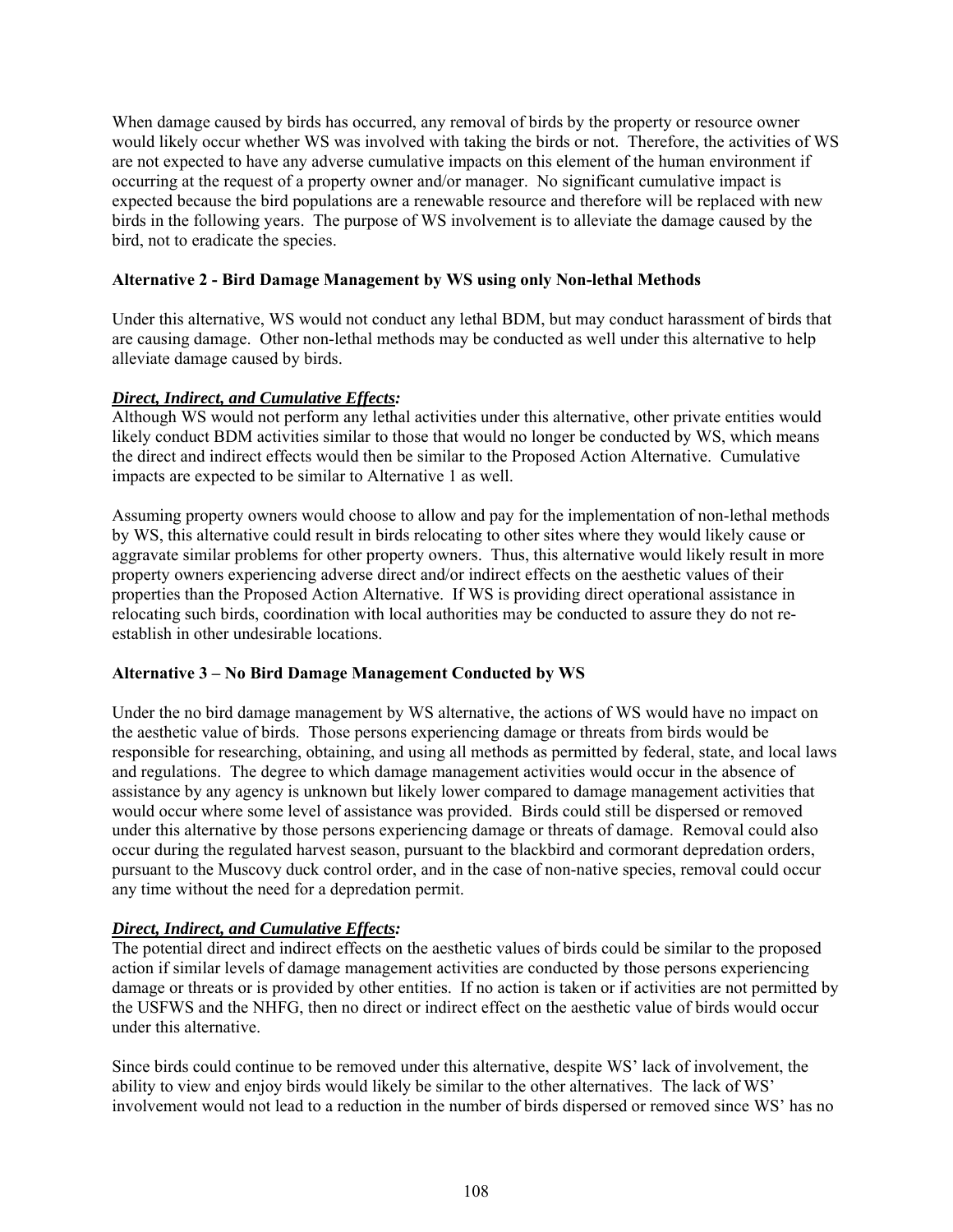authority to regulate removal or the harassment of birds. The USFWS and the NHFG with management authority over birds would continue to adjust all removal levels based on population objectives for those bird species. Therefore, the number of birds lethally removed annually through hunting, under the depredation/control orders, and pursuant to depredation permits are regulated and adjusted by the USFWS and the NHFG. The cumulative impacts to the aesthetic value of birds would be similar to the other alternatives.

#### **Summary**

No significant cumulative environmental impacts are expected from any of the proposed actions analyzed in this supplement. Under the Current/Proposed Action, the lethal removal of birds by WS has not and would not have a significant impact on overall bird populations in New Hampshire or nationwide, but some local reductions may occur. No risk to public safety is expected when WS' services are provided and accepted by continuing the BDM program with the included supplemental actions since only trained and experienced wildlife biologists/specialists would conduct and recommend bird damage management activities. Although some persons will likely be opposed to WS' participation in bird damage management activities on public and private lands, the analysis in this EA indicates that WS integrated bird damage management program would not result in significant adverse cumulative impacts on the quality of the human environment.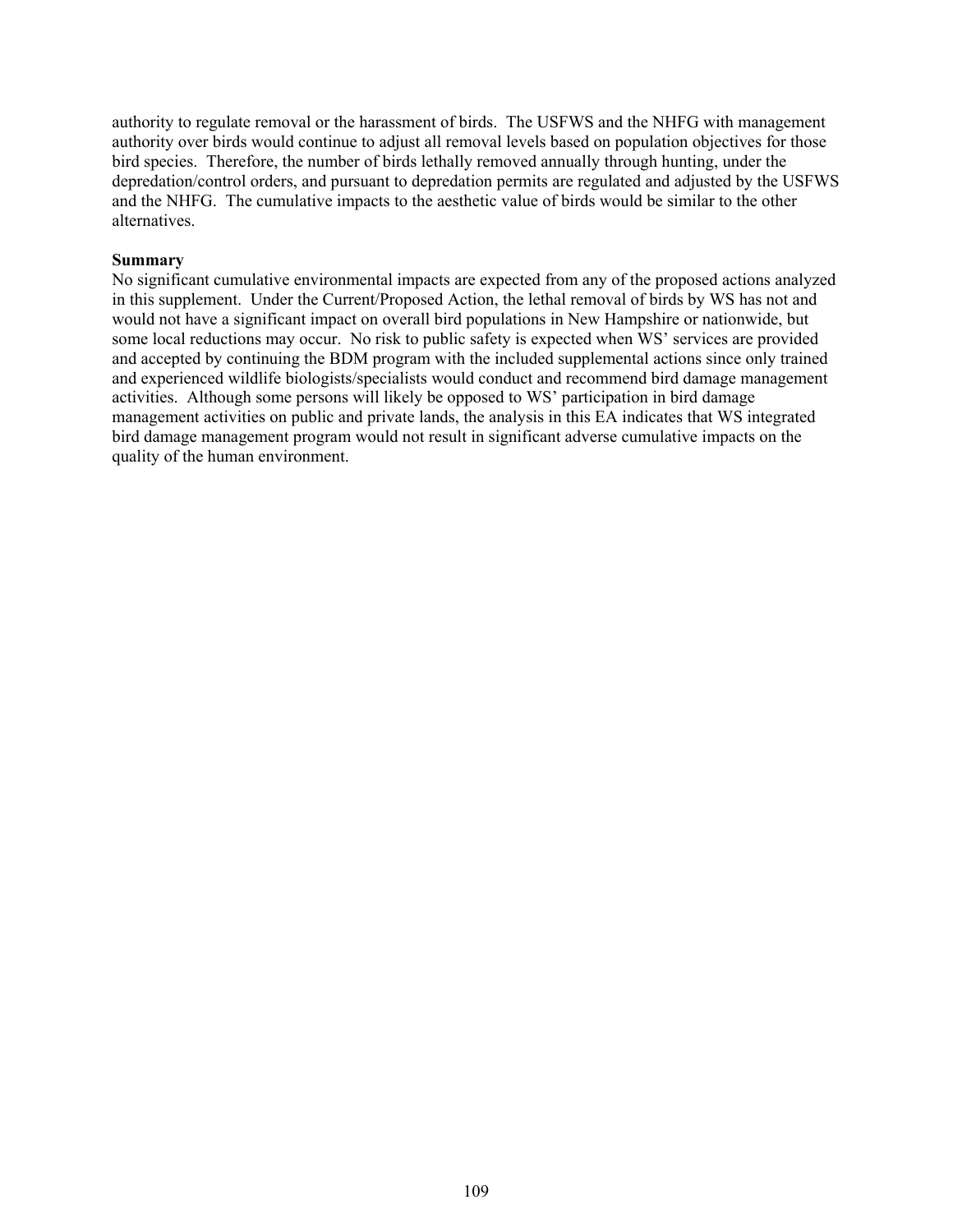## C**HAPTER 5 - LIST OF PREPARERS AND PERSONS CONSULTED**

#### **5.1 List of Preparers/Reviewers**

USDA-APHIS-Wildlife Services: David Allaben, State Director Chris Croson, Staff Wildlife Biologist Joshua Janicke, Staff Wildlife Biologist Carolyn Stengel, Wildlife Biologist/District Supervisor Anthony Musante, Staff Wildlife Biologist

### **5.2 List of Persons Consulted**

USFWS: Pam Carota, Migratory Bird Permits-Region 5 Chris Dwyer, USFWS-Region 5

NHFG: Glenn Normandeau, Executive Director Mark Ellingwood, Wildlife Division Chief Kent Gustafson, Wildlife Programs Administrator John Kanter, Nongame and Endangered Wildlife Program Coordinator Robert Calvert, Wildlife Damage Specialist Jessica Carloni, Waterfowl Project Leader

#### NHDES:

Christian Williams, Federal Consistency Coordinator, New Hampshire Coastal Program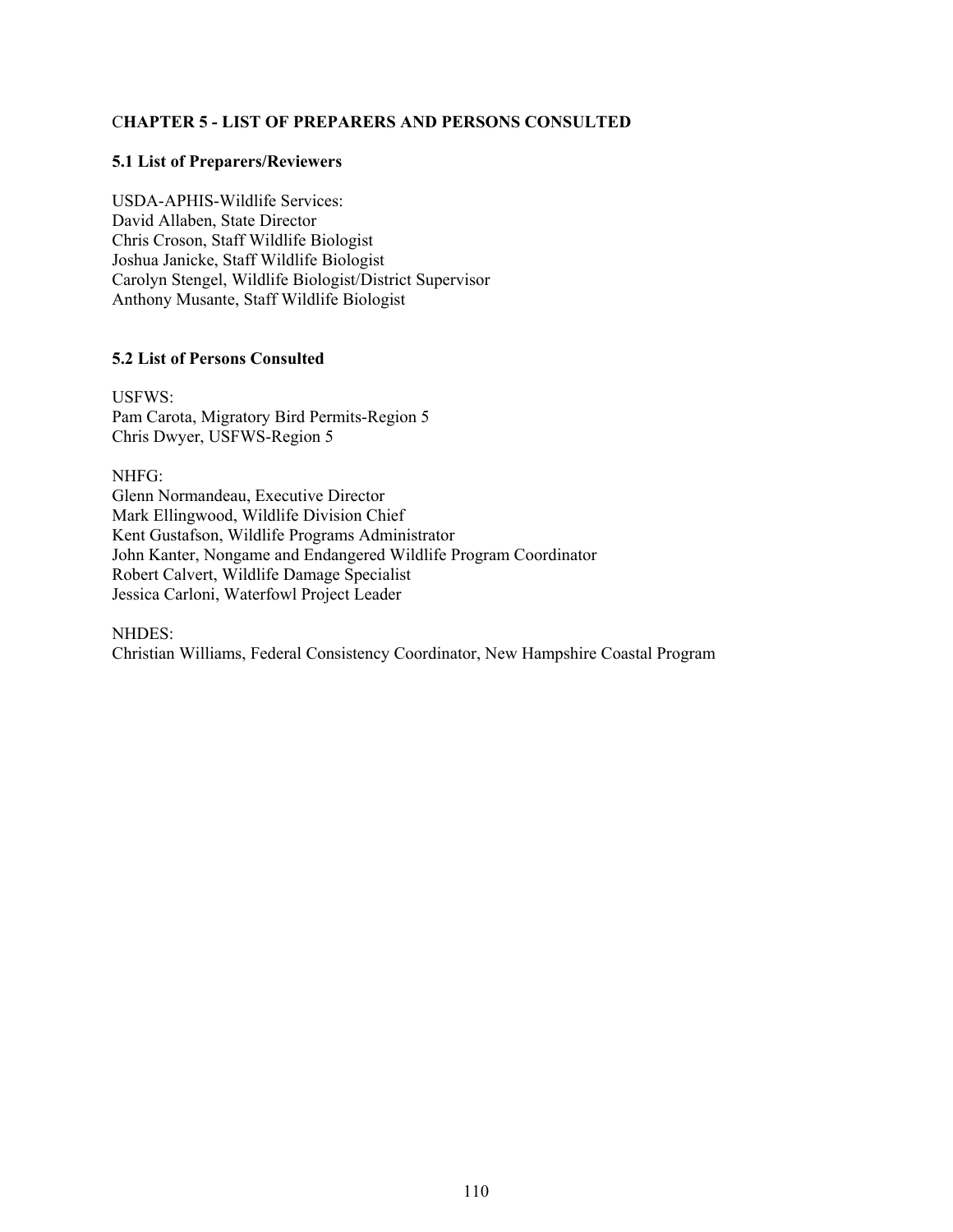#### **APPENDIX A**

## **LITERATURE CITED**

- Adams, C. E., K. J. Lindsey, and S. J. Ash. 2006. Urban wildlife management. Taylor and Francis Press, Boca Raton, Florida, USA.
- Allan J. R., J. S. Kirby, and C. J. Feare. 1995. The biology of Canada geese *Branta canadensis* in relation to the management of feral populations. Wildl. Bio. 1:129-143.
- Allen, H. A., D. Sammons, R. Brinsfield, and R. Limpert. 1985. The effects of Canada goose grazing on winter wheat: an experimental approach. Proc. 2<sup>nd</sup> Eastern Wildl. Damage Control Conf. 2:135-141.
- Andres, B.A., Smith, P.A., Morrison, R.I.G., Gratto-Trevor, C.L., Brown, S.C. & Friis, C.A. 2012. Population estimates of North American shorebirds, 2012. *Wader Study Group Bull.* 119(3): 178– 194.
- APHIS. 2015. Exotic Newcastle Disease, Biosecurity for Wild Birds, Pet Birds and Poultry, Avian Influenza - Animal and Plant Inspection Service. (n.d.). Accessed online March 4, 2015: http://www.aphis.usda.gov/animal\_health/birdbiosecurity/end/
- Apostolou, A. 1969. Comparative toxicity of the avicides 3-chloro-*p*-toluidine and 2-chloro-4 acetotoluidide in birds and mammals. Ph.D. Dissertation, Univ. of California-Davis. 178pp.
- Arhart, D. K. 1972. Some factors that influence the response of European Starlings to aversive visual stimuli. M.S. Thesis, Oregon State University, Corvallis, Oregon.
- Associated Press. 2014. Bacteria levels reach record high at Buckeye Lake. Accessed August 11, 2014: http://www.wbtw.com/story/26035751/bacteria-levels-reach-record-high-at-buckeye-lake.
- Atlantic Flyway Council. 2003. Atlantic Flyway Mute Swan Management Plan 2003 to 2013. Prepared by the Snow Goose, Brant, and Swan Committee Atlantic Flyway Technical Section. Accessed online April, 30 2012: http://www.michigan.gov/documents/dnr/AFC\_mute\_swan\_plan1\_364878\_7.pdf.
- Atlantic Flyway Council. 2011. Canada Goose Committee-Atlantic Flyway Game Bird Technical Section. 2011. Atlantic Flyway Resident Population Canada Goose Management Plan. Adopted by the Atlantic Flyway Council.
- Avery, M. L., J. S. Humphrey, and D. G. Decker. 1997. Feeding deterrence of anthraquinone, anthracene, and anthrone to rice-eating birds. J. Wildl. Manage. 61:1359-1365.
- AVMA 2001. 2000 report of the panel on euthanasia. Journal of the American Veterinary Medical Association. 218:669-696.
- AVMA. 2013. AVMA guidelines on euthanasia. American Veterinary Medical Association. Accessed online December 23, 2013: https://www.avma.org/KB/Policies/Documents/euthanasia.pdf.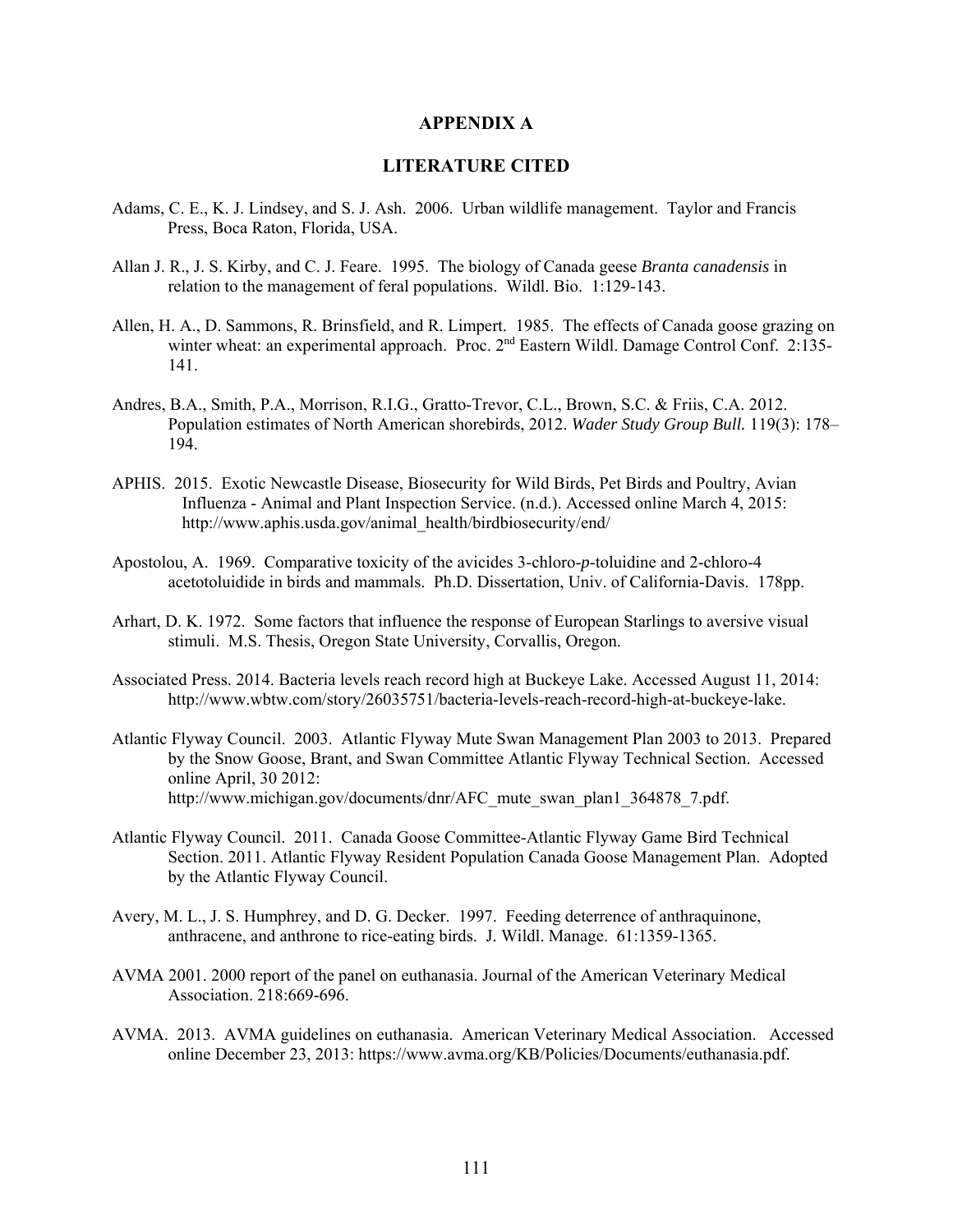- Beaver, B. V., W. Reed, S. Leary, B. McKiernan, F. Bain, R. Schultz, B. T. Bennett, P. Pascoe, E. Shull, L. C. Cork, R. Franis-Floyd, K. D. Amass, R. Johnson, R. H. Schmidt, W. Underwood, G. W. Thorton, and B. Kohn. 2001. 2000 Report of the AVMA Panel on Euthanasia. J. Am. Vet. Med. Assoc. 218:669-696.
- Beason, Robert C. 1995. Horned Lark (Eremophila alpestris), The Birds of North America Online (A. Poole, Ed.). Ithaca: Cornell Lab of Ornithology; Retrieved from the Birds of North America Online: http://bna.birds.cornell.edu/bna/species/195doi:10.2173/bna.195
- Belant, J. L., T. W. Seamans, L. A. Tyson, and S. K. Ickes. 1996. Repellency of methyl anthranilate to pre-exposed and naive Canada geese. J. Wildl. Manage. 60:923-928.
- Besser, J. F. 1964. Baiting starlings with DRC-1339 at a large cattle feedlot, Ogden, Utah, January 21 February 1, 1964. U.S. Fish and Wildlife Service, Denver Wildl. Res. Ctr., Denver, CO. Suppl. Tech. Rep. Work Unit F9.2.
- Besser, J. F. 1985. A grower's guide to reducing bird damage to U.S. agricultural crops. Bird Damage Research Rep. No. 340. U.S. Fish and Wildlife Service, Denver Wildl. Res. Center. 84 pp.
- Besser, J. F., W. C. Royal, and J. W. DeGrazio. 1967. Baiting European starlings with DRC-1339 at a cattle feedlot. J. Wildl. Manage. 3:48-51.
- Besser, J. F., J. W. DeGrazio, and J. L. Guarino. 1968. Costs of wintering European starlings and red winged blackbirds at feedlots. J. Wildl. Manage. 32:179-180.
- Bishop, R. C. 1987. Economic values defined. Pp. 24 -33 *in* D. J. Decker and G. R. Goff, eds. Valuing wildlife: economic and social perspectives. Westview Press, Boulder, CO. 424 pp.
- Blackwell, B. F., G. E. Bernhardt, and R. A. Dolbeer. 2002. Lasers as non-lethal avian repellents. J. Wildl. Manage. 66:250-258.
- Blankespoor, H. D., and R. L. Reimink. 1991. The control of swimmer's itch in Michigan: past, present and future. Michigan Academ. XXIV. p. 7-23.
- Bomford, M. 1990. Ineffectiveness of a sonic device for deterring European Starlings. Wild. Soc. Bull. 18:151-156.
- Boyd, F. L., and D. I. Hall. 1987. Use of DRC-1339 to control crows in three roosts in Kentucky and Arkansas. 3rd E. Wildl. Damage Control Conf. 3:3-7.
- Brauning, D. W., ed. 1992. Atlas of breeding birds in Pennsylvania. Univ. Pittsburgh Press, Pittsburgh, Pa. 484 pp.
- Bruce, R. D. 1985. An Up-and-Down procedure for acute toxicity testing. Fundamentals of Applied Toxicology. 5:151-157.
- Bruce, R. D. 1987. A confirmatory study of the up-and-down method for acute oral toxicity testing. Fundamentals of Applied Toxicology. 8:97-100.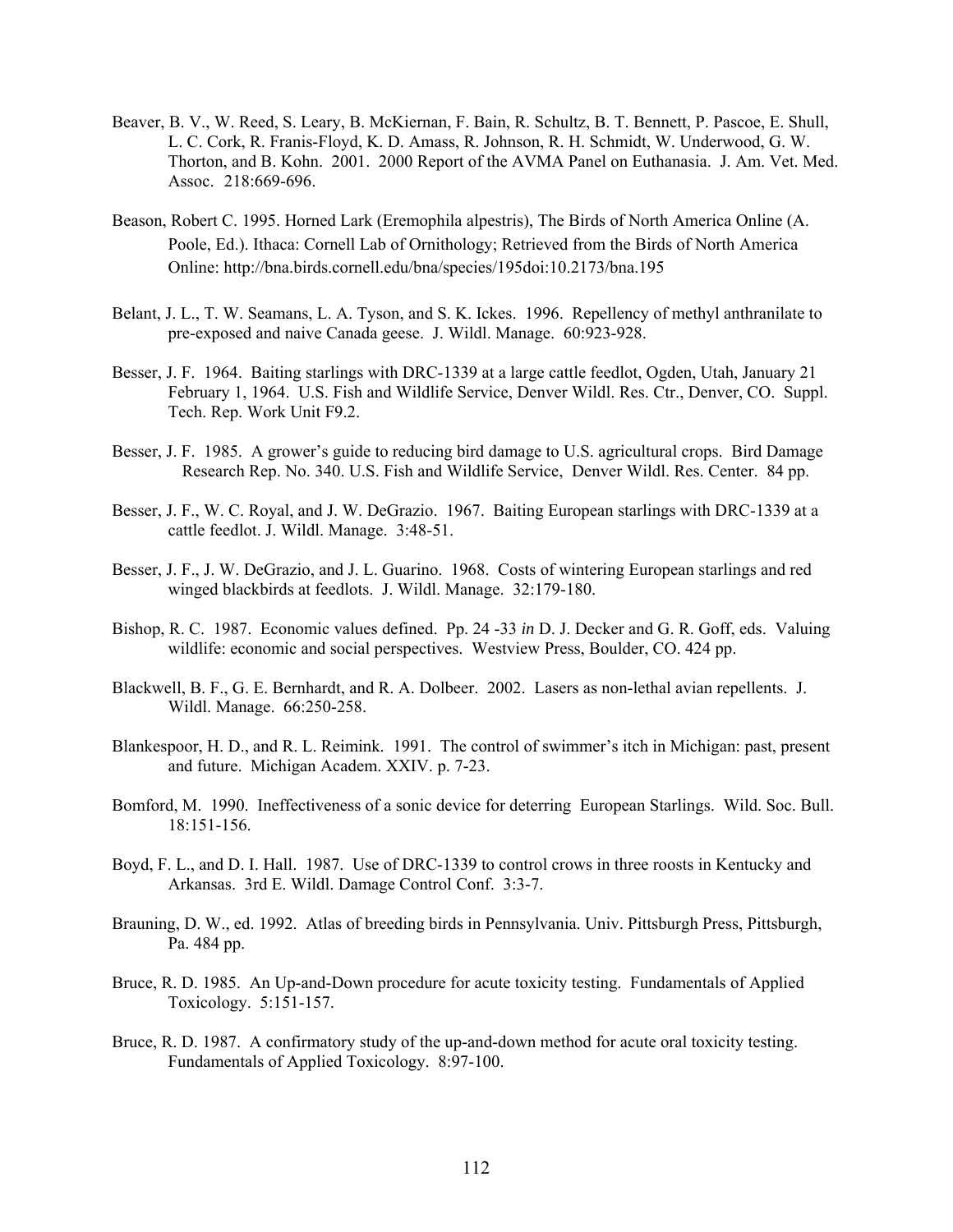- Buehler, D. A. 2000. Bald eagle (*Haliaeetus leucocephalus*) *in* A. Poole and F. Gill, editors. The Birds of North America, The Academy of Natural Sciences, Philadelphia, Pennsylvania, and The American Ornithologists' Union, Washington, D.C., USA.
- Burger, J. 1996. Laughing gull (*Larus atricilla*). In The Birds of North America, No. 225 (A. Poole and F. Gill, eds). The Academy of Natural Sciences, Philadelphia, PA and the American Ornitholiogists Union, Washington, D.C.
- Carlson, J. C., A. B. Franklin, D. R. Hyatt, S. E. Pettit, and G. M. Linz. 2011. The role of starlings in the spread of *Salmonella* within concentrated animal feeding operations. Journal of Applied Ecology. 48:479-486.
- CDGF (California Department of Fish and Game). 1991. Final environmental document bear hunting. Title 14 Calif. Code of Regs. Calif. Dept. of Fish and Game, State of California, April 25, 1991. 337 pp.
- Clark, S. L., and R. L. Jarvis. 1978. Effects of winter grazing by geese on yield of ryegrass seed. Wildl. Soc. Bull. 6:84-87.
- Cleary, E. C. 1994. Waterfowl. Pp E-129-E-138 *in* S.E. Hygnstrom, R.M. Timm, and G.E. Larson, eds. Prevention and Control of Wildlife Damage. University of Nebraska Cooperative Extension Service, Lincoln, Nebraska.
- Cleary, E. C., R. A. Dolbeer, and S. E. Wright. 2005. Wildlife strikes to civil aircraft in the United States, 1990–2004. U.S. Dept. of Trans., Federal Aviation Admin., Serial Report No. 11 DOT/FAA/AS/00-6 (AAS-310). Washington DC. 53 pp.
- Conover, M. R. 1988. Effect of grazing by Canada geese on the winter growth of rye. J. Wildl. Manage. 52:76-80.
- Conover, M. R., W. C. Pitt, K. K. Kessler, T. J. Dubow, and W. A. Sanborn. 1995. Review of human injuries, illnesses and economic-based losses caused by wildlife in the United States. Wildl. Soc. Bull. 23:407-414.
- Craig, J. R., J. D. Rimstidt, C. A. Bonnaffon, T. K. Collins, and P. F. Scanlon. 1999. Surface water transport of lead at a shooting range. Bull. Environ. Contam. Toxicol. 63:312–319.
- Cristol, D. A. 2001. American crows cache less-preferred walnuts. Animal Behaviour. 62:331-336.
- Cristol, D. A. 2005. Walnut-caching behavior of American crows. J. Field Ornithology. 76:27-32.
- Cummings, J. L., P. A. Pochop, J. E. Davis, Jr., and H. W. Krupa. 1995. Evaluation of Rejex-It AG-36 as a Canada goose grazing repellent. J. Wildl. Manage. 59:47-50.
- Cummings, J. L., Glahn, J. E., Wilson, E. A., Davis Jr., J. E., Bergman, D. L., Harper, G.A. 1992. Efficacy and non-target hazards of DRC-1339 treated rice baits used to reduce roosting populations of depredating blackbirds in Louisiana. National Wildlife Research Control Report 481. 136 pp.

Cunningham, D. J., E. W. Schafer, Jr. and L. K. McConnell. 1981. DRC-1339 and DRC-2698 residues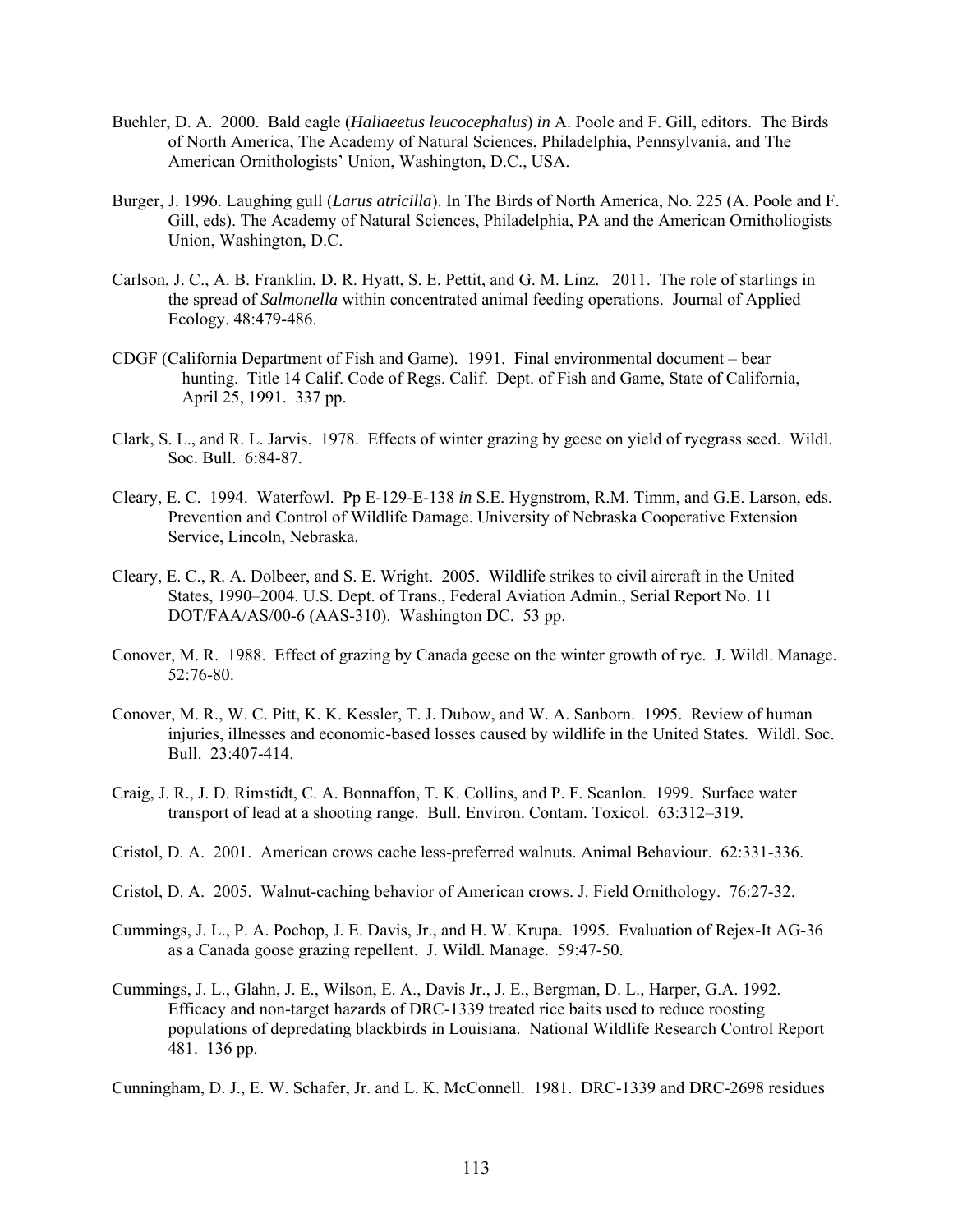in European Starlings: preliminary evaluation of their effects on secondary hazard potential. Proc. Bird Control Semin. 8:31-37.

- Cunningham, D. J. Cunningham, E. W. Schafer, Jr., and L. K. McConnell. 1979. DRC-1339 and DRC 2698 residues in starlings: preliminary evaluation of their secondary hazard potential. Proc. Bird Control Semin. 8 (1979). pp. 31–37.
- Davidson, W. R. and V. F. Nettles. 1997. Field manual of wildlife diseases in the southeastern United States. Southeastern Cooperative Wildlife Disease Study. Athens, Georgia. 417 pp.
- Day, G. I., S. D. Schemnitz, and R. D. Taber. 1980. Capturing and marking wild animals. Pp. 61-88 *in* Wildlife management techniques manual, S.D. Schemnitz ed., The Wildlife Society, Inc. Bethesda, MD. 686 pp.
- DeButts, A. B. 2010. Ecology and management assessment of Eastern Wild Turkeys at Pease International Airport, Portsmouth, NH., The University of New Hampshire.
- DeCino, T. J., D. J. Cunningham, and E. W. Schafer, Jr. 1966. Toxicity of DRC-1339 to European starlings. J. Wildl. Manage. 30:249-253.
- Decker, D. J., and L.C. Chase. 1997. Human dimensions of living with wildlife—a management challenge for the 21st century. Wildl. Soc. Bull. 25:788–795.
- Decker, D. J., and G. R. Goff. 1987. Valuing wildlife: Economic and social perspectives. Westview Press. Boulder, Colorado. 424 pp.
- Decker, D. J., and K. G. Purdy. 1988. Toward a concept of wildlife acceptance capacity in wildlife management. Wildl. Soc. Bull. 16:53-57
- DeHaven, R. W., and J. L. Guarino. 1969. A nest box trap for European starlings. Bird Banding. 40:49 50.
- Dinsmore, J.J., and R.W. Schreiber. 1974. Breeding and annual cycle of laughing gulls in Tampa Bay, Florida. Wilson Bulletin 86:419-427.
- Dixon, W. J., and A. M. Mood. 1948. A method for obtaining and analyzing sensitive data. J. Am. Stat. Assoc. 43:109-126.
- Dolbeer, R. A. 2000. Birds and aircraft: fighting for airspace in crowded skies. Proc. Vert. Pest Conf. 19:37-43.
- Dolbeer, R. A., P. P. Woronecki, and R. L. Bruggers. 1986. Reflecting tapes repel blackbirds from millet, sunflowers, and sweet corn. Wildl. Soc. Bull. 14:418-425.
- Dolbeer, R. A., J. L. Belant, and L. Clark. 1993. Methyl anthranilate formulations to repel birds from water at airports and food at landfills. Proc. Great Plains Wildl. Damage Contr. Workshop. 11:42-52.
- Dolbeer, R. A., S. E. Wright, and E. C. Cleary. 2000. Ranking the hazard level of wildlife species to aviation. Wildl. Soc. Bull. 28:372-378.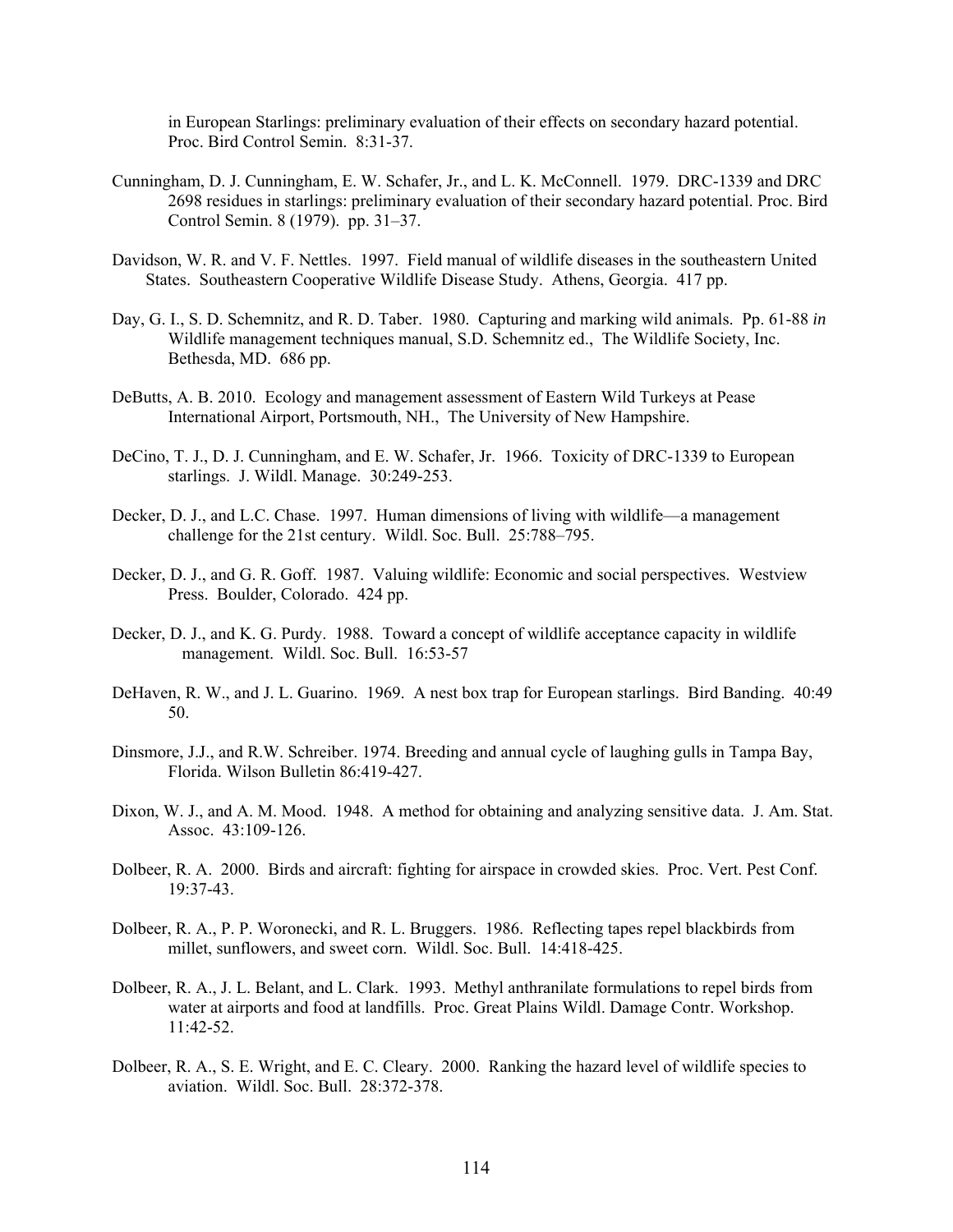- Dolbeer, R. A., P. P. Woronecki, A. R. Stickley, Jr., and S. B White. 1978. Agricultural impact of winter population of blackbirds and starlings. Wilson Bull. 90:31-44.
- Dolbeer, R. A., L. Clark, P. P. Woronecki, and T.W. Seamans. 1992. Pen tests of methyl anthranilate as a bird repellent in water. Proc. East. Wildl. Damage Control Conf. 5:112-116.
- Dolbeer, R. A., T. W. Seamans, B. F. Blackwell, and J. L. Belant. 1998. Anthraquinone formulation (Flight Control) shows promise as avian feeding repellent. J. Wildl. Manage. 62:1558-1564.
- Dolbeer, R. A., S. E. Wright, J. Weller, and M. J. Begier. 2011. Wildlife strikes to civil aircraft in the United States 1990-2010. Federal Aviation Administration, National Wildlife Strike Database, Serial Report Number 15.
- Dolbeer, R. A., S. E. Wright, J. R. Weller, A. L. Anderson and M. J. Begier. 2015. Wildlife strikes to civil aircraft in theUnited States 1990-2014. Federal Aviation Administration, National Wildlife Strike Database, Serial Report Number 21.
- Drilling N., R. Titman, and F. McKinney. 2002. Mallard (*Anas platyrhynchos) in* A. Poole and F. Gill, editors. The Birds of North America, The Academy of Natural Sciences, Philadelphia, Pennsylvania, and The American Ornithologists' Union, Washington, D.C., USA.
- Eisemann, J. D., P. A. Pipas, and J. L. Cummings. 2003. Acute and chronic toxicity of compound DRC-1339 (3-chloro-4-methylaniline hydrochloride) to birds. Pp. 24-28 in G. M. Linz, editor. Proceedings of symposium on management of North American blackbirds. U.S. Department of Agriculture, Animal and Plant Health Inspection Service, Wildlife Services, National WildlifeResearch Center, Fort Collins, Colorado, USA.
- EPA. 1982. Avian single-dose oral LD<sub>50</sub> test, Guideline 71-1. Pp. 33-37 *in* Pesticide assessment guidelines, subdivision E, hazard evaluation wildlife and aquatic organisms. U. S. Environmental Protection Agency PB83-153908, Washington, D.C.
- EPA. 1995. R.E.D. Facts Starlicide (3-chloro-p-toluidine hydrochloride). U.S. Environmental Protection Agency, Prevention, Pesticides and Toxic Substances. EPA-738-F-96-003. 4 pp.
- EPA. 1999. ECOFRAM terrestrial draft report. Ecological Committee on FIFRA Risk Assessment Methods. U.S. Environmental Protection Agency, Washington, D. C. Accessed online February 11, 2013: http://www.epa.gov/oppefed1/ecorisk/terreport.pdf.
- EPA. 2012. Recreational Water Quailty Criteria. Office of Water. 820-F-12-058.
- FAA. 2015. National Wildlife Strike Database. Accessed online February 10, 2015: http://wildlife mitigation.tc.faa.gov/wildlife/database.aspx.
- FDA. 2003. Bird poisoning of federally protected birds. Office of Criminal Investigations. Enforcement Story 2003.
- Feare, C. 1984. The Starling. Oxford University Press. Oxford, New York.
- Felsenstein, W. C., R. P. Smith, and R. E. Gosselin. 1974. Toxicological studies on the avicide 3-chloro ptoluidine. Toxicology and Applied Pharmacology. 28:110-1125.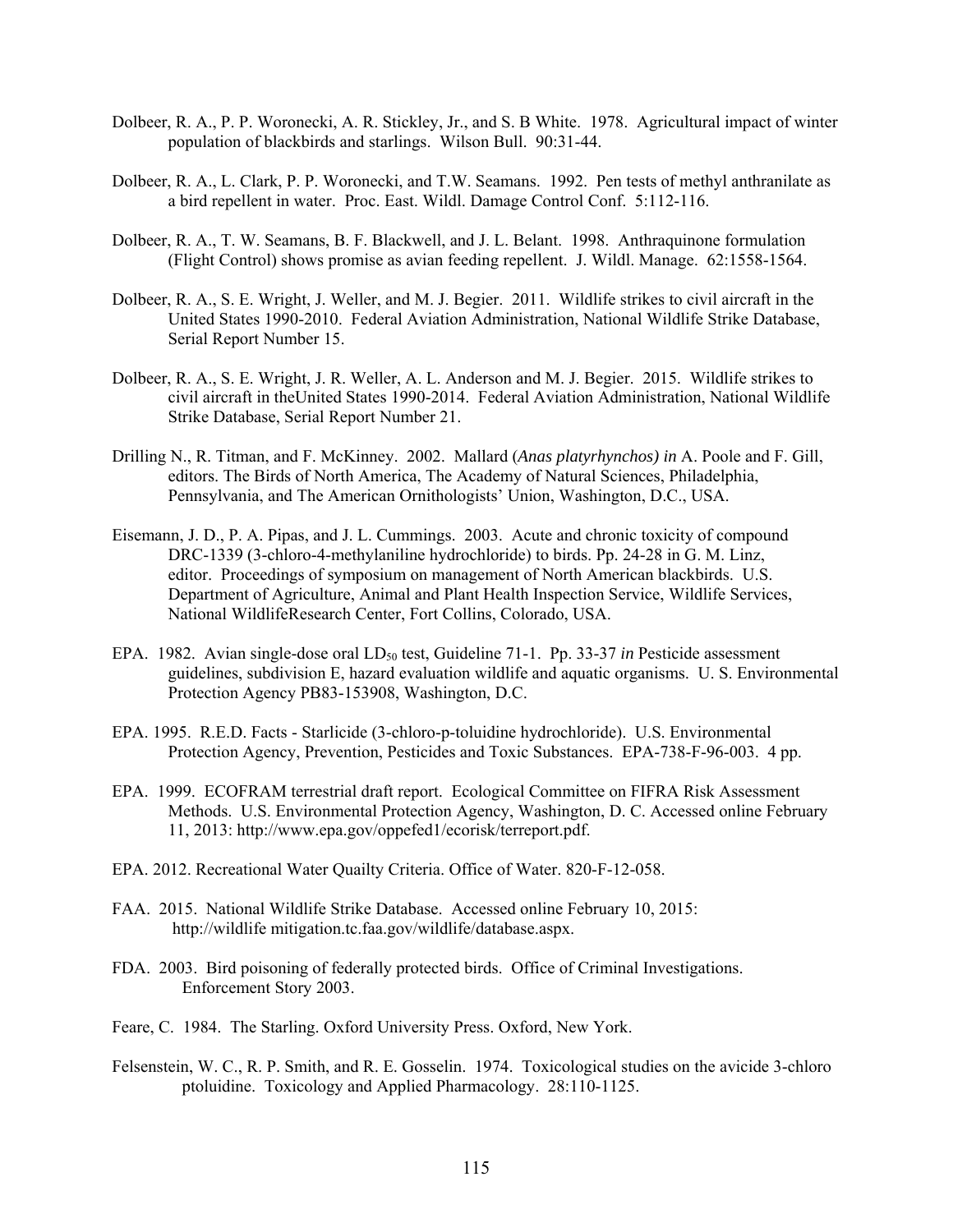- Fitzwater, W. D. 1994. House sparrows. Pp. E101–108 *in* S. E. Hygnstrom, R. E. Timm, and G. E. Larson, editors. Prevention and Control of Wildlife Damage. University of Nebraska, Lincoln, Nebraska, USA. Accessed online January 28, 2013: http://digitalcommons.unl.edu/icwdmhandbook/.
- Fledger, E. J. Jr., H. H. Prince, and W. C. Johnson. 1987. Effects of grazing by Canada geese on winter wheat yield. Wildl. Soc. Bull. 15:402-405.
- Forbes, J. E. 1995. European Starlings are expensive nuisance on dairy farms. Ag. Impact. 17:4.
- Ford, H. S. 1967. Winter starling control in Idaho, Nevada, Oregon. Proc.3rd Vertebr. Pest Conf. 3:104 110.
- Fuller-Perrine, L. D., and M. E. Tobin. 1993. A method for applying and removing bird exclusion netting in commercial vineyards. Wildl. Soc. Bull. 21:47-51.
- Gallien, P., and M. Hartung. 1994. Escherichia coli O157:H7 as a food borne pathogen. Pp. 331-341 *in*  Handbook of zoonoses. Section A: bacterial, rickettsial, chlamydial, and mycotic. G. W. Beran and J. H.Steele, eds. CRC Press. Boca Raton.
- Gamble, L. R., K. M. Johnson, G. Linder, and E. A. Harrahy. 2003. The Migratory Bird Treaty Act and concerns for nontarget birds relative to spring baiting with DRC-1339. Pp. 8-12 *in* G.M. Linz, ed. Management of North American blackbirds. National Wildlife Research Center, Fort Collins, Colorado.
- Giri, S. N., D. H. Gribble, and S. A. Peoples. 1976. Distribution and binding of radioactivity in starlings after IV administration of 14C 3-chloro-p-toluidine. Federation Proceedings. 35:328.
- Glahn, J. F. 1982. Use of starlicide to reduce starling damage at livestock feeding operations. Proc. Great Plains Wildl. Damage Control Workshop. 5:273-277.
- Glahn, J. F. 1983. Blackbird and starling depredations at Tennessee livestock farms. Proc. Bird Control Semin. 9:125-134.
- Glahn, J. F., and D. L. Otis. 1981. Approach for assessing feed loss damage by European Starlings at livestock feedlots. Pp. 38–45 *in* Vertebrate Pest Control and Management Materials: Third Conference, Special Technical Bulletin 752. E. W. Schaefer, Jr., and C. R. Walker, editors. American Society for Testing and Materials, West Conshohocken, Pennsylvania, USA.
- Glahn, J. F., and D. L. Otis. 1986. Factors influencing blackbird and European Starling damage at livestock feeding operations. J. Wildl. Manage. 50:15-19.
- Glahn, J. F., and E. A. Wilson. 1992. Effectiveness of DRC-1339 baiting for reducing blackbird damage to sprouting rice. Proc. East. Wildl. Damage Cont. Conf. 5:117-123.
- Glahn, J. F., S. K. Timbrook, and D. J. Twedt. 1987. Temporal use patterns of wintering European Starlings at a southeastern livestock farm: implications for damage control. Proc. East. Wildl. Damage Control Conf. 3:194-203.
- Glahn, J. F., Wilson. E. A.. Avery. M. L. 1990. Evaluation of DRC- 1339 baiting program to reduce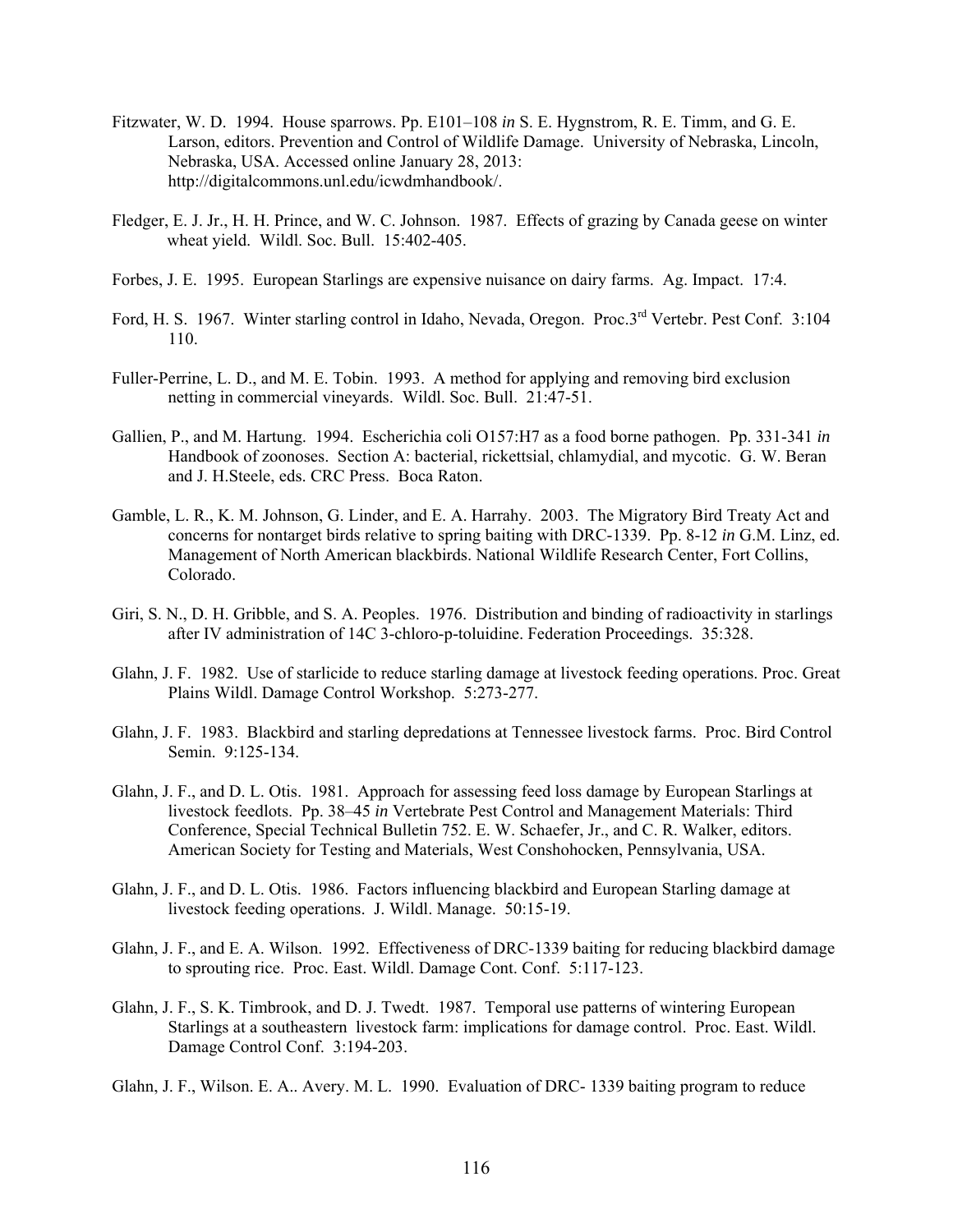sprouting rice damage caused by spring roosting blackbirds. National Wildlife Research Control Report 448. 25pp.

- Glahn, J. F., T. Tomsa, and K. J. Preusser. 1999. Impact of great blue heron predation at trout-rearing facilities in the northeast United States. N. Am. J. Aquaculture. 61:349–354.
- Glahn, J. F., G. Ellis, P. Fiornelli, and B. Dorr. 2000. Evaluation of low to moderate power lasers for dispersing double-crested cormorants from their night roosts. Proc. 9<sup>th</sup> Wildl. Damage Manage. Conf. 9:34-35.
- Godfrey, W. E. 1986. The birds of Canada. Rev. ed. Natl. Mus. Canada, Ottawa
- Good, T.P. 1998. Great Black-backed Gull (*Larus marinus*). *In* The Birds of North America, No. 330 (A. Poole and F. Gill, eds.). The Birds of North America, Inc., Philadelphia, PA. http://bna.birds.cornell.edu/BNA/. Accessed August 24, 2009.
- Graczyk, T. K., M. R. Cranfield, R. Fayer, J. Tout, and J. J. Goodale. 1997. Infectivity of *Cryptosporidium parvum* through a oocysts is retained upon intestinal passage migratory waterfowl species (Canada goose, *Branta canadnsis*). Tropical Med. International Heal. 2:341- 347.
- Graczyk, T. K., R. Fayer, J. M. Trout, E. J. Lewis, C. A. Farley, I. Sulaiman, and A. A. Lal. 1998. *Giardia* sp. cysts and infectious *Cryptosporidium parvum* oocysts in the feces of migratory Canada geese (*Branta canadensis*). Applied and Environmental Microbiology. 64:2736-2738.
- Gubler, D. J. 2006. Human arbovirus infections worldwide. Annals New York Academy of Sciences.  $951(1) : 13-24.$
- Hatch, J. J. 1995. Changing populations of double-crested cormorants. Colonial Waterbirds 18 (Spec. Publ. 1): 8–24.
- Henny, C. J. 1990. Mortality. Pp 140 151 *in* Birds of Prey. I. Newton, P. Olsen, and T. Pyrzalowski, eds. Facts on File, NY, NY. 240 pp.
- Heusmann, H. W., and R. Bellville. 1978. Effects of nest removal on starling populations. Wilson Bull. 90:287-290.
- Heusmann, H. W. and J. R. Sauer. 1997. A survey for mallard pairs in the Atlantic Flyway. J. Wildl. Manage. 61:1191–1198.

Heusmann, H. W. and J. R. Sauer. 2000. The northeast states' breeding waterfowl population survey. Wildl. Soc. Bull. 28:355–364.

- Hill, G. A., and D. J. Grimes. 1984. Seasonal study of freshwater lake and migratory waterfowl for *Campylobacter jejuni*. Can. J. Micro. 30:845-849.
- Holler, N. R., and E. W. Schafer, Jr. 1982. Potential secondary hazards of Avitrol baits to sharp-shinned hawks and American kestrels. J. Wildl. Manage. 46:457-462.

Jackson, Bette J. and J. A. Jackson. 2000. Killdeer (Charadrius vociferus), The Birds of North America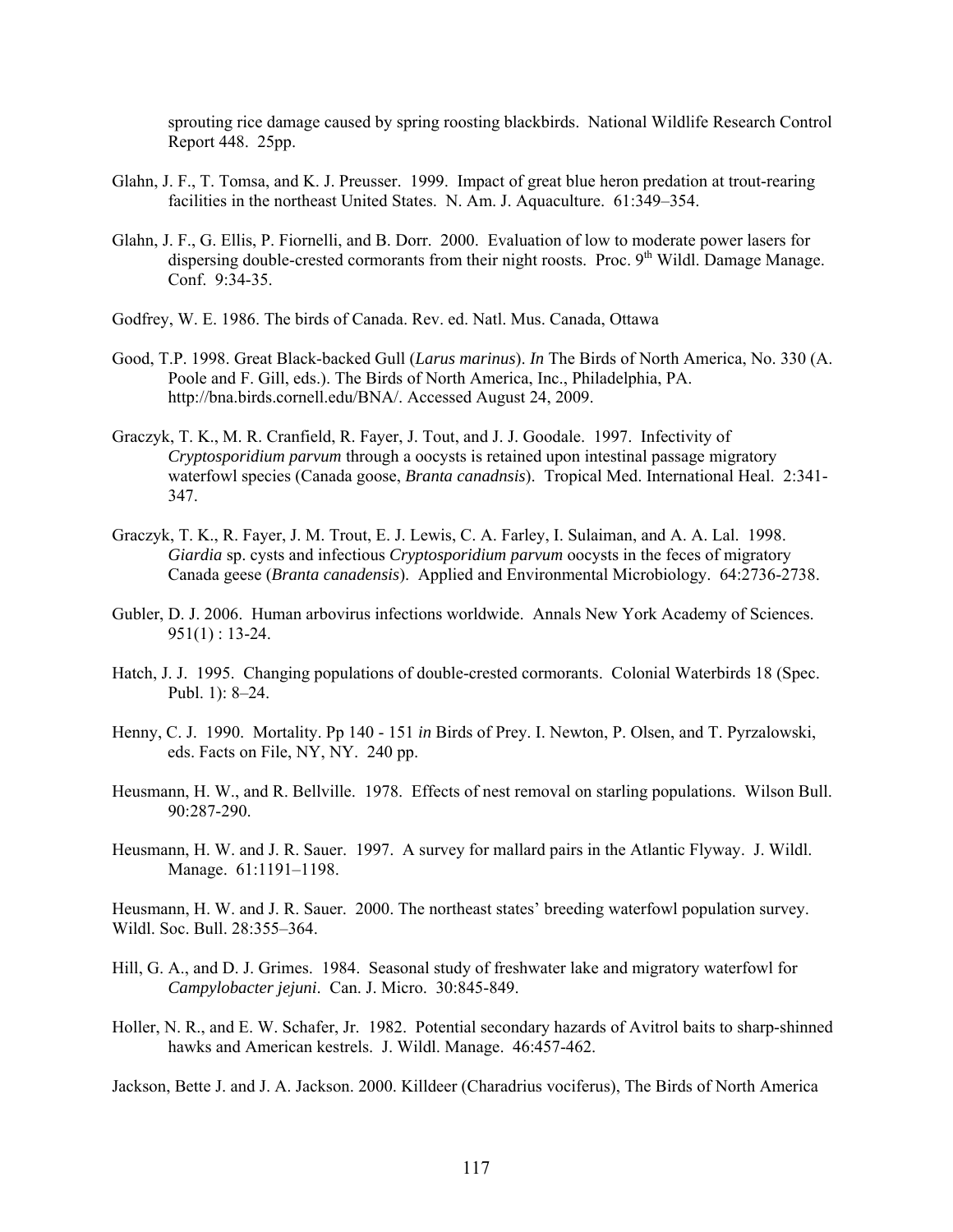Online (A. Poole, Ed.). Ithaca: Cornell Lab of Ornithology; Retrieved from the Birds of North America Online: http://bna.birds.cornell.edu/bna/species/517doi:10.2173/bna.517

- Jaster, Levi A., William E. Jensen and Wesley E. Lanyon. 2012. Eastern Meadowlark (Sturnella magna), The Birds of North America Online (A. Poole, Ed.). Ithaca: Cornell Lab of Ornithology; Retrieved from the Birds of North America Online: http://bna.birds.cornell.edu/bna/species/160doi:10.2173/bna.160
- Johnson, R. J. 1994. American Crows *in* S. E. Hyngstrom, R. M. Timm, and G. E. Larson, editors. Prevention and control of wildlife damage. Univ. Of Nebraska, Lincoln, NE. pp 33-40.
- Johnson, R. J., and J. F. Glahn. 1994. European Starlings *in* S. E. Hygnstrom, R.M. Timm, and G.E. Larson, editors. Prevention and control of wildlife damage - 1994. Univ. NE Coop. Ext., Instit. of Ag. and Nat. Res., Univ. of NE-Lincoln, USDA, APHIS, Animal Damage Control, Great Plains Ag. Council Wildl. Committee. pp 109 - 120.
- Johnston, J. J., D. B. Hurlbut, M. L. Avery, and J. C. Rhyans. 1999. Methods for the diagnosis of acute 3-chloro-p-toluidine hydrochloride poisoning in birds and the estimation of secondary hazards to wildlife. Environ. Toxicology and Chemistry. 18:2533-2537.
- Kassa, H., B. Harrington, and M. S. Bisesi. 2001. Risk of occupational exposure to *Cryptosporidium, Giardia,* and *Campylobacter* associated with the feces of giant Canada geese. Appl. Occup. Env. Hygiene. 16:905-909.
- Kendall, R. J., T. E. Lacher, Jr., C. Bunck, B. Daniel, C. Driver, C. E. Grue, F. Leighton, W. Stansley, P. G. Watanabe, and M. Whitworth. 1996. An ecological risk assessment of lead shot exposure in non-waterfowl avian species: Upland game birds and raptors. Environ. Toxicol. and Chem. 15:4 20.
- Kennamer, M. C. 2010. Eastern wild turkey (*Meleagris gallopavo silvestris*). National Wild Turkey Federation. Bulletin No. 1. Accessed online February 7, 2014: http://www.nwtf.org/conservation/bulletins/bulletin\_01.pdf.
- Kilham, L. 1989. The American Crow and the Common Raven. Texas A&M Press, College Station, Texas. 255 pp.
- Klimstra, J. D. 2014. Migratory Bird Data Center. Mid-winter Waterfowl Survey Data Results. Accessed online October 23, 2014: https://migbirdapps.fws.gov/mbdc/databases/mwi/mwidb.asp?opt=mwidb.
- Klimstra, J. D., and P. I. Padding. 2013. Atlantic Flyway waterfowl harvest and population survey data, United States Fish and Wildlife Service, Division of Migratory Bird Management, Laurel, Maryland, USA.
- Knittle, C. E., and J. L. Guarino. 1976. Reducing a local population of European Starlings with nest-box traps. Proc. Bird Control. Semin. 7:65-66.
- Knittle, C. E., E. W. Schafer, Jr., and K. A. Fagerstone. 1990. Status of compound DRC-1339 registration. Vertebr. Pest Conf. 14:311-313.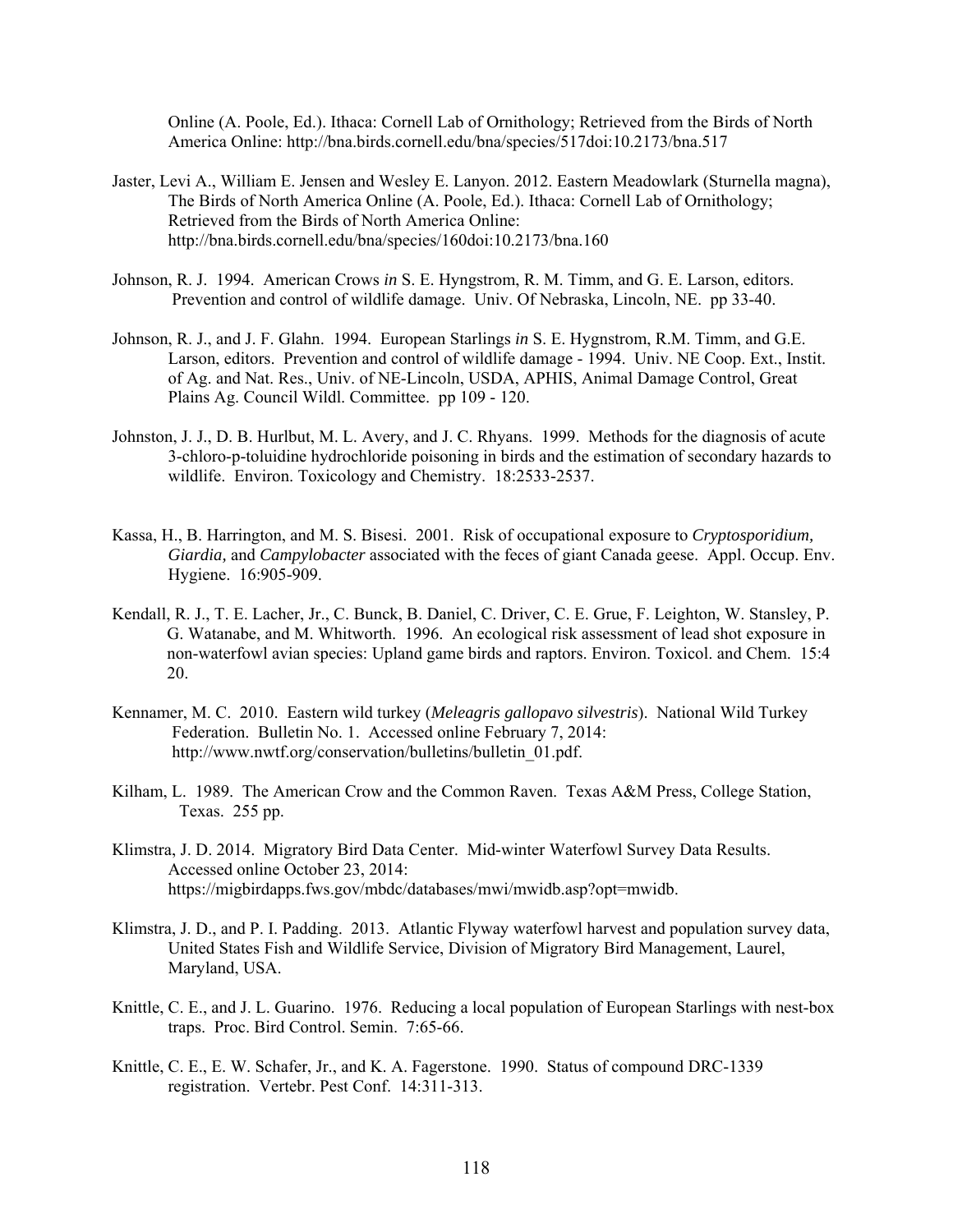- Knutsen, G. A. 1998. Avian use of rice-baited and unbaited stubble fields during spring migration in South Dakota. M.S. Thesis, North Dakota State University, Fargo, North Dakota. 160 pp.
- Kreps, L. B. 1974. Feral pigeon control. Proc. Vertebr. Pest. Conf. 6:257-262.
- Laidlaw, M. A., H. W. Mielke, G. M. Filippelli, D. L. Johnson, and C. R. Gonzales. 2005. Seasonality and children's blood lead levels: Developing a predictive model using climatic variables and blood lead data from Indianapolis, Indiana, Syracuse, New York, and New Orleans, Louisiana (USA). Environ. Health Persp. 113:793-800.
- Link, W. A., and Sauer, J. R. 1998. Estimating population change from count data: application to the North American Breeding Bird Survey. Ecological Applications. 8:258-268.
- Link, W. A., and J. R. Sauer. 2002. A hierarchical model of population change with application to Cerulean Warblers. Ecology. 83:2832–2840.
- Linnell, M. A., M. R. Conover, and T. J. Ohashi. 1996. Analysis of bird strikes at a tropical airport. J. Wildl. Manage. 60:935-945.
- Linnell, M. A., M. R. Conover, and T. J. Ohashi. 1999. Biases in bird strike statistics based on pilot reports. J. Wildl. Manage. 63:997-1003.
- Linz, G. M., D. L. Bergman, H. J. Homan, and W. J. Bleier. 1999. Effects of herbicide induced habitat alterations on blackbird damage to sunflower. Crop Protection. 14:625–629.
- Linz, G. M., D. A. Schaaf, R. L. Wimberly, H. J. Homan, T. L. Pugh, B. D. Peer, P. Mastrangelo, and W. J. Bleier. 2000. Efficacy and potential nontarget impacts of DRC-1339 avicide use in ripening sunflower fields: 1999 progress report. Pp. 162-169 *in* L. Kroh, ed.Proceedings of the 22nd Sunflower Research Workshop. (January 18-19, 2000, Fargo, North Dakota). National Sunflower Association, Bismarck, North Dakota.
- Lipnick, R., J. A. Cotrouvo, R. N. Hill, R. D. Bruce, D. A. Stitzel, A. P. Walker, I. Chu, M. Goddard, L. Segal, J. A. Springer, and R. C. Meyers. 1995. Comparison of the Up-and-Down, conventional LD50, and Fixed-Dose Acute Toxicity procedure. Food Chemistry and Toxicology. 33:223-331.
- Longcore, J. R., D. G. Mcauley, G. R. Hepp, and J. M. Rhymer. 2000. American black duck (*Anas rubripes*) *in* A. Poole and F. Gill, editors. The Birds of North America Online. Cornell Lab of Ornithology, Ithaca, New York, USA. Accessed online January 14, 2013: http://bna.birds.cornell.edu/bna/species/481/articles/introduction.
- Lowther, P. E., and C. L. Cink. 2006. House sparrow (*Passer domesticus*) in A. Poole and F. Gill, editors. The Birds of North America Online. Cornell Lab of Ornithology, Ithaca, New York, USA. Accessed online January 7, 2014: http://bna.birds.cornell.edu/bna/species/012.
- Lowry, H., A. Lill, and B. B. M. Wong. 2013. Behavioral responses of wildlife to urban environments. Biol. Rev. 88(3): 537-549.
- Luechtefeld, N. W., M. J. Blaser, L. B. Reller, and W. L. L. Wang. 1980. Isolation of *Campylobacter fetus* subsp. *Jejuni* from migratory waterfowl. J. Clin. Microbiol. 12:406-408.

MacKinnon, B., R. Sowden, and S. Dudley, editors. 2001. Sharing the skies: an aviation guide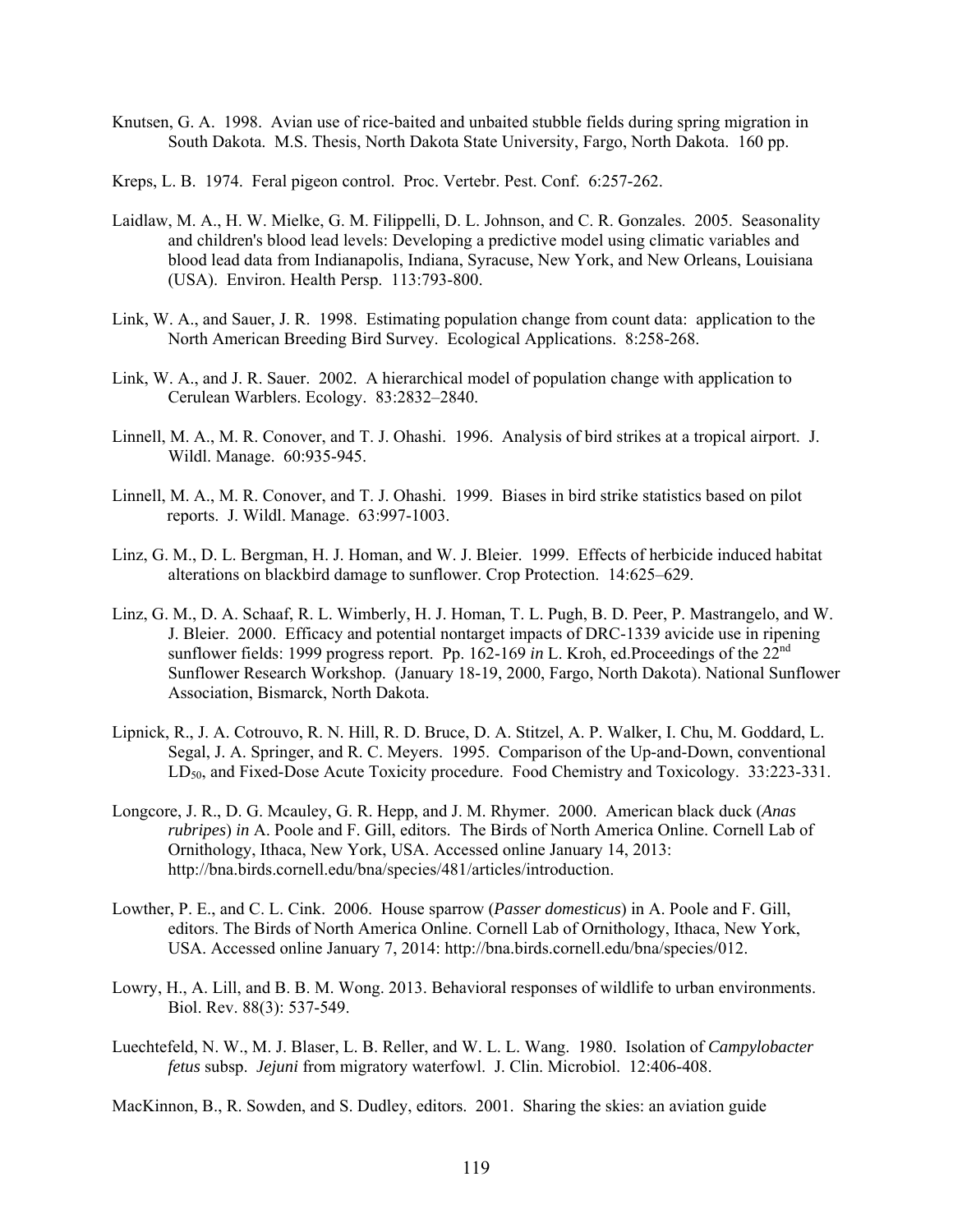to the management of wildlife hazards. Transport Canada, Aviation Publishing, Ottawa, Ontario, Canada.

- Mancl, K. M. 1989. Bacteria in drinking water: Bulletin 795. The Ohio State University Cooperative Extension Service, Columbus, Ohio, USA.
- MANEM Regional Waterbird Plan. 2006. Waterbird Conservation Plan: 2006-2010. Accesed online September 7, 2009: http://www.manomet.org/pdf/waterbird07/waterbird species profiles.pdf.
- Mason, J. R., and L. Clark. 1992. Non-lethal repellents: the development of cost-effective, practical solutions to agricultural and industrial problems. Proc. Vertebr. Pest Conf. 15:115-129.
- Mason, J. R., A. H. Arzt, and R. F. Reidinger. 1984. Evaluation of dimethylanthranilate as a nontoxic starling repellent for feedlot settings. Proc. East. Wildl. Damage Control Conf. 1:259-263.
- Mason, J. R., M. A. Adams, and L. Clark. 1989. Anthranilate repellency to European starlings: chemical correlates and sensory perception. Journal of Wildlife Management 53:55-64.
- Matteson, R. E. 1978. Acute oral toxicity of DRC-1339 to cardinals (*Cardinalis cardinalis*). U.S. Fish and Wildlife Service, Denver Wildlife Research Center, Bird Damage Research Report 84. 3 pp.
- McCracken, H. F. 1972. Starling control in Sonoma County. Proc. Vertebr. Pest Conf. 5:124-126.
- McGowan, K. J. 2001. Fish Crow (*Corvus ossifragus*) *in* The Birds of North America, No. 589 (A. Poole and F. Gill, eds.). The Birds of North America, Inc., Philadelphia, PA
- Mitterling, L. A. 1965. Bird damage on apples. Proc. Am. Soc. Horticultural Science. 87:66–72.
- Montgomerie, Robert and Bruce Lyon. 2011. Snow Bunting (Plectrophenax nivalis), The Birds of North America Online (A. Poole, Ed.). Ithaca: Cornell Lab of Ornithology; Retrieved from the Birds of North America Online: http://bna.birds.cornell.edu/bna/species/198doi:10.2173/bna.198
- Mott, D. F. 1985. Dispersing blackbird-starling roosts with helium-filled balloons. Proc. East. Wildl. Damage Conf. 2:156-162.
- Mott, D. F., and C. P. Stone. 1973. Bird damage to blueberries in the United States. U.S. Bur. Sport Fisheries and Wildlife, Spec. Sci. Rept., Wildl. No. 172. 15 pp.
- NABCI. 2015. North American Bird Conservation Initiative-United States. Bird conservation regions. Accessed online June 12, 2014. http://www.nabci-us.org/bcrs.htm.
- NAS. 2010. The Christmas Bird Count Historical Results. Accessed online June 18, 2013: www.christmasbirdcount.org.
- NASS. 2014. 2012 Census of Agriculture. U.S. Department of Agriculture, National Agricultural Statistics Service. Accessed online February 24, 2015: http://www.agcensus.usda.gov/Publications/2012/Full\_Report/Volume\_1,\_Chapter\_1\_State\_Lev el/New\_Hampshire/
- National Wild Turkey Federation. 2014. All about wild turkeys. Accessed online September 15, 2014: http://www.nwtf.org/for\_hunters/all\_about\_turkeys.html.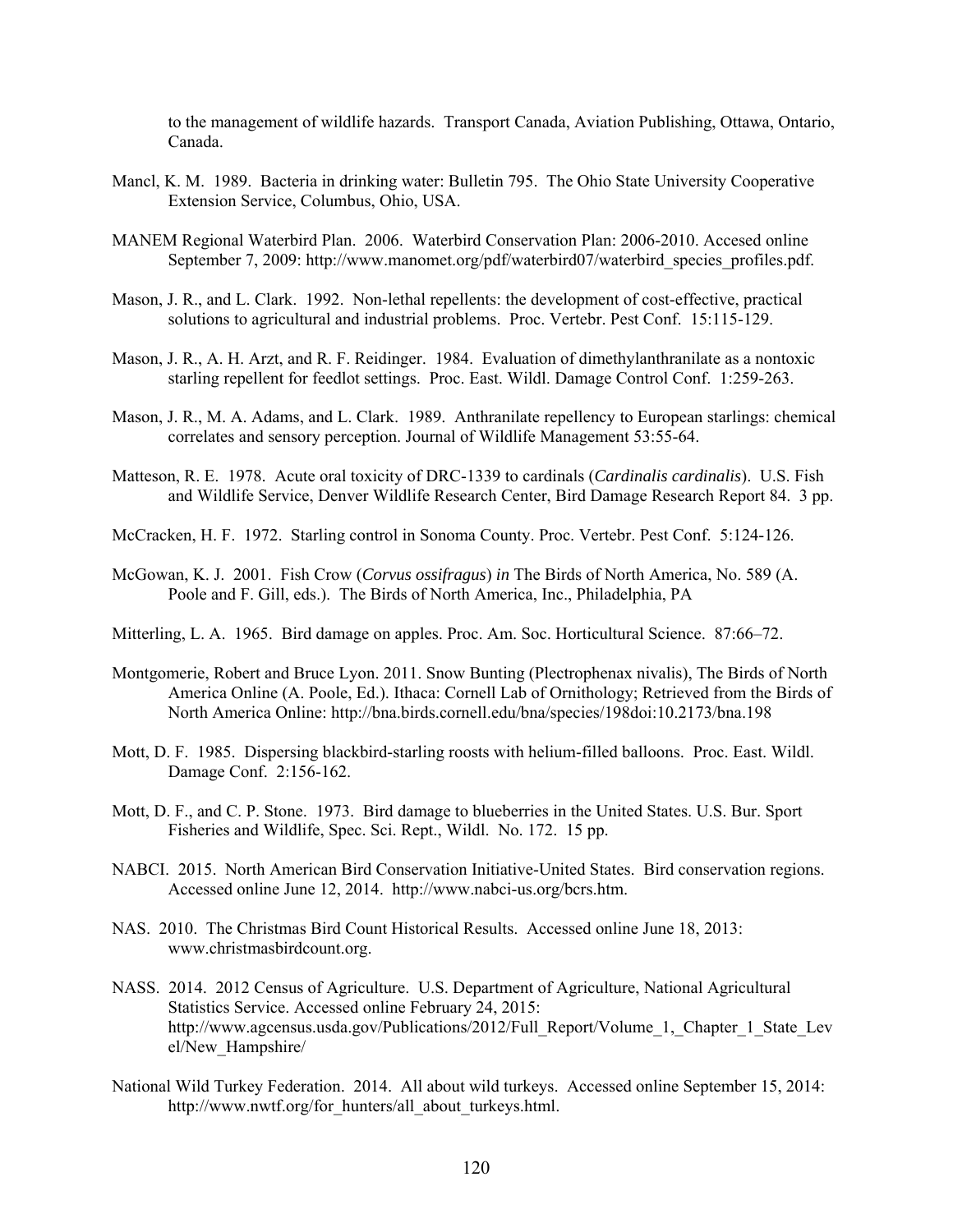- NHFG. 2014*a*. Wild turkey hunting in NH. Accessed online July 25, 2014: http://www.wildlife.state.nh.us/Hunting/Hunt\_species/hunt\_turkey.htm
- NHFG. 2014*b*. 2013 New Hampshire Wildlife Harvest Summary. Accessed online July 25, 2014: http://www.wildlife.state.nh.us/Hunting/harvest\_summary/2013\_WH\_Summary.pdf
- New Hampshire Bird Records. 2015. Swallow Colony Registry (Swallow Core). Accessed online February 18, 2015: http://nhbirdrecords.org/%20bird-conservation/swallow-core/
- Nielsen, L. 1988. Definitions, considerations, and guidelines for translocation of wild animals. Pp 12-51 *in* L. Nielsen and R. D. Brown, eds. Translocation of wild animals. Wis. Humane Soc., Inc., Milwaukee and Caesar Kleberg Wildl. Res. Inst., Kingsville, TX. 333pp.
- Pacha, R. E., G. W. Clark, E. A. Williams, and A. M. Carter. 1988. Migratory birds of central Washington as reservoirs of *Campylobacter jejuni.* Can. J. Micro. 34:80-82.
- Parmelee, D. F. 1992. Snowy Owl (Bubo scandiacus), The Birds of North America Online (A. Poole, Ed.). Ithaca: Cornell Lab of Ornithology. Accessed online November 25, 2013: http://bna.birds.cornell.edu/bna/species/010.
- PFSC Partners in Flight Science Committee. 2013. Population Estimates Database, version 2013. Accessed online November 25, 2013: http://rmbo.org/pifpopestimates.
- Peoples, S. A., and A. Apostolou. 1967. A comparison between the metabolism of DRC-1339 in rabbits and in starlings. Progress report on starling control. University of California, Davis.
- Pierotti, R.J., and T.P. Good. 1994. Herring gull. The Birds of North America, No. 124.
- Pimentel, D., L. Lech, R. Zuniga, and D. Morrison. 2000. Environmental and economic costs associated with nonindigenous species in the United States. BioScience. 50:53–65.
- Pochop, P. A. 1998. Comparison of white mineral oil and corn oil to reduce hatchability of ring-billed gull eggs. Proc. Vertebr. Pest Conf. 18:411-413.
- Pochop, P. A., J. L. Cummings, J. E. Steuber, and C. A. Yoder. 1998. Effectiveness of several oils to reduce hatchability of chicken eggs. J. Wildl. Manage. 62:395-398.
- Rabenhold, P. P., and M. D. Decker. 1989. Black and turkey vultures expand their ranges northward. The Eyas. 12:11-15.
- Raftovich, R.V., K.A. Wilkins, S.S Williams, H.L. Spriggs, and K.D. Richkus. 2011. Migratory bird hunting activity and harvest during the 2009 and 2010 hunting seasons. U.S. Fish and Wildlife Service, Laurel, Maryland, USA.
- Raftovich, R. V., K. A. Wilkins, S. S. Williams, and H. L. Spriggs. 2012. Migratory bird hunting activity and harvest during the 2010 and 2011 hunting seasons. U.S. Fish and Wildlife Service, Laurel, Maryland, USA.
- Raftovich, R. V., S. Chandler and K. A. Wilkins. 2014. Migratory bird hunting activity and harvest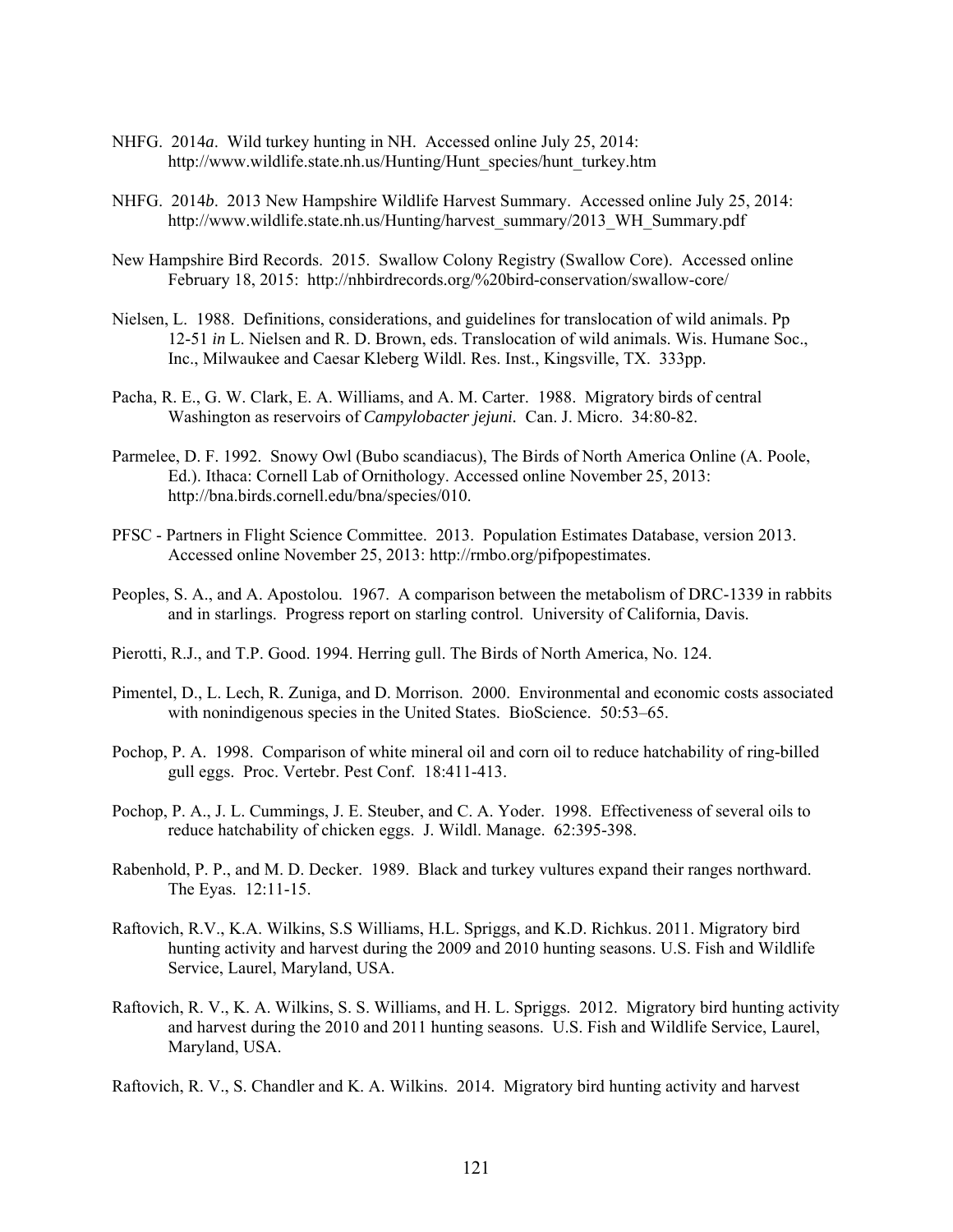during the 2012-13 and 2013-14 hunting seasons. U.S. Fish and Wildlife Service, Laurel, Maryland, USA.

- Rich, T. D., C. J. Beardmore, H. Berlanga, P. J. Blancher, M. S. W. Bradstreet, G. S. Butcher, D. W. Demarest, E. H. Dunn, W. C. Hunter, E. E. Iñigo-Elias, J. A. Kennedy, A. M. Martell, A. O. Panjabi, D. N. Pashley, K. V. Rosenberg, C. M. Rustay, J. S. Wendt, and T. C. Will. 2004. Partners in Flight North American Landbird Conservation Plan. Cornell Lab of Ornithology. Ithaca, New York.
- Robinson, M. 1996. The potential for significant financial loss resulting from bird strikes in or around an airport. Proc. Bird Strike Committee Europe. 22:353-367.
- Roffe, T. J. 1987. Avian tuberculosis. Pp. 95-99 *in* M. Friend and C. J. Laitman, eds. Field Guide to Wildlife Diseases. 225 pp.
- Rogers, J. G., Jr., and J. T. Linehan. 1977. Some aspects of grackle feeding behavior in newly planted corn. J. Wildl. Manage. 41:444-447.
- Rossbach, R. 1975. Further experiences with the electroacoustic method of driving European Starlings from their sleeping areas. Emberiza. 2:176-179.
- Royall, W. C., T. J. DeCino, and J. F. Besser. 1967. Reduction of a Starling Population at a Turkey Farm. Poultry Science. Vol. XLVI No. 6. Pp. 1494-1495.
- Runge, M. C., W. L. Kendall, and J. D. Nichols. 2004. Exploitation. Pages 303-328 in W. J. Sutherland, I. Newton, and R. E. Green, eds. Bird Ecology and Conservation: A Handbook of Techniques. Oxford University Press, Oxford, UK.
- Runge, M. C., J. R. Sauer, M. L. Avery, B. F. Blackwell and M. D. Koneff. 2009. Assessing allowable take of migratory birds: black vultures in Virginia. J. Wildl. Manage. 73:556-565.
- Ryder, J.P. 1993. Ring-billed gull (*Larus delawarensis*). In The Birds of North America, No. 33 (A. Poole and F. Gill, eds). The Academy of Natural Sciences, Philadelphia, PA and the American Ornitholiogists Union, Washington, D.C.
- Saltoun, C. A., K. E. Harris, T. L. Mathisen, and R. Patterson. 2000. Hypersensitivity pneumonitis resulting from community exposure to Canada goose droppings: when an external environmental antigen becomes an indoor environmental antigen. Annal. Allergy Asth. Immun. 84:84-86.
- Sauer, J. R., J. E. Hines, J. E. Fallon, K. L. Pardieck, D. J. Ziolkowski, Jr., and W. A. Link. 2014. The North American Breeding Bird Survey, Results and Analysis 1966 - 2013. Version 1.30.2015. USGS Patuxent Wildlife Research Center, Laurel, Maryland.
- Sauer, J. R., and W. A. Link. 2011. Analysis of the North American Breeding Bird Survey Using Hierarchical Models. Auk. 128:87–98.
- Schafer, E. W., Jr. 1970. *A Summary of the Acute Toxicity,Chronic Toxicity and Secondary Hazards of 4-Aminopyridine DRC-1327) to Birds and Mammals,"* Unpublished Denver Wildlife Research Center report, #10 109, Denver Wildlife Research Center, Denver, Colorado.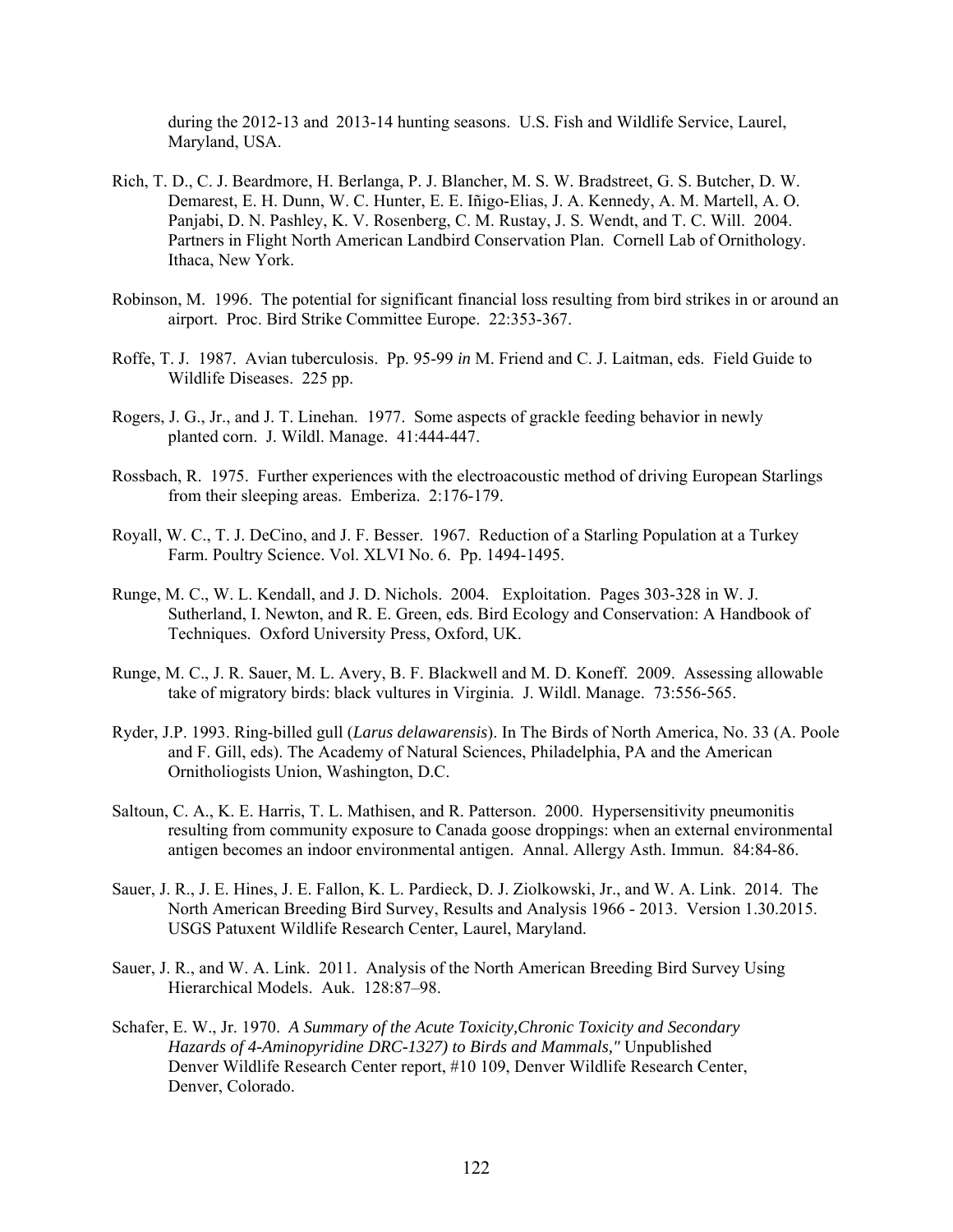- Schafer, E. W., Jr. 1972. The acute oral toxicity of 369 pesticidal, pharmaceutical, and other chemicals to wild birds. Toxicol. Appl. Pharmacol. 21:315.
- Schafer, E. W., Jr. 1981. Bird control chemicals nature, modes of action, and toxicity. Pp 129-139 *in* CRC handbook of pest management in agriculture. Vol. 3. CRC Press, Cleveland, OH.
- Schafer, E. W., Jr. 1984. Potential primary and secondary hazards of avicides. Proc. Vert. Pest Conf. 11:217-222.
- Schafer, E. W., Jr. 1991. Bird control chemicals-nature, mode of action and toxicity. Pp 599-610 *in* CRC Handbook of Pest Management in Agriculture Vol. II. CRC Press, Cleveland, OH.
- Schafer, E. W., Jr., and D. J. Cunningham. 1966. Toxicity of DRC-1339 to grackles and house finches. U.S. Fish and Wildl. Serv. Denver Wildlife Research Center, Typed Rept. 1 pp.
- Schafer, E. W., Jr., R. B. Brunton, and N. F. Lockyer. 1974. Hazards to animals feeding on blackbirds killed with 4-aminopyrine baits. J. Wildl. Manage. 38:424-426.
- Schafer, E. W., Jr., R. B. Brunton, D. J. Cunningham, and N. F. Lockyer. 1977. The chronic toxicity of 3-chloro-4-methyl benzamine HCl to birds. Archives of Environmental Contamination and Toxicology. 6:241-248.
- Schmidt, R. 1989. Wildlife management and animal welfare. Trans. N.Am. Wildl. and Nat. Res. Conf. 54:468-475.
- Schmidt, R. H., and R. J. Johnson. 1984. Bird dispersal recordings: an overview. ASTM STP. 817. 4:43-65.
- Seamans, M., F. Rivera-Milan, and M. Koneff. 2007. Estimation of potential biological removal of great black-backed, herring, laughing and ring-billed gulls from Bird Conservation Regions 14 and 30. U.S. Fish and Wildlife Service. Unpubl. Rep. 13 pp. Slade, N. A., R. Gomulkiewicz, and H. M. Alexander. 1998. Alternatives to Robison and Redford's method of assessing overharvest data from incomplete demographic data. Cons. Bio. 12:148-155.
- Slade, N.A., R. Gomulkiewicz, and H.M. Alexander. 1998. Alternatives to Robinson and Redford's method for assessing overharvest from incomplete demographic data. Conservation Biology 12:148-155.
- Slate, D. A., R. Owens, G. Connolly, and G. Simmons. 1992. Decision making for wildlife damage management. Trans. N. Am. Wildl. Nat. Res. Conf. 57:51-62.
- Slocumb, V. Memo to the Acting Chief, Division of Migratory Birds, USFWS, Northeast Region, 11 June 2014.
- Smith, J. A. 1999. Nontarget avian use of DRC-1339 treated plots during an experimental blackbird control program in eastern South Dakota. M.S. Thesis, South Dakota State University, Brookings, South Dakota.

Sobeck, E. 2010. Department of the Interior, Fish and Wildlife Service, 50 CFR Part 21, Migratory Bird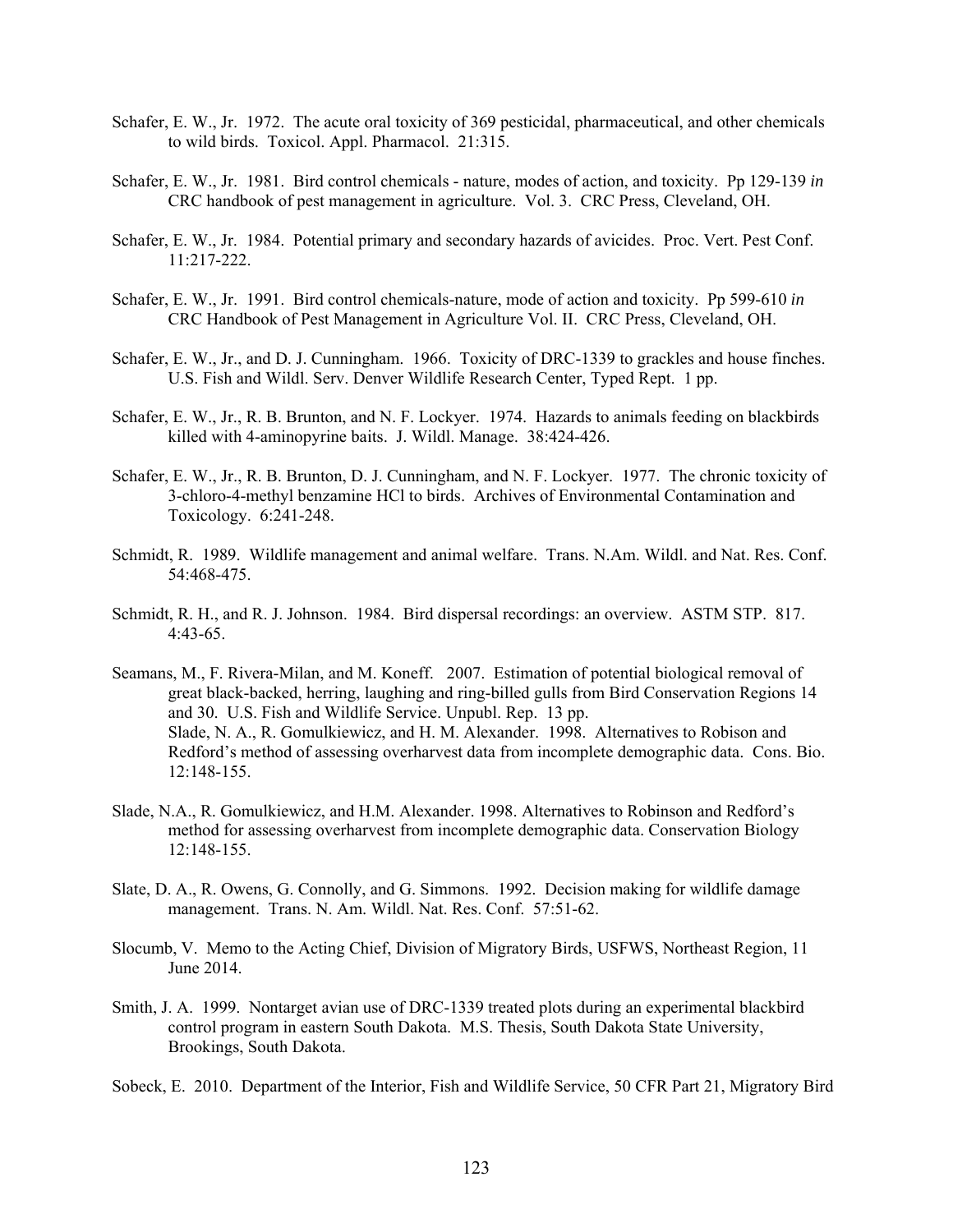Permits: Removal of rusty blackbird and Tamaulipas (Mexican) crows from the depredation order for blackbirds, cowbirds, grackles, crows, and magpies, and other changes to the order, final rule. Federal Register 75 (231, Thursday, December 2, 2010): 75153-75156.

- Stansley W., L. Widjeskog, and D. E. Roscoe. 1992. Lead contamination and mobility in surface water at trap and skeet ranges. Bulletin of Environmental Contamination and Toxicology. 49:640–647.
- Sterner, R. T., D. J. Elias, and D. R. Cerven. 1992. The pesticide reregistration process: collection of human health hazards data for 3-chloro-p-toluidine hydrochloride (DRC-1339). Pp. 62-66 *in* J. E. Borrecco and R. E. Marsh, eds., Proceedings 15th Vertebrate Pest Conference, March 3-5, 1992, Newport Beach, California.
- Sterritt, R. M., and J. N. Lester. 1988. Microbiology for environmental and public health engineers. E. & F. N. Spon, Ltd., New York.
- Taylor, B. L., P. R. Wade, D. P. Master, and J. Barlow. 2000. Incorporating uncertainty into management models for marine mammals. Cons. Biol. 14:1243-1252.
- The Cornell Lab of Ornithology. 2014. All About Birds. http://www.allaboutbirds.org/guide/search. Accessed November 18, 2014.
- The Wildlife Society. 2010. Final Position Statement: Wildlife Damage Management. The Wildlife Society. Bethesda, MD. 2 pp.
- Thorpe, J. 1996. Fatalities and destroyed civil aircraft due to bird strikes: 1912-1995. Proc. Int. Bird Strike Conf. 23:17-31.
- Tobin, M. E., P. P. Woronecki, R. A. Dolbeer, and R. L. Bruggers. 1988. Reflecting tape fails to protect ripening blueberries from bird damage. Wildl. Soc. Bull. 16:300-303.
- Twedt, D. J., and J. F. Glahn. 1982. Reducing starling depredations at livestock feeding operations through changes in management practices. Proc. Vertebr. Pest Conf. 10:159-163.
- Tyson, L. A., J. L. Belant, F. J. Cuthbert, and D. V. Weseloh. 1999. Nesting populations of double crested cormorants in the United States and Canada. Pp. 17-25. Symposium on Double-crested Cormorants: Population Status and Management Issues in the Midwest, December 9, 1997, M. E. Tobin, ed. USDA Technical Bulletin No. 1879. 164 pp.
- UNH COOP. 2015. Agricultural Business. Accessed online February 15, 2015: http://extension.unh.edu/Natural-Resources/NHSG-FA
- USDA. 2001. Compound DRC-1339 Concentrate-Staging Areas. Tech Note. USDA/APHIS/WS. National Wildlife Research Center, Fort Collins, Colorado.
- USDA. 2004. Environmental Assessment: Reducing Bird Damage Through an Integrated Wildlife Damage Management Program in the State of New Hampshire. United States Department of Agriculture, Animal and Plant Health Inspection Service, Wildlife Services. Raleigh, North Carolina.
- USDA. 2005. An Early Detection System for Asian H5N1 Highly Pathogenic Avian Influenza in Wild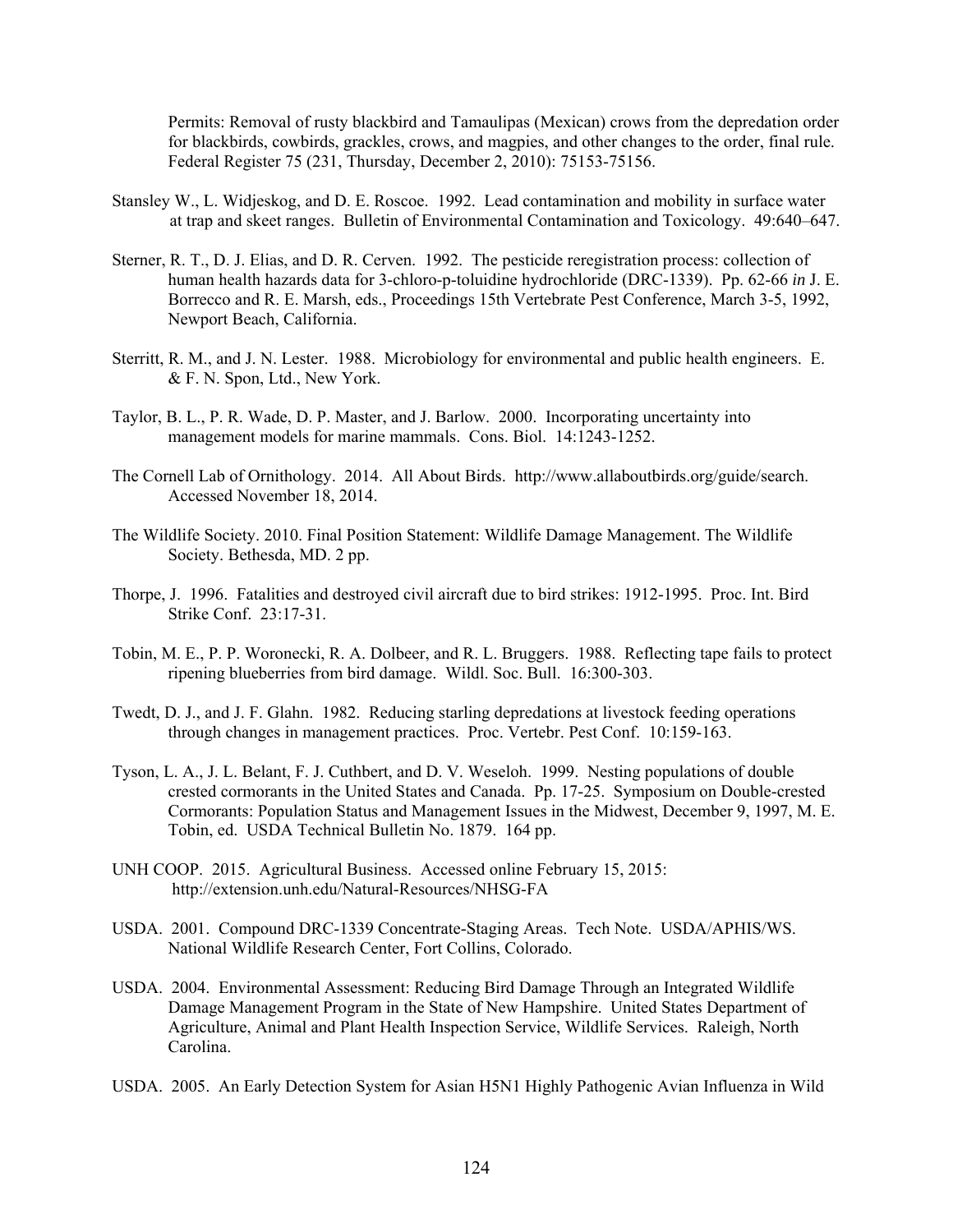Migratory Birds. United States Department of Agriculture, Animal and Plant Health Inspection Service, Wildlife Services, Operational Support Staff, Riverdale, Maryland, USA. 87 pp.

- USFWS. 2001. Inside Region 3: Ohio man to pay more than \$11,000 for poisoning migratory birds. Volume 4(2):5.
- USFWS. 2003. Final Environmental Impact Statement: Double-crested cormorant management. U.S. Dept. of the Interior, U.S. Fish and Wildlife Service, Div. of Migratory Bird Management, 4401 N. Fairfax Drive MS 634, Arlington, VA 22203.
- USFWS. 2005. Final Environmental Impact Statement: Resident Canada goose management. U.S. Fish and Wildlife Service, Div. of Migratory Bird Management. Arlington, Virginia. Accessed online January 29, 2014: http://www.fws.gov/migratorybirds/issues/cangeese/finaleis.htm.
- USFWS. 2007. Final Environmental Impact Statement: Light goose management. U.S. Fish and Wildlife Service. Accessed online January 29, 2014: http://www.fws.gov/migratorybirds/CurrentBirdIssues/Management/snowgse/FinalEIS2007/Ligh t%20goose%20EIS.pdf.
- USFWS. 2009*a*. Environmental Assessment: Extended management of double-crested cormorants under 50 CFR 21.47 and 21.48. U.S. Fish and Wildlife Service, Div. of Migratory Bird Management, 4401 N. Fairfax Drive, Mail Stop 4107, Arlington, VA 22203
- USFWS. 2009*b*. Final Environmental Assessment: proposal to permit take as provided under the Bald and Golden Eagle Protection Act. U.S. Fish and Wildlife Service, Div. of Migratory Bird Management. Arlington, Virginia.
- USFWS. 2012. Final Environmental Assessment: proposal to permit take as provided under the Bald and Golden Eagle Protection Act. U.S. Fish and Wildlife Service, Div. of Migratory Bird Management. Arlington, Virginia.
- USFWS. 2014. Mallard Population Estimate. Accessed online October 23, 2014: http://www.flyways.us/status-of-waterfowl/population-estimates/2014-mallard-populationestimates.
- Vennesland, Ross G. and Robert W. Butler. 2011. Great Blue Heron (Ardea herodias), The Birds of North America Online (A. Poole, Ed.). Ithaca: Cornell Lab of Ornithology; Retrieved from the Birds of North America Online: http://bna.birds.cornell.edu/bna/species/025.
- Verbeek, N. A. and C. Caffrey. 2002. American Crow (*Corvus brachyrhynchos), in* The Birds of North America, No. 647 (A. Poole, Ed.). The Birds of North American Online, Ithaca, New York.
- VerCauteren, K. C., and D. R. Marks. 2004. Movements of urban Canada geese: implications for nicarbazin treatment programs. Pp. 151-156 *in* T. J. Moser, R. D. Lien, K. C. VerCauteren, K. F. Abraham, D. E. Anderson, J. G. Bruggink, J. M. Coluccy, D. A. Graber, J. O. Leafloor, D. R. Luukkonen, and R. E. Trost, editors. Proc. 2003 International Canada Goose Symposium. Madison, Wisconsin.
- Vogt, P. F. 1997. Control of nuisance birds by fogging with REJEX-IT TP-40. Proc. Great Plains Wildl. Damage Contr. Workshop. 13: 63-66.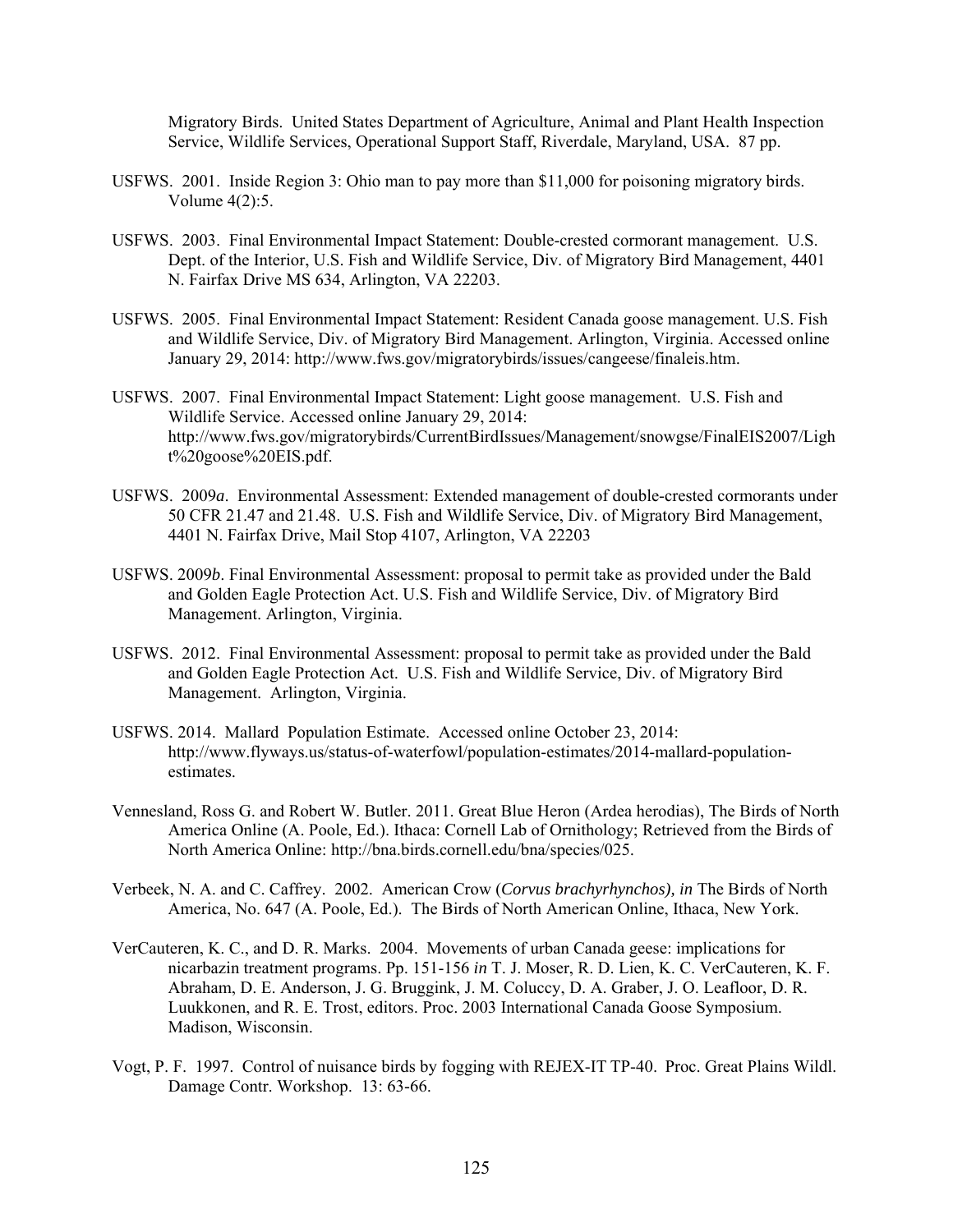- Wade, P. R. 1998. Calculating limits to the allowable human-caused mortality of cetaceans and pinnipeds. Marine Mammals Science. 14:1-37.
- Weber, W.J. 1979. Health Hazards from Pigeons, European Starlings, and English Sparrows. Thompson Publ. Fresno, Calif. 138 pp.
- West, R. R., and J. F. Besser. 1976. Selection of toxic poultry pellets from cattle rations by European Starlings. Proc. Bird Control Semin. 7:242-244.
- West, R. R., J. F. Besser, and J. W. DeGrazio. 1967. Starling control in livestock feeding areas. Proc. Vertebr. Pest Conf. San Francisco, California.
- White, D. H., L. E. Hayes, and P. B. Bush. 1989. Case histories of wild birds killed intentionally with famphur in Georgia and West Virginia. J. Wildl. Dis. 25:144-188.
- Wilbur, S. R. 1983. The status of vultures in the western hemisphere. Pp. 113-123. *in* Vulture biology and management. Eds. By S.R. Wilbur and J.A. Jackson. University of California Press. Berkeley.
- Williams, R. E. 1983. Integrated management of wintering blackbirds and their economic impact at south Texas feedlots. Ph.D. Dissertation, Tex. A&M Univ., College Station. 282 pp.
- Williams, D. E., and R. M. Corrigan. 1994. Pigeons (Rock Doves). Pp E-87 to E-96 *in* S. E. Hygnstrom, R. M. Timm and G. E. Larson (eds.) Prevention and Control of Wildlife Damage. Univ. Nebraska and USDA-APHIS-WS and Great Plains Agric. Council Wildl. Comm., Lincoln, Nebraska.
- Wires, L. R., F. J. Cuthbert, D. R. Trexel, and A. R. Joshi. 2001. Status of the double-crested cormorant (*Phalacrocorax auritus*) in North America. Report to the U.S. Fish and Wildlife Service, Arlington, Virginia, USA.
- Wobeser, G., and C. J. Brand. 1982. Chlamydiosis in 2 biologists investigating disease occurrences in wild waterfowl. Wildl. Soc. Bull. 10170-172.
- Woronecki, P. P., R. A. Dolbeer, and T. W. Seamans. 1990. Use of alpha-chloralose to remove waterfowl from nuisance and damage situations. Proc. Vertbr. Pest Conf. 14:343-349.
- Wright, E. N. 1973. Experiments to control starling damage at intensive animal husbandry units. Bull. OEPP. 9:85-89.
- Wright, S. E., and R. A. Dolbeer. 2005. Percentage of wildlife strikes reported and species identified under a voluntary system *in* Proceedings of Bird Strike Committee USA/Canada meeting, Vancouver, B.C., Canada.
- Yeates, J. 2010. Death is a welfare issue. J Agric Environ Ethics 2010; 23:229-241.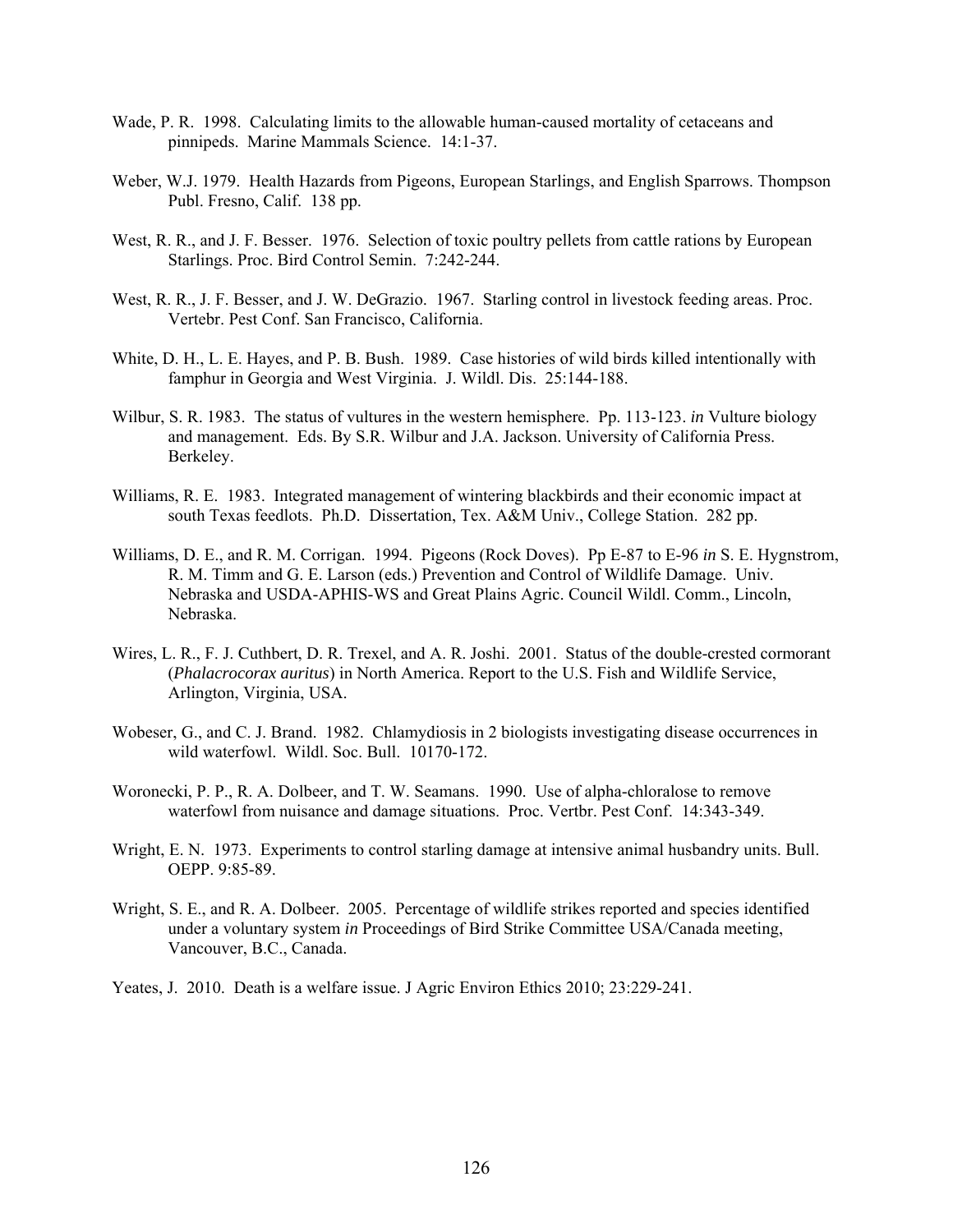## **APPENDIX B**

### **BIRD DAMAGE MANAGEMENT METHODS AVAILABLE FOR USE**

#### **NON-LETHAL METHODS – NON-CHEMICAL**

**Agricultural producer and property owner practices.** These consist primarily of non-lethal preventive methods such as cultural methods and habitat modification. Cultural methods and other management techniques are implemented by the agricultural producer or property owners/managers. Resource owners/managers may be encouraged to use these methods, based on the level of risk, need, and professional judgment on their effectiveness and practicality. These methods include:

**Cultural methods**. These may include altering planting dates so that crops are not young and more vulnerable to damage when the damage-causing species is present, or the planting of crops that are less attractive or less vulnerable to such species. At feedlots or dairies, cultural methods generally involve modifications to the level of care or attention given to livestock which may vary depending on the age and size of the livestock. Animal husbandry practices include, but are not limited to, techniques such as night feeding, indoor feeding, closed barns or corrals, removal of spilled grain or standing water, and use of bird proof feeders (Johnson and Glahn 1994).

**Environmental/Habitat modification** can be an integral part of bird damage management. Wildlife production and/or presence are directly related to the type, quality, and quantity of suitable habitat. Therefore, habitat can be managed to reduce or eliminate the production or attraction of certain bird species or to repel certain birds. In most cases, the resource or property owner is responsible for implementing habitat modifications, and WS only provides advice on the type of modifications that have the best chance of achieving the desired effect. Habitat management is most often a primary component of bird damage management strategies at or near airports to reduce bird aircraft strike problems by eliminating bird nesting, roosting, loafing, or feeding sites. Generally, many bird problems on airport properties can be minimized through management of vegetation and water from areas adjacent to aircraft runways. Habitat management is often necessary to minimize damage caused by crows and blackbirds that form large roosts during late autumn and winter. Bird activity can be greatly reduced at roost sites by removing all the trees or selectively thinning the stand.

**Animal behavior modification.** This refers to tactics that alter the behavior of wildlife to reduce damage. Animal behavior modification may involve use of scare tactics or fencing to deter or repel animals that cause loss or damage (Twedt and Glahn 1982). Some but not all methods that are included by this category are bird-proof barriers, electronic guards, propane exploders, pyrotechnics, distress calls and sound producing devices, chemical frightening agents, repellents, scarecrows, mylar tape, lasers, and eye-spot balloons.

**Paintball guns** are used as a non-lethal harassment method to disperse birds from areas using physical harassment. Paintballs are most often used to harass waterfowl. Paintballs can be used to produce physically and visually negative-reinforcing stimuli that can aid in the dispersement of birds from areas where damages or threats of damages are occurring.

**Bird proof barriers** can be effective, but are often cost-prohibitive, particularly because of the aerial mobility of birds which requires overhead barriers as well as peripheral fencing or netting. Exclusion adequate to stop bird movements can also restrict movements of livestock, people and other wildlife (Fuller-Perrine and Tobin 1993).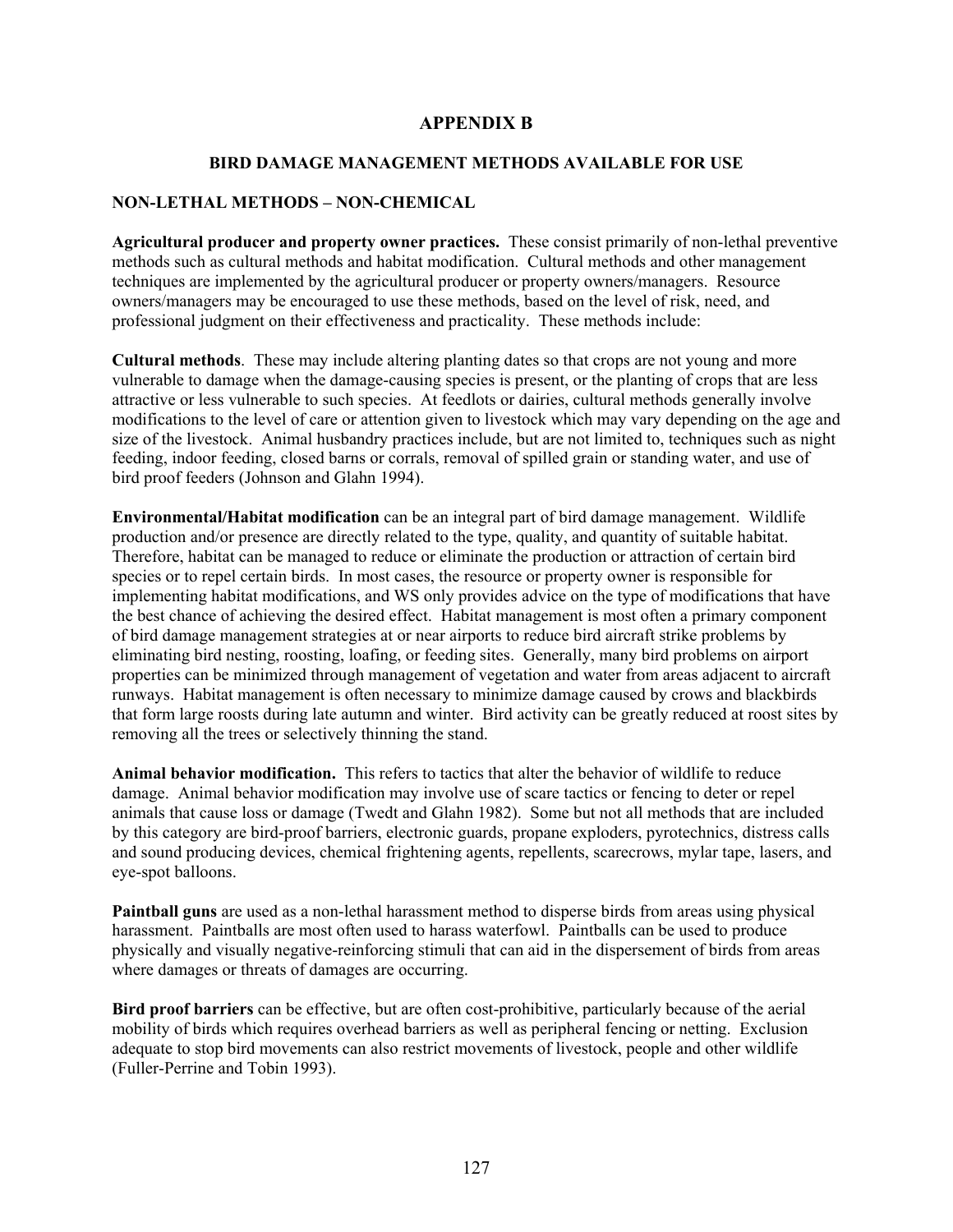**Overhead wire grids** can deter crow use of specific areas where they are causing a nuisance (Johnson 1994). The birds apparently fear colliding with the wires and thus avoid flying into areas where the method has been employed. Netting can be used to exclude birds from a specific area by the placement of bird proof netting over and around the specific resource to be protected. Exclusion may be impractical in most settings (e.g., commercial agriculture), however it can be practical in small areas (e.g., personal gardens) or for high-value crops (e.g., grapes) (Johnson 1994). Although this alternative would provide short-term relief from damage, it may not completely deter birds from feeding, loafing, staging, or roosting at that site. A few people would find exclusionary devices such as netting unsightly, trashy, and cause a decreased aesthetic value of the neighborhood when used over personal gardens.

**Auditory scaring devices** such as propane exploders, pyrotechnics, electronic guards, scare crows, and audio distress/predator vocalizations are effective in many situations for dispersing damage-causing bird species. These devices are sometimes effective, but usually only for a short period of time before birds become accustomed and learn to ignore them (Arhart 1972, Rossbach 1975, Schmidt and Johnson 1984, Mott 1985, Bomford 1990). Williams (1983) reported an approximate 50% reduction in blackbirds at two south Texas feedlots as a result of pyrotechnics and propane cannon use. However, they are often not practical in dairy or feedlot situations because of the disturbance to livestock, although livestock can generally be expected to habituate to the noise. Birds, too, quickly learn to ignore scaring devices if the birds' fear of the methods is not reinforced with shooting or other tactics.

**Visual scaring techniques** such as use of Mylar tape (highly reflective surface produces flashes of light that startles birds), eye-spot balloons (the large eyes supposedly give birds a visual cue that a large predator is present), flags, effigies (scarecrows), sometimes are effective in reducing bird damage. Mylar tape has produced mixed results in its effectiveness to frighten birds (Dolbeer et al. 1986, and Tobin et al. 1988). Birds quickly learn to ignore visual and other scaring devices if the birds' fear of the methods is not reinforced with shooting or other tactics.

**Lasers** are a non-lethal technique recently evaluated by the NWRC (Glahn et al. 2000, Blackwell et al. 2002). For best results and to disperse numerous birds from a roost, the laser is most effectively used in periods of low light, such as after sunset and before sunrise. In the daytime, the laser can also be used during overcast conditions or in shaded areas to move individual and small numbers of birds, although the effective range of the laser is much diminished. Blackwell et al. (2002) tested lasers on several bird species and observed varied results among species. Lasers were ineffective at dispersing mallards with birds habituating in approximately 5 minutes and 20 minutes, respectively (Blackwell et al. 2002). As with other bird damage management tools lasers are most effective when used as part of an integrated management program.

**Remote-Controlled Vehicles (RCV)/Unmanned Aerial Vehicles (UAV)** or drones may be used by WS for surveillance and or harassment of birds.

**Live traps** (although live traps are non-lethal, birds may be euthanized upon capture). In most situations, live trapped birds are subsequently euthanized. Relocation to other areas following live capture would not generally be effective because problem bird species are highly mobile and can easily return to damage sites from long distances; habitats in other areas are generally already occupied; and relocation would most likely result in bird damage problems at the new location. Translocation of wildlife is also discouraged by WS' policy (WS Directive 2.501) because of stress to the relocated animal, poor survival rates, and difficulties in adapting to new locations or habitats. Live traps include:

**Decoy traps** are used by WS for preventive and corrective damage management. Decoy traps are similar in design to the Australian Crow Trap as reported by McCracken (1972) and Johnson and Glahn (1994). Live decoy birds of the same species that are being targeted are usually placed in the trap with sufficient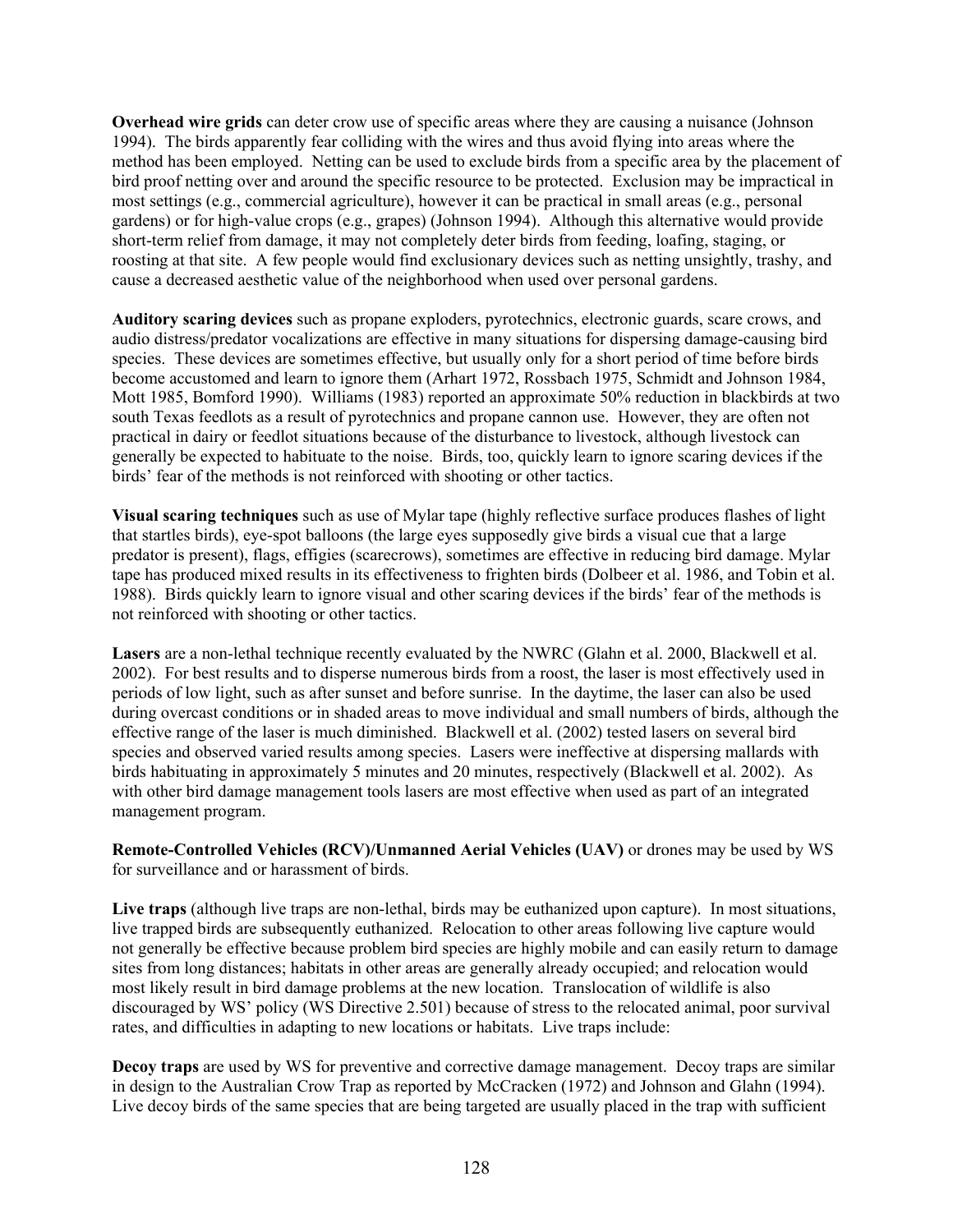food and water to assure their survival. Perches are configured in the trap to allow birds to roost above the ground and in a more natural position. Feeding behavior and calls of the decoy birds attract other birds which enter and become trapped themselves. Active decoy traps are monitored daily to remove and euthanize excess birds and to replenish bait and water. Decoy traps and other cage/live traps, as applied and used by WS, pose no danger to pets or the public and if a pet is accidentally captured in such traps, it can be released unharmed.

**Nest box traps** may be used by WS for corrective damage management and are effective in capturing cavity nesting birds (DeHaven and Guarino 1969, Knittle and Guarino 1976).

**Mist nets** are more commonly used for capturing small-sized birds, but can be used to capture larger birds such as ducks and ring-neck pheasants or even smaller nuisance hawks and owls. It was introduced into the United States in the 1950s from Asia and the Mediterranean where it was used to capture birds for the market (Day et al. 1980). The mist net is a fine black silk or nylon net usually 3 to 10 feet wide and 25 to 35 feet long. Net mesh size determines which birds can be caught and overlapping pockets in the net cause birds to entangle themselves when they fly into the net.

**Bow nets** could be used to live-capture small, medium and large birds, including but not limited to starlings, shorebirds, ducks, geese, hawks, owls and turkeys. The trap consists of two semicircular bows of light metal with gill netting strung loosely between them. Hinges and springs connect the two semicircles at their bases, the lower one of which is fixed to the ground. When setting the trap, the upper bow is pulled over the lower stationary bow and latched into position. Bait or a lure animal, usually a bird, may be placed in the center of radius of the trap. The trap is triggered, either by a person in a blind pulling a trigger line or by radio-controlled remote.

**Cannon nets/Rocket Nets** are normally used for larger birds and use mortar projectiles to propel a net up and over birds which have been baited to a particular site.

**Net Guns** are normally used to capture turkeys. This technique fires a net from a shoulder mounted gun which captures the target bird.

**Raptor traps** are varied in form and function and includes but is not limited to Bal-chatri, Dho Gaza traps, Phai hoop traps, and Swedish goshawk traps. These traps could be used specifically to live-trap raptors.

**Padded-jaw pole traps** are modified No. 0 or 1 coil spring leghold traps used to capture specific target birds such as raptors and crows. These are placed on top of poles or typical roosting spots frequented by targeted birds. These traps are monitored frequently so non-target species can be released unharmed.

**Corral traps** could be used to live-capture birds, primarily geese and other waterfowl. Corral traps can be effectively used to live capture Canada geese during the annual molt when birds are unable to fly. Each year for a few weeks in the summer, geese are flightless as they are growing new flight feathers. Therefore, geese can be slowly guided into corral-traps.

**Funnel traps** could be used to live-capture waterfowl. Traps are set up in shallow water and baited. Funnel traps allow waterfowl to enter the trap but prevents the ducks from exiting. Traps would be checked regularly to address live-captured waterfowl. Captured ducks can be relocated or euthanized.

**Nest/egg destruction** is the removal of nesting materials during the construction phase of the nesting cycle. Nest destruction is generally only applied when dealing with a single bird or very few birds. This method is used to discourage birds from constructing nests in areas, which may create nuisances or safety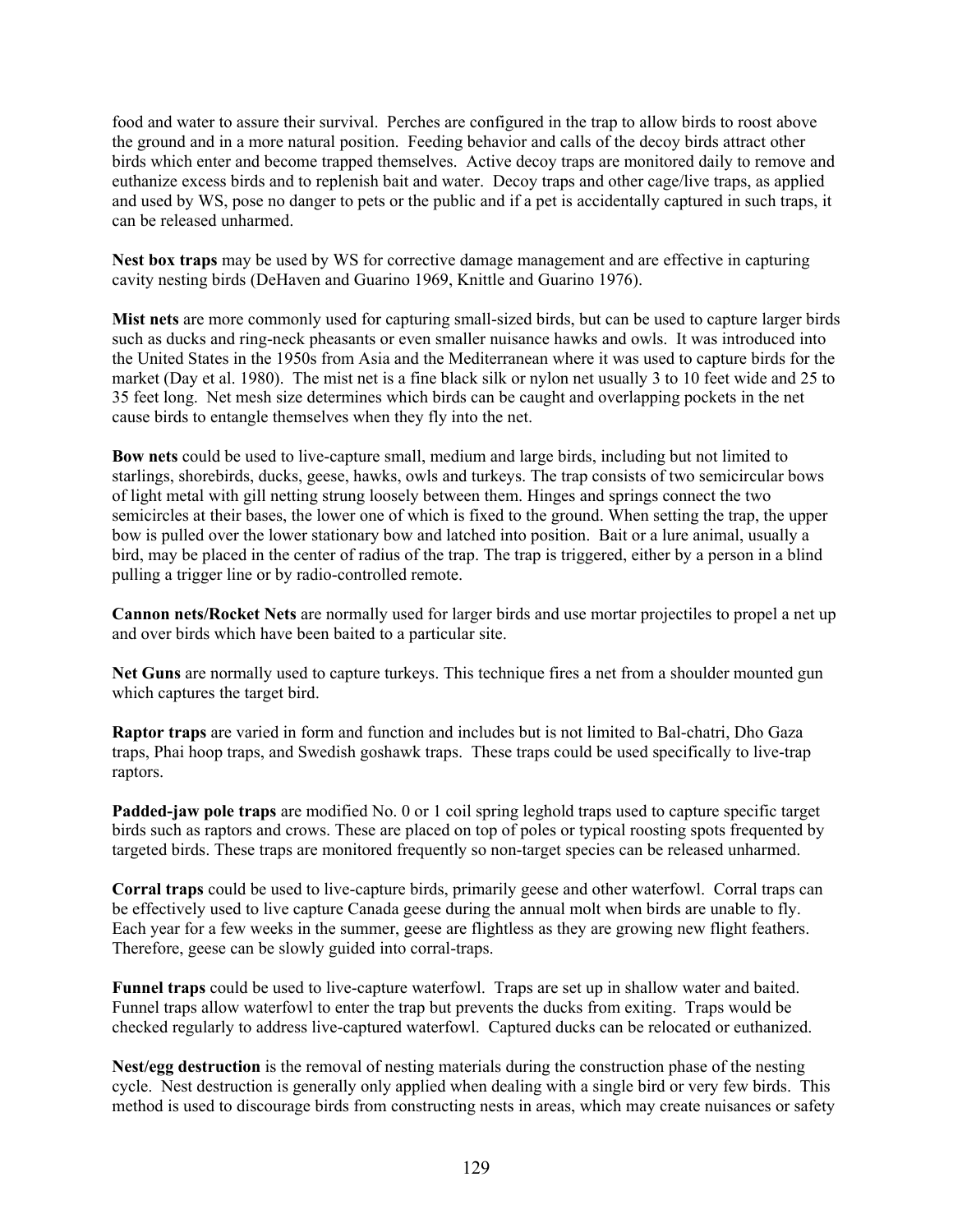issues for home and business owners. Removal of nests is intended to deter birds from nesting in the same area again. Birds generally attempt to re-nest, so the method may need to be conducted repeatedly throughout the nesting season, and over several years. Heusmann and Bellville (1978) reported that nest removal was an effective, but time-consuming, method because problem bird species are highly mobile and can easily return to damage sites from long distances, or because of high populations. This method poses no imminent danger to pets or the public.

Egg Treatment (addling/shaking, puncturing, or oiling) is a method of suppressing reproduction in local nuisance bird populations by destroying egg embryos to arrest their development and eliminate hatching. Treated eggs are returned to the nest and the adult bird remains attached to the nest site. Treatment of eggs is typically done where the current number of birds is tolerable, but additional birds would not be. Treatment of eggs will not reduce the overall problem bird population, but may slow its growth and make adult birds more responsive to harassment (also see *Egg oiling* below).

**Lure crops/alternate foods.** When damage cannot be avoided by careful crop selection or modified planting schedules, lure crops can sometimes be used to mitigate the loss potential. Lure crops are planted or left for consumption by wildlife as an alternative food source. This approach provides relief for critical crops by sacrificing less important or specifically planted fields. Establishing lure crops is sometimes expensive, requires considerable time and planning to implement, and may attract other unwanted species to the area.

# **NON-LETHAL METHODS - CHEMICAL**

**Avitrol** is a chemical frightening agent (repellent) that is effective in a single dose when mixed with untreated baits, normally in a 1:9 ratio. Avitrol, however, is not completely non-lethal in that a small portion of the birds are generally killed (Johnson and Glahn 1994). Prebaiting is usually necessary to achieve effective bait acceptance by the target species. This chemical is registered for use on pigeons, crows, blackbirds, starlings, and house sparrows in various situations. Avitrol treated bait is placed in an area where the targeted birds are feeding. When a treated particle is consumed, affected birds begin to broadcast distress vocalizations and display abnormal flying behavior, thereby frightening the remaining flock away.

Avitrol is a restricted-use pesticide that can only be sold to certified applicators and is available in several bait formulations where only a small portion of the individual grains carry the chemical. It can be used during anytime of the year, but is used most often during winter and spring. Any granivorous bird associated with the target species could be affected by Avitrol. Avitrol is water soluble, but laboratory studies demonstrated that Avitrol is strongly absorbed onto soil colloids and has moderately low mobility. Biodegradation is expected to be slow in soil and water, with a half-life ranging from three to 22 months. However, Avitrol may form covalent bonds with humic materials, which may serve to reduce its availability for intake by organisms from water, is non-accumulative in tissues and rapidly metabolized by many species (Schafer, Jr. 1991).

Avitrol is acutely toxic to avian and mammalian species, however, blackbirds are more sensitive to the chemical and there is little evidence of chronic toxicity. Laboratory studies with predator and scavenger species have shown minimal potential for secondary poisoning and during field use only magpies and crows appear to have been affected (Schafer, Jr. 1991). However, a laboratory study by Schafer, Jr. et al. (1974) showed that magpies exposed to two to 3.2 times the published  $LD_{50}$  in contaminated prey for 20 days were not adversely affected and three American kestrels that were fed contaminated blackbirds for seven to 45 days were not adversely affected. Some hazards may occur to predatory species consuming unabsorbed chemical in the GI tract of affected or dead birds (Schafer, Jr. 1981, Holler and Shafer 1982).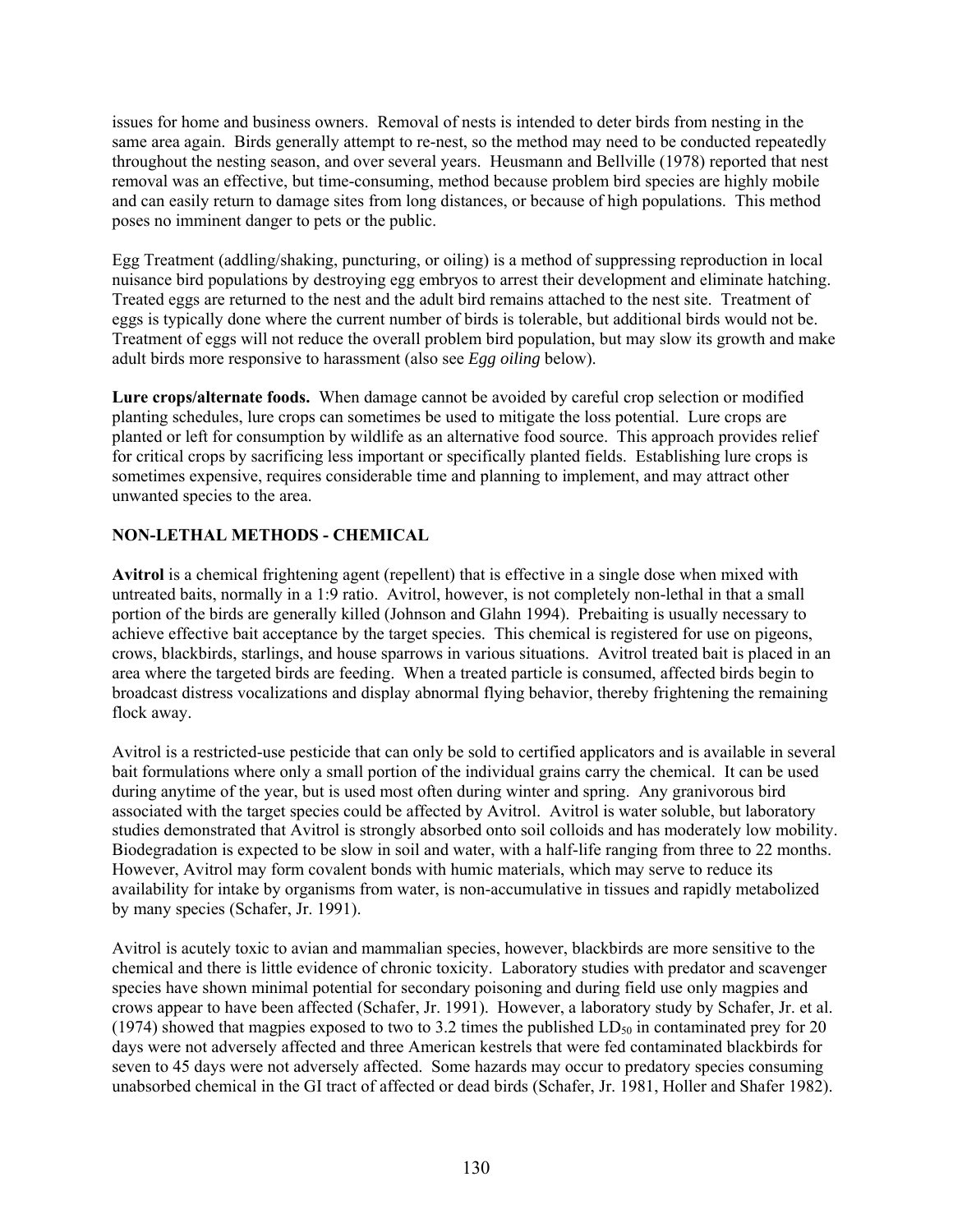**Methyl anthranilate** (artificial grape flavoring used in foods and soft drinks for human consumption) could be used or recommended by WS as a bird repellent. Methyl anthranilate (MA) (artificial grape flavoring food additive) has been shown to be a promising repellent for many bird species, including waterfowl (Dolbeer et al. 1993). Cummings et al. (1995) found effectiveness of MA declined significantly after 7 days. Belant et al. (1996) found MA ineffective as a bird grazing repellent, even when applied at triple the recommended label rate. MA is also under investigation as a potential bird taste repellent. MA may become available for use as a livestock feed additive (Mason et al. 1984, Mason et al. 1989). It is registered for applications to turf or to surface water areas used by unwanted birds. The material has been shown to be nontoxic to bees  $(LD<sub>50</sub> > 25$  micrograms/bee<sup>11</sup>), nontoxic to rats in an inhalation study ( $LC_{50} > 2.8$  mg/ $L^{12}$ ), and of relatively low toxicity to fish and other invertebrates. Methyl anthranilate is naturally occurring in concord grapes and in the blossoms of several species of flowers and is used as a food additive and perfume ingredient (Dolbeer et al. 1992). It has been listed as "*Generally Recognized as Safe*" by the U.S. Food and Drug Administration (Dolbeer et al. 1992).

Water surface and turf applications of MA are generally considered expensive. For example, the least intensive application rate required by label directions is 20 lbs. of product (8 lbs. active ingredient) per acre of surface water at a cost of about \$64/lb. with retreating required every 3-4 weeks. Cost of treating turf areas would be similar on a per acre basis. In addition, MA completely degrades in about 3 days when applied to water, which indicates the repellent effect is short-lived.

Another potentially more cost effective method of MA application is by use of a fog-producing machine (Vogt 1997). The fog drifts over the area to be treated and is irritating to the birds, while being nonirritating to any humans that might be exposed. Fogging applications must generally be repeated 3-5 times after the initial treatment before the birds abandon a treatment site. Applied at a rate of about 0.25 lb/acre of water surface, the cost is considerably less than when using the turf or water treatment methods.

MA is also being investigated as a livestock feed additive to reduce or prevent feed consumption by birds. Such chemicals undergo rigorous testing and research to prove safety, effectiveness, and low environmental risks before they would be registered by EPA or the FDA.

**Other chemical repellents.** A number of other chemicals have shown bird repellent capabilities. Anthraquinone, a naturally occurring chemical found in many plant species and in some invertebrates as a natural predator defense mechanism, has shown effectiveness in protecting rice seed from red-winged blackbirds and boat-tailed grackles (Avery et al. 1997). It has also shown effectiveness as a foraging repellent against Canada goose grazing on turf and as a seed repellent against brown-headed cowbirds (Dolbeer et al. 1998).

**Tactile repellents.** A number of tactile repellent products are on the market which reportedly deters birds from roosting on certain structural surfaces by presenting a tacky or sticky surface that the birds avoid. However, experimental data in support of this claim are sparse (Mason and Clark 1992). The repellency of tactile products is generally short-lived because of dust, and they sometimes cause aesthetic problems and expensive clean-up costs by running down the sides of buildings in hot weather.

**Alpha-chloralose** is a central nervous system depressant used as an immobilizing agent to capture and remove pigeons, waterfowl and other birds. It is labor intensive and in some cases, may not be cost effective (Wright 1973). Alpha-chloralose is typically delivered in a well contained bait in small

 $\overline{a}$ 

 $11$ An LD<sub>50</sub> is the dosage in milligrams of material per kilogram of body weight, or, in this case in micrograms per individual bee, required to cause death in 50% of a test population of a species.

 $^{12}$ An LC<sub>50</sub> is the dosage in milligrams of material per liter of air required to cause death in 50% of a test population of a species through inhalation.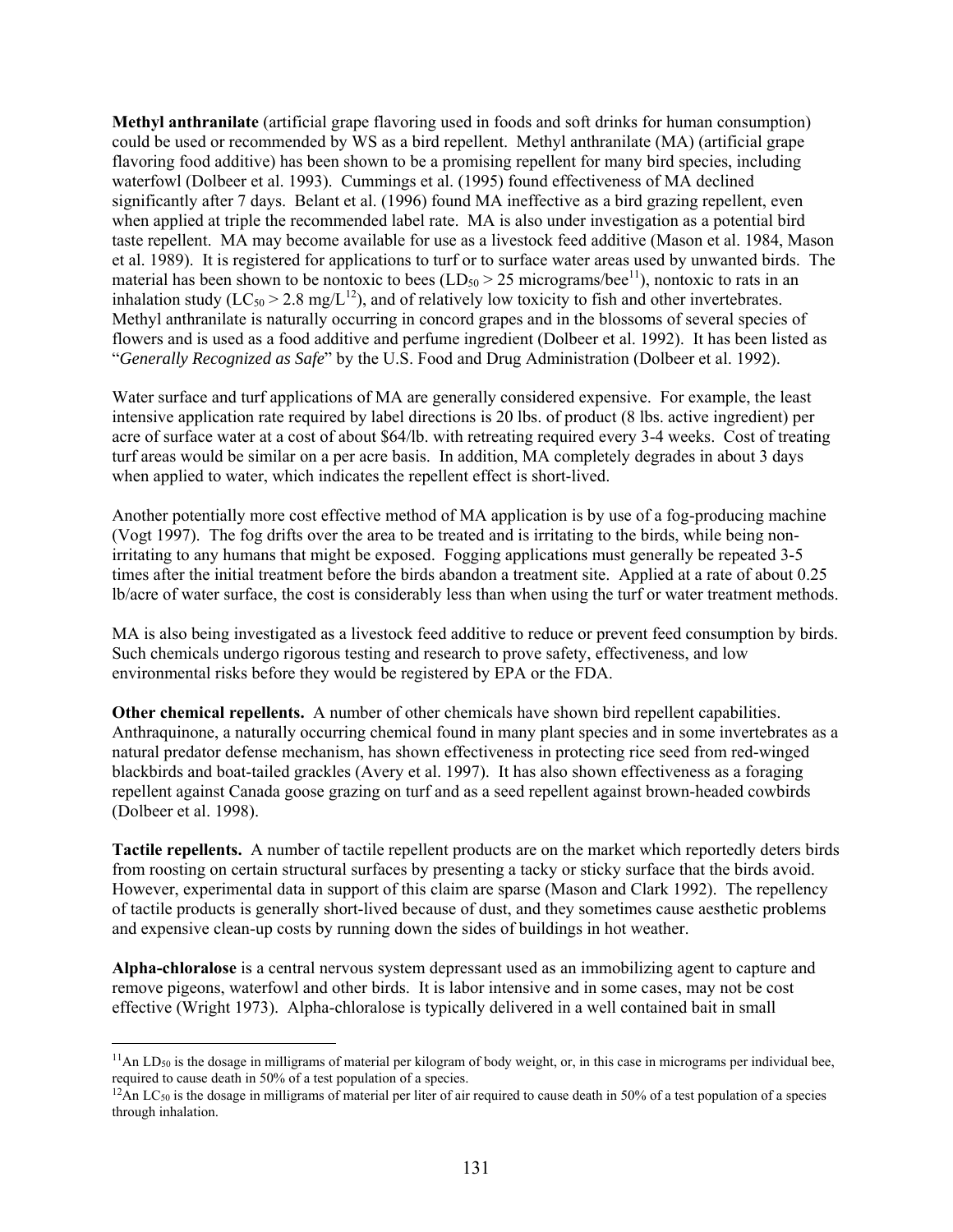quantities with minimal hazards to pets and humans; single bread or corn baits are fed directly to the target birds. WS' personnel are present at the site of application during baiting to retrieve the immobilized birds. Unconsumed baits are removed from the site following each treatment. Alphachloralose was eliminated from more detailed analysis based on critical element screening; therefore, environmental fate properties of this compound were not rigorously assessed. However, the solubility and mobility are believed to be moderate and environmental persistence is believed to be low. Bioaccumulation in plants and animal tissue is believed to be low. Alpha-chloralose is used in other countries as an avian and mammalian toxicant. The compound is slowly metabolized, with recovery occurring a few hours after administration (Schafer, Jr. 1991). The dose used for immobilization is designed to be about two to 30 times lower than the  $LD<sub>50</sub>$ . Mammalian data indicate higher  $LD<sub>50</sub>$  values than birds. Toxicity to aquatic organisms is unknown (Woronecki et al. 1990), but the compound is not generally soluble in water and therefore should remain unavailable to aquatic organisms. Factors supporting the determination of this low potential included the lack of exposure to pets, non-target species and the public, and the low toxicity of the active ingredient. Other supporting rationale for this determination included relatively low total annual use and a limited number of potential exposure pathways. The agent is currently approved for use by WS as an Investigative New Animal Drug by the FDA rather than a pesticide.

**Egg oiling** is a method for suppressing reproduction of nuisance birds by spraying a small quantity of food grade vegetable oil or mineral oil on eggs in nests. The oil prevents exchange of gases and causes asphyxiation of developing embryos and has been found to be 96-100% effective in reducing hatchability (Pochop 1998, Pochop et al. 1998). The method has an advantage over nest or egg destruction in that the incubating birds generally continue incubation and do not re-nest. The EPA has ruled that use of corn oil for this purpose is exempt from registration requirements under FIFRA. To be most effective, the oil should be applied anytime between the fifth day after the laying of the last egg in a nest and at least five days before anticipated hatching. This method is extremely target specific and is less labor intensive than egg addling.

**Resource Management.** Resource management includes a variety of practices that may be used by resource owners to reduce the potential for wildlife damage. Implementation of these practices is appropriate when the potential for damage can be reduced without significantly increasing a resource owner's costs or diminishing his/her ability to manage resources pursuant to goals. Resource management recommendations are made through WS technical assistance efforts.

## **LETHAL METHODS - MECHANICAL**

**Shooting** is more effective as a dispersal technique than as a way to reduce bird densities when large numbers of birds are present. Normally shooting is conducted with shotguns, rifles or air rifles. Shooting is a very individual specific method and is normally used to remove a single offending bird. However, at times, a few birds could be shot from a flock to make the remainder of the birds more wary and to help reinforce non-lethal methods. It is selective for target species and may be used in conjunction with the use of spotlights, decoys, and calling. Shooting with shotguns, air rifles, or rim and center fire rifles is sometimes used to manage bird damage problems when lethal methods are determined to be appropriate. The birds are killed as quickly and humanely as possible. All firearm safety precautions are followed by WS when conducting bird damage management activities and all laws and regulations governing the lawful use of firearms are strictly complied with.

Firearm use is very sensitive and a public concern because of safety issues relating to the public and misuse. To ensure safe use and awareness, WS' employees who use firearms to conduct official duties are required to attend an approved firearms safety and use training program within 3 months of their appointment and a refresher course every 2 years afterwards (WS Directive 2.615). WS' employees, who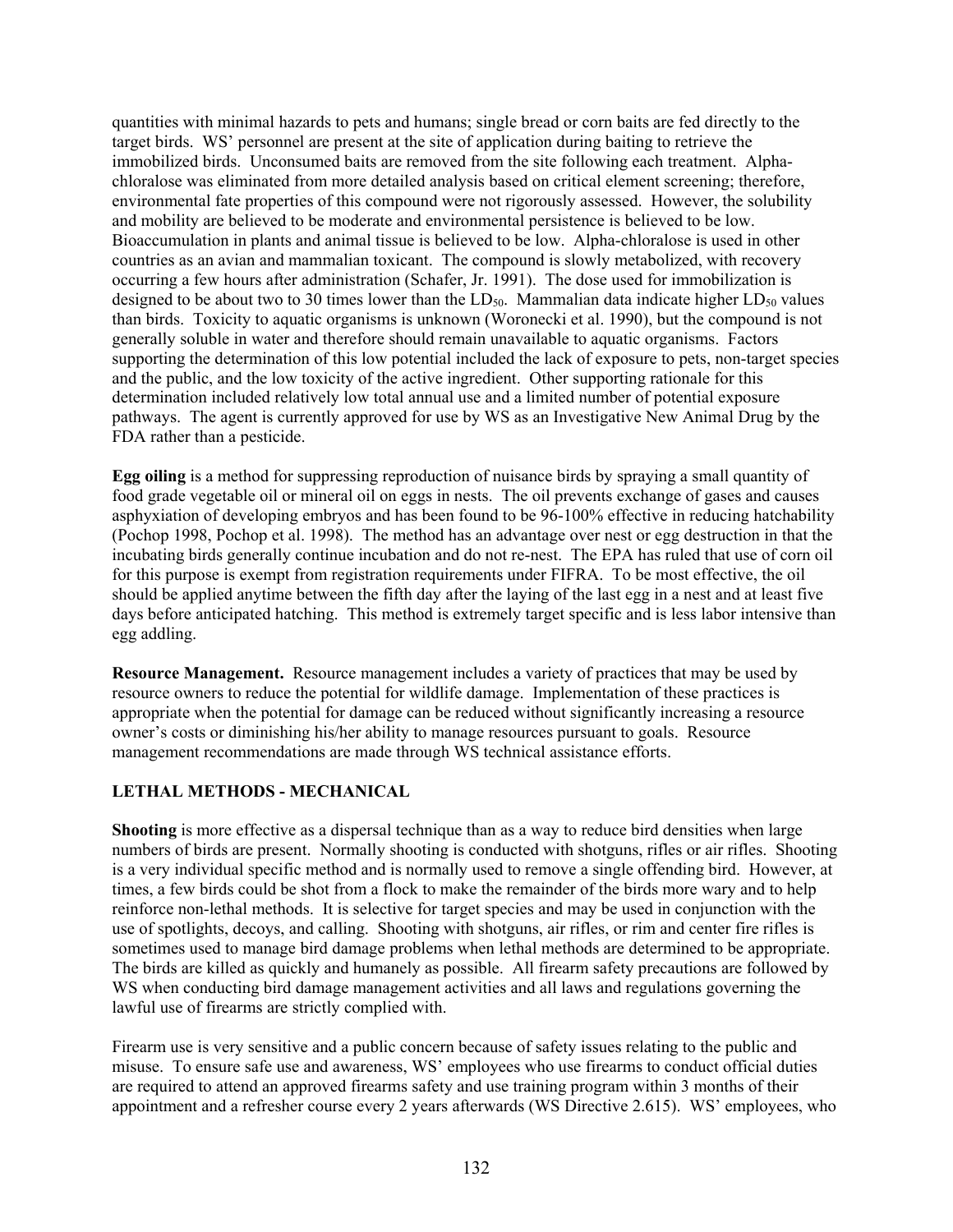carry firearms as a condition of employment, are required to sign a form certifying that they meet the criteria as stated in the *Lautenberg Amendment* which prohibits firearm possession by anyone who has been convicted of a misdemeanor crime of domestic violence.

**Sport hunting** is sometimes recommended by WS as a viable damage management method when the target species can be legally hunted. A valid hunting license and other licenses or permits may be required by the NHFG and the USFWS for certain species. This method provides sport and food for hunters and requires no cost to the landowner. Sport hunting is occasionally recommended if it can be conducted safely for crow damage management around crops or other resources.

**Cervical dislocation** is sometimes used to euthanize birds which are captured in live traps. The bird is stretched and the neck is hyper-extended and dorsally twisted to separate the first cervical vertebrae from the skull. The AVMA approves this technique as a humane method of euthanasia and states that cervical dislocation when properly executed is a humane technique for euthanasia of poultry and other small birds (Beaver et al. 2001). Cervical dislocation is a technique that may induce rapid unconsciousness, does not chemically contaminate tissue, and is rapidly accomplished (Beaver et al. 2001).

**Snap traps** are modified rat snap traps used to remove individual birds, and other cavity using birds. The trap treadle is baited with peanut butter or other food attractants and attached near the damage area caused by the offending bird. These traps pose no imminent danger to pets or the public, and are usually located in positions inaccessible to people and most non-avian animals. They are very selective because they are usually set in the defended territory of the target birds.

## **LETHAL METHODS - CHEMICAL**

All chemicals used by WS are registered as required by the FIFRA (administered by the EPA). WS' personnel that use restricted-use chemical methods are certified as pesticide applicators by the State of New Hampshire and are required to adhere to all certification requirements set forth in FIFRA and New Hampshire pesticide control laws and regulations. Chemicals are only used on private, public, or tribal property sites with authorization from the property owner/manager.

CO2 is sometimes used to euthanize birds which are captured in live traps. Live birds are placed in a container such as a plastic 5-gallon bucket or chamber and sealed shut.  $CO<sub>2</sub>$  gas is released into the bucket or chamber and birds quickly die after inhaling the gas. This method is approved as a euthanizing agent by the AVMA (Beaver et al. 2001).  $CO<sub>2</sub>$  gas is a byproduct of animal respiration, is common in the atmosphere, and is required by plants for photosynthesis. It is used to carbonate beverages for human consumption and is also the gas released by dry ice. The use of  $CO<sub>2</sub>$  by WS for euthanasia purposes is exceedingly minor and inconsequential to the amounts used for other purposes by society.

**DRC-1339**. For more than 30 years, DRC-1339 has proven to be an effective method of starling, blackbird, gull, and pigeon control at feedlots, dairies, airports, and in urban areas (DeCino et al. 1966, Besser et al. 1967, West et al. 1967). Studies continue to document the effectiveness of DRC-1339 in resolving blackbird/starling problems at feedlots (West and Besser 1976, Glahn 1982, Glahn et al. 1987), and dispersing crow roosts in urban/suburban areas (Boyd and Hall 1987). Glahn and Wilson (1992) noted that baiting with DRC-1339 is a cost-effective method of reducing damage by blackbirds to sprouting rice.

DRC-1339 is a slow acting avicide that is registered with the EPA for reducing damage from several species of birds, including blackbirds, starlings, pigeons, crows, ravens, magpies, and gulls. DRC-1339 was developed as an avicide because of its differential toxicity to mammals. DRC-1339 is highly toxic to sensitive species but only slightly toxic to non-sensitive birds, predatory birds, and mammals (Schafer, Jr.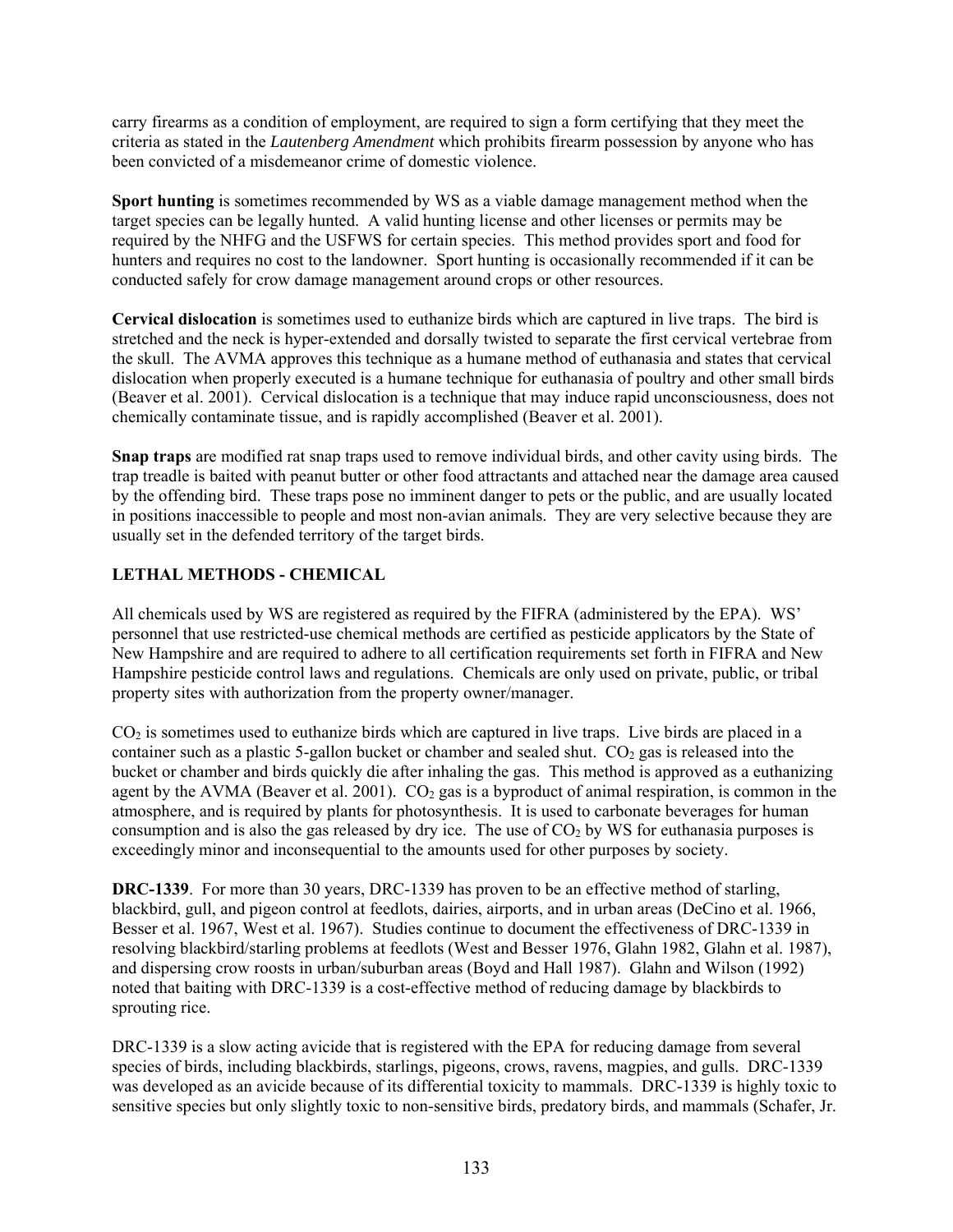1981, Schafer, Jr. 1991, Johnston et al. 1999). For example, starlings, a highly sensitive species, require a dose of only 0.3 mg/bird to cause death (Royall et al. 1967). Most bird species that are responsible for damage, including starlings, blackbirds, pigeons, crows, magpies, and ravens are highly sensitive to DRC-1339. Many other bird species such as raptors (Schafer, Jr. 1981), sparrows, and eagles are classified as non-sensitive. Numerous studies show that DRC-1339 poses minimal risk of primary poisoning to nontarget and T&E species (EPA 1995). Secondary poisoning has not been observed with DRC-1339 treated baits, except crows eating gut contents of pigeons (Kreps 1974). During research studies, carcasses of birds which died from DRC-1339 were fed to raptors and scavenger mammals for 30 to 200 days with no symptoms of secondary poisoning observed (Cunningham et al. 1981). This can be attributed to relatively low toxicity to species that might scavenge on blackbirds and starlings killed by DRC-1339 and its tendency to be almost completely metabolized in the target birds which leaves little residue to be ingested by scavengers. Secondary hazards of DRC-1339 are almost nonexistent (Schafer, Jr. 1984, Schafer, Jr. 1991, Johnston et al. 1999). DRC-1339 acts in a humane manner producing a quiet and apparently painless death.

DRC-1339 is unstable in the environment and degrades rapidly when exposed to sunlight, heat, or ultra violet radiation. DRC-1339 is highly soluble in water but does not hydrolyze and degradation occurs rapidly in water. DRC-1339 tightly binds to soil and has low mobility. The half-life is about 25 hours, which means it is nearly 100% broken down within a week, and identified metabolites (*i*.*e*., degradation chemicals) have low toxicity. Although DRC-1339 is highly toxic to aquatic invertebrates (EPA 1995), following labeling requirements eliminates the risks to non-target mussel species. These label requirements include application more than 50 feet from a body of water, observation and pre-baiting to ensure the rapid uptake of treated bait by the target bird species.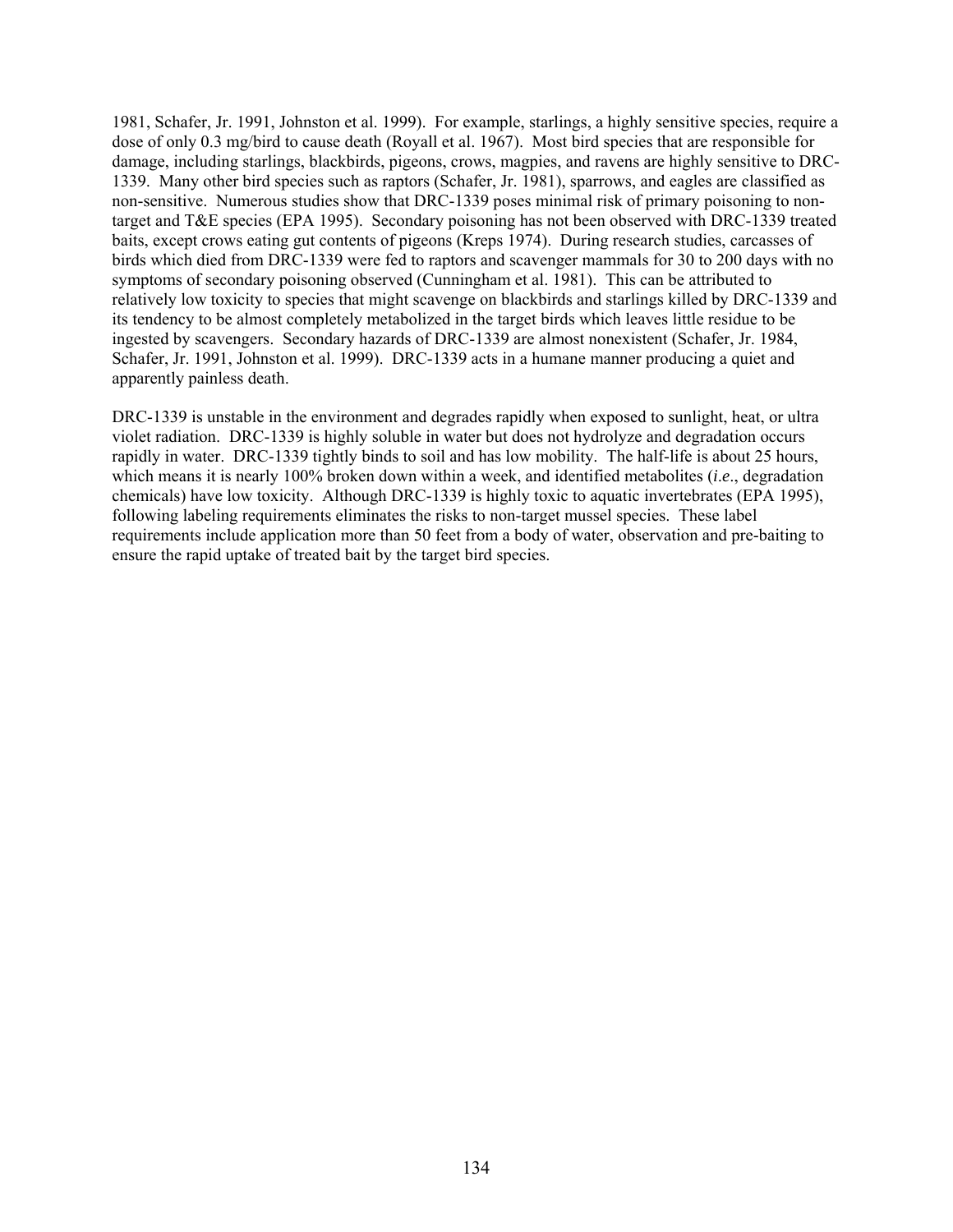# **APPENDIX C**

# **USFWS Listing of Threatened and Endangered Species Believed to or Known to Occur in New Hampshire**

#### **Summary of Animals listings**

|               | <b>Animals</b>                                                         |  |  |  |
|---------------|------------------------------------------------------------------------|--|--|--|
| <b>Status</b> | <b>Species/Listing Name</b>                                            |  |  |  |
| Ε             | Butterfly, Karner blue Entire (Lycaeides melissa samuelis)             |  |  |  |
|               | Plover, piping except Great Lakes watershed (Charadrius melodus)       |  |  |  |
|               | Sea turtle, green except where endangered (Chelonia mydas)             |  |  |  |
| Е             | Sea turtle, hawksbill Entire (Eretmochelys imbricate)                  |  |  |  |
| F             | Sea turtle, leatherback Entire (Dermochelys coriacea)                  |  |  |  |
| Ε             | Tern, roseate northeast U.S. nesting pop. (Sterna dougallii dougallii) |  |  |  |
| E             | Wedgemussel, dwarf Entire (Alasmidonta heterodon)                      |  |  |  |
| F             | Whale, finback Entire (Balaenoptera physalus)                          |  |  |  |

### **Summary of Plant listings**

| <b>Plants</b> |                                                        |  |
|---------------|--------------------------------------------------------|--|
| <b>Status</b> | <b>Species/Listing Name</b>                            |  |
|               | Bulrush, Northeastern (Scirpus ancistrochaetus)        |  |
|               | Milk-vetch, Jesup's (Astragalus robbinsii var. jesupi) |  |
|               | Pogonia, small whorled (Isotria medeoloides)           |  |

Notes:

- **As of 02/13/2015 the data in this report has been updated to use a different set of information. Results are based on where the species is believed to or known to occur. The FWS feels utilizing this data set is a better representation of species occurrence. Note: there may be other federally listed species that are not currently known or expected to occur in this state but are covered by the ESA wherever they are found; Thus if new surveys detected them in this state they are still covered by the ESA. The FWS is using the best information available on this date to generate this list.**
- This report shows listed species or populations believed to or known to occur in New Hampshire
- This list does not include experimental populations and similarity of appearance listings.
- This list includes species or populations under the sole jurisdiction of the National Marine Fisheries Service.
- Click on the highlighted scientific names below to view a Species Profile for each listing.

### Obtained from the USFWS website at

http://ecos.fws.gov/tess\_public/reports/species-listed-by-state-report?state=NH&status=listed on March 3, 2015.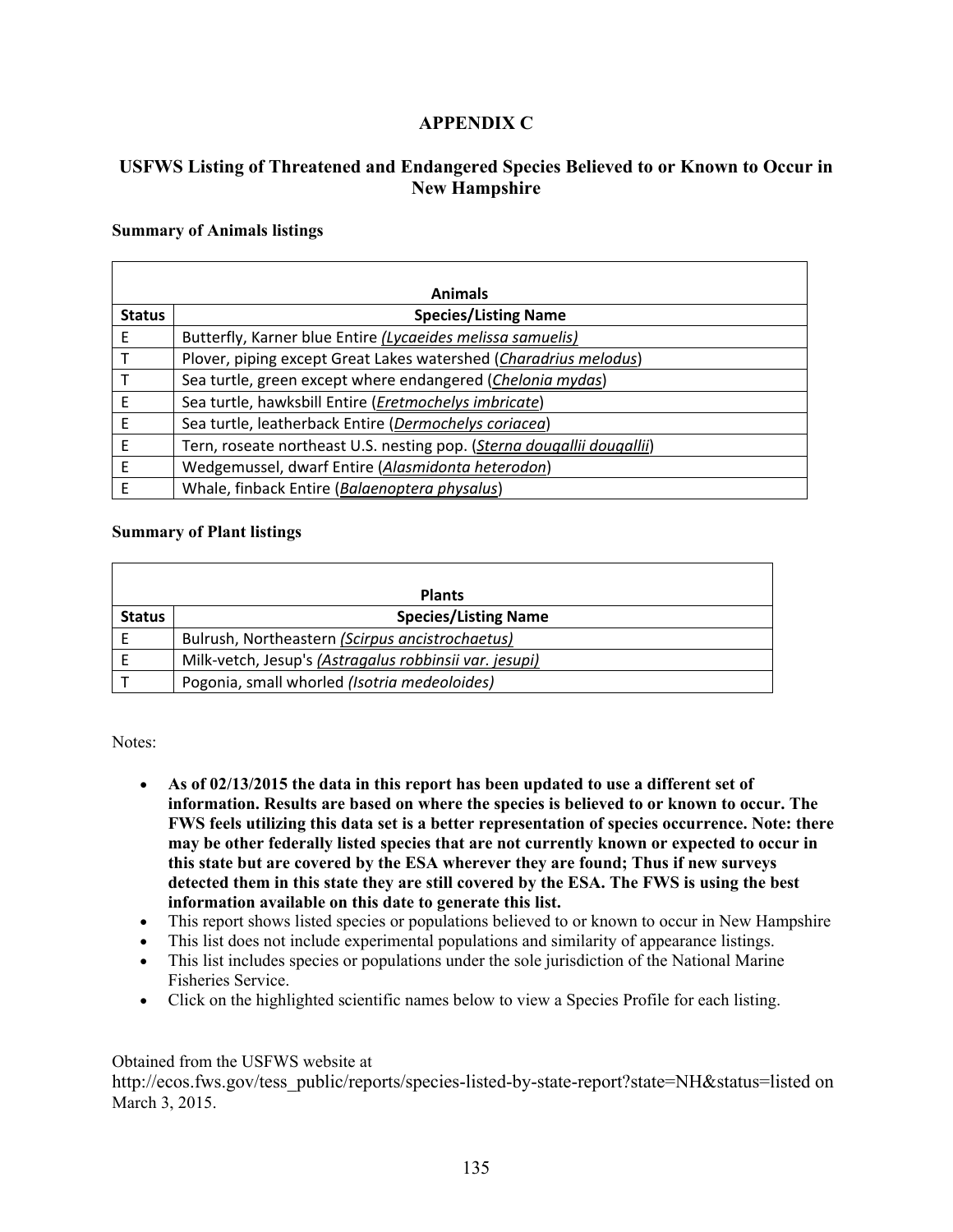# **APPENDIX D**

| <b>BIRDS</b>                         |                       |                                   |                          |
|--------------------------------------|-----------------------|-----------------------------------|--------------------------|
|                                      | <b>Endangered</b>     |                                   | <b>Threatened</b>        |
| common<br>nighthawk                  | Chordeiles minor      | common loon                       | Gavia immer              |
| northern harrier                     | Circus cyaneus        | American three-toed<br>woodpecker | Picoides dorsalis        |
| golden eagle                         | Aquila chrysaetos     | grasshopper sparrow               | Ammodramus savannarum    |
| piping plover **                     | Charadrius melodus    | pied-billed grebe                 | Podilymbus podiceps      |
| upland sandpiper                     | Bartramia longicauda  | bald eagle                        | Haliaeetus leucocephalus |
| roseate tern **                      | Sterna dougallii      | peregrine falcon                  | Falco peregrinus         |
| least tern                           | Sterna antillarum     | common tern                       | Sterna hirundo           |
| sedge wren                           | Cistothorus platensis |                                   |                          |
| **Eadarally andangered or threatened |                       |                                   |                          |

# **NHFG Listing of Endangered and Threatened Wildlife Species in New Hampshire**

\*\*Federally endangered or threatened

| <b>REPTILES</b>                               |                    |                      |                |                     |
|-----------------------------------------------|--------------------|----------------------|----------------|---------------------|
| <b>Endangered</b>                             |                    |                      |                | <b>Threatened</b>   |
|                                               | timber rattlesnake | Crotalus horridus    | spotted turtle | Clemmys guttata     |
| Blanding's turtle                             |                    | Emydoidea blandingii | black racer    | coluber constrictor |
| Eastern hognose snake<br>Heterodon platyhinos |                    |                      |                |                     |
| <b>AMPHIBIANS</b>                             |                    |                      |                |                     |

| Endangered                            | <b>Threatened</b> |                         |
|---------------------------------------|-------------------|-------------------------|
| marbled salamander   Ambystoma opacum |                   | (none currently listed) |

| <b>INVERTEBRATES</b> |
|----------------------|
|----------------------|

1

Т

| Endangered               |                            |                       | <b>Threatened</b>      |
|--------------------------|----------------------------|-----------------------|------------------------|
| cobblestone tiger beetle | Cicindela marginipennis    | pine pinion moth      | Lithophane lepida      |
| dwarf wedge mussel **    | Alasmidonta heterodon      | White Mountain Arctic | Oeneis melissa semidea |
| brook floater mussel     | Alasmidonta varicosa       |                       |                        |
| frosted elfin butterfly  | Callophrys irus            |                       |                        |
| Karner blue butterfly ** | Lycaeides melissa samuelis |                       |                        |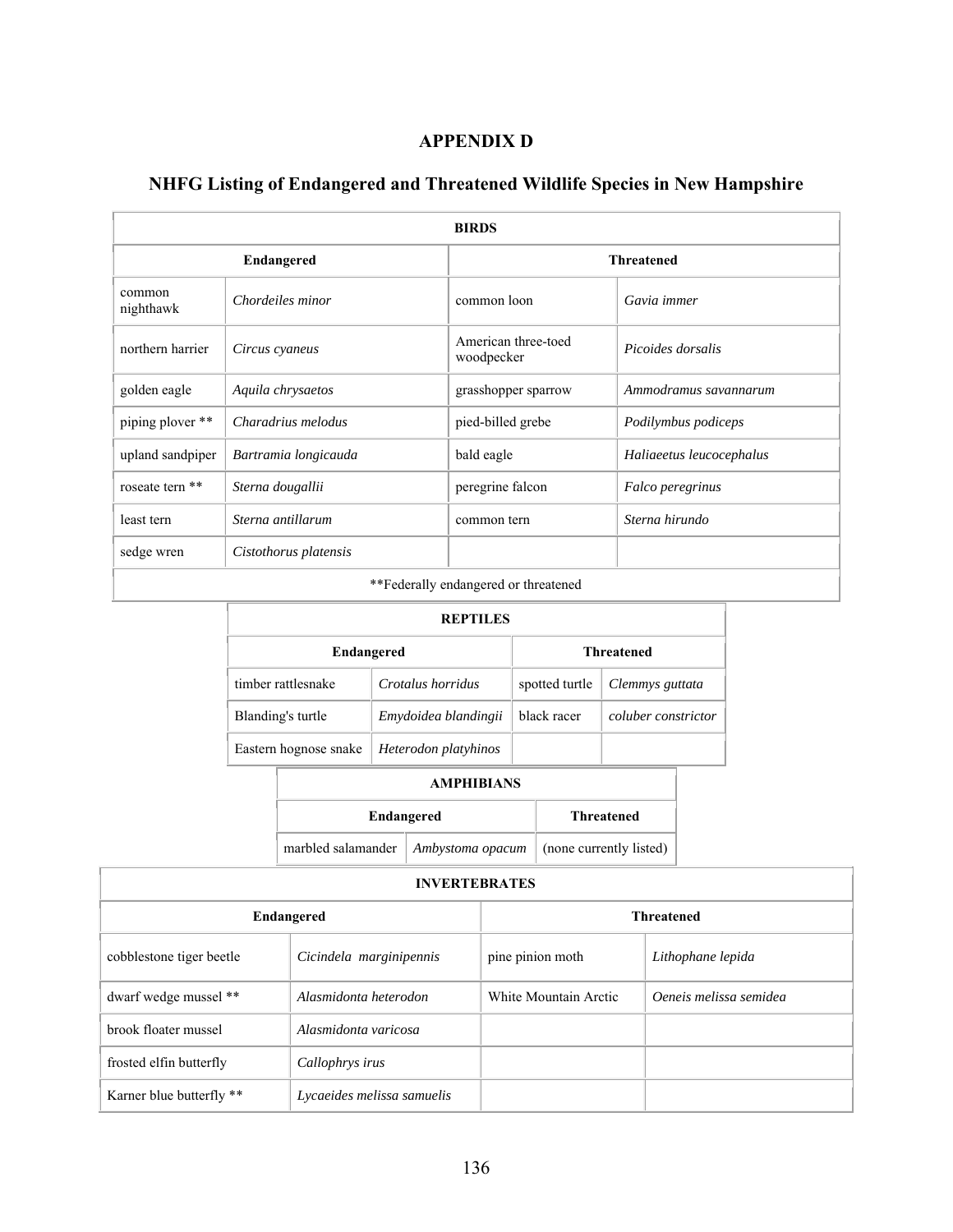| Persius dusky wing skipper | Erynnis persius          |  |
|----------------------------|--------------------------|--|
| ringed boghaunter          | Williamsonia lintneri    |  |
| puritan tiger beetle **    | Cicindela puritana       |  |
| White Mountain fritillary  | Boloria titania montinus |  |
|                            |                          |  |

\*\*Federally endangered or threatened

| <b>MAMMALS</b>                                  |                           |                                      |                                         |  |
|-------------------------------------------------|---------------------------|--------------------------------------|-----------------------------------------|--|
| Endangered                                      |                           |                                      | <b>Threatened</b>                       |  |
| Canada lynx **                                  | Lynx canadensis           | American marten                      | Martes americana (formerly pine marten) |  |
| small-footed bat                                | Myotis leibii             |                                      |                                         |  |
| Gray wolf**                                     | Canis lupus               |                                      |                                         |  |
| New England cottontail                          | Sylvilagus transitionalis |                                      |                                         |  |
| **Federally endangered or threatened            |                           |                                      |                                         |  |
| <b>FISH</b>                                     |                           |                                      |                                         |  |
| Endangered<br><b>Threatened</b>                 |                           |                                      |                                         |  |
| American brook lamprey                          | Lethenteron appendix      | Bridle shiner<br>Notropis bifrenatus |                                         |  |
| shortnose sturgeon **<br>Acipenser brevirostrum |                           |                                      |                                         |  |
| **Federally Endangered                          |                           |                                      |                                         |  |

Obtained from NHFG, Nongame and Endangered Wildlife Program website at http://www.wildlife.state.nh.us/Wildlife/Nongame/Nongame\_PDFs/Endangered\_Threatened\_Wildlife\_N H\_1108.pdf on March 3,2015.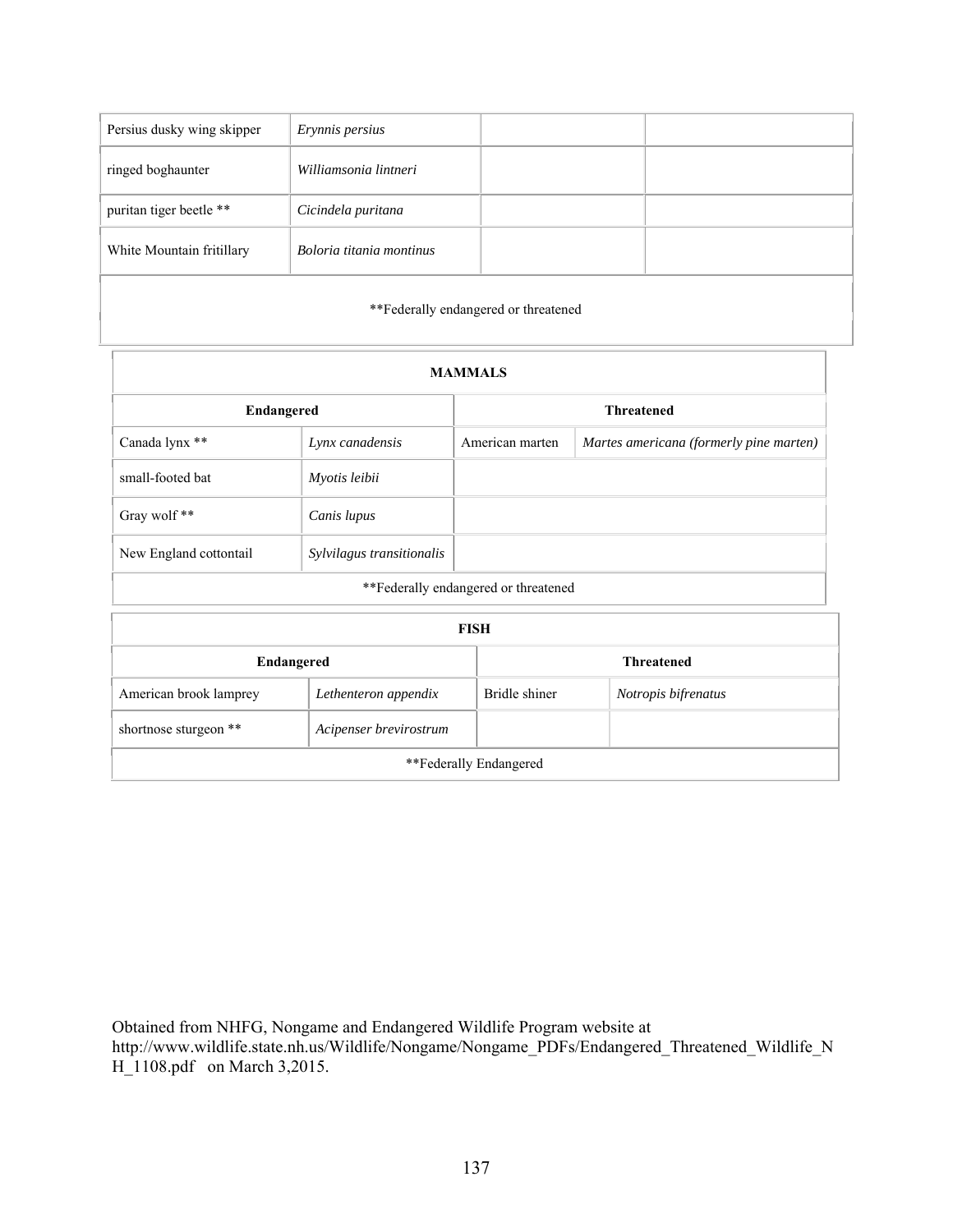## **APPENDIX E**

# **Bird Species Evaluated in the Environmental Assessment for New Hampshire**

| American black duck                                    | <b>Anas rubripes</b>       |
|--------------------------------------------------------|----------------------------|
| American coot                                          | Fulica americana           |
| American crow                                          | Corvus brachyrhynchos      |
| American kestrel                                       | <b>Falco</b> sparverius    |
| American robin                                         | Turdus migratorius         |
| American wigeon                                        | <b>Anas Americana</b>      |
| Bald eagle                                             | Haliaeetus leucocephalus   |
| <b>Barn</b> swallow                                    | Hirundo rustica            |
| <b>Barred</b> owl                                      | Strix varia                |
| <b>Belted kingfisher</b>                               | Megaceryle alcyon          |
| Blue jay                                               | Cyanocitta cristata        |
| Blue-winged teal                                       | <b>Anas discors</b>        |
| Bohemian waxwing                                       | <b>Bombycilla</b> garrulus |
| Broad-winged hawk                                      | <b>Buteo platypterus</b>   |
| Brown-headed cowbird                                   | <b>Molothrus</b> ater      |
| Canada goose                                           | <b>Branta Canadensis</b>   |
| Cedar waxwing                                          | Bombycilla cedrorum        |
| Chimney swift                                          | Chaetura pelagica          |
| Common eider                                           | Somateria mollissima       |
| Common goldeneye                                       | Bucephala clangula         |
| Common grackle                                         | Quiscalus quiscula         |
| Common merganser                                       | Mergus merganser           |
| Common raven                                           | Corvus corax               |
| Coopers hawk                                           | Accipiter cooperii         |
| Double-crested cormorant                               | Phalacrocorax auritus      |
| Downy woodpecker                                       | Picoides pubescens         |
| Eastern meadowlark                                     | Sturnella magna            |
| Eastern screech owl                                    | Megascops asio             |
| Eurasian wigeon                                        | Anas penelope              |
| European starling                                      | <b>Sturnus vulgaris</b>    |
| Free-ranging or feral domestic waterfowl <sup>13</sup> |                            |
| Great black-backed gull                                | Chroicocephalus ridibundus |
| Great blue heron                                       | <b>Ardea Herodias</b>      |
|                                                        |                            |

<sup>&</sup>lt;sup>13</sup> Free-ranging or feral domestic waterfowl refers to captive-reared, domestic, of some domestic genetic stock, or domesticated breeds of ducks, geese, and swans. Examples of domestic waterfowl include, but are not limited to, mute swans, Muscovy ducks, Pekin ducks, Rouen ducks, Cayuga ducks, Swedish ducks, Chinese geese, Toulouse geese, Khaki Campbell ducks, Embden geese, and pilgrim geese. Feral ducks may include a combination of mallards, Muscovy duck, and mallard-Muscovy hybrids.

 $\overline{a}$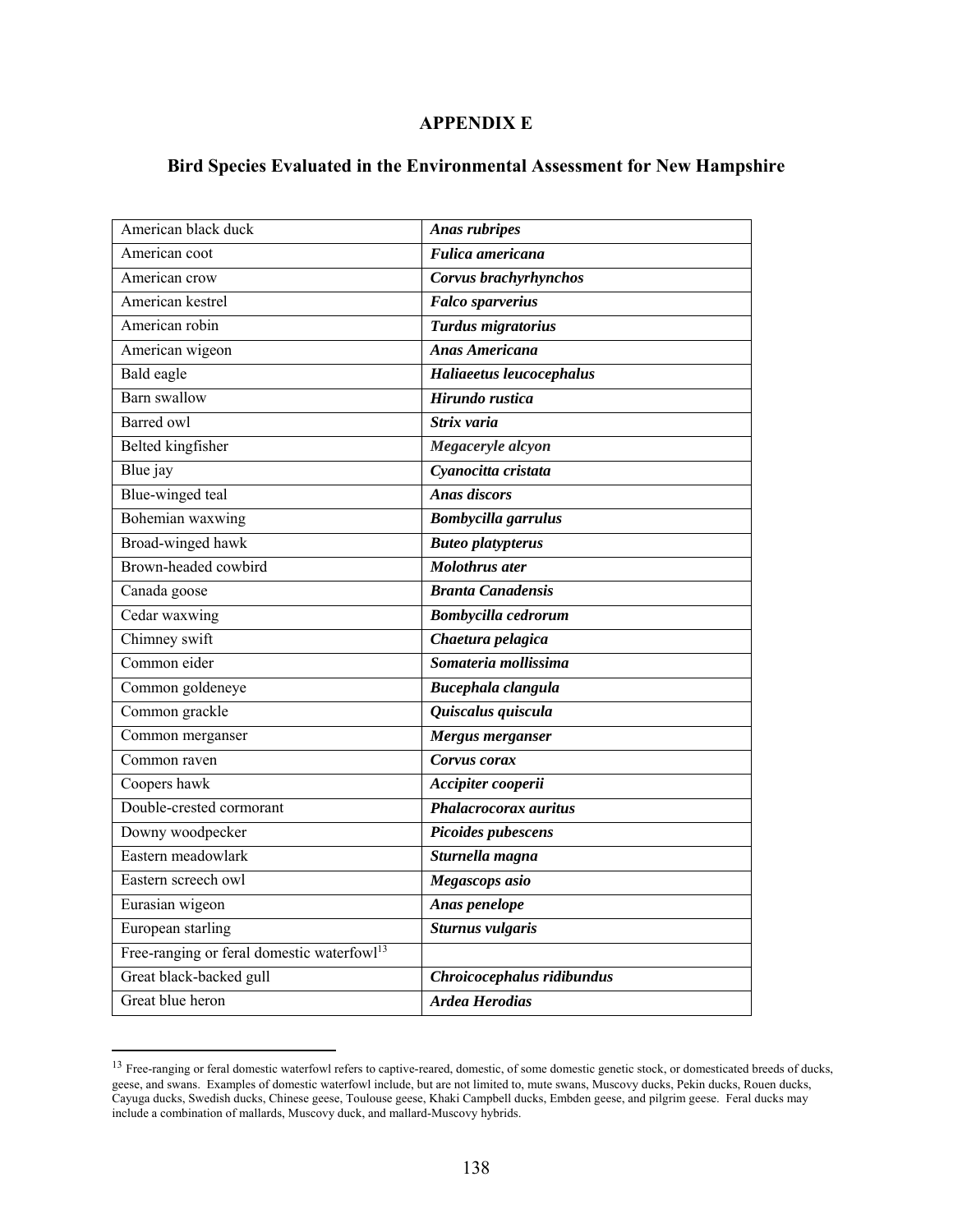| Great egret                   | Ardea alba                  |
|-------------------------------|-----------------------------|
| Great gray owl                | Strix nebulosa              |
| Great horned owl              | <b>Bubo virginianus</b>     |
| Green-winged teal             | Anas crecca                 |
| Hairy woodpecker              | Picoides villosus           |
| Herring gull                  | Larus argentatus            |
| Hooded merganser              | Lophodytes cucullatus       |
| Horned lark                   | Eremophila alpestris        |
| House finch                   | <b>Haemorhous mexicanus</b> |
| House sparrow                 | <b>Passer domesticus</b>    |
| Killdeer                      | Charadrius vociferous       |
| Little blue heron             | Egretta caerulea            |
| Long-eared owl                | Asio otus                   |
| Mallard                       | Anas platyrhynchos          |
| Merlin                        | <b>Falco</b> columbarius    |
| Mourning dove                 | Zenaida macroura            |
| Mute swan                     | Cygnus olor                 |
| Northern saw-whet owl         | <b>Aegolius</b> acadicus    |
| Northern flicker              | <b>Colaptes auratus</b>     |
| Northern goshawk              | <b>Accipiter gentilis</b>   |
| Northern harrier              | Circus cyaneus              |
| Northern mockingbird          | <b>Mimus</b> polyglottos    |
| Northern rough-winged swallow | Stelgidopteryx serripennis  |
| Osprey                        | <b>Pandion haliaetus</b>    |
| Peregrine falcon              | <b>Falco peregrinus</b>     |
| Pileated woodpecker           | Dryocopus pileatus          |
| Red-bellied woodpecker        | Melanerpes carolinus        |
| Red-breasted merganser        | <b>Mergus serrator</b>      |
| Red-headed woodpecker         | Melanerpes erythrocephalus  |
| Red-shouldered hawk           | <b>Buteo lineatus</b>       |
| Red-tailed hawk               | <b>Buteo</b> jamaicensis    |
| Red-winged blackbirds         | <b>Agelaius phoeniceus</b>  |
| Ring-billed gull              | Larus delawarensis          |
| Ring-necked duck              | Aythya collaris             |
| Rock dove                     | Columba livia               |
| Sharp-shinned hawk            | <b>Accipiter striatus</b>   |
| Short-eared owl               | Asio flammeus               |
| Snowy egret                   | Egretta thula               |
| Snowy owl                     | <b>Bubo</b> scandiacus      |
| Tree swallow                  | Tachycineta bicolor         |
| Turkey vulture                | Cathartes aura              |